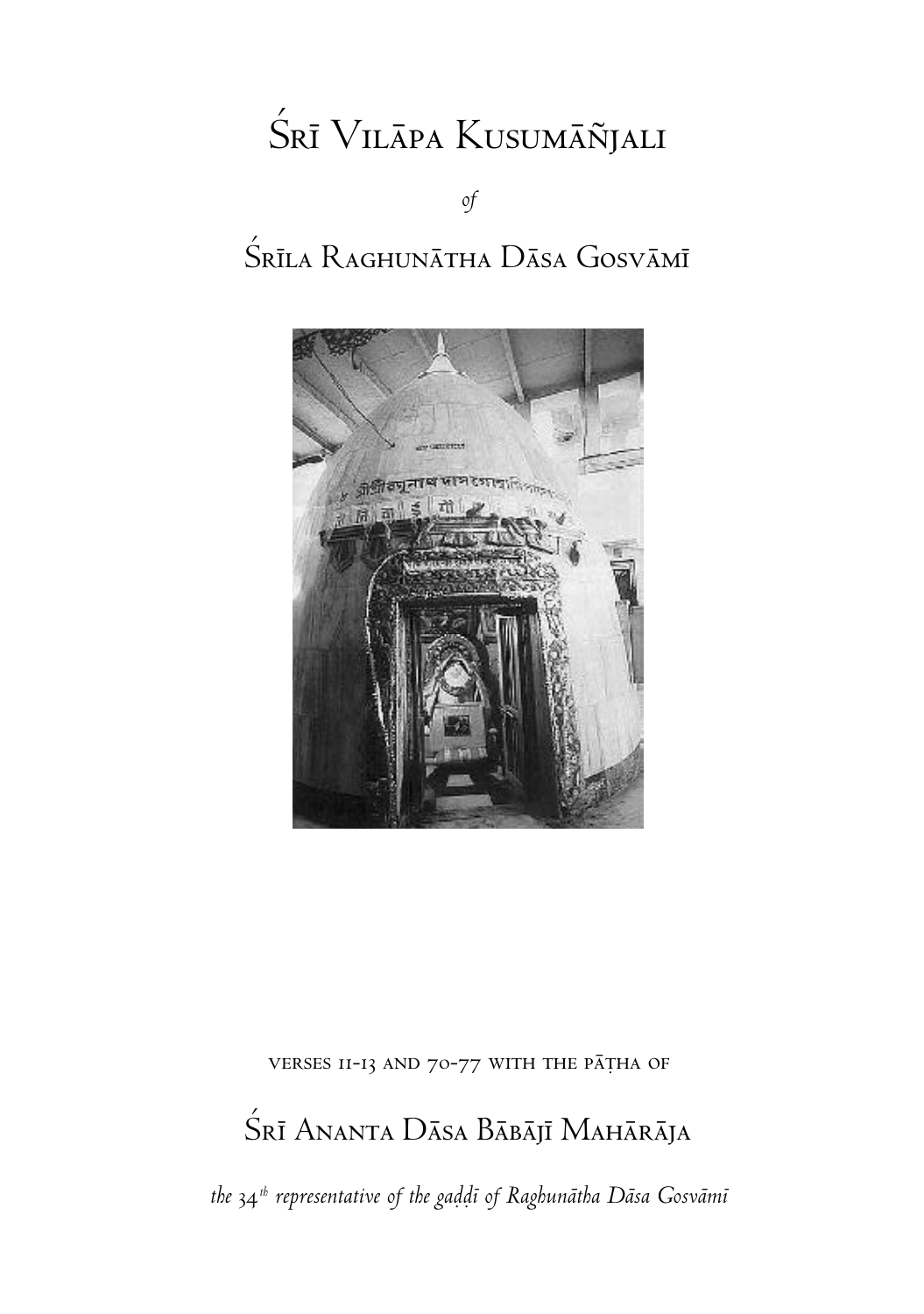rī Vilāpa Kusumāñjali is the last and foremost writing of Śrīla Raghunātha Dāsa Gosvämé, written towards the end of his life at Šrī Rādhākuņda. These beautiful prayers will give us an insight into his intense feelings of transcendental love in separation from his mistress prior to his entering into the eternal pastimes of Sri Sri Rädhä-Kåñëa in his *siddha-svarüpa*. Just as a swan sings his most beautiful, pitiful songs just before his death, similarly Śrīla Raghunātha Dāsa Gosvāmī wrote these most beautiful prayers in the end of his manifest life. *Ç*

As the present *mahānta* of Śrī Rādhā-Kunda, 108 Śrī Ananta Dāsa Bābājī Mahārāja is the 34<sup>th</sup> representive of the chair of Śrīla Raghunātha Dāsa Gosvämé. He has been absorbed in intense *bhajana* on the banks of Śri Rādhā-Kunda for the last 40 years. Renowned for his deep insight and brilliant lectures on *rasa-tattva*, Šrī Ananta Dāsa Bābājī Mahäräja is widely respected in all the main centers of traditional Gaudīya Vaisnava schools in Bengal, Orissa and Vraja-mandala. Srīla Mahāntajī is well known for his extensive and brilliant lectures on Śrī Vilāpa Kusumāñjali.

These lectures were given in memory of the late Śrī Krsna Dāsa Madrasi Bābājī Mahārāja, a resident of Śrī Rādhā-kunda, whose favorite book was Śrī Vilāpa Kusumāñjali, which he completely memorized and recited every day.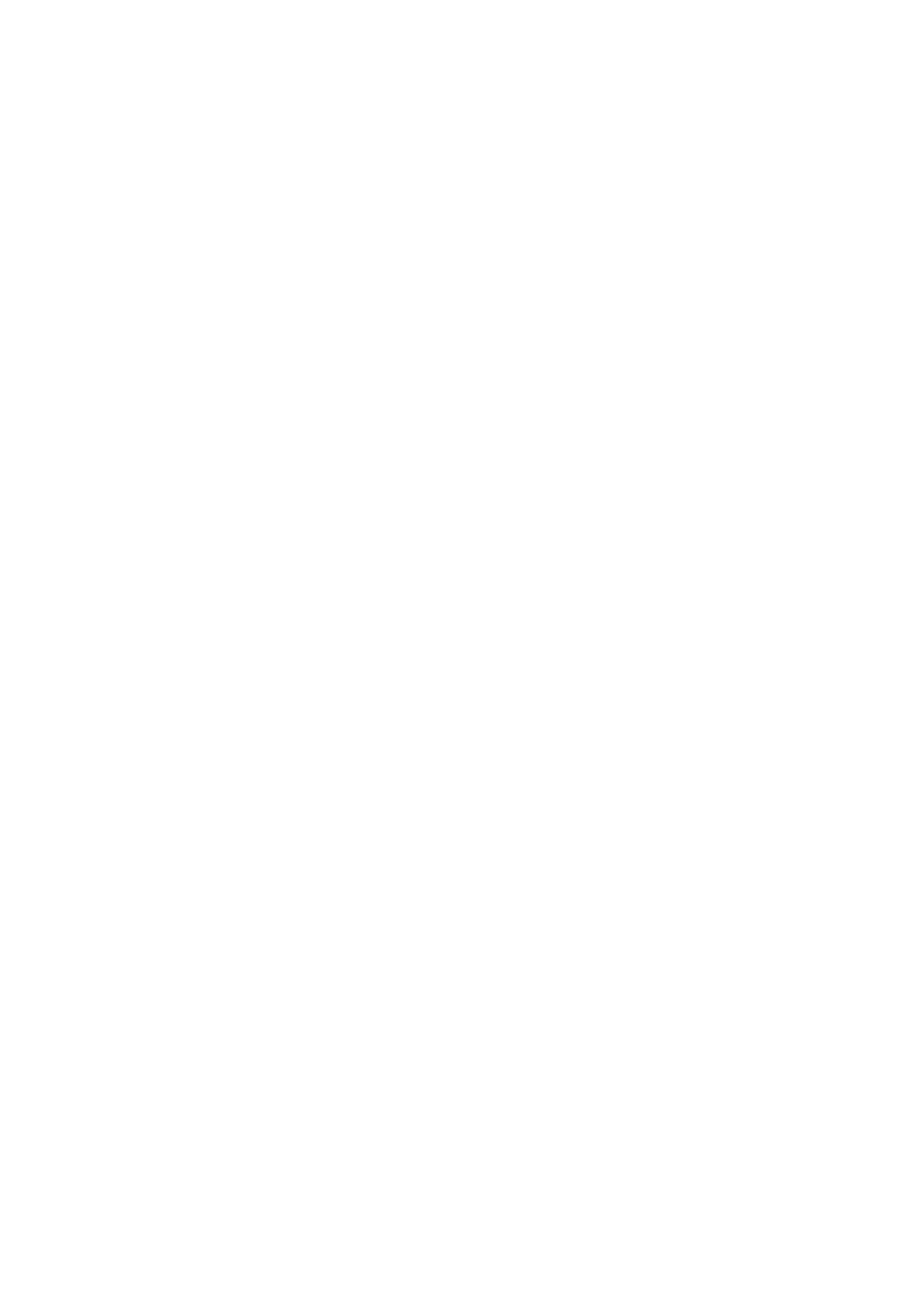# Śrī Vilāpa Kusumāñjali

*of*

### Śrīla Raghunātha Dāsa Gosvāmī

\* verses 11-13 and 70-77 \*

with the pātha of

### Śrī Ananta Dāsa Bābājī Mahārāja

*spoken on the occasion of the virahotsava of*

Śrī Krsņa Dāsa Madrasi Bābājī Mahārāja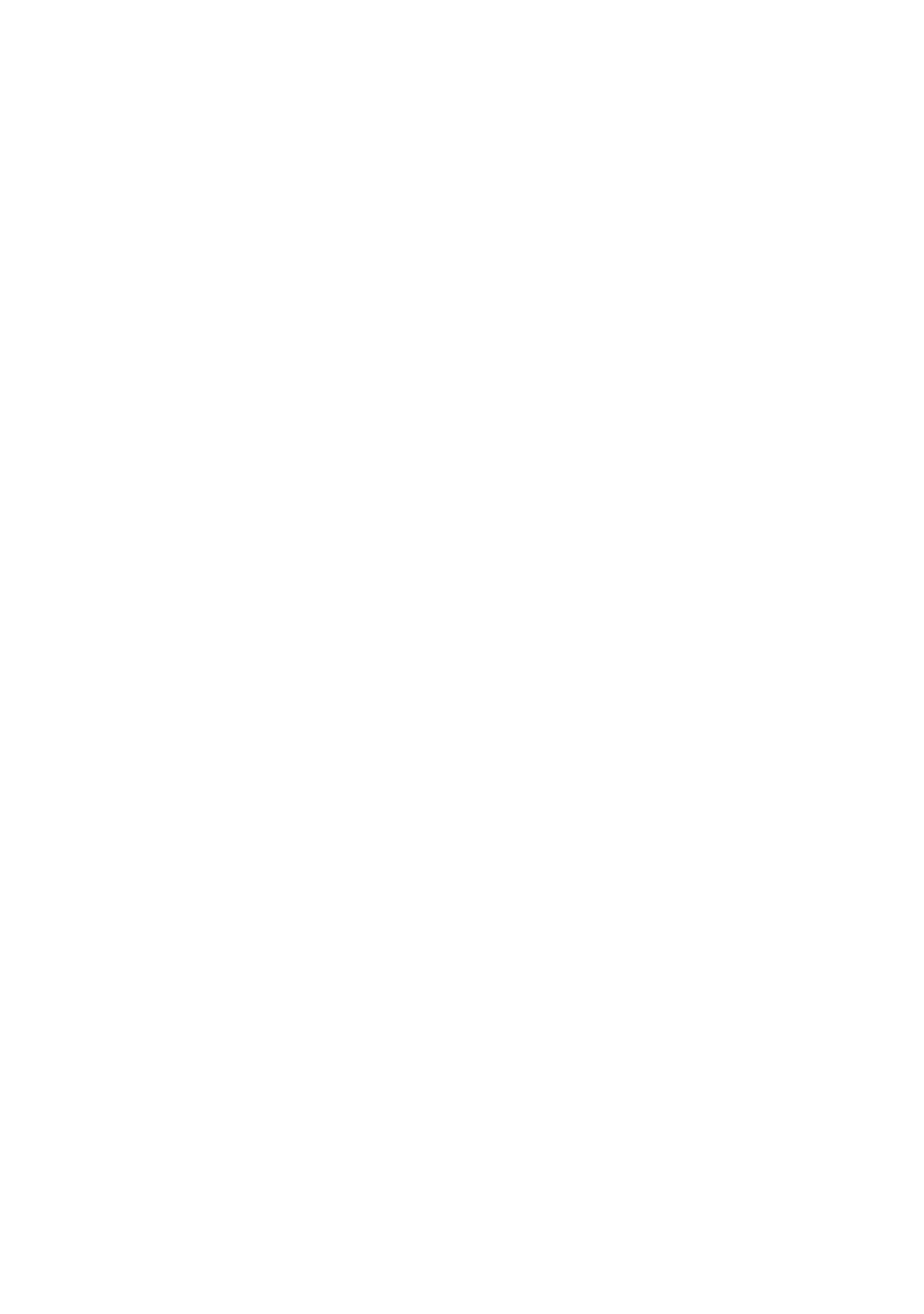#### verse 11

*svapne'pi kim sumukhi te charanambujata rajat paraga patavasa vibhushanena shobham param atitaram ahahottamangam bibhrad bhavishyati kada mama sartha-nama*

*svapne* – in a dream; *api* – even; *kim* – what; *sumukhi* – O fair-faced one!; *te* – Your; *charana* – feet; *ambuhata* – lotus; *rajat* – silvery pollen; *paraga* – supreme moving substance; *patavasa* – veil of fragrant powder; *vibhushanena* – by decoration; *shobham* – beauty; *param* – most; *atitaram* – great; *ahaha* – O!; *uttamangam* – the highest or most important limb of the body; *vibhrad* – holding; *bhavishyati* – will become; *kada* – when; *mama* – mine; *sartha nama* – properly named

 "O beautiful fairfaced girl! Can I be justified, even if only in a dream, in calling my head the most important limb of my body by having it decorated with the silvery fragrant cosmetic powder like pollen that has stuck on Your lotusfeet?"

For three days (including this one) we shall be very fortunate as we shall relish *bhagavat-katha* (topics about Krishna). The assembly of Vaishnavas has gathered today on the auspicious occasion of the opening of the *samadhi-mandir* (temple-tomb) of the late Shri Shri Krishna Dasa Madrasi Baba. The object of Shri Shri Krishna Dasa Madrasi Baba's grace is a couple named Karunamayi Dasa and Karunamayi Dasi, who have spent a lot of money for the erection of this *samadhi-mandir*. As they want to live at Radhakunda close to the vicinity of the remembrance of Shri Krishna Dasa Madrasi Baba, their abode was erected close to the *samadhi-mandir*.

Shri Narottama Dasa Thakur Mahashaya has written '*Shri Guru charane rati, ei se uttama gati*': "The attraction and loving attachment to the Guru's lotusfeet is the supreme goal of life." *Ye prasade purve*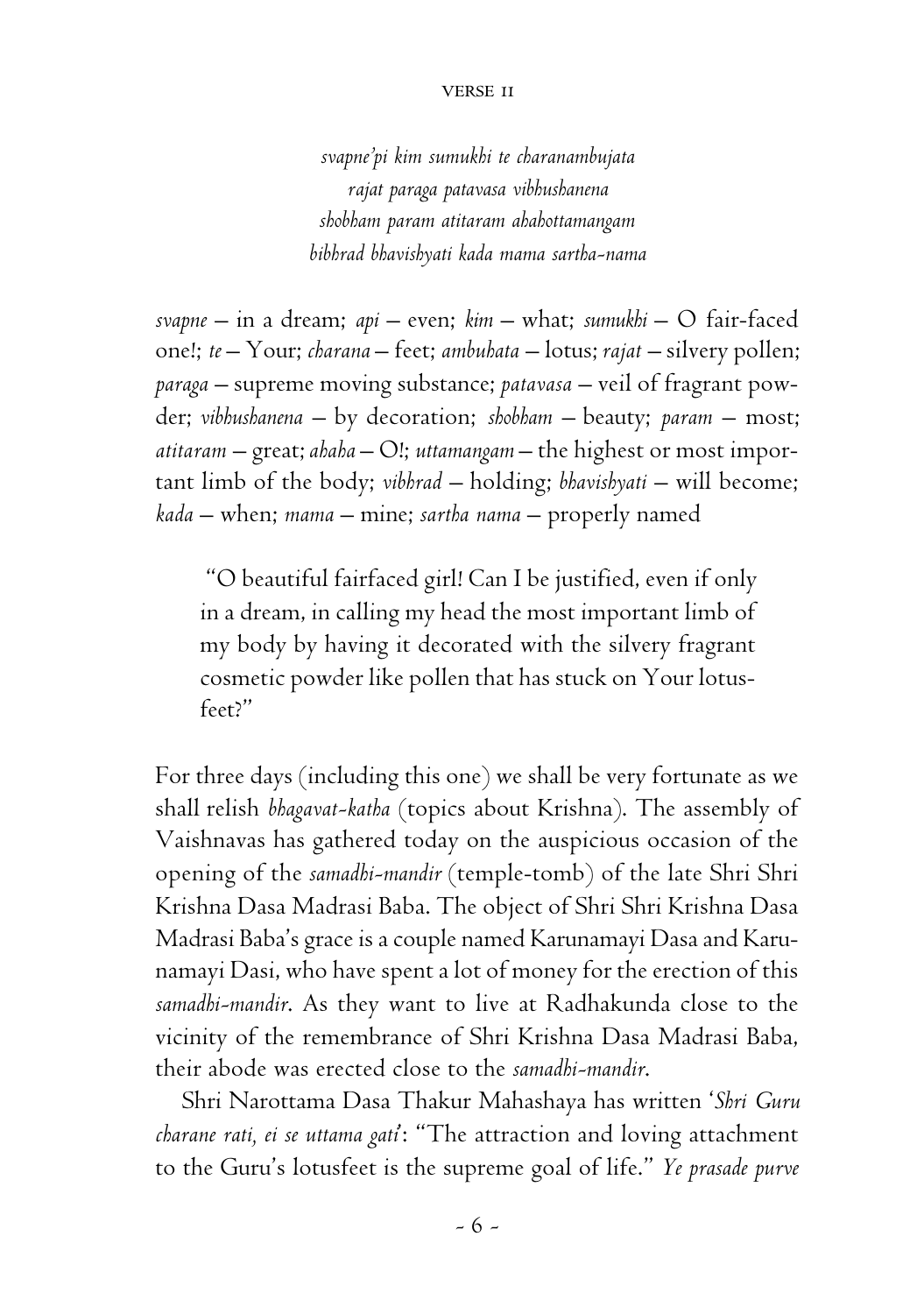*sarva asha*: "By his grace all transcendental desires will be fulfilled." What is '*uttama gati*' (The supreme goal of life)? The answer is that the transcendental loving service to Shri Shri Radha-Krishna in the *nikunja* (bowers) of Vraja is the highest goal of human life. Neither in the revealed scriptures or in the '*mahajana vani*' (great words of the great '*acharyas*') one can find a description of any higher goal than this one. Here it seems that the loving attraction and attachment to the Guru's lotusfeet and the transcendental loving service to Shri Shri Radha-Krishna in the '*nikunja*' of Vraja, are both the supreme goal of life. It means actually that the supreme goal of life, the transcendental service to Shri Shri Radha-Krishna in the '*nikunja* of Vraja' is attainable through the attraction and loving attachment to the lotusfeet of the Guru.

How it can be reconciled, here in this saying the cause and the result are considered to be nondifferent? The very classic exemple given by the '*acharyas*' is '*ayur ghritam iti*' (clarifed butter is life). The meaning of it is that by eating clarifed butter one's life span increases. For this reason clarified butter and life span are considered identical. In other words, when one is lovingly attached to the lotusfeet of the Guru it is inevitable that one achieves this transcendental loving service to Shri Shri Radha-Krishna in the '*nikunja*' of Vraja.

Commenting on verses 22 to 25 of chapter 15 of the 7th Canto of *Shrimad Bhagavata*, that describe how one can overcome by certain '*upaya*' (means) the different obstacles hampering the development of '*bhakti*' (devotional service), Shrimat Jiva Goswamipada wrote in his *Bhakti Sandarbha*: '*tat prasado hi sva sva nana pratikara dustyajanarthahanau bhagavat parama prasada siddhau ca mulam*': "These different obstacles, that are very difficult to overcome by their corresponding means by one's own endeavours, can be destroyed all at once if the Guru is pleased by the disciple. If the disciple pleases the Guru then Lord Hari (God) is also most pleased." The last of the above verses of *Shrimad Bhagavata* ends saying: '...*etat sarvam gurau bhaktya purusho hyanjasa jayet*' – "By simply being devoted to the Guru one can de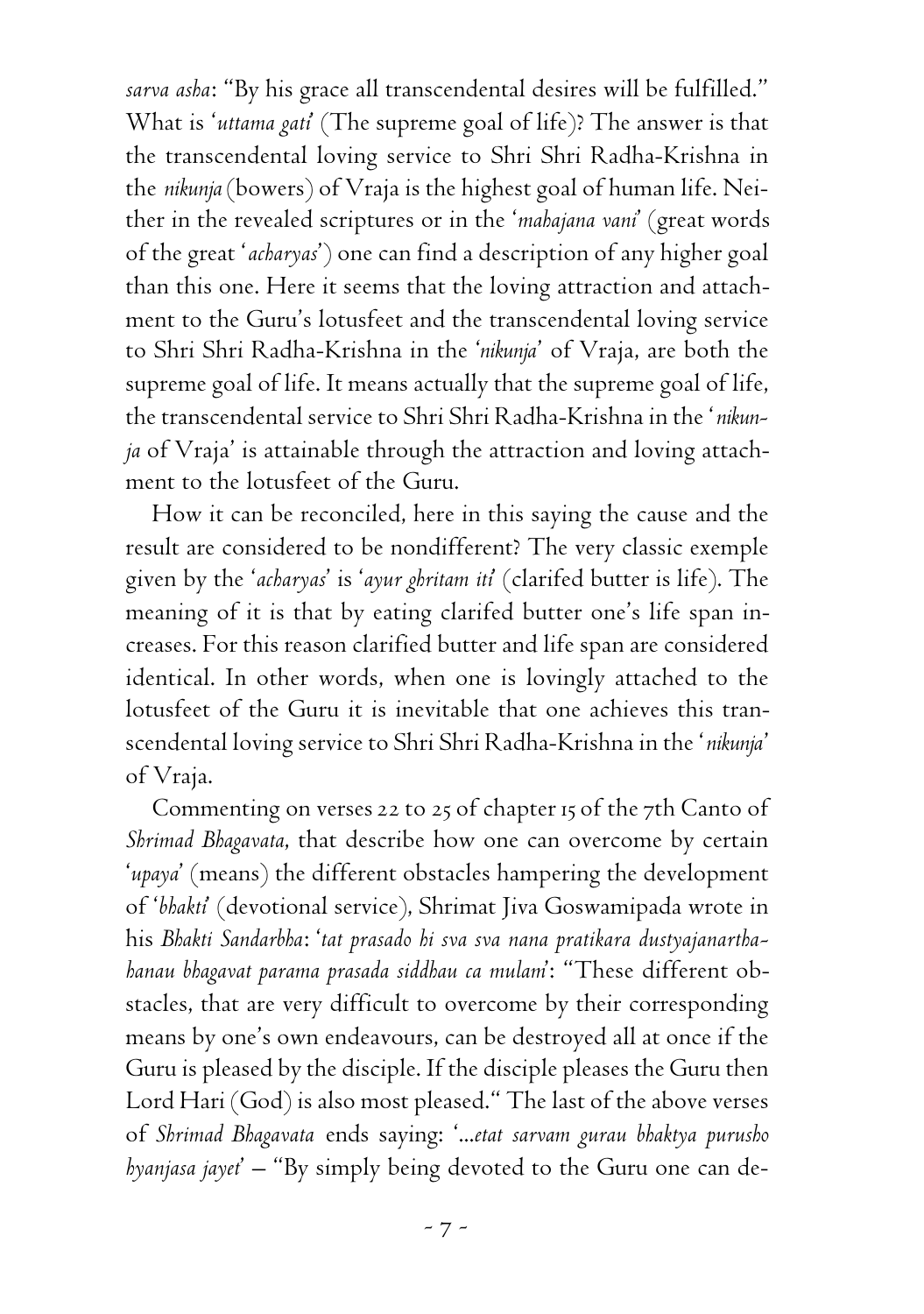stroy all these obstacles at once without any separate endeavours." Divine love and service for and to the lotusfeet of Shri Shri Radha-Krishna are achieved by having this loving service attitude to the lotusfeet of the Guru. Otherwise these obstacles are '*dustyaja*' (difficult to cast off). The practitioner may try to conquer them by his own strengh but he will not be able to do so. The main cause of liberation from obstacles is the grace of the Guru.

Undoubtedly it is by their Guru's grace that this couple Karunamayi dasa and Karunamayi dasi have erected this '*samadhi mandir*' for him. Because they are organizing this great festival for the opening of the '*samadhi mandir*' of their Gurudeva I bless them to have all their divine aspirations fulfilled. Shri Shri Krishna Dasa Baba's favorite book was Shrila Raghunatha Dasa Goswami's *Shri Vilapa Kusumanjali* that he wore as a garland around his neck, in other words he had completely memorised. We have now taken the opportunity to serve him by discussing something from this *Shri Vilapa Kusumanjali*. I shall explain the meaning of the 11th verse of this *Shri Vilapa Kusumanjali* by Shripad Raghunatha Dasa Goswami Charan, who is one of the most intimate associate of Shriman Mahaprabhu:

"What to speak of a wakeful state, could I at least in a dream be able to adorn my head with the fragrant cosmetic powder that comes from Your lotus feet? Can I then make my head, which is considered to be the most important limb of the body most beautiful with this type of decoration?"

'*Uttamanga*' (the most important limb of the body) refers here to the head: "Can I really make this head of mine worthy of the name '*uttamanga*'?" Vaishnava historians claim that this Shri Vilapa Kusumanjali is the last composition of Shrila Raghunatha Dasa Goswami and it is called his very life force. The more the time of his disappearance was approaching, the more urgent became this feeling of separation from the direct personal encounter and direct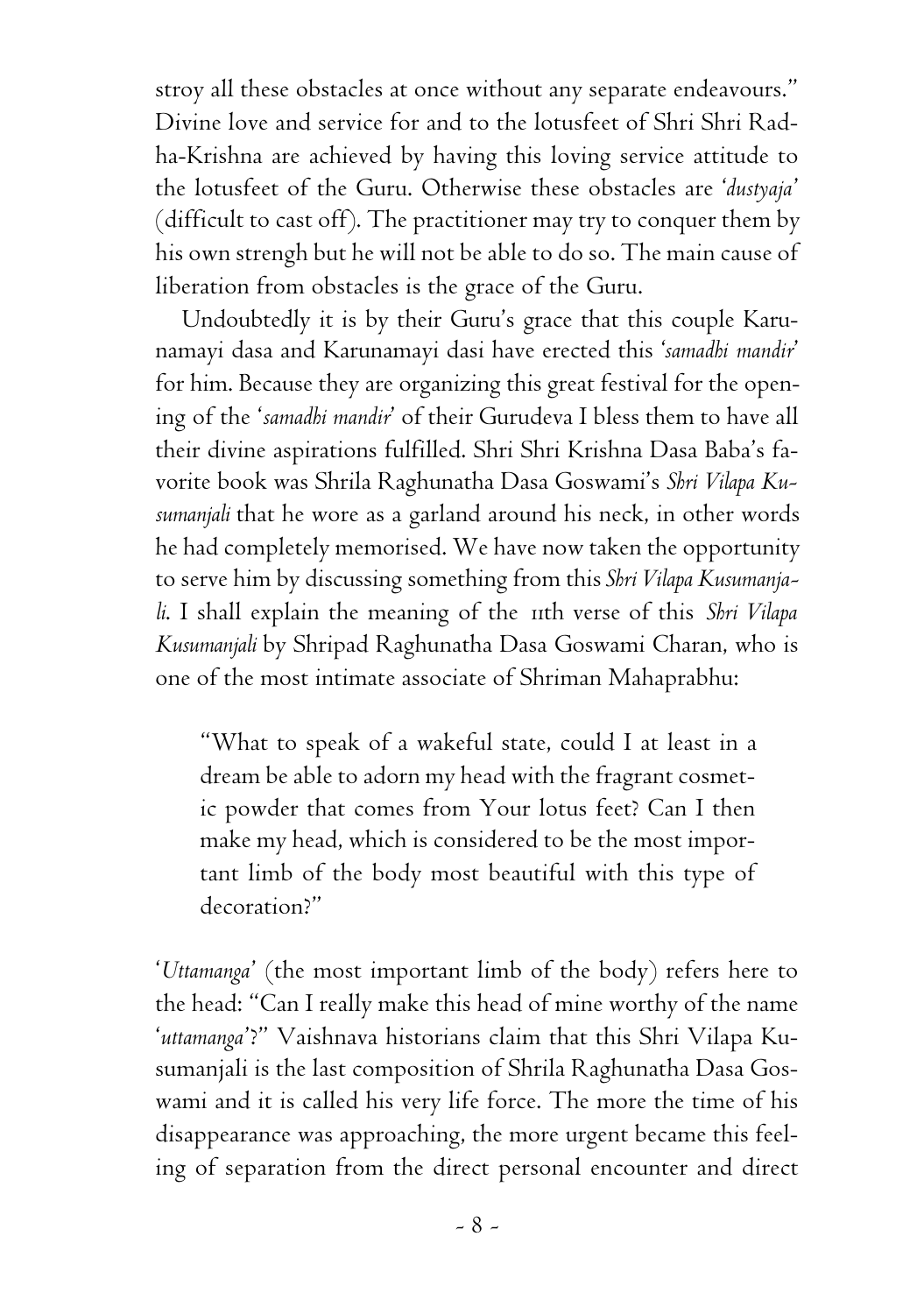devotional service of Shrimati Radharani. At that point he was lying and rolling on the bank of Shri Radhakunda day and night in great anguish.

In Shrila Raghunatha Dasa Goswami's '*Suchak kirtan*' (Bengali song summarising the life and teachings of an acharya) it is mentioned: '*kande gosai ratri dine*': "Shrila Raghunatha Dasa Goswami was weeping day and night", "His body had become grey of dust because of rolling on the ground near Shri Radhakunda", '*chakhu andha anahar*': "He had become blind because he wasn't eating any longer", '*apanar deha bhar*': "His body became like a heavy weight imposible to carry", "And he was suffering pangs of separation". His body, mind and life airs were scorching in the fire of separation from Shrimati Radharani. His heart was filled with '*Vipralambha rasa*' (transcendental flavour of divine love in separation for Shrimati Radharani).

As his '*Prema kalpa latika*' (vine of divine love) was sprinkled by this transcendental flavour of separation like water, flowers start to grow on it and each of these flowers is a verse from *Shri Vilapa Kusumanjali*. With his own hand he picked each one of these flowers from this vine of divine love for Shri Shri Radha-Krishna and as a handful offered them to the lotus feet of Shrimati Radharani. This is why this book is called '*Shri Vilapa Kusumanjali*', or a handful of lamentations like flowers. Each word, each syllable, and each sentence of this book is filled with the divine loving tears of Shripad Raghunatha Dasa Goswami. This was his loving service to the lotusfeet of his beloved deity Shrimati Radharani. Again these flowers are in their own turn filled with a lot of great longing, like honey. It is agitation and eagerness like honey that fills these flowers. On the one hand there was a great eagerness within his heart because he felt keenly the absence of the devotional service of Shrimati Radharani, on the other hand his heart was melting because of this eagerness. He couldn't wait for a second any longer. Even if he would get a '*spurthi*' (transcendental heart's vision) in any of the three modes of consciousness (wakefulness, dreaming and deep sleep) it would not satisfy him (like a person dying of thirst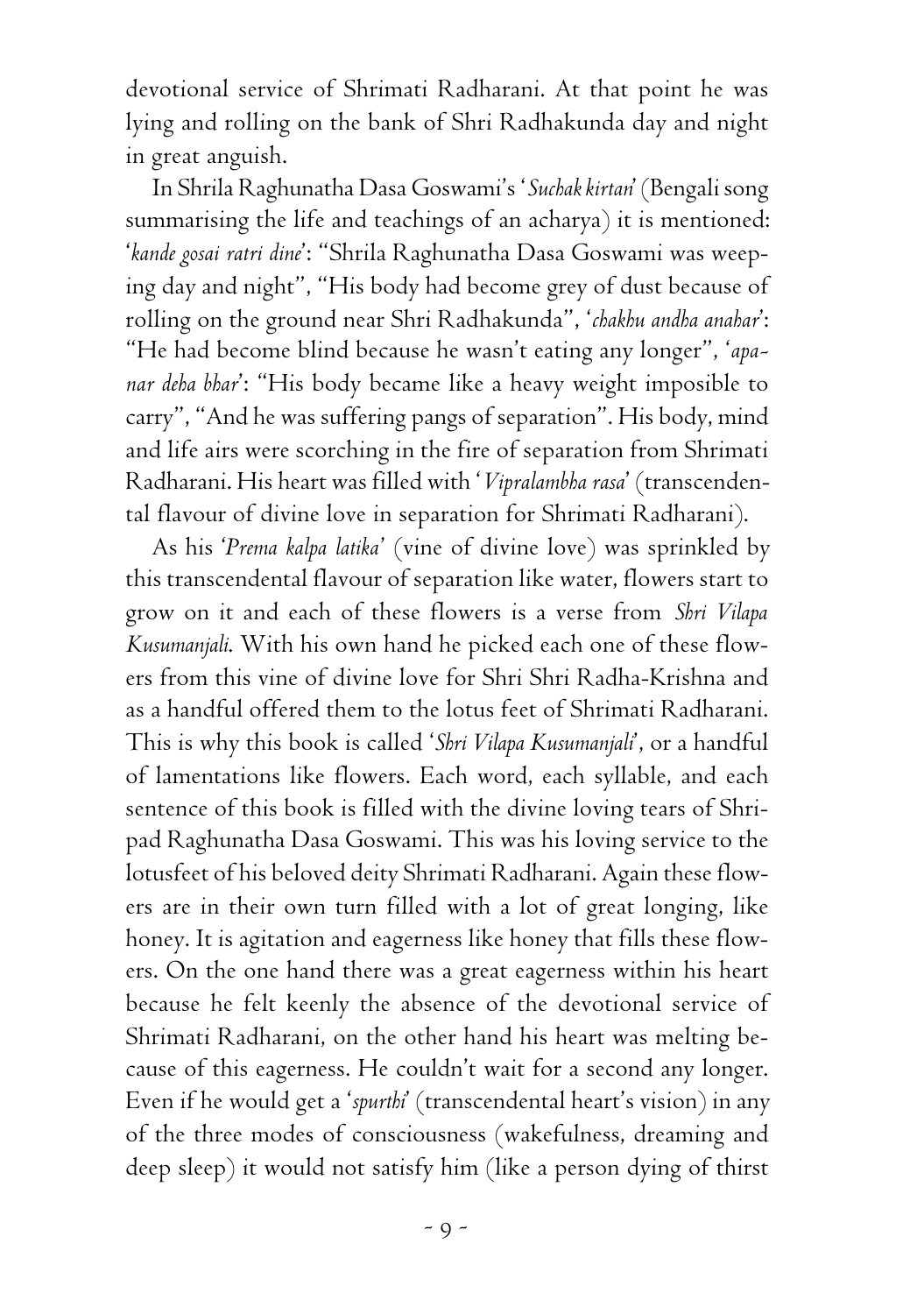cannot quench his thirst just by sipping a drop of water from an ocean of sweet water). He wanted Shrimati Radharani directly in person, not just in any type of heart's vision, and he wanted Her immediately. He felt also very unqualified, thinking: "Can I really achieve this? It seems to me impossible, only those who are qualified will get it, but I am not at all qualified, so how can I get it?" Then he wept because he was really feeling completely devoid of qualification. This is called '*rodan kavya*' (the poetry of weeping). He desperately thought: "Well, I am desiring this but I could never achieve this." On the other hand he couldn't give up the hope. So as soon as he had some heart's vision of the attributes, the nature and the character of his beloved deity, then he immediately remembered that one of Her strongest characteristics is compassion and he couldn't help but pray, however unqualified he might feel he was. That is why he mentioning the words '*svapne pi kim*' (even in a dream) in this verse. "Can I not at least experience You in my dream?" In this way his hope for a personal encounter with Shrimati Radharani was constantly increasing. This state of mind is the highest goal of life, it is direct meeting with and personal service to the beloved deity. "But if this direct meeting is not possible, can I have it at least in a dream?"

There are three modes of consciousness - wakefulness, dreaming and deep sleep (without dreaming). When an ordinary human being is awake he thinks that his body, his bodily relationships and all his bodily conditions are the reality, and he enjoys this material existence through the medium of his senses. Through his eyes he sees these things, through his ears he hears them, through his skin he touches them, through his nose he smells them and through his tongue he tastes them. In this way his senses are playing with the sense objects. This is called '*jagrata dasha*', or the wakeful condition. The dreaming condition are ideas created in the mind. At that stage of consciousness the knowledge-acquiring senses (eyes, ears, nose, skin, tongue) and the active senses (hands, feet, mouth, genitals, anus) are inactive, but the mind, intelligence, sense of identifi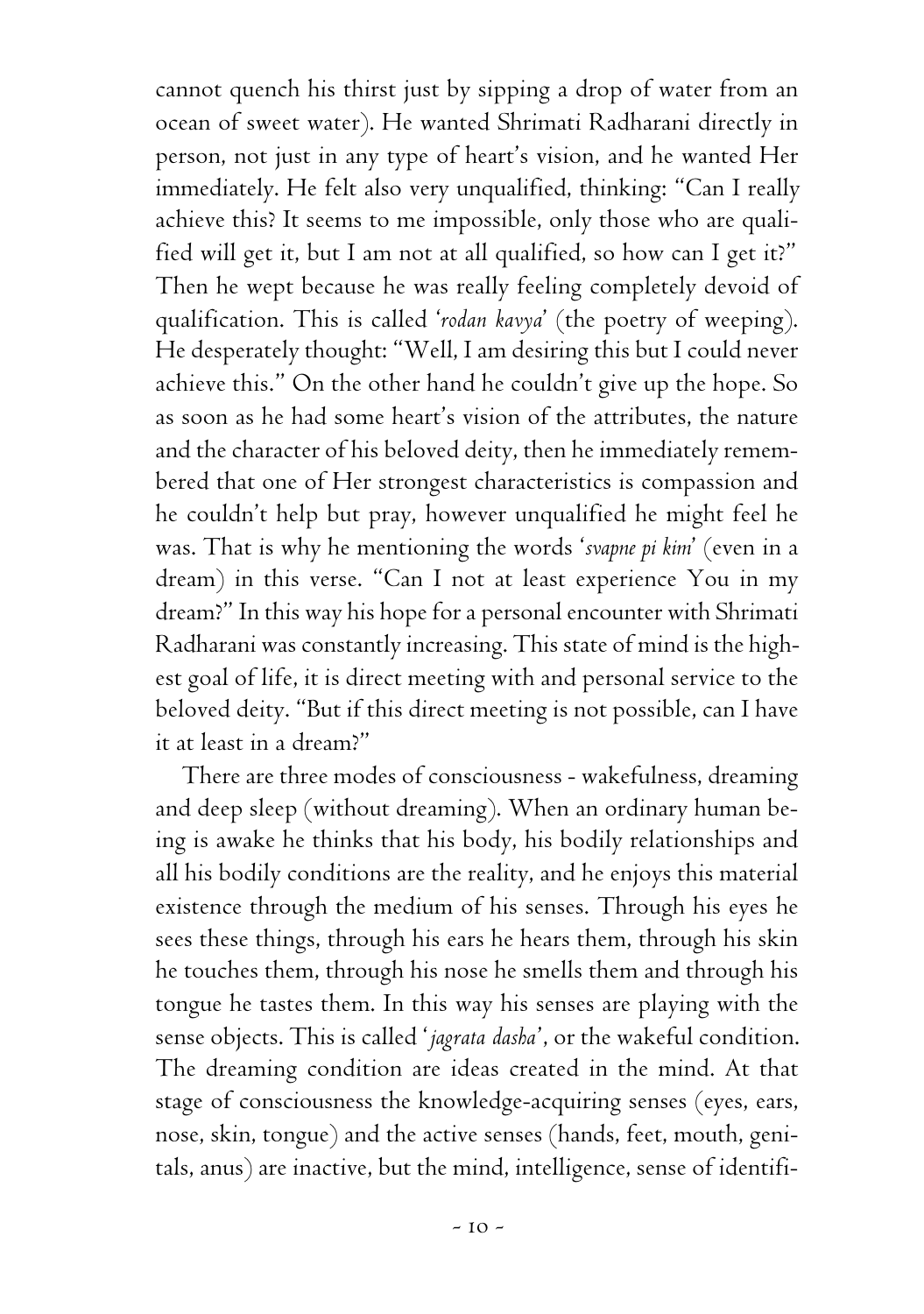cation (*ahamkara*) and psychic heart (*citta*) are still awake. The gross senses cannot intervene at that moment with the dream, the mind doesn't have a hold over them. Just as an ocean is always filled with waves that are going up and down, similarly the mind registers all kind of impressions received by the gross senses and reacts in their favour or disfavour. During the wakeful state we cannot experience all those impressions at once because our intelligence is at that moment fixed on the external world. During the dreaming state the gross senses don't have any more influence and the only experience left is '*samkalpa*' (mental impressions). It is like a picture of human thinking. Nothing else can pervade the dreams of a materialist but sensual impressions, memories and hopes. There is an other state of consciousness which is called '*turiya*' or 'the fourth one', which is '*brahma*'-consciousness and which is achieved by the '*jnani*' and '*yogi*'. For the devotees it is different: when they become beatified by '*prema-bhakti*' their state of consciousness is called '*prema vastu*' (condition of love divine). At that stage the devotee relishes and experiences the forms, attributes and pastimes of his beloved deity. This is the type of dream that Shrila Raghunatha Dasa Goswami is having and not the materialistic type.

It shouldn't be thought that a devotee who is situated on the level of transcendental consciousness cannot dream at all. Rather such a devotee has transcendental dreams as in the case of Shrila Raghunatha Dasa Goswami. He is always absorbed in '*lila rasa*' (transcendental flavour of Shri Shri Radha-Krishna's pastimes) and his dreams are not products of this material world. He is always absorbed in thoughts of Shrimati Radharani whether he is deeply sleeping, dreaming or awake. The '*mahajanas*' (great teachers) have written many beautiful songs about Shrila Raghunatha Dasa Goswami and the other 'Goswami' of Vrindavana: '*chira matra kanta gai...'*: "He was only wearing a torn-up chadar and a torn up outer cloth. Either laughing or crying he was in any case floating in an ocean of '*prema ananda*' (transcendental bliss of divine love for Shri Shri Radha-Krishna). Sometimes he was fasting, sometimes he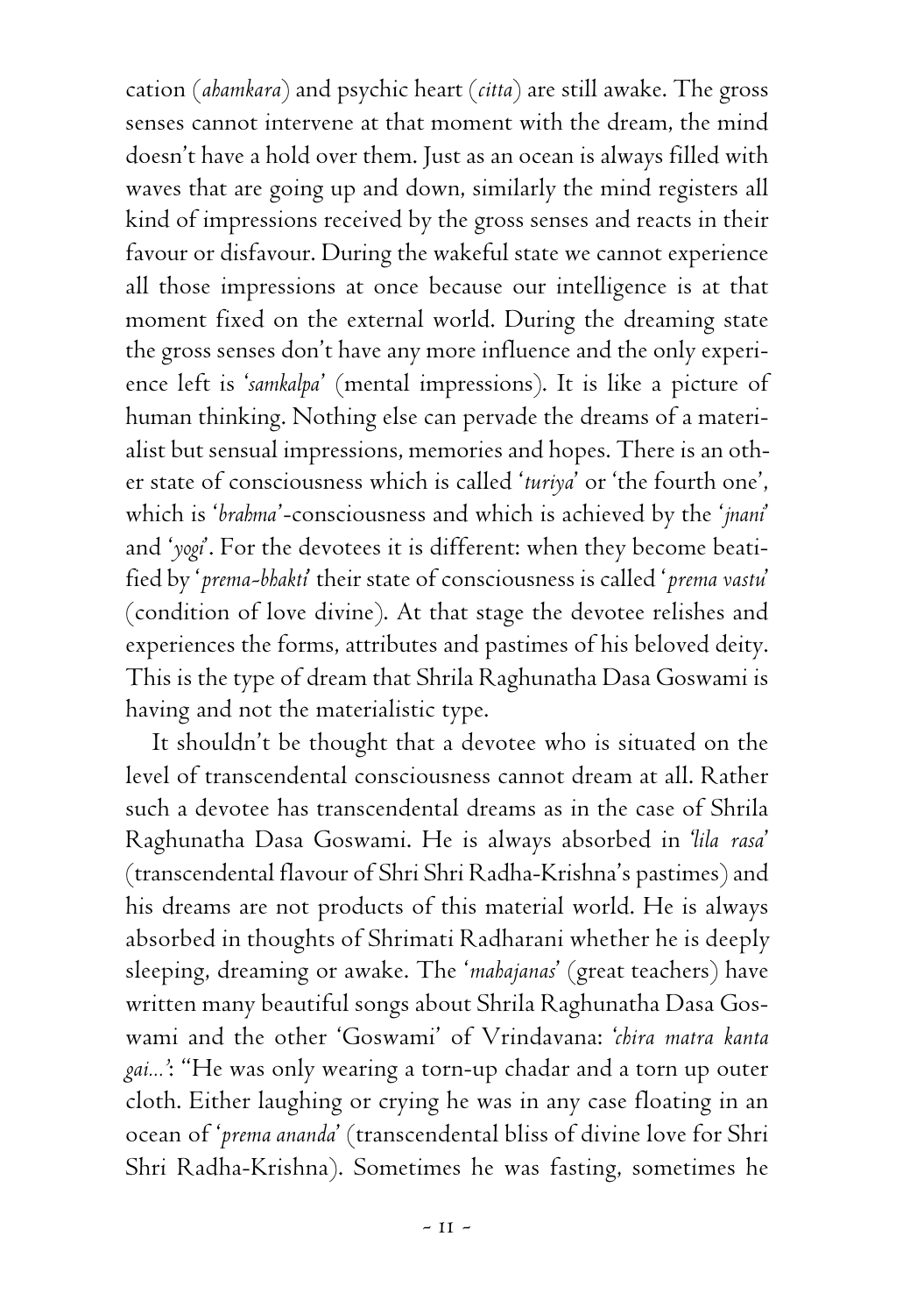begged the 'Vrajavasis' for food. He was always thinking of Shriman Mahaprabhu's attributes and always glorified Rupa and Sanatana Gosvami. 22½ hours a day the 'Goswamis' were engaged in hearing, chanting and remembering Shri Shri Radha-Krishna's forms attributes and pastimes and the remaining 1½ hour they were dreaming of Shri Shri Radha-Krishna." Although they were dreaming they saw Shri Shri Radha-Krishna even then. This song is proving that the dreams of the 'Goswamis' are not the same as the dreams of materialists.

The 'Goswamis' never wasted their time – they meditated even in their sleep. This is called '*avyartha kalatva*' (one of the nine symptoms of a person who is on the level of *bhava-bhakti* and consequently also *prema-bhakti*). None of the *Shri Vilapa Kusumanjali*-verses can be considered an ordinary prayer. These prayers are full of concentrated '*rasa*' (transcendental flavour) and came from very deep within the heart. These transcendental pastimes are arising within Shrila Raghunatha Dasa Goswami's heart one after the other. When the perception of one transcendental pastime vanishes he burst out in tears, praying that the vision of this pastime returns to him and so this prayer is not an ordinary prayer. It is not some mental speculation but a prayer from deep within the heart. *Shri Vilapa Kusumanjali* is so relishable because after each vision has disappeared there was a prayer, and this book consists of these prayers.

Shrila Raghunatha Dasa Goswami was rolling on the bank of Sri Radhakunda, muddying the ground with his tears of divine love. He was speechless and his eyes were filled with tears: *manda manda jihva nore, prema ashru netre pore*: "His tongue was moving slowly and his eyes were filled with tears." By the mercy of his divine mistress Sri Radha he is perceiving a very sweet pastime within his transcendental heart. He sees a mind-stealing bower and doesn't see himself any longer as Shrila Raghunath Dasa Goswami but as Tulasi manjari. Shrila Raghunatha das Gosvami in his *manjari-svarupa* is officially known as Rati manjari but her nickname is Tulasi manjari. Within the temple, which is in this bower of Vraja, she sees a very beautiful tran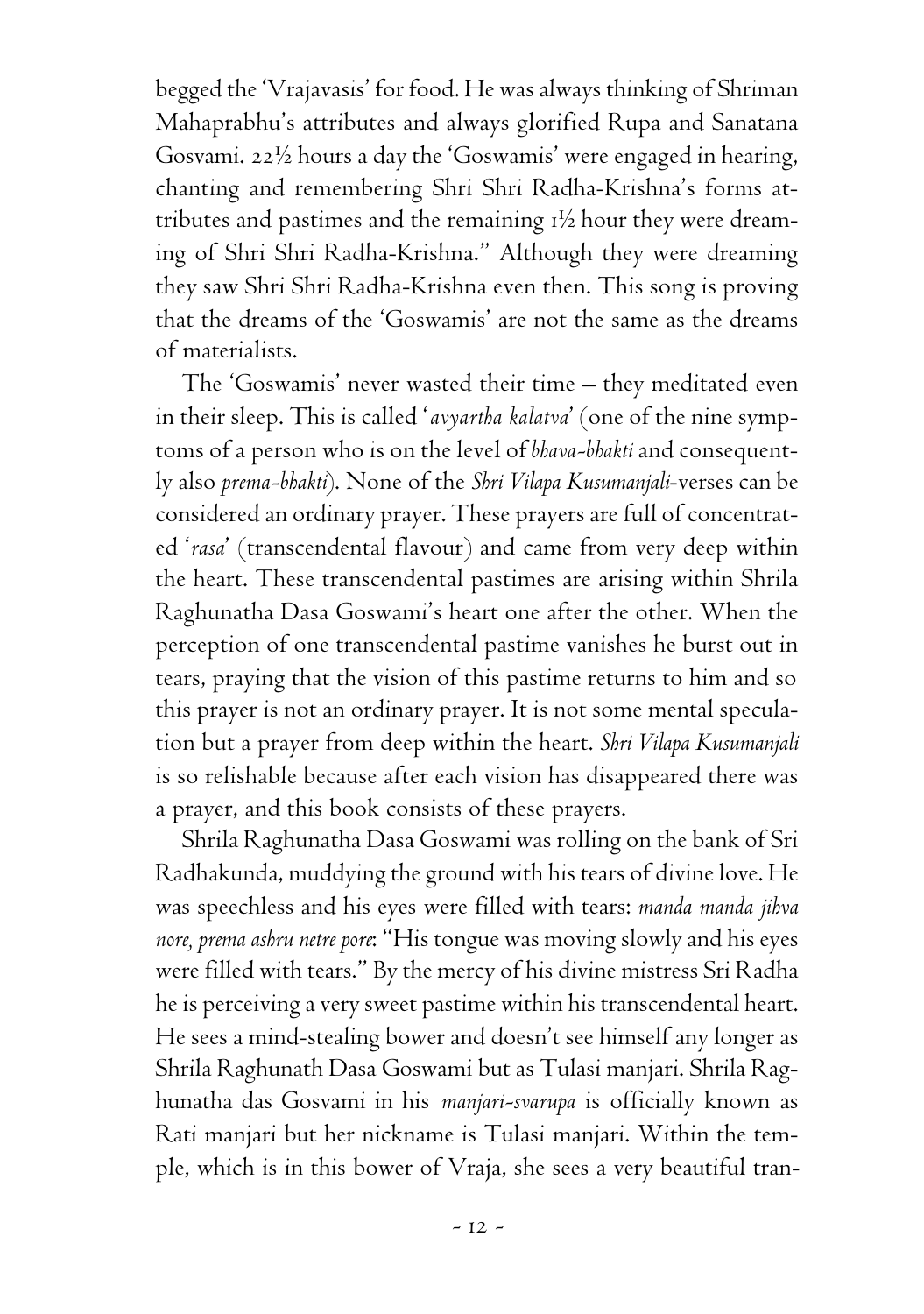scendental pastime of Shri Shri Radha-Krishna. She is directly relishing the sweetness of this pastime by looking through a slit in the wall. After their transcendental pastimes Shri Shri Radha-Krishna are sitting on Their bed of flowers and Tulasi manjari understands that her time to serve has come. When she enters the temple she can see how sweet Shrimati Radharani looks. Shri Govinda Himself is also relishing the sweetness of Her face:

> *lila ante sukhe ihar ye anga madhuri taha dekhi sukhe ami apana pasari*

"When I see Her sweetness after we had these loving pastimes I forget myself out of ecstasy."

Shri Govinda is relishing the sweetness of Shrimati Radharani like nectar, drinking it with the cups of His eyes. He is relishing the nectar of Her smile, drinking it with the cups of His eyes. He is doing it again and again. That is why Shrila Raghunatha Dasa Goswami is using here the name 'Sumukhi' (beautifully faced girl). Shri Shri Radha-Krishna are relishing Each other's sweetness and Tulasi manjari picks up that relish inbetween. Shrimati Radharani is called here 'beautifully faced girl', in reference to Krishna who is relishing the beauty of Her face. Krishna says to Shrimati Radharani's girlfriends: '*ki dekhilo aparupa rama*?': "What an amazing girl I have just seen!", '*harina hin chandra*...': "Her face is like a spotless full moon, and it is supported by a golden vine which is Her body. In this spotless full-moon-like face we can find two wonderful restless eyes like '*khanjan*' (wagtail) birds. Just as the 'Chakora'-bird is only interested in the moonlight, so also the '*kajjal*' (eye-liner) around Shrimati Radharani's eyes is compared with ropes that capture the 'Chakori'-birds of Krishna's eyes. In this way He is relishing the nectar of Shrimati Radharani's face as if it were the moon. These eyes not only defeat the restlessness of the wagtail-bird but also the dark blue color of the 'Indivara' lotus flower.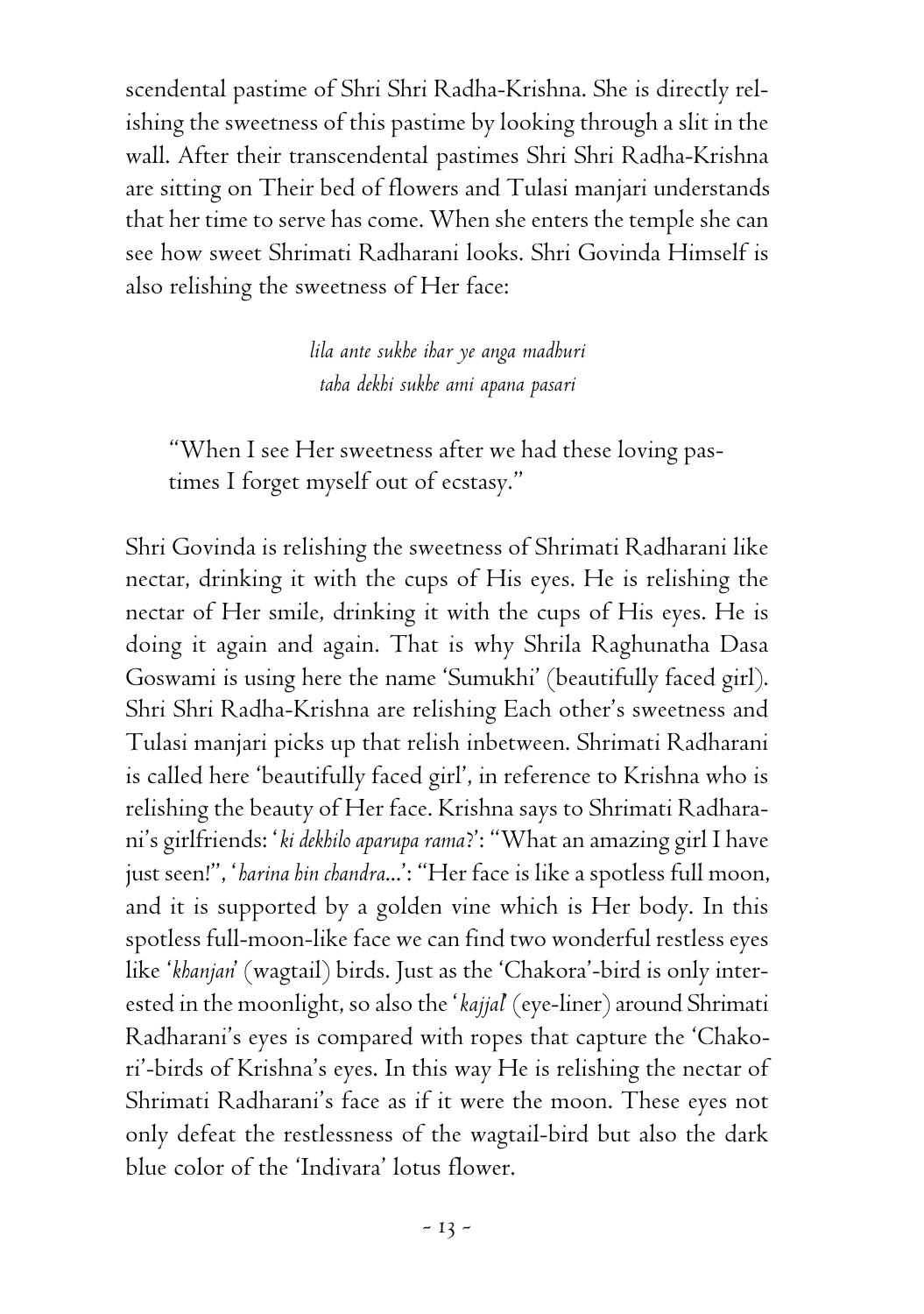He is pondering that one must be very fortunate to have such a vision. Maybe if one performs penances for hundreds of years one may get such a vision. Being endowed with such a type of passionate attraction, Tulasi manjari (Raghunatha Dasa Goswami) used the word 'Sumukhi' in this transcendental vision. Where is Govinda sitting? He is submissively sitting at the footsoles of Shrimati Radharani, Who Herself sits on a jeweled bed. He is holding Her feet and admiring their elegance with tears in His eyes. Sometimes He puts these feet on His chest so He may study their elegance more closely. Tulasi manjari sits close by, watching everything. Meanwhile Govinda gets '*sattvika bhavas*' (ecstatic bodily transformations like shivering, crying, perspiring, etc.) simply by studying these feet. As He is sweating, the typical dried ointment like fragrant pollen which is on His chest starts to become muddy and sticks on Shrimati Radharani's footsoles. As Shrimati Radharani's maidservants are very proud of Her, always wanting to establish Her glories, so Tulasi manjari starts to laugh when she sees Her mistress getting Her footsoles stained with the ointment from Krishna's chest. Although she slightly giggles, hiding her mouth with her veil out of shyness, still we can detect it on her forehead and her eyes. Not understanding why Tulasi is laughing Shrimati Radharani asks her: "Why are you laughing?", and gently kicks her on the head to punish her. Thus Krishna's oinment, which is stuck to Shrimati Radharani's footsoles, gets printed on Tulasi's forehead. Shrimati Radharani's feet are compared to lotus flowers, and as lotuses contain pollen, so, according to Shrila Raghunatha Dasa Goswami, Her lotusfeet are also smeared with pollen, and this transcendental pollen comes from Krishna's chest. It has an extraordinary fragrance because it emanates from Krishna's transcendental chest and is taken over by the ecstatic feet of Shrimati Radharani. How fortunate is Tulasi to get such a pollen on her head! Who can get such a '*danda kripa*' (mercy in the form of punishment)? This is what he desires. On the pretext of punishment, Shrimati Radharani is actually giving great mercy.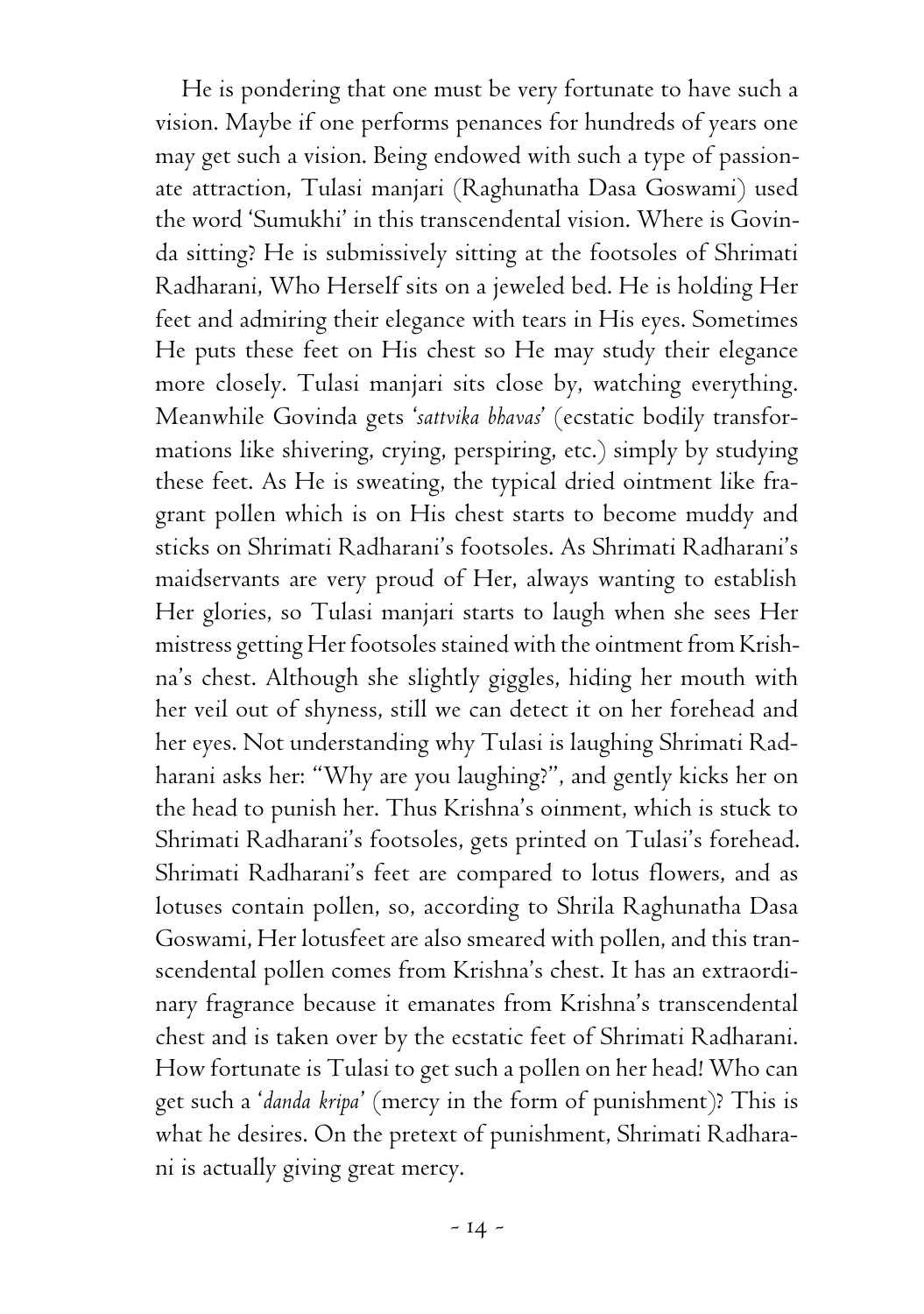Shrila Raghunatha Dasa Goswami is saying that this type of punishment will really make his head the most important limb of the body. The head is considered the most important limb of the body because all the knowledge acquiring senses (nose, tongue, eyes, ears, skin) as well as our psychic heart (citta) and brain are all present there. Our psychic heart receives the informations gathered in our brain through these knowledge acquiring senses and then decides what to do. This is why the head is considered the most important limb of the body. But the devotee doesn't just accept the head as the highest limb of the body without that head somehow achieves the grace of the Lord. (*Shrimad Bhagavata*, 2.3.21):

> *bharah param patta kirita jushtam apyuttamangam na namen mukundam*

"Even if the head is decorated with a very opulent and luxurious turban but is not bowing down to the lotusfeet of Mukunda it is just a heavy burden (although all the knowledge acquiring senses and brain are in there)."

Just like the head of a king, which would also be nothing but a wasteful burden if it would not bow down to the lotusfeet of Mukunda. The materialistic plans wrought by the head (brain) and carried out by the senses result in innumerable future births in this material world, but the same head can put an end to all this and there is no other way than by bowing it down to the lotusfeet of Govinda. So it is a heavy burden if the head is not bowing down to Krishna, Sadhu and Guru. That verse from *Shrimad Bhagavata* is of course describing someone on the level of practicing devotional service in an external way; the description of this verse from *Shri Vilapa Kusumanjali* is not the same, because Shrila Raghunatha Dasa Goswami is '*siddha*' (eternally accomplished in devotional service) and has a completely different conception of the use of his head which he wants to utilize in catching Shrimati Radharani's kicks.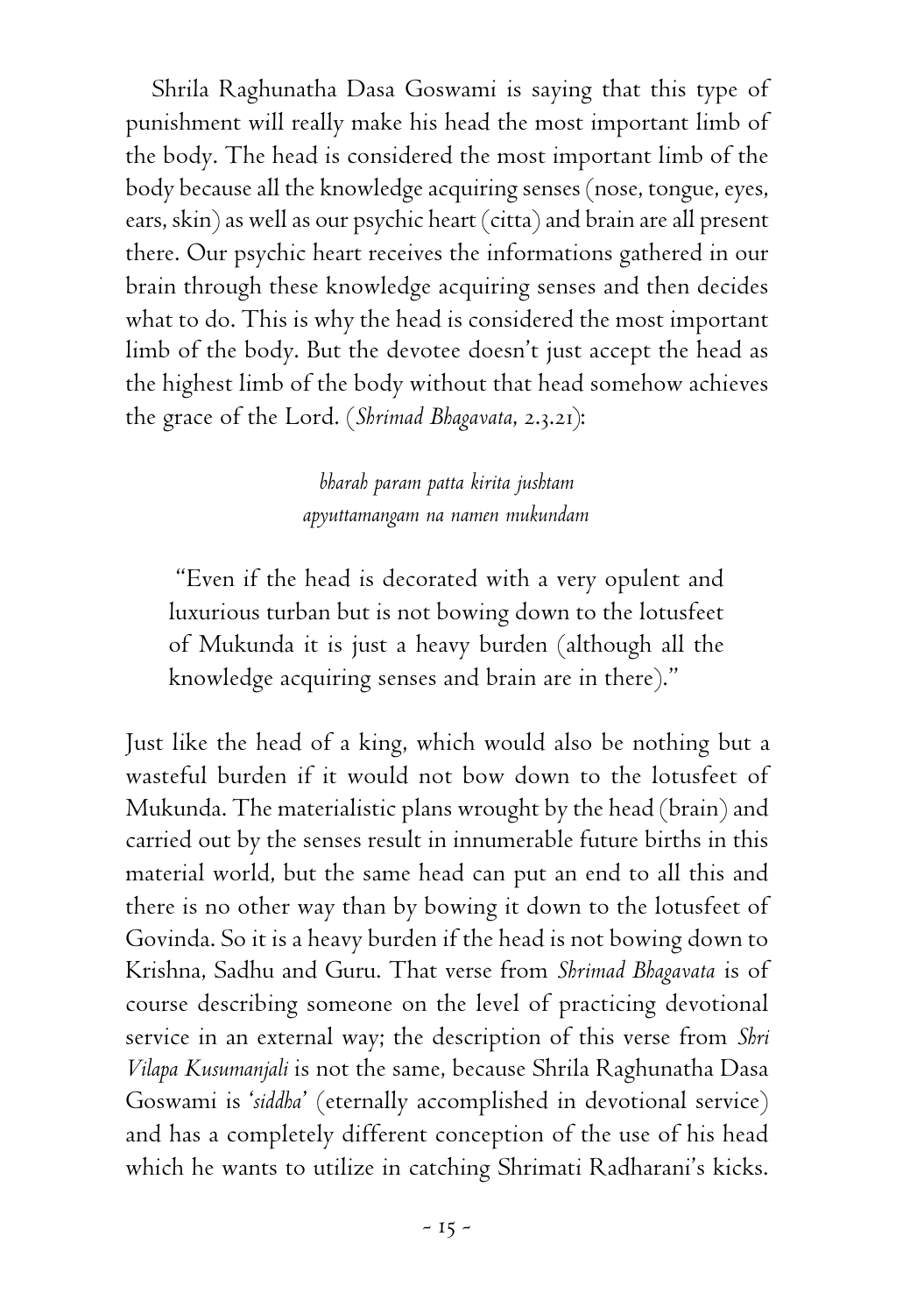For him the purport of the head being the most important limb of the body can only be true if he gets such kicks. He considers this to be the proper decoration for his head instead of, for example, a silken turban. Other decorations and ornaments that the maidservants wear are all the personal clothes and ornaments that Shrimati Radharani leaves to them.

Shrila Raghunatha Dasa Goswami says; "This fragrant powder is the real pollen that is supposed to emanate from Your lotusfeet." Krishna is considered '*sat cit ananda*' (the personification of eternal transcendental bliss) and Shrimati Radharani 'Mahabhava' (the personification of the greatest transcendental love). This fragrant powder was first on Krishna's '*sat cit ananda*' chest, was then transferred to Shrimati Radharani's 'Mahabhava' lotusfeet and then it came on Tulasi manjari's head. Who can be more fortunate than her? Shrila Raghunatha Dasa Goswami used the word '*vibhushana*' (a special ornament) here and not merely '*bhushana*' (an ornament). The maidservant accepts that and thinks that it is the most beautiful thing to be decorated with. For this reason he used the word '*ahaha*', which is a cry of astonishment. '*shobham param atitaram vibhrad rajat pattavasa*', all these words indicate that it is a special type of beauty. He thinks: "My head is now carrying the greatest beauty." In the kingdom of transcendental flavours there can be no greater beauty than this.

Shri Shri Radha-Krishna are lying in a bower at the end of the night, and female and male parrots are reciting and singing different poems and songs to Them. But They cannot get up despite it. Although Krishna is the non dual full transcendental knowledge, still Shrimati Radharani keeps Him submerged in complete transcendental ecstatic ignorance. The parrots are warning Him: "Your mother may arrive here at any moment, it is better that You quickly get up !" When Shri Shri Radha-Krishna hear that Jatila or Mukhara will come (when Shrimati Radharani lives in Barshana, Mukhara may come and when She lives in Yavat, Jatila may come) They get alarmed and go away. An ocean of love is swelling up in Their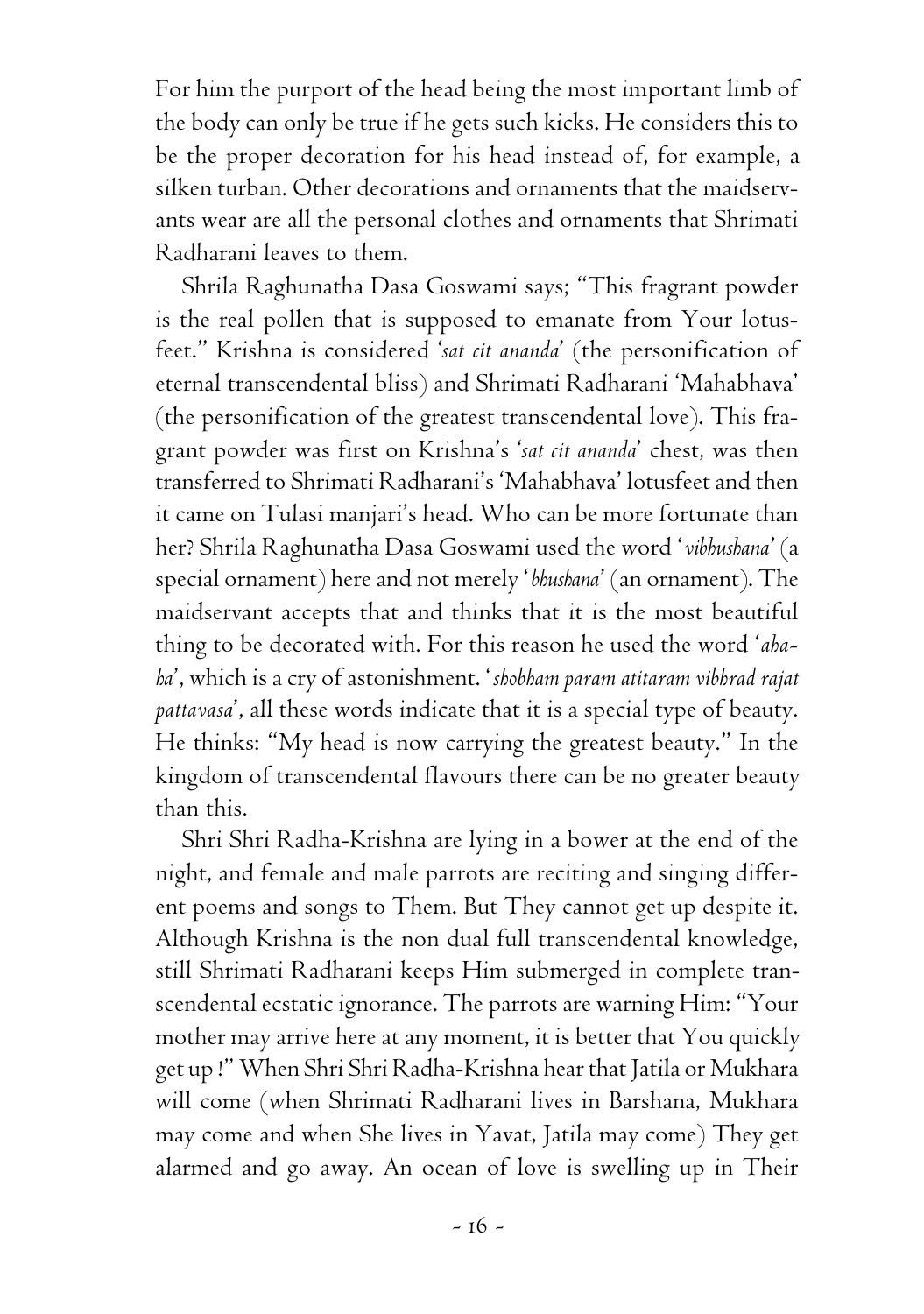hearts as They look at Each other when They get up from bed and They leave the bower to go to Their individual homes. Both Shri Shri Radha-Madhava are fainting of agony when this moment arrives. All Their girlfriends are crying and speaking out Krishna's name. Nobody can awaken such feelings in Krishna's heart than Shrimati Radharani. In order to understand this He has accepted the feelings and complexion of Shrimati Radharani and has appeared in the world again as Shriman Mahaprabhu Gaura Sundara in order to relish the sweet divine love of Shrimati Radharani for Krishna. Krishna Himself has taken the golden complexion of Shrimati Radharani. As Shrila Raghunatha Dasa Goswami's transcendental vision suddenly disappears and he sees himself on the bank of Shri Radhakunda he starts to anxiously weep again. For this reason he says in this verse: "Ahaha! Whether it is in a dream, in a vision or any other mode of consciousness, let me see 'Sumukhi' (The beautiful-faced Shrimati Radharani)." He is praying to get that punishment, which is actually a pretext to get kicked on the head like this. He says: "If I could just get such a punishment in a dream, that would already make my head truly the highest limb of my body." What happens next, after this transcendental vision disappears, will be discussed in the next verse.

*Thus ends Çré Ananta das Mahantaji's päöha on the* 11*th verse of Viläpa Kusumänjali at Rädhakuëòa on January* 5, 2001 *at the occasion of 108 Shri Krishna Dasa Madrasi Babaji's samadhi-mandir prathishta*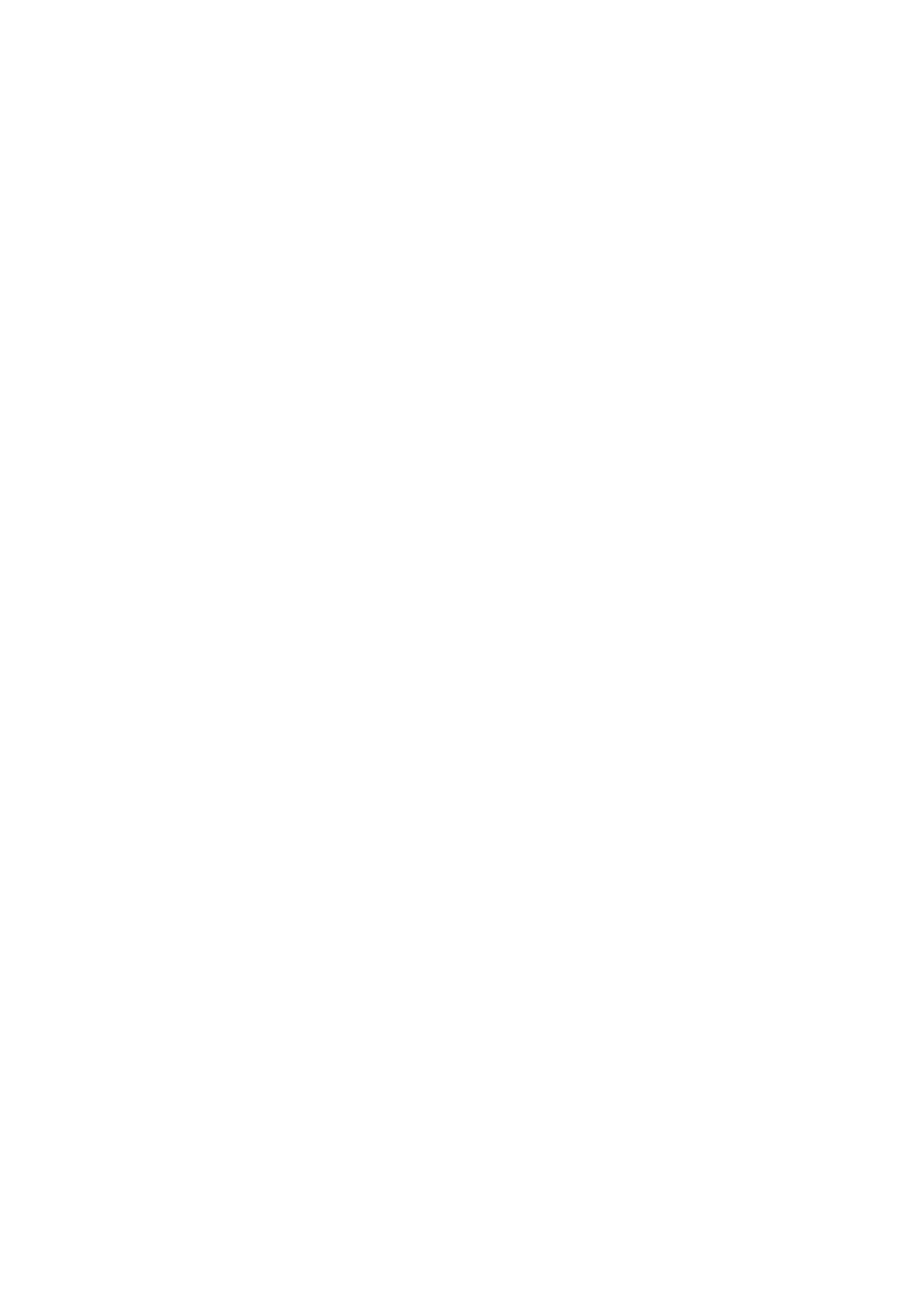#### verse 12

*amritabdhi rasa prayais tava nupura sinjitaih ha kada mama kalyani badhiryam apaneshyate*

*amrita* – nectar; *abdhi* – ocean; *rasa* – transcendental flavour; prayaih – great; *tava* – Your; *nupura* – anklebells; *shinjitaih* – by the jingling; ha – O!; *kada*; when; *mama* – my; *kalyani* – beautiful or auspicious girl; *badhiryam* – deathness; *apaneshyate* – will remove

"O beautiful auspicious girl of mine ! When will You remove my deafness by allowing me to hear the tinkling of Yours anklebells, that is an ocean of transcendental flavour ?"

Shrila Raghunatha Dasa Goswami, who is one of the most intimate associates of Shri Chaitanya Mahaprabhu, is offering this 12th verse of his *Shri Vilapa Kusumanjali* to the lotus feet of Shrimati Radharani. In the previous verse Shrila Raghunatha Dasa Goswami received a wonderful mercy of his '*ishta-devata*' (choosen divinity, viz. Shrimati Radharani) by perceiving an astonishingly beautiful pastime, wherein the fragrant powder on Krishna's chest got stuck on Shrimati Radharani's lotusfeet. Thus he had the *darshan* (heart's vision) of this humorous pastime, being present there in his transcendental alter ego of Tulasi manjari, who was giggling with her mouth covered by her veil. Not understanding the reason of her giggling, Shrimati Radharani then punished Tulasi by gently kicking her on the head, thus making the fragrant powder of Her feet, that came from Krishna's chest, stick on Tulasi's head. In this way She blessed her. This type of mercy cannot be achieved by nobody else than a '*tad gata prana*' or a surrendered soul who is a maidservant of Shrimati Radharani. Not even every manjari can achieve this type of mercy received by Tulasi manjari! Especially for the *sakhis* this type of mercy is very rarely attained and they cannot even imag-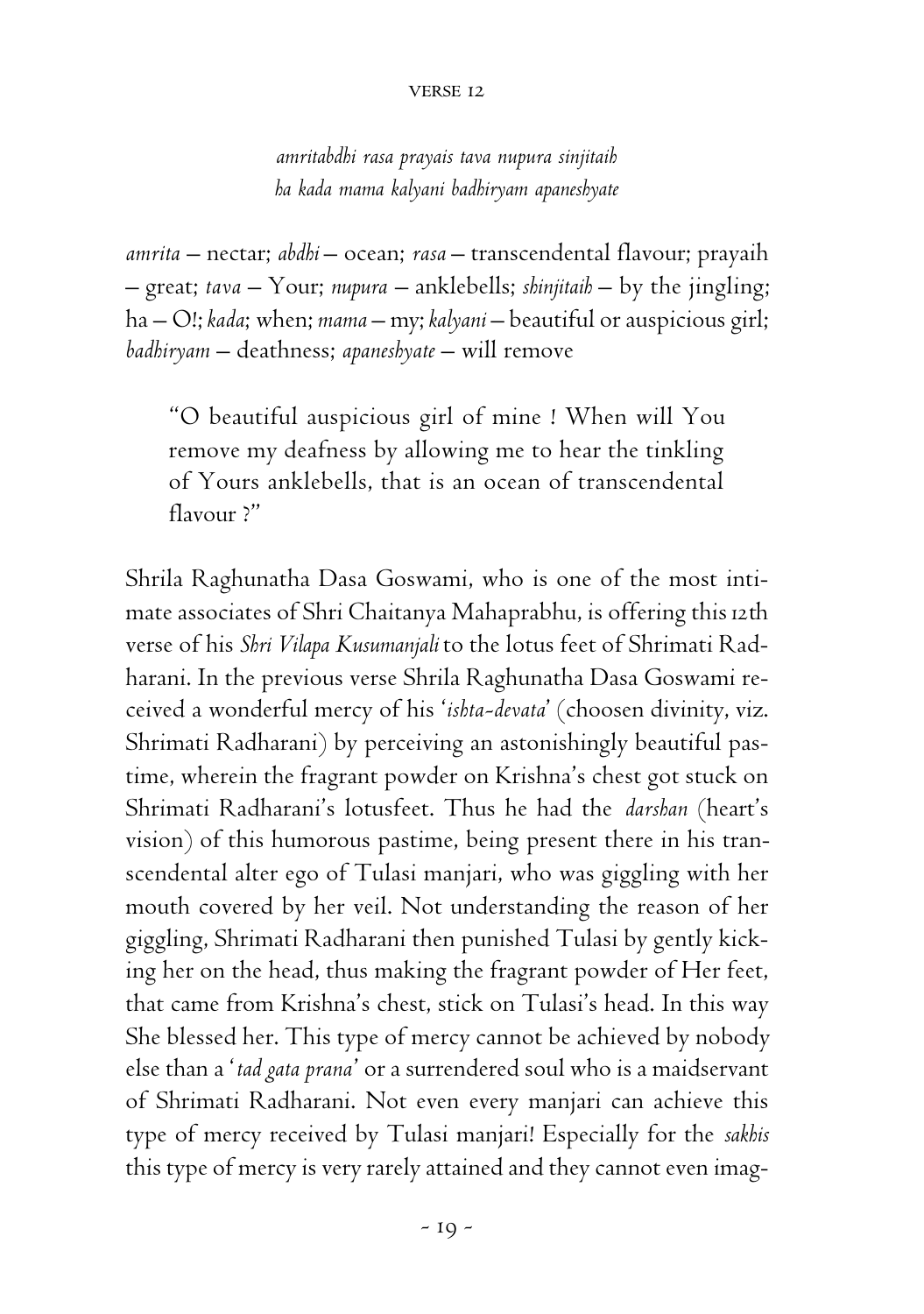ine getting it. Tulasi could then realize that the head, which is considered to be the highest limb of the body, had really become that highest limb.

After the sudden disappearance of the vision he considered that such type of mercy, as being kicked on the head by Shrimati Radharani, is rarely attained and for this reason he didn't even have the courage to ask for another direct attainment of such a type of mercy within a transcendental vision. That is why he was praying: "Can I at least attain this in a dream?" There is such a wonderful eagerness coming from his heart. In order to keep his eagerness alive these transcendental visions are occasionally disappearing. This is because one can value such transcendental visions by the amount of eagerness one has to achieve them. The more relish there is, the more thirst there is, and also reversely the more thirst there is, the more relish there is. The reason why these '*vilap*' (lamentation prayers) are offered by Shrila Raghunatha Dasa Goswami to Shrimati Radharani is that he can then again perceive a lost transcendental vision. Such a constant succession of separation and union, which is like an continual alternation of light and darkness, is the devotee's stream of consciousness. Naturally speaking one must become qualified to attain this type of transcendental visions by abandonning one's bodily consciousness and adopting one's 'svarupa avesha' (taking to one's mentally conceived transcendental form of a *gopi-manjari*). It cannot be experienced when one is in bodily consciousness.

> *rupe gune dagamagi, sada hobo anuragi, vasati koribo sakhira majha*

*(Shrila Narottama Dasa Thakur's Shri Prema Bhakti Chandrika,* 53*)*

"If I live amongst the sakhis I shall always be passionately absorbed in Shri Shri Radha-Krishna's forms, qualities and pastimes."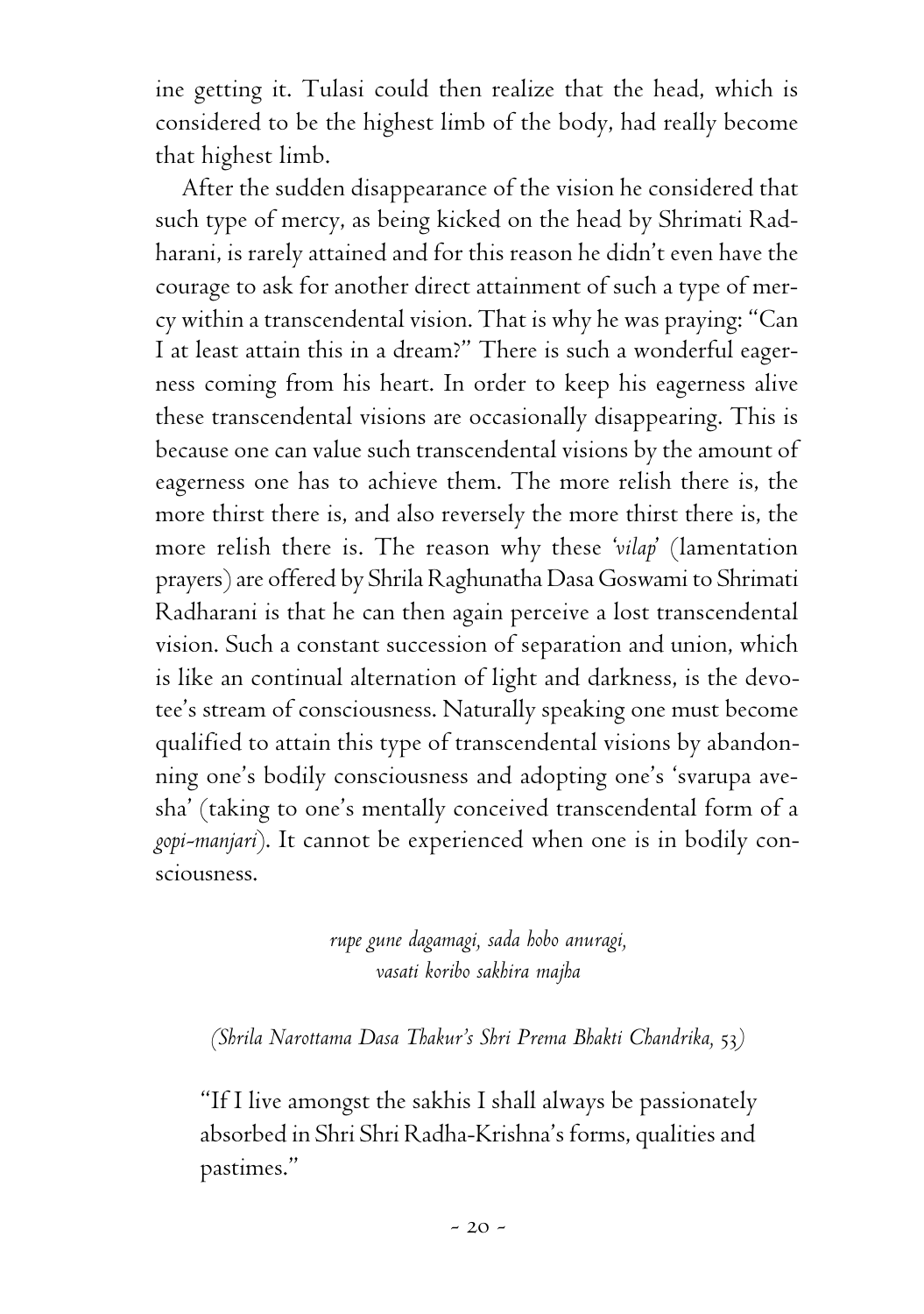The *siddhas* (devotees who are on the level of transcendental perfection or *prema-bhakti*, viz. Divine Love for Shri Shri Radha-Krishna) naturally perceive their *manjari svarupa* within these transcendental pastimes without any effort, but for the *sadhaka* (devotees who are on the level of their transcendental training course, or *sadhana-bhakti*, devotional service) these transcendental pastimes have to be meditated upon while adopting this '*svarupa avesha*'. Of course this devotional practise has to be coupled with one's exclusive surrender to the lotusfeet of Shrimati Radharani. We should also listen to an other advise of Shrila Narottama Dasa Thakur wich says that we should take shelter of the '*Vraja vanita*' or the women of Vraja, the *gopis*. *Charana ashraya sara*: "Shelter of their lotus feet is the essence", *para mana kantha kariya*: "O mind ! Why aren't you completely fixed on this ?"

Actually the whole thing is '*sva prakash*' (self manifested) that is to say it is not enough for a *sadhaka* (spiritual practitioner) to endeavour on his own to assume his mentally conceived transcendental form of a *gopi-manjari*, but it can only be revealed. And the way to have it revealed is one-pointed surrender that causes Shrimati Radharani's compassion to descend. Then the *sadhaka* will be able to relish his '*svarupa avesha*". For this reason one must exclusively surrender. O mind! Why don't you surrender exclusively? Because there is no way to surrender to the Lord without surrendering to the '*gopi*' one should take shelter of Mahabhava Herself. Without becoming this *tad gata prana* (surrendered soul) one cannot achieve this. The very intimate and deep feelings that are expressed in these songs, that are related to the *shloka* under discussion, cannot be relished simply by surrendering to the Primary Personality of Godhead Krishna.

> *tavaivasmi tavaivasmi na jivami tvaya vina iti vijnaya devi tvam naya mam charanantikam*

> > *(Shri Vilapa Kusumanjali,* 96*)*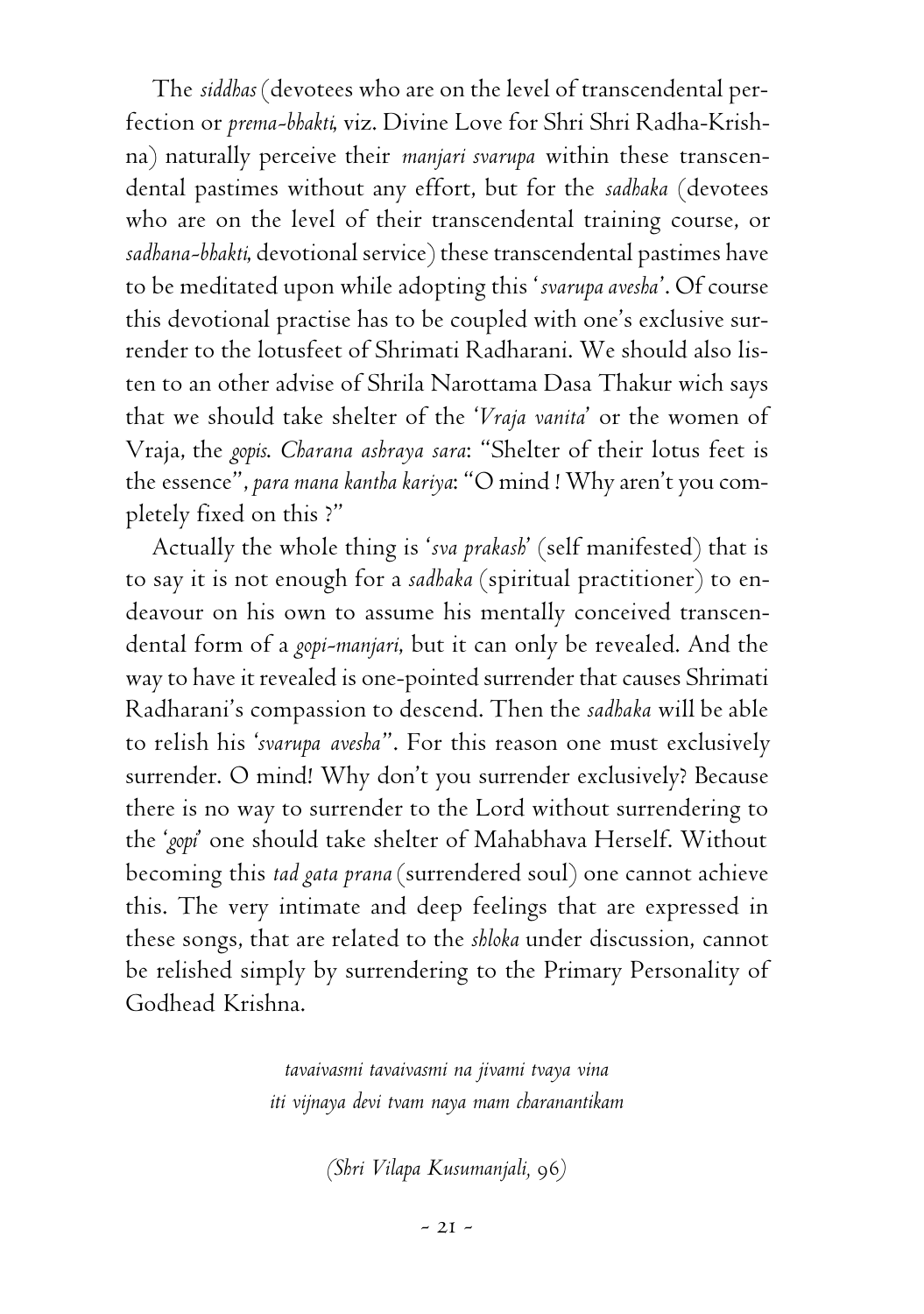"I am Yours, I am Yours ! I cannot live without You! O Splendid girl (Shrimati Radharani)! Please acknowledge this and take me close to Your lotusfeet."

It is only in such a frame of mind (as Tulasi manjari) that Shrila Raghunatha Dasa Goswami was praying: "May I have the vision, even in a dream, of You bestowing the fragrant and coloured powder of Your lotus feet on my head." In the present verse under discussion Shrila Raghunatha Dasa Goswami shift his desires and aspirations to the desire to hear the jingling of Shrimati Radharani's anklebells. In the successive verses he is longing to once more hear, touch, taste, smell and see Shrimati Radharani in so many different ways. The *sadhaka* should have a strong desire to relish the different transcendental sense objects connected with Shrimati Radharani through the knowledge-acquiring senses.

Govardhana's Siddha Shri Krishna Dasa Babaji sings: "O Mistress of my life! My heart is constantly burning in the fire of separation from you. Please keep me at your feet as Your maidservant, because this is for me the only way to cross the ocean of pangs of separation from You." Here Siddha Baba also expresses the desire to hear the tinkling of Shrimati Radharani's anklebells, and similarly he wants also to experience Her sweet voice. Now he shifts his desire to the knowledge-acquiring sense of sight and says: "When can I drink the elegance of the luster emanating from Your body through the cups of my eyes? In this way it will result in experiencing the topmost happiness." He also wants to fill his nostrils with Shrimati Radharani's divine bodily fragrance and is praying for it accordingly. Then he is asking: "When will my whole body be filled with goose pimples as a result?" Now he shifts his desire to the knowledge-acquiring sense of taste, saying: "When can I taste Your nectarean food remnants?" In this way this young maidservant will feel completely blessed and fulfilled. "You are my *japa* (recitation of prayers), my *tapa* (performance of austerities) and my *jnana* (knowledge) (or in other words, my whole *sadhana* is centered around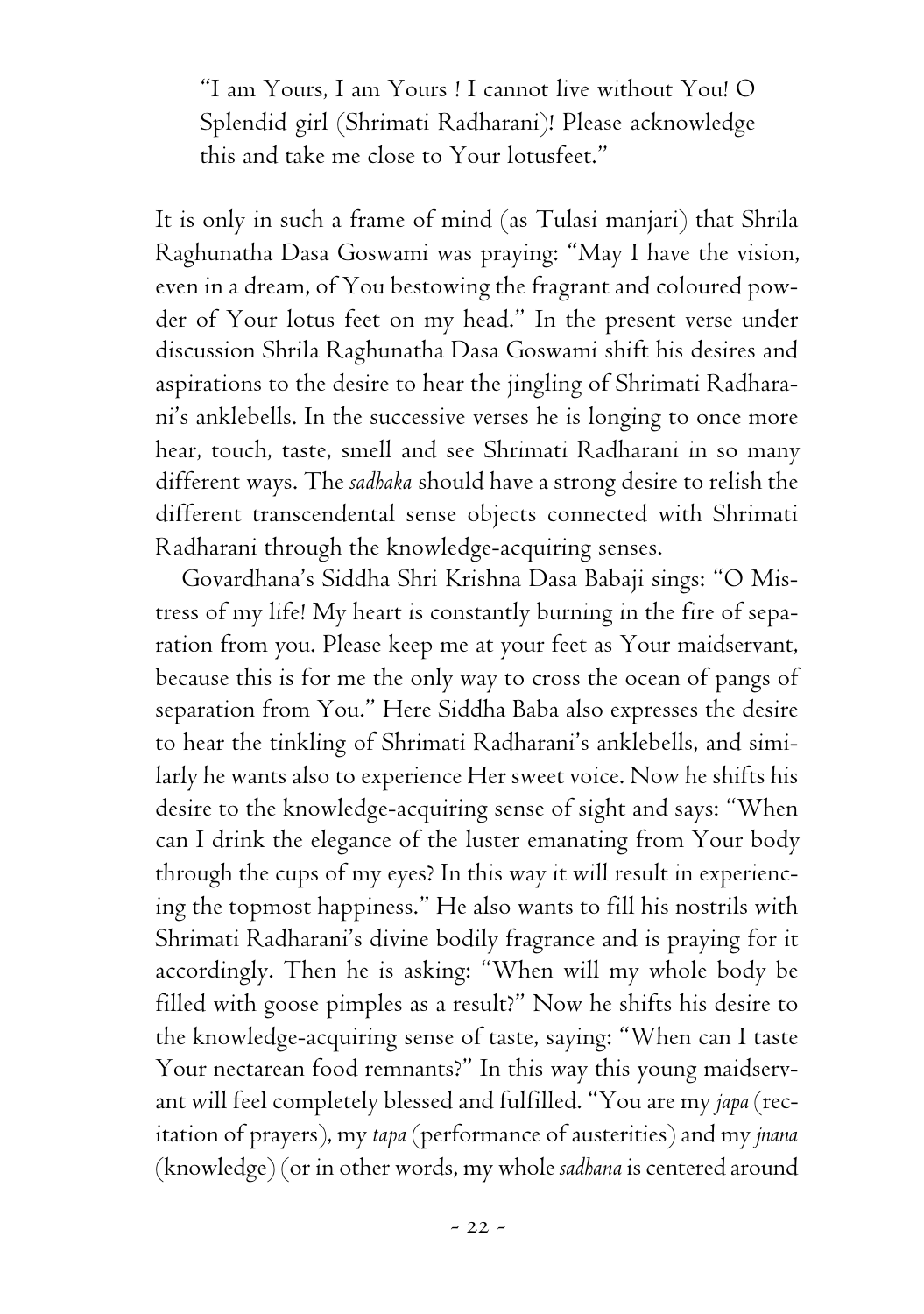You). From my very birth I have not known anybody else but You. Wherever You are enjoying Yourself with Your '*kanta*' (Krishna) and Your *sakhis* (girl-friends), please engage me there as Your maidservant. Please fullfill these aspirations of mine, I am humbly begging You with a straw between my teeth!" These '*adarsha*' (transcendental visionary) *acharyas* (teachers) are exemplary for the '*sadhaka*' (devotee practitioner) who should adopt the feelings which they have expressed in their writings.

The *sadhaka* is already happy if he can relish only one drop from the ocean of relish experienced by these *siddha premika acharyas*. When one attains *svarupa avesha* certainly that relish will also awaken. Slowly, slowly the *sadhaka* will ascend to the '*asvada rajya*' (the kingdom of transcendental relish). For example, how is the sound of Shrimati Radharani's jingling anklebells? Shrila Raghunatha Dasa Goswami says that it is like a nectar ocean of transcendental flavours. In the mundane world nectar was churned out of the milk-ocean and one can only imagine how much relish there must be in drinking such a churned nectar. But there is much more relish in Shrimati Radhrani's jingling anklebells! It is said to be the flavour of the greatest transcendental nectar ocean. How can we ever understand or even imagine such a thing ? Her jingling anklebells also resound, but this is not a mundane sound; that is a completely different thing. By hearing the sound of Shrimati Radharani jingling anklebells one gets a full relish of transcendental nectar. One can get a drop of this ocean of tanscendental nectar by taking shelter of Govinda's lotus feet.

A similar verse expressed by Lila Shuka (Bivamangal Thakur) in his *Shri Krishna Karnamritam* describes Govinda's jingling anklebells. In the same way Lila Shuka prays in this verse for a manifestation of such a sound in a transcendental vision. He is using the words '*vallabi*' (the *gopi*) '*vibho*' (Radha Raman the lover): "Let me perceive this in my heart". Within '*Kalinda kanyaka*' (the Yamuna, or the daughter of the Kalinda mountain) there is a patch of lotus flowers and within that patch there are '*raja hamsas*' (lordly swans) swim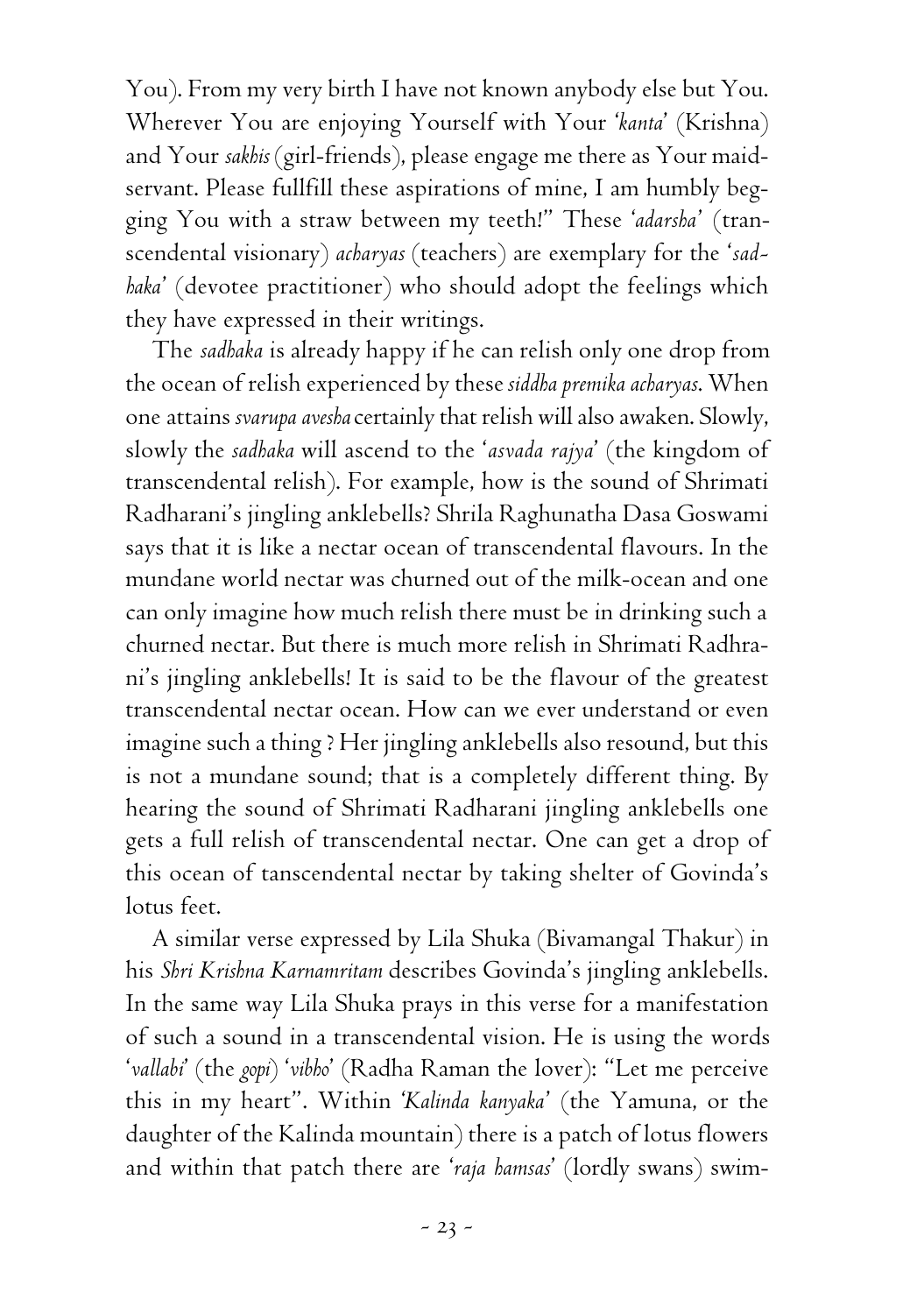ming. In his commentary on this verse Shrila Krishna Dasa Kaviraja Goswami wrote that these lordly swans are very dear to Shrimati Radharani and are very fond of the golden stems that are carrying these lotus flowers. In this verse Bilvamangal Thakur also compares the sweet subtle sounds produced by the singing swans that are nourished by the golden stems of lotus flowers, with Shri Krishna's jingling anklebells. These lordly swans lament: "Alas! If only our voices, that are considered topmost sweet, could produce just one drop of the nectar ocean which is produced by the jingling sound of Krishna's anklebells! But unfortunately it is impossible."

There is a second commentary on Shri Krishna Karnamrita, which is written by Shri Chaitanya Dasa who is mentioned in Shri Chaitanya Charitamrita as one of the three sons of Shivananda Sena and therefore a brother of Shri Kavi Karnapura. Shri Chaitanya Dasa mentions in his commentary that Shri Krishna's jingling anklebells are particularly sweet when He is together with Shrimati Radharani, because then it mixes with Her own jingling anklebells. That is why it is so relishable and this is why in this verse of Shri Krishna Karnamrita Shri Krishna is called '*vallabi vibho*'. Returning to the commentary of Shrila Krishna Dasa Kaviraja Goswami on that same verse, it is mentioned by him that an intimate pastime of Shri Shri Radha-Krishna is taking place within a forest's grove. At that time also the jingling of Shri Radha-Raman's anklebells produces a great relish. One can imagine how much relish there must be in a single jingle of Shrimati Radharani's anklebells! Those who are worshipping Shrimati Radharani considers Her more attractive than Krishna. Shrila Prabodhananda Sarasvatipada has relished some of this as well: Shrimati Radharani is going to Yamuna. In his book *Shri Radharasa Sudhanidhi* he is describing one pastime in which Shrimati Radharani goes to meet Krishna on the pretext of fetching water from the Yamuna and on the way Her anklebells are jingling. When She sees from a distance the face of 'Rasikendra' (Krishna the king of relishers) She immediately becomes shy, starts to stare at Her own toe-nails and slows down Her pace. Shrila Prabodhananda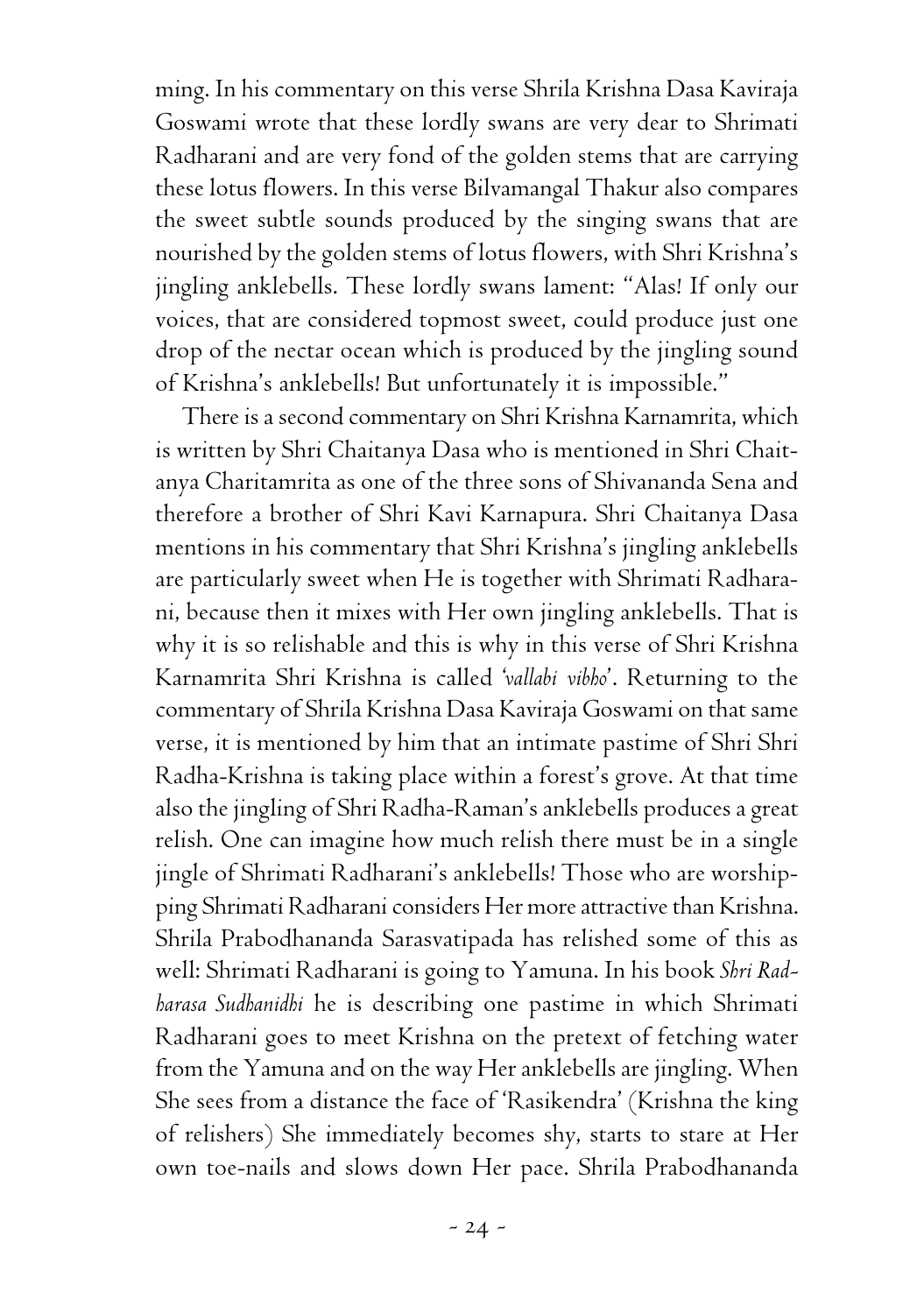Sarasvati prays: "When can my eyes ever perceive Her at that moment when the jingling of Her anklebells becomes extremely attractive?" As Shrimati Radharani sees Krishna, the ocean of Mahabhava that is dwelling in Her heart makes high waves that inundate Her feet. When these waves of Mahabhava pound down at Her feet then there is a special relish in hearing Her jingling anklebells. That amazing sweetness of Shrimati Radharani's jingling anklebells astonishes even Krishna. "When I (Krishna) hear the jingling of Your (Radha's) anklebells then My heart becomes pacified." (Bengali song). Then Shrila Prabodhananda Sarasvati continues to say that the jingling of Shrimati Radharani's anklebells is sprinkled with Her Mahabhava, that is flowing out of Her heart.

In this *shloka* of *Shri Vilapa Kusumanjali* Shrila Raghunatha Dasa Goswami adresses Shrimati Radharani with the astonishing name of 'Kalyani'. The meaning of 'Kalyani' is '*mangala-mayi swamini*' or 'fully auspicious mistress'. It is like this in the world of Vraja, the whole world is praying for auspiciousness from Govinda, but the Vrajavasis have just the opposite attitude. People are praying to Krishna for all kinds of benefits but the Vrajavasis are doing it the other way around and don't ask what Krishna can do for them, but what they can do for Him. For example, Krishna's father Nanda Maharaja is giving many jewels and gold in charity to the local sages and '*brahmanas*', hoping that they will bestow their blessings on Krishna so that He may find all auspiciousness on His path. Although the whole world is asking blessings and benefits from Him, the 'Vrajavasis' are working only for His benefit. When Krishna's mother Yashoda binds Him up to punish Him it is also for His benefit.

> *na cantar na bahir yasya na purvam napi caparam purvaparam bahis chantar jagato yo jagacca yah. tam matvatmajam avyaktam martyalingam adhoksajam gopikolukhale damna babandha prakritam yatha*

> > *(Bhagavata,* 10.9.13-14*)*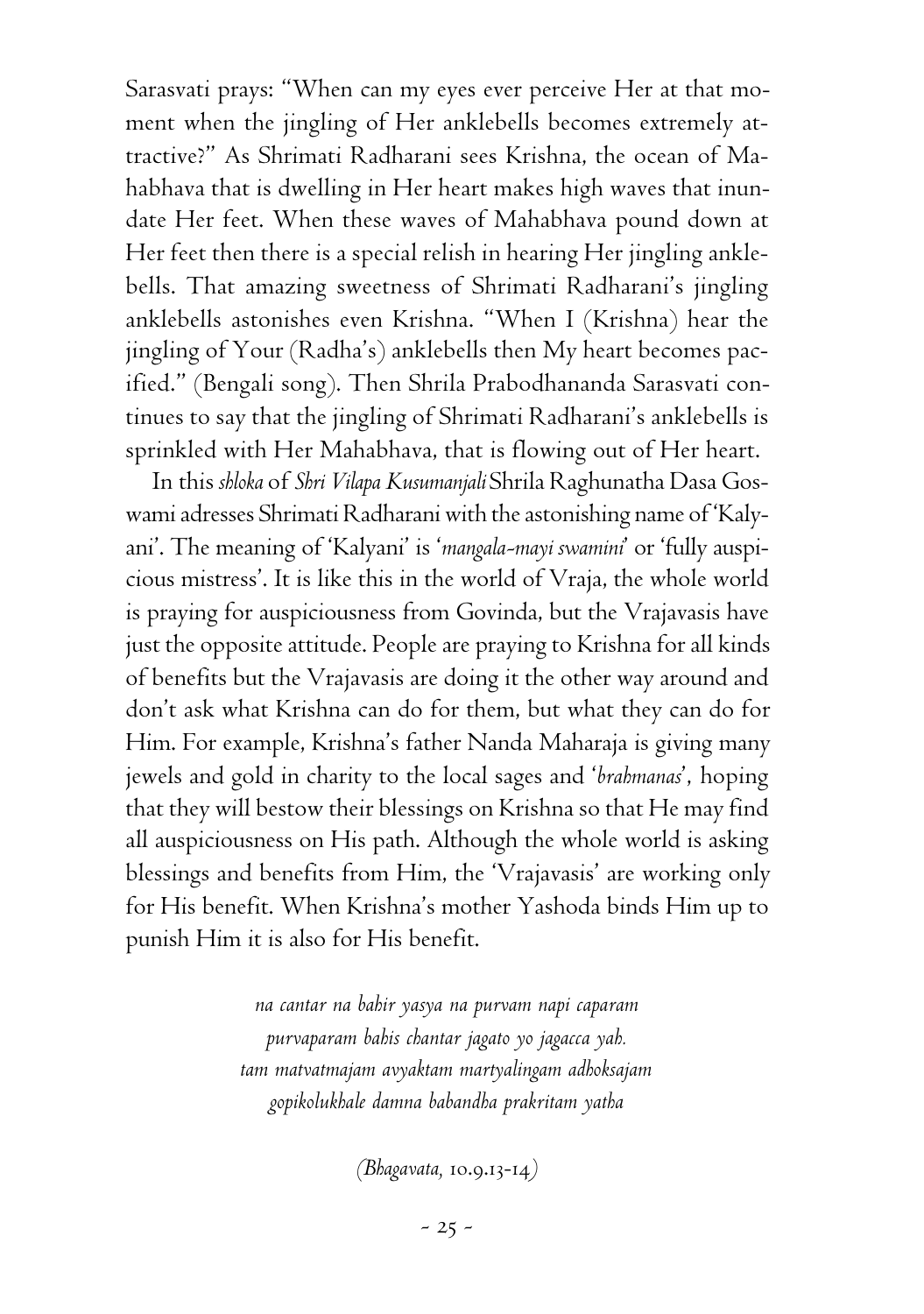Krishna has no inside, outside, bottom, top, left and right. Maharaja Parikshit was extremely astonished to hear from Shukadeva Goswami that this all-pervading and completely timeless and spaceless Personality of Godhead Krishna could be actually bound by the ropes of His mother Yashoda. As in Krishna there is no inside, outside, right, left, back and front, how is it possible to bind such a '*vibhu vastu*' (timeless and spaceless entity)? But it has really happened, Yashoda has really bound Him and it was only possible because she considered Krishna to be her own son and not this All-pervading Truth which was just philosophically described. Just as an ordinary mother of this mundane world would bind up her son, she also bound Krishna. Similarly, when the cowherd boys play their games with Krishna they all do this for His pleasure, even if they have a fight with Him. Sometimes Krishna loses the fight and sometimes He wins it. When He is the loser He has to carry some other cowherd boy on His shoulder, in order to pay the wager of the fight, although He is the Supreme Personality of Godhead. When they take rest sometimes Krishna serves the cowherd boys and sometimes they are serving Him. In *Shrimad Bhagavata* we find Lord Brahma saying in his prayers that he couldn't find a limit to Krishna, but in Vraja mother Yashoda has a tailor brought to her house to measure Krishna because she wants to have a tailor-made shirt for Him. Unless the tailor takes the measurements of Krishna's upper body how then will it be possible to ever make a shirt for Him? But when Brahma stole the cowerdboys and the calves he couldn't have that vision of Krishna being measured by the tailor, instead he saw millions and millions of Vishnu-murtis emanating from the cowherdboys and the calves! Brahma was completely astonished by Krishna's '*aishvarya prakasha*' (display of divine prowess) and he said:

> *jananta eva janantu kim bahuktya na me prabho manaso vapuso vacho vaibhavam tava gocharah*

> > *(Shrimad Bhagavata,* 10.14.38*)*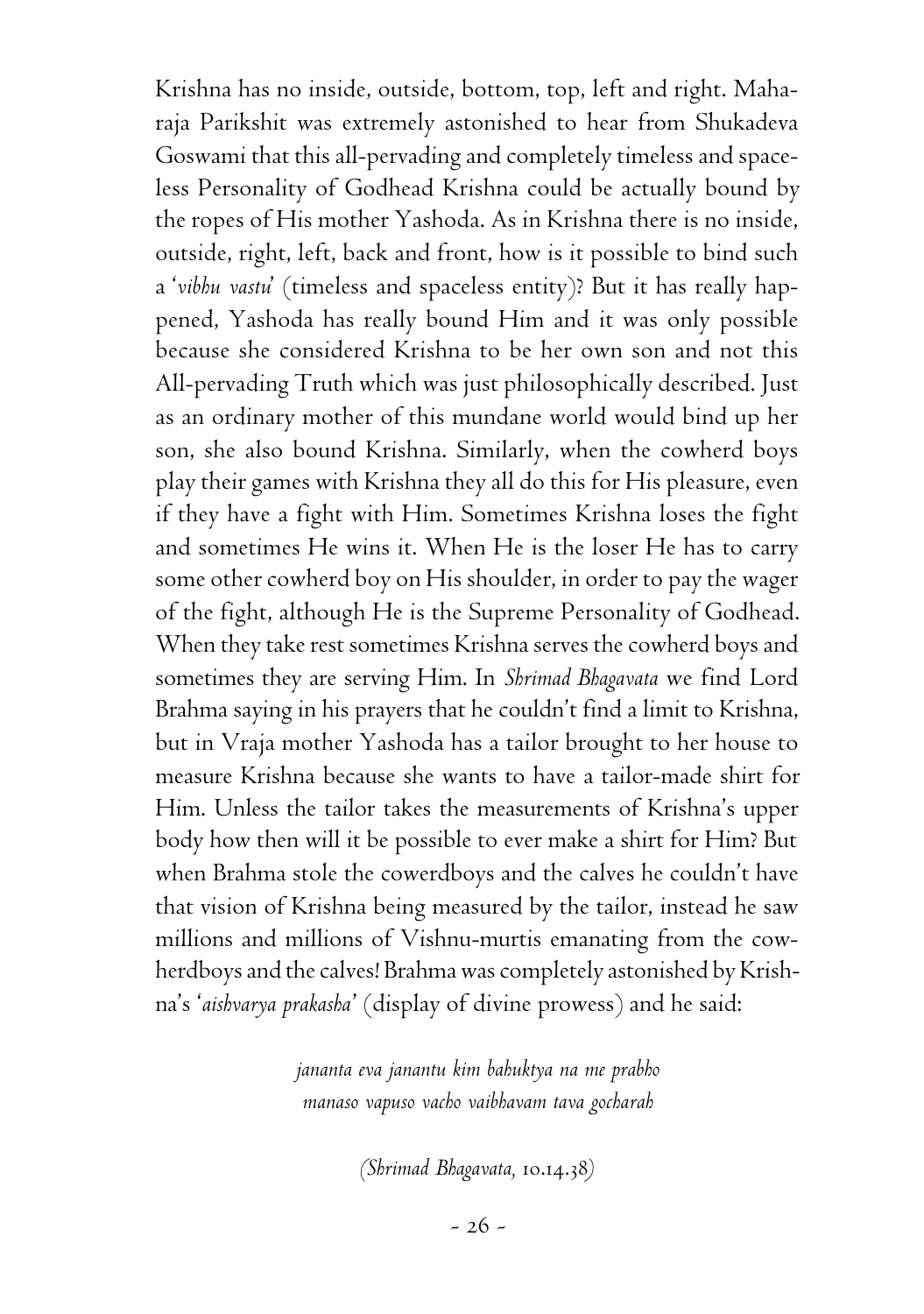"People may say that they know You, they may know or not know You, but I shall admit to You frankly that I have no idea where Your limits are. Nor with my mind, nor with my body nor with my words I am able to perceive the limits of Your glories."

But because of the sweet love of Vraja the tailor will come and he will honestly wonder what is the size of Krishna's limbs. And of course the gopis are heading all of Krishna's associates in Vraja. Just like everyone else in Vraja they also endeavour for the benefit of Krishna, but not like the others, because they are the greatest. In the last song of *Shri Chaitanya Charitamrita* Shrimati Radharani prays:

> *more yadi dile duhka, tara hoilo mahasukha, sei duhka - more sukhavarya*

"The only thing I want is His happiness, and if He wants to make me unhappy then it is my greatest happiness."

Other than a Vraja-gopi no one could say such a thing honestly, and above all of them is Shrimati Radharani. Nobody can endeavour for Krishna's benefit like Shrimati Radharani; for instance during '*purva raga*' (the point at which Shri Shri Radha-Krishna have not yet met Each other), remembering (seeing) Shrimati Radharani 's face Krishna becomes extremely eager to meet Her and the 'duti' (messenger girl) is taking Krishna's message to Shrimati Radharani. While meeting Her the duti tells Her: '*Champaka dama heri citta ati kampita locane bohe anuraga*....': "When Krishna sees a garland of golden Champaka-flowers (that have the same colour as Shrimati Radharani's bodily complexion), His body starts to shiver, tears of passion flow from His eyes, Your form is constantly awakening within His heart." '*Vrishabhanu-nandini japa hi rati dini*': "Day and night Krishna is doing '*japa*' (reciting while counting on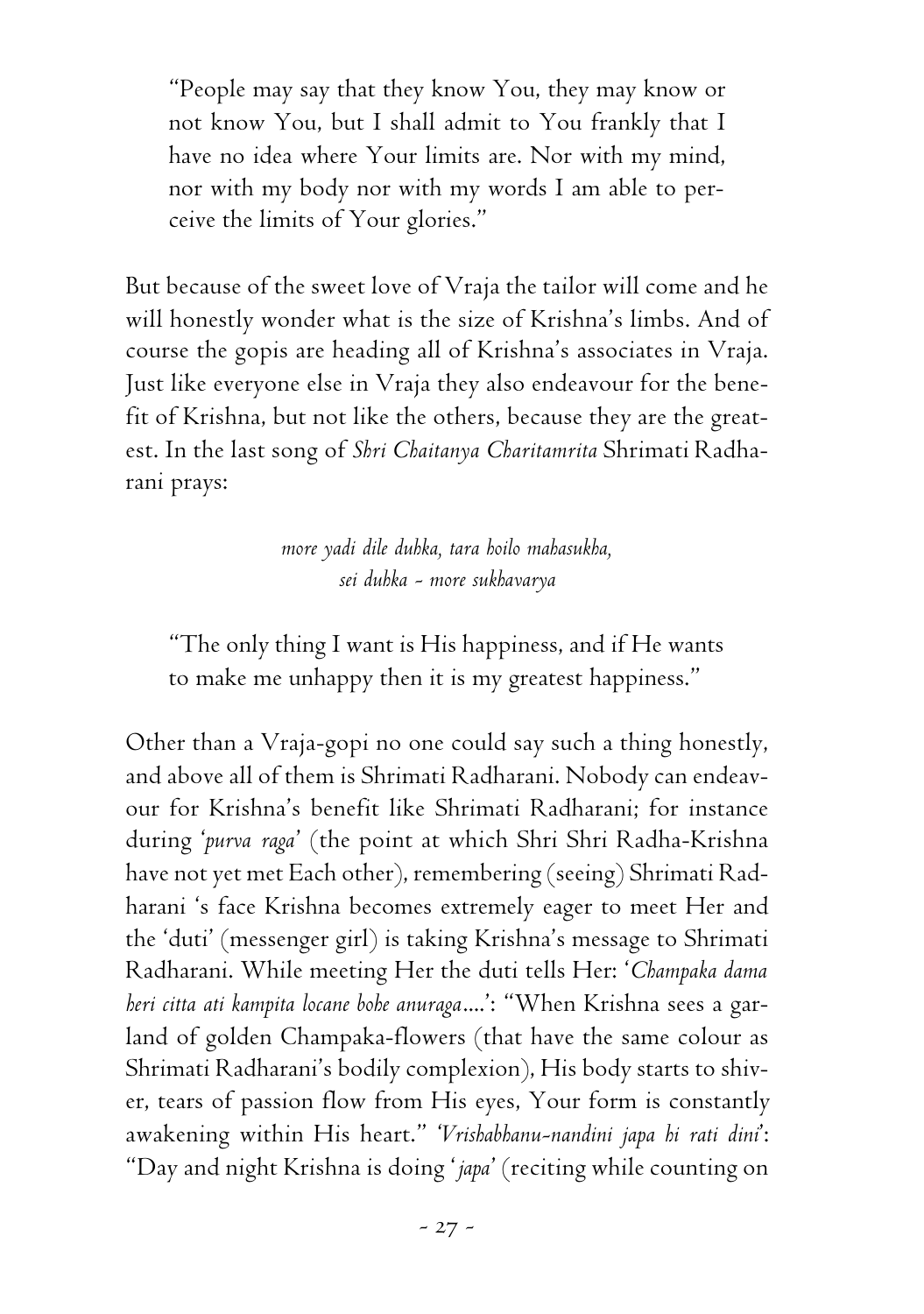a rosary) of Shrimati Radharani's name." Hundred of thousands of sweet and beautiful young girls are speaking sweet words to Him, but He doesn't even turn a side of His ear to them. In this way Vrishabhanu-nandini is establishing the greatest welfare for Krishna. Krishna cannot even properly pronounce the word 'Radha' as His heart is completely breaking and thus He can only say 'Ra'. As His voice is completely choked when He arrives at the second syllable 'Dha', it is impossible for Him to pronouce it immediately. He cannot pronounce in one strike this entire name 'Radha', which consists of only two syllables. If you turn this name around it becomes '*dhara*' (stream) and then it becomes possible for Him because as the song writer here says: '*dhara bohe lor*': "This stream is coming out of His eyes in the form of tears of love." The name Radha produces *ashru dhara* (streams of tears). Who can describe the eagerness of Krishna, the jewel of men, as He is rolling over the ground of ectasy when He thinks of Shrimati Radharani. This is what the duti is saying to Shrimati Radharani about Krishna's love for Her. Krishna considers Himself very low in comparison with Shrimati Radharani. This is the way She is working for Krishna's benefit during '*purva raga*'.

Also Shrimati Radharani's daily afternoon-performance of 'Suryapuja' (worship of the sun-god) is for Krishna's benefit because it is only a pretext for Her to meet Him for His satisfaction. She has to suffer walking all the way to Suryakunda in the stong heat of the sun and when She arrives there She becomes so absorbed in wanting Krishna's welfare that She starts praying to the Sungod: "Please take care that Krishna will never become sick and let His quality of '*dhira lalita*' (the most carefree beautiful lover) always increase so He can always enjoy with me.

> *ratri dine kunja krida kore radhar sange kaishor boyos saphal koilo krida range*

*(Chaitanya Charitamrita, Madhya-lila,* 8.189*)*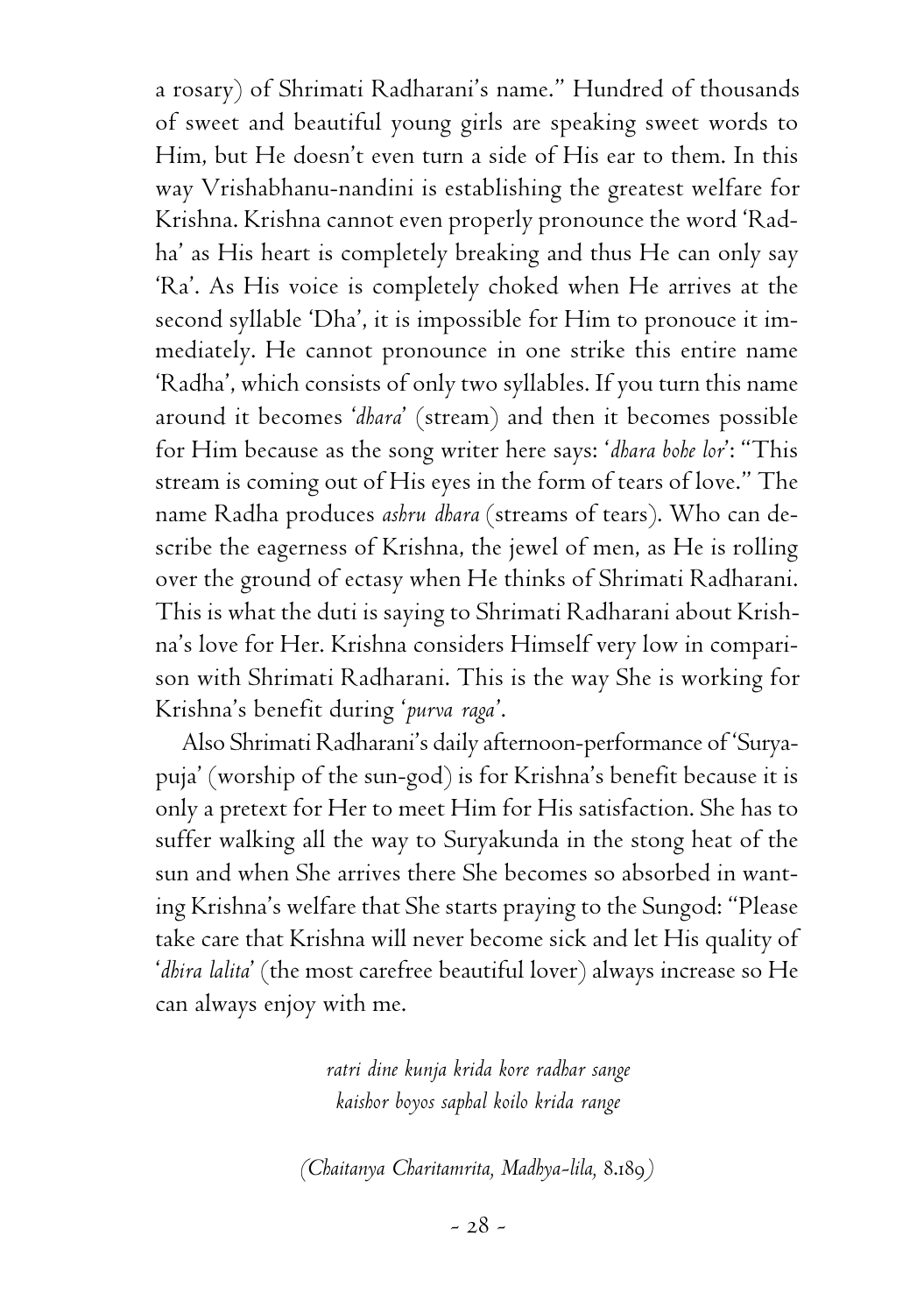"Krishna makes his adolescence a success by enjoying with Shrimati Radharani in the forest groves of Vraja day and night."

In the morning Shrimati Radharani is going to Krishna's abode Nandishvara to cook for Him, taking all Her girlfriends along with Her. This is because once Durvasa Muni gave Her the boon that whatever She would cook would be as tasty as nectar, increase the life span of whoever would eat it, and would protect such a person from all diseases and danger. In the morning, before She goes to Nandagram, the manjaris are dressing Shrimati Radharani, and at one point She orders a *manjari* to put on Her nose pearl. The belief is that if there is no gold on the nose of a wife (this pearl is attached to the nose by a small golden chain) then the out-going and in-going breath that passes through her nose will not establish the welfare of her man (in this case of Krishna). This is the belief of women. So the Vraja gopis only want to make Krishna happy and establish His welfare by arranging for His blissful pastimes with them. Shrila Raghunatha Dasa Goswami is on the stage of perceiving all these things and when such a vision disappears from his heart he once again prays for another vision like that. And so it goes one after the other. What type of pastimes? For instance, the Rasa lila is taking place and this is called the '*nitya rasa*', Shri Shri Radha-Krishna are dancing with the *sakhis*.

> *kancana manigana janu niramayalo ramani mandala saj; majha i majh mahamarakata sama syamaru natavara raja. dhani dhani aparupa rasa bihara*

"The Vraja gopis are compared with golden ornaments, and the different forms of Krishna that are dancing in the Rasa dance with '*marakata*' (emeralds)."

Naturally during this Rasa dance Shrimati Radharani's anklebells are also tinkling and that is wonderfully sweet. This is flowing in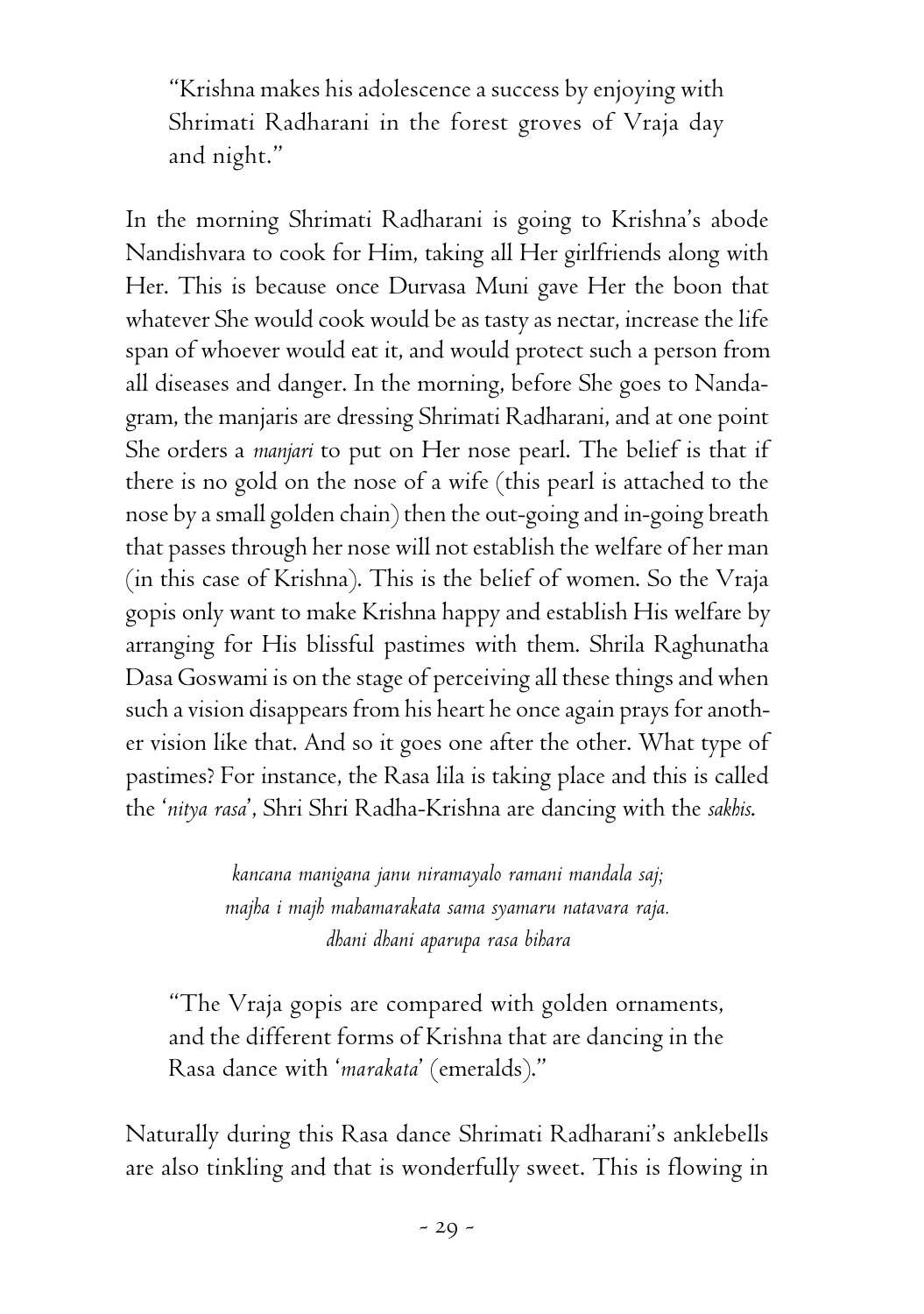Govinda's ears like a stream of nectar. Along with the tinkling of these anklebells Krishna is playing His flute and it is a nice symphony. This is where we can find the nectar ocean of transcendental flavours which has been described by Shrila Raghunatha Dasa Goswami in this verse. Such a vision was achieved by Shrila Rupa Goswamipada in his Utkalika Vallari.

### *dhvasta brahma marala kujita bharair urjeshvari nupura*

"Shrimati Radharani's tinkling anklebells are destroying the pride of the sweetness of the swans' songs."

Here Shrila Rupa Goswamipada has become Shri Rupa manjari in order to relish this type of sound. Shrila Raghunatha Dasa Goswami as Tulasi Manjari relishes exactly the same in this verse of Shri Vilapa Kusumanjali, which runs parallel to the one of Utkallika Vallari. Shrimati Radharani's anklebells start to jingle one after the other. First one, then two, three, four, five and so on and it increases all the time, She has full control over it. And again, as described before, these sounds are sprinkled with the *mahabhava rasa* coming from Her heart. Just then by fate's arrangement one of Shrimati Radharani's anklebells loosens and falls of of Her foot. This incident put an end to the harmony of the Rasa dance. Krishna realises that even the sound of his flute is not matching so nicely anymore with Shrimati Radharani's jingling anklebells. He then tucks His flute in His sash while continuing to dance and at the same time investigates why there is no more harmony like before. He is so expert in dancing that when He finds the problem, He is able to replace the missing anklebells on Shrimati Radharani's foot unnoticed, without disturbing the least the whole symphony that is accompaning the Rasa dance. As soon as the second anklebell was replaced on Shrimati Radharani's foot, Krishna took His flute out of His sash, began to play again and everything was back to normal.

Shrila Rupa Goswami calls this a great wealth, prowess of sound.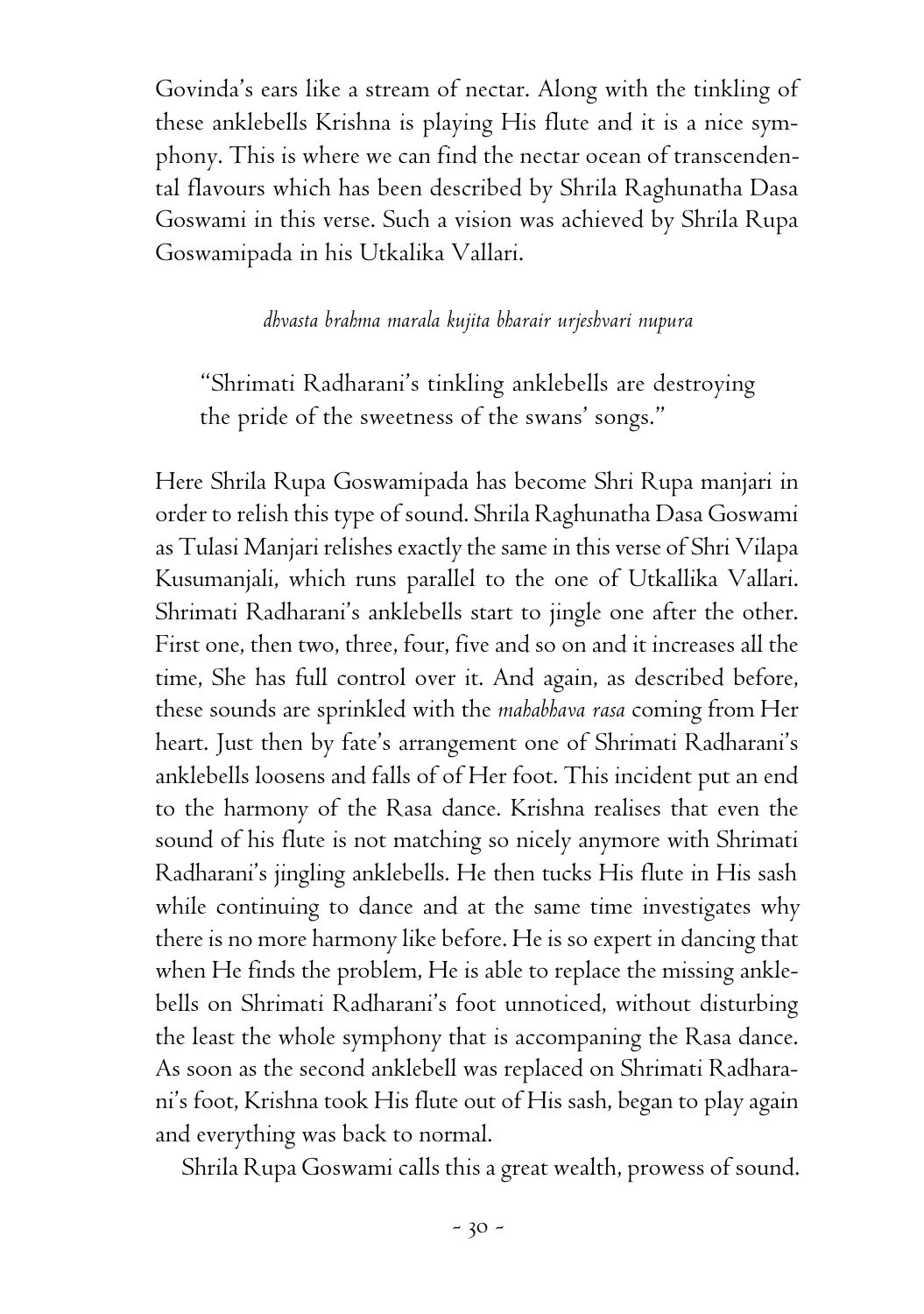Krishna's flute sound is pervading all directions. This is of course '*shabda brahman*' (transcendental original sound of the absolute) and that sound is pervading the whole universe, piercing through the layers of 'Vaikuntha' (spiritual world). Everybody goes crazy from the sound of Krishna's flute, specially the young girls. It is described in Shri Chaitanya Charitamritam how Mahaprabhu was relishing it Himself. Even the Goddesses of fortune of 'Vaikuntha loka' (the planets of the spiritual world) are attracted to the sound of this flute, so what to speak of the Vraja *gopis*? Even in the presence of their husbands their '*nivis*' are slackening and falling off. They give up their household duties and are forcibly brought to Krishna. Their modesty, awareness of religious principles and even knowledge are all lost when they hear Krishna's flute sound: "The trees began to produce goosebumps and the unmoving living creatures began to move. Everything changed its nature as a magical wonderful result of hearing Krishna's flute sound." The meditations of sages like the four Kumara and Shriman Mahadeva are all disturbed. This is described in Shrila Rupa Goswamipada's *Vidagdha Madhava Nataka*. In this way the whole world becomes like full of honey. The cows are raising their heads while hearing Krishna's flute sound and as a result start running all other the place. The Yamuna river cannot flow downwards anymore towards the ocean, its current reverses and the waves start to flow upwards. Even the clouds and birds are affected by it. The housewives bring disgrace on themselves and their husbands, whom they give up to run after Krishna. They become unaware of what is good and what is wrong and their '*nivis*' are slackening. Even the dead trees are revived and new sprouts and leaves start to grow again. As soon as their dead trunks give life to new buds of flowers, bumblebees become immediately attracted and start to drink the honey which is oozing from them. Everything becomes full of honey. If this sound of Krishna's flute, which has been described in this beautiful song, is added to the sound of the nectar ocean of Shrimati Radharani's jingling anklebells that had been described before, then one can better understand the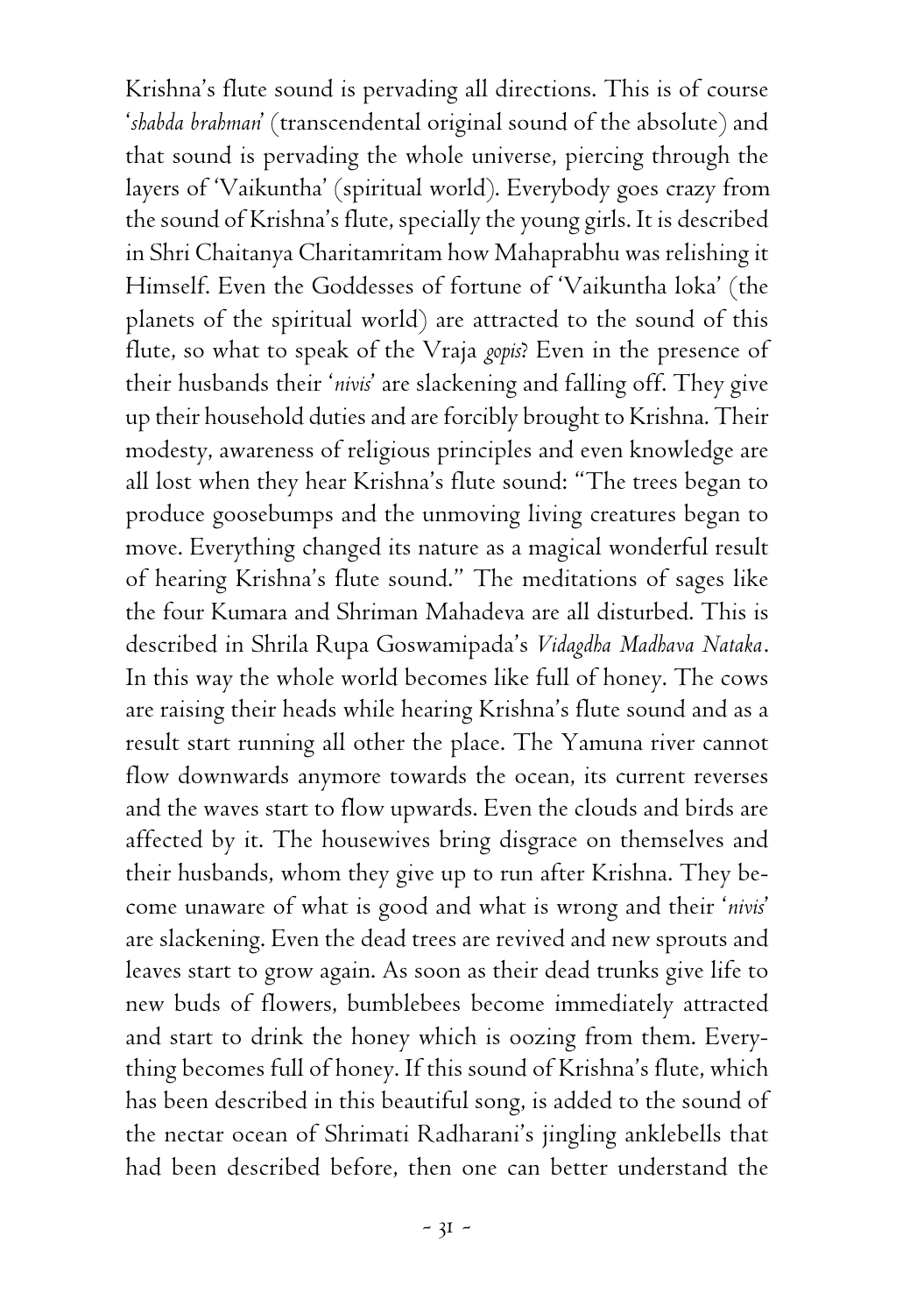experience which Shrila Rupa Goswami had when he wrote this verse in *Utkallika Vallari*. The 'Goswamis' of Vrindavana had trouble in finding the proper words to express this nectar ocean of sound which is produced by this flute and these anklebells. '*Samasta nada nagari*' : it is like a whole city of all sounds in existence. And within that city of sounds there is some 'Raja Lakshmi' (presiding queen). All the sweet sounds that can possibly exist, all the '*raga*' '*raginis*' (all types of beautiful melodies), even this 'Raja Lakshmi' and the most amazing sound that is called '*shasta*' are defeated. The sweet flavour of Shrimati Radharani's jingling anklebells and Krishna's flute song is '*sva prakash*' (self-manifest).

Then Shrila Rupa Gosvamipada says: "When I have the desire to hear these beautiful sounds, am I actually qualified for it ?" He calls his ears '*manda*' (dull, foolish). This is not something depending on devotion in practise, or on having or not having dull ears (although here Shrila Rupa Goswami calls his ears dull), but it is '*sva prakash*' or something which is manifesting by itself independently. By Shrimati Radharani's grace that self manifestation will take place within the ears of the *sadhaka* (practitioner): "When will these beautiful sounds become worshipable by my foolish ears?" As this relish is achieved then suddenly this vision disappears. That is why Shrila Raghunatha Dasa Goswami is praying: '*badhiryam apaneshyate*': "When will you remove my deathness?" In this verse that is parallel to Shrila Rupa Goswami's verse which is speaking about dull ears, Shrila Raghunatha Dasa Goswami mentions here deafness. In which way Shrimati Radharani can be 'kalyani' or the welfare bestower on Shrila Raghunatha Dasa Goswami? The answer is very simple: by making him hear again Her tinkling anklebells and in this way removing his deafness (of not hearing it).

*Thus ends Çré Ananta das Mahantaji's päöha on the* 12*th verse of Viläpa Kusumänjali at Rädhakuëòa on January* 6, 2001 *at the occasion of 108 Shri Krishna Dasa Madrasi Babaji's samadhi-mandir prathishta*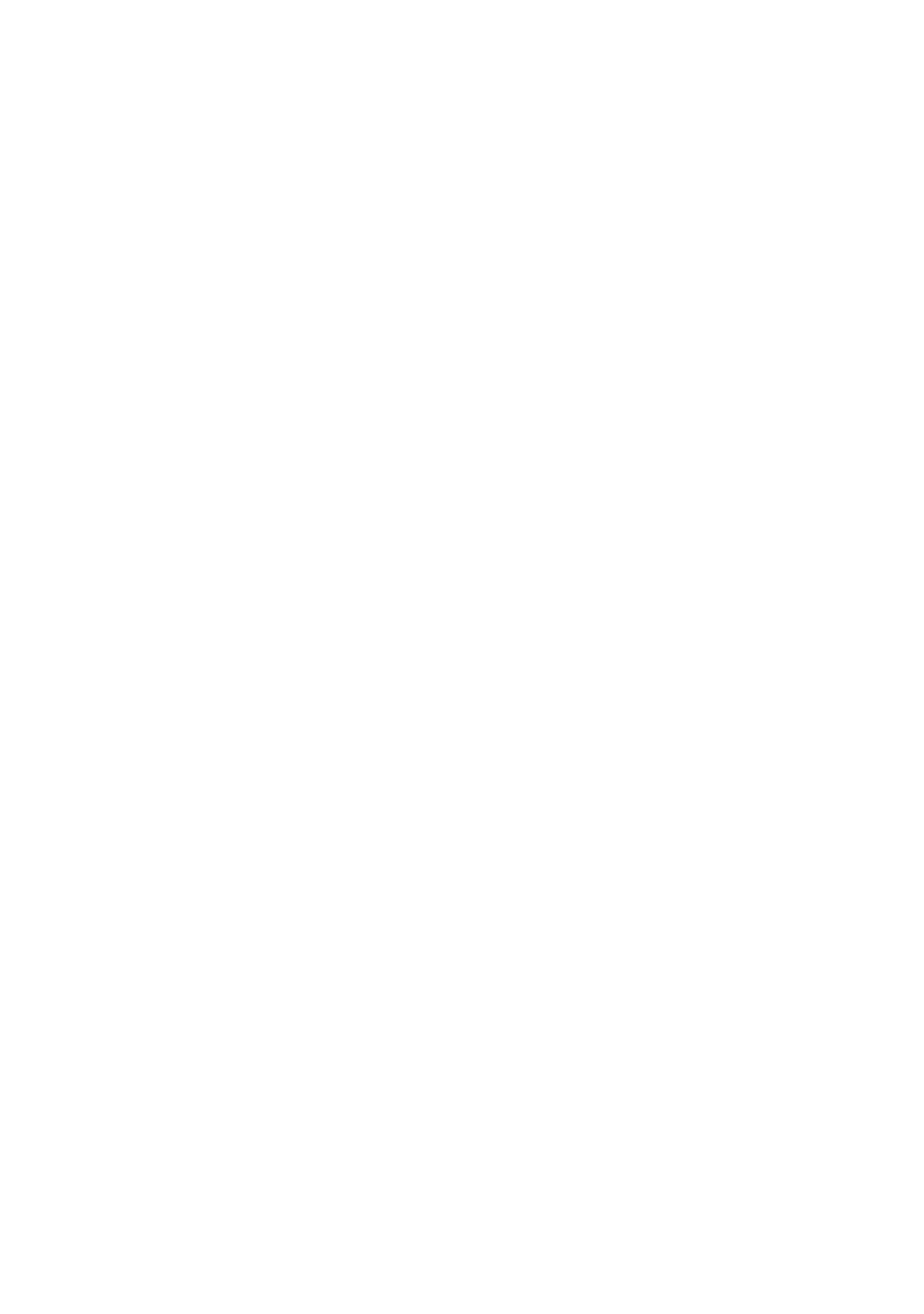### verse 13

*shashakabhrid abhisare netra-bhringanchalabhyam dishi dishi bhayenodghurnitabhyam vanani kuvalaya-dala koshany eva klriptani yabhyam kim u kila kalaniyo devi tabhyam jano'yam*

*shashakabhrid* – in the moonlit night; *abhisare* – during the rendezvous; *netra* – eyes; *bhringa* – bees; *anchalabhyam* – with the corners; *dishi vidishi* – in all directions; *bhayena* – with fear; *udghurnitabhyam* – spinning around; *vanani* – the forests; *kuvalaya* – a kind of blue lotus flower; *dala* – petals; *koshani* – whorls; *eva* – surely; *klriptani*; made; *yabhyam* – with which; *kim u* – what; *kila* – surely; *kalaniyo* – worthy to be seen; *devi* – O beautiful girl!; *tabhyam* – by both; *jana ayam* – this person.

"O beautiful girl of mine, Shri Radhike! When will I become the worthy sight-object of your two restless bee like eyes, which You move in all directions while fearfully proceeding in the moonlit night towards Your secret rendezvous with Krishna? The forests which you are thus traversing appear as if lit up everywhere by the blue petals of a Kuvalaya-lotus flower."

So this verse is dealing with Shrimati Radharani's '*jyotsna-abhisara*' which means that Radharani goes out at night to meet Krishna secretly during the moonlit night. Because the night is brightly illuminated by the moon and Shrimati Radharani has to meet Krishna in full secrecy She is afraid, and Her eyes are moving in all directions to check if no one sees Her leaving Her house. Her eyes are here compared with the inside of a *kuvalaya* lotus flower which has Krishna's bodily complexion, and the glances which She casts in all directions are so powerfully bright that the entire forest assumes the same colour as Her dark-blue eyes. And then Shrila Raghunatha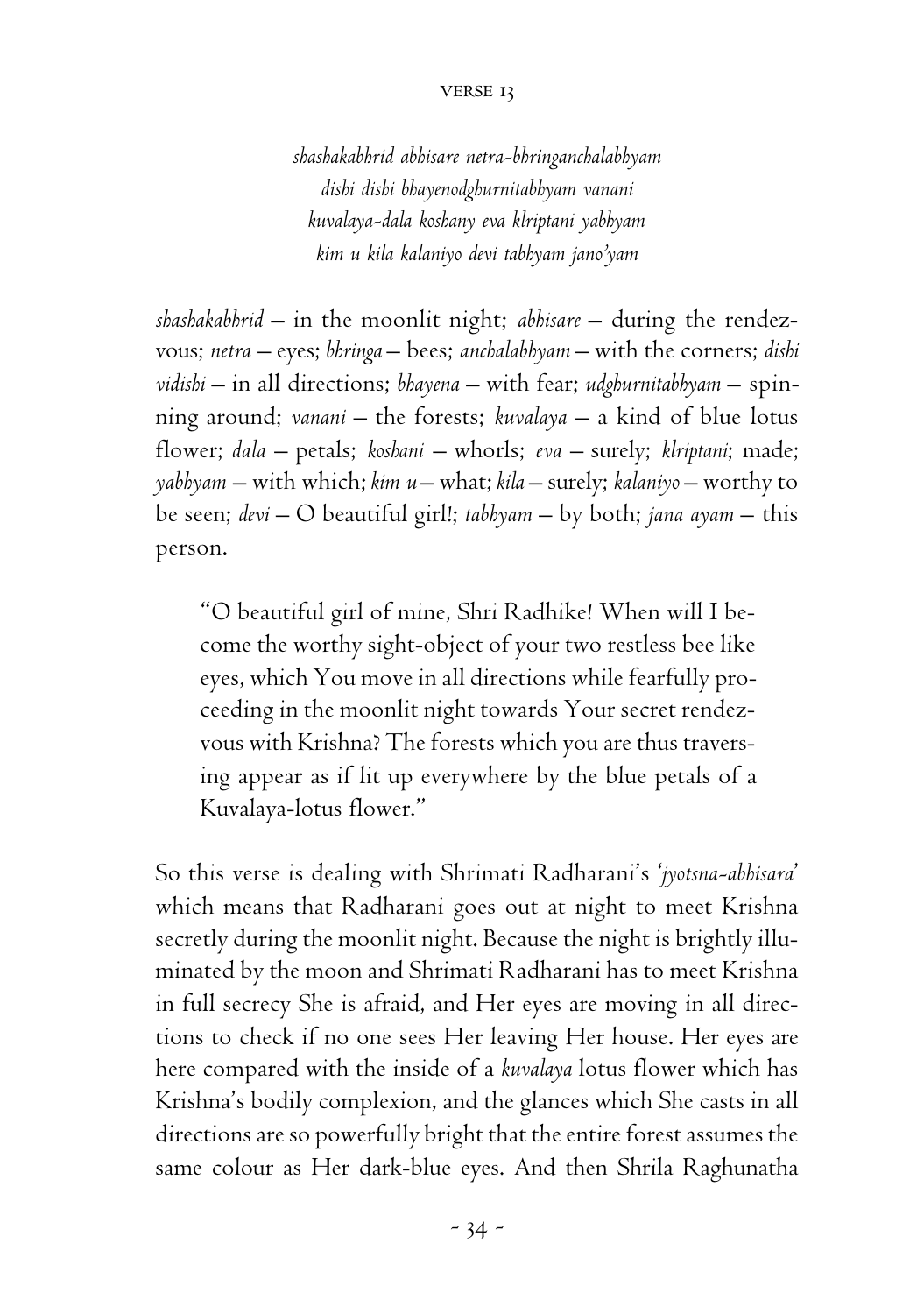Dasa Goswami humbly prays: "Will these beautiful eyes (*netra*) of Yours also scan this fallen soul from their corners (*anchala*) together with the environment while you are fearing Your superiors?" Or in other words: "Shall I not become worthy to be seen by those beautiful eyes of Yours while You are scanning the whole forest?"

The experiences of Shrila Raghunatha Dasa Goswami are so vivid that both externally and internally the attributes of his beloved chosen deity Shrimati Radharani are like playing with him. The relish of Her form, attributes and pastimes is spiritually very intense, and Shripad Raghunatha Dasa Goswami has always a very deep yearning for such a relish. When any of these transcendental visions that he gets vanishes he naturally enters into what is called '*viraha-rasa*' (transcendental flavour of separation from Shrimati Radharani). And when the next vision comes, his heart automatically switches back into what is called '*milan-rasa*' (transcendental flavour of meeting with Shrimati Radharani) consisting in vividly relishing the sweetness Her form, qualities and attributes. Is is actually an unbroken stream of relish regardless of the type of flavour (*milan-rasa* or *viraha-rasa*) experienced by him. Shrila Raghunatha Dasa Goswami is always very deeply astonished by all these transcendental experiences.

Due to having spent a very long period close to the lotus feet of Shriman Mahaprabhu at Jagannatha Puri during the most astonishing final pastimes of the Lord, Shrila Raghunatha Dasa Goswami became the heir of an extremely astonishing type of taste for *bhajan* (devotional service) and renunciation from the sensual world. Shriman Mahaprabhu was very pleased with him when he saw how strictly he was following all the regulative principles of purity and renunciation. Because He was so satisfied Mahaprabhu gave him a Giridhari-shila (stone from Govardhan hill) that was more dear to Him than His own life and a matching *gunja-mala* (garland of red, black and white seeds). All the wonderful experiences of meeting and missing Shrimati Radharani which Shrila Raghunatha Dasa Goswami has, are the heritage of Shriman Mahaprabhu. Shri Vilapa Kusumanjali could be compared with an echo of Shriman Mahapra-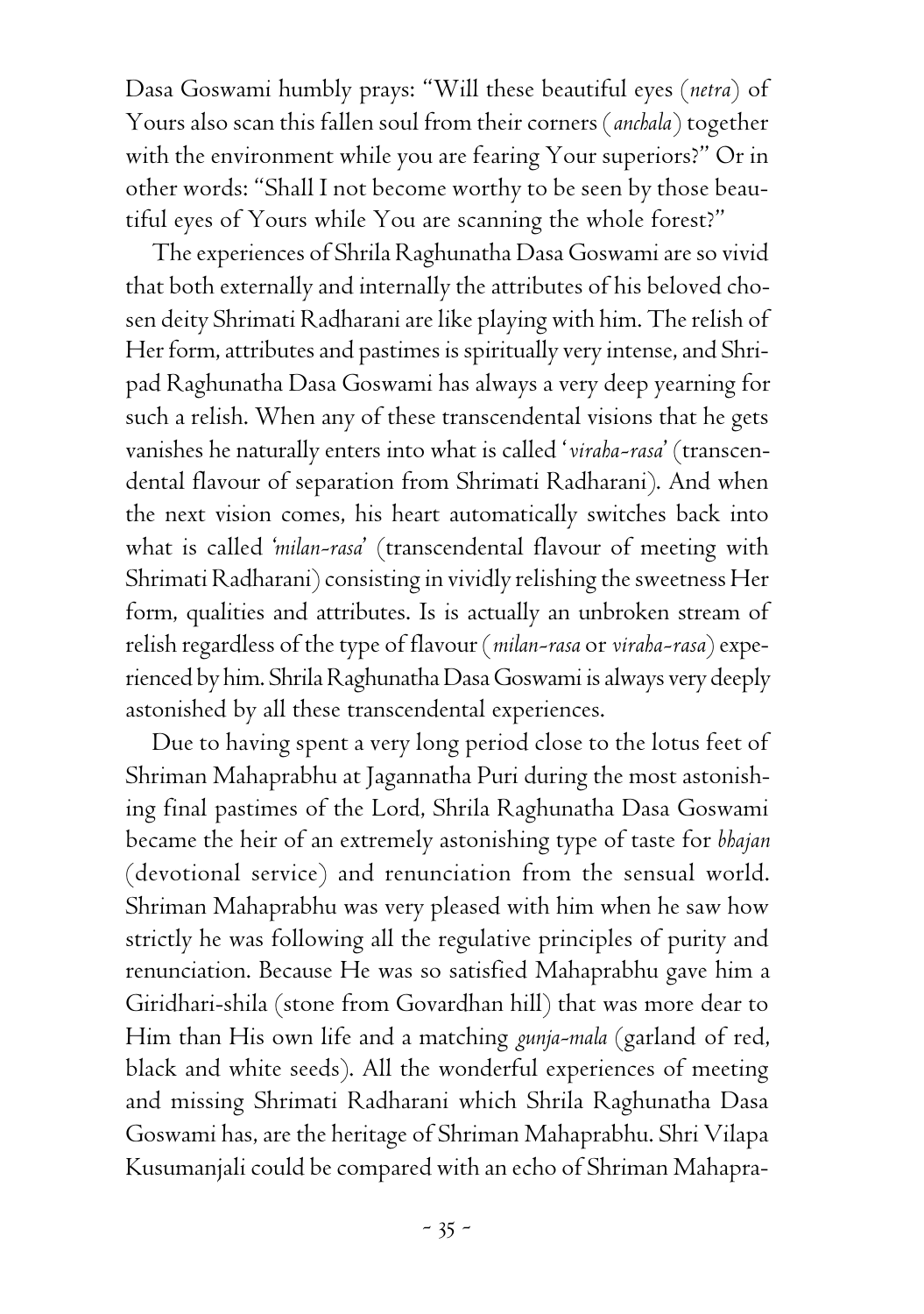bhu's cries of love within the Gambhira in Jagannatha Puri. Shrila Raghunatha Dasa Goswami is the product of that Gambhira-lila of Shriman Mahaprabhu. Of all the Goswamis he is the one who spent the most time there at that critical moment with Mahaprabhu. There is no possible comparison with such a unique display of transcendental realisations. Mahaprabhu was Himself relishing such unprecedented ecstasy and through His own relish was teaching the *sadhaka* of the material world how to perform this and how to experience this. All the *raganuga sadhakas* should have some of such an experience. If there is no experience whatsoever then one must consider one's *bhajan* to be dead. Although *Shrimad Bhagavata* is mostly dealing with the topic of *vaidhi-bhakti* still also there one can see that everyone was having some type of experience. Just as satisfaction, satiation of hunger and nutrition are the three results of taking a meal, so similarly also by performing *bhajan* there are certain tangible results.

> *bhaktih pareshanubhavo viraktir anyatra chaisa trika eka-kalah prapadyamanasya yathashnatah syus tusthi pusthih ksud-apayo nughasam*

*(Shrimad Bhagavatam,* 11.2.42*)*

"Devotion, realization of the Lord and detachment from worldly enjoyment appear mutually and gradually in the devotee, as a person who eats feels satisfied, nourished and relieved from hunger."

Experience of Krishna and development of distaste for material things these are the symptoms of what happens after one commences *bhajan*, just as by taking a meal one experiences the above cited symptoms. If it is already like this with someone starting with *vaidhi-bhajan* so what to speak with someone starting with *raga-bhajan*. So certainly some experience will awaken in the heart of a *sadhaka*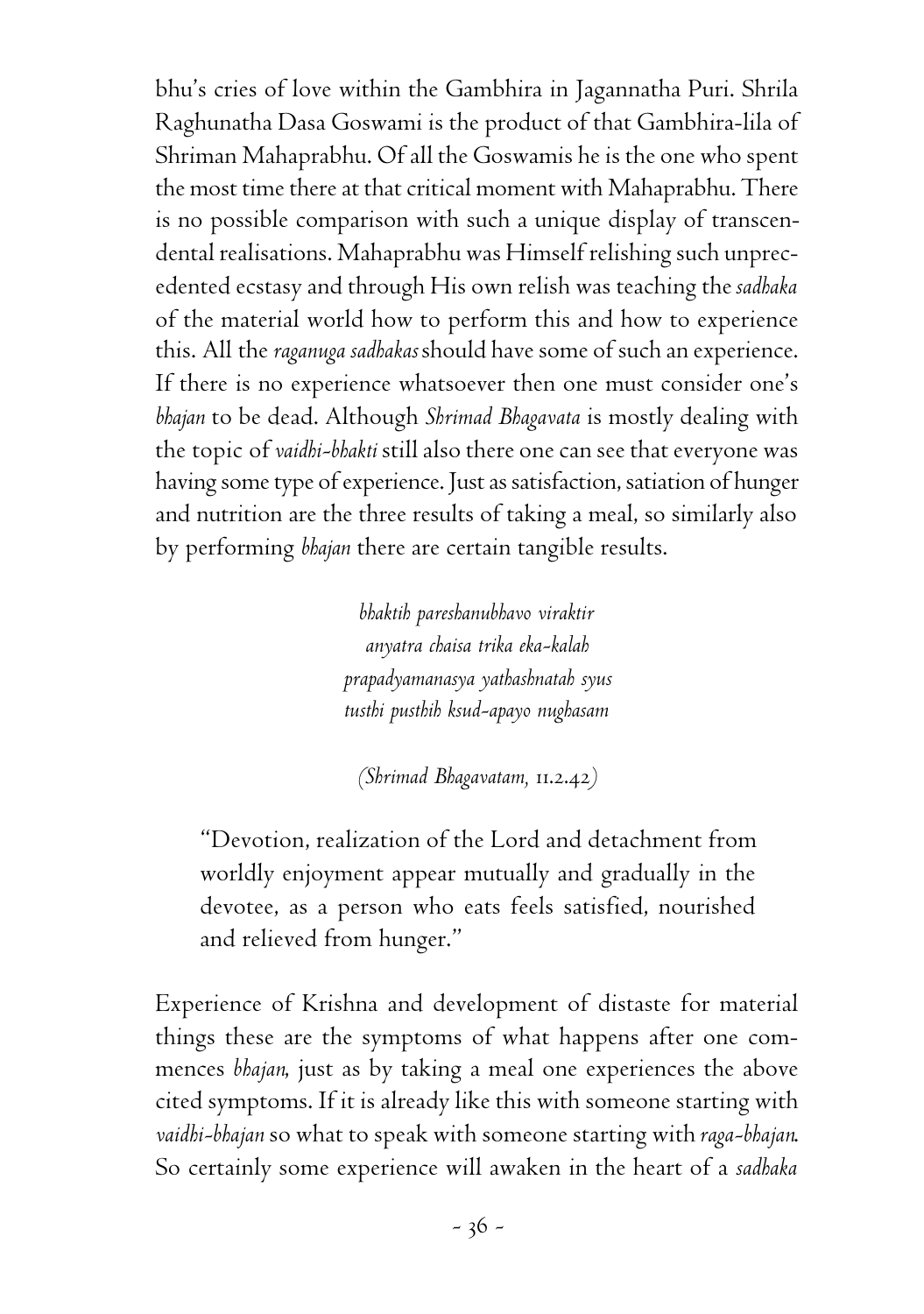while hearing this '*maha-shakti-shali-vani*' or the very powerful words of the *acharyas* (six Goswamis of Vrindavana), and *samsara* (existence in the material world) will appear to be extremely insignificant. One will experience the bliss of *bhajan* and awareness of Shri Shri Radha-Krishna. If it is already like this for a *sadhaka* what to speak of Shrila Raghunatha Dasa and the other Goswami who were on the level of *maha-bhava* which is a much much higher level. One can thus understand what a wonderful succession of relish there is in each and every verse of this book.

In the previous verse we have discussed how Shrila Raghunatha Dasa Goswami perceived Shri Shri Radha-Krishna and Their girlfriends dancing in the *rasa*. How sweetly their anklebells were jingling. Raghunatha Dasa had trouble expressing that type of experience of the sweet sound of their anklebells so he said that it is just like an ocean of nectar. He was so upset when such a transcendental vision disappeared from him that he wondered how it can be reattained. He was thus floating on the wave of *prarthana* (prayer) which just like a wave crashing on the beach. Thus he is thrust into the next verse. He is taken on this wave into the *lila-rajya* (kingdom of *lila*) and then he sees the next pastime taking place where Radharani is going on *abhisara* to meet Krishna. This type of rendez vous of the girls of Vraja is considered to be the climax of *anuraga* (extreme divine passion). In Vaikuntha the goddesses of fortune are serving Lord Narayana with *shringara-rasa* (amorous mellow), in Ayodhya we have Sita Devi serving her husband Rama, in Dvaraka we have Satyabhama, Rukmini and so many other ladies, queens of Krishna, serving Him in the same way. With the *gopis* it is different. In order to make a wonderful sweet *rasa* surge up in them, Sri Krishna's *shakti* Yogamaya, who is able to accomplish the impossible, has given them eternally this *parakiya bhava*, or extramarital amorous feelings.

*kabhu mile kabhu na mile daivera ghatan*

*(Chaitanya-Charitamrita)*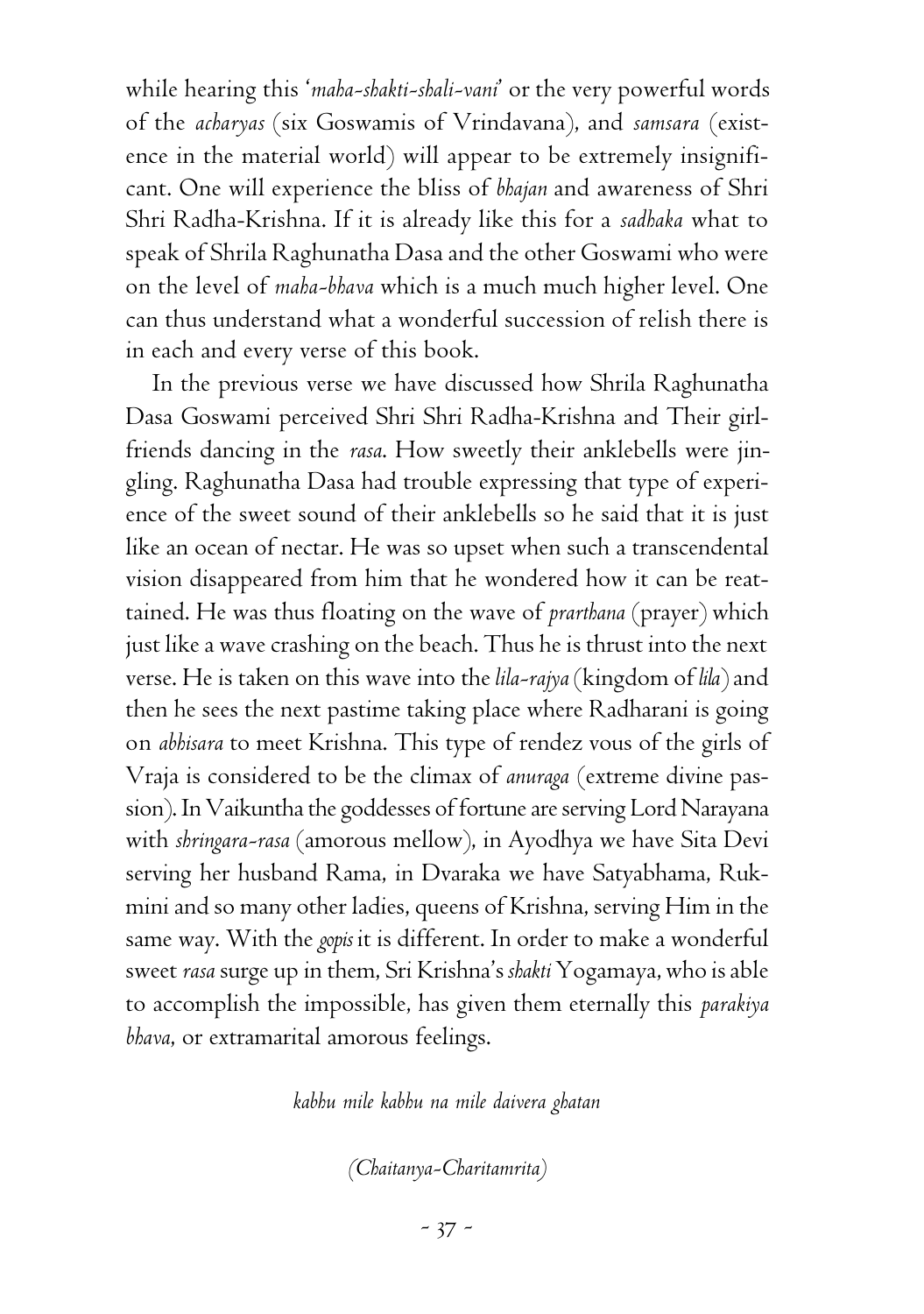"Sometimes due to fate (*yogamaya*) they are meeting with Shri Krishna and sometimes not."

Usually *daiva* means fate or something which happens in this material world and of course Krishna, God is completely independent from fate. If one's predestiny is said to be destroyed by the most powerful practice of Krishna-nama-sankirtana (congregational chanting of the holy name of Krishna) so how can Krishna Himself be subject to destiny? So therefore it is explained (Baladeva Vidyabhushana) that *daiva* here means a certain energy of Krishna Himself that regulates and arranges for Krishna's own pastimes. This is called the *lila-shakti*, the energy of Krishna's play. The existence of an extraordinary flavour of exitement is due to this *lilashakti*, *yogamaya* which is the cause of such a situation where the Vraja Gopis are eternally not married with Krishna but with other cowherders. The Vraja Gopis are put in difficult situations to meet Krishna, with many obstacles hindering such an encounter, and this creates an extraordinary flavour that cannot be found in divine abodes where God the Supreme Lord is married with His Goddesses. This is because obviously such a type of amorous attraction cannot exist where it is not forbidden. The Vraja Gopis are facing many obstacles in meeting Krishna, first of all their family, their own minds, conscience, their religious principles. All these impediments have to be overcome in order to meet Krishna and to serve Him, and this creates an astonishing excitement. For this reason the places for Krishna and the Vraja Gopis to meet are hidden and this also creates a wonderful beauty and sweetness. So all these things are coming together in this pastime called *abhisara* when the Vraja Gopis go out from their houses to secretly meet Krishna. Day and night Krishna's *shyama-rupa* (dark bluish form) is constantly awakened in their heart.

The ectasy created by all this excitement is know as *mahabhava*, is only existing in Vraja and produces the awareness of Krishna or Krishna consciousness. The attraction to Krishna is impossible to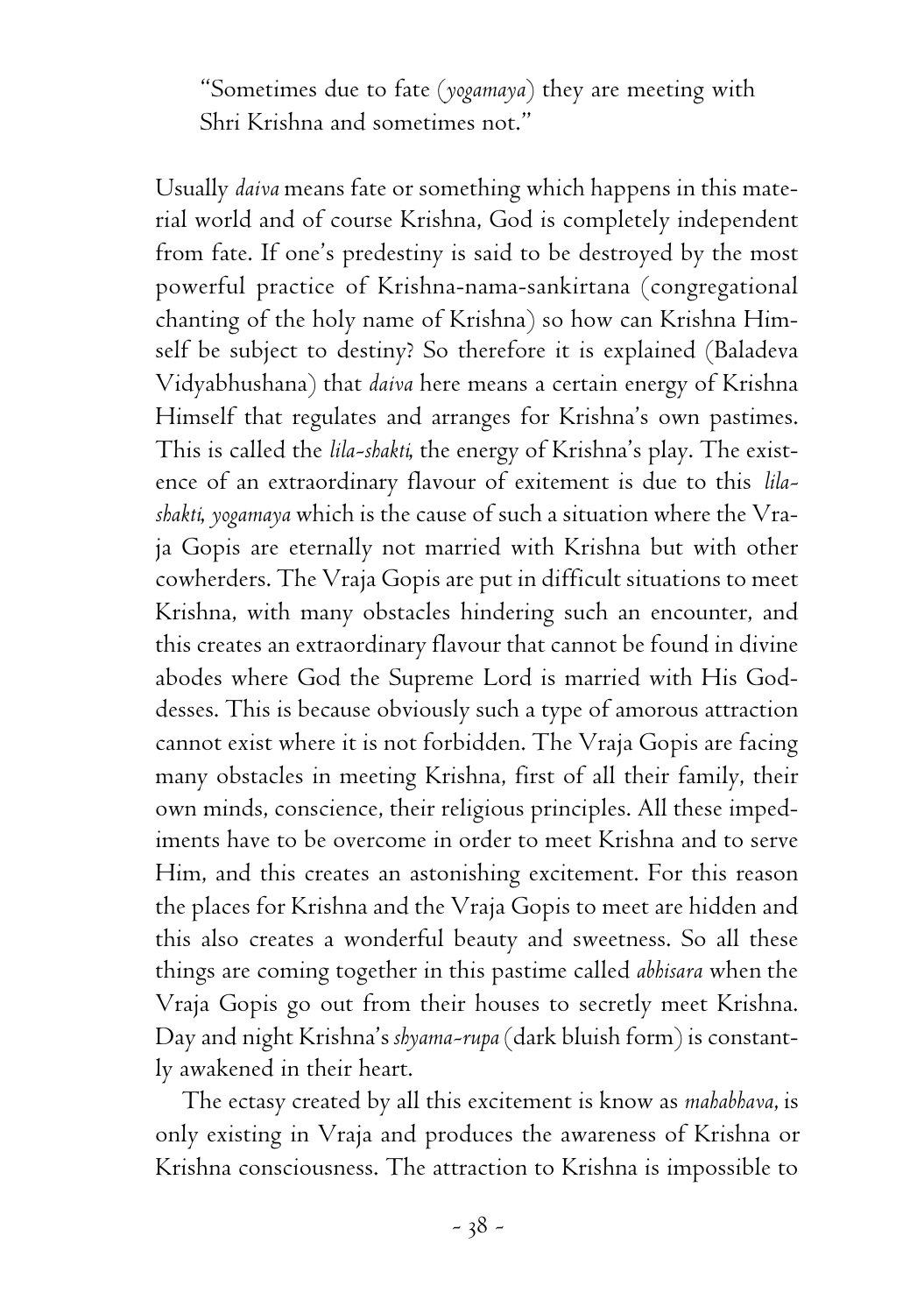resist and this is why there is this *abhisara* where the Vraja Gopis are pulled out of their houses, attracted like by a magnet. It is such a powerful force that causes this *abhisara*. The Goswamis have revealed to the world the sweetness, tenderness, excitement and the power of these pastimes in Vraja. The *acharyas* have given the example of the banks of the Ganges being overflooded during the rainy season. This is called *dukula*, *dukula* means two banks. During the monsoon nothing and nobody can stop the Ganges which becomes very powerful at that time in flowing downwards towards the ocean. The *gopis* are completely free from any type of personal selfish desire and they are totally carried away by their transcendental extasy to only please Krishna. Even their own live is completely insignificant in the frame of their devotional service to Krishna. It is impossible for them to resist the sweet sound of Krishna's flute, the sweet flavour of His form and so on. That creates a great upsurge of *anuraga* (constant tanscendental passion) in their hearts. The funny thing of this word *dukula* is that although it means two banks it can also mean two families because each decent girl has two families, her own family and the one of her husband. Thus it can mean also that their two banks have been inundated by the rain of their passionate love for Krishna being drowned and swept away, or in other words their respects and regard for both of their families have being completely washed away by their passionate attraction to Krishna. Krishna is compared with the ocean, the gopis' passionate love for Him with the powerful Ganges and the rainy season and the different *sanchari bhavas* (transitory feelings of the Vraja Gopis) with the waves in the Ganga river. This is called *abhisara*.

Now on this *abhisara* there are so many dangers and threats. There are different types of *abhisara*, one is *timira abhisara* which occurs in a dark night, an other one is *diva abhisara* which occurs at day time, when Radharani comes to Radhakunda, and one is *jyotsna abhisara* which occurs in a night illuminated by the moon. Each of these *abhisara* have different situations with different threats. During the *timira abhisara* which occurs in a night without moon, it is so dark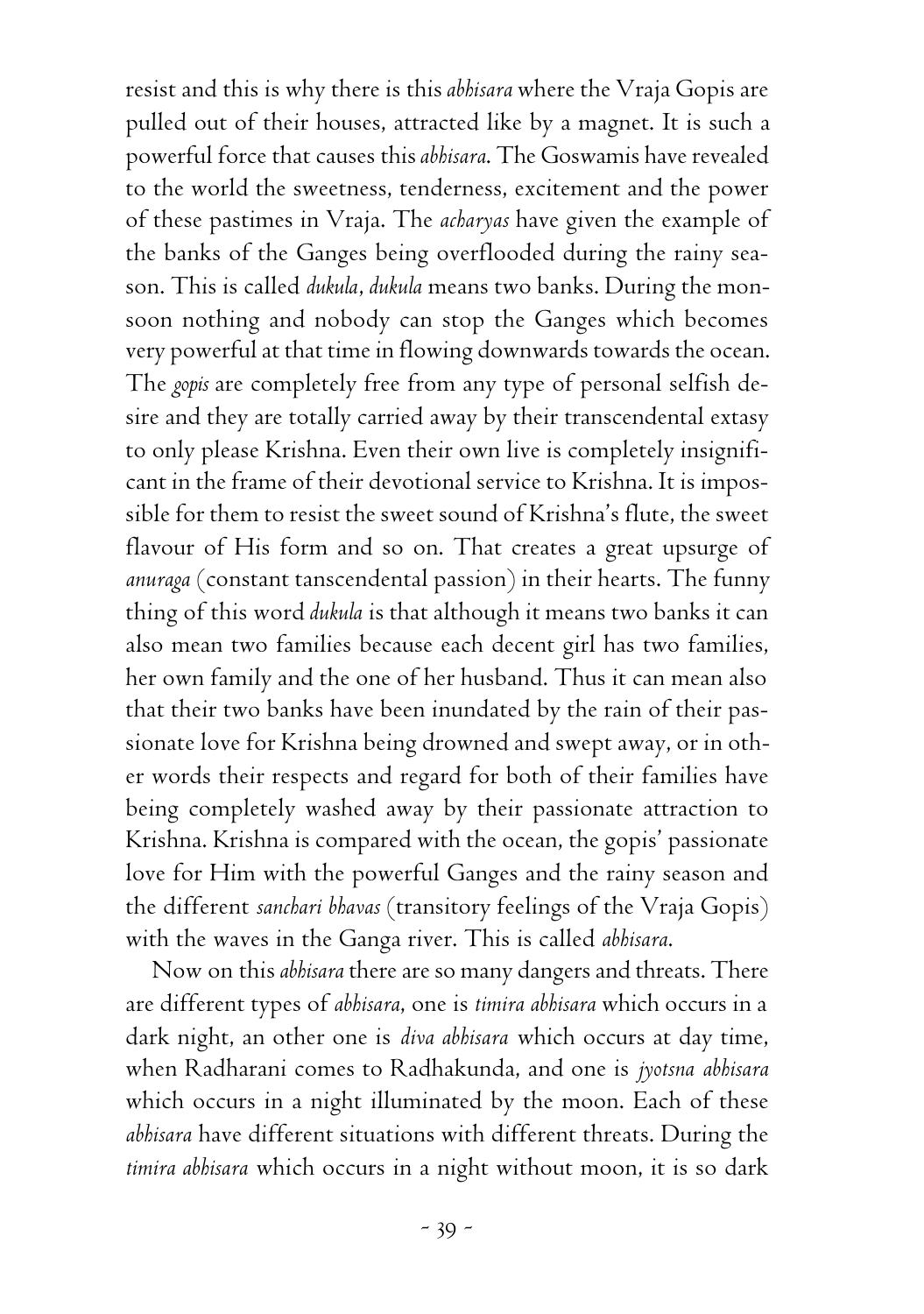that one cannot see one's own hand even if it is put in front of one's own eyes. When Radharani goes out on such *timira abhisara* it is pitch dark, not only because there is no moonlight but also because of the forest which is very dense with many trees and plants. Normally the word *devi* means goddess, which is normally a very reverential term, but here in this context it means several other things. It means: '*devi kohe dyotamana parama sundari*'. *Dyotamana* means a splendid girl which is giving light. In *Shri Radha Rasa Sudhanidhi* it is described that Shrimati Radharani's body shines like millions of lightning strikes, She is self effulgent. How then will She be able to go unnoticed in the darkness if She is so self effulgent? Everyone will notice Her! The *acharyas* answer that question. A Bengali song describes that Shrimati Radharani's body is completely smeared with dark bluish musk, that covers Her resplendent effulgence. Instead of pearl necklaces She wears dark bluish sapphire necklaces and bangles – thus our Gauri (golden girl) became Shyama (blackish girl). She is wearing a dark blue *sari* and Her hair is naturally dark bluish. She could be compared with a dark bluish lotus floating incognito in a dark bluish lake. If She is thus camouflaged with a colour that matches the dark-moon night, then how shall the manjari be able to see Her? The answer is that just like a black bumble bee is always able to smell the fragrance of the black lotus even during a dark night, similarly we shall also be able to smell Shrimati Radharani's fragrance and follow Her during Her *timira-abhisara* without losing Her. This *abhisara* is a very dangerous adventure. Vidyapati Thakur, one of the poets that came before Shriman Mahaprabhu, said that there is no way to find out which way to go, due to losing all sense of direction. Only by groping one can find the way. Where shall I go, where is North, South, East and West, where is that *sanket-kunja* (grove for meeting with Krishna)? It is difficult for them because their bodies are very tender like a flower. Normally speaking a girl gets scared even when she sees a simple picture of a snake, but these Vraja Gopis have now become so determined to meet Krishna that even when they will meet a real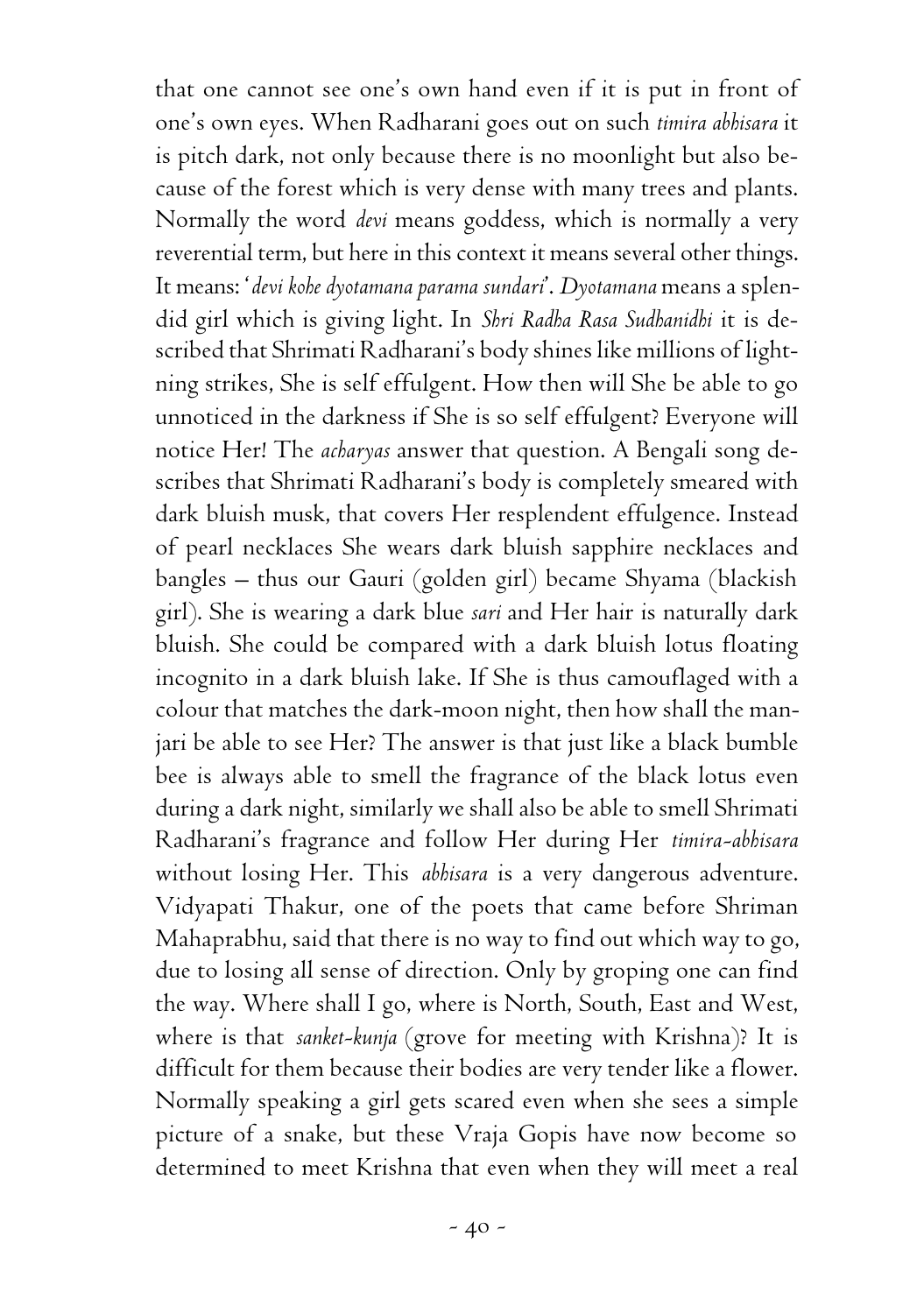snake they will simply cover the light radiating from its jewels with their hand. They have become completely fearless. They will easily walk past the snake with determination, without having any second thought about it. In this way Shrimati Radharani is going on *timira abhisara* and Her '*anga cchata*' (bodily lustre) guides the way.

Now this is the opposite situation, where the moon is shining so brightly that it is just like daytime. *Ki kohobo raiko hari anurag*? *Niravadhi manahi manobhava jag* - "What can I say of Rai's passionate love for Hari? Cupid constantly awakens within Her mind." *Sahaje rucira tanu saji koto bhati; abhisaru sharada punamika rati.* Shrimati Radharani's body is so beautiful by itself, and there is no need to decorate it. Although there is no need of any ornaments, still She is ornamented. *Dhavala vasana tanu chandana pur* – during the Sharat Purnima that is the most romantic full moon night of the whole year, Shrimati Radharani has to be ornamented and dressed in a way that She may be camouflaged against the light. At that time instead of being anointed with musk She is anointed with chandan (white sandal paste) and She wears a completely white sari which has the colour of the feathers of a swan. *Aruna adhare dharu vishada kapoor* – for lipstick She has camphor because it makes Her lips completely white with its white colour. *Kabari upare koru kunda vithar* – as in the dark night She wears a garland of dark bluish lotus flowers, in the white night She wears a garland of white Kunda-flowers. Her hair is also covered with these white Kunda-flowers. *Kairave jhampalo karatala kanti; malaya-ja chandana balaya-ko panti* – to camouflage Her reddish hand palms she is holding white Kairava-lotuses and Her whole body is anointed with white sandal paste. *Chandaki kaumudi tanu nahe cin; joichana khira nira nahi bhin* – in this way, with such a white outfit, Shrimati Radharani merges into the white night, just as milk mixed with water cannot be found anymore. Another beautiful example is a milk ocean on which a white swan is swimming. The white swan will completely disappear in the white colour of the milk ocean. How can we notice Shrimati Radharani going through the white night dressed in white? The only problem is Her shadow, that is like an enemy created by the moon.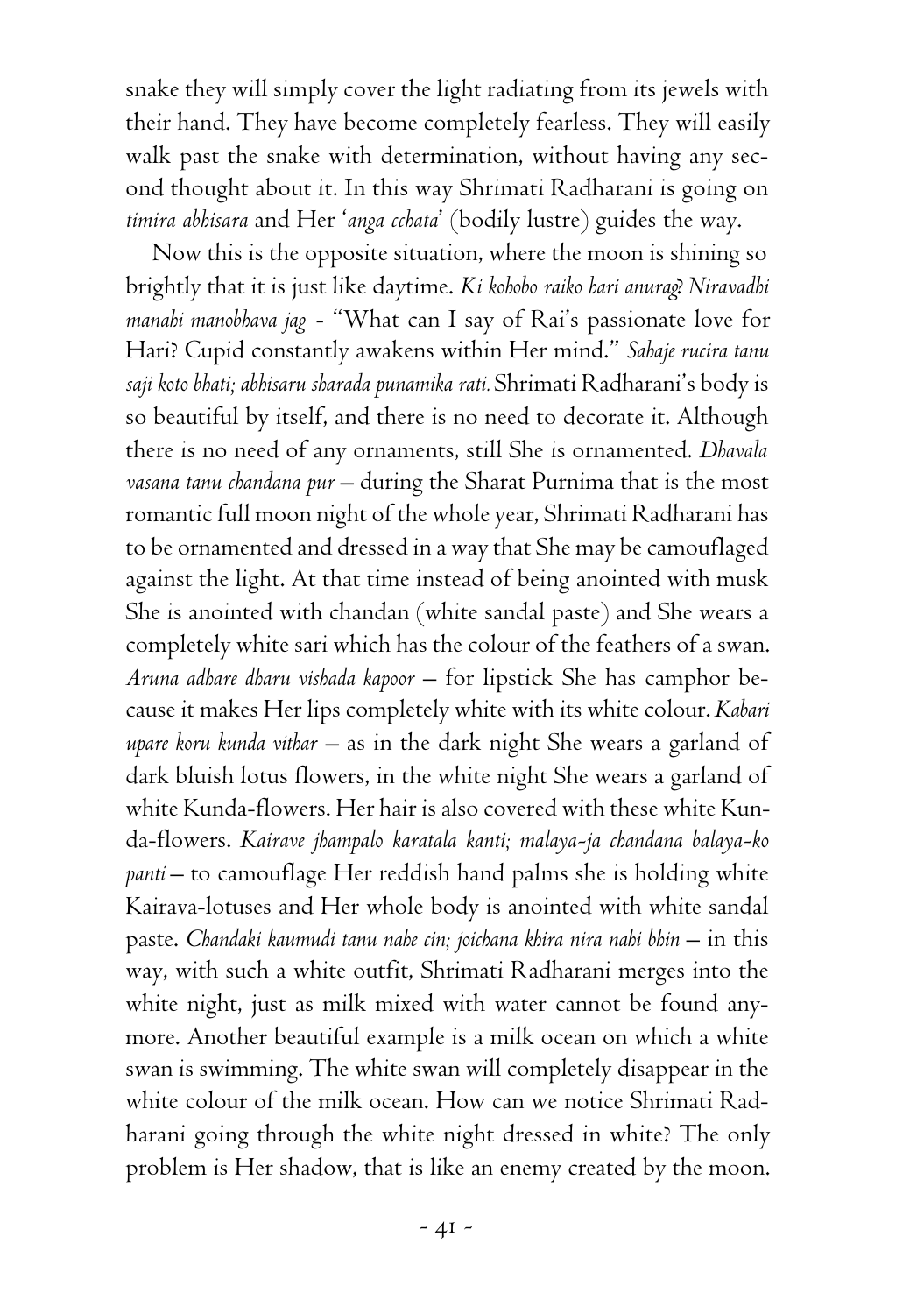But as Her shadow is humbly taking shelter of Her feet so it is of no threat to Her. Her shadow actually promises Her that she will not create any obstacles for Her. Tulasi manjari (Shrila Raghunatha Dasa Goswami) is on the side of Shrimati Radharani, who is looking at her. Shrimati Radharani is confirmed to be the presiding Goddess of *prema* (love Divine) and a devotee (*premika bhakta*) who has all the divine qualities is naturally fearless as Shrimati Radharani bestows such fearlessness upon him, but here it is seen that Shrimati Radharani is Herself afraid; what a wonder! By Her grace just one drop of *prema* makes one forget all the fears and anxieties of material life, but She Herself is afraid. All this is due to the relish of *lila rasa* (transcendental flavour of the pastimes). In *Shrimad Bhagavata* it is said "*yad bhibheti svayam bhayam*..." that fear itself is afraid of Krishna. Again Krishna has His anxiety removed by Radharani, but here it is said that even She is now afraid - what a wonderful thing! When Tulasi Manjari looks at Shrimati Radharani's beautiful eyes, she can understand that She is afraid and thus she bestows fearlessness upon Her saying: "Come along with me! Why should You be afraid of anything? If You are afraid then just look at me!"

To bestow fearlessness on Shrimati Radharani is called Radha dasya (service to Radharani) and this is the wonderful thing that Shriman Mahaprabhu has bestowed upon the fallen souls of this age of Kali. Although Shrimati Radharani is the full bestower of fearlessness still the maidservant is bestowing fearlessness on Her. The Goswamis of Vrindavana have strongly condemned the worship of Krishna alone without Radharani. Shrila Raghunatha Dasa Goswami has called it '*kapat*' (deceitful) and '*dambha*' (proud), and in his '*Sva Niyama Dashakam*' (Statement of My Ten Vows, verse 6) one of his vows is to not go to that impure place where a person resides who is worshipping Govinda alone without His most beloved Radharani –

> *anadrityodgitam api muniganair vainika mukhaih pravinam gandharvam api ca nigamais tat priyatamam*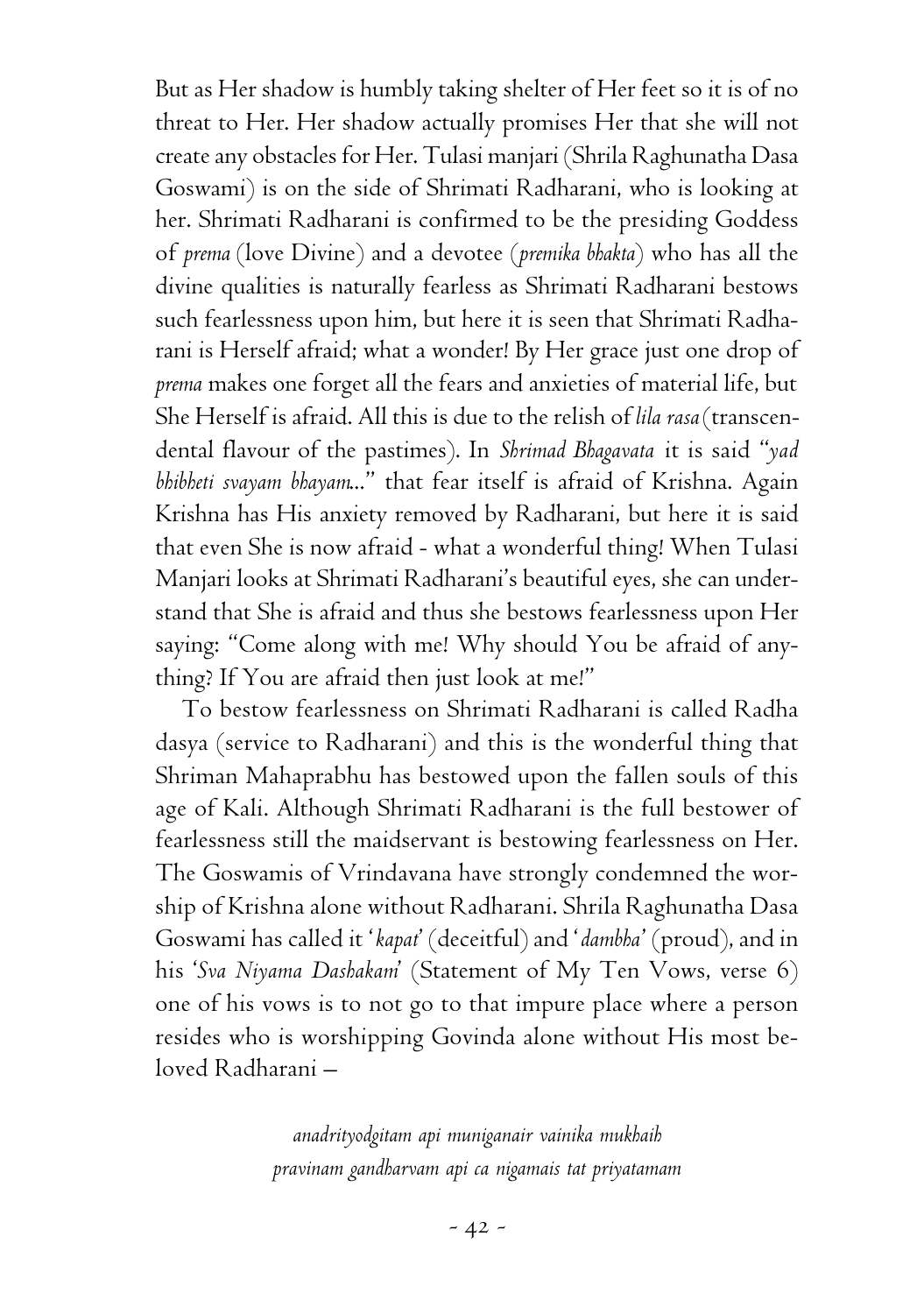*ya ekam govindam kapati dambhikataya tad abhyarne shirne ksanam api na yami vratam idam*

He is saying that such a person is puffed up and deceitful and that he will have nothing to do with this person. Narada Muni is singing the glories of Shrimati Radharani in so many ways, playing on his *vina*. The Puranas and other Vedic scriptures have elaborately sung Shrimati Radharani's glories. To worship Krishna alone and ignore Radharani is a disrespect to the *shastras* that have glorified Radharani and also to the great sages like Narada Muni who have done the same. What is Shrila Raghunatha Dasa Goswami's opinion of those who do worship Krishna with Srimati Radharani?

"I shall always worship the lotusfeet of those people who are humbly and with great love adoring Shrimati Radharani along with Shri Krishna. As a rule I shall always serve these people's lotusfeet and sprinkle on my head the water that has washed their lotusfeet. That is my solemn vow!"

Similarly, in the *Gopal Champu*, Shrila Jiva Goswamipada has written that those devotees who worship only Govinda but not Radharani, are like a spear in my heart (breaking my heart). A king who is not a devotee of Krishna is like a spear in my heart. A person who is very rich and gives a lot of money in charity but doesn't serve the Vaishnavas with his money, is like a spear in my heart. '*Kavir na hari varnakah shrita gurur na haryashritah*' – those who are poets but don't glorify Krishna with their poetry, are like spears in my heart (they could save the world with their poetry). A person who is taking shelter of a Guru who is not a vaishnava, is like a spear in my heart. '*Guni na hari-tatparah sarala-dhir na krishnashrayah*' – A person who is materially very talented but who does not worship Krishna, is like a spear in my heart. A *sadhaka* (worshipper) of any type who is not a devotee of Hari (Krishna) is like a spear in my heart. The last six types of persons that have been mentioned here are so to say small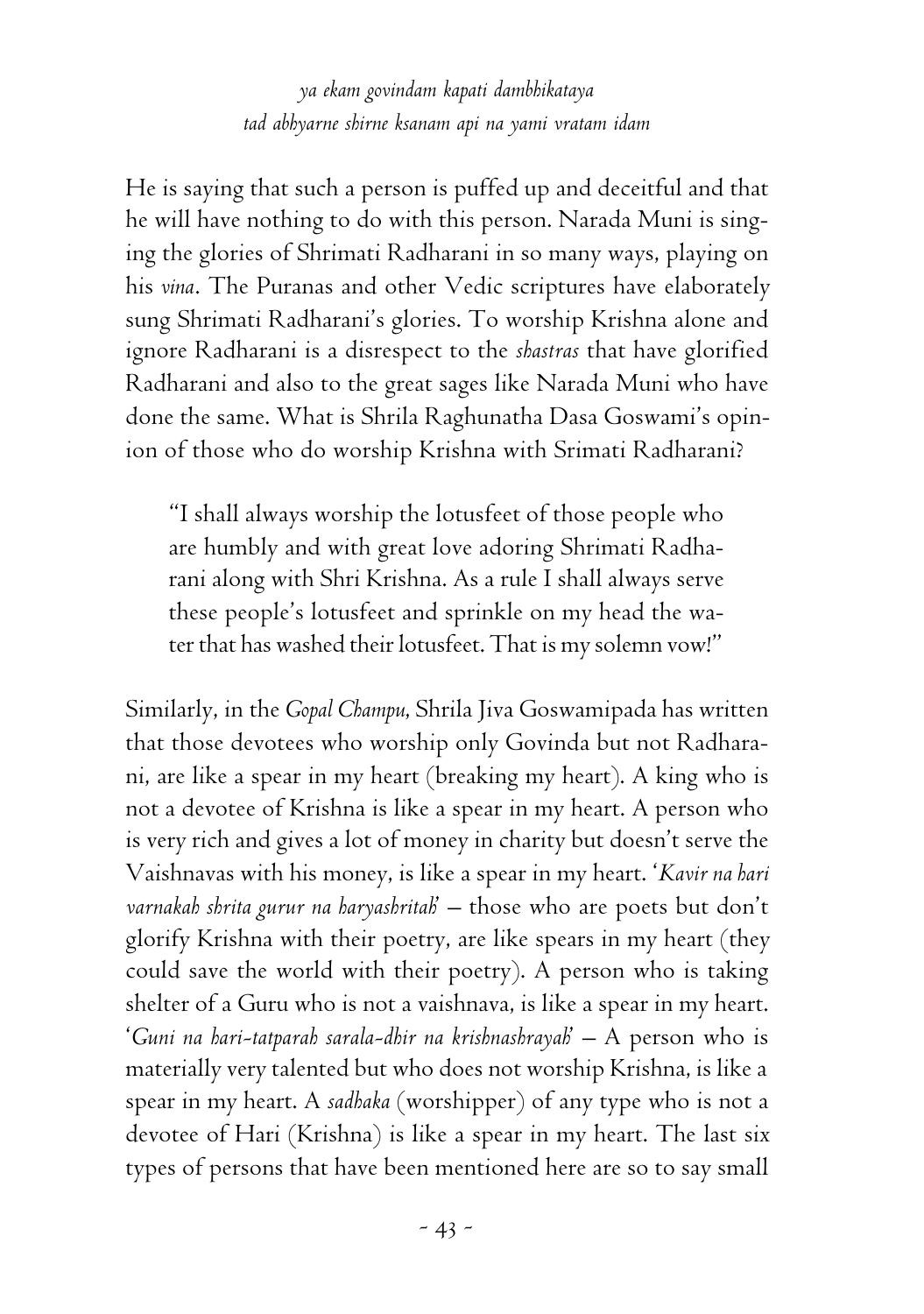and they may be allright, but '*sa na vraja-ramanugah*', a person who worships Krishna without worshipping Vraja Rama (Shrimati Radharani) is the biggest spear in my heart. This is the formula for the age of Mahaprabhu.

So Tulasi is giving fearlessness to Shrimati Radharani by telling Her: "Come, come with me! Why should you be afraid of anything while I am here?" *Kuvalaya dala koshanyeva* – Shrimati Radharani's eyes that are dark bluish just like Shri Krishna's bodily complexion and that are often compared with bumble bees or with the deep inner part of a blue lotus flower, have such a powerful lustre that it makes the entire forest of Vrindavana shine beautifully dark bluish. When the environment assumes the features of a certain person this is called "*abhirupata*" (see *Govinda Lilamritam*, chapter 9). There is a very beautiful Bengali song saying:

## *yaha yaha padayuga dharai taha taha saroruha bhorai*

"Wherever Shrimati Radharani places Her lotufeet, there lotus flowers start to bloom. Wherever Her body appears there are waves of lighting stikes. Whenever She smiles there are waves of nectar."

Similarly with Her beautiful glances Shrimati Radharani makes the whole forest beautiful. There is a similar *shloka* (21) in *Shri Radha Rasa Shudhanidhi* that is describing *timira-abhisara* and where, as before, Radharani is compared with the powerful current of the Ganga river -

> *shri radhike suratarangini divya keli kallola malini lasad vadanaravinde shyamamritambu-nidhi sangama tivra veginy avarta nabhi rucire mama sanniddhehi*

The *sadhaka* should meditate on that extraordinary pastime of Shrimati Radharani's *timira-abhisara*, catch the flavour of it and see Her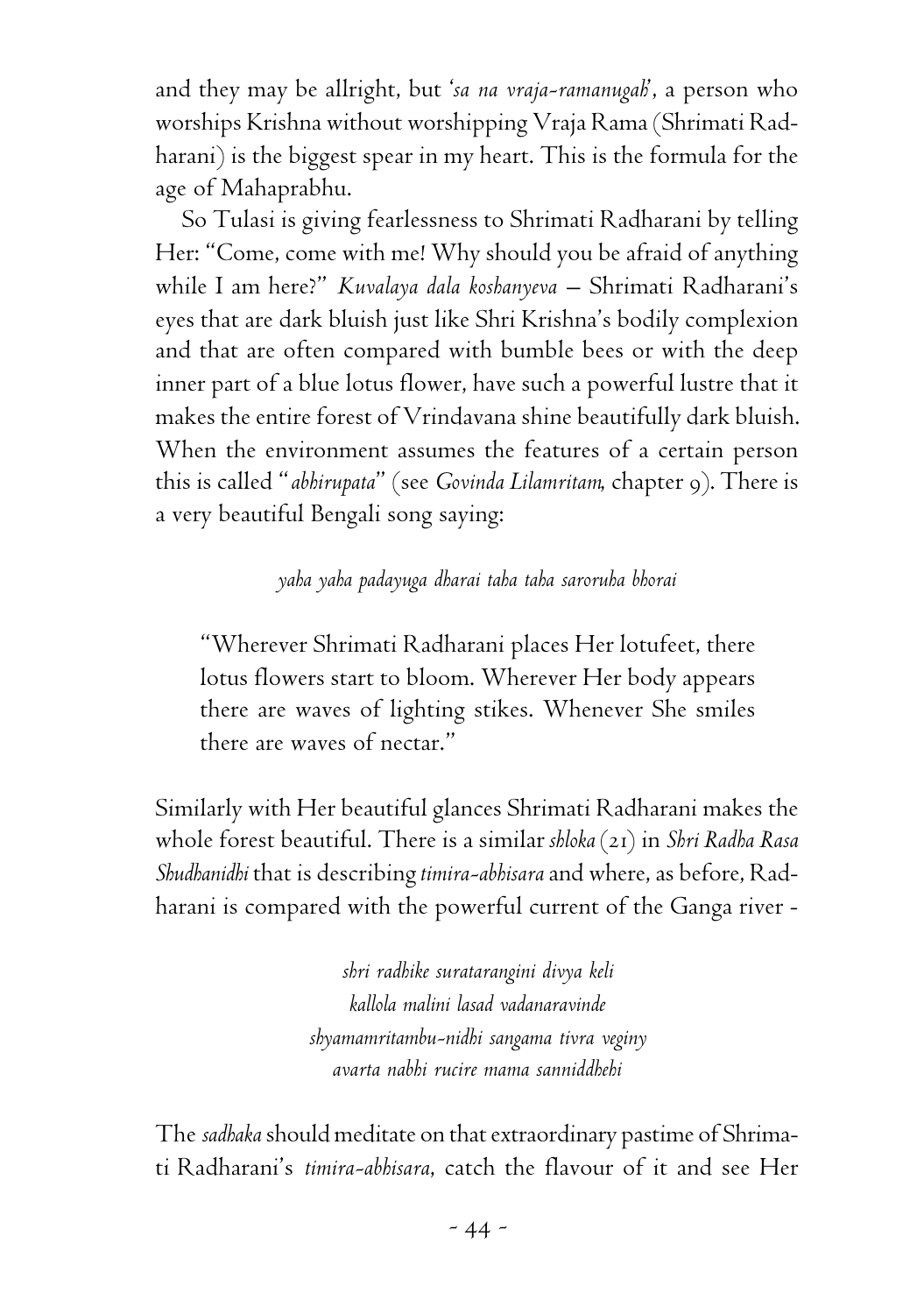passionate eagerness. The *kinkari*'s heart is breaking when she perceives this scene. Gently place Your lotus feet on the path, '*sukumari*' means very tender. The Vedas say that the Ganga is purifying the three worlds and similarly Shrimati Radharani, who is compared with the *sura-tarangini*, (meaning that She is like a powerful Ganga river flowing towards the Krishna ocean) when meditated upon as going on Her *timira-abhisara*, is extremely purifying. Her inside and outside desire is to only make Krishna happy and there is no interest for Her own happiness whatsoever. In this *Shri Radharasa Sudhanidhi shloka* the word '*divya keli*' means that when Shrimati Radharani is on *abhisara* She is contemplating the future pastimes She will have with Krishna and prepares within Her mind how She will satisfy Him. Sometimes there is a whirlpool within the Ganga, and similarly there is a whirlpool within the Suratarangini Radha, namely Her navel. Just as the Ganga rushes towards the ocean, Suratarangini Radha rushes towards the nectar ocean named Krishna. Shripad Prabhodananda Sarasvati is praying: *mama sannidhehi*, "Let that Ganga river of Shrimati Radharani's passion always be close to me".

As the *kinkari* with Radharani approach the meeting grove, holding hands, Shrimati Radharani can see Krishna through Her veil. Then the *kinkari* complains to Krishna: "You cannot even imagine all the troubles we have been through to bring Radharani here. Just see, She was so scared, but I managed to console Her and made Her free from fear. I also arranged that Her whole complexion merges in the white moon light. Although the night is as clear as in the daytime, still we had the courage to go out". While saying this, Tulasi places Shrimati Radharani's hand in Shyamasundar's hand and adds: "Take Your beloved now !" As this takes place suddenly the transcendental vision disappears from Shrila Raghunatha Dasa Goswami's heart. His hands are now empty and he sees that he has fallen on the bank of Shri Radhakunda. Then he cries and prays for the repetition of that vision of the moonlit night.

Here the word Devi shouldn't be seen as Goddess; it can also mean 'the effulgent One', 'the lustrous One' or 'the playful One'. In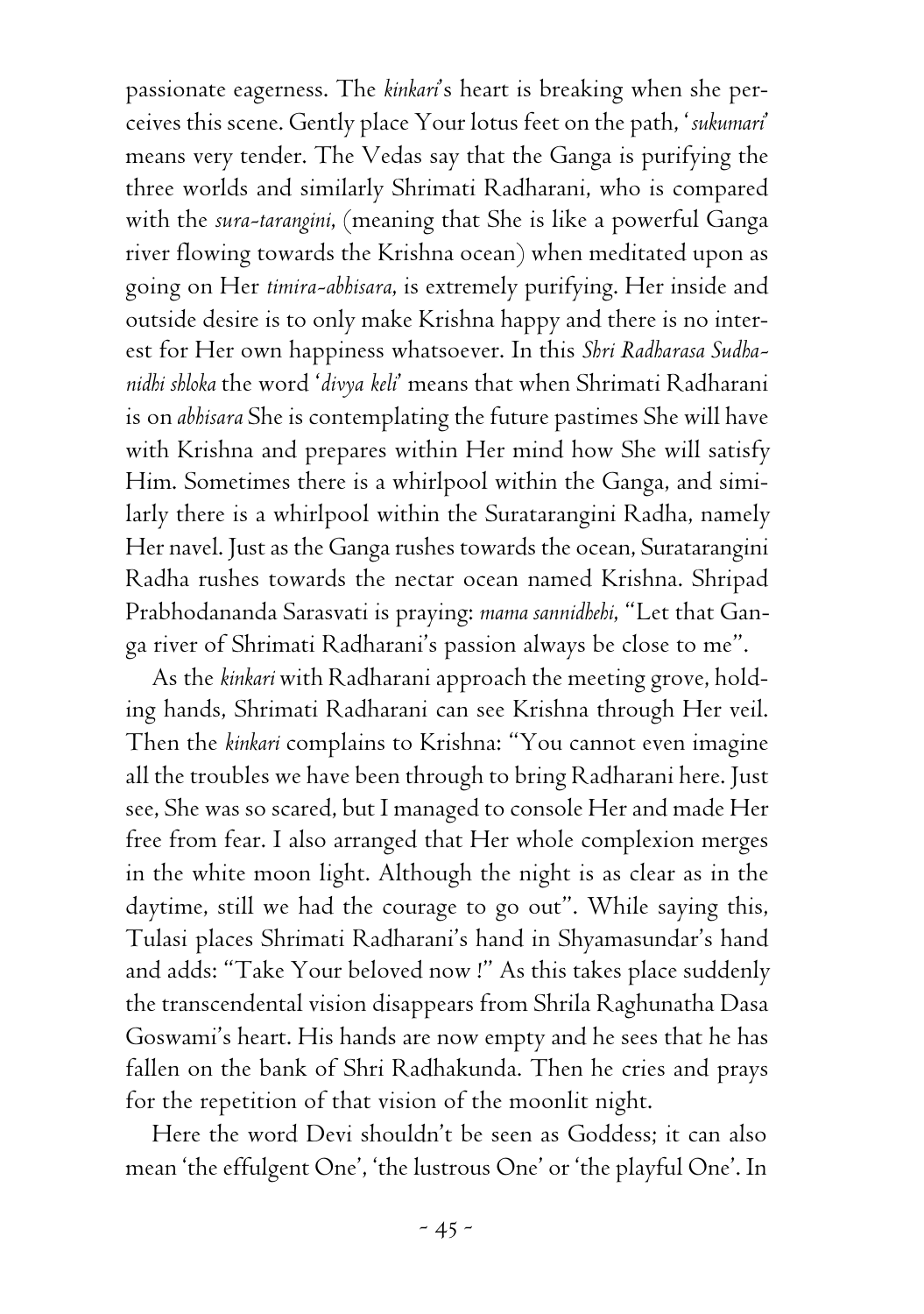this connection there is a verse in *Shri Chaitanya Charitamrita* which is saying: "*devi kohe dyotamana parama sundari kim va krishna pujya, krida vasati nagari*". '*Kantimoyi*' means that She can give pleasure where billions of *gopis* fail. '*Krida vasati nagari*' means a whole city of plays and She is in charge of this crowded city, or in other words She is the only One who can give Krishna the pleasure that all the Vraja Gopis cannot give to Him. After this meeting there is the Rasa dance, about which it is said in many places (like *Gita Govinda*, *Chaitanya Charitamrita*, etc.) that in such a dance none of the billions of *gopis* can give Krishna the pleasure Shrimati Radharani is giving to Him. So Tulasi assures Shrimati Radharani: "Whenever you feel scared You can always take shelter of me and I shall make You fearless. I shall make You peaceful when You stare at me with Your fearful eyes and I shall see these beautiful eyes of Yours that make the whole forest of Vrindavana look like blue lotus flowers. *Netranchalabhyam* – Will you also not cast a single glance at me with these beautiful eyes?" That is the aspiration of Shrila Raghunatha Dasa Goswami.

Thus I have spent these three days commemorating Shri Shri Krishna Dasa Madrasi Baba Mahashaya on the occasion of the opening of his *samadhi mandir*.

*Thus ends Çré Ananta das Mahantaji's päöha on the* 13*th verse of Viläpa Kusumänjali at Rädhakuëòa on January* 7, 2001 *at the occasion of 108 Shri Krishna Dasa Madrasi Babaji's samadhi-mandir prathishta*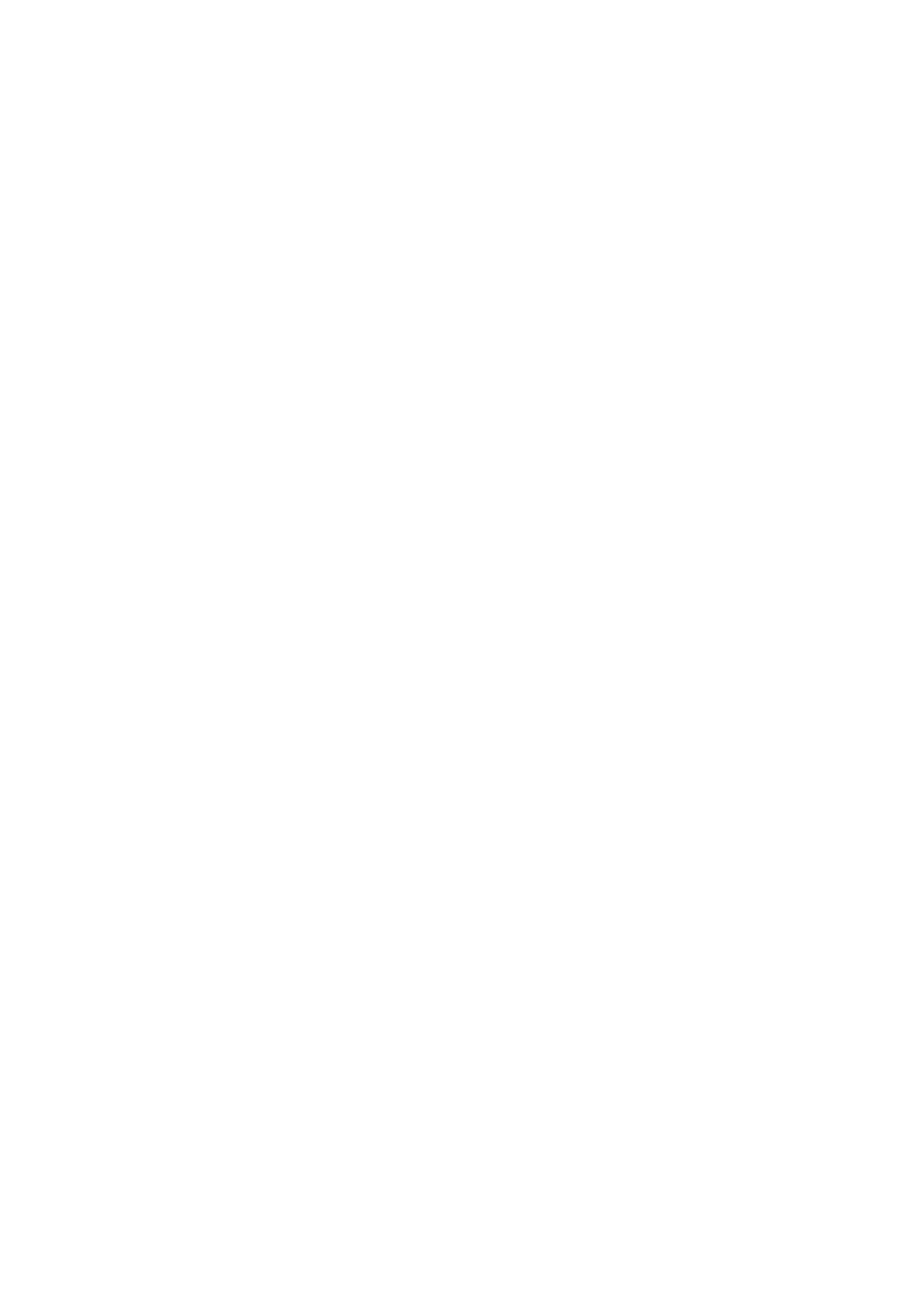#### verse 70

 *çrutvä vicakñaëa mukhäd vrajaräja sünoù çastäbhisära samayaà subhage'tra håñöä sükñmämbaraiù kusuma saìskåta karëapüra härädibhiç ca bhavatéà kim alaìkariñye*

*çrutvä* - having heard; *vicakñaëa* - Vicakñaëa, a parrot; *mukhät* - from his mouth; *vraja* - of Vraja; *räja* - king; *sünoù* - of the son; *çasta* excellent; *abhisära* - rendez-vous; *samayaà* - the time; *subhage* - O beautiful girl; atra - here; *hrstā* - joyful; *sūkṣma* - fine; ambaraib - with garments; *kusuma* - flowers; *saìskåta* - created; *karëapüra* - earrings; *härädibhiù* - with necklaces and so on; *ca* - and; *bhavatéà* - You; *kim* - whether; *alankarisye* - will decorate.

"O Subhage (beautiful or auspicious girl)! Can I joyfully decorate You with fine garments, floral earrings, necklaces and so after hearing from the parrot Vicakṣaṇa that the prince of Vraja has gone out for His excellent noontime meeting with You?"

On the occasion of the *virahotsava* of Śrīla Krsnadās Madrasi Bābā, we discuss the Viläpa Kusumäïjali in this assembly, since this book was very dear to Bābā. In this 70th verse of his Śrī-Śrī Vilāpa Kusumāñjali Stotra, Srila Raghunātha dās Gosvāmī, who is one of the six Gosvāmī-ācāryas, who are the most intimate associates of Śrī Krsna Caitanya Mahaprabhu, the sanctifier of the Kali age, submits his heart's lamentation at the lotusfeet of his most beloved Sri Rādhārānī, saying: *çrutvä vicakñaëa mukhäd vrajaräja sünoù çastäbhisära samayaà subhage'tra* brstā; sūkṣmāmbaraiḥ kusuma saṅskṛta karṇapūra hārādhibhiś ca bhavatīm kim alaṇkarisye? - "O Subhage (beautiful or auspicious girl)! Can I joyfully decorate You with fine garments, floral earrings, necklaces and so after hearing from the parrot Vicakṣaṇa that the prince of Vraja has gone out for His excellent noontime meeting with You?"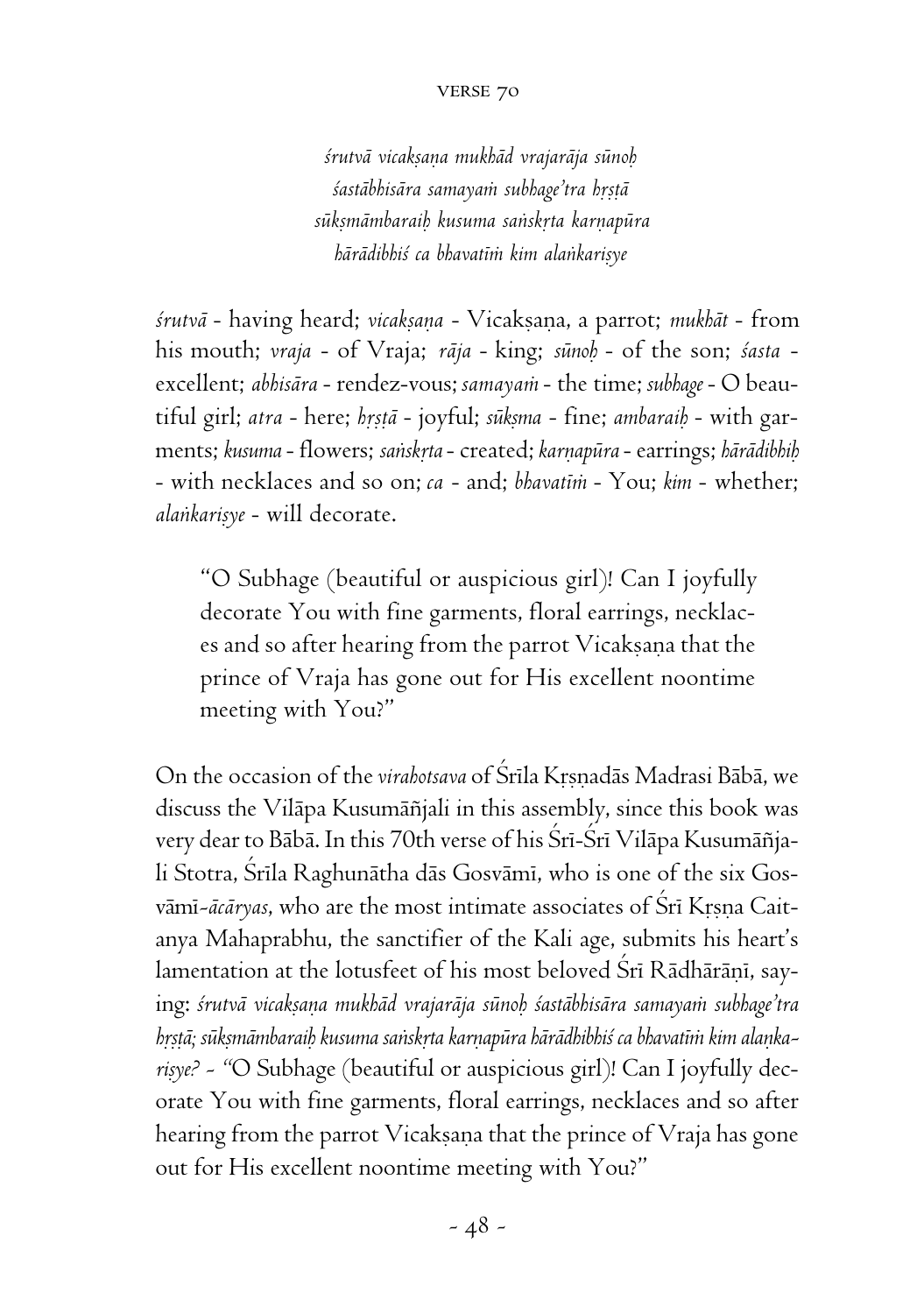This Vilāpa Kusumāñjali is the heart's prayer of Śrīla Raghunātha däs Gosvämé. What means *viläpa*? Out of separation some people weep – this is called *viläpa.* Raghunätha däs Gosvämé's heart is filled with *vipralambha rasa.* Filling his hands with flowers of lamentation and separation, he offers them to Rādhārāņi's lotus feet. The service corresponds to the (nature of the) servant. What wonderful service Srīpāda Raghunātha renders! Satisfied with his wonderful renunciation and dispassion, Srīman Mahāprabhu in Nīlācala presented him with a Govardhana Sila and ordered him to render *sättvika sevä* (pure devotional service).

#### *anäyäse päbe tabe kåñëa prema-dhana*

*(Caitanya Caritāmrta, Antya-līlā 6.287-305)* 

"You will easily attain the treasure of love of Krsna."

Along with that there is Śrī Raghunātha dāsa Gosvāmī's greatest *upacära* (ingredient for worship) is anxiousness. The best *upacära* for the service of the Lord is eagerness. Each flower of lamentation is filled with the flavour of love-in-separation, which is the great treasure bestowed by Sriman Mahāprabhu, and injected by Him into Raghunātha's heart. Śrīman Mahāprabhu is Himself the embodiment of the transcendental flavour of love-in-separation. Each flower of lamentation is filled with eagerness, zeal and anxiety for Rädhārāņi's personal audience. Hence Śrī Raghunātha dās Gosvāmī is rendering a wonderful service to Śrīmatī Rādhārāṇī by singing this Viläpa Kusumäïjali. Each of these lamentations is filled with this wonderful honey. Hence this book is named Vilāpa Kusumāñjali. Raghunätha däs Goswämé is offering a handful of flowers.

Why does he lament so much? The closer the moment of his disappearance (death) came, the more his lamentation and eagerness for the direct vision of Rādhārāṇī increased. Day and night he fell on the banks of Rādhākunda, simply weeping out of separation from Rādhārāņī –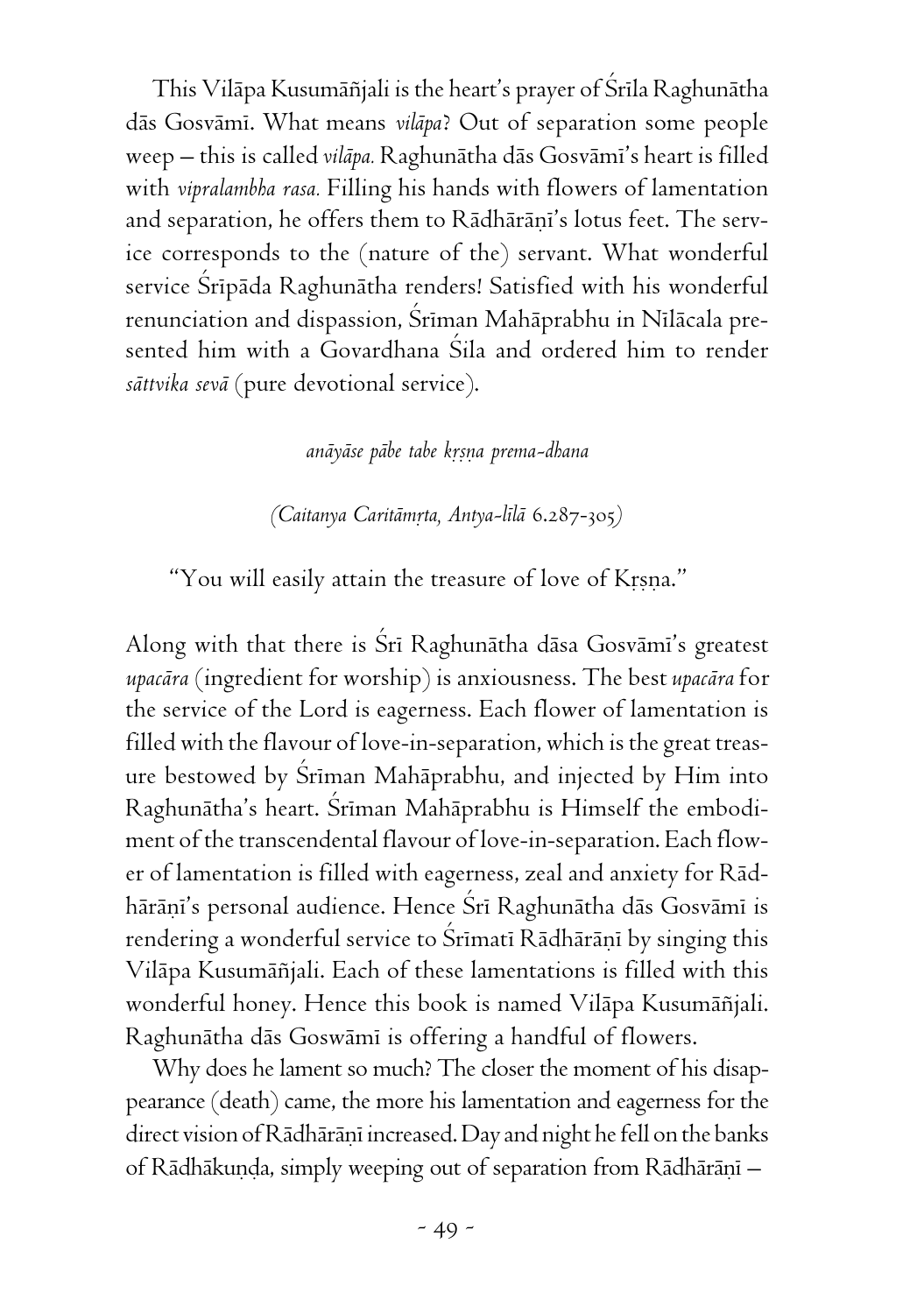*kände gosäi rätri dine, puòi jäy tanu mone, khane anga dhüläy dhüsor cakhu andha anähär, äpanära deha bhär, virahe hoilo jora jor*

*(Raghunäth däs Gosvämé's sucaka kértana)*

"Raghunätha däs Gosvämé wept day and night, his body and mind were burning and sometimes his body became grey of dust. His eyes became blind due to fasting and his body was merely a burden, as it scorched from the pain of love-in-separation."

Raghunātha dās Gosvāmī himself says:

*avékñyätmeçvarém käcid våndävana maheçvarém tat pädämbuja mätraika gatir däsyati kätara*

"Some maidservant, unable to see her own goddess, the goddess of Vrndävana, whose lotus feet are her sole shelter..."

*(*108 *names of Çrématé Rädhäräëé)*

Why is he weeping? Why so much lamentation? He replies: "For the *darçana* of my Éçvaré. Her service is not like the service of the Supreme Personality of Godhead. This is the service of *mahäbhäva* in very own Person." Hence it is said: ātmeśvarī (My own goddess). *Kācid vrndāvana* maheśvarī (She is the goddess of Vrndāvana) – the goddess of my soul, mind, senses, body, yes everything. When there is separation from the body, the soul will weep and abandon it. But is there any death for the immortal soul? Rädhä's feet are my sole shelter, I don't know anything else. Hence *ati kätara*, he is very upset. *Patitä tat saras tére* (ibid.). He takes shelter of the bank of Rādhākuņda and weeps there day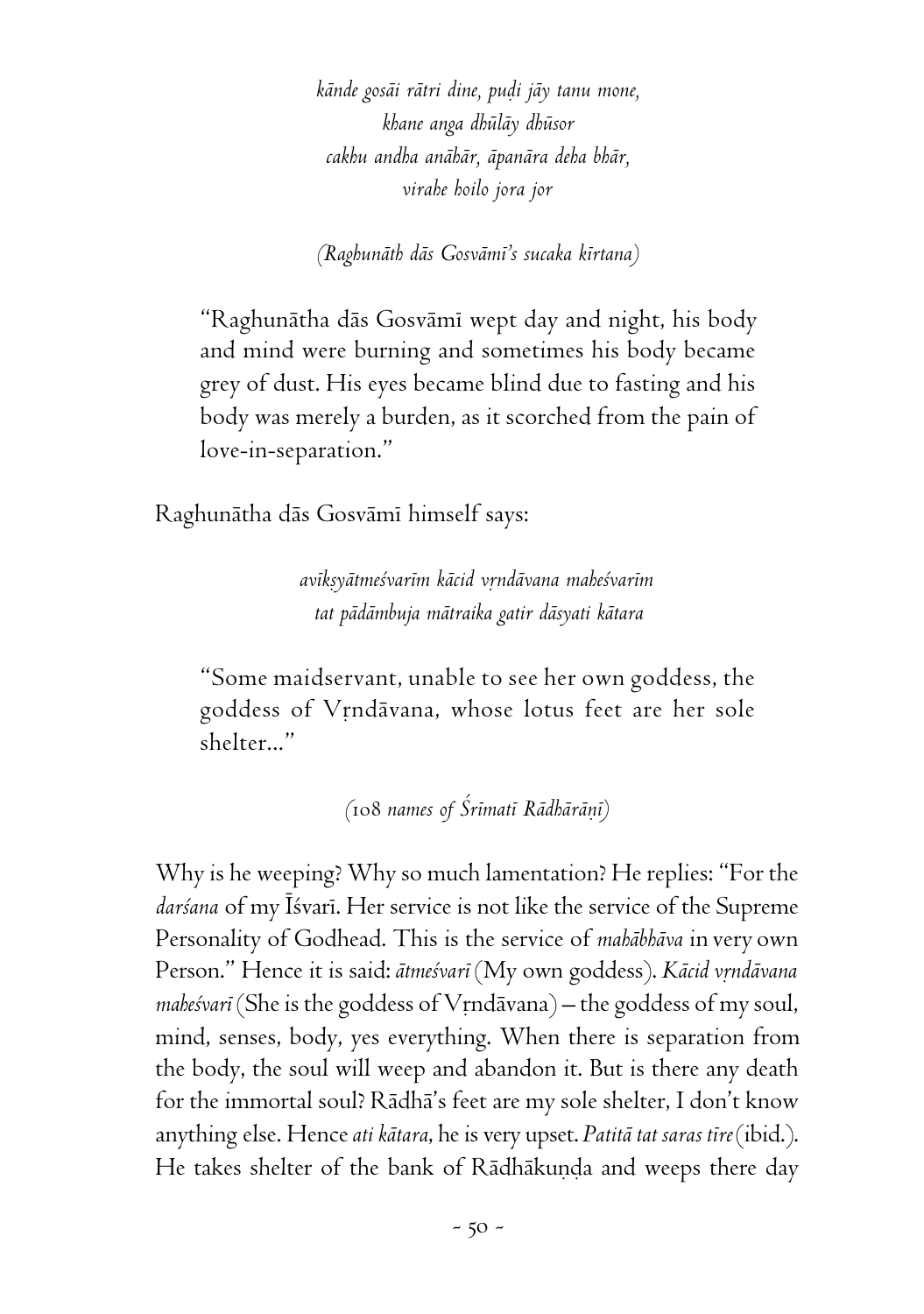and night. His vital is almost leaving his body, he cannot live without Her *darçana. Jala vinä jeno ména,* like a fish out of the water. If his breath was not there his vital could not stay in his body anymore. Why is he weeping? What does he want? Nothing? *tacchré vak*treksanāvaptyai – to see Her endlessly sweet and beautiful face. This is what makes the sweetness of Srī Vilāpa Kusumāñjali. How wonderful is the stream of the Gosvämés' *bhajan*! Those who hear and chant it will understand.

The Gosvāmīs have kept their dearmost revelations in their books. Gosvāmīpāda has placed his very life in this Vilāpa Kusumāñjali; it will subdue Īśvarī completely. She is known as *apāra karuņā sāgara* (the boundless ocean of compassion). She stays close by to relish the flavours of the weeping of Sri Raghunātha dās Gosvāmi, who wants to see Her face, but She does not come before him. This loving condition of Srī Raghunātha dās Gosvāmī is greatly coveted by the devotees. On the one hand Raghunātha das Gosvāmī's heart is melting, simultaneously he is relishing the mellows of devotion to the Lord –

### *bhakter prema ceñöa dekhe kåñëa camatkära*

*(Caitanya Caritämåta, Antya-lélä* 18.15*)*

"Even Krsna is astonished to see the loving activities of the devotees."

Rādhārānī is relishing the flavours of Her devotees' lamentations, but does not reveal Herself to their eyes. Raghunätha däs Gosvämé weeps and weeps. Not that he doesn't get any vision — sometimes he gets it. When his life airs reach his throat, he gets a transcendental vision (called *sphürti*), and he sees. What is a *sphürti*? It is the anxious condition of a surrendered devotee. Such *sphürtis* Bilvamaìgala had out of loving anxiety. He was on the level of *anuräga.* But Raghunätha däs Gosvämé was directly on the stage of *mahäbhäva.* Rādhārāņī bestows Her devotional service in such *sphūrtis*. The more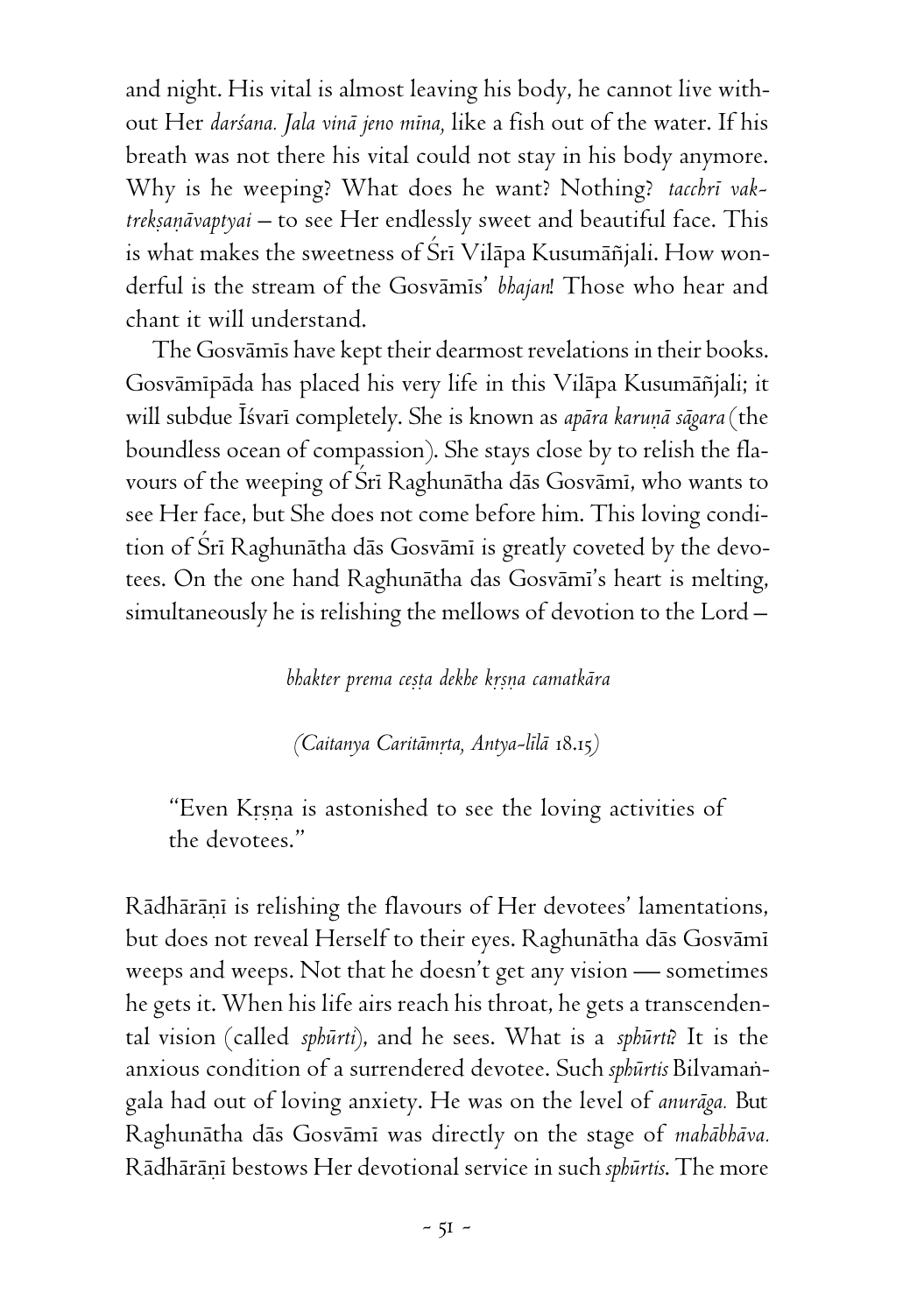separation is felt, the more lamentation, weeping, hankering and relish there is. And that much thirst there is as well. Even if the *abhista* (one's chosen deity) has vanished She will come again. It is like the lightning strike on a new moon night. When the lightning flash has vanished, it seems as if it becomes twice as dark as before. (Similarly when Rādhārāṇi's vision has passed, the pain of separation doubles.)

Raghunätha däsa Gosvämé gets transcendental visions and services and afterwards he prays for another vision. When he prays he is Raghunātha dāsa Gosvāmī, but when the vision comes he is Tulasi Mañjari sitting next to Svāmini in Yāvat, at forenoon time. Then Vicaksana, Krsna's parrot, flies in. Tulasi thinks: "Surely this parrot of Krsna's has some secret message to relay." Vicaksana did not go directly to Rādhārānī, he went to the *kinkarī* instead. When Vrajendra-nandana's service is done correctly, there will be *änanda.* So the *śuka* goes to the *kinkarī* and says: "Kṛṣṇa has gone to the bank of Rādhākunda and waits there in Madana Sukhada *kuñja*. Take Éçvaré over there!"

This *abhisära* is called *praçasta abhisära*, the super-excellent lovejourney. *abhisāra* is the word for endeavouring for the *prāņa preștha* the heart's beloved, for that (or He) who pervades the heart. All is forgotten through *anuräga* (constant loving passion). *abhisära* is the summit of *anuräga.* This is why *parakéya bhäva* is adopted.

> *rädhä-kåñëa ek ätmä dui deha dhari; anyonya vilase rasa äsvädana kore*

"Rādhā and Krsņa are One soul holding two bodies, relishing mellows in mutual pastimes."

*(Caitanya Caritämåta, Ädé-lélä* 4.56*)*

This is the beauty of *parakéya bhäva*. Yogamäyä keeps this One Soul separate for the sake of *lélä.*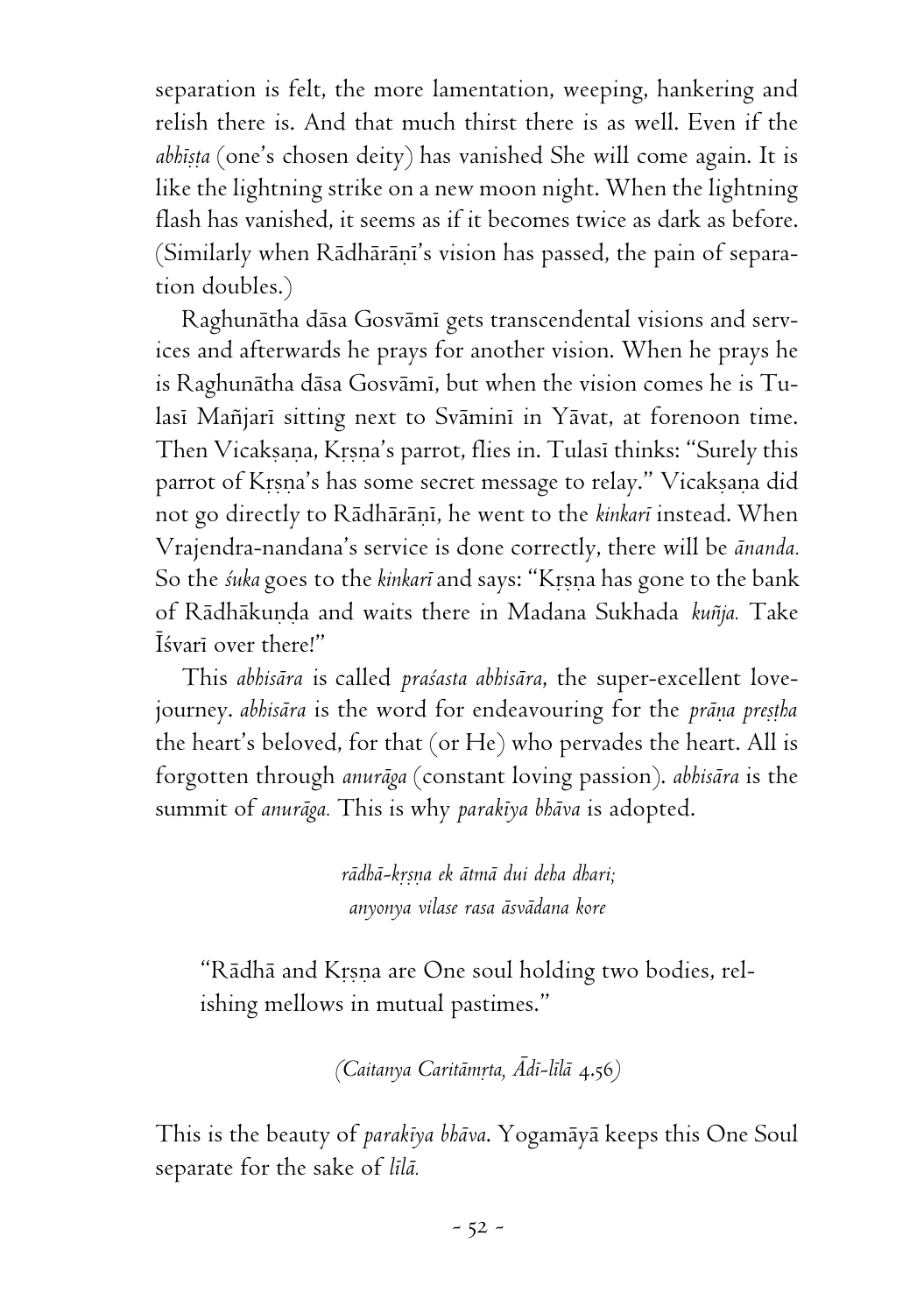There are two kinds of *abhisäras* - the one in the day and the one at night. Here the day-time *abhisära* is described. Why is this called *praçasta*, or the best? The *kamaliné* (female lotus) blooms in the day. Not the Kumudini (female lily), but the Kamalini. The Gosvämis have further divided the nocturnal *abhisära* into two – *çukläbhisära* (love journey in the moonlit nights) and *timiräbhisära* (love journey in the dark, moonless nights). *Çukläbhisära* means it is as light as in the daytime, as if the night is poured over with milk. Everything is then white – the heroine is then dressed in white garments and anointed with white ointments. But in *timiräbhisära* Rädhä's bodily radiance must be covered, so She is dressed in blue garments. However, in the *diväbhisära* She endeavours with so much *anuräga* (constant passion), hence it is called *çastäbhisära*, the most excellent love-journey. The *mahäjanas* have written about the *diväbhisära* (day-time love-journey) –

> *mäthä hi tapana, tapata patha bäluka, ätapa dahana vithära nonika putali tanu, caraëa kamala janu, dina hi koyolo abhisära*

"The sun shines on Her head and the sand on the path is scorching. The sky spreads itself out as a burning canopy. Her body is like butter and Her feet are like lotus flowers. Thus She goes out on Her love-journey at midday."

How much *anuräga!* How much eagerness there is in Rädhä's lovejourney! However, *kibä niçi kibä diçi, çayane svapane –* out of *anuräga* She does not even consider whether it is day or night at all. The passion of Her *abhisära* is wholly based on Çyäma's *rüpänuräga* (attraction to His form). *hari hari! prema ki gati anivära.* The course of *prema* cannot be checked. *känuka paraça rase, paravaçe rasavaté, vicharalu sabahu vicära.* Rasavaté, the *rasika* heroine Rädhikä, is overwhelmed by the taste of Krsna's touch, and has thus ditched all other considerations. It was in the same mood that Sriman Mahāprabhu left the whole world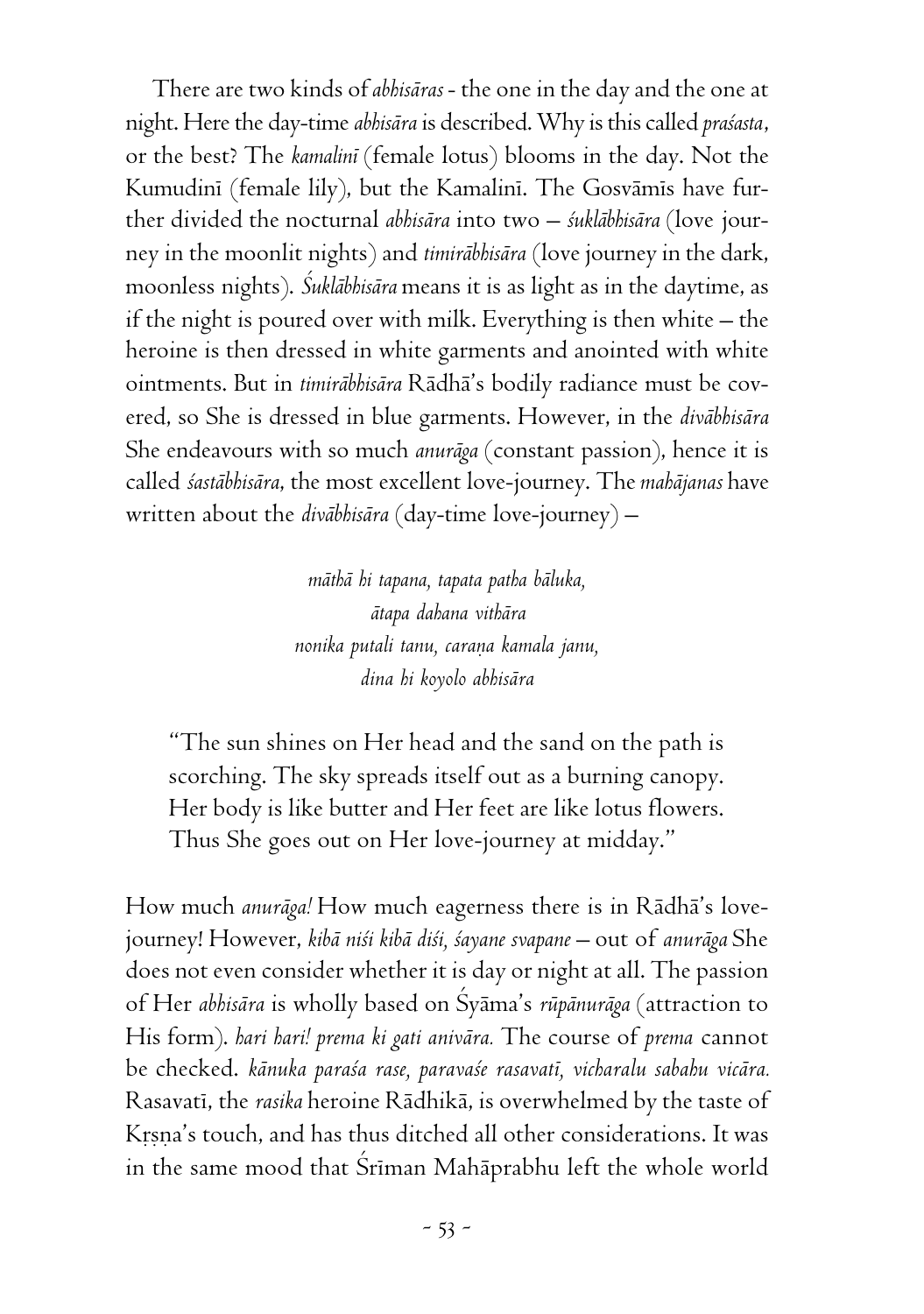behind. All considerations were forgotten. Why? For the service of the beloved deity. Her feet are as soft as lotus flowers and Her body is like butter – won't that melt in the intense midday heat? Nevertheless this passionate girl goes out on Her love journey. You see, this is *prema rasa.* It gives limitless powers.

> *gurujana nayana, päçagaëa väraëa, märuta maëòala dhüli*

"The eyes of Her superiors are like ropes, but Her passion is like a whirlwind that strews circles of dust in them."

Dust over Her household duties. *Vara rangini* means She who plays the wonderful game of love. Husband, relatives, morality, manners – She throws them all out, She forgets them all

> *(tā soye meli, cololi vara ranginī, pati geha nétahi bhüli)*  $y$ oto joto vighin*i*, jitali anurāginī, *sädhali manasija mantra*

"This *anurāginī* [passionate ladylove] conquers over all obstacles – how many obstacles can there possibly exist for an *anurāgiņi*? She practises the *mantra* of Cupid, Herself being the pinnacle of *mädana mahäbhäva*."

Those who worship in the mood of the *kiìkarés* should understand this *rasamaya tantra* (delicious ritual) and relish its sweetness. In this way it is the *praçasta abhisära* [superexcellent love-journey]. Hearing the news, Gosvāmīpāda says *hrsta*: "I became glad". Why is he/she glad? He has attained the service of his beloved deity. Those who worship in the mood of the *kiìkarés* don't just like any kind of *änanda.* The Vedas say *änanda* is the goal of life – let me find happiness. However, fruitive activities give the suffering of millions of births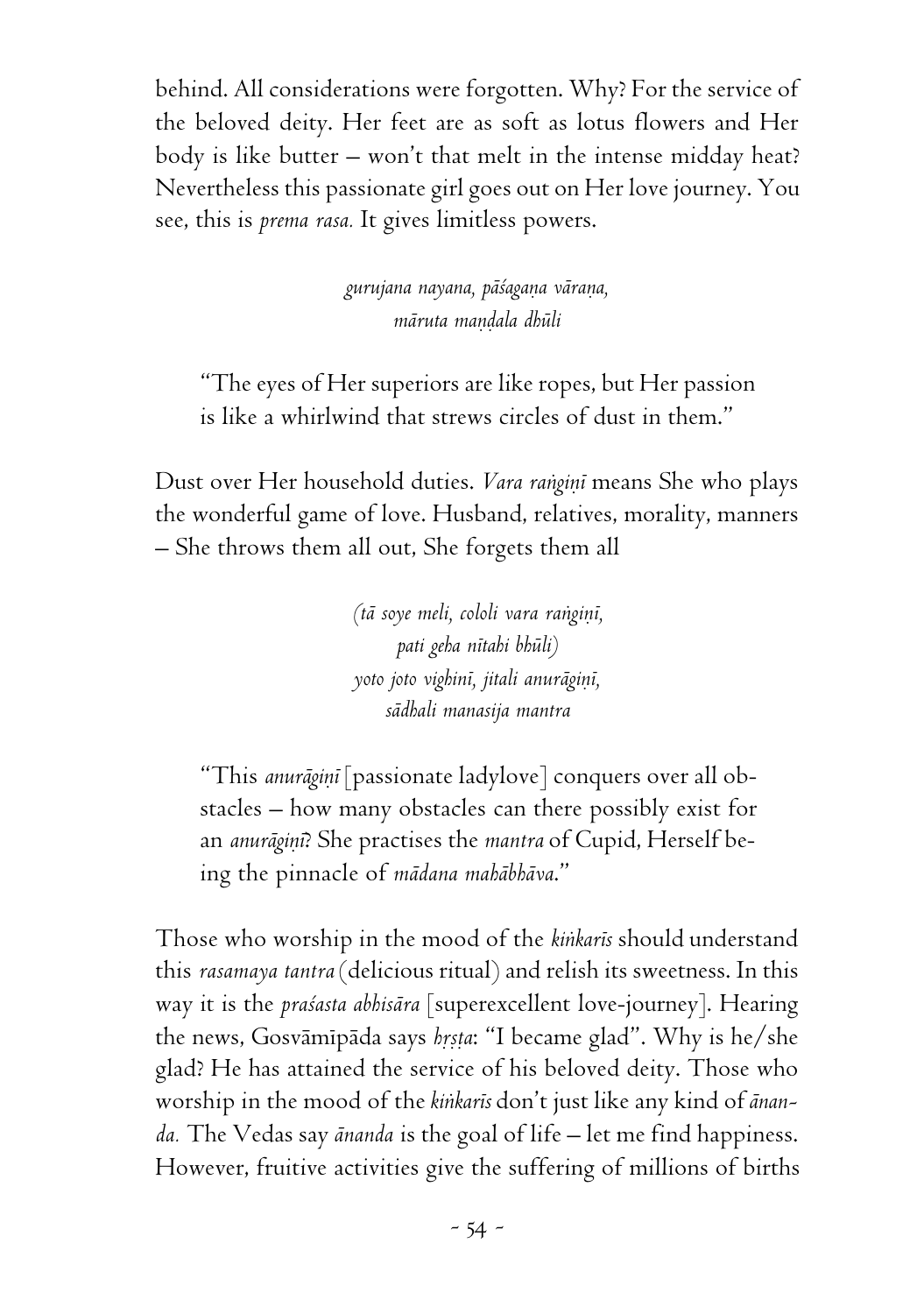in all kinds of hellish conditions, even though one may be in full knowledge. The whole universe is mad about sense gratification, though it is perishable. *jïäna yogés* perform their *sädhana* to attain liberation. *premika bhaktas,* however, say: "No, this is even worse than sense gratification, for it destroys the soul's personality. We don't want this." *Naraka väïchaye tabu säyujya nä loy* (c.c.) "A devotee rather covets hell than integral liberation." The bliss of *bhajana* comes from a particular self-identification. Those who attain *prema* attain the highest relish and bliss, *premänanda rasa.* There is nothing like *bhajana rasa*, which means direct service. Of this, the *rasa* of Vraja is again the greatest. There is of course the relish of the Lord's majesty, but here we find the relish of His sweetness. And of all sweet moods the mood of Vraja is again the greatest. Our Tulasi Mañjari has relished this sweetness. The *mahäjanas* have acknowledged that the service of Rädhä is the highest accomplishment –

> *tvat prema sevanam aho puruñärtha ratnam çästraà vicärya viduñäà ca mataà viloke jänan mudä madana mohana mugdha rüpe däsé bhaväni våñabhänu kumärike te*

"O daughter of Vrsābhanu! I know from studying the scriptures [of Śrī Rūpa, Sanātana, Śrī Raghunātha dāsa and Srī Jīva] and hearing the sages that Your service is the jewel of all human goals of life! Therefore, O You whose form enchants even the enchanter of Cupid, I blissfully became Your maidservant!"

By Mahäprabhu's grace the *äcäryas* have given us this astonishing mode of worship. Raghunätha is weeping and weeping, how pitiful are his words, but alas! How to follow his perfect example? He has forgotten everything, being totally absorbed in the self-esteem of Rādhārāņi's maidservant. In their younger days Rūpa, Sanātana and Srī Jīva gave up everything to exclusively surrender to the lotus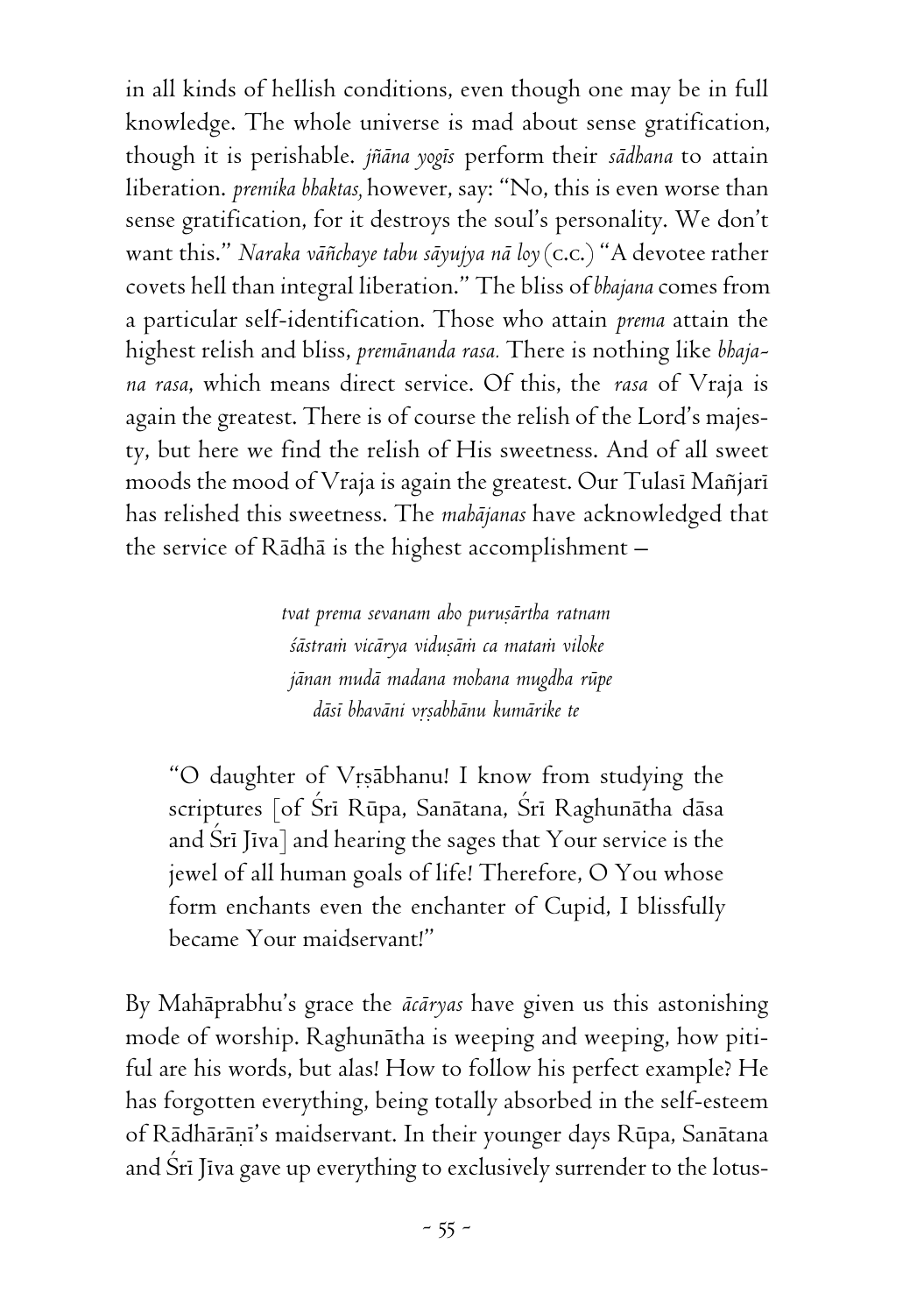feet of Śrīman Mahāprabhu to become servants of Rādhārāņī's lotusfeet. In the great ecstasy of *mahäbhäva* they weep, fully absorbed in Rādhārāņī. Their eyes were filled with tears, they gave up eating and considered their bodies to be mere burdens (*äpanära deha bhära*). Just see what *äcäryas* they are!

There is something special about the way in which Rādhārāņi's maidservants attain their service. Why? They become more delighted when Govinda covets their Isvari and Her mercy. All the Vrajasundaris are surrendered to Him, and He bestows mercy and accepts their loving service, but He Himself loves Rädhä to be blessed. How is that? He is the only shelter for all the billions of material universes and anyone who takes shelter of Him is blessed, but He Himself is blessed by Rädhä's love. The Mahäjanas sing about Kåñëa's *pürva räga*:

> *dhani dhani ramaëi janama dhani tor! saba jana kähnu, kähnu kori jhuraye, se tuwä bhäve vibhor*

*"*The whole world is crying Kåñëa! Kåñëa! But He Himself is absorbed in love for You!"

You know how this works?

*cätaka cähi, tiyäsalo ambuda, cakora cähi rahu candä taru latikä, avalambana käré, majhu mane lägalo dhandä*

"Although normally the Cätaka bird covets water from the cloud, now the cloud (Krsna) covets the Cātaka bird."

Srī Krsņa is the very form of compact transcendental bliss, who is called *raso vai saù,* the veritable embodiment of transcendental mel-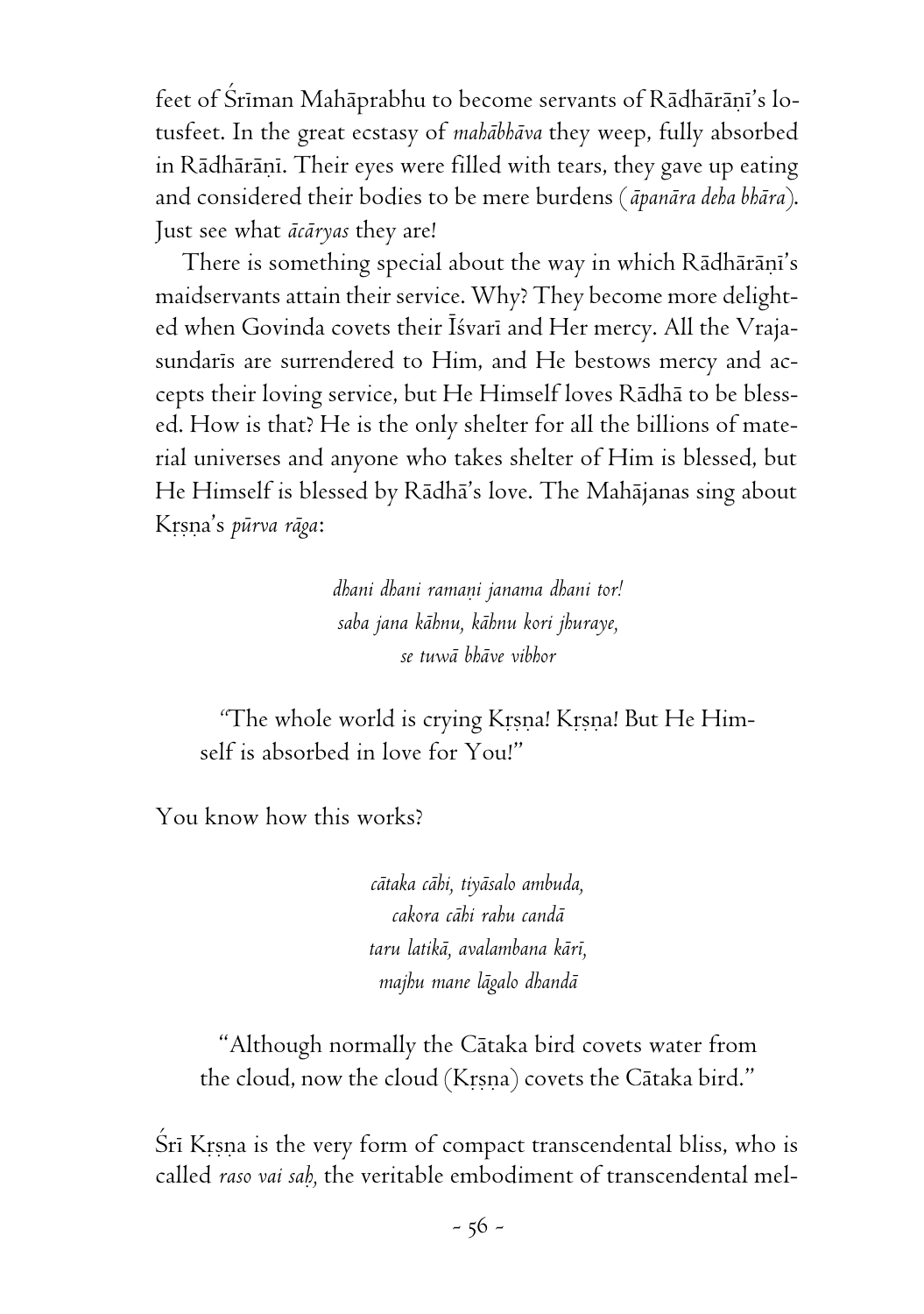lows, and *ānandam brahma* or the reservoir of bliss, by the Vedas. All the devotees in the innumerable mundane universes are happy relishing His transcendental mellows. But for His own pleasure, He covets Rādhārāņī. There are billions of *gopis*, but this black cloud (*ambuda*) is thirsting after You (Rädhä). *Cakora cähi rahu candä,* the Cakora bird normally covets the nectar from the moon, but the moon never covets the Cakora. Now, however, I can see this. *Taru latikä, avalambana käré –* The vine is tender, hence it needs the support of the stout tree, but lo! Here I see that the tree needs the support of the vine. To get the support of the Rädhä-vine, the Krsna-tamāla tree has sent the parrot Vicakṣaṇa out – "Tell this maidservant this secret message that she should bring Rādhārānī. Meanwhile Rādhārānī is eagerly waiting for Śyāmasundara, and She sends a *çäré* (female parrot) out. "Go, *çäré* and give a message to Çyäma." Therefore there is *änanda.* There is great *änanda – çastäbhisāra samayam, hrstvā.* Tulasī is in ecstasy and goes to Rādhārāņī *çuka mukhe çunaite aichana réta saba aìga pulakita camakita cita* – "She hears from the Śuka that Govinda has come to Rādhākuņda's Madana Sukhada Kuñja; take Rādhārāņī with you!" What a wonderful service.

> *çuka mukhe çunaite aichana réta saba aìga pulakita camakita cita; kohoite kaëöhahi gadagada bol räi mukha nirakhite antara dol*

"When I hear this from the parrot's beak all my limbs are studded with goosepimples of excitement. I speak the message with a faltering voice and my heart swings when I behold Räi's face!"

Here the address is '*aye* Subhage!' There are so many sweet secrets within this address. Subhagä in the 8th case is Subhage, or beautiful one. Or: "Hey Saubhägyavati (O fortunate girl)!" Accha, in how many ways can one address one's Īśvarī? Saubhāgyavati, Sundari.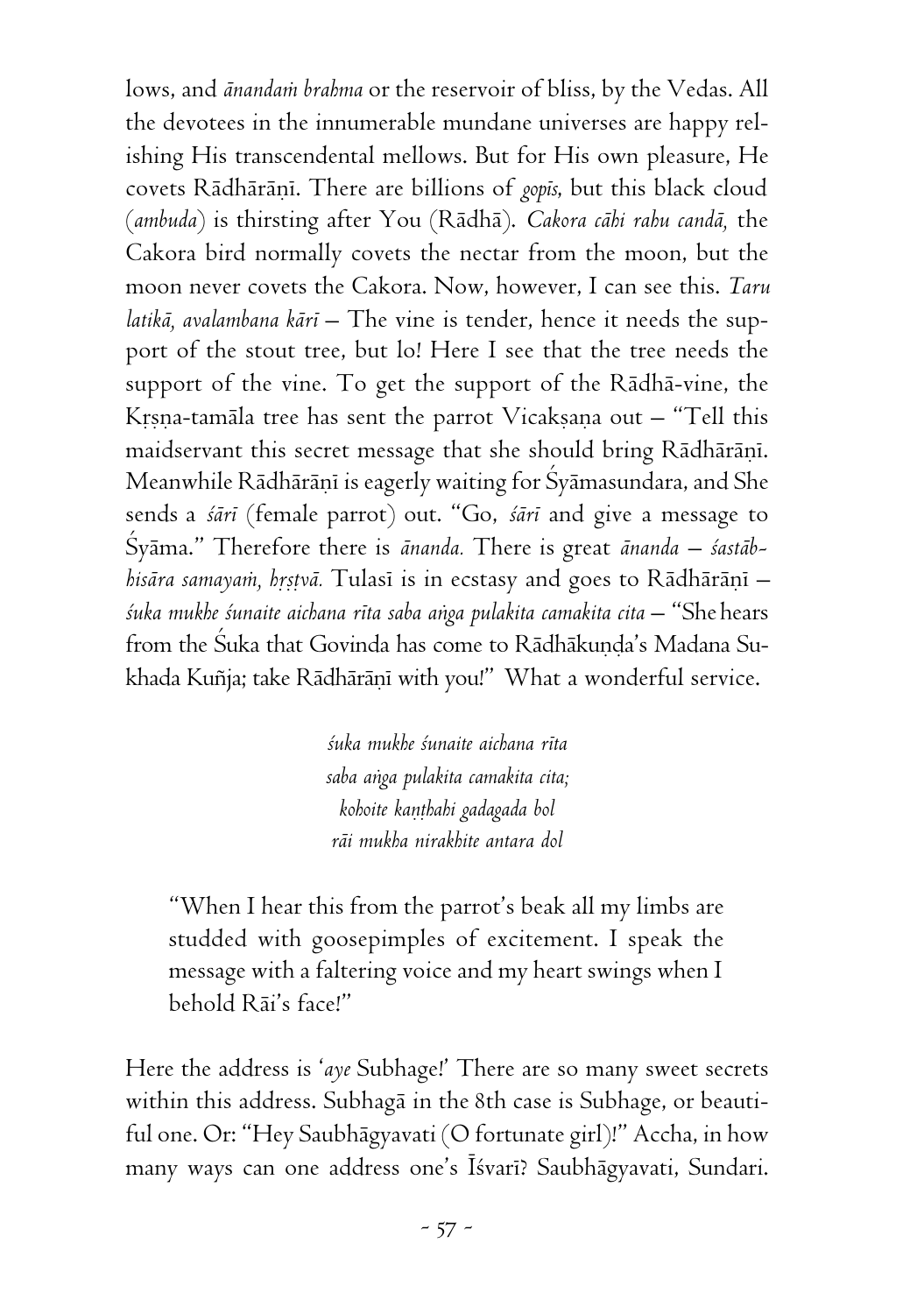Those who are directly surrendered to Her lotusfeet can say that. They have service, relish *prema* and *rasa* and exchange jokes with Her. So glorious and great is the service of Rädhä. This is Mahäprabhu's unprecedented gift. Here the address is ''Hey Saubhägyavati – O fortunate one!" When a worldly person gets riches he considers himself fortunate. When a *jïäné* or *yogé* achieves liberation he considers himself fortunate. However, those who follow in the footsteps of the *gopés* and do *bhajana* can enter into the kingdom of *prema*. "Devi, please respond, please grant me a vision, grant me realisation, otherwise what *bhajana* am I doing?" So I understand that you're doing *bhajana*. What *bhajana*? Those who gain some experience are called fortunate souls. The Vedic scriptures say that those who attain loving devotional service are called fortunate souls. It is they who gain some relish, love and response. But the Vrajasundaris are again different. They are most blessed. They are so eager that they say that there is no other reward for the eyes than the vision of Krsna. Whoever sees Krsna, is blessed. It is the *mahābhāva* (of the *gopés*) that causes deep thirst for this vision. They are so thirsty that they consider a second that they cannot see Krsna to last as long as a millennium and when they do see Krsna they consider a millennium to last like just a second. No one is as fortunate as they are. Srī Rādhārāņī is the most fortunate; no one is as fortunate as Her.

Billions of *gopés* are tested in the Räsa festival, but from these billions of *gopis* Krsna took Rādhārāņī out to a secluded place. That is Her speciality. All the *gopés* considered themselves fortunate, but She (Rädhä) became *mäniné* (jealous), thinking: "Just see! Right in front of My eyes Krsna takes all these girls along!", so Krsna tāsām tad saubhaga mada*n vīksyamānam ca keśavaḥ praśamāya prasādāya tatraivān*taradhiyata (s.*b. 10.29.48)* took Rādhārāņī along. Šuka Muni did not particularly mention that He took Rädhä along, but He did. *Täsäà tad saubhaga madaà* means that the *gopés* became proud of their good fortune, "How fortunate we are that Krsna is enjoying with us!", so Krsna *praśamāya*, subdued their pride by eloping with Rādhārāņī.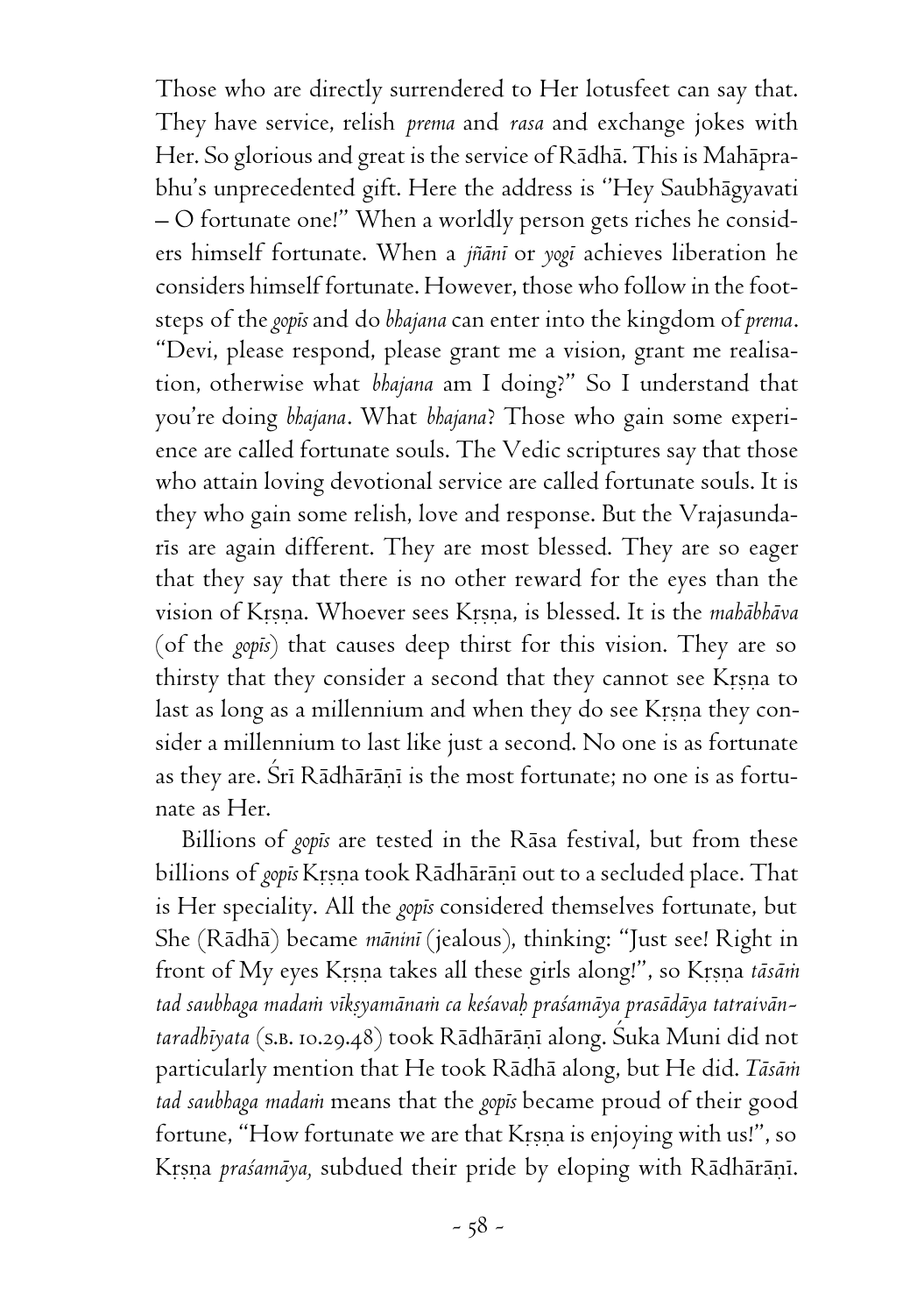This is not *garva* (false pride), but *gaurava* (divine pride, or glory). How much relish there is in this! First *viraha* (separation) came and then *prāpti* (attainment). Rādhārāņī became *māninī*, jealous of the other *gopés* sharing in Her attention and Govinda took Her along to subdue that *māna.* Didn't Suka Muni show Rādhārāņi's great fortune here? Then the *suhrt paksa* (the *gopi*-party that sympathises with Rädhä) went to search for Her and found Her, after She had been abandoned by Krsna, saying:

> *anayärädhito nünaà bhagavän harir éçvaraù yan no vihäya govinda préto yam anayad rahaù*

"Lord Hari has been worshipped by Her, so that He abandoned us amd loved Her in a lonely place.

*(Çrémad Bhägavatam, 10.30.28)*

She is named Rädhä, for no one worships like Her. Of course every devotee worships, but none of them are Rädhä. So many vessels are holding water, like brooks, ponds and wells, but none of them are water-vessels like the ocean. Similarly, although all the devotees worship, none of them are Rädhä. There is only one Rädhä. *Yan no vihäya govinda préto yam anayad rahaù—* He has abandoned billions of *gopés* for Her, so She is the greatest of all.

When Rämänanda Räya explained Rädhä's superior glories to Śrīman Mahāprabhu, Mahāprabhu asked him whether Krsna had abandoned all the *gopis* to elope with Rādhārānī. Rāma Rāya said: "No, Prabhu, if He did not take Her away in front of the others (or to distinguish them from Her), the pride of fortune of the others would not be destroyed. They would become jealous. It is not a question of abandonment. Abandonment takes place everywhere. In the Vasanta Räsa Rädhä left the arena Herself*.* Now Rädhä is jealous and goes away.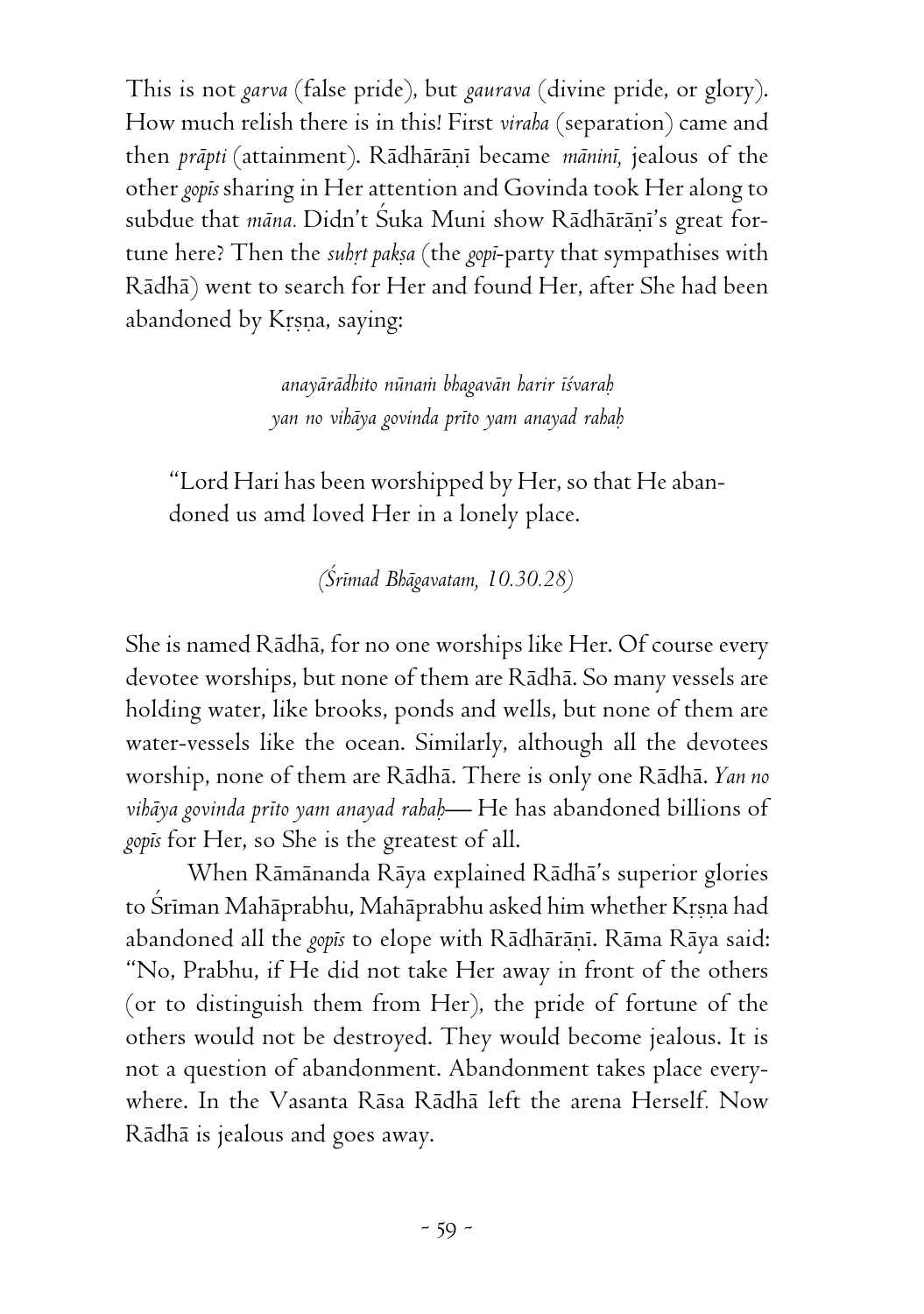*çliñyati käm api cumbati kam api käm api ramayati rämäà*

She thought to Herself: "If I did not stay here, then what would He do?"

> *krodha dekhi räsa chäri gelä mäna kori; täre nä dekhiyä vyäkula hoilä çré hari*

"Seeing this, She became angry and proudly left the Räsa circle. Not seeing Her there anymore, Śrī Hari became very upset."

*(Caitanya Caritämåta, Madhya-lélä* 8.112*)*

With His sweetness and beauty Krsna stole the minds and hearts of the innumerable *gopis*, but when He does not see Rādhārānī, He becomes very upset and gradually filled with pity*.* She promptly disappeared –

> *itas tataù bhrami kähä rädhä nä päiyä; viñäda kore käma bäëe khinna hoiyä*

"Krsna wandered here and there, but could not find Rādhä anywhere. Thus He became morose and afflicted by Cupid's arrows."

*(Caitanya Caritämåta, Madhya-lélä* 8.115*)*

Śata koți gopiten nahe kāma nirvāpaņa – from this we can understand the glories of Rādhārānī and the relish of loving flavours it awakens within the heart. Govinda's heart is all light, within it there can be no darkness. He is the embodiment of full *viläsa rasa* [flavours of enjoyment], there can be no mundane lust within Him. Within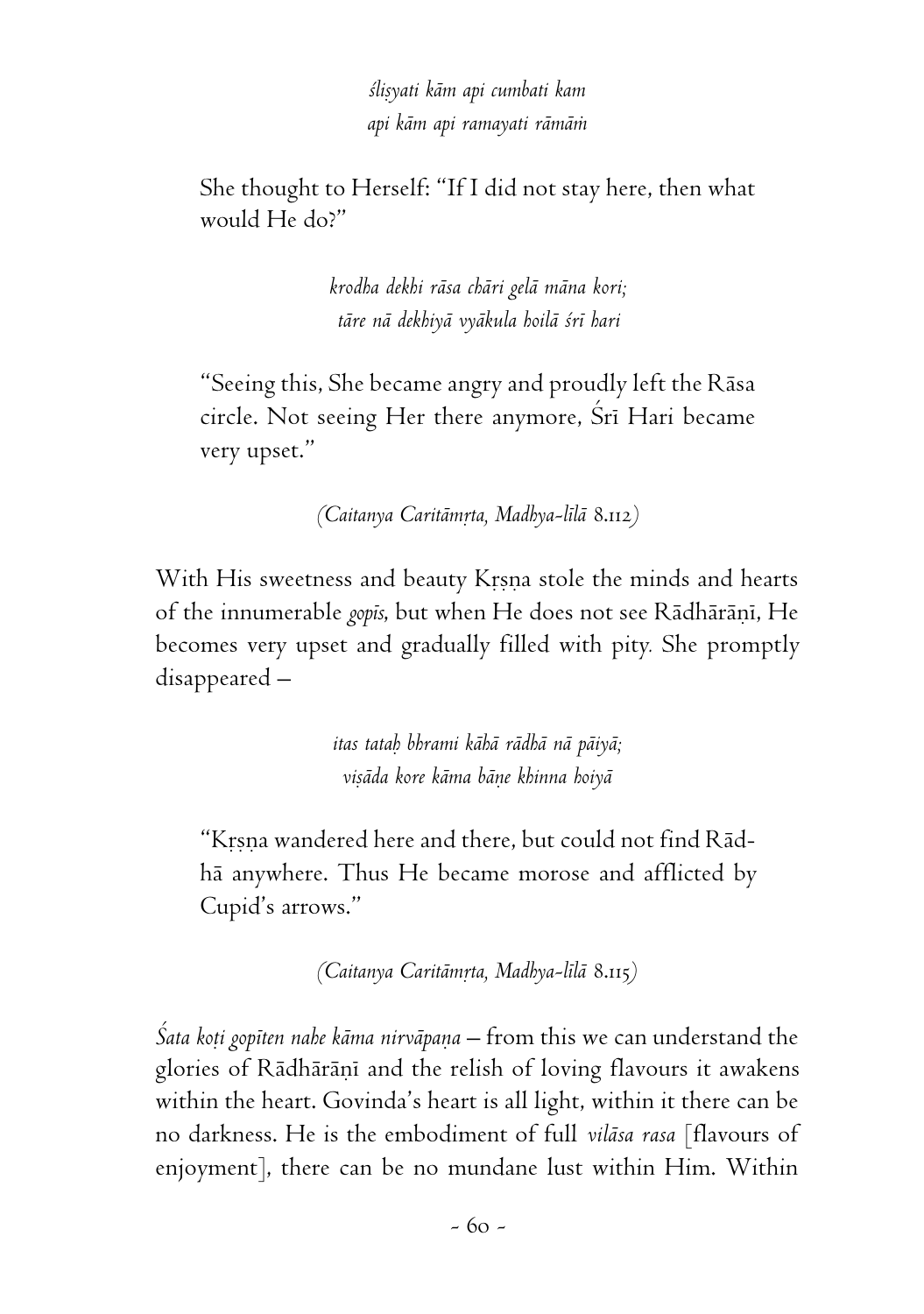Him is the relish of the attainment of *prema* and the subjugation to the ecstasy of *prema.* He is subjugated according to the amount of His devotee's love. Rādhārāņi's love is greater than that of billions of others, it has been tested and proved. She is more fortunate than all the others. Hence She is addressed here as *subhage.* No one in the universe is as fortunate as She.

"The whole of Vraja-mandala covets Him, but this Govinda is now going out to meet You." The *kiìkarés* don't tell Her yet that Govinda has gone out to meet Her. If She were told in advance then how could She be properly decorated. Prema Pägalini would rush out just like that. Therefore Her mind is pacified with sweet and nice talks. She is thus addressed as *he subhage*. She is the embodiment of *bhäva* (transcendental ecstatic love) isn't She? The *kiìkarés* are similarly the embodiments of ecstatic love. Srī Rādhā is mad out of love in separation from Krsna. She has been hankering for Krṣṇa for so long. When She hears this address She understands that something special is to happen— perhaps a chance to meet and serve Krsna. At that moment She reveals Herself in a wonderfully beautiful way*.* Then the meaning of Subhage is 'O beautiful one'. Is it proper for a maidservant to address her mistress with the word 'Beautiful One'? She is the boundless ocean of complete beauty and sweetness. Therefore because She fully subdues Krsna with Her complete *mädanäkhya bhäva* — By Çréman Mahäprabhu's grace we will continue the discussion tomorrow.

> *Thus ends Çré Ananta das Mahantaji's first päöha on the* 70*th verse of Viläpa Kusumänjali at Rādhakunda on April 4, 1999*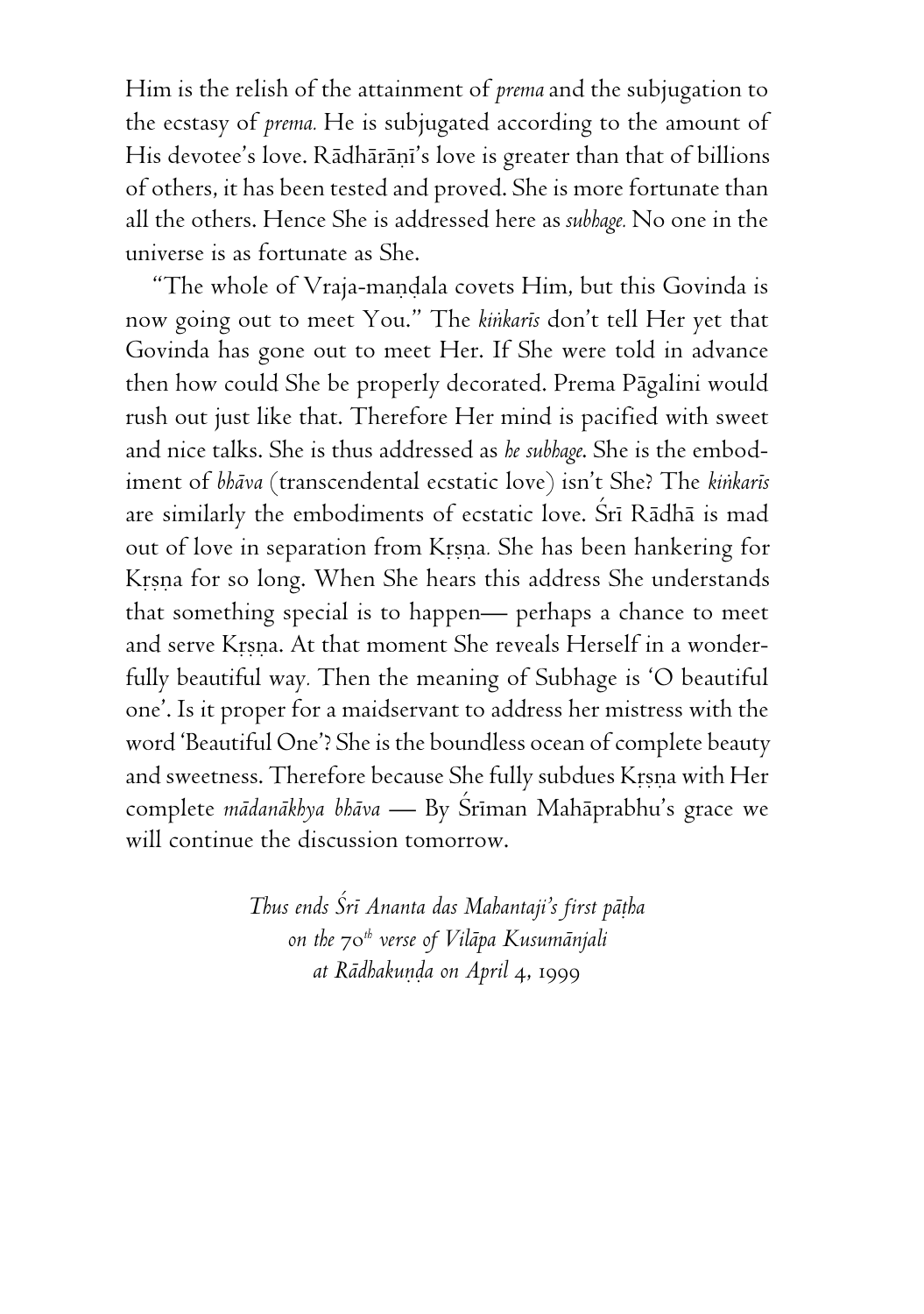# SECOND DAY PĀTHA on the same verse, april 5, 1999

Srīla Raghunātha dāsa Gosvāmīpāda prays: "When will that fortunate day come when I can dress you in fine blue silken garments and floral ornaments?" By Rādhārāņī's grace Srīpāda Raghunātha däsa Gosvämé receives one transcendental vision after the other. When the vision ends he prays for more visions in his external consciousness. But the sweetness of the prayer is echoed even when he prays in external consciousness. He considers himself Rādhārāņi's personal maidservant, surrendered to Her service. This is why the prayer is so sweet, lovely and relishable. In his Sāranga Rangadā commentary on Krsna Karnāmrta (3), Śrīpād Krsna dās Kavirāja Gosvāmīcaran explains that the aspirants who have not yet attained *rati* should meditate on their *siddha svarüpas* on purpose and with care. Thus they can achieve the grace of Sri Rādhārāņi. When the stage of *rati* arrives, however, this meditation will become natural and it no longer necessary to purposefully endeavour. Serving Rädhārāņī and identifying with the siddha svarūpa has then become natural, just as it is natural for us to take care of our bodies. Thus during the practise of *rägänugä bhakti* the *sädhaka* attains *jévanmukti,* in which there is no more physical bondage*.* But in the *sädhaka* phase one must practise purposefully, for then bodily consciousness is natural. *Bhajana* will go on concomitantly, because –

> *bähya-antar ihär dui to sädhana; bähye sädhak dehe kore çravaëa kértaë mone nija siddha dehe koriya bhävan; rätri dina cinte rädhä kåñëera sevana*

"There are two kinds of practises, the external and the internal. The external practise means hearing and chanting in the physical body and the internal practise means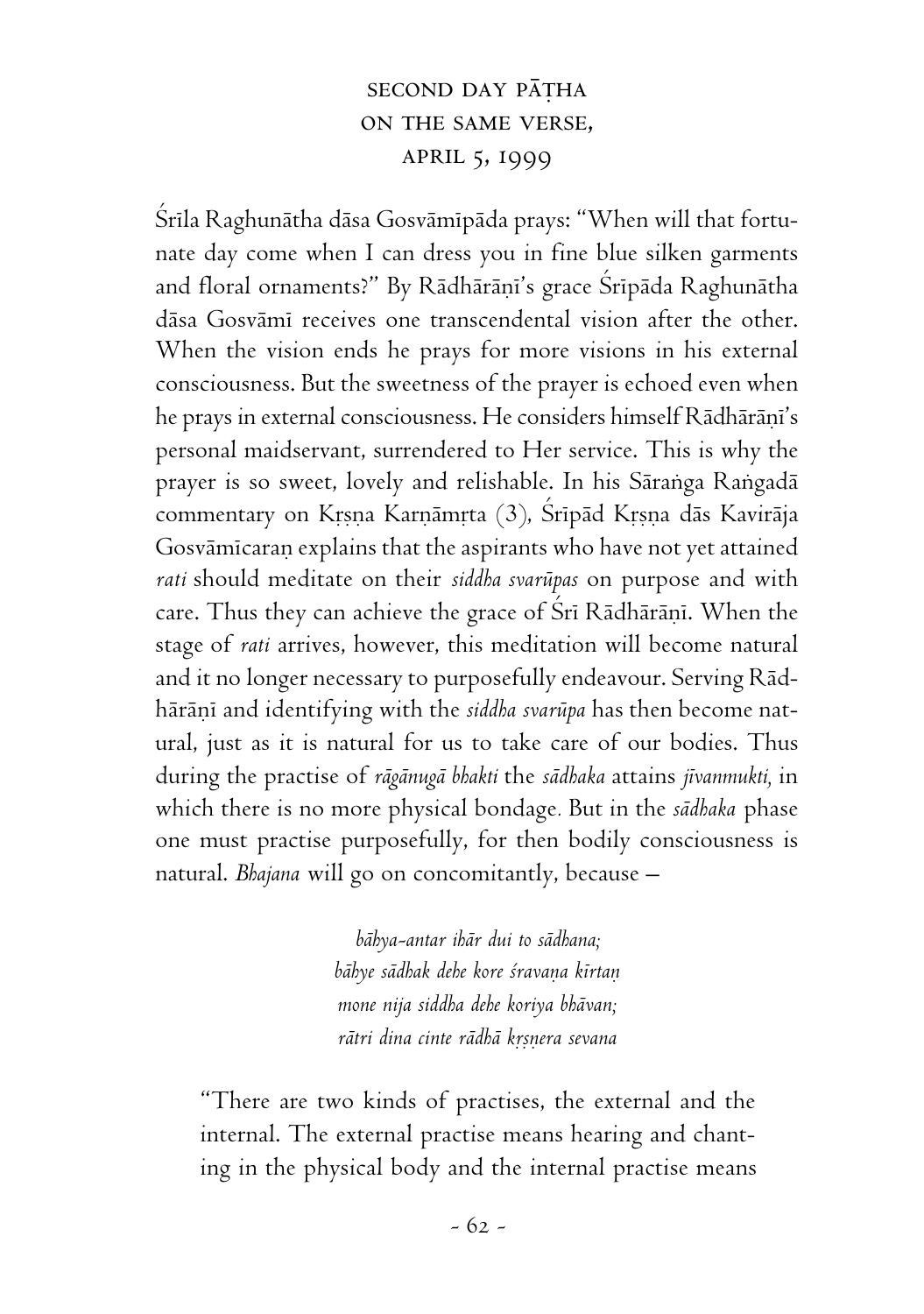mentally conceiving of one's spiritual body, in which one serves Rādhā and Krṣṇa day and night."

*(Caitanya Caritämåta, Madhya-lélä* 22.156-157*)*

This is the essence of *rägänugä* practise.

*sevä sädhaka rüpena siddha rüpena cätra hi; tad bhäva lipsunä kärya vrajalokänusärataù*

"Service is rendered in allegiance to the people of Vraja, both in the practitioner's body and in the spiritual body, desiring their feelings."

*(Bhakti-rasämåta-sindhu,* 1.2.295*)*

Kaviräja Gosvämé has explained this *çloka* (above). Those who are still in the *sädhaka* phase purposefully adopt the identity of the spiritual body within the mind and meditate on their service to Rädhārāņī. As this meditation becomes more and more pure, the selfmanifest *manjaré*-form will be perceived. It will at first be only slightly manifest; when *rati* has awoken it becomes natural. He (Sripāda Raghunätha däsa Gosvämé) is directly on the level of *mahä bhäva*, so he relishes his eternal transcendental form without taint. But this can never take place when one is in bodily consciousness. Again those who mentally worship Rādhārānī are blessed. They transcend this body. They are extraordinary.

There are two bodies, the *siddha deha* and the *sadhaka deha,* they have the same appearance, they are *änanda svarüpäveça* (absorption in the blissful identity). Šrīla Raghunātha dāsa Gosvāmīpāda prays in his *svaräpäveça*. We are *rägänuga sädhakas* and endeavour for this*.*

> *dehe na koriho astha marile se yama çasta, duùkera samudra karma gati*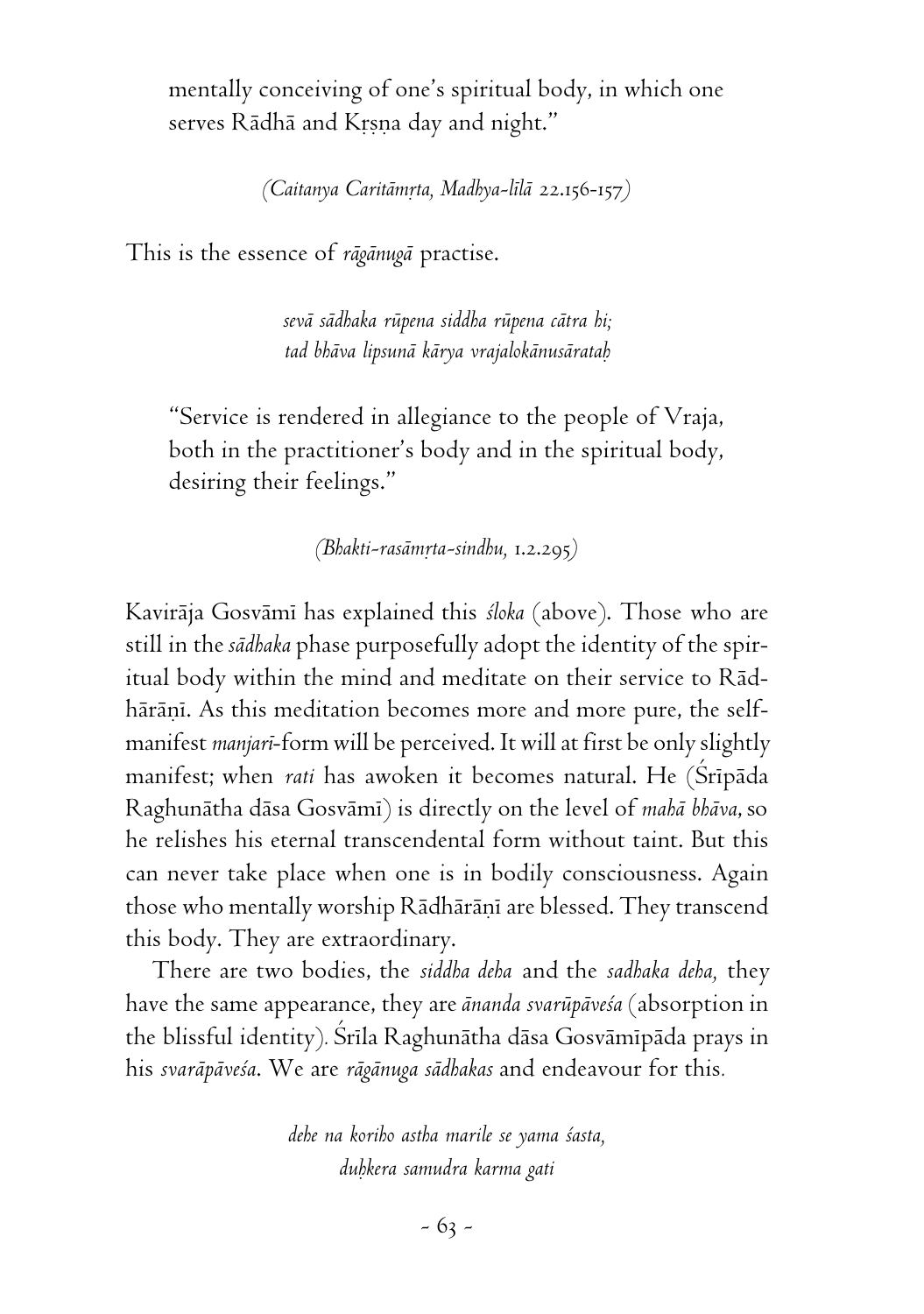"Don't put your faith in the body, when it dies it is punished by the god of death. The course of fruitive activities is an ocean of misery."

*jäniyä çuniyä bhajo, sädhu çästra mata yajo*

"Purposefully worship in allegiance to the scriptures and the *sädhus.*"

*(Prema-bhakti-candrikä,* 93*)*

They (the Gosvāmis) are the *sādhus*. Gaudīya Vaisnavas are not interested in bodily consciousness. They place their faith in the soul. The Gosvāmis say: "What can we say about those who attain the fortune of *bhajana* by identifying themselves with the spiritual body?

*astu tävad bhajana prayäsa kevala tädåçatväbhimänena siddhir bhavati*

"What to speak of endeavour in *bhajana,* simply by considering oneself to belong to the beloved deity is a form of perfection."

*(Bhakti Sandarbha)*

If they simply think of themselves as Rādhārāni's maidservants by Her grace, then that is perfection. This self esteem is perfection. And those who are so fortunate to do this *bhajana* day and night, what can I say about them? Hence Thākura Mahaśaya says: They are our *mahäjanas – sädhu çästra mata yajo.* These *sädhus* are Rüpa, Sanätana, Raghunātha, Śrī Jīva. We hear, chant and remember their stream of thoughts, their practise of *bhajana,* and their renunciation and dispassion. *Jaya sanätana rüpa, prema bhakti rasa küpa* (*Prema-bhakticandrikä,* 8). They are the well of *bhakti rasa,* the ultimate attainment of the Gaudiya Vaisnavas. Drink the water from this well! What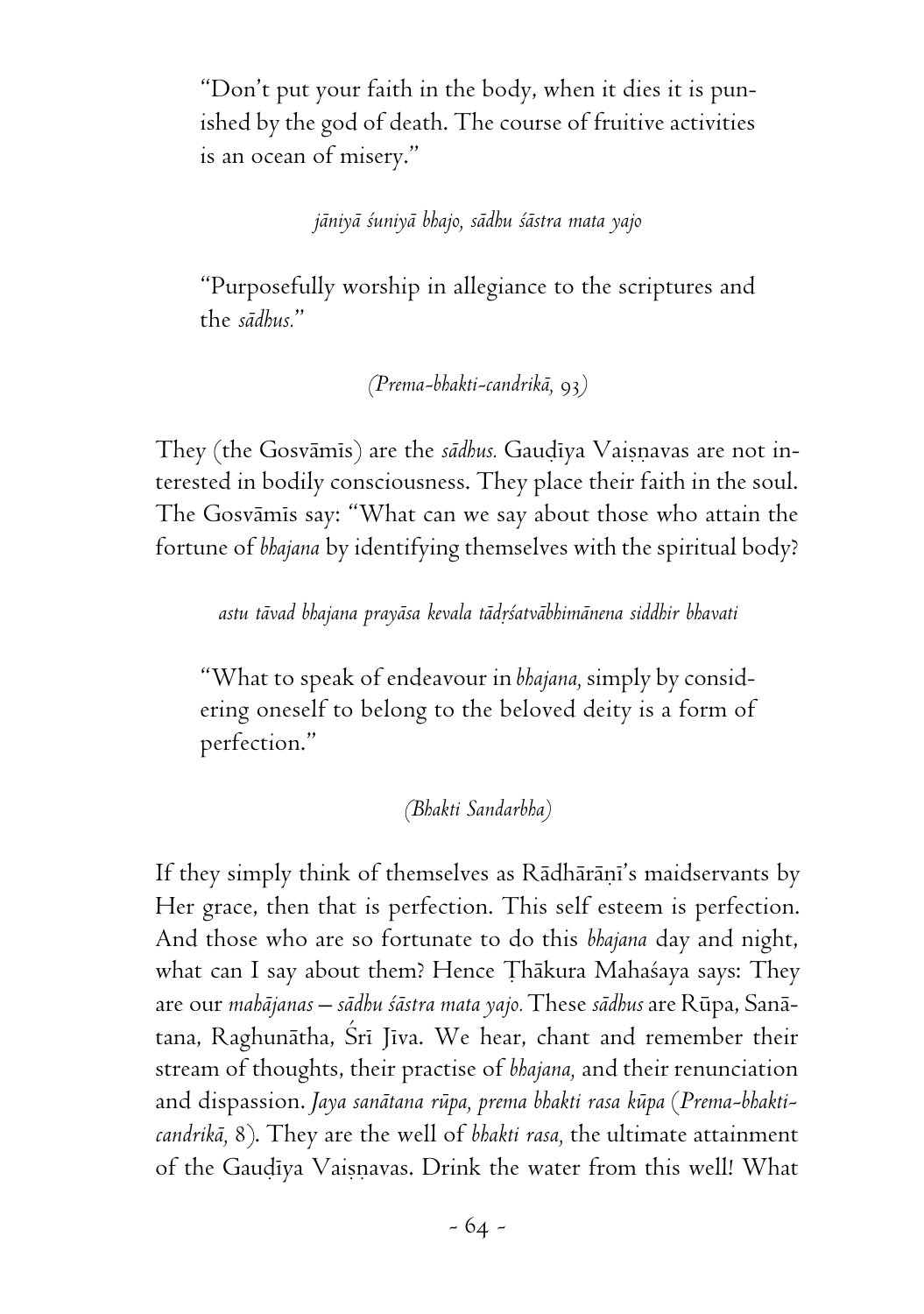they have written in their books is higher than what the ancient sages have given. Çuka Muni has given the quintessence in the Bhägavata, but it did not reach beyond *sakhé bhäva.* The Gosvämés, though, have filled their books with the paramount *manjaré bhäva.* This is the benediction offered to those who hear and chant. This will remove (physical) self-esteem. Transcendental *manjari svarupa* cannot bring *sädhakäbhimäna* (back). This happens when the absorption is deep. What is this kind of consciousness like? The intense stage of *smaraëa* is called *dhyäna,* and the deep stage of *dhyäna* is called *sphürti.* This is not a direct vision, this is the *smarana*-item of *bhajana*. When *smaraëa bhajana* matures, then the *sädhaka* sees the divine pastimes before his very eyes. Initially he thinks: *"*I am meditating on my devotional service", but when *smarana* becomes deep, then he really perceives. Hence the *mahajanas* say bhavati smrter bhāvanā prakrsta darśa*na rüpatä.* What does that mean? When *smaraëa bhajana* casts unrelated thoughts out of the heart, *dhruvānusmrti* [constant contemplation] arrives, then this is *darçana* (direct transcendental perception).

In a *sphurana* (divine vision) Srila Raghunātha dāsa Gosvāmi sees that the parrot Vicaksana has flown in. When he is with Rādhārāņī in the form of Tulasī Mañjarī, the parrot whispers in Tulasi's ear *vraja rāja sunoḥ śastābhisāra samaya*: "The son of the king of Vraja has gone out on His love journey." Why *vraja räja nandana?* He is not the king, but the prince. He has no responsibility for a kingdom like Dvärakänätha or Rämacandra. He has no worries, and is not bound to rules and obligations. He is instead the *dhéra lalita näyaka – vidagdha nava täruëya parihäsa viçärada:* "He is clever, endowed with fresh youthfulness and expert in joking." *syat präya preyasé vaçaù:* "He is subdued by the love of His sweethearts." Therefore His pastimes are completely free. *Rätri dine kuïja kréòä kore rädhär sange* (c.c.) ["Day and night He revels with Rädhä in the love bowers."] Hence He is absolutely free.

In complete bliss Tulasé Maïjaré calls Rädhä *he subhage*! In this address she shows that She is so fortunate, which we discussed yesterday. One explanation of the word Subhage is 'Beautiful girl',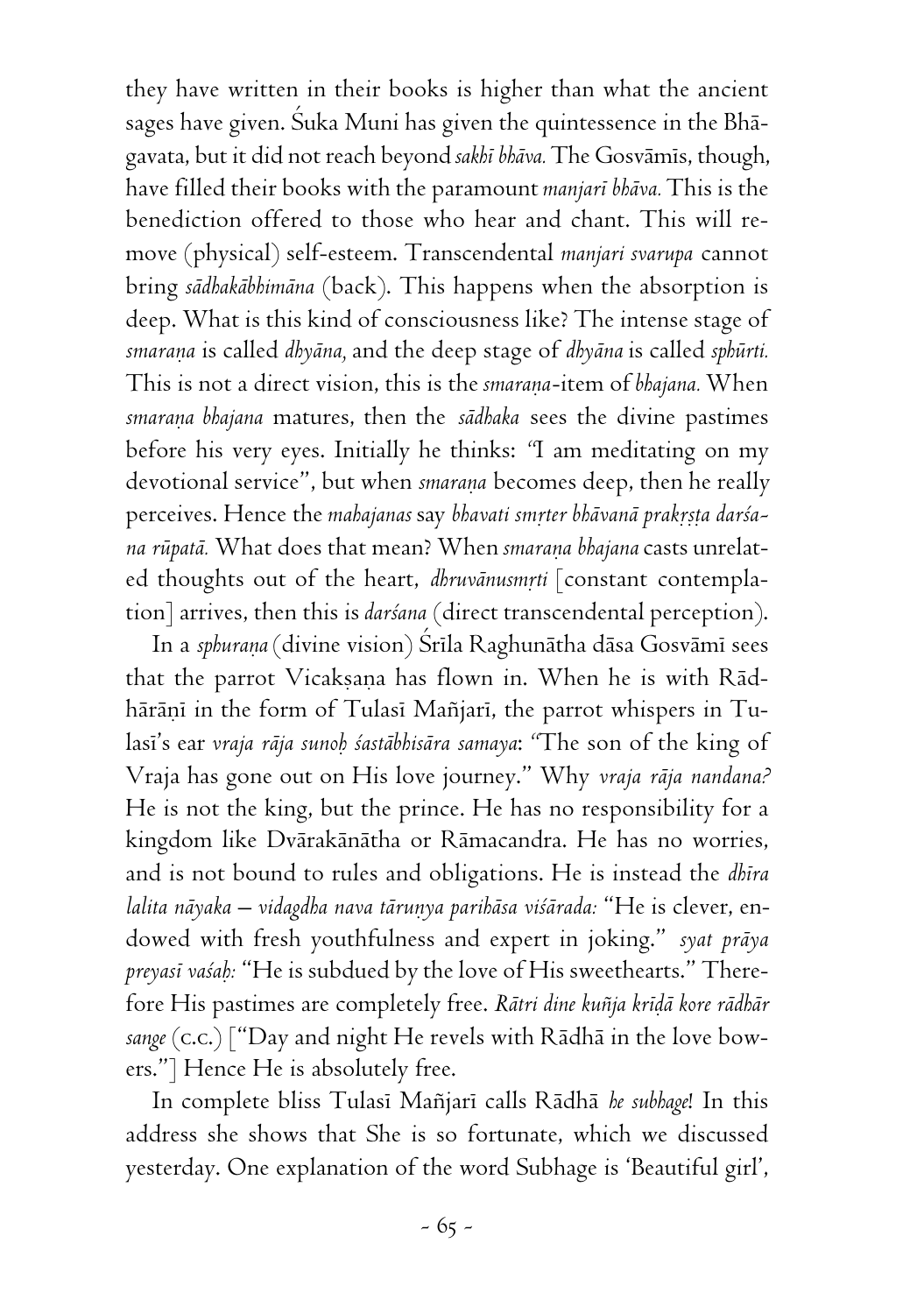now this is not wordly beauty. Srī Rūpa Gosvāmīpāda explains the word *saundarya*. What is known as *saundarya*? "When each limb is astonishing and well-built, this is called *saundarya."* Here, however, we must understand the beauty of Rādhārāņī or the *gopikās*; worldly beauty is not like that. The form is feminine, but this is the summit of *prema* called *mahäbhäva.*

> *premera parama sära mahäbhäva jäni; se mahäbhäva rüpä rädhä öhäkuräëé*

*(Caitanya Caritämåta, Madhya-lélä, 8.157)*

"The quintessence of *prema* is called *mahäbhäva* and the embodiment of that *mahābhāva* is Rādhā Thākurānī."

> *mahäbhävojjvala cintä-ratnodbhävita vigrahä. (Stavävali) mahäbhäva cintämaëi rädhära svarüpa (C.C.)*

"Rädhä's form constitutes the thought-gem of *mahäbhäva.*"

This transcendental form appears as a woman with a wonderfully sweet feeling. Some may wonder: "Who is Rādhārāṇī?" She can never be known without Her grace – She is the ocean of boundless mercy in very own person. She is freely playing within and without the surrendered practitioner. Then some semblance of Her will be perceived, some response may be received from Her, if only a drop from the ocean. If not, one starts thinking of this beauty as worldly. This is human thinking. *Bhakti mahārānī* (Queen Devotion) can make the heart of the practitioner qualified. The surrendered souls contemplate on this extraordinary subject, and when they gain experience, they achieve relish. Where can this beauty be put on the test? There are so many lovers of God. There are billions of Vraja-girls and Queens, you can see to what extent they subdue Govinda. Nothing but *prema* can subdue Him. Šrī Šuka Muni describes in the Bhāgavata that when Krsna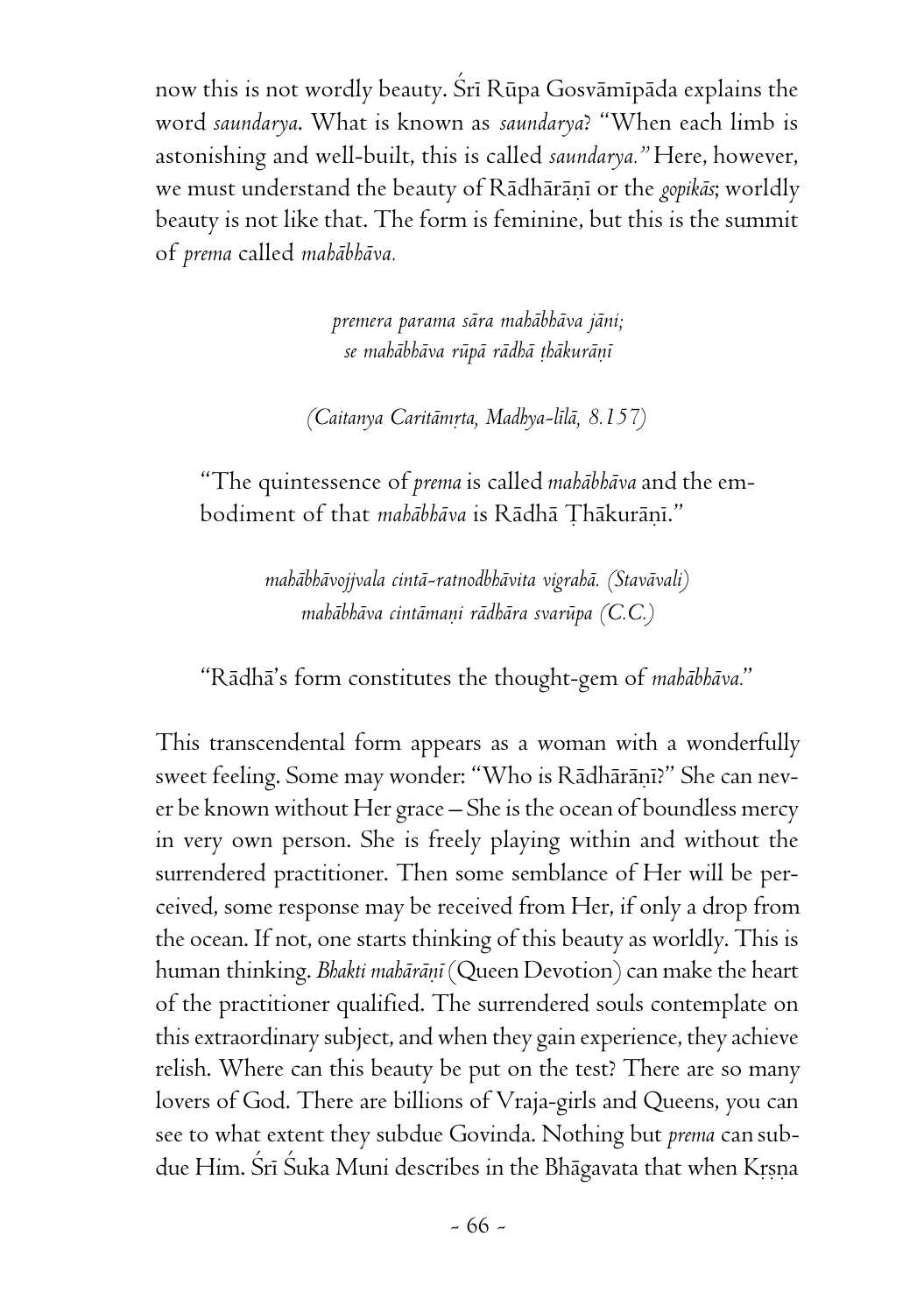goes from Hastinapur to Dvärakä after a long absence, His Queens suffer so much out of separation from Him. They then think that the Vraja-*gopis* have completely subdued Krsna with their love: "We will also do like that, so that we can also enjoy His love." Thus they extend their glances. Suka Muni says: patnyas tu sodaśa sahasram ananga *bäëair yasyendriyaà vimathituà karaëair na çekuù* [s.b. 10.61.4] "Even 16,000 wives could not agitate His senses by firing their glances at Him, that were like Cupid's arrows." When He comes, then they will endeavour. But Rādhārānī? In *pūrva rāga* (love that exists even before the first meeting between the lovers) we see that Krsna tells a *dūti* –

> *sajani! aparüpa pekhaluà bälä himakara madana, milita mukha-maëòala, tä pora jaladhara mälä*

"O *sakhi!* I saw an extraordinary young girl! The moon and Cupid are meeting in Her face and above that is a garland of clouds!"

> *caïcala nayane, heri mujhe sundaré, mucakäyai phiri gelo. toikhone marame, madana jvara upajala, jévaite saàçaya bhelo.*

"This beautiful girl looked at Me with restless eyes, smirked at Me and then turned back. Then the fire of Cupid started burning My heart and I doubted whether I was still alive or not."

He is the very form of transcendental bliss who delights the whole world.

> *ämä hoite änandita hoy tribhuvan; ämäke änanda dichen kon jan?*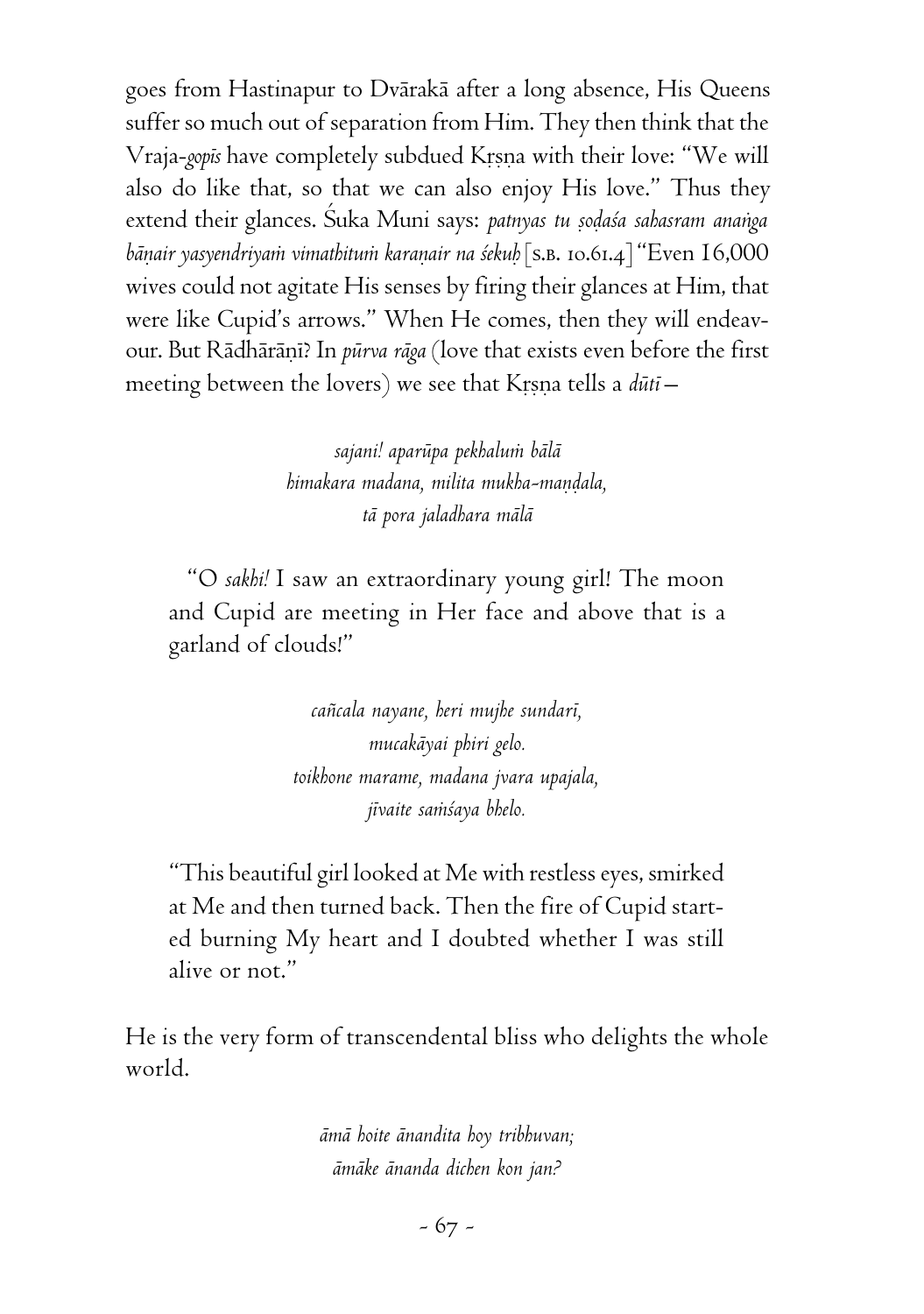"The whole world derives bliss from Me, but is there anyone who can delight Me?"

*(Caitanya Caritämåta, Ädé-lélä,* 4.239*)*

*Jivaita samsaya bhelo* [I doubt whether I am alive?] How beautifully He contemplates!

> *ahar niçi çayane, svapane äna nä heriye, anukhana soi dheyäna. täkara piriti, ki réti nähi samujhiye,*  $\bar{a}$ kula athira parāna

"Day and night, in dreams or in wakefulness, I constantly meditate on Her. I do not understand the ways of Her love, and this makes My heart unsteady and agitated."

This agitates even the transcendental youthful Cupid, hence this is called *mädana, mädayéti mädana.*

> *maramaka vedana, tohe parakäçala, tuhuì ati catura sujäna. so puna madhura, mürati daraçäyabi, e rädhä vallabha gäna.*

Rädhä Vallabha sings: "Thus I told you about My heartache. You are a clever girl, so please show Me this sweet form again!" How much beauty – He wants to see this one more time. Krsna is the embodiment of full transcendental bliss, self-satisfied and self-delighted, yet even in Him such craving can arise. Rādhārānī's *rūpa mādhurya*, sweet form, can be directly perceived, and the power to do so is attained by Rädhārāņī's grace. They who serve in this mood are hence saying: *he* Subhage, O beautiful one!, and Radhārānī casts Her glance at them. In an ordinary mood one cannot just address Her as 'O beautiful One!'.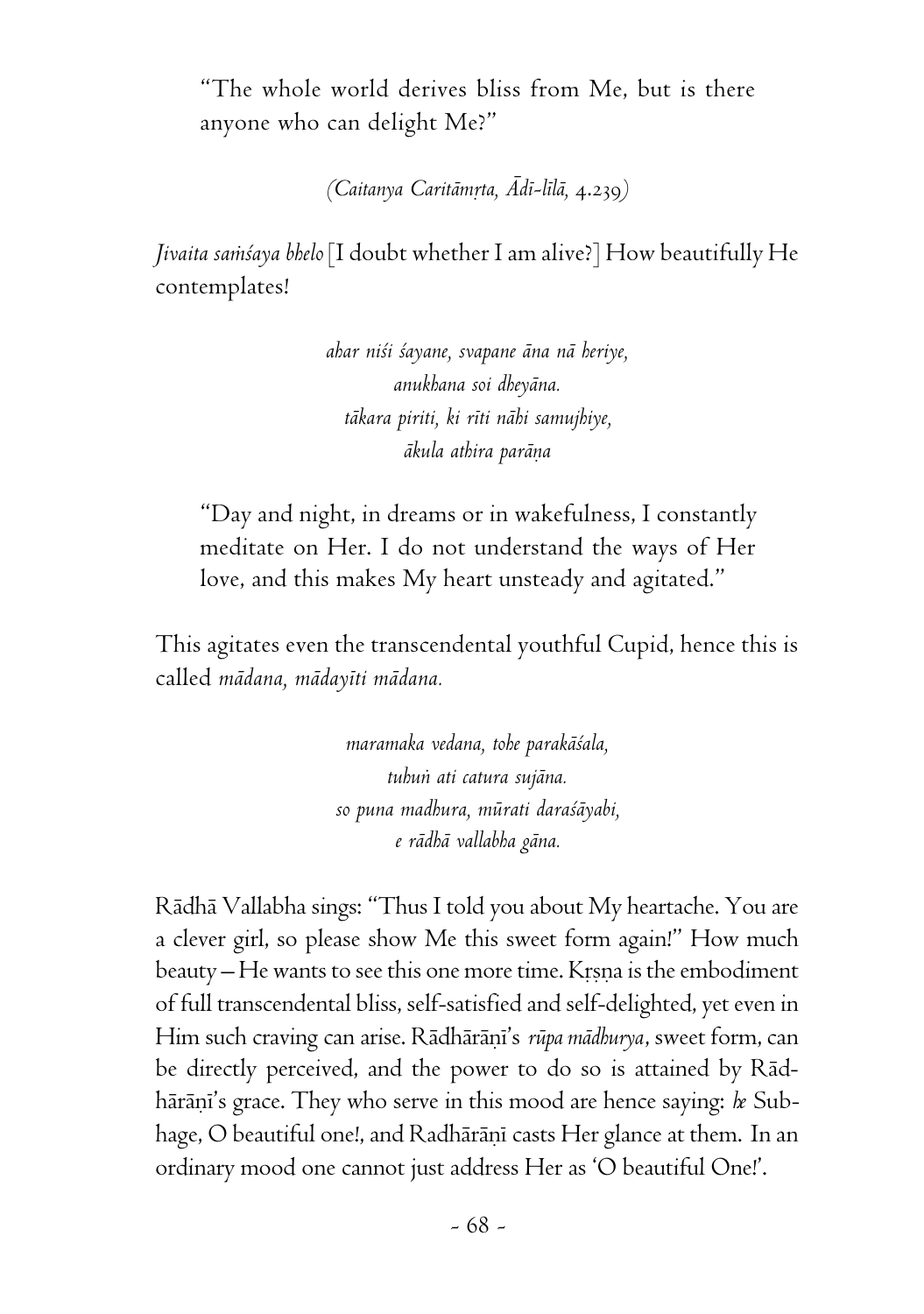The *kinkari* says: "First I will not say anything; if I tell Her anything now She will run out with Her footlac around Her eyes and Her eyeliner on Her footsoles!" But when the *sakhés* and *maïjaris* dress Her She will not look like that. When Çuka Muni describes how the Räsa dance began in the Bhägavata, he says that the *gopés* left all their household duties, children etc. to go out to meet Krsna. Finally he says:

> *limpantyaù pramåjantyo'nyä aïjantyaù käç ca locane; vyatyasta vasträbharaëäù käçcit kåñëäntikaà yayuù*

"Others, who were anointing themselves with sandalpaste left that work half-finished; still others, who were rubbing themselves with ointments, fled, leaving off that work, others who were painting their eyes with eyeliner, left that and ran to meet Śrī Krsna. Still others sought the presence of Śrī Krsņa with their garments and jewels wrongly placed"

*(Çrémad Bhägavatam,* 10.29.7)

Such is Rādhārāņī. The Mahājanas have said:

*keho vä ächilo, dugdha ävartane, culäte räkhi besäli; tyaji ävartana, loiyä äna mana, aichana se gelo coli. keho çiçu loiyä, kolete koriyä, koräy dugdha pän; çiçu pheli bhüme, coli gelä bhrame, çuni muraléra gäna. keho vä ächilo, çayana koriyä, nayane ächilo nid; yeno keho äsi, coräi loilo, nayane käöiyä sindh.*

"Some *gopés* stirred the milk and ran away just like that, keeping it on the furnace. Some were keeping babies on their lips and feeding them milk, but they dropped the babies on the floor and ran off in complete delusion as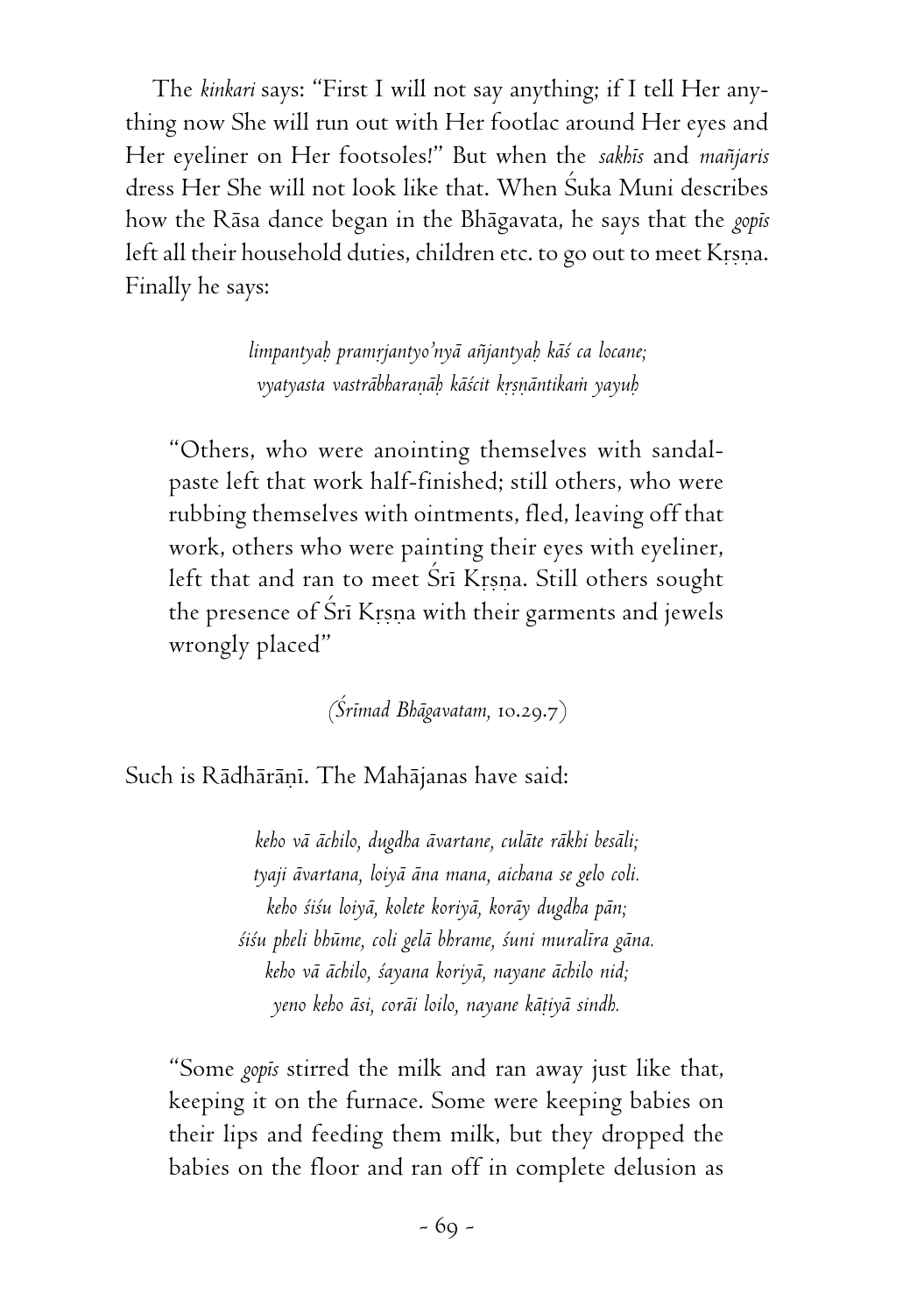they heard the song of the flute. Others again were reclining, their eyes filled with drowsiness, but they came to Krsna in a secret manner."

When Krsna played His flute, they all ran out with their ornaments topsy turvy. The commentators say that this is the summit of *prema.* There is *mädana* and *mohana bhäva,* complete oblivion of the body – how will they manage? They are like mad. When someone asks: "On the one hand they decorate themselves, and yet people say that the feelings of the *gopés* are free from lust?", then the Mahäjanas say:

> *tabe ye dekhiye gopér nija deha préta; seho to kåñëera lägi jäniho niçcita. ei deha koilo ami kåñëe samarpaëa; tära dhana tära ei sambhoga sädhana e deha darçana sparçe kåñëa santoñaëa; ei lägi koren deher märjana bhüñaëa*

*"*So when we see the *gopés* caring for their own bodies, that is certainly also for Krsna's pleasure. {They think:} "This body I offered to Krsna— it is His property and His means of enjoyment. When He sees or touches this body Krsna is satisfied, for this reason I am anointing and ornamenting it."

*(Caitanya Caritämåta, Ädé-lélä,* 4.181-183*)*

There are great obstacles to the fulfillment of their desires, that makes them so eager and anxious. When they heard the flute they dressed all topsy-turvy*.* The Mahäjanas have commented on this dressing in a topsy turvy way.

> *räi säje bänsi bäje nä porilo ul; ki korite kinä kore sab hoilo bhül*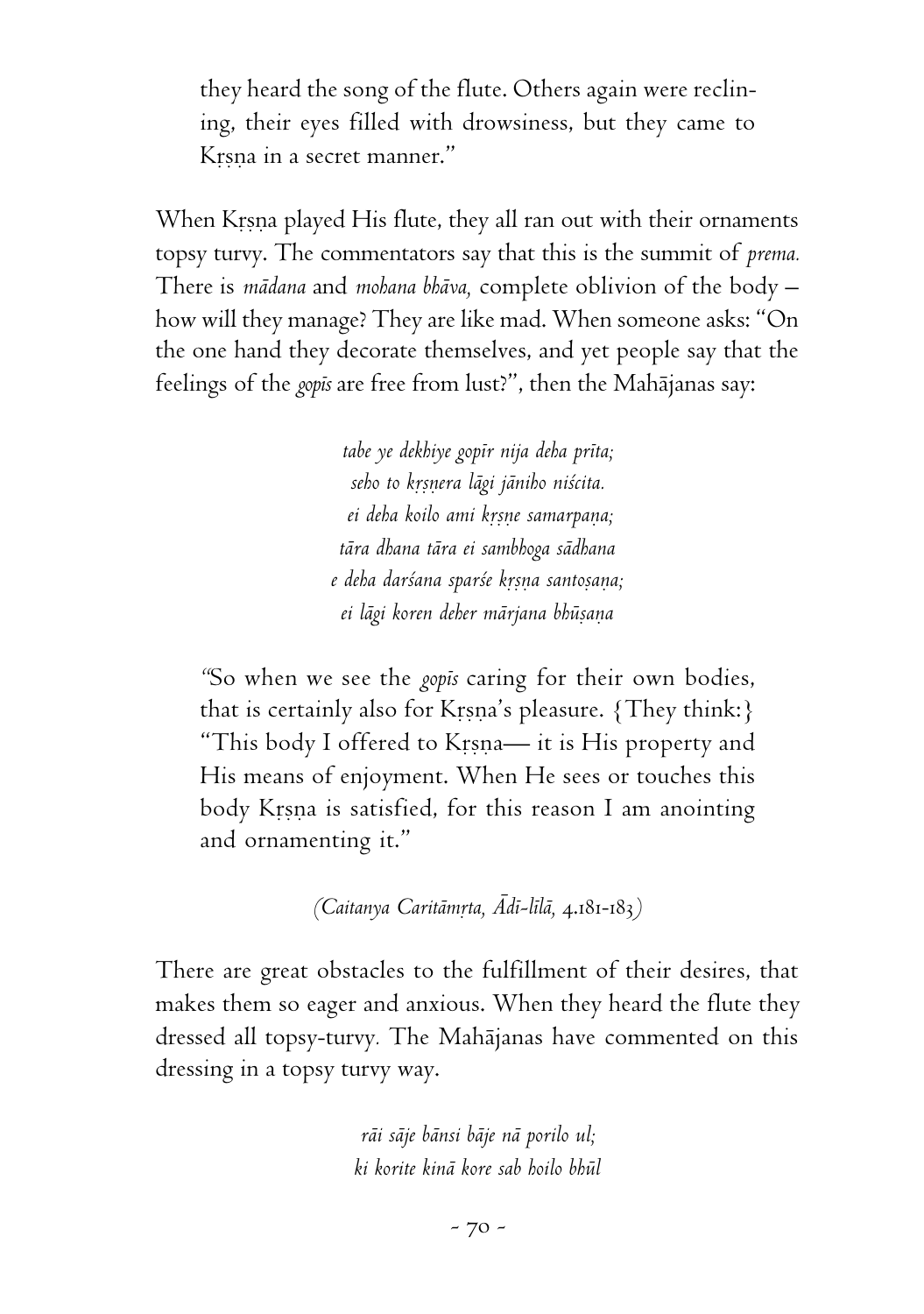*mukure äìcare räi bändhe keça bhära; päye bändhe mälä nä kore vicära*

"When Krṣṇa plays His flute Rāi forgets everything - what to do and what not to do! Räi combs Her hair with Her mirror and ties Her flower garland to Her feet, without thinking."

> *karete nüpura pore jaìghe pore täòa; galäte kiìkiëé pore kaöitaöe hära caraëe käjala pore nayane ältä; hiyära upore kore baìkaräja pätä*

"On Her hands She wears Her anklebells, on Her shanks Her bangles, on Her neck She wears Her waistbells and on Her waist She wears Her necklace. On Her feet She wears Her eyeliner, around Her eyes She wears Her footlac and on Her breasts She wears the Bankarāja Pātā-ornament (meant for the feet)."

> *çravaëe koroye räi beçara säjanä; näsära upore kore veëéra racanä vaàçé-vadane kohe yaü bolihäré; çyäma anurägera bäläi loiyä mori*

"On Her ear Räi places Her nosepearl and on Her nose She hangs the tassle of Her braid. Vamsi Vadana däsa sings: "All glories to She who dies out of passionate love for Syama." Having attained the summit of *krsna anuraga* (constant attraction to Krsna), knowing the time to serve Krsna has come, She has forgotten everything."

Accha, now if Rādhārāņī goes to Krsna, dressed in this topsy turvy way, forgetting Her bodily condition out of full love, then yes, the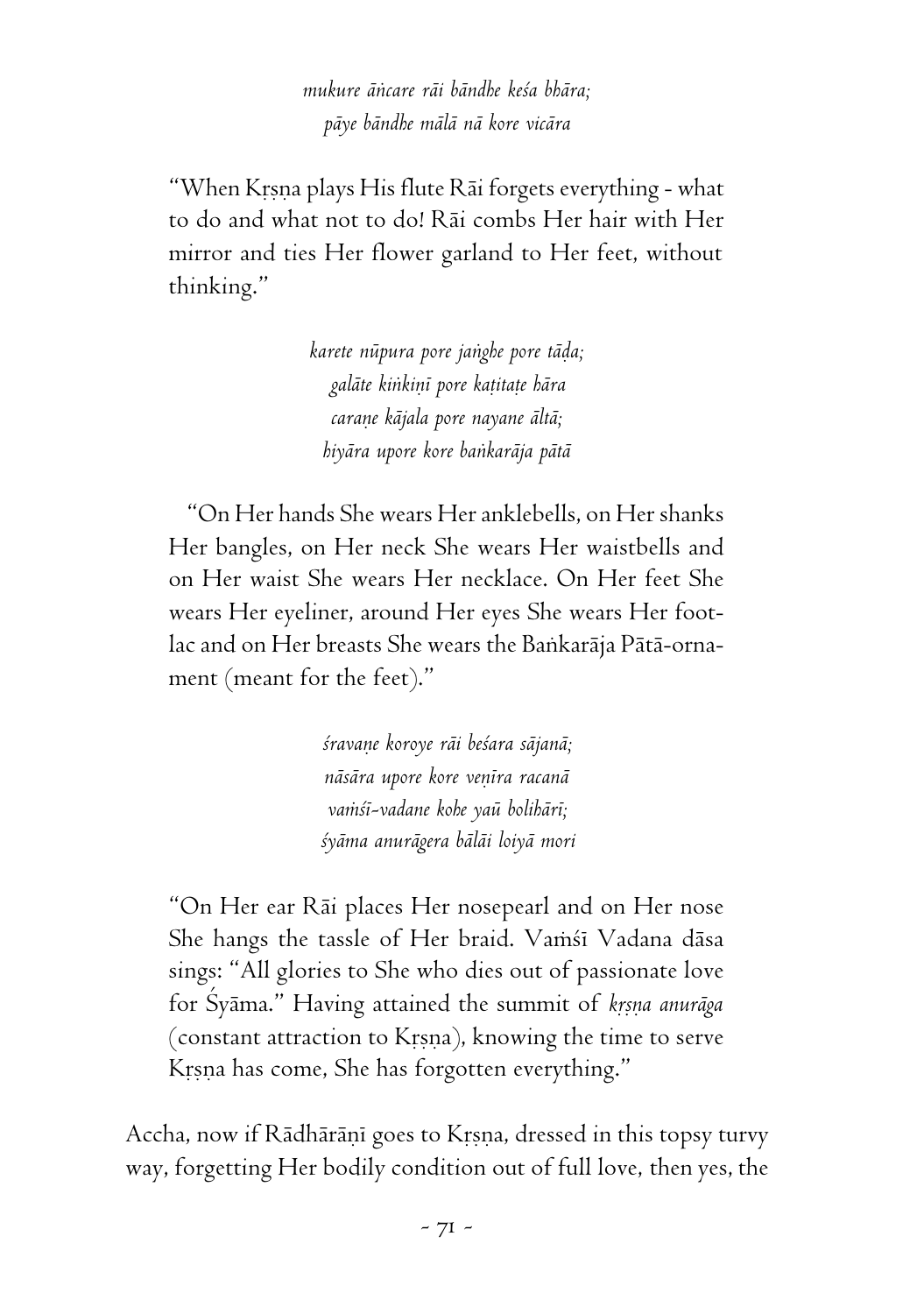*kinkaré* wants to take Her along well dressed and ornamented, although Krsna relishes the love only. Hence *kinkari* Tulasi thinks to herself: "Now if She hears from the parrot Vicakṣaṇa that it is time to go out and meet Krsna, all my dressing and ornamenting work will be spoiled, everything will go upside down, so let me dress Her first." Hence she calls her Īśvarī 'Subhage' – I will dress You!" When Rādhārāņī sees how the *kinkarī* is dressing Her, She thinks: "Surely there must be some purpose to this dressing!" Therefore Srimati gives a hint of consent to the maidservant that dresses Her. Kinkari Tulasi first dresses Her divine limbs in a blue garment. sūksmām*baraiù,* very fine blue garments, radiant blue garments from Her lotus feet up to Her head. The Mahājanas say: Īśvarī loves blue garments*.* Wherever there is blue, there is Her love:

> *kåñëaù pakño nava kuvalayaà kåñëasäras tamälo* nīlāmbhodas tava rucipradam nāma rūpai*ś* ca krsnā

> > *(Rädhä Rasa Sudhänidhi – 89)*

Wherever there is Krsna's name and blackish complexion, there is Rādhārāņī's love. *kṛṣṇa pakṣa* is the dark lunar quarter, the nights are dark and one can easily go out to meet Krsna. This lunar quarter is on Kåñëa's side, hence it is called *kåñëa-pakña*. *nava kuvalaya* is the fresh blue lotus. Rādhārāņī sees fresh blue lotuses everywhere, so beautiful. A Krsnasära is a black deer. That animal shares the name with Krsna. "Those who consider Krsna to be the essence (*sāra*) are called Krsna-sära. They are dearer to Me than My very life. The Tamāl tree is as black as Krsna, so I take it to My heart." Saying: "One's life is a success when seeing Krsna", She embraces a Tamāla tree. For the same reason Her blue/black *säré* is Her favorite dress. When She sees the blue colour of Her silk *säré* it reminds Her of Śyāmasundara. Hence the Mahajanas say: *nija lajjā śyāma pațța śārī paridhäna*, "She wears a blue silken *säré* that represents Her bashfulness." (c.c.) The embodiment of *bhäva* wears ornaments of *bhäva*.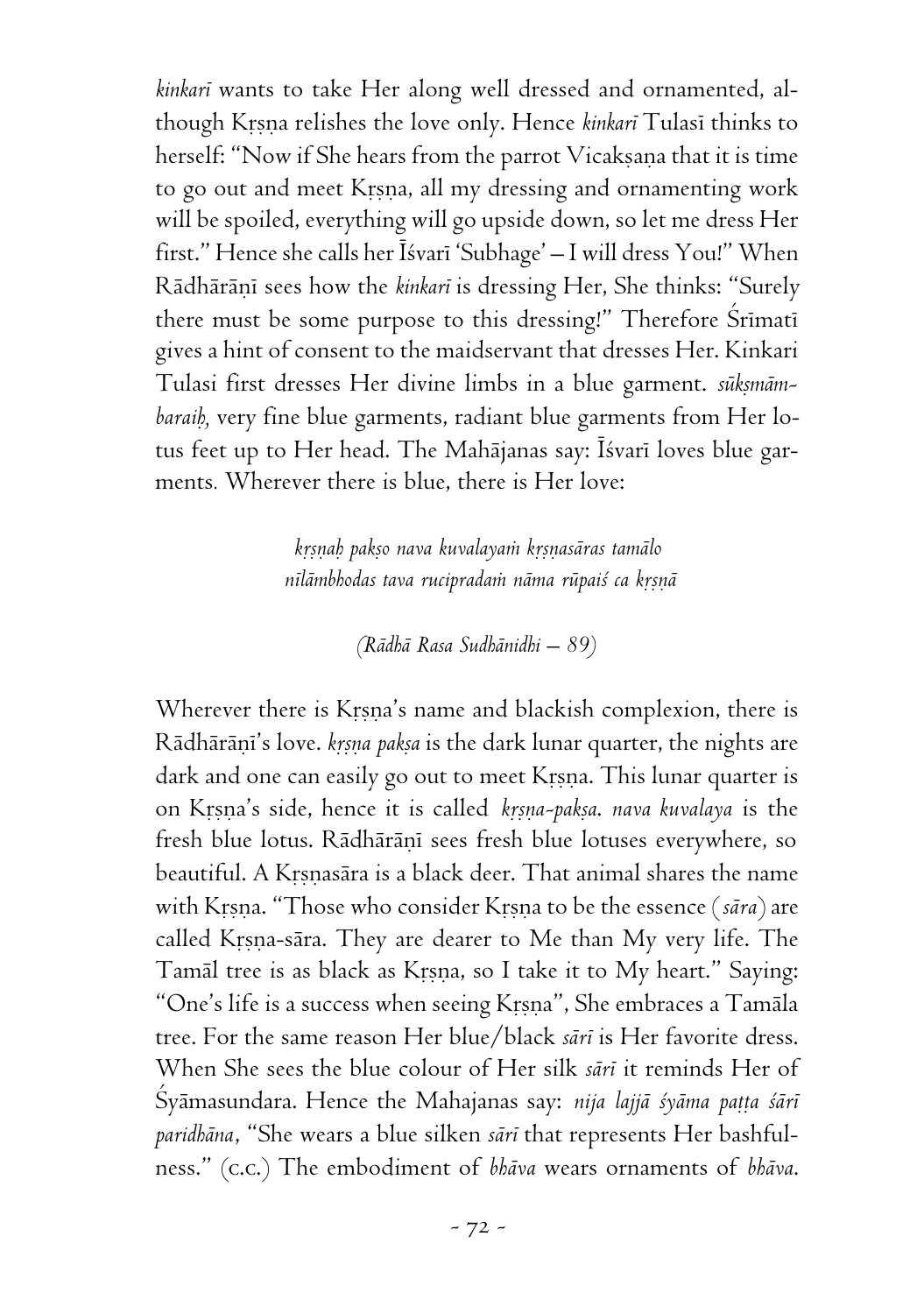All these ornaments become filled with *bhäva* when they come in contact with Her. Therefore no one but the *kinkari* can understand the *bhäva-*nature of these *bhäva-*ornaments. Now when she puts them on they remind Svāmini of Syāma - it looks very beautiful. The *kinkari* similarly relishes the mellows nicely, dressing Her in a beautiful silk *sārī. sūkṣmāmbaraiḥ kusuma saṅskrta karṇapūra*.

*Karnapūra* means that she puts on Her earrings. To dress and ornament Rādhārāņi is the service of the embodiment of *bhāva*, isn't it? Therefore there are two kinds of service. In one way she dresses Rādhārānī externally, this is called *paricarya* service, and the other kind of service is called *prasaìga* service. When the *sädhaka* serves within the *sädhaka* condition, then the *paricarya sevä* is greater than the *prasanga* service; for instance when you serve a Vaisnava this involves massaging his feet, bathing him and offering him different articles. This is *paricarya sevā*. Such Vaisnava-service is the greatest service in the *sädhaka-*condition. Such service helps one to attain the unattainable. When Īśvara Purī served our Śrī Mādhavendra Puri –

> *éçvara puri kore çrépäda sevana; sva haste koren mala müträdi märjana*

"Éçvara Puri served Çrépäda Mädhavendra Puri by wiping his stool and urine with his own hand."

This is *paricarya sevä.* Now comes the *prasanga sevä –*

*nirantara kåñëa näma koroye smaraëa; kåñëa näma lélä çunän anukñaëa*

"He constantly reminded him of the holy name of Krsna by singing about His names and pastimes."

*(Caitanya Caritämåta, Antya-lélä,* 8.26-27*)*

*-* 73 *-*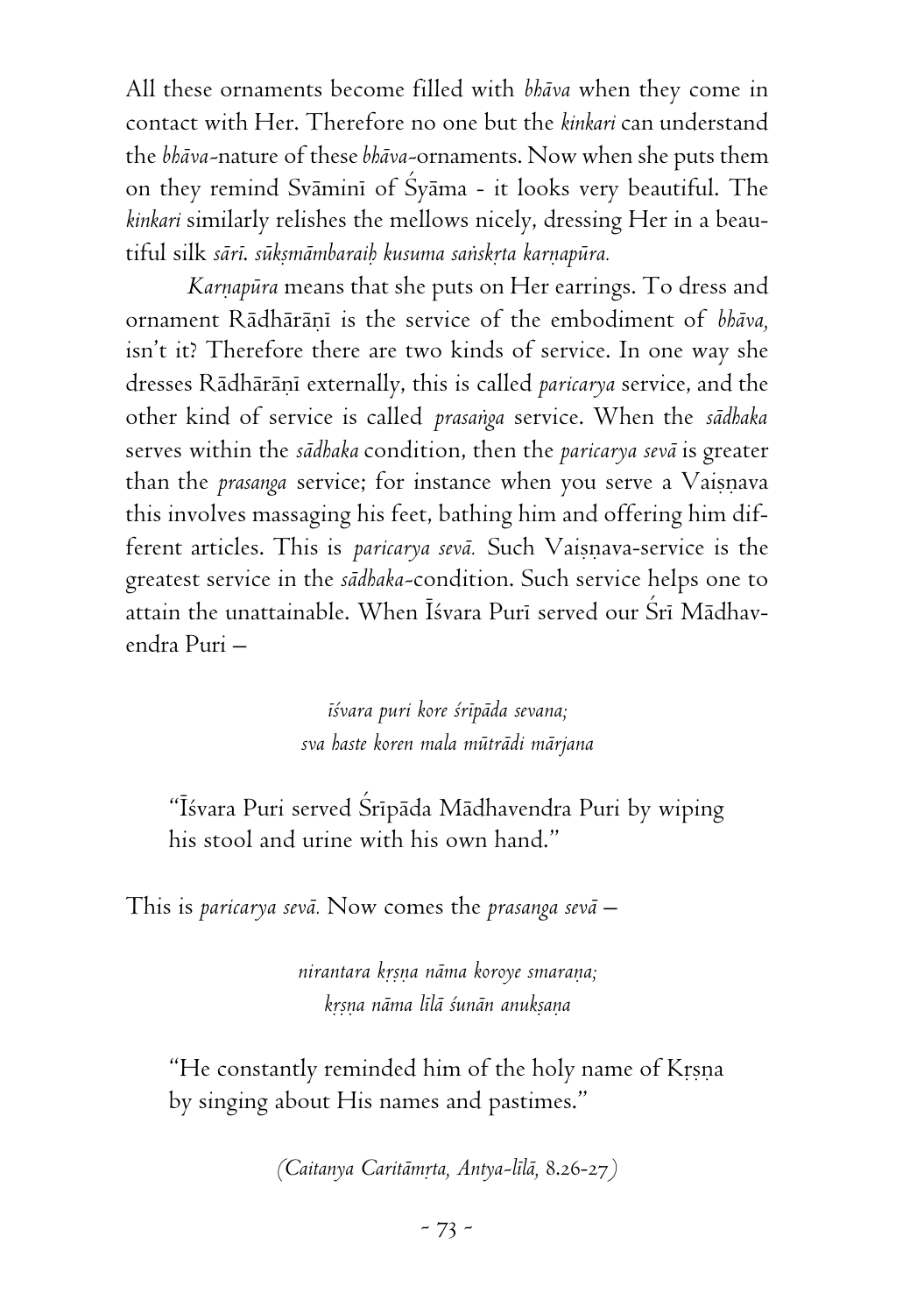So when the Guru and the Vaiñëavas are served in the *sädhaka* condition, then *paricarya sevä* is the best. But when the service is performed in *siddha* condition then *prasanga sevä* is the best. Then the sweetness of Krsna must be given (described). Starting with the external items of service, like bathing Her and dressing Her, putting on each of Her ornaments, Rādhārāņī must be satisfied. Without discussing with each other how expertly the Gosvāmis rendered their service, this can be neither relished nor understood. Now Tulasé is putting on Rādhārāni's ear ornaments. When she puts on these ear ornaments during the morning services, then she says so many beautiful things. She explains: *goșthendra suta citta matta karindra rājā* bandhāya puspadhanusā kila bandharajjoh. When Tulasī puts these ornaments on she explains their beauty. "Now I am putting on Your ear ornaments. You know what they are like? Bandhāya puspadhanusā gosthen*dra-nandana* – He (Krsna) is after all a mad elephant – who can tie Him down? He may abandon billions of Vraja-*gopés*, so it is clear that: *rüpa mätrena na häryo hariù* [Lalita Mädhava] "Hari is not captivated by mere physical beauty". According to their individual love the heroines are beautiful and ornament each of their limbs. Hence it is said *madamatta karéndra räjä.*

Millions of sages and devotees worship him through their *sädhana*, the Vedas personified pray to Him, but they cannot get one speck of His footdust. This *gosthendra nandana*, the prince of Vraja, is Bhagavän Vrajendra-nandana, but do You know the power of Rādhārāņī's ears? Srīla Raghunātha dāsa Gosvāmī says that Her ears are like the ropes that Cupid spread out to bind down the mad elephant-like mind of the prince of Vraja. Ropes or shackles. Through shackles a mad elepant is tied down, hence I will place the ear ornaments there. *Kim karnayos tava varoru varāvatāmsa* – "O nicely thighed One! I will place the ear ornaments on Your ears!" Why is She addressed as *varoru* here? *vara* means the greatest, *uru* thighs, or She whose thighs are purely astonishing. It is on Her that the ear ornaments are hung. Rādhārāņi is the embodiment of ecstasy, She can understand. The recollection of one pastime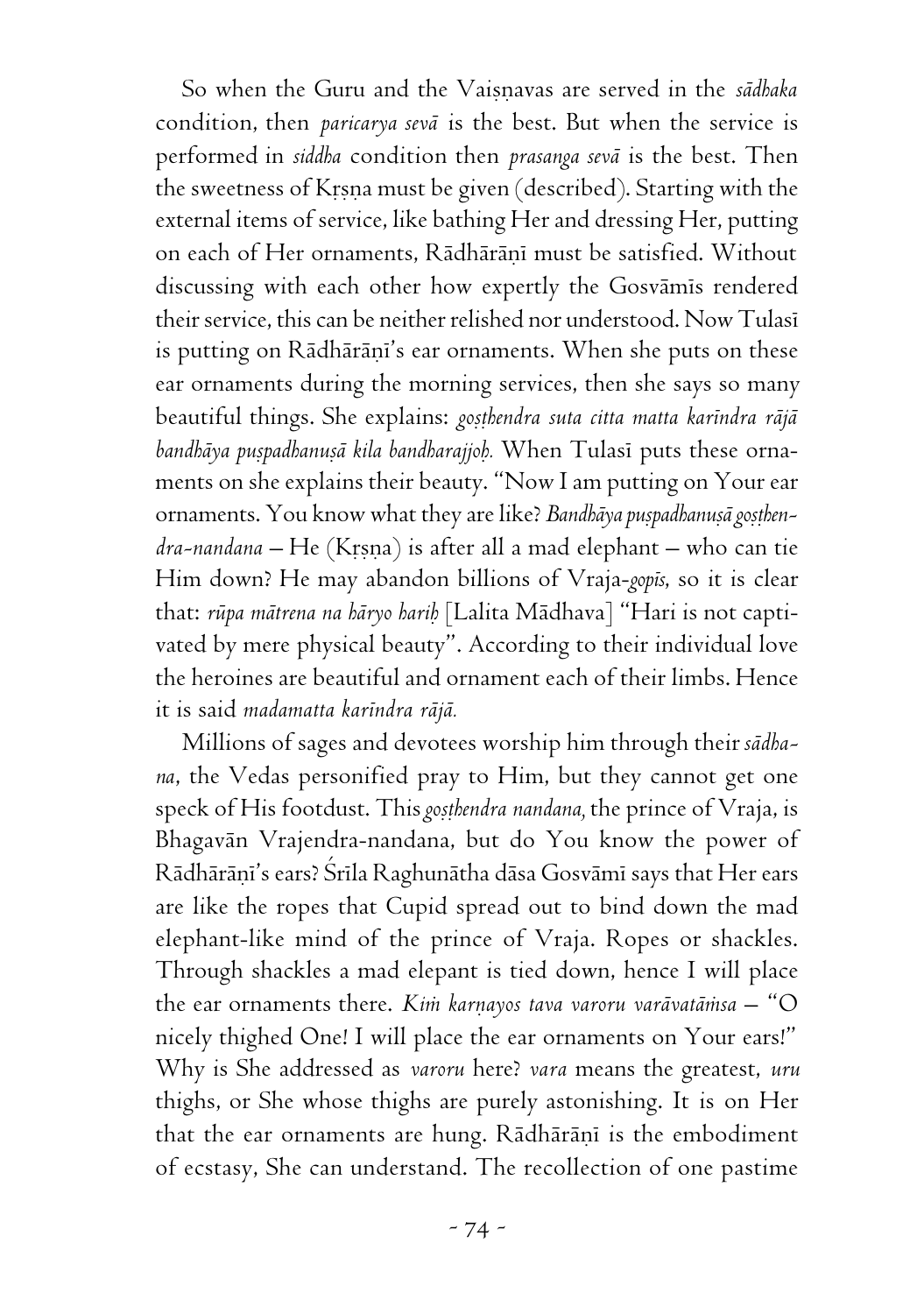enters Her heart. The *kinkaré* knows everything, she serves this nectar (by telling Svāmini of past sports). What is the relationship here? The Rāsa-*līlā* is going on. Rādhā and Krṣṇa are dancing. This Räsa is not externally manifest, only in inward visions. This is not perceived by the *sakhis*; only the maidservants relish this. Rādhārāņī is dancing, for this reason She is dressed and ornamented. Her clothes and ornaments are fine and subtle, so that Her sweetness and beauty awakens within Krsna's heart. The *gopis* are dancing and Govinda is standing there, looking and laughing. As He instigates the rhythm Her feet are so sweet at each and every step. Govinda praises Her at every step in this Räsa dance. To instill the sweetness of Her pastimes with Krsna in Rādhārāni's heart Tulasī says *he varoru!,* while placing Her ear ornaments on Her ears. She addresses Her as *varoru* to remind Her of these pastimes. Rādhārāņī says: "Tulasi, you have remembered all this?" What does she say? "You are *anurägavati,* I am not qualified to serve You*.* I have remembered this lest You will forget it out of *anuräga rasa*, just to serve You. The wonderful sweetness of this *bhäva* (feeling, mood) can be relished when one knows how to arouse the feelings of a *kinkaré*.

After this Çré Raghunätha says *härädibhiç ca. Ädi* means that not only necklaces, but also garlands are placed. When Gosvāmīpāda places the necklaces he says: "In between Your necklaces I also place the Syamantaka jewel." During the spring Räsa-dance all the *gopés* were kidnapped by the demon Śankhacuda. Krsna killed the demon and took the Syamantaka jewel from his head. Did He then give it to Rādhārānī? If He gave it to Rādhārānī in front of everyone there would be trouble, so what did He do? He gave it to His brother Baladeva. Baladeva is very wise; He understands the gem is actually not given to Him; it is given to Rādhārānī. He therefore hands it to Madhumangala, knowing that he will pass it on to Rādhārāņī. When she puts the Syamantaka gem in the middle of the necklace, she says: "Shall I put on this Syamantaka? This is the friend of the Kaustubha gem that beautifies the chest of Krsna." This is called friendship between devotees, keeping Govinda in the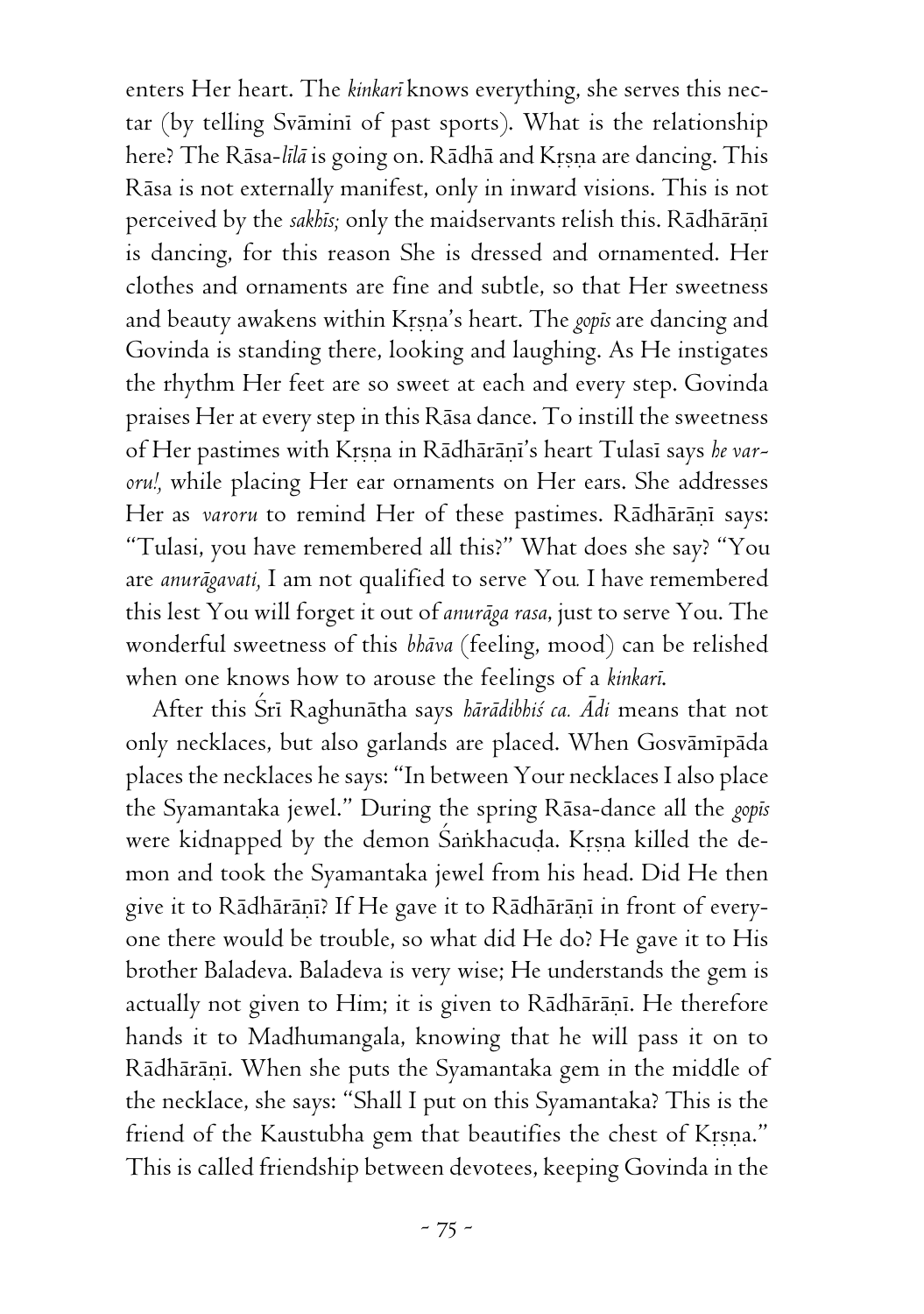middle. Thus Rādhā and Krsņa are attained. Such is the friendship between Rüpa and Raghunätha. Here Raghunätha is weeping, therefore Rūpa Gosvāmī consoled him, first by writing the Lalita Mādhava Nāṭaka. When he gave it to read to Raghunātha dāsa Gosvāmī, he was scorched by the flames of love in separation. Such are the grave activities of a man who is scorched by fire. When his vital was about to leave his body, Srī Rūpa Gosvāmī gave him his book Däna Keli Kaumudé to read, to console him. Calling Raghunätha, he told him: "Give me this book (Lalita Mädhava) back and look at this one (Dāna Keli Kaumudī). In here is the sweet relish of the flavour of (Rādhā-Krṣṇa's) union." What did this Rūpa Gosvāmī write at the end of Dāna Keli Kaumudī? He prayed to his *ista* –

> *rädhäkuëòataöé kuöira vasatis tyaktänya karmä janaù seväm eva samakñam atra yuvayor yaù kartum utkaëöhate*

"O Rädhä-Mädhava! I pray to Your lotusfeet, someone is sitting in a cottage on the bank of Rādhākuṇḍa, having renounced all other activities and is going mad for the attainment of Your devotional service."

> *våndäraëya samåddhi dohada pada kréòä kaöäkña dyute tarñäkhya tarur asya mädhava phalé türëaà vidheyas tvayä*

"O Mädhava, You fulfill the aspirations of all those who live in Vrndävana and desire Your worship. Hence I pray to You to swiftly fulfill the desires of the above person."

He did not mention any name. He prays like this to his *ista* for Raghunätha and concomitantly prays: *"*Quickly fullfill the desires of those who give up all other activities and go to Rādhākuņda, sitting down on the bank, desiring to see Rādhā and Krsna." Hence the great fortune of Rüpa and Raghunätha. Similarly the sweet flavours of these pastimes are kept within the (description of the)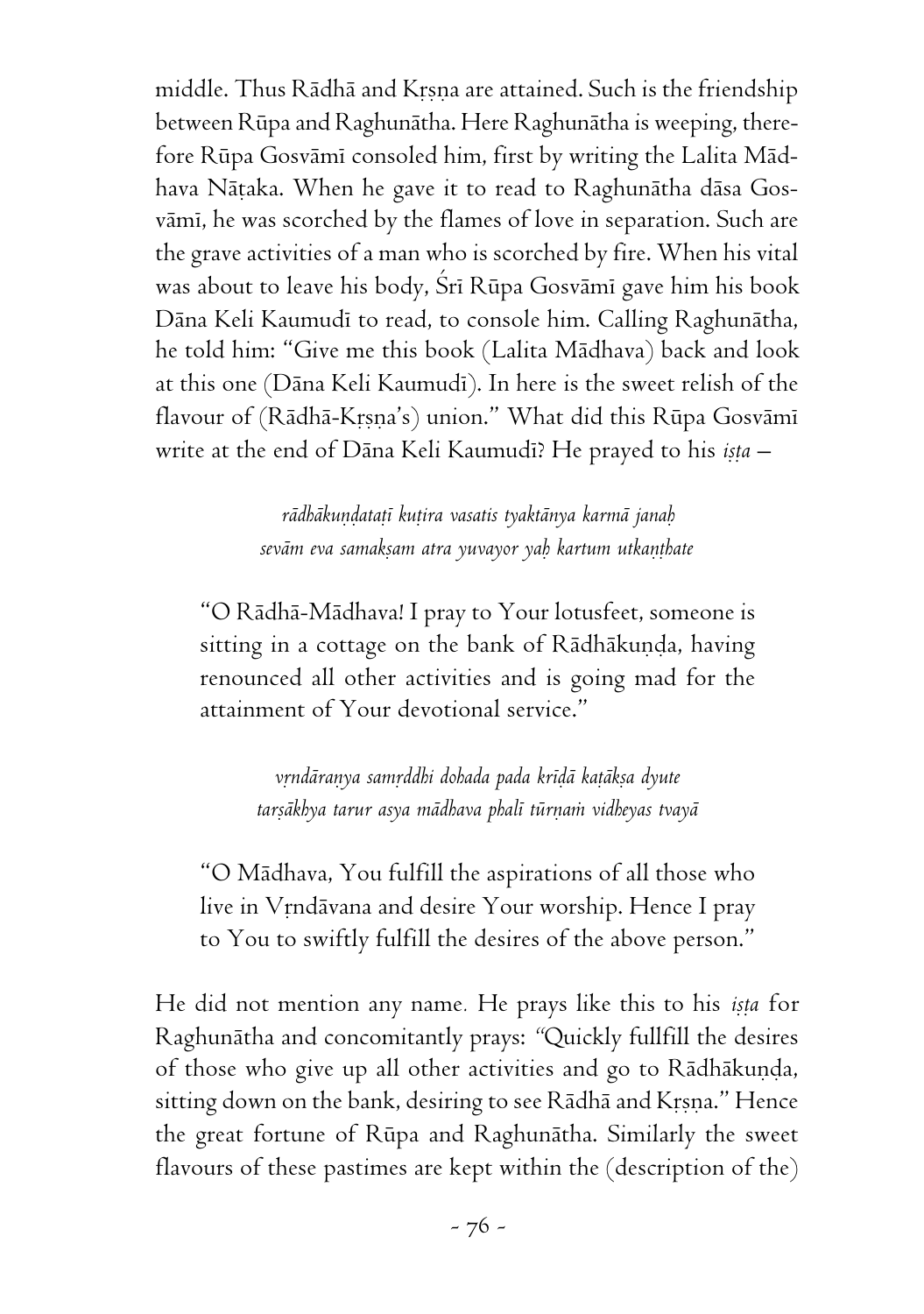fortune of the Kaustubha and Syamantaka-gems. How wonderful is the relish of the flavours of these pastimes! At this time Kaustubha and Syamantaka enjoy their friendship. The *sakhés* have no right to enter here. When the remembrance of this pastime awakens within the heart, Tulasī brings in a Mallikā (jasmine) garland, that maddens everyone with its fragrance. Fresh Mallikä-flowers emit such fragrance. These are Vrndāvana's *mallikās* after all? Hence they are like great herbs. Bees come racing towards this flower garland. She beats the bees away and puts the garland on. "Look at this garland, put on this jasmine garland." What does Tulasi say when she puts on the garland? *Kalāvati natāmsayob pracura kāma puñjojjvalāt* – the artful girl Rädhä's lowered shoulders induce profuse lusty desires in Krsna, *[Vilāpa Kusumāñjali, 44]*, thus bringing back memories of (last night's) Räsa-dance. She says: "You know what these shoulders, on which I put this garland, are like? These shoulders are so beautiful. Why? I mentioned the Räsa dance. Vrajendranandana's arms have been placed on it. Have they become so low because Vrajendranandana placed His huge arms on them? *Kalävati natäàsayoù pracura käma punjojjvalät –* This arm is filled with an intense desire. This means that Çyämasundara is filled with lusty desires. The garland is blossoming, so that it attracts a swarm of bumblebees. When Tulasi says that, then Rādhārāņī thinks that Śyāma's arm is there. She is after all the embodiment of *bhäva*? So Tulasé thinks: "Shall I put the garland on? When Krsna's places His arm on Your shoulder this garland may break. Anyway, if it breaks, then let it. All these garments and ornaments that I am putting on You are only successful when they bring You in contact with Çyämasundara. Now the garland is spoiled, relishing Govinda's wonderful sweetness. Aha, no no." After thus decorating Rādhārānī with various ornaments and addressing Her in different ways, Tulasi brings a big mirror before Her. "Just see how I decorated You." When Rädhārāņī sees Her own sweet form, She says in astonishment: "Tulasi! Look! When He beholds My natural beauty He already goes mad – I wonder how He will feel when He sees this decorated form of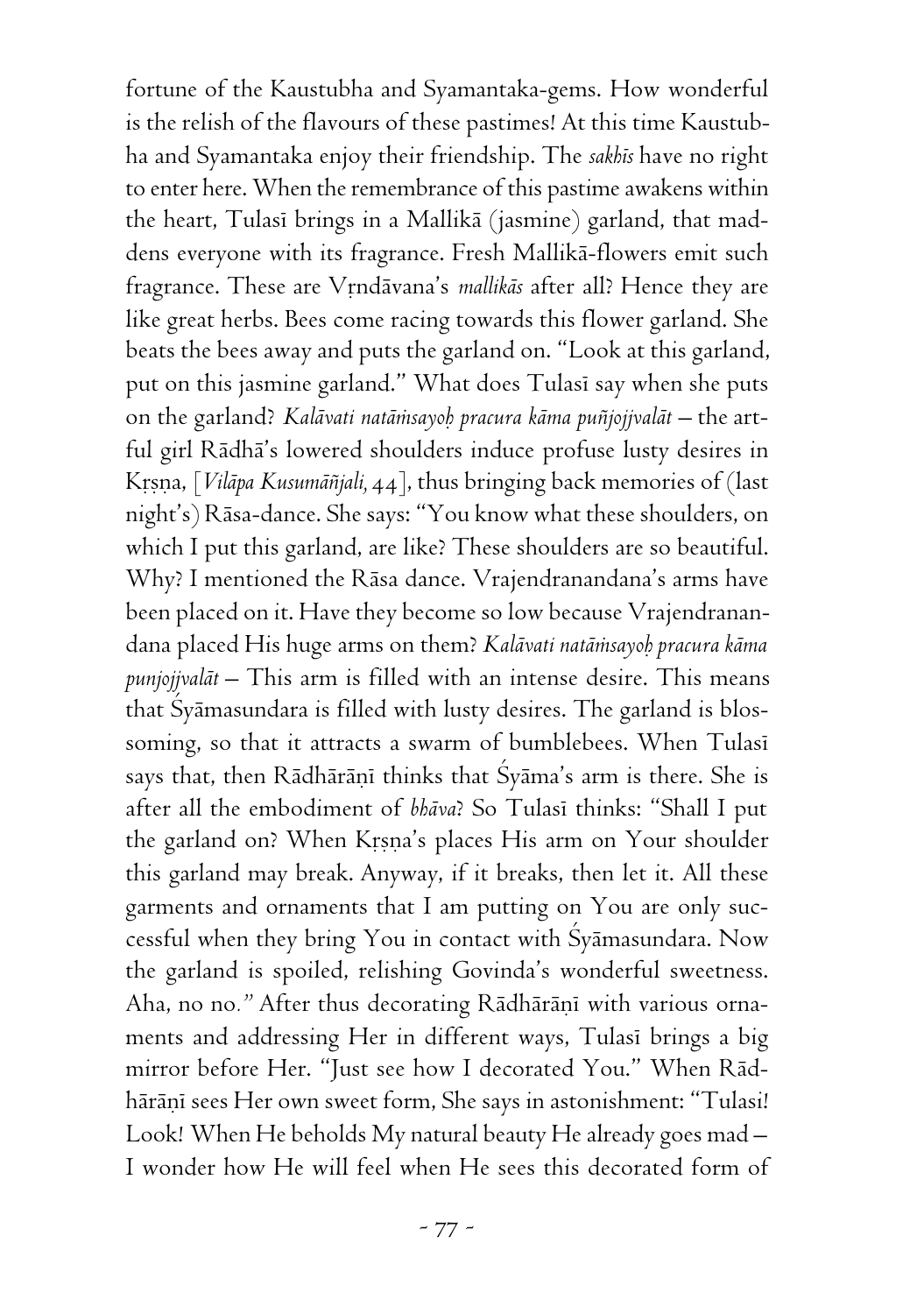Mine? Will You help Me meet Him?" By saying all this She awakens the bumblebees who seek their pleasure. Tulasi fears that if she tells Rädhä untimely She will rush out and she will not be able to decorate Her properly. This is the very clever service of *prema rasa.* "Clever Govinda sent the parrot Vicakṣaṇa to inform us, but I will not inform You. If I did You would storm out of the door. Would I be able to dress You properly then? See how I have decorated You." Tulasi thus decorates Rādhārāņi and prepares Her *abhisāra* (love journey) towards Rädhäkuëòa, *madanänanda,* or *madana sukhada,* the place which bestows erotic joy*.* As the *kinkaré* says this and prepares to take Rädhä along, the transcendental vision subsides. Just as the vision subsides, he feels as if he falls down from the heavens and he prays: "O fortunate Girl! When will I be so fortunate to dress You in a wonderful way when I hear from the parrot Vicaksana that Syamasundara is setting out on His superexcellent lovejourney? Thus one vision follows the other. In the next verse we will discuss more services of Rādhārānī. By the grace of Srīman Mahäprabhu we will meet tomorrow to discuss this.

> *Thus ends Çré Ananta das Mahantaji's second päöha on the* 70*th verse of Viläpa Kusumänjali at Rädhakuëòa on April* 5, 1999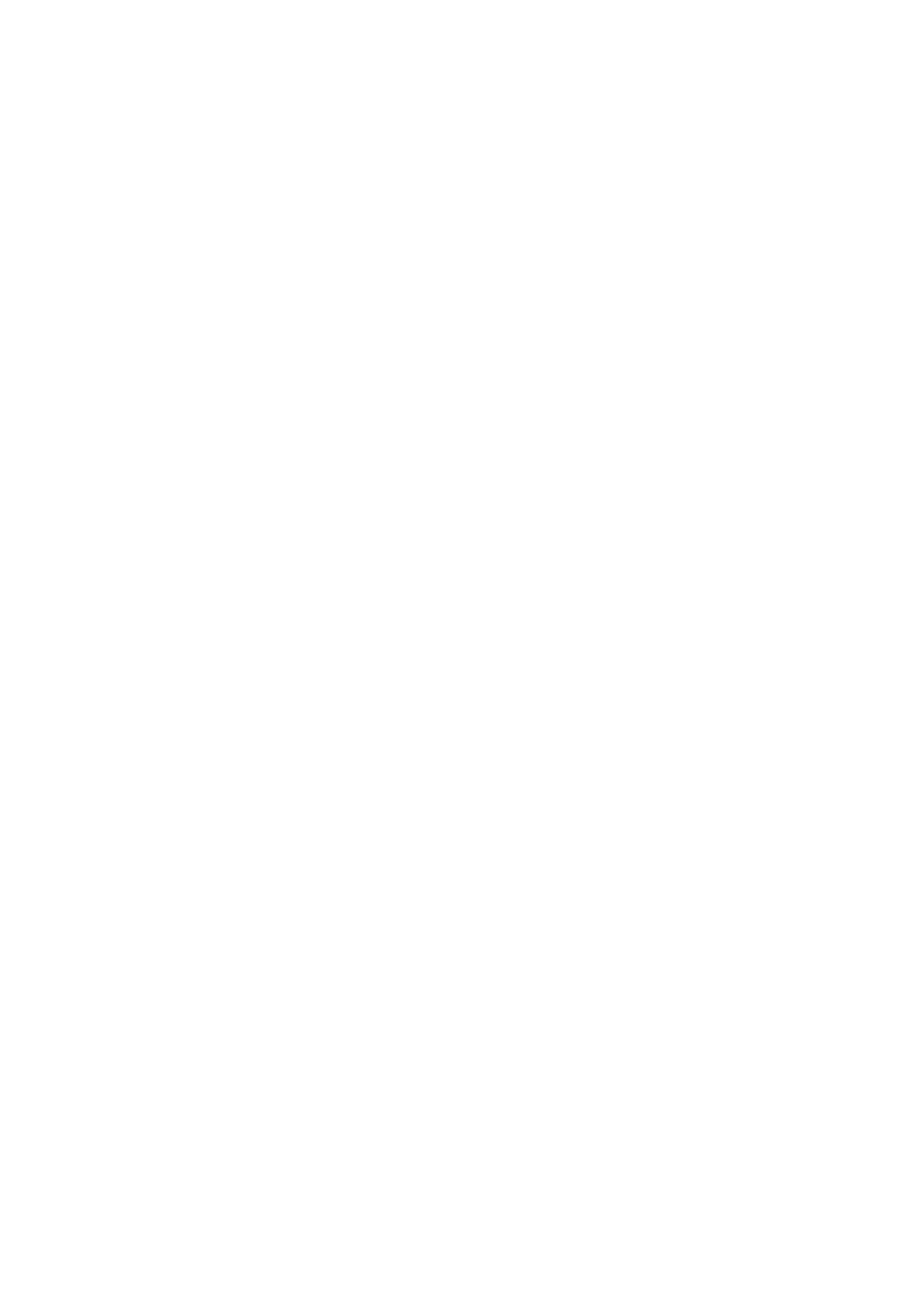*nänä puñpair kvaëita madhupair devi saàbhävitäbhir mäläbhis tad ghusüëa vilasat käma-citrälibhiç ca räjad dväre sapadi madanänandadäbhikhya gehe mallé-jätaiù çaçimukhi kadä talpam äkalpayämi*

*nänä* - various; *puñpaiù* - with flowers; *kvaëita* - resounding; *madhupaiù* by bumblebees; *devi* - O Goddess!; *sambhävitäbhiù* - filled; *mäläbhiù* with garlands; tad - that; *ghusrna* - vermilion; *vilasat* - shining; *kāma* erotic; *citrälibhiù* - with pictures; *ca* - and; *räjad* - glistening; *dväre* - on the gate; *sapadi* - at the time; *madana* - Cupid; *änandada* - giving joy; *äbhikhya* - known as; *gehe* - in the house; *mallé* - jasmines; *jätaiù* - abundance; *çaçimukhi* - moonfaced girl; *kadä* - when; *talpam* - bed; *äkalpayämi* - I will make.

O Çaçimukhi (moonfaced girl)! O Devi (goddess)! When will I make a bed of Jasmine-flowers for You in the cottage in Madanānandada-kuñja (the grove which gives joy to Cupid) which has beautiful gates and erotic vermilion pictures hanging in it, hung with garlands made of various flowers surrounded by humming bees?

In this 71st verse of his *Śrī-Śrī Vilāpa Kusumāñjali Stotra*, Śrīla Raghunätha däs Gosvämé, who is one of the six Gosvämé*-äcäryas*, who are the most intimate associates of Sri Krsna Caitanya Mahaprabhu, the sanctifier of the Kali age, submits his heart's lamentation at the lotusfeet of his most beloved Srī Rādhārānī, saying: *nānā puñpair kvaëita madhupair devi sambhävitäbhir mäläbhis tad ghusåëa vilasat käma citrälibhiç ca; räjad dväre sapadi madanänandäbhikhya gehe mallé jätaiù çaçimukhi kadä talpam äkalpayämi* "O Çaçimukhi (moonfaced girl)! O Devi (goddess)! When will I make a bed of fragrant Jasmine-flowers for You in the cottage in Madanānandada-kuñja (the grove which gives joy to Cupid) which has beautiful gates and erotic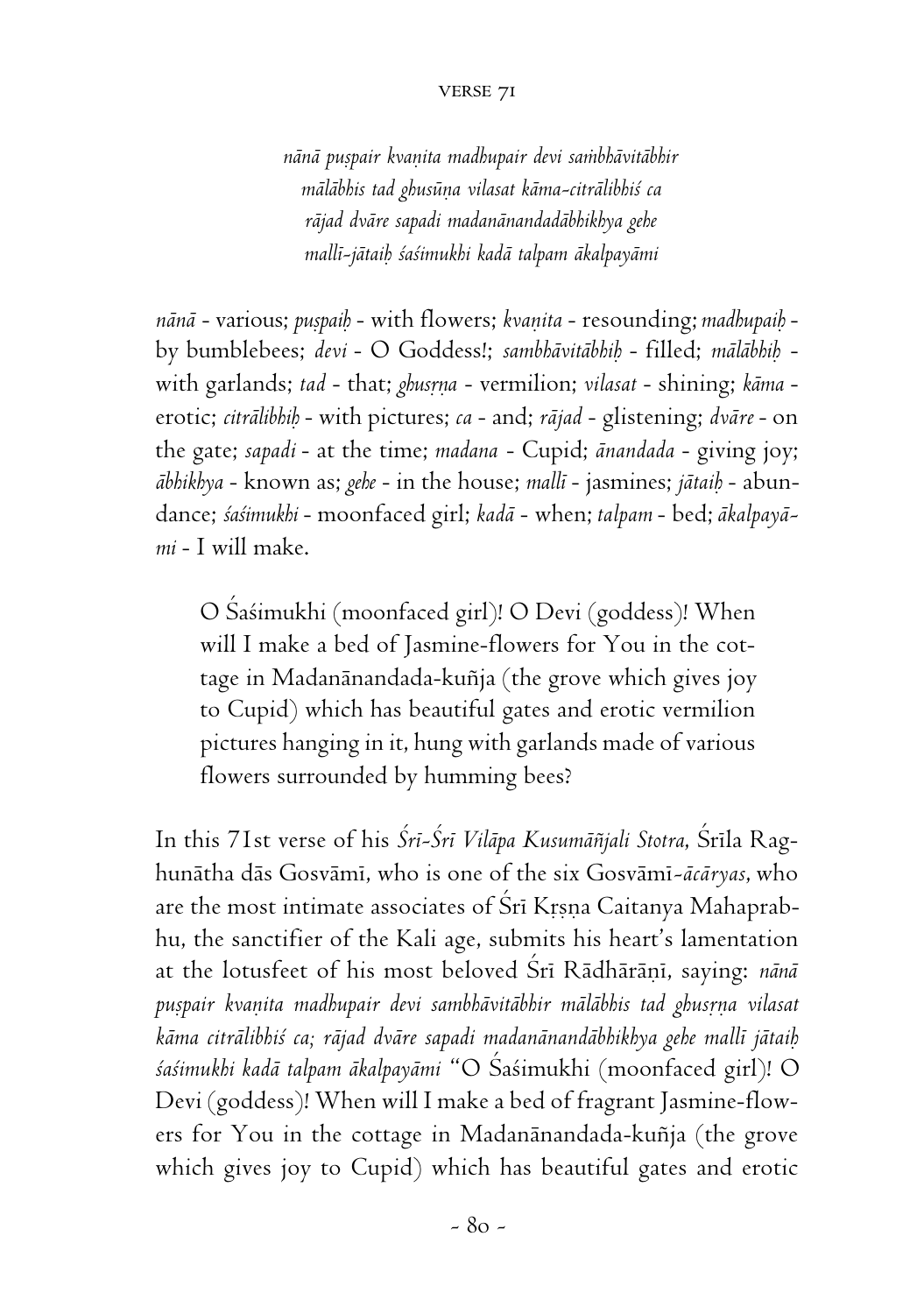vermilion pictures hanging in it, hung with garlands made of various flowers surrounded by humming bees?"

In the previous verse Sripāda Gosvāmicaraņa relished a wonderful pastime. Tulasi dressed and ornamented Rādhārāņi for Her love journey. The parrot Vicakṣaṇa, who was sent by Srī Kṛṣṇa, had told Tulasi Mañjari the news that Krsna was going out on His love journey. In his transcendental form of Tulasi Mañjari Śrīpāda is close to Rādhārāņī, dressing Her like an *abhisārikā* (woman on a love journey). Taking a mirror in front of Her, she says: "Just see how I decorated You!" How wonderful! Seeing Her own beauty, Rādhārāņī goes mad. Therefore when She says: "Tulasi, why are you dressing Me?", then Tulasi makes Her relish this form and then tells Her why she is dressing Her like this. Now Krsna has sent the parrot Vicaksana; He has already gone out to the bank of Rādhākunda. "Come on, let's go there!" Then when Tulasī takes Rādhārāņī on *abhisāra* the transcendental vision subsides and Çré Raghunätha däsa Gosvämé wails out loud. As much *änanda* as there was during the vision, that much pain there is when the vision subsides. This succession of opposites, pain and bliss, fills the life of the devotee. This is not comparible to worldly joy and sorrow. Wordly happiness and distress complement each other. When there is happiness, there is no distress, and when there is distress there is no happiness. But the transcendental happiness and distress, the thirst and separation, separation from Rādhārāņī, the bliss of meeting Her, this happiness and distress occurs simultaneously.

> *bähira viña jvälä hoy, antare änandamoy, kåñëa premer adbhuta carita*

*(Caitanya Caritämåta, Madhya-lélä,* 2.50*)*

"Outside there is the burning sensation of the poison of separation, but inside there is the relish of full bliss."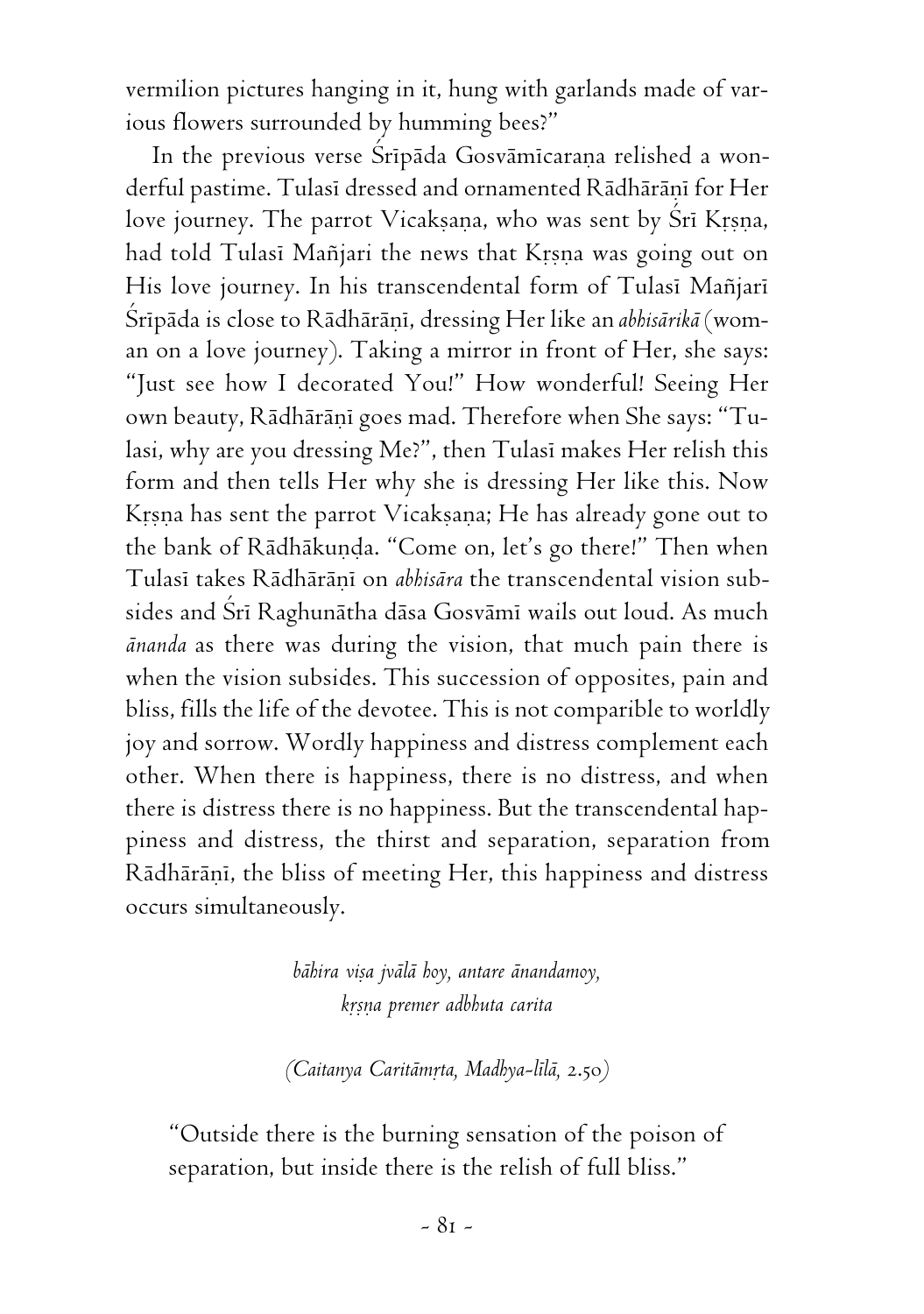Why? How can this be within *änanda*? Yes, it is there. Hence it is called *adbhuta carita.* What is this scorching experience then? This scorching is an ingredient of *prema.* The Mahäjanas say that *prema* has two bodies: one is called 'separation' and one is called 'meeting'. Not just that, but the Gosvāmis have even proclaimed that the relish of the scorching of separation is more intense than the joy of meeting. How is that possible? He is weeping so much, and still this is a greater joy than the joy of meeting? Yes. Just as water becomes ice when it is exposed to severe cold, but when one touches this cold ice, the hands experience it as a scorching fire. But where is there any question of fire there? It is frozen water. Similarly, when the bliss of meeting becomes intense, then the scorching of separation is experienced. There is scorching, but it is intense bliss. Hence those who suffer separation, covet separation. If that were not so, then why would those who have relished separation again covet that same separation?

In Bṛhad Bhāgavatāmṛta Śrī Sanātana Gosvāmī has said: If you want separation but it does not come? Is there any example of anyone enjoying the bliss of meeting who covets separation? Yes, there is. When, in Śrī Rūpa Gosvāmī's 'Vidagdha Mādhava' play, Rādhā and Krsņa ramble in the forest with Their girlfriends, how wonderful the sweetness of these enjoyments are! Krsna enjoys so much that He thinks: "After such long enjoyment I now want to relish some *viraha rasa* (the flavour of love in separation)." He wants to relish the flavours of love in separation, so He deliberately tells Rādhārānī: *he candrā.....* (wanting to say *he can*drānane, or 'O moon-faced girl') Rādhārānī becomes mad with jealousy, thinking that He mistakenly addressed Her arch-rival Candrāvalī, and walks away, so that Krsna must make great effort to appease Her.

To give an example of *räga,* the Gosvämés say that when Rädhārāņī walks near Mount Govardhana, She suddenly sees Krsna. The place where She stands is actually scorching in the mid summer heat, but She is totally unaware of this. The Gosvāmis describe: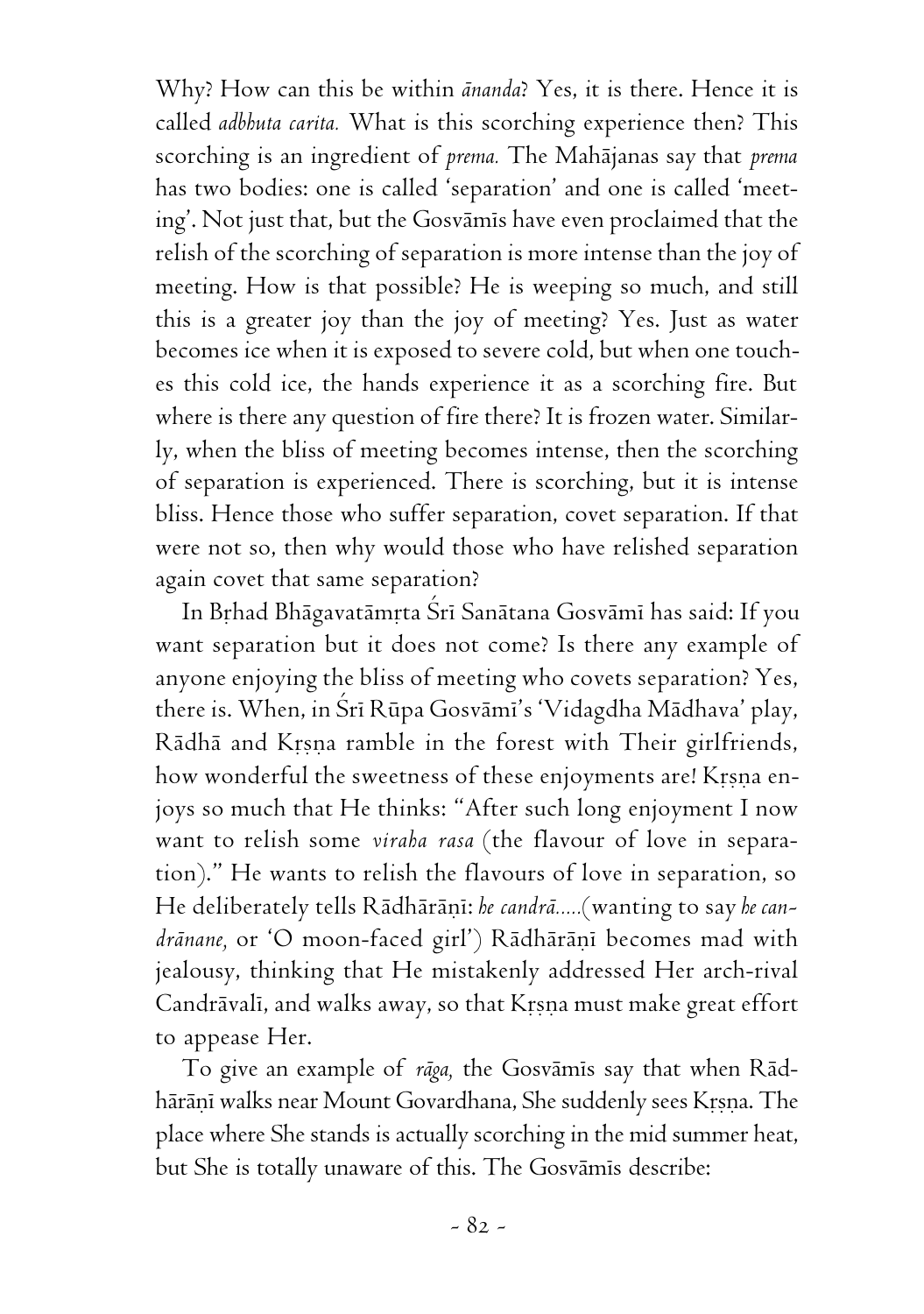*tévrärka dyuti dépitair asilatädhärä karäläsribhir mārtāndopala mandalaih sthaputite'pyadres tate tasthuṣī* 

Just see, it is a midday in the month of Jyestha (June) and the stones are sharp as swords and hot as fire as well. How is She standing here? *talpe nyasta padämbujeva muditä na spandite rädhikä*. She standing as if on cushions, completely motionless at every moment. She sees Govinda and Govinda sees Her, hence there is no physical awareness. Śrī Viśvanātha Cakravartīpāda says that although a sleeping man does not feel mosquitos biting him, when he wakes up in the morning he feels the pain and sees the bloodstains on his body. Similarly one would assume that Rädhikä would later experience the scorching pain and see burning wounds on Her feet. It is not like that. Due to the bliss of seeing Krsna Her whole body is cooler than millions of moons, from Her toenails up to Her crown; it is not seen as scorched. The sunrays can never scorch the moon.

When the *kinkarés* come to render their service in the morning they ask Rädhä what these wounds are. She says: "Nothing, it didn't hurt." Why? Rädhä's body is light like a feather. She says: "No, no, the bliss of seeing Krsna makes Me experience any type of scorch to be as cool as nectar." The kinkari says: "You take the treasure of Govinda's life along like this. Wait! *çirasä vahämi.* I am carrying them on my head. Tulasi and Rādhārāņi walk on. Slowly they enter Rādhākuņda's Madana Sukhada kunja.

> *kåñëamayi kåñëa yära antare bahire; yähä yähä netra pore tähä kåñëa sphure*

*(Caitanya Caritämåta, Ädé-lélä,* 4.85*)*

*"*Kåñëamayi means that Kåñëa is within Her and without Her. Wherever Her eyes fall, there She perceives Krsna."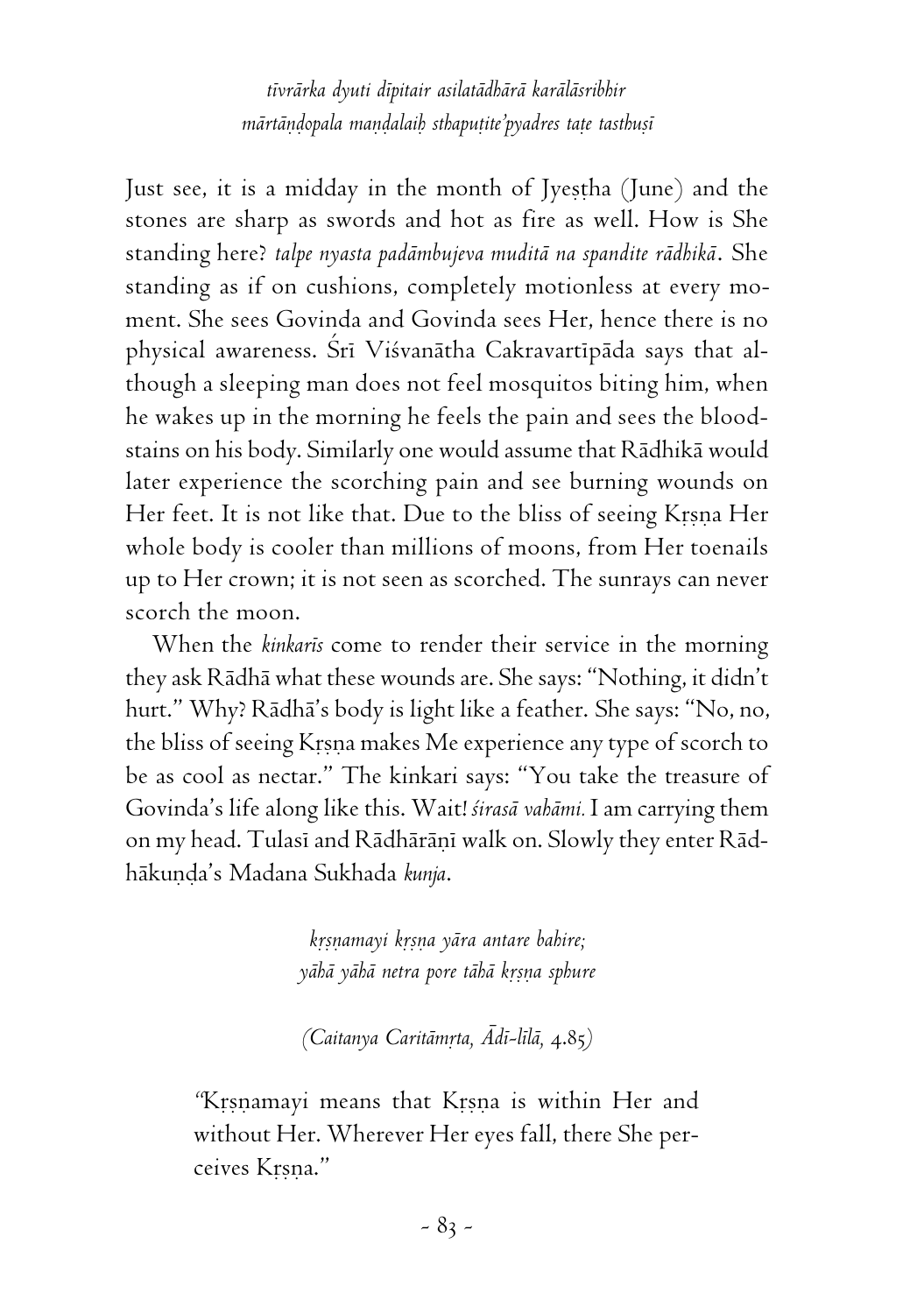When She sees a Tamäla tree with a peacock sitting on it, entwined by a golden creeper on a platform, She asks. Dhaniṣṭhā, who accompanies Her: "Dhanisthe, what is that?" Dhanistha says: "What? Where? That is just the forest." Rädhä: "Look well ahead of you, what is there in the forest?" Dhanistha: "Just ordinary items of the forest." Rädhä: "Are your eyes closed? Can't you see? I can see it clearly though! Can't you see that the king of cheaters is dancing before us? Just see what amazing dance He creates here!" The *sakhés* encourage Her: "Come on, come on in the *kunja*! Let's go to meet Govinda in the *kunja*!" Then She sees, and smiles, having to admit that it was just a Tamäla tree after all. Then She goes to the Sürya temple and prays to the Sun-god there. Rädhārāņī remembers Krsņa through everything She sees in Vrndāvana on the way.

She then asks Vrndā devī, who has meanwhile gone to see our eager hero Krsna and asks her: *kasmāt priya sakhi vrnde?* O dear friend Vrnde, where are you coming from?" Vrndā decides to remind Her of Krsna, so she says: *hareh pāda mūlāt*, from Hari's lotus feet. Rādhārānī then asks: *kuto'sau?* 'Where is He?harh'' Vrndā replies: kundaranye: "In the forest around Your lake." "What is He doing there?" "He is learning how to dance." *guruù kaù* "Who is His Guru?" "Your image, behind which He is dancing like mad. He perceives Your image in all directions, between the trees and vines." In this way Rādhārāņī arrives at Madanānandada Kuñja or Madana Sukhada Kunja, the grove which delights Cupid and which is situated in the north-eastern corner of Śrī Rādhākunda. This amazing grove is managed by Viçäkhä. In all four corners there are huge Campakatrees. The sky is covered by the intertwining branches of the Campaka-trees, that meet overhead. There are four Campaka trees there, one is yellow, one is green, one is black and one is blue. Surrounding these trees are lots and lots of blossoming flowers. There are four gates in four directions. These gates are made of stakes with flowers stuck on them. This verse describes this *kuñja*. Srīla Gosvāmīpāda writes: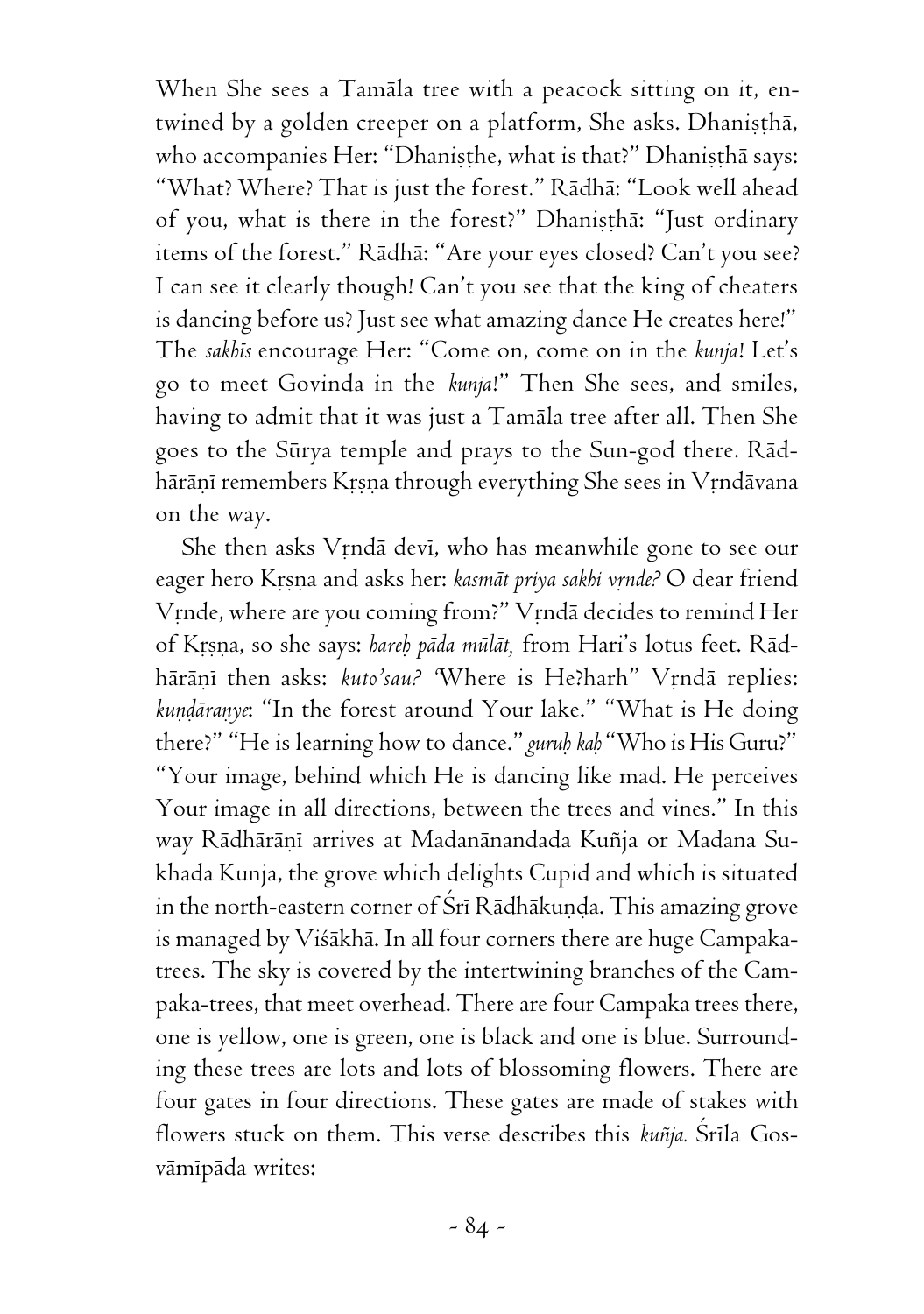*nänä puñpair kvaëita madhupair devi sambhävitäbhiù*

"Oh Devi, most beautiful and radiant girl!

*devi kohe dyotamänä paramä sundaré; kim vä kåñëa püjya kréòä vasati nagaré*

*(Caitanya Caritāmrta, Ādi-līlā, 4.*84*)* 

"Devi means the radiant, most beautiful girl, or She who is worshipped by Krsna and resides in the city of His play."

Now when She sees Govinda She is radiant. When Govinda looks at Rādhārānī's luster He cannot distinguish it, so He thinks:

> *kià känteù kula devatä kim uta vä täruëya lakñmér iyaà sampad vä kim u mädhuré tanumaté lävaëya vanyä nu kim kim vänanda taraìginé kim athavä péyüña dhärä çrutiù käntäsäv uta vä mamendriya gaëanählädayanty ägatä*

> > *(Govinda Lélämåta* 8.109*)*

"Is this the family-deity of lustre? Her lustre is pervading the entire bank of Rādhākunda! Is it the goddess of youthful beauty? No, the goddess of fortune is not that beautiful. Is it the wealth of sweetness personified? No, because sweetness requires elegance. Is it then a flood of elegance? What is elegance without ecstasy? Is it then a river of bliss? Who else but My Rädhä could give Me such ecstasy? Is it the source of a stream of nectar, or is it My beloved, who is coming here to delight My senses?"

Rādhārānī also sees Govinda in the Madana Sukhada Kunja, accompanied by Tulasi. Now how does Tulasi see this Madana Sukhada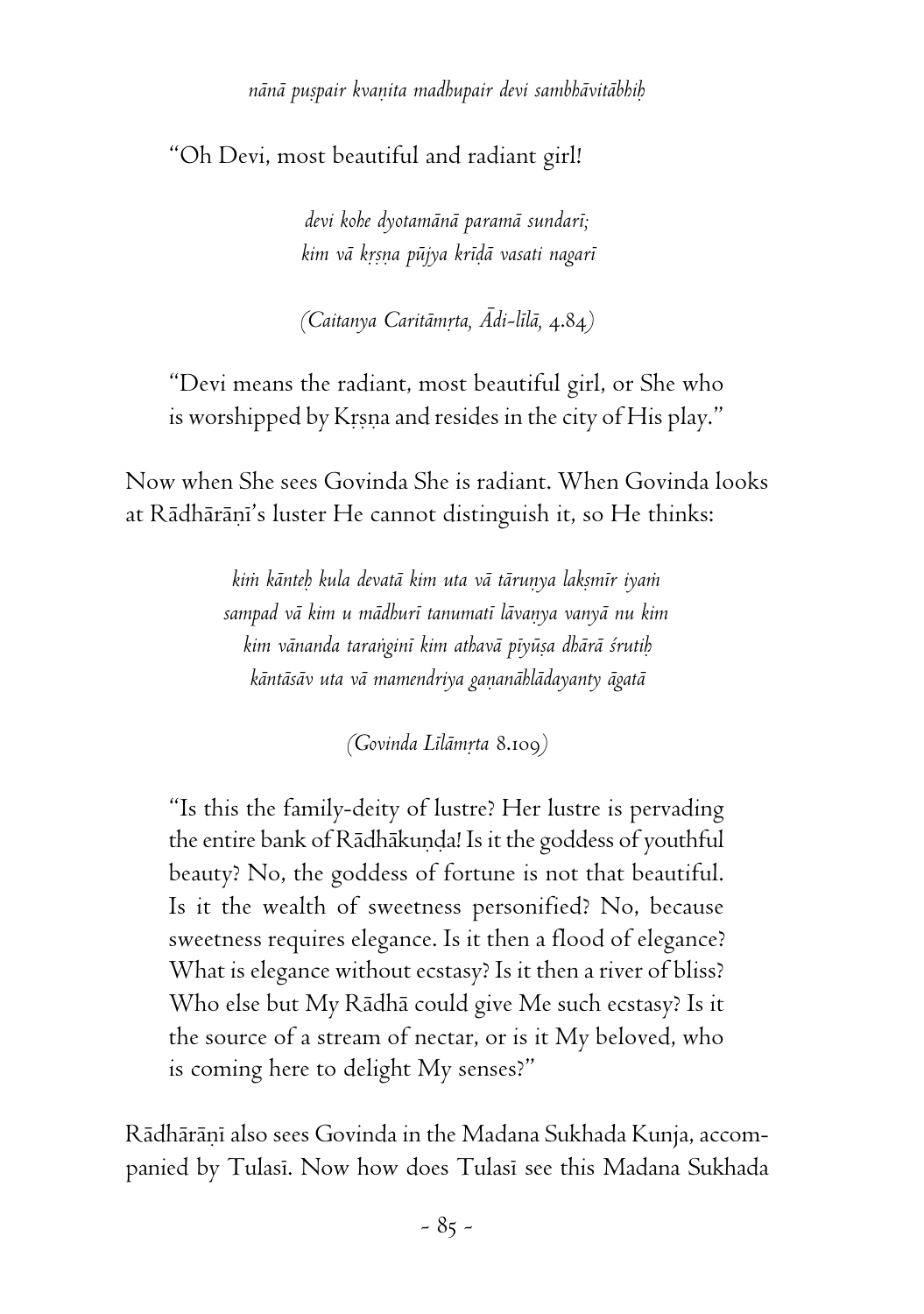Kunja? She says: *kvanita madhupair nānā puṣpaiḥ sambhāvitābhiḥ*. This cottage has four gates, each decorated with flowers and guarded by bumblebees, that will stop intruders from entering. On both side of the door are lust-inciting pictures, that are made of vermilion (*ghusrna vilasat kāma citrāli*). Why were they drawn? To remind Rādhā and Mädhava that the *kunja* is created for Them to make love in. Viçäkhä's assistent Manjumukhé is in charge of this *kunja*. The gates that are made of stakes, on which flowers and leaves are stuck, are headed by garlands of flowers. This also will awaken great amorous desires within the hearts of Rädhä and Mädhava. Like gatekeepers the bees are buzzing around the abundance of flowers that are decorating the gates, making sure that no one will intrude while Rädhä and Mädhava are meeting inside. They will also warn Them when someone is intruding, and chase the intruders out with their buzzing. That's why these bees are there. How wonderful is that gate! What a beautiful place! *madanändandäbhikya gehe.* Madana (Cupid) is giving joy to Śrī-Śrī Rādhā-Mādhava here, hence this place is called Madanänandada.

Here is no mundane Cupid, there is a transcendental Cupid. This is directly the meeting of *prema*. This is *prema's* kingdom, *prema's* country. Where is Cupid here? The Gosvämés say: "No, there is no Cupid here. Cupid came once in the beginning of the Räsa dance, when Krsna and the *gopis* first met in the ecstasy of the Rāsa. Then Cupid thought he was fortunate to serve Govinda and the *gopés* in this way. Then when Cupid came, then uttambhayan ratipatim ramayām *cakāra* (SB 10.29.46) – Krsna began to enjoy the *gopis*." [Krsna ordered:] *"*You will be situated in thousands and thousands of pastimes – Go!" *uttambhayan ratipatim*. Who is this Cupid described here? Here the commentators write: Cupid is actually there, but it is the transcendental youthful Cupid, but now in a playful form. This mundane Cupid, that is bewildering millions of universes, has a transcendental counterpart. Cupid is a demigod, and all demigods have transcendental counterparts. The Cupid that delights the Divine Couple, presides over the Madana Sukhada Kunja. Krsna is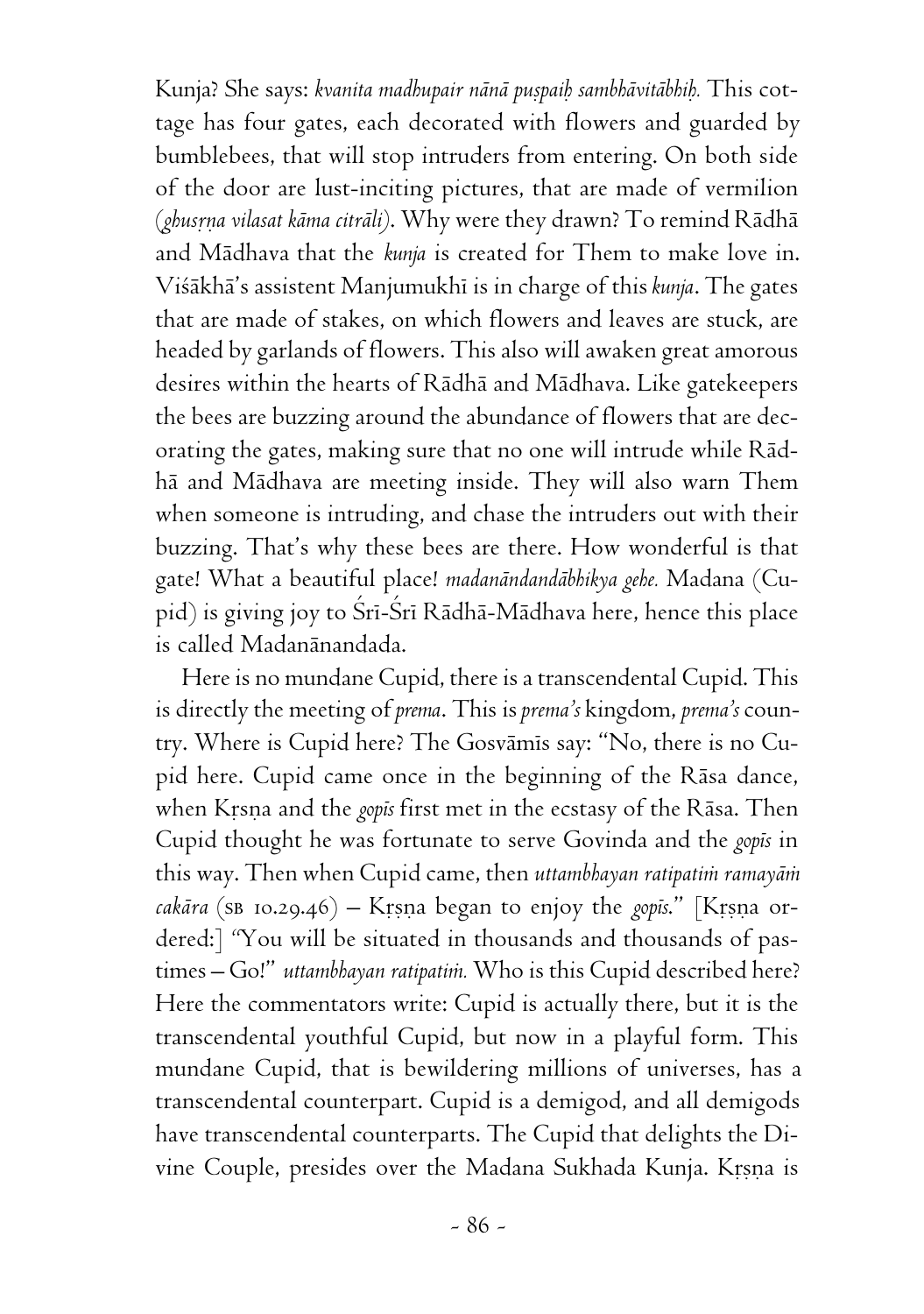actually Himself the transcendental youthful Cupid of Vrndävana. *säkñän manmatha manmatha.* This *kuïja* gives delight for eternal lovemaking. Is there any place in the whole of Vrajamandala that can delight Krsna as much as Śrī Rādhākuņda? Śrīpāda Raghunātha dās Gosvämé writes [in *Vraja Viläsa Stava*, 53] —

> *çré våndä vipinaà suramyam api tacchréman sa govardhanaù sä räsa sthalikäpy alaà rasamayé kià tävad anyat sthalam. yasyäpyaàça lavena närhati manäk sämyaà mukundasya tat* prānebhyo'pyadhika priyeva dayita*ni tat kundam evāśraye*

"I have taken shelter of Rādhākunda. I am not going anywhere. This is my firm vow." "Why? Why not live in Vrndāvana?" Gosvāmīpāda says: "Allright, Vrndāvana is very lovely, since the Rāsa dance takes place there, but more lovely than that is Sri Govardhana, who is personally the greatest servant of Hari and where all His pastime-places are situated." "Accha, so that means that Govardhana is the greatest?" "No, because at the edge of Govardhana we find Śrī Rādhākunda. This Rādhākunda is the crownjewel of Vraja, since there is no place anywhere in which such intimate pastimes of the Divine Couple take place." Furthermore, the scriptures proclaim:

> *yathä rädhä priyä viñëos tasyä kuëòaà priyäà tathä sarva gopéñu saivaikä viñëor atyanta ballabhä*

"Just as Rādhārānī is dear to Visnu (Krsna), so is Her *kunda.*"

 *kuëòera mädhuri yeno rädhär madhurimä; kuëòera mahimä yeno rädhär mahimä. sei kuëòa eka bär je kore snäna; rädhä sama prema kåñëa kore däna*

*(Caitanya Caritämåta, Madhya-lélä,* 18.11*)*

*-* 87 *-*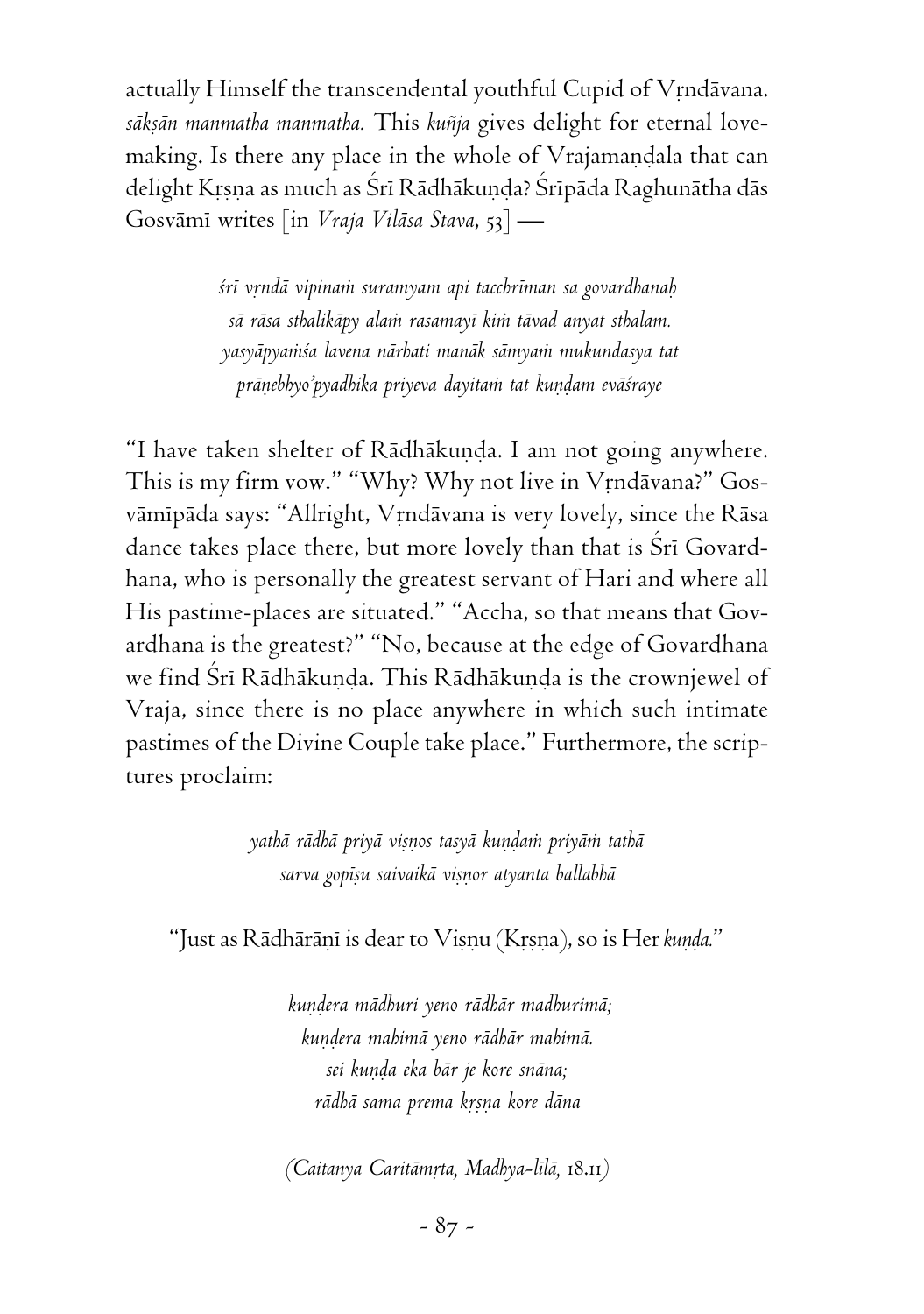"The *kunda* is as sweet as Rādhā and the *kunda* is as great as Rādhā. Krsņa bestows a love like that of Rādhā to anyone who bathes in this *kunda* even once."

Hence this *kunda* is bestowing amorous happiness [madana sukhada] upon Śrī Śrī Rādhā Mādhava. It delights the transcendental youthful Cupid of Vrndāvana, Srī Govinda, and the *kuñja līlās* are thus taking place in Madana Sukhada Kunja. What does Tulasi Mañjari do? Outside she is decorating the stakes that form the gates to the kuñja with flowers and leaves. She knows that Rādhā and Krsna will sit there on a jewelled throne. She makes a bed of flowers there. How? With jasmine flowers. She picks Mallika or jasmine flowers. After picking the flowers, she removes the stems and then spreads them out to make a bed of jasmine flowers. Then she spreads a thin *cädor* over the flowers, so that the flowers will not fly here and there during the upcoming powerful love-game. The *chädor* is very soft and tender. There are also pillows and cushions. She knows what pastimes will take place there, she is so sensitive and expert! The maidservants experience and anticipate all this by the grace of Rädhārāņī, since they are the embodiments of devotional service. They decorate the *kuïja* and the bed in such a way that Rädhä and Govinda will immediately feel inspired to make love there. No one is as expert in devotional service as they are. This is the great gift of Mahäprabhu. They make not only a bed, but also pillows of Jasmine flowers. Then they will go outside to bring Rādhārāņī inside.

When Tulasi sees Rādhārāni's face she calls Her śaśimukhi, or moon-faced girl. Who is called *çaçimukhi*? The moon has spots, but this face is free from spots and excites everyone, upto Govinda. This address of Çaçimukhi is a *rasika* one, centered around Rädhä and Govinda. Why? When the maidservant seats Them on Their jewelled throne, Rādhikā casts one glance at Govinda's face. Śrīla Prabodhānanda Sarasvatīpāda says: "This is not an ordinary glance. There is so much relish in it for He who is *rasa* personified, *raso vai* sab. rasānām rasatamab (Upanisads). Still Govinda cannot resist it.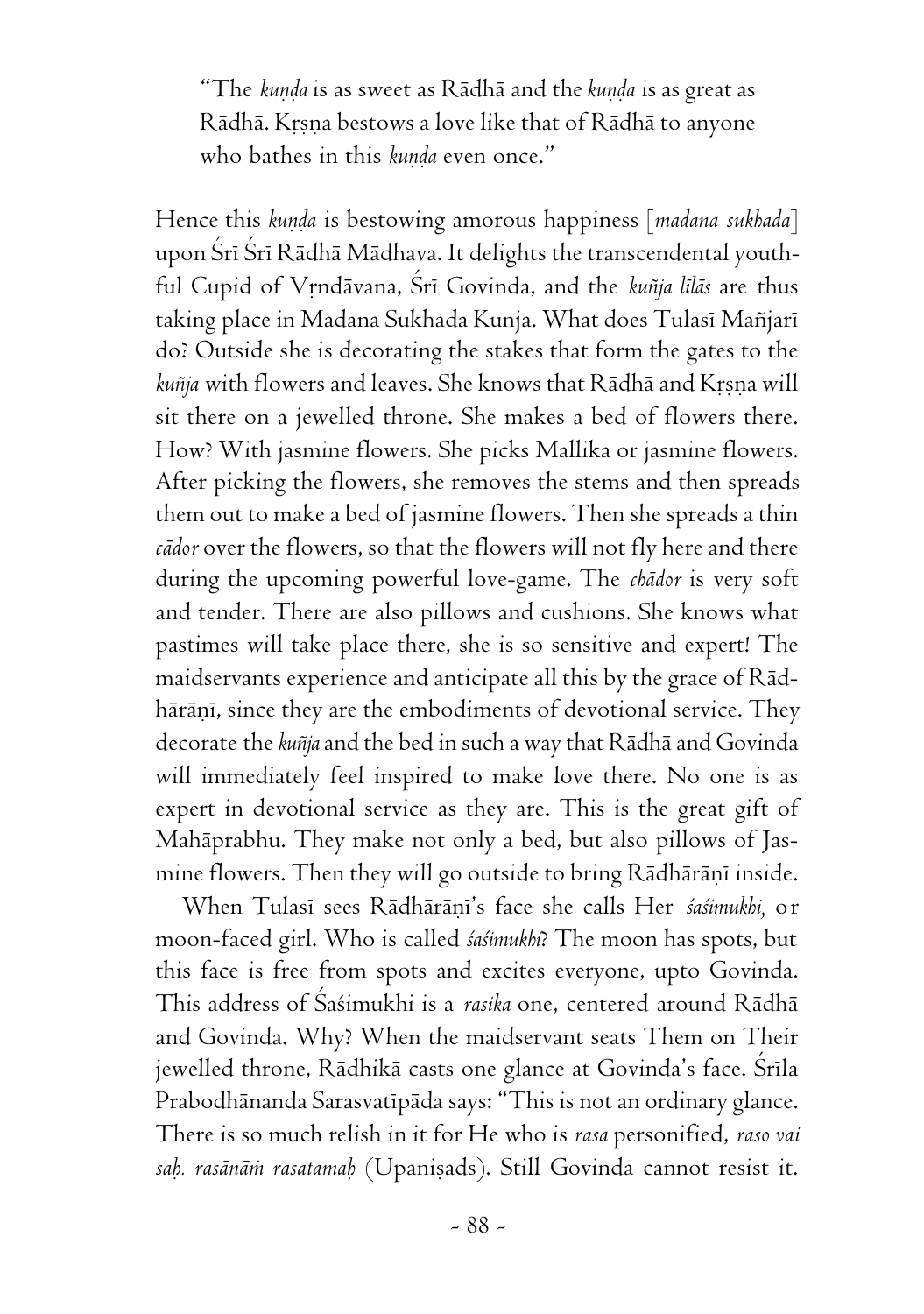venub karān nipatitā skhalitam śikhandam bhrastam ca pītavasanam vrajarājas*ünoù—* "His flute falls from His hand, His peacock feather crown and His yellow garment slip and fall off the prince of Vraja".

> *yasyäù kaöäkña-çara ghäta vimürcchitasya täà rädhikäà paricarämi kadä rasena*

"When Rädhikä casts Her arrow-like glance at Him He faints."

*(Rädhä Rasa Sudhänidhi* 39*)*

These maidservants are called *rasa paricärikäs, rasika* maidservants, so they delight both Rādhā and Krsna. "Come on, Śyāma! Come on, Rādhe! Let's go into the *kuñja!*" Holding Rādhārānī's hand she takes Her inside the *kunja*, then she sees her hands are empty. The transcendental vision has ceased, so she prays: "When will I bring You into Madana Sukhada Kunja?"

First Rädhä, then Çyäma. When Çyäma makes any trouble, we will take Him by the hand and kick Him out of the *kuïja.* In this way it is revealed in Srīpāda Dāsa Gosvāmī's heart. Thus far. A stream of nectar is flowing, and is relished by him. A huge fire of separation is mounting. Then he prays: "When can I be so fortunate to make a bed of jasmine flowers for You? Weeping and weeping Sripāda once more floats along on a wave of prayer. He has attained direct service. In the next verse he attains one along with Rūpa Manjari. By Rādhārāni's grace we will relish that verse tomorrow.

> *Thus ends Çré Ananta das Mahantaji's päöha on the* 71*st verse of Viläpa Kusumänjali at Rādhakunda on April 6, 1999*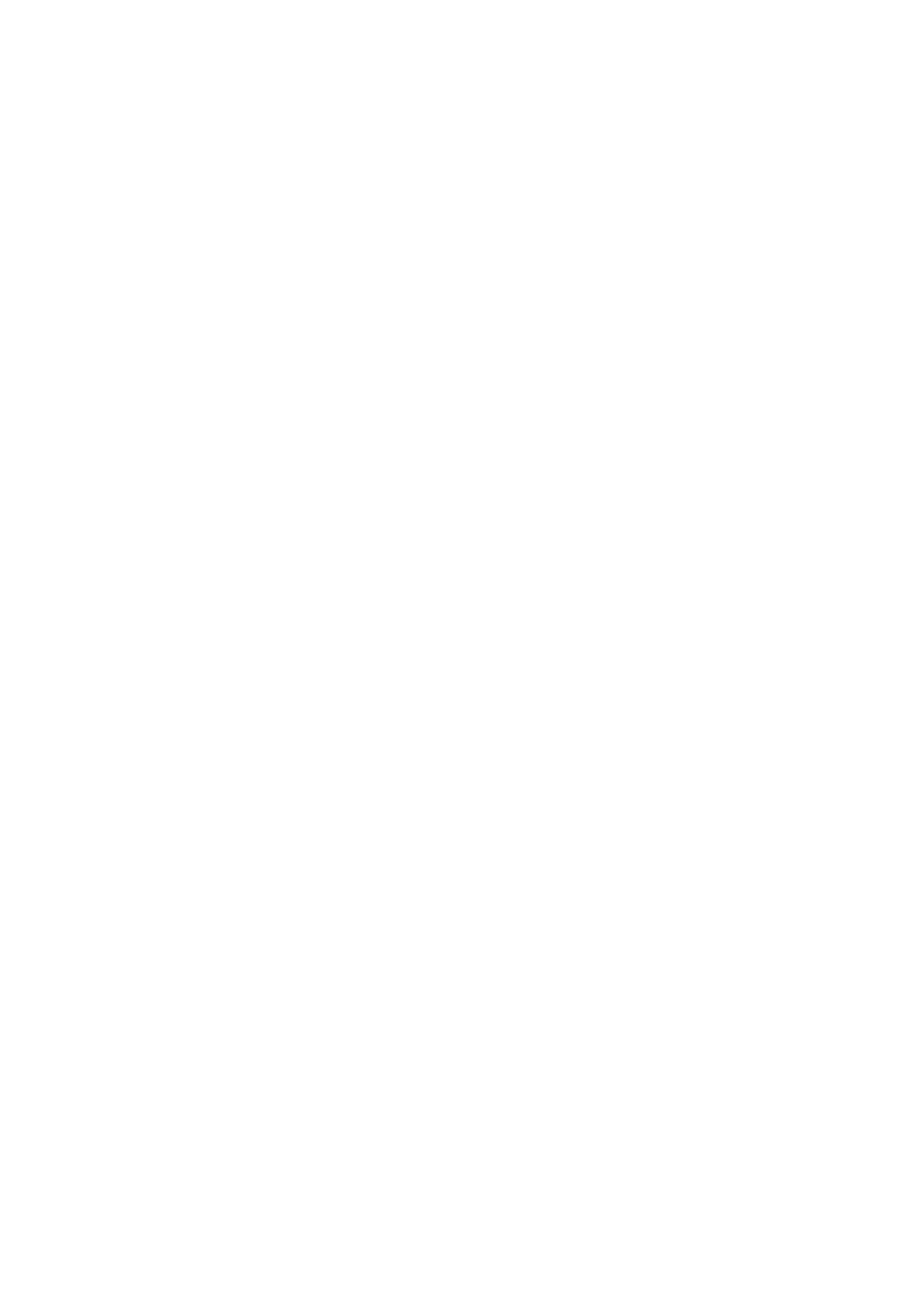## verse 72

*çré rüpa maïjari karärcita pädapadma goñöhendra-nandana bhujärpita mastakäyäù hä modataù kanaka-gauri padäravinda samvähanäni çanakais tava kià kariñye*

*çré rüpa maïjaré* - Çré Rüpa Maïjaré; *kara* - hands; *arcita* - worshiped; *päda* - feet; *padma* - lotus; *goñöhendra* - the king of Vraja; *nandana* - the son; *bhuja* - arm; *arpita* - offered; *mastakäyäù* - on the head; *hä* - O!; *modataù* - out of joy; *kanaka gauri* - golden girl; *pada* - feet; *aravinda* lotus; *samvähanäni* - massage; *çanakaiù* - gently; *tava* - Your; *kià* - whether; karisye - I will do.

O Kanaka Gauri (golden girl)! Can I carefully and happily massage Your lotusfeet while Sri Rūpa Mañjari massages the lotusfeet of the prince of Vraja (Krsna), in whose arm You have placed Your head?

In this 72<sup>nd</sup> verse of his *Śrī-Śrī Vilāpa Kusumāñjali Stotra*, Śrīla Raghunätha däs Gosvämé, who is one of the six Gosvämé-äcäryas, who are the most intimate associates of Sri Krsna Caitanya Mahaprabhu, the sanctifier of the Kali age, submits his heart's lamentation at the lotusfeet of his most beloved Srī Rādhārāņī, saying:

> *çré rüpa maïjari karärcita pädapadma goñöhendranandana bhujärpita mastakäyäù; hä modataù kanaka gauri padäravinda samvähanäni çanakais tava kià kariñye*

— svarna gauri śrī rādhike! In the *kuñja* Śrī Rūpa Mañjarī massages the feet of Gosthendranandana (Krsna). You are keeping Your head on His arm. When can I hold Your lotusfeet to my chest in topmost bliss and gently massage them? When will that fortune be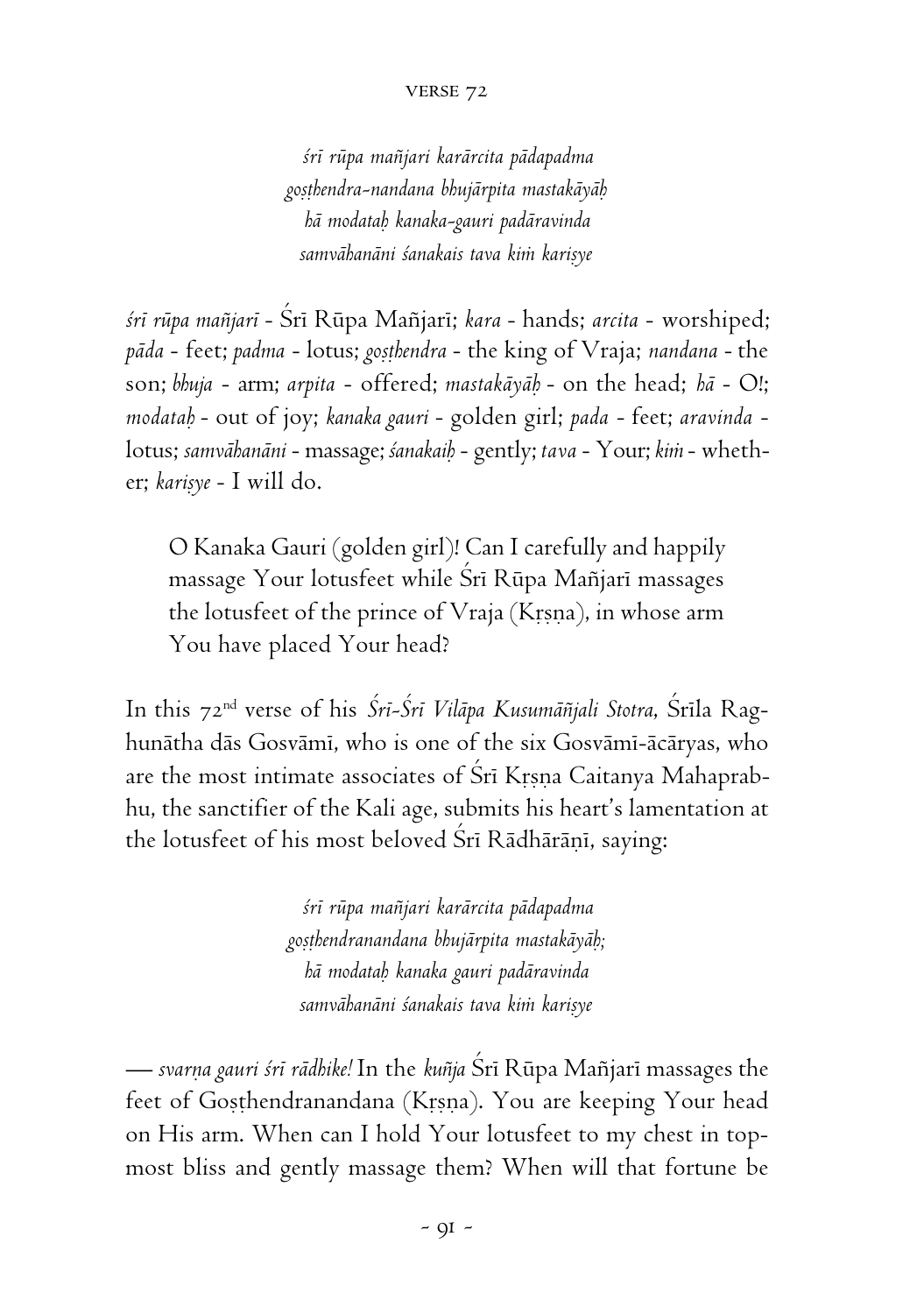mine? Srī Dās-Gosvāmīpād offers one prayer after the other and relishes them in the successive verses. Tulasi Mañjari has received the message from the parrot Vicakṣaṇa that Śrī Vrajarāja nandana is going on *abhisära.* How expertly she decorates her Sväminé after receiving this message. After letting Her know about this message she accomplishes the meeting of the Divine Pair at Madana Sukhada Kunja on the bank of Rādhākuņda. She then enters Madana Sukhada Kunja and spreads out a play bed for the divine pair there. First she takes the stems off the flowers and then makes a bed of them, plus cushion. What expert service!

If the *sädhakas* can serve like this, in their allegiance, then they will be able to experience such expertise in service. However, through independent practise such fixed meditation on service cannot take place. They (the Gosvämés) are the Gurus of *yugala prema.* They have descended with Çréman Mahäprabhu as *kunja manjarés* to teach the *sädhakas* expertise in *yugala-sevä*. They say that weeping is the alm to be begged – hence they wept and made their books with the wonderful loveliness of their poetry. Thus they have taught us so much about yugala prema. Hence Thākura Mahāśaya has said:

> *yugala madhura prema, lakha bäëa yeno hema, heno prema prakäçilo yära. jaya rüpa sanätana! deho mora sei dhana, sei dhana mora gole härä.*

Rüpa, Sanätana and Raghunätha have revealed this. They have written this down with much effort. They have drowned in the ocean of Çré Gauräìga, from which they collected the jewels of *lélä* and have strung necklaces of them. All these words of the *mahäjanas* must be made *kantha-hāra* (made into a necklace, or: it must be memorised). So if a *sādhaka* wants to easily enter into *smarana*, then he should study Çré Rüpa Gosvämépäda's '*Utkalikä Vallari*', Çré Däs Gosvämépäda's '*Viläpa Kusumäïjali*', Çré Öhäkura Mahäçaya's '*Prema Bhakti Candrikä*' and '*Prärthanä*', Çré Viçvanätha Cakravartépäda's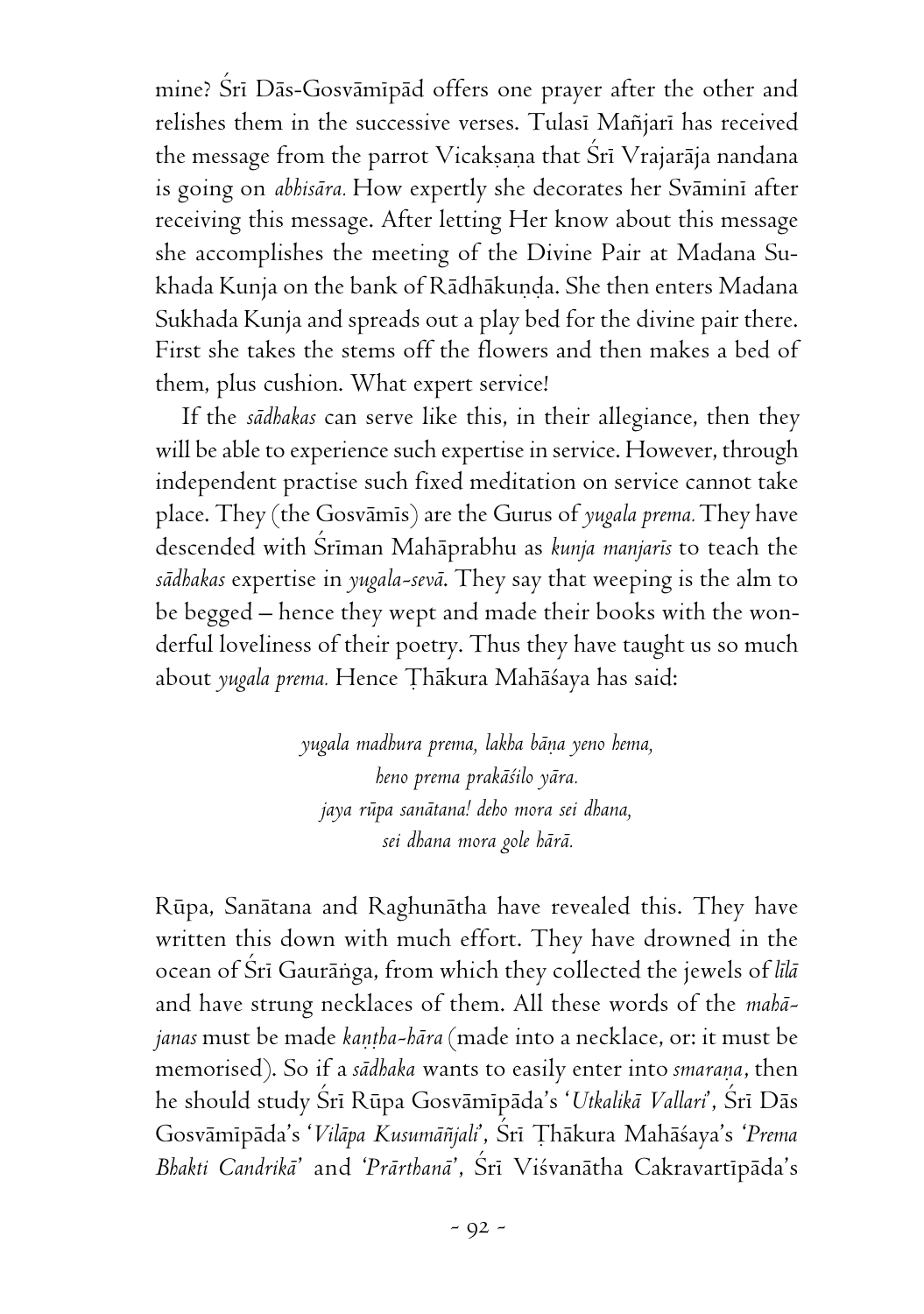'*Sankalpa Kalpadruma*' and Siddha Bābā's '*Prārthanāmṛta Taraṅgiṇi*'. Through *śravana kirtana smarana manana* (hearing, chanting, recollecting and thinking) there will be expertise in the service of the Yugala. A *sädhaka* will be able to experience it when he follows in their footsteps, otherwise not. Siddha (Krsnadās) Bābā has strung Gaura-lilä together with Rädhä-Krsna-lilä in a very astonishing manner, thus making it suitable for *smarana*. Beside that he compiled a huge book for meditation called Bhävanä Sära Sangraha. Why did he compile it? All the pastimes are kept in it. He showed us that by taking shelter of the words of the great souls the *sädhaka* can relish this within the heart. From this we can understand expertise in service to the full Mahäbhäva and Rasaräja. We should covet this qualification. By studying these books we will gain devotion to Their lotus feet. Thus one will attain their satisfaction. All will be revealed by their grace. Sripāda has revealed his aspiration in his *Manaù Çikñä* (3):

> *yadiccher äväsaà vrajabhuvi sarägaà prati janur yuva dvandvaà tac cet paricaritum äräd abhilañeù svarüpaà çré rüpaà sagaëam iha tasyägrajam api sphutaà premnä nityaà smara nama tadä tvam çåëu manaù*

"O brother mind! I know what you want and how you can get it. You want to live in Vraja. You want to serve Rädhä and Mädhava. I tell you how to get it: If you want to live in Vraja birth after birth and *yuva dvandvaà tac cet paricaritum äräd abhilañeù,* serve the youthful pair there swiftly (*ärät*) then *svarüpaà çré rüpaà sagaëam iha tasyägrajam api* always remember Svarüpa Gosvämé, Çré Rüpa Gosvämé, his elder brother Sanätana Gosvämépäda and his group, with a special heart's love (sphuțam premnā) and offer obeisances at their lotus feet."

He has written this verse himself, so he did not mention himself. [Hence it is said by others:]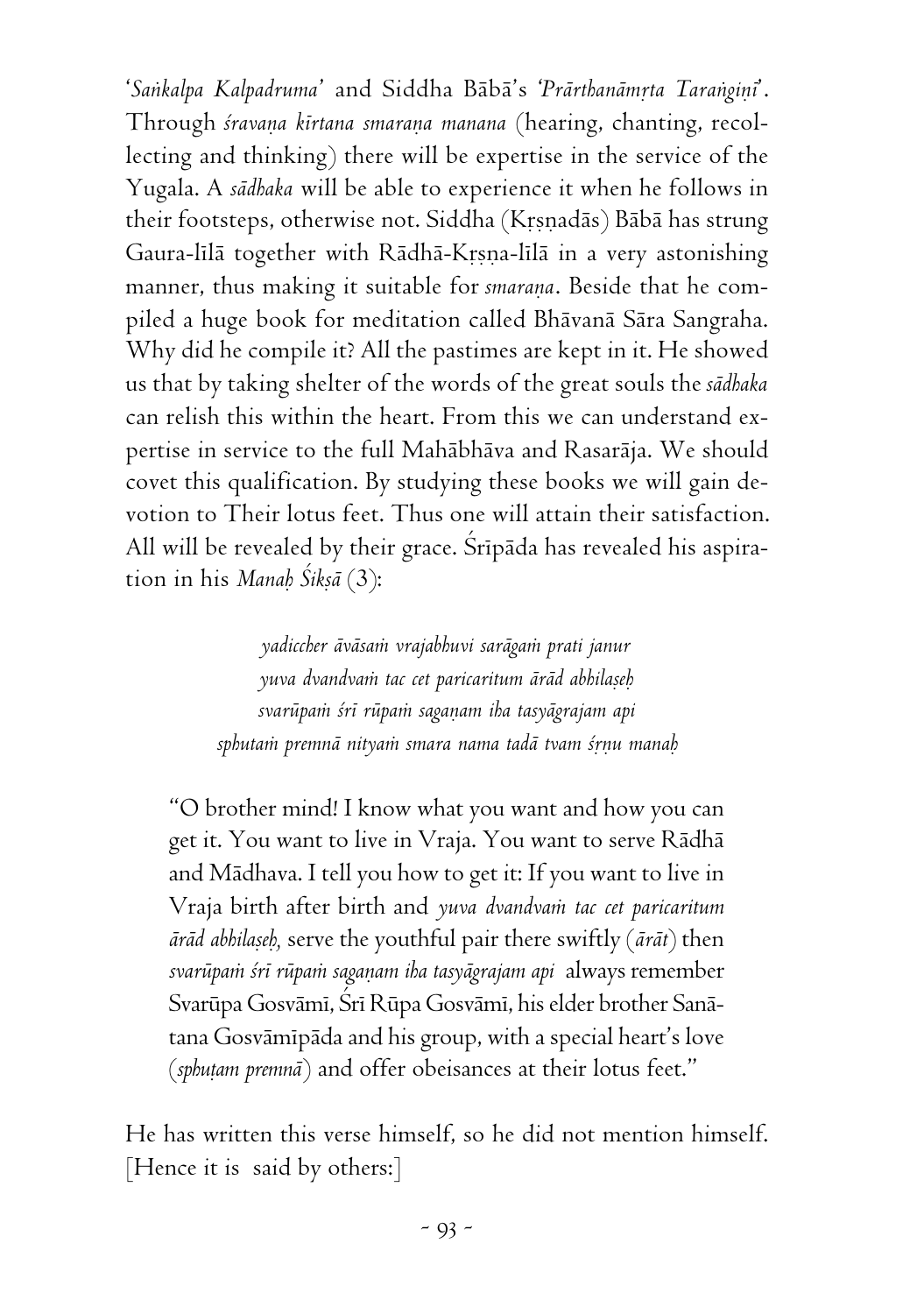*rüpa raghunätha pada hobe äkuti; kobe häm bujhabo sei jugala priti*

*"*When will I be eager for the lotusfeet of Rüpa and Raghunatha Das Gosvämé, so that I can understand the love of the Yugala (Rādhā-Krsna)?"

What means the word *ākuti*? Intense *ākuți* for the Lord is *prema*. Öhäkura Mahäçaya says: "I want to be *unmukha* or favorable to the lotusfeet of Rüpa and Raghunätha, for they are showing us this thing. They are after all Vraja's *maïjarés."*

Now Çré Däsa Gosvämépäda's heart and mind have gone to the kingdom of *lélä* again. In a transcendental vision he sees that Rädhārāņī and Govinda are brought to Madana Sukhada Kunja, where he/she has made a bed, where he lays the Divine Couple to rest. Here *kinkari* Rüpa and Tulasé witness a wonderful pastime. There is no one else there. The *sakhés* are also absent in the *kuïja.* Through the holes of the *kunja* Tulasé beholds the *yugal viläsa*. When the Yugal see the wonderful bed that *kinkari* Tulasé has made for Them there They get the desire for a special pastime. There is no solitary place of enjoyment like Rādhākuņda. Then there is Madana Sukhada Kunja (even more special), and on top of that is the wonderful bed made by *kinkaré* Tulasé. So they become absorbed in Their transcendental pastimes, that are also called *prema viläsa vivarta.* What is so special in that? What is called *viläsa*? Why should we be shy to think of this? There are the gradual steps of practise, like hearing and chanting these pastimes. Then there is sankirtana (congregational chanting of the holy name of the Lord). All this must be done first. All this is called *anarpita carim cirat,* the great gift of Śrī Caitanya Mahāprabhu. Some may think that Rādhā and Mädhava are perhaps mundane lovers. One approach to understanding is *tattva* and the other one is *rasa*. If in sugar or cream one *nim* leaf is put the taste is spoiled. The relish is not in the form or appearance, but in the ingredient. Mahäprabhu wanted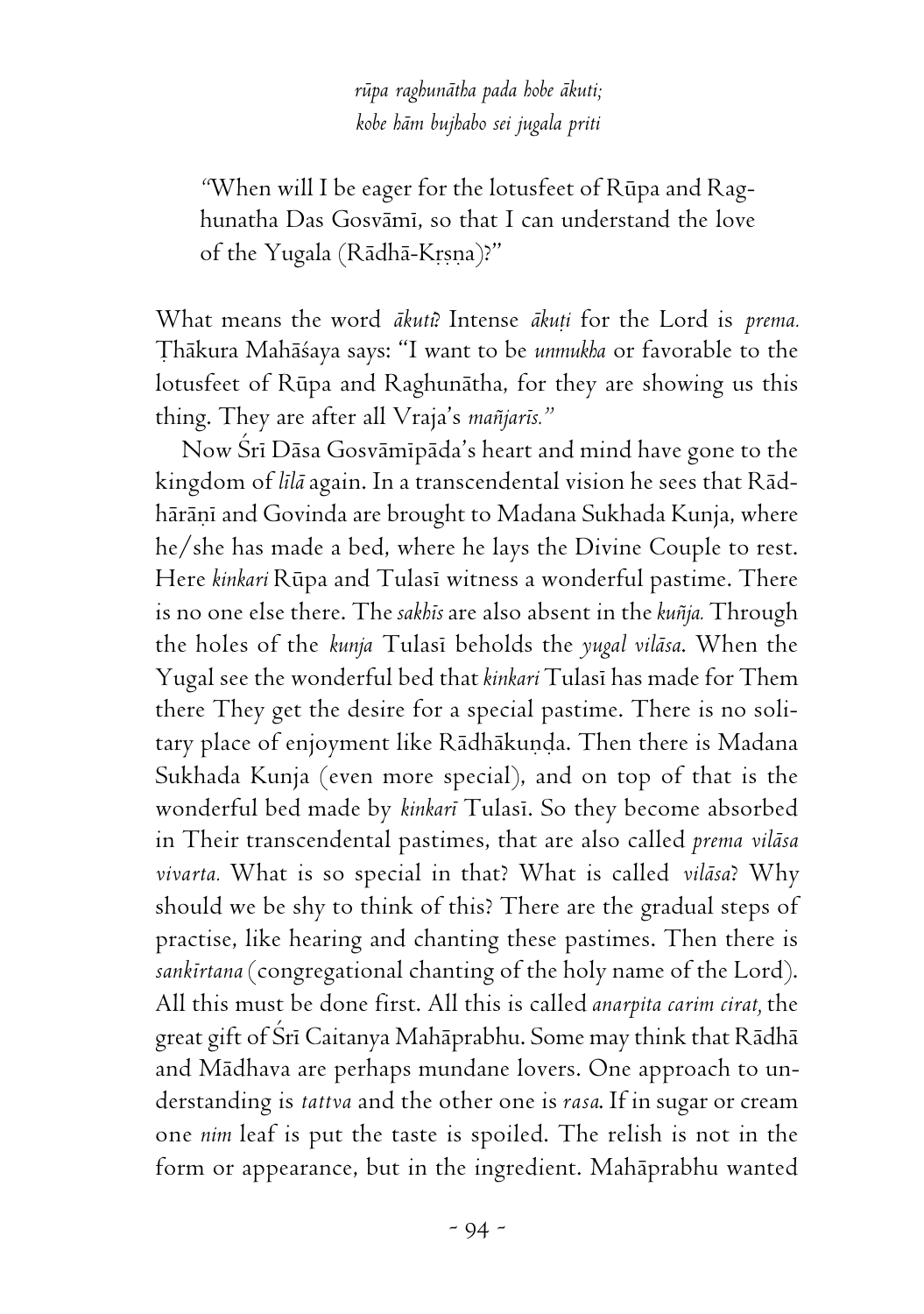to hear the *vilāsa mahattva* (the greatness of Rādhā-Krṣṇa's pastimes) from Rämänanda Räy. Why is the word *mahattva* used here? When Mahāprabhu heard the glories of Rādhā-Krṣṇa's love from Rämänanda Räy, He said:

> *prabhu kohe jänilo ei rädhä kåñëa prema tattva; çunite cähiye tära viläsa mahattva*

*(Caitanya Caritämåta, Madhya-lélä* 8.186*)*

"Thus I learned the truth about the love of Rädhä and Krsna; now I wish to hear about the greatness of Their pastimes of enjoyment."

There is an enormous glory here. The *bhägavata paramahamsas* meditate on this. Behold the Lord's *bhakta vatsalya* and the *bhak*tas' prema. In His childhood Krsna is bound and reared by His mother Yaçodä – how blissful! Just behold the Lord's affection for His devotees! He is beside Himself of ecstasy! Krsna plays with His friends, who climb on His shoulders and offer Him fruits they have already partly eaten. Here we can see how the Lord is subdued by the love of His devotees, who serve Him like that. The summit is the *mahābhāva sevā* of the Vraja-sundarīs and Krsna's subsequent subjugation to that. This is not a wordly thing, but the topmost spiritual event, the summit of divine love. Here we see the summit of the Lord's loving subjugation. Räma Räya speaks of this *mahattva –*

> *prabho! räy kohe kåñëa hon dhéra lalita; niravadhi kama kréòä kore tähär sahita. rätri dina kuïja kréòä kore rädhär saìge; kaiçor boyos saphal koilo kréòä range.*

*(Caitanya Caritämåta, Madhya-lélä* 8.187, 189*)*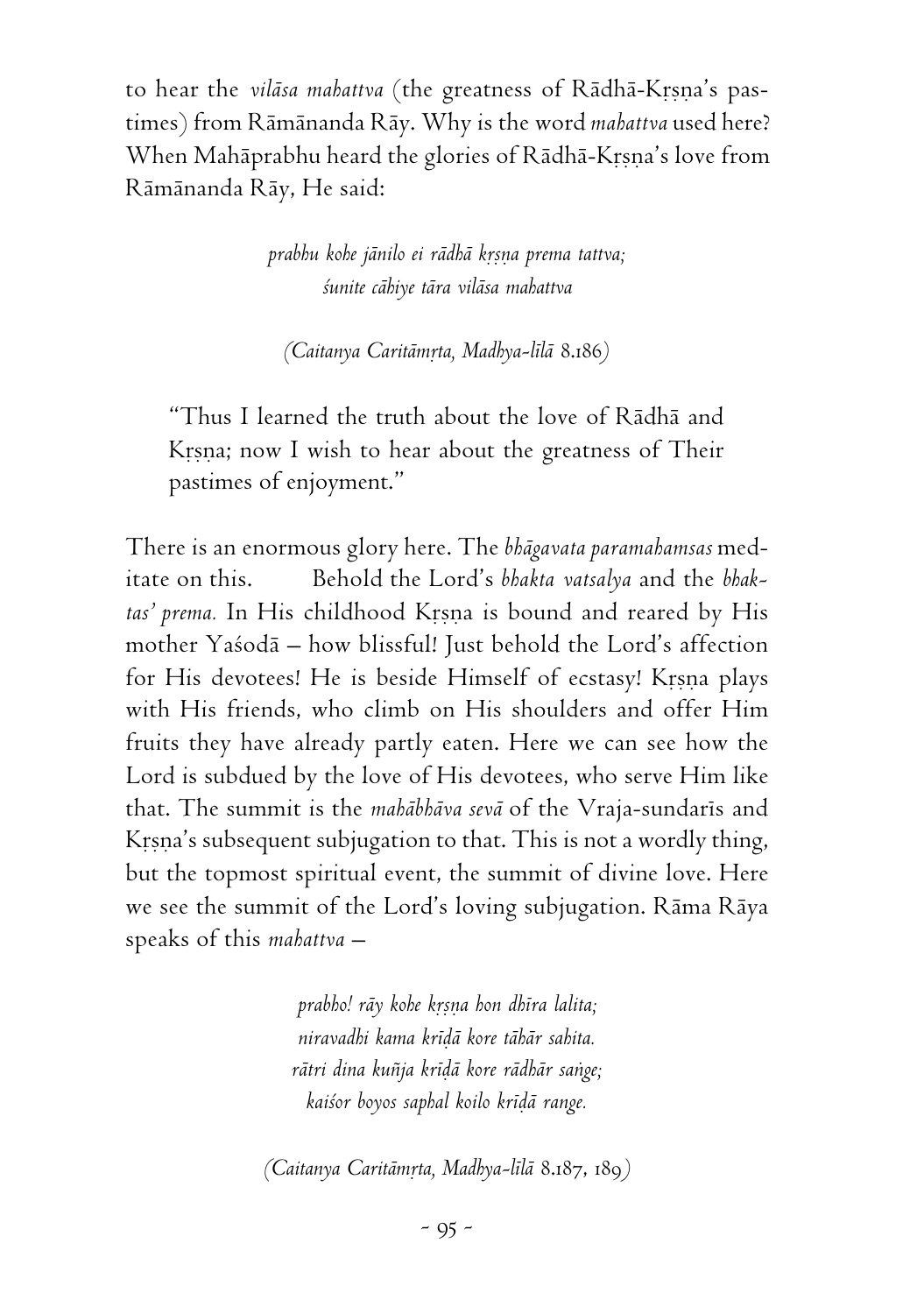"Krsna is called Dhira Lalita, for He always engages in lusty affairs with Rädhä. He plays with Her day and night in the *kunjas,* thus He makes His adolescence a success."

This is called *mahattva.* He who is the Supreme Lord, the source and shelter of everything and everyone, who is worshipped for ages and ages by the greatest sages and mystics who covet even a speck of His footdust, the Original Personality of Godhead, Who is self-satisfied and self-delighted, is thus engaged day and night by His sweethearts in *viläsa*. *rätri dina kunja kréòä kore rädhär sange; kaiçor boyos saphal koilo kréòä range. (*He plays with Her day and night in the *kunjas,* thus He makes His adolescence a success). *prabhu kohe eho hoy äge koho ära,* The Lord said: "That is allright. Tell Me more." *räy kohe ihä boi buddhi gati nähi ära –* "Rämänanda Räy said: My intelligence does not go beyond this." How much had he revealed about the *viläsa mahattva* of Rädhä Mädhava and of the Lord's subjugation to His devotees, who love Him the most, but still the Lord asked on. Rämänanda Räy said: "Prabhu, my intelligence does not reach any further. accha, in that case all that is left for me is to sing You a song of mine, so that You can see for Yourself." *eto kohi äpan kåta géta eka gäilo; çuni preme prabhu svahaste tära mukha äcchädilo (CC) "*Saying this, he sang a selfmade song, but the Lord covered over his mouth with His own hand."

You see, the Lord Krsna and His *śakti* Rādhā are in principle one. Listen I will tell you - rādhā krsņa eka ātmā dui deha dhari - Rādhā and Krsna are one soul in two bodies. That is, from beginningless time. The energy and the energetic are divided in two bodies for always to relish Each other's flavours. *anyonya vilaser rasa asvädana kori.* Therefore in truth You are One, but for the sake of relishing *rasa* you have become two? When Their minds are turned outwards They feel that They are two - Rādhā and Krsna, but when Their minds become *antarmukhé* (turned inwards) towards *viläsa*, then these two *antarmukhé* minds become one. This is the pure *siddhänta* of the Gosvāmis. When *pranaya* becomes intense, then mind and intelli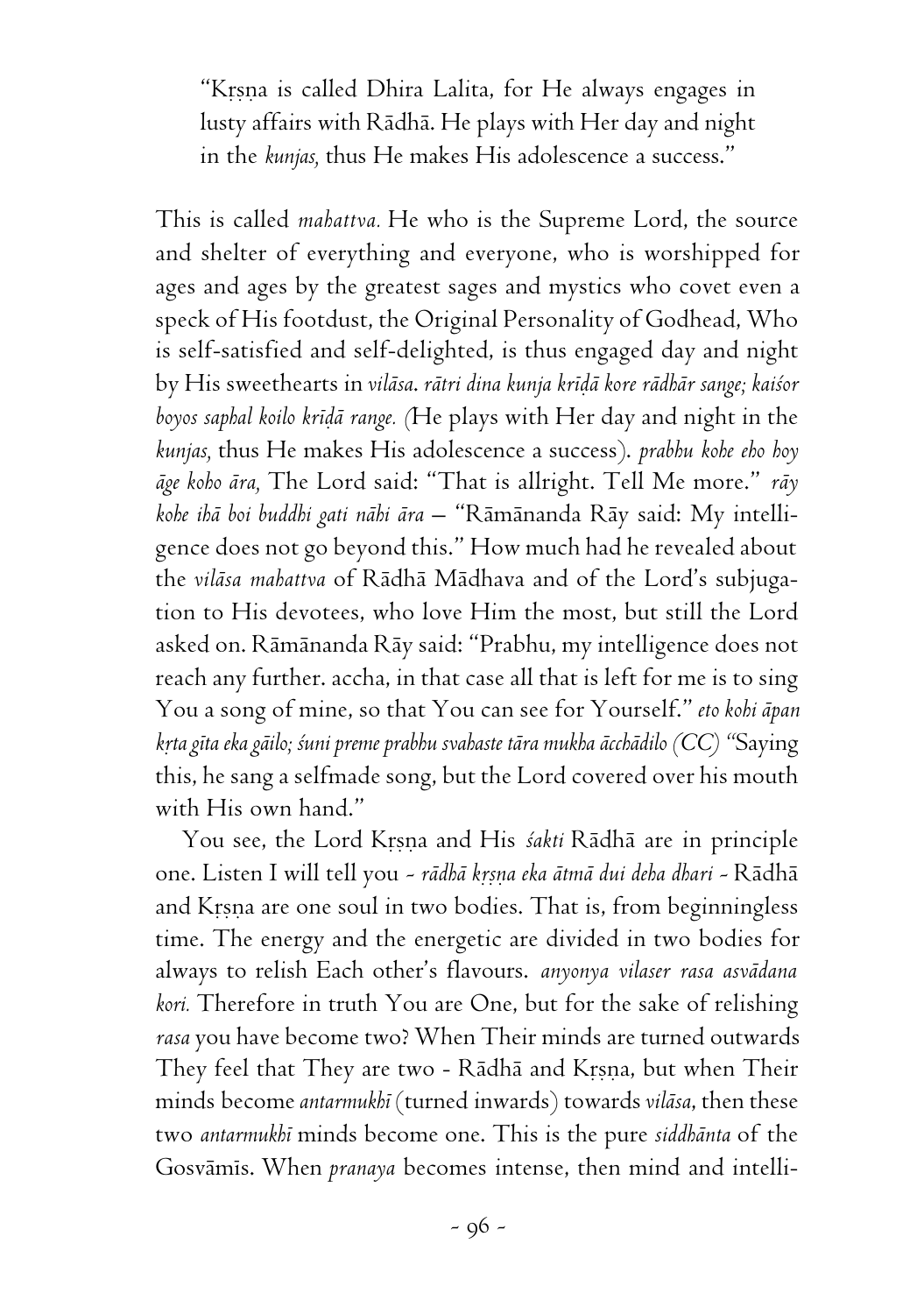gence become one, and a sweet meeting takes place. The bodies are two. Then Rämänanda Räy sings:

> *pahilahi räga nayana bhaìga bhelo anudina bäåhalo - avadhi nä gelo nä so ramana nä häm ramané duhu mana manobhava peçala jäni*

*(Caitanya Caritämåta, Madhya-lélä* 8.194*)*

"First our attachment was expressed through our eyes. It increased every day, without end. He is not the male lover, nor am I the female lover - Cupid has pressed their minds together - merged them."

In the *Bhāgavata's Rāsa-līlā* the *gopīs* came running towards Gopīnātha. One more thing we must say about this. The Vedas say *tat tvam asi* - you are *brahman*. In *lélä* this oneness means the oneness in heart and purpose of the Lord and His devotees. In the Bhāgavata Suka Muni described the *Räsa-lélä*, which took place one autumn night. Not eternal, just the first meeting. What more happened? There's no way to find out from the pages of the *Bhāgavata*, so Šrī Jīva Gosvāmī elaborates on this in his *Gopäla Campüù* [*Pürva Ch*.33]: After that They met in a lonely place, spoke *rasika* subjects with Each other, exchanged loving feelings with Each other, had all kinds of loving dalliances with Each other. Finally as the pastimes proceeded They became so absorbed in Their pastimes that They considered night to be day, day to be night, the outside to be home, home to be the outside, winter to be summer and summer to be winter, and finally the hero to be the heroine and the heroine to be the hero. Then Śrī Gosvāmīpāda said that this loving exchange was taking place between Krsna and all the *gopis*, but Rādhā's *prema* had attained such an inconceivable stage because She is endowed with full *mahäbhäva*. Now such a pastime is taking place.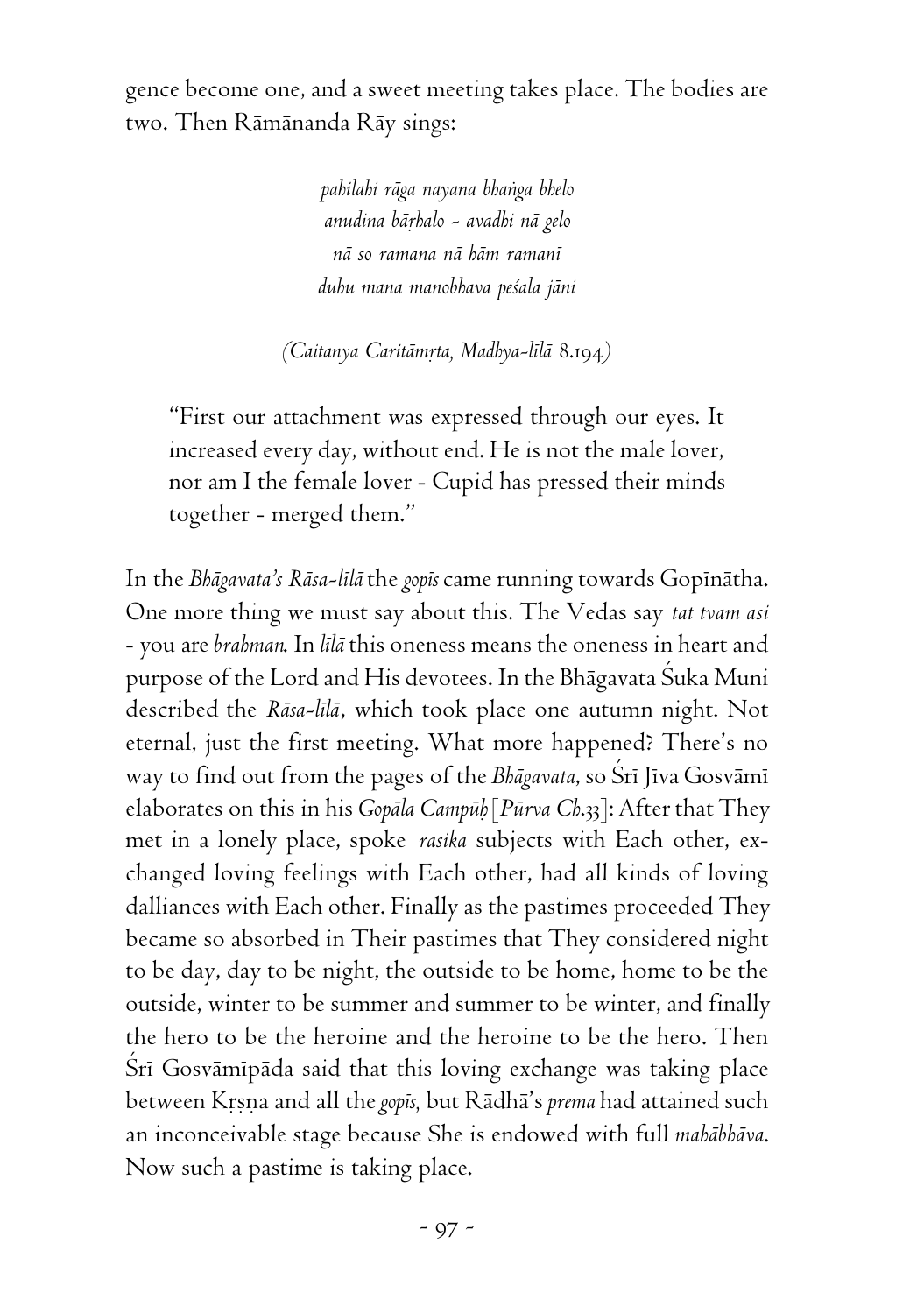Śrī Śrī Rādhā Mādhava relish the sweet pastime of reclining. In many pastimes there is purposeful reversal of roles. It is seen in many places, but this is not always called *prema viläsa vivarta*. When, however, They become so absorbed their minds become one and then it is *nä so ramana nä häm ramané duhu mana manobhava peçala jäni* [He is not the hero and I am not the heroine, our minds were merged by Cupid]*.* This is the *svarüpa lakñaëa* (intrinsic characteristic) *nä so ramana nä häm ramané* [He is not the hero and I am not the heroine]*,* this is the *kärya* (symptom). Rüpa and Tulasi see the *kunja-*pastimes - how wonderful is their fortune!

> *rädhä nägara keli sägara nimagnäli dåçaà yat sukham na tal leça laväyate bhagavataù sarvo'pi saukhyotsavaù*

> > *(Våndävana Mahimämåta)*

They who have seen it will recognise it. There are many festivals of bliss in the Kingdom of Godly love, but they can only be a drop compared to the boundless ocean of bliss of those who relish Rädhä Mädhava's sweet pastimes with their eyes through the holes of the *kunja.* What a great thing Mahäprabhu has given. It is His *anarpita cari,* unprecedented gift*.* If a person of Kali is deprived of this, then there can be no greater deprivation. It is found in the words of the Gosvämés.

After their loving pastimes the Yugala reclines on the special bed. Rūpa and Tulasi know that the time for their service has come. They enter into the *kunja*. How are the *yugala* reclining? The pastimes for which the bed has been made, have taken place. Now They have *rasälasa* (*rasika* transcendental rest). Gosthendranandana keeps His head on the pillow which Tulasi has made of flowers and Rādhārāņi uses Krsna's left elbow as pillow. *gosthendra-nandana bhujārpita mastakāyāh*. How sweetly She has *rasika* talks with Gosthendranandana while keeping Her head on His arm. Rūpa and Tulasi enter the kunja, and although Srī Rūpa has the service of Rādhārānī's lotus feet she asks Tulasī: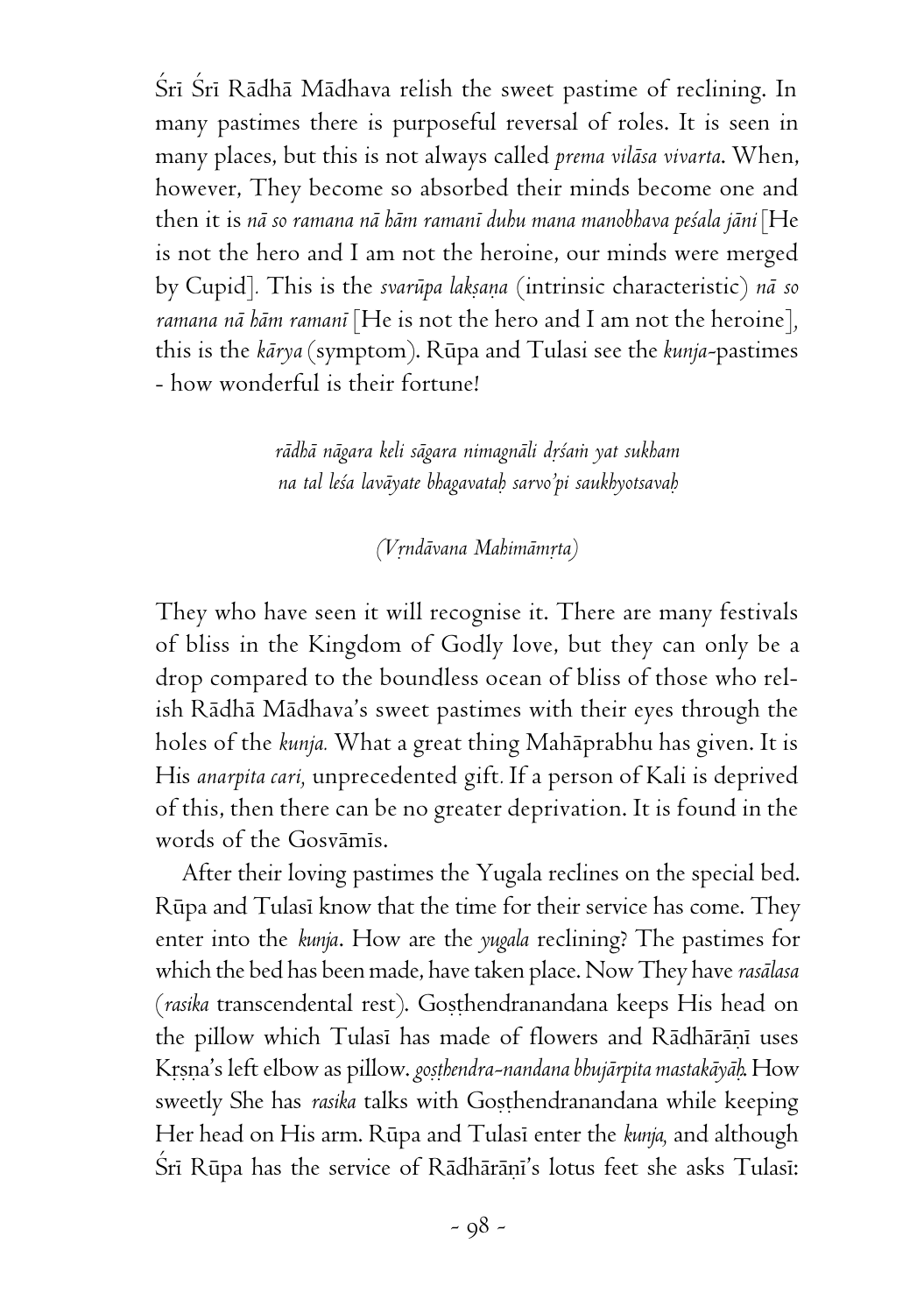"What service will you render? I will massage Govinda's lotus feet and you can take Çré Rädhä's." What a wonderful mood. How pure and free from desire is this *prema,* which makes one give one's own beloved to another. That is selfless devotion. The *kinkarés* show the limit of freedom from desires. The *äcäryas* have mentioned that clearly. Everyone is more or less after his own happiness, especially in this *rasa.* Full selflessness cannot be found outside the realm of *mahä bhäva.*

Govinda fought Rukmi to kidnap Rukmini, taking her along on a chariot. He was a prince and she a princess, he fought for his sister. Govinda said: "Aha, we've fought so much, let go now!" The commentators say this is the love of Dvärakä. It is a difficult thing, not easy. They (the Queens) could not get it (the mood of Vraja), let alone an ordinary living being.

By obeying (the Gosvāmis) this (the mood of Vraja) can be accomplished. Without mercy no one can understand this. The Gosvāmīs say that their (Vrajavāsīs') selfless love is to be followed, otherwise this cannot be accomplished. Even the goddess of fortune could not get it, although she worshipped like anything, it is proven in the Bhāgavata - *nāyam śrīyo'nga u nitānta rateḥ prasāda svar yoṣitam nalina gandha rucam kuto'nyäù*. (sb 10.47.60) If the goddess of fortune could not get this, although she worshipped, then what to speak of others? Why then did the Çrutis get it after worshipping? Although the sages of the Dandaka forest were *jivas* and *sādhakas*, why did they get it? Compare them with each other. The difference is that Kamalä did not follow (the inhabitants of) Vraja. She wanted to see Vrajendranandana independently, but could not get it because she could not give up her awareness of Krsna's majesty.

## *aiçvarya jïäne nä päy vraje vrajendra nandana*

"Krsna, the son of Nanda, cannot be had with awareness of His majesty."

*räga märge vraje svayam bhagavan päy*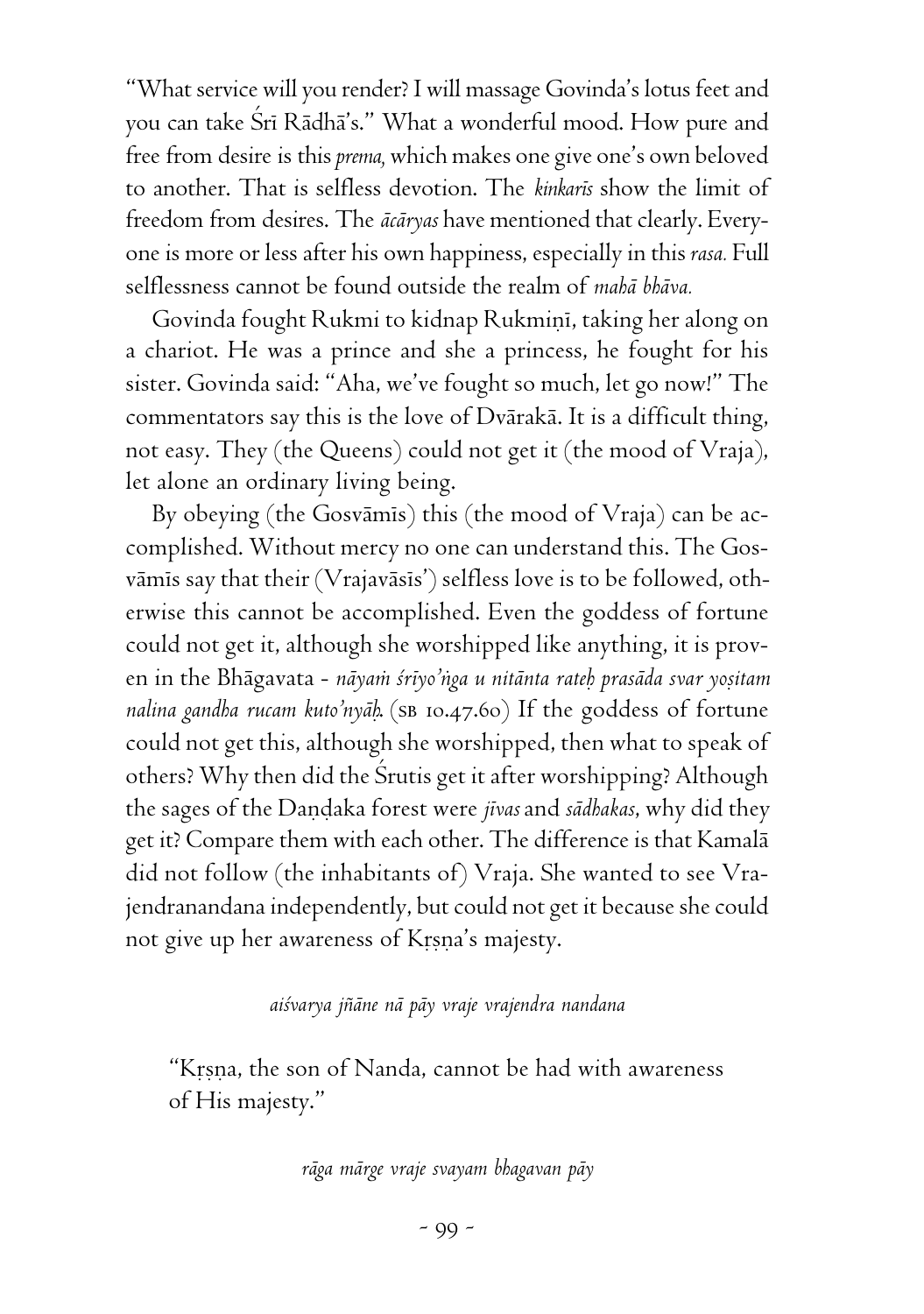"But through *rägänugä bhakti* one gets the original Lord in Vraja."

## vidhi bhaktye pārsada dehe vaikunthe jāy

*"*Through *vidhi bhakti* one goes to Vaikuntha in a body of a companion of Visnu."

## *(Caitanya Caritāmrta)*

"Don't go to Vaikuntha! What are you doing here? Go to your own place!" She says: "I will go (to Vraja)." Even now she is sitting there, performing penances. Why does she say that? Because her mind was attracted to Govinda's sweetness. She can understand that she will not get it and that it is impossible for her to give up her awareness of majesty. Therefore from there she loves this place. She stays in Vrndävana without food or shelter, what *ānanda*. The *mahäjanas* say that in one manifestation Kamalä Devé remains in Vrndävana performing penances, without ever attaining Krsna due to a lack of allegiance to (the mood of) Vraja. On the other hand, she can also not give up such a luscious thing. In the Padma Purāņa there is another manifestation of Kamalā who came to Vrndāvana and got attracted to Vrajendranandana, saying: "I want to enjoy with You. I am Vaikuntha's Kamalā." Govinda said: "This is impossible in all respects. You cannot attain that." Then she prayed: "Accha, then plays grant me this prayer that you will give me any kind of place you would give to a ladylove." Krsna replied: "Accha, thik. Stay here in the form of a golden stripe on My left chest."

What does this show us? That if we want to worship Vrajendranananda (Krsna in Vraja) while keeping an awareness of His majesty, we cannot find relish. Rather, savour diminishes. *svädhéna* bhartrkā Srī Rādhārāņī places Her feet before Govinda and orders Him to anoint them with footlac. Rādhārāņī says: "Why do You delay? If My *sakhés* see me like this they will joke about me, so hurry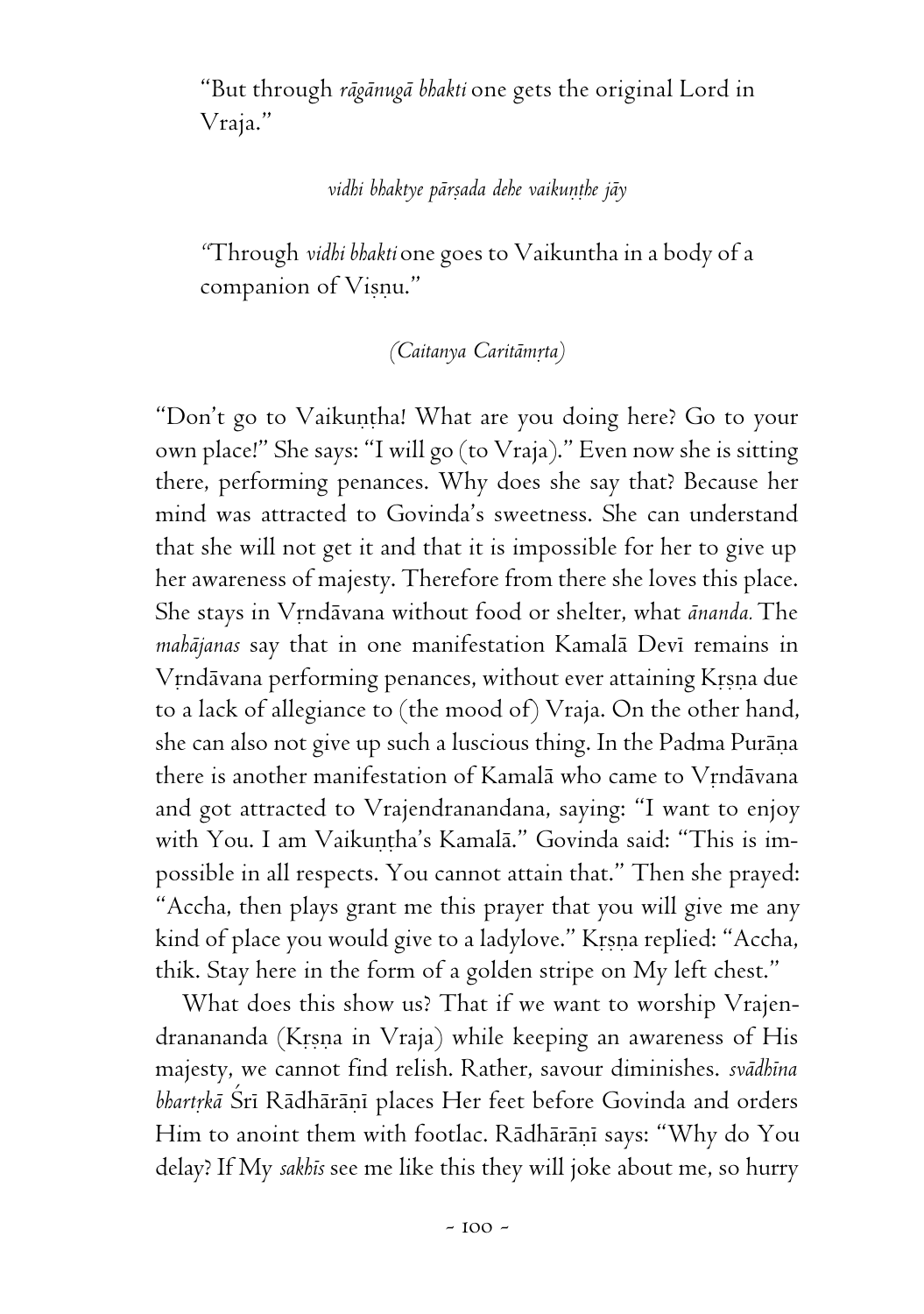up." Next to Rādhārāņī sits another *kinkarī*, who hands Krsņa a brush to paint lac on Her feet. Seeing the extraordinary beauty of Her feet He is captivated –

> *svarëa rekhä rüpe, lakñmé viräje, ujjvala bukera bäsi, tähäre ävaré, yävaka maëòala, garaver more häsi.*

"In the form of the golden line, Laksmi is there on His shimmering chest, which is also covered by circles of footlac." What does She say? "Are You here? Stay here. If You stay here, You will understand that You have to cover Me (My feet). You will stay here also after covering Me with the lac." – tābāre āvarī, yāvaka maņdala, garaver *more häsi.*

This is allegiance to the mood of Vraja. But you see the sages of the Dandaka forest also attained this by following them, as did the Personified Vedas. This allegiance accomplishes the flavours. We eagerly long for following Rüpa and Raghunätha.

> *sevä sädhaka rüpena siddha rüpena cätra hi; tad bhäva lipsunä kärya vrajalokänusärataù*

*(Bhakti-rasämåta-sindhu,* 1.2.295*)*

One attains it by following the people of Vraja. By their grace a *sädhaka* can have transcendental visions as a result of *smaraëa*. One should not imitate *(anukarana*, as opposed to *anusarana*, or allegiance). The commentators ask: "Who are the people of Vraja? Externally that is through the process of hearing and chanting. In this realm the Vrajapeople are Rüpa and Raghunätha. How they did *bhajana*, lived in a renounced way, gave the perfect example, drowned in an ocean of dhruvānusmrti (fixed meditation) without ever giving up the regulative principles – raghunāther niyam yeno pāṣānere rekhā (Caitanya Caritāmṛta).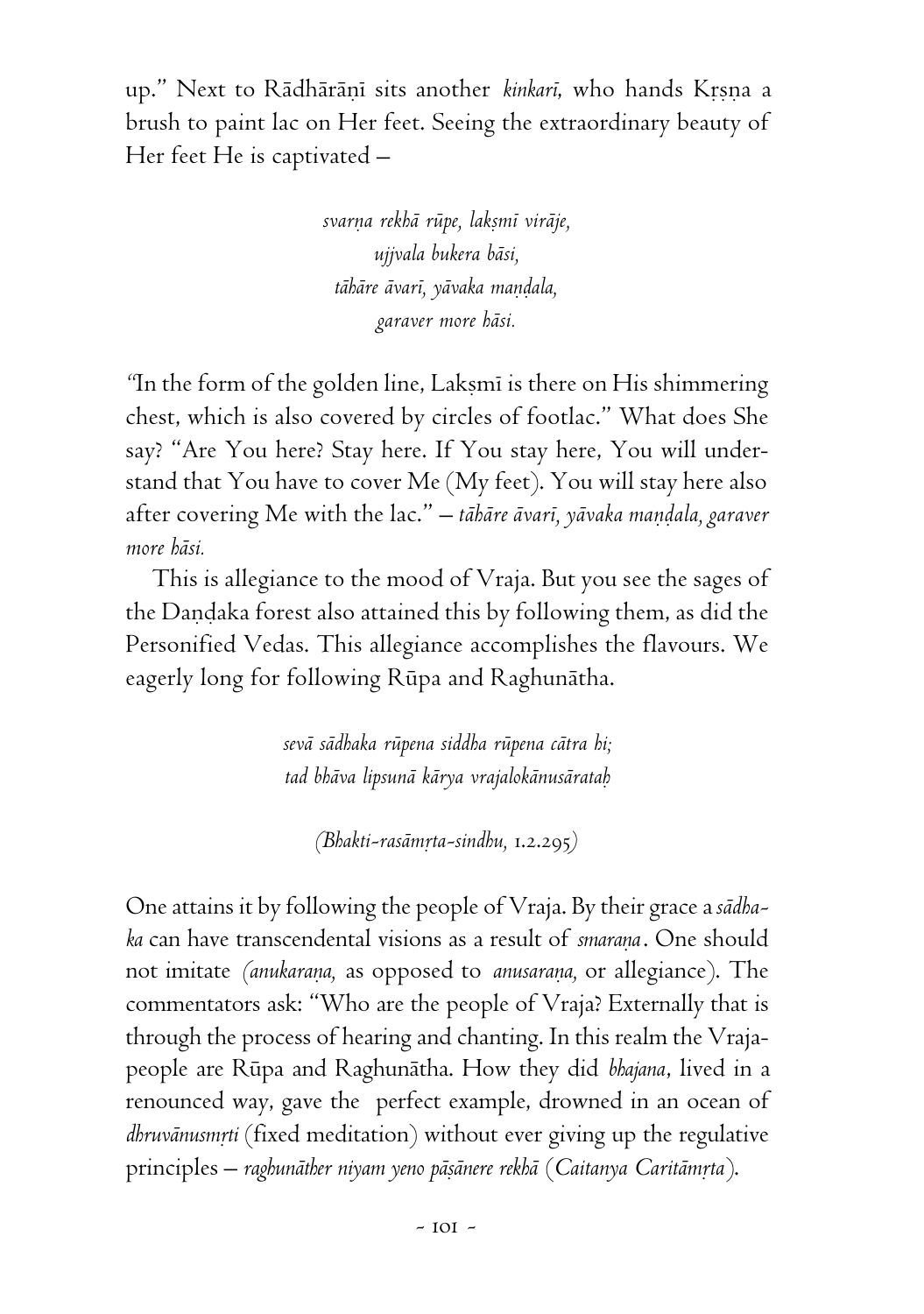Raghunätha's strict adherence to the regulative principles were like the lines carved in a stone (that cannot be wiped out). He offered a thousand *dandavats* to the Vaisnavas, even when he could not stand up anymore. Everyone praised him: "Mahäçaya, you are a *mahä siddha* and yet you are doing all this *sädhana*." He did not say anything to this. They said: "How fortunate you are, you are giving this example." *anuküla hoile praçamsaye bär bär; dekhe bhajanägraha deve-o camatkära* (Bhakti Ratnäkara) "The devotees praised him again and again, indeed even the demigods were astonished to see his eagerness in doing *bhajana*." Such *sädhana* will nourish the relish of the process of hearing and chanting and vice versa. One may ask: "How can you do *smarana* while chanting the holy name?" Sanātana Gosvāmī said: "There is no contradiction here. Two or three practises yield one relish. They nourish each other. *sankértana* nourishes the relish of lilā smarana and smarana nourishes the relish of nāma. (Brhad Bhāgavatāmŗta 2.3.153) When the mind is pure it will not give up *näma kértana*, and when *näma kértana* stays there will always be *smaraëa*. Thus the external body engages in *kértana* and the mind engages in meditating on the *siddha-*body. Therefore the Vraja-people mentioned (in the above Bhakti Rasāmrta Sindhu-śloka) are Rūpa and Raghunätha. They must be followed in the *sädhaka* body. And in the *siddha deha* Rüpa Manjaré and Tulasé Maïjaré are to be followed.

Śrī Rūpa Manjari gives her service. All the *kinkarīs* are the embodiments of love. When *prasäd* is being taken, first Govinda and His friends take, then Rädhä, then Her *sakhés*, and then the *kinkarés,* what *änanda*! They feed each other, giving each other the sweetest items (see Govinda Līlāmrta 20.75) That is the kingdom of *prema*. This is the summit of pure love. Even the *sakhés* don't have such pure love. *tad bhävecchätmikä préti* is shown in the *krama lélä* (*prakaö lélä*) when Rādhā and Krsna first meet. The sakhis then want to establish the meeting of Rādhā and Krsna. They (the *manjaris*) are also *sakhés*. There are five kinds of *sakhés*: *sakhé, priya sakhé, präëa sakhé, nitya* sakhi and *parama preștha sakhi*. Manjaris are nitya sakhis or prāņa sakhis. *rädhä snehädhikä.* They have given up even the *sakhés'* desire to be with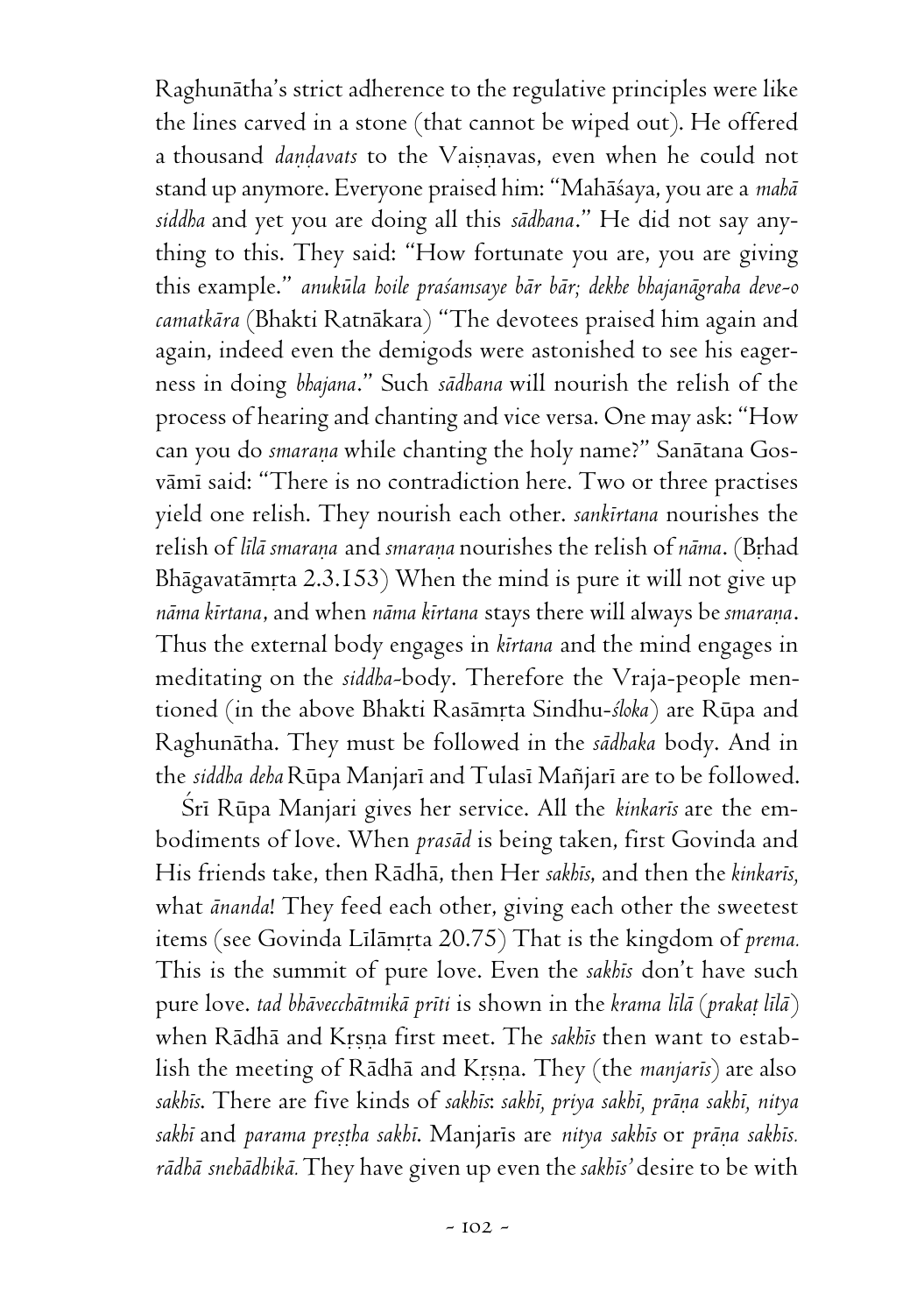Krsna. Rädhäräni may sometimes feel like keeping them alone with Govinda. "How happy they will be to be together alone." But the more *prema* there is the more devotion. This is the nature of *prema.* Rädhä is not satisfied and thinks: "Aha, Lalitä and Viçäkhä are not less then Me – they should also render some service then I will be happy." The *sakhis* enjoy with Krsna, but want to make Krsna enjoy with Rādhārānī also. The kinkaris are not like that, even if Rādhārāņī wants them to. Doesn't everybody want Rādhā-Krṣṇa's happiness? So when Rādhārānī thinks: "I alone am giving so much joy to My man with My love, they should also all get that opportunity to serve. The *kiìkarés* can also do that."

Śrī Viśvanātha Cakravartīpāda has written, though, that the edges of the footnails of Çré Rüpa Maïjaré and other *kiìkarés* defeat the splendor of the lightning, and therefore each *maïjaré* is qualified to be a Yūthesvari, but they have full taste for the service of Sri Rādhä. The question was difficult, the answer beautiful. The *sakhés* think: "If Rādhā wants, we will meet with Krsna", but it is not Rādhā's desire that the *maïjarés* meet with Him, She keeps them separate, "they are Mine", and She considers the *sakhés* another class. Çré Rüpa Gosvāmīpāda describes how Rādhārāņī engages one sakhi in sending Mani Mañjari to be enjoyed by Krsna: "Rādhā has sent me to tell you: Why should you be a maidservant? Why don't you become a *sakhī*? You will experience the *rasa* of meeting Krsna just like them. Everybody wants that. You will attain the *rasa* of Govinda just as you experience the *rasa* of Rādhā." Maņi Mañjarī replies: "Sakhī, listen, I will tell you in short:

> rādhā raṅga lasat tad ujjvala kalā sañcāranā prākriyā *cäturyottaram eva sevanam ahaà govinda samprärthaye yenäçeña vadhü janodbhata manoräjya prapaïcävadhau nautsukyaà bhavad aìga saìgama rase'py älambate man manaù*

"O Govinda! I only want to serve while You make love with Srī Rādhā, showing Your erotic dancing arts on the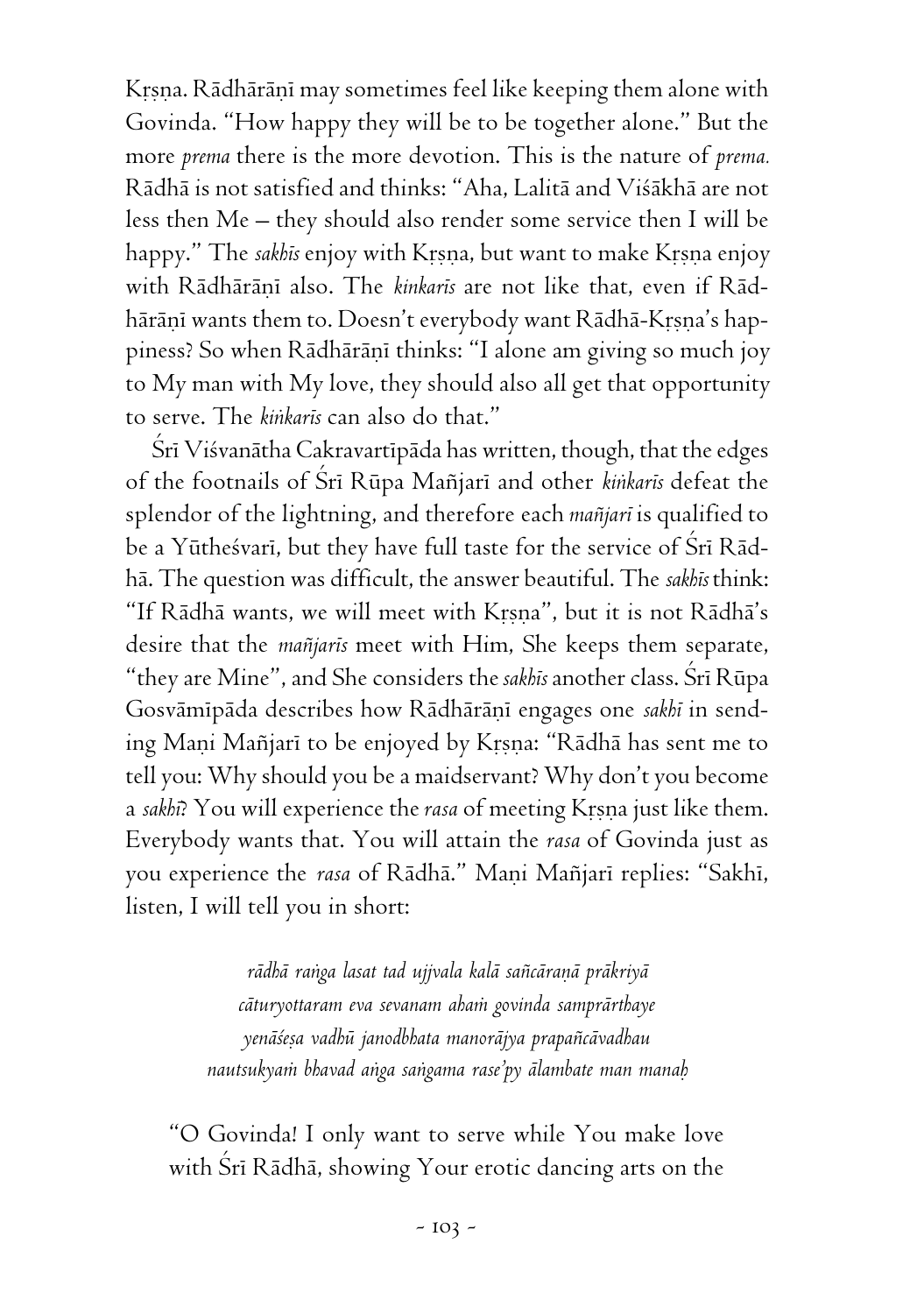stage of erotic dancing named Śrī Rādhā! All the girls of Vraja find the limit of perfection on the strength of this service, therefore, O Gokula-candra! My mind is never eager to relish the *rasa* of Your Ananga-sanga (erotic union). Please just engage me in this long-desired service!"

The *sakhé* returned to Rädhä and said: "Rädhe, how pure is the mind of Mani Manjari – I enticed her to go to Krsna with so many arguments, but she did not care; her heart is most pure. Because they are so pure they are told to massage Rādhārāņi's lotus feet. And Rūpa Manjari herself: śrī rūpa manjarī karārcita pāda padma gosthen*dra nandana* She is engaged in massaging the lotusfeet of Sri Syamasundara. As she does so, the Divine Pair constantly chat with Each other until They gradually slip into *rasälasa*, Their eyes close like the petals of a lotus flower in the evening, enveloping the bumblebees of Their pupils. The *kinkari* is absorbed in this vision – aha, how amazing! Here the word *modata* is used- in topmost bliss she proceeds in massaging these feet. This is the summit of bliss. Whence comes this bliss? Ordinary people are absorbed in sense gratification, but those who know the truth know there is higher happiness. This sense gratification is the propellor of millions of births and deaths in great pain and misery. Is this to be called happiness or distress? Hence the hankering for sensual happiness is useless. The *sädhakas* consider this and conclude that this is nothing and take to the path of *jïäna*, considering themselves very pure. The devotees reject even that and seek the bliss of *prema* and devotional service. The summit of *premänanda* is Vraja-*prema*, this is a spotless *siddha bhäva*, beyond the majesty of God. In Vraja there is parental love above fraternal love and amorous love beyond parental love. Within amorous (extra-conjugal) love there is first *näyika bhäva*, then *sakhé bhäva* and beyond them all *manjari bhäva*. That is the end. In this mood Sripāda takes the lotusfeet of his beloved goddess on his chest and gently massages them.  $Rūpa$  and  $Tulasi$  – what ecstasy! How much love she has that she gives her own service to Sri Tulasi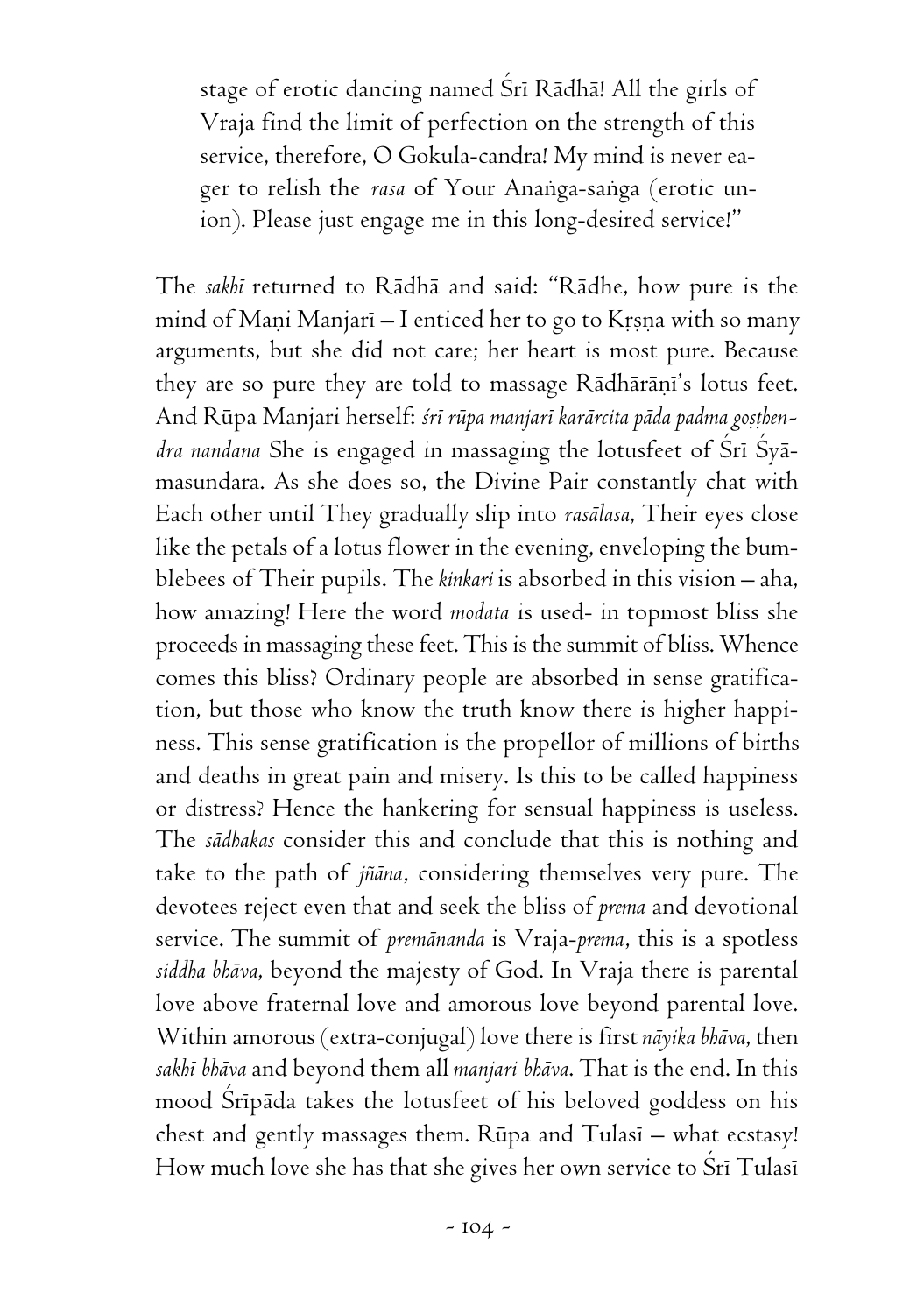Maïjaré. This is due to her being *anugata*, a follower, of Rüpa Maïjari or Gosvāmi. Śri Jiva Gosvāmi says: "In Vrndāvana no one equals Rüpa and Sanätana, but there is only one person who, through his great *prema*, has become equal to them, and that is Srila Raghunātha Dās Gosvāmī. *yan mitram raghunātha dāsa iti vikhyātaḥ kṣitau rādhikā-kṛṣṇa prema mahärëavormi nivahe ghürnan sadä dévyati.*

Šrī Raghunātha dāsa Gosvāmī, who initially came to Vraja to commit suicide out of separation from Sriman Mahāprabhu, himself says: "Rüpa Gosvämépäd has saved my life and given me a place to do bhajana on the bank of Rādhākuṇḍa, and on top of that he has given me a friend like Śrī Jīva Gosvāmīpād." That Śrī Jīva Gosvämé himself says that Raghunätha däs Gosvämé is famous as the friend of Srī Rūpa and Sanātana, because the ocean of his love of Rādhā and Krsņa is churned by the Mandara mountain. Just as the demigods and the demons churned the ocean of milk with the Mandara mountain, *prema* is attained by churning the ocean of love for Rādhā Krsņa. Thus it is with the *bhajana* of Šrī Dāsa Gosvāmīpāda. When he read the (Lalita Mādhava) nātaka of Rūpa Gosvāmī he became mad of ecstasy and was about to die, so Rüpa Gosvämé wrote the Däna Keli Kaumudi to save his life. As a result Däsa Gosvāmī wrote the one-act Dāna Keli Cintāmani. At the end of this book he prayed –

> *ädadänas tåëaà dantair idaà yäce punaù punaù çrémad rüpa padämbhoja rajo'haà syäà bhave bhave*

"Taking a straw between my teeth I pray to the Lord again and again that I may remain the dust of Srila Rūpa Gosvämé's lotusfeet, birth after birth!"

At the end of *Mukta Caritra* he prayed:

*ädadänas tåëaà dantair idam yäce punaù punaù çrémad rüpa padämbhoja dhüliù syäà janma janmani*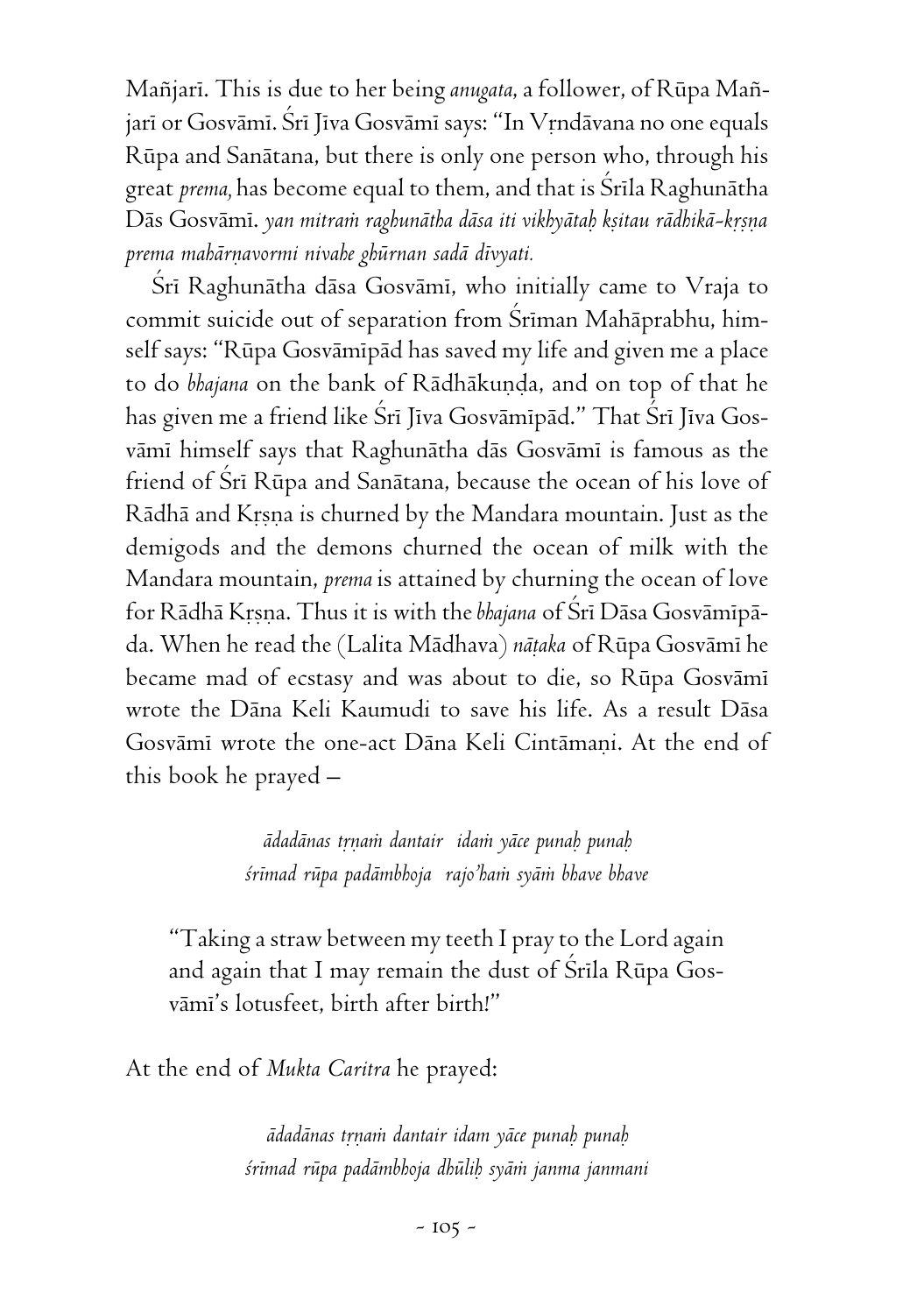"Taking a straw between my teeth, I pray thus again and again: "May I become the dust on Śrīmad Rūpa Gosvāmī's lotus feet, birth after birth."

How much he suffered separation from Rādhārāņī, but due to Rūpa and Sanätana's consolation he remained patient.

> *rädhä krñëa viyoge, çrépäda chärilo sakal bhoge, sukha rukha anna mätra sära. caitanyer viyoge, anna chäri dilo äge, phal gavya korilo ähär.*

"Srila Raghunātha Dāsa Gosvāmi had given up all sense enjoyment out of separation from Rādhā and Krsna and ate only dry tasteless food. Then, out of separation from Lord Gauräìga, he gave up eating that solid food and ate only fruits and milk."

> *sanätanera adarçane, tähä chäre sei dine, kevala koroye jala päna. rüpera viccheda yabe, jala chäòi dilo tabe, rädhä kåñëa boli räkhe präna.*

"Then, when Sanätana Gosvämé left this world, he gave that up also and drank only water. When Rüpa Gosvämé also left him, he even gave up drinking water and kept himself alive simply by saying the names of Rädhä and Krsna."

He also said out of separation from Rüpa, Sanätana and Svarüpa Dämodara: Is Giriräja now coming to me as a python to swallow me? The *kunda* now becoming the gaping mouth of a tiger to swallow me up? By Rūpa and Sanātana's grace Girirāja and Rādhākuņda were so dearly coveted by him, but now have they become like a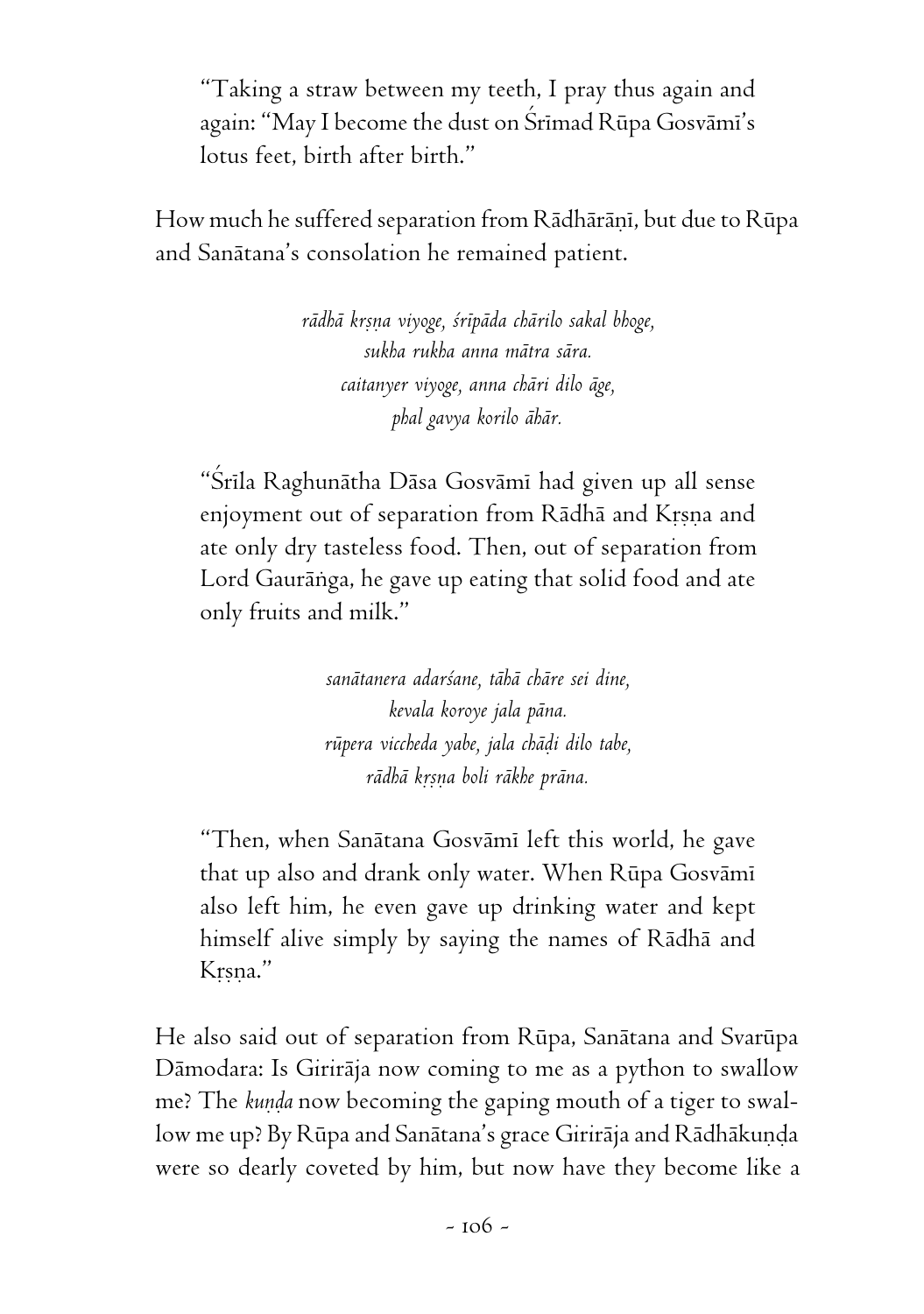serpent (Girirāja) and its gaping mouth (Rādhākuņḍa)? As soon as he sees this *kunda* he misses Rūpa and Sanātana so much *giréndro'jägaräyate vyaghra tuëòäyate kuëòaà jévätu rahitasya me.* This Vrajamandala has become completely empty for me. *śunyāyate jagat sar*vam (*Śikṣāṣṭakam*) "The whole world is empty to me." *vyaghra tuṇḍāyate kundam –* "The *kunda* is coming to me like a snake to swallow me!" *giréndro'jägaräyate.* This is called *bandhu viraha* (separation from a friend). This is not a worldly friendship – this is friendship with millions of hearts. Therefore what a friendship! As it is here, so it is there! What splendour emanates from Sri Rādhārāni's body as She speaks! Hence it is said *he kanaka gauri.* Her golden splendour gushes from Her as She speaks with Krsna. Then *präner kinkari* Tulasi who is on the bed massaging Her feet, thinks to herself: "She keeps her feet on the bed—If I get off the bed Her sleep may break." Therefore she stays on the bed. Then suddenly the vision breaks and Śrīpāda falls on the bank of the *kunda*, anxiously praying: *hā kanaka gauri!* Alas! In this Madana Sukhada Kunja you are having such wonderful *rasäläpa*! When will I be so fortunate that I can massage those feet of yours?" Thus Sripada's heart and mind flow along on waves of prayer. In the next verse we will discuss Śrī Dāna Līlā. By Śrīman Mahäprabhu's grace we may gather tomorrow to discuss this.

> *Thus ends Çré Ananta das Mahantaji's päöha on the* 72*nd verse of Viläpa Kusumänjali at Rādhakunda on April 7, 1999*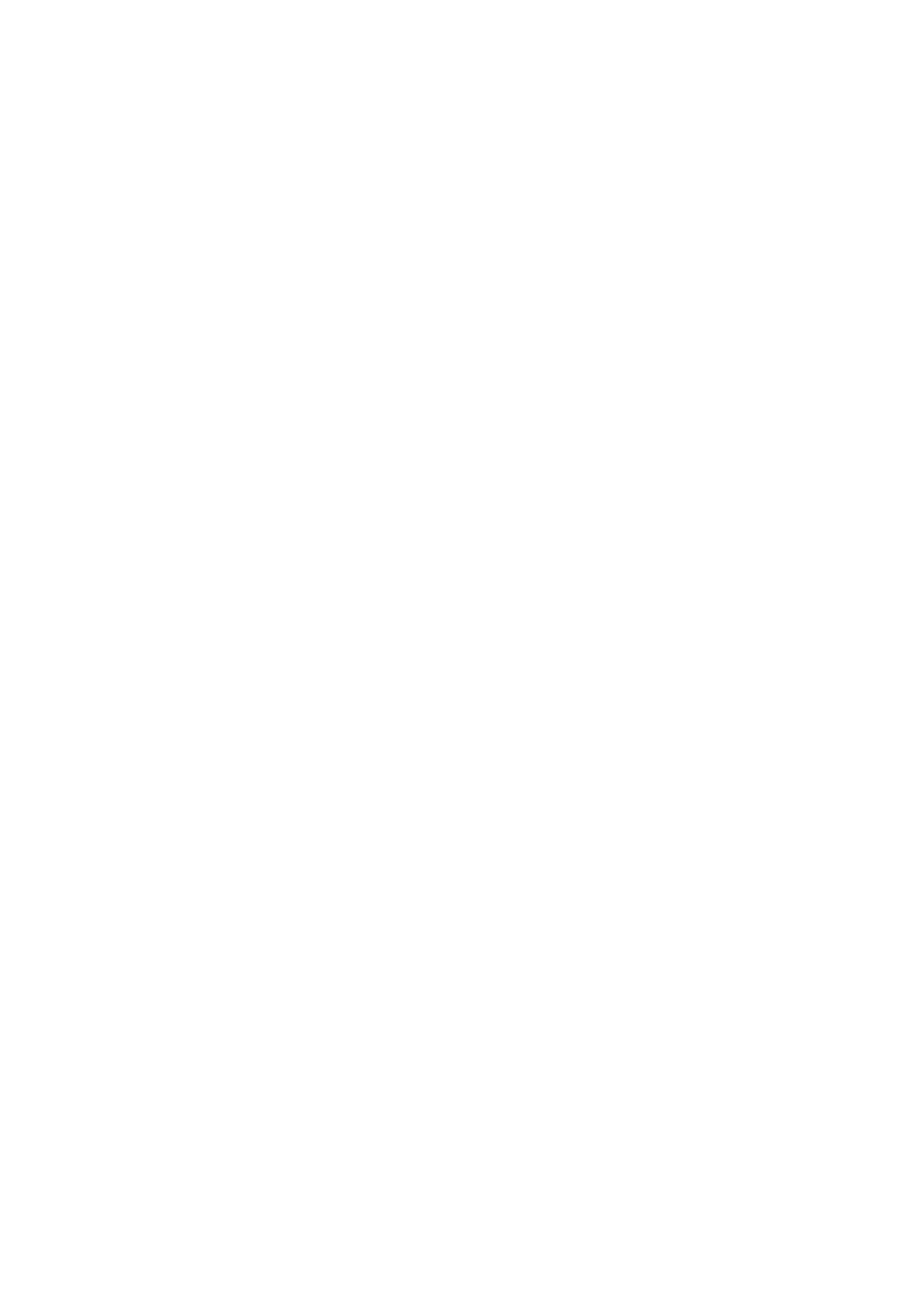#### verse 73

*govardhanädri nikaöe mukuöena narma lélä vidagdha çirasäà madhusüdanena dänac chalena bhavatém avaruddhyamänäà drakñyämi kià bhrukuöi darpita netra-yugmäm*

*govardhana* - Govardhana; *adri* - Hill; nikaṭe - close by; mukuṭena - by the crown; *narma* - joking; *lélä* - play; *vidagdha* - clever; *çirasäà* - by the head; *madhusüdanena* - by Madhusüdana; *dänat* - from tax; *chalena* - on the pretext; *bhavatém* - You; *avaruddhyamänäà* - being obstructed; draksyāmi - I will see; kim - whether; bhrukuti - frowned eyebrows; *darpita* - proudly; *netra -* eyes; *yugmäm* - couple.

Madhusüdana is the crestjewel of clever pranksters! One day He obstructs Your path on the pretext of collecting tax from You as You are walking near Govardhana Hill! Will I then see Your proud eyes crowned with frowned eyebrows?

In this 73rd verse of his *Çré-Çré Viläpa Kusumäïjali Stava*, the most worshipable Srila Raghunātha dās Gosvāmi, who is one of the six Gosvāmī-ācāryas, who are the most intimate associates of Srī Krsna Caitanya Mahaprabhu, the sanctifier of the Kali age, submits his heart's lamentation at the lotusfeet of his most beloved Śrī Rādhārāņī, saying:

> *govardhanädri nikaöe mukuöena narma lélä vidagdha çirasäà madhusüdanena; dänacchalena bhavatém avaruddhyamänäà drakñyämi kià bhrukuöi darpita netra-yugmäm:*

*"*Madhusüdana is the crestjewel of clever pranksters! One day He obstructs Your path on the pretext of collecting tax from You as You are walking near Govardhana Hill!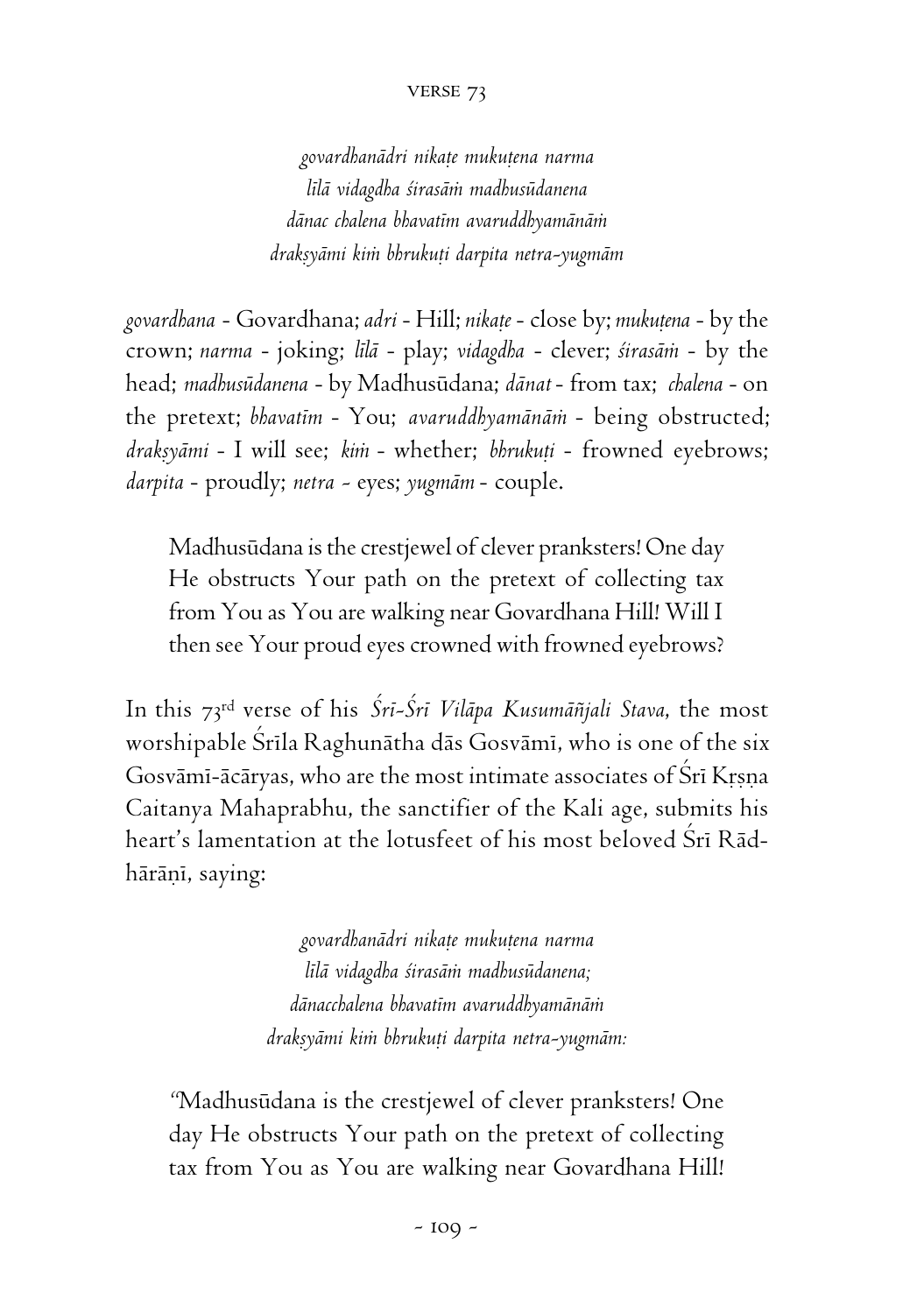Will I then be so fortunate to see Your proud eyes crowned with frowned eyebrows?"

Çrépäda Gosvämé-caraëa attains a current of *lélä* visions. The *lélä* appears before him like a picture. Just as he relishes the sweetness of the beloved deities' forms, attributes and pastimes, he similarly relishes the mellows of devotional service alongside. They (the *manjarés*) are embodiments of the mellows of devotional service. Their *svarüpas* consist of the mellows of devotional service, therefore they are not deprived of this savour. The sweetness and beauty of the mellows of Godhead are not slight. Däruka fanned Dvärakänätha. The fan fell from his hand. He got stunned by Dvärakanätha's sweetness. This is a *sättvika* ecstasy. He could not fan anymore. He did not welcome this ecstasy. Why?

> *nijänande yadi bhaktera prema sevänande bädhe; sei änandera prati bhaktera hoy mahäkrodhe*

*(Caitanya Caritämårta, Ädé-lélä,* 4.201*)*

"If his own ecstasy obstructs the loving service of a devotee, then that devotee is very angry at that ecstasy."

Ecstasy is the highest goal of life, but when there is paralysis, then the devotee becomes angry. Paralysis will not allow the execution of devotional service, hence there is anger. Vrajanätha is much sweeter even than Dvärakanätha. Here there is pure sweetness due to the love of the Vrajaväsés. There are four kinds of extraordinary sweetnesses here – the sweetness of His flute, His devotees' love, His form and His pastimes. And when Govinda is connected with Rādhārāņī:

> *rädhä vadana vilokana vikasita vividha vikära vibhangam.* jalanidhim iva vidhu maṇḍala darśana taralita tunga tarangam

> > *(Géta Govinda)*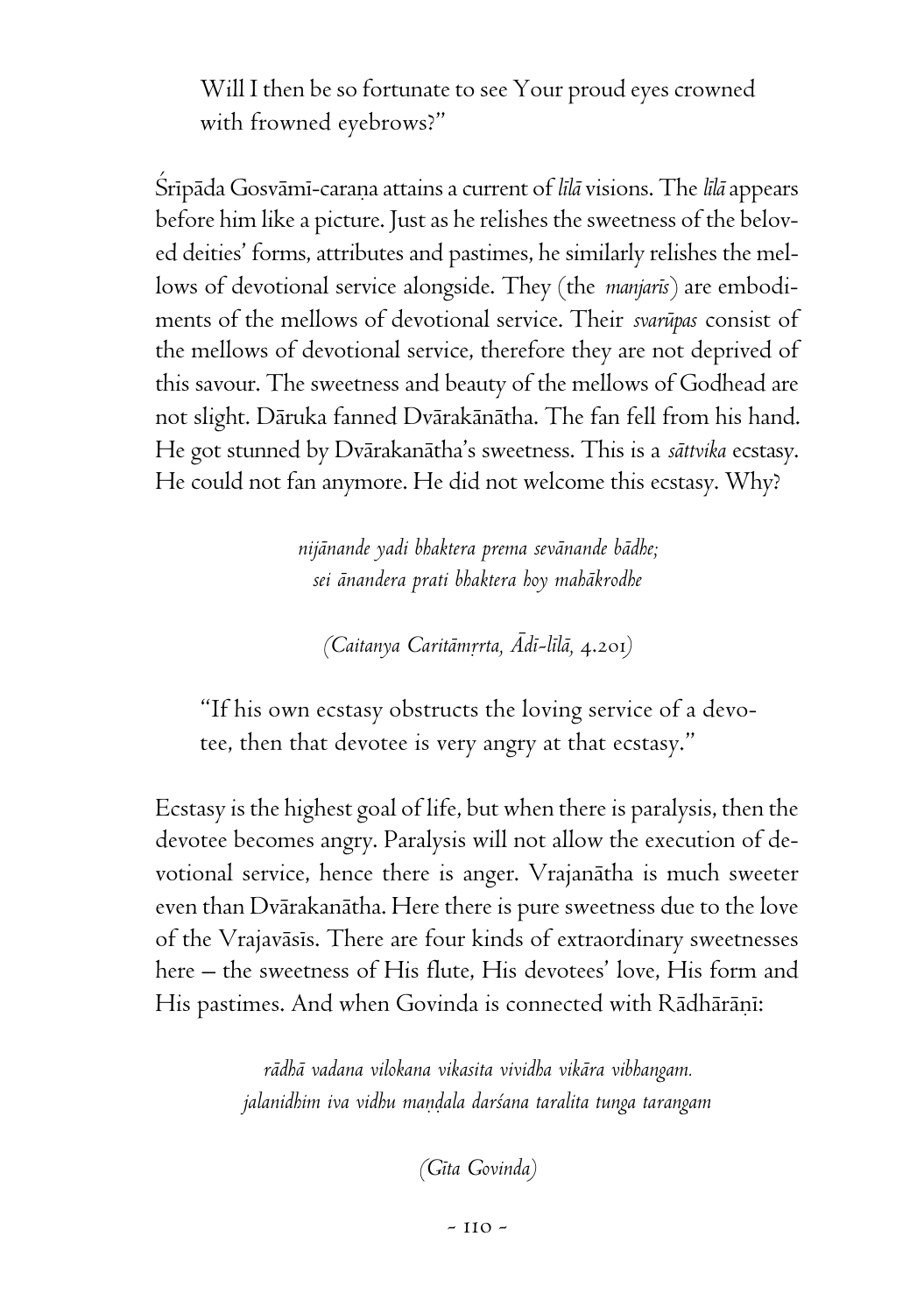When He sees Rädhä's face, which is an ocean of beauty, then He blooms up just as the ocean swells up when the full moon rises. This is a manifestation of vast sweetness. And again, when She sees Krsna, Rādhā's sweetness is also manifest. *kinkarīs* are able to worship like that. Everything will be forgotten. But despite the absorption in all this sweetness, the *kinkarés* will perform their service well  $-$  just see their attention! This is all Isvari's mercy. If She does not bestow Her mercy it cannot be attained.

Govinda has accepted the mood of Rädhä. When He relished this mood in the Gambhīrā, then the joints of His bones became disconnected, or He assumed the shape of a turtle. So much attention for Rädhä — He tolerated it all. And that while Govinda is full absolute transcendental knowledge Himself! He could not tolerate the separation of Rädhä!

And now imagine the devotion of the maidservants of that Rädhä! They serve and at the same time relish Rädhä's sweetness. This is their spotless way of life. The Mahäjanas sing: *hari hari är ki emon daçä hobo? chäriyä puruña deha, kobe vä prakåti hobo, duhu ange candana poräbo.* ("Hari, Hari! When can I attain such a condition? When will I give up this male body and become a female, to anoint Rādhā Krsna's bodies with sandalwood pulp?") *öäniyä bändhibo curä, nava gunjä häre berä, nänä phule gänthi dibo här.* ("I will tie crowns on Their heads, surround them with fresh strings of *gunjä* and hang garlands made of various flowers on Them.") *péta vasana ange, poräibo sakhé sange, vadane tämbül dibo är. sei na rüpa mädhuré, heribo nayän bhori —* ("With the *sakhés* I will dress Krsna in yellow garments and place a pan in His mouth. Will I then fill my eyes with the sweetness of Their forms?") After *rüpa mädhuré* he says *nélämbare räi säjäiyä* (after relishing this I again engage in service) nava ratna jori āni, bāndhibo vicitra venī, tāhe phula mālatī gānthiyā ("I will collect new, or nine, jewels, to wind in Her wonderful braid and intertwine it with a garland of Malati-jasmines.") (After rendering this service I again engage in relish:) *se nä rüpa mädhuré, heribo nayana bhori, ei kori mane abhiläña.* ("I will fill my eyes with Their sweet forms. This is the desire on my mind") *jaya rüpa sanätana, deho*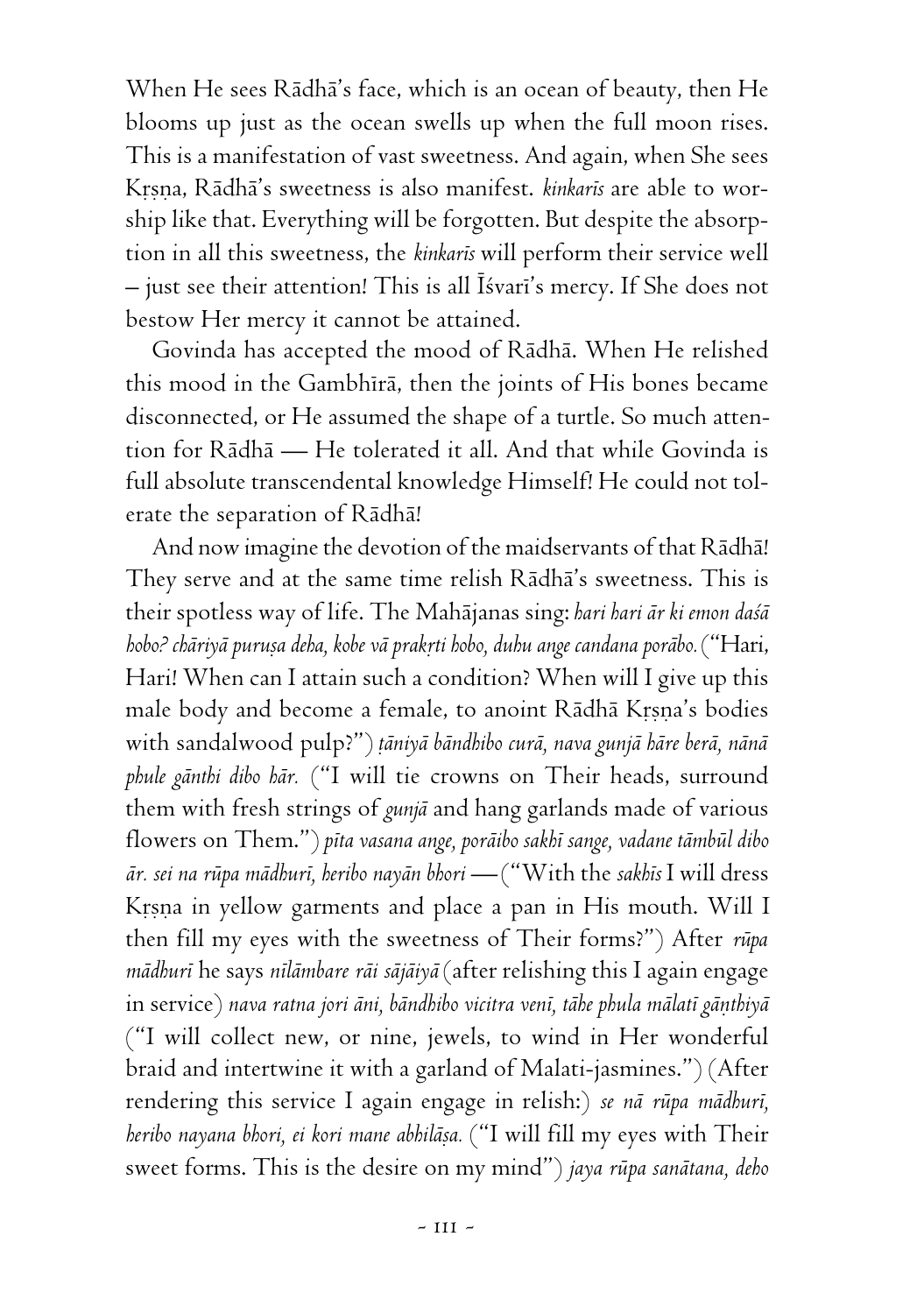*more ei dhana, nivedaye narottama däsa* ("All glories to Rüpa and Sanätana! Give me the treasure, prays Narottama däs") In this way he prays for service and alongside relishes the sweetness.

Now Śrīpād Gosvāmīcaraṇa perceives the Dāna-līlā. How wonderfully full of *rasa* is this pastime! Srīpāda Raghunātha dāsa Gosvämipäda has narrated this in his book Sri Däna Keli Cintämani. Śrī Vasudeva Mahāśaya had a sacrifice held for the welfare of Balarāma and Krsna at Govinda Kunda by Bhāguri Muni. They had it broadcast all over Vraja that any woman who would donate *ghé* for the sacrifice would attain all perfection. All their desires would be fulfilled. The female parrot Sūkṣmadhī told Rādhārāṇī the news, so Rādhārānī departed from this Rādhākunda, fully dressed and decorated in an amazing way. They all carried small golden jugs with *ghé* on their heads, protected by red silken bands. The jugs were filled with fresh *ghi*. Rādhārāṇī, Lalitā, Viśākhā, Citrā, Indulekhā - all the *sakhis* were there, and Rūpa Mañjarī, Tulasī Mañjarī all the *manjaris* were also there. Rādhārāni set off towards Govardhana, surrounded by all the *sakhés* and *manjarés*. Wherever She looked – *däna chale bhetibo känäi* ("I will meet Känäi on the pretext of offering tax"). So slowly they walked towards Mänasa Gangä's bank, where they admired the lake's beauty with blooming lotus flowers on the surface of the water, surrounded by buzzing bumblebees. Seeing the sweetness of Mānasa Ganga Śrī-Śrī Rādhārānī remembered Govinda and She became overwhelmed by ecstasy. Meanwhile a male parrot informed Govinda that Śrī Rādhārāņī and Her sakhīs are heading towards Govinda Kunda to donate *ghi* to the sacrifice. Hearing this, Govinda took His pals like Subala, Ujjvala and Madhumangala along and dressed Himself as a tax collector. At the huge platform known as Syama Vedi He erected a toll booth and stood there dressed as a tax collector, playing His flute. When that sweet sound entered Rādhārānī's earholes She was overwhelmed by ecstasy and told Lalitā: sakhi! tapasyāmah kṣāmodari varayitum veņuṣu januh  $-$  "I will perform penances." Lalitā: "We have come here for Krsna's *darçana*! Why should you perform penances?" Rädhä: "Yes, *sakhi* I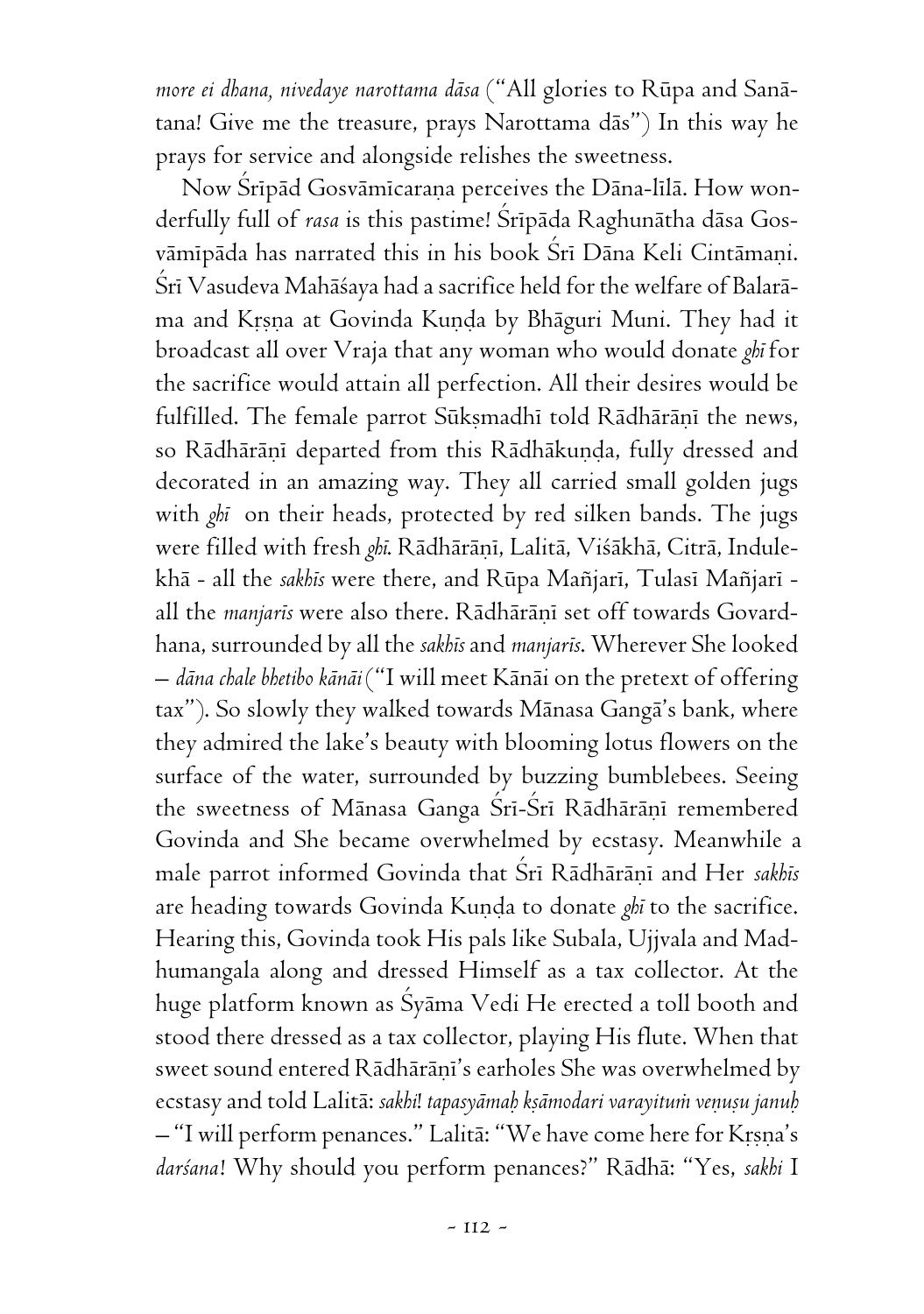will perform penances!" *varayitum venusu januh* — "I will become a veņu (bamboo reed)." vareņyam manyethā sakhi tad akhilānām sujanusām "I don't believe that you can take any higher birth than that of a bamboo reed (to make Krsna's flute). Just see! This bamboo relishes Mukunda's lip nectar to its full satisfaction, day and night!

Accepting this mood of Sri Rādhā's, Sriman Mahāprabhu relished this *rasa* in the Gambhīrā with Svarūpa Dāmodara and Rämänanda Räya –

> *sakhégaëa, koho sab koriyä vicäre! kon térthe kon tapa, kon siddha mantra japa, ei veëu koilo janmäntare heno kåñëädhara sudhä, je koilo amåta mudhä jär äçäy gopé dhare prän ei veëu ayogya ati, eke sthävara puruña jäti, sei sudhä sadä kore pän*

*"Sakhis*! Tell Me after due consideration: In which holy water has this flute bathed, what penance did he perform or what *siddha mantra* did he practise, that he can drink the nectar from Krsna's lips, that belittles the nectar of heaven and the mere hope for which keeps the *gopés* alive? How amazing! He is a man and of the bamboo-species! What penance has he performed that he can constantly drink this nectar?"

> *yär dhana nä kohe täre, pän kore balätkäre pite täre òäkiyä jänäy dekho tär tapasyära phal, dekho ihär bhägyabol ihär ucchiñöa mahäjane khäy*

"Although it is the wealth of the *gopés* he does not tell (ask) them and drinks it by force. Rather, he challenges them and tells them to come and drink it. Behold the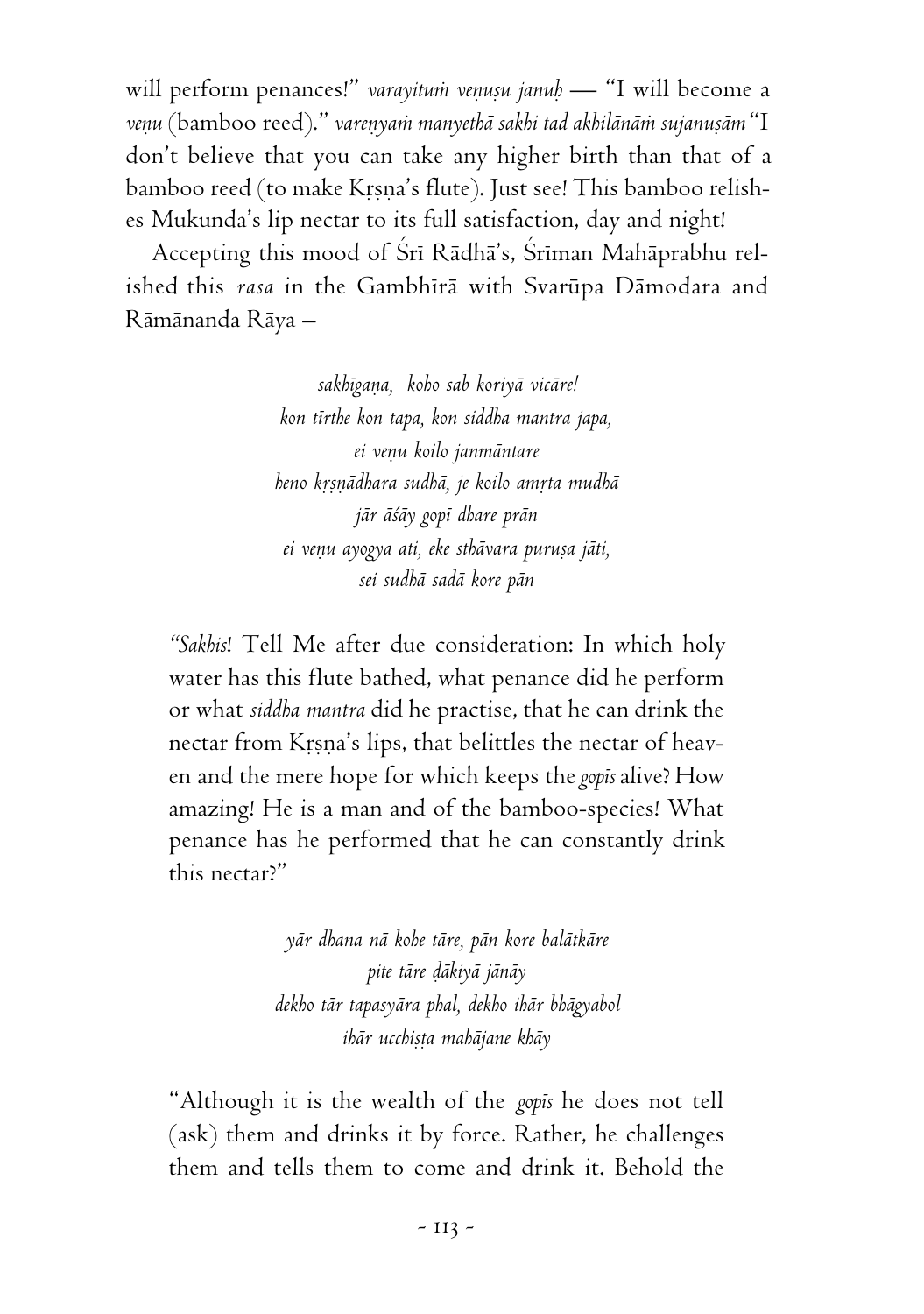results of his penances! Behold the power of his good fortune! His remnants are drunk even by the great saints!"

Which saints? This is a *bhāver dṛṣṭi* (a vision of ecstasy), a condition or stage of *anuräga,* called (in Ujjvala Nélamani) 'the desire to attain birth as an lifeless object, as long as it yields a meeting with the beloved. This is a result of being subdued by each other's love'.

> *mänasa gangä kälindé, bhuvana pävana nadé kåsëa yadi täte koren snän veëu jhuöädhara rasa, hoyä lobhe paravaça sei sudhä sadä kore pän*

"If Krsna bathes in universally purifying rivers like Mānasa Gangä and Yamunä, they always greedily drink His *jhuta* (saliva) from the flute."

That's quite something for an ordinary piece of bamboo.

*eto nodé bahu düre, våkña sab tära tére, tap kore para upakäré nodér çeña rasa päiyä, mül dvärä äkarñiyä, kene piye bujhite nä päri*

"What to speak of all these rivers, even the trees on their banks, that perform penances for the benefit of others, drink the remnants of the rivers by sucking their water in through their roots. I cannot understand why they drink it....."

> *nijäìkure pulakita, puñpahäsya vikasita madhu miçe bohe açru dhära veëu ke mäni nija jäti, äryer jeno putra näti, vaiñëav hoile änanda vikära*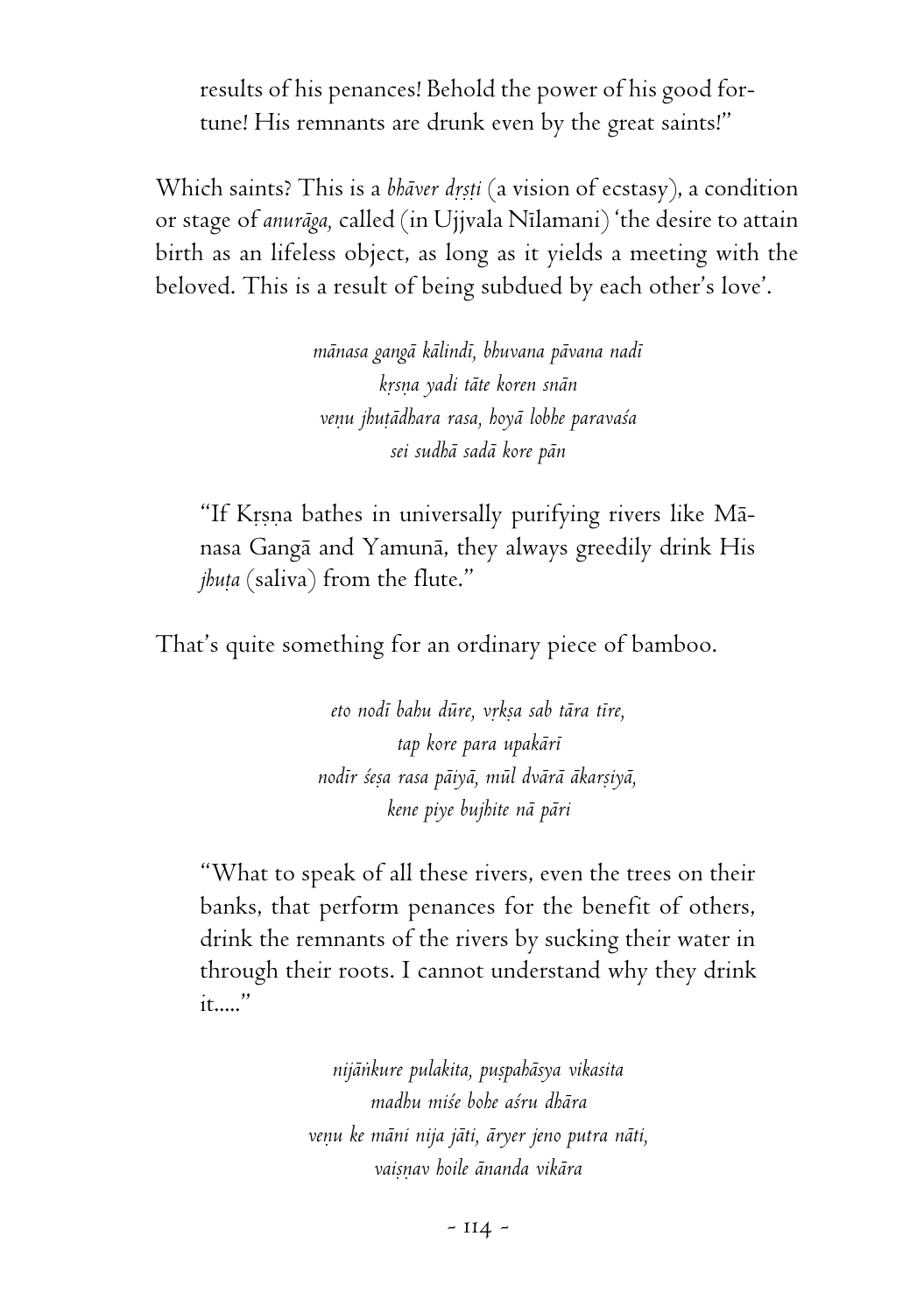"Through their knots they show goosebumps of ecstasy, through their flowers they smile and through their honey they shed tears of ecstasy. They consider the flute to be of their own race, just as noblemen become ecstatic when a son or grandson becomes a Vaișnava."

> *veëura tapa jäni yabe, sei tapa kori tabe, e ayogya ämarä yogya näré yä nä päiyä duùke mari, ayogya piye sahite näri tähä lägi tapasyä vicäri*

"If we knew what penance the flute had performed we would do it also. He is after all unqualified (as man and bamboo) while we are qualified women. We die of misery because we do not get this nectar and we cannot tolerate that an unqualified person drinks it instead. For this reason we consider performing penances."

> *eteko praläpa kori, premäveçe gaurahari sange loyä svarüpa räma räy kabhu näce kabhu gäy, bhäväveçe mürcchä yäy ei rüpa rätri dina jäy*

"Thus Gaurahari spoke like mad, absorbed in ecstatic love, taking Svarupa Damodar and Ramananda Ray along. Sometimes He danced, sometimes He sang, sometimes He fainted of ecstasy. In this way days and nights passed."

The *sakhés* say: "Rädhe! You are so tender and You keep this jug upon Your head. Take it off and give it to me." Rādhārāņī replies: "No *sakhi*, it is not the jug that is too heavy – Viçäkhä has put so many ornaments on Me that I cannot walk (they should be taken off)." (*Däna-kelé-kaumudé,* 58-59) Then one *sakhé* shows Her: "O Rädhe, look at Govinda! He has mounted the Govardhana Hill, illuminating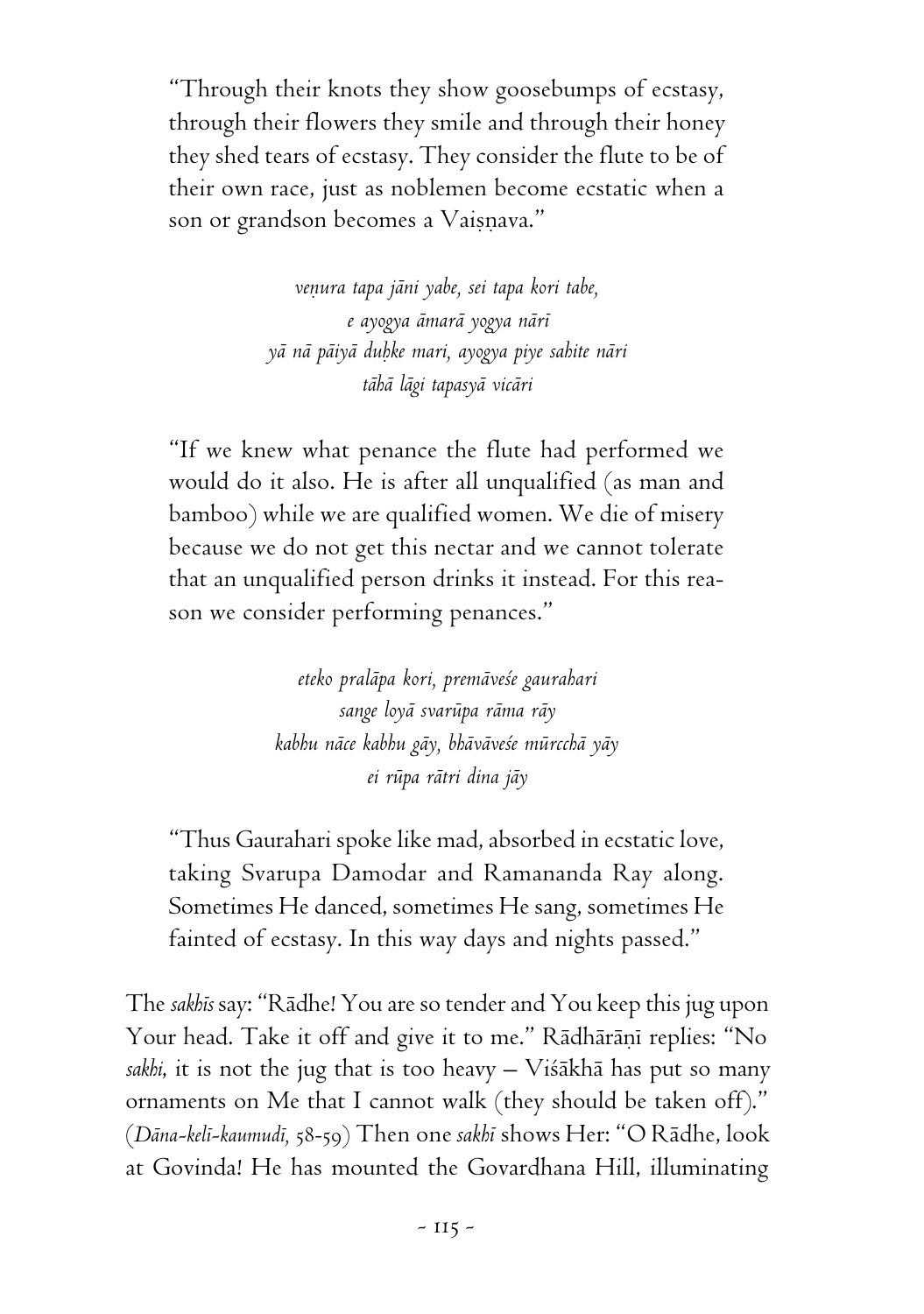the whole world with His beautiful blue effulgence. He is an ocean of beauty and sweetness." Rādhārāņī has His *darśana* and tells Vrndā: *prapannaù panthänaà harir asakåd asman nayanayor* "Hari has crossed the path of My eyes many times before" *apürvo'yaà pürvaà kvacid api na* drsto madhurimā "But I have never seen Him in such a wonderful way before—so sweet! You know what I think?" *pratike'pyekasya sphurati muhur aìgasya sakhi yä çriyas tasyäù pätuà lavam api samarthä na dåg iyam* "Sakhi! How much can you drink from an ocean of sweetness? I think that the sweetness that each of His limbs reveal can be relished life-long, nay, age after age! Sakhi, I can't finish it."(*Däna-kelékaumudé,* 71) Such is *anuräga.*

> *janama avadhi häm, rüpa nehärinu, nayana nä tirapita bhelo läkho läkho yuga, hiye hiye räkhalum, tabu hiyä juòano nä gelo*

"I have seen His form ever since I was born, but My eyes never became satisfied. I kept Him in My heart for hundreds of thousands of eras, but still my heart is not soothed."

> *vacana amiyä rasa, anukhana piyalum, çruti pathe paraça nä bheli, koto madhu yäminé, rabhase goyäinu, nä bujhinu koichana keli*

"I constantly drink the nectar of His words, but it seems that nothing has touched My ears yet! How many vernal nights didn't I spend with Him, and still I did not understand His pastimes!"

"Come on *sakhi,* lets go. Rädhä has attained the support of the love, beauty and sweetness of Her heart's lover Krsna. She cannot stay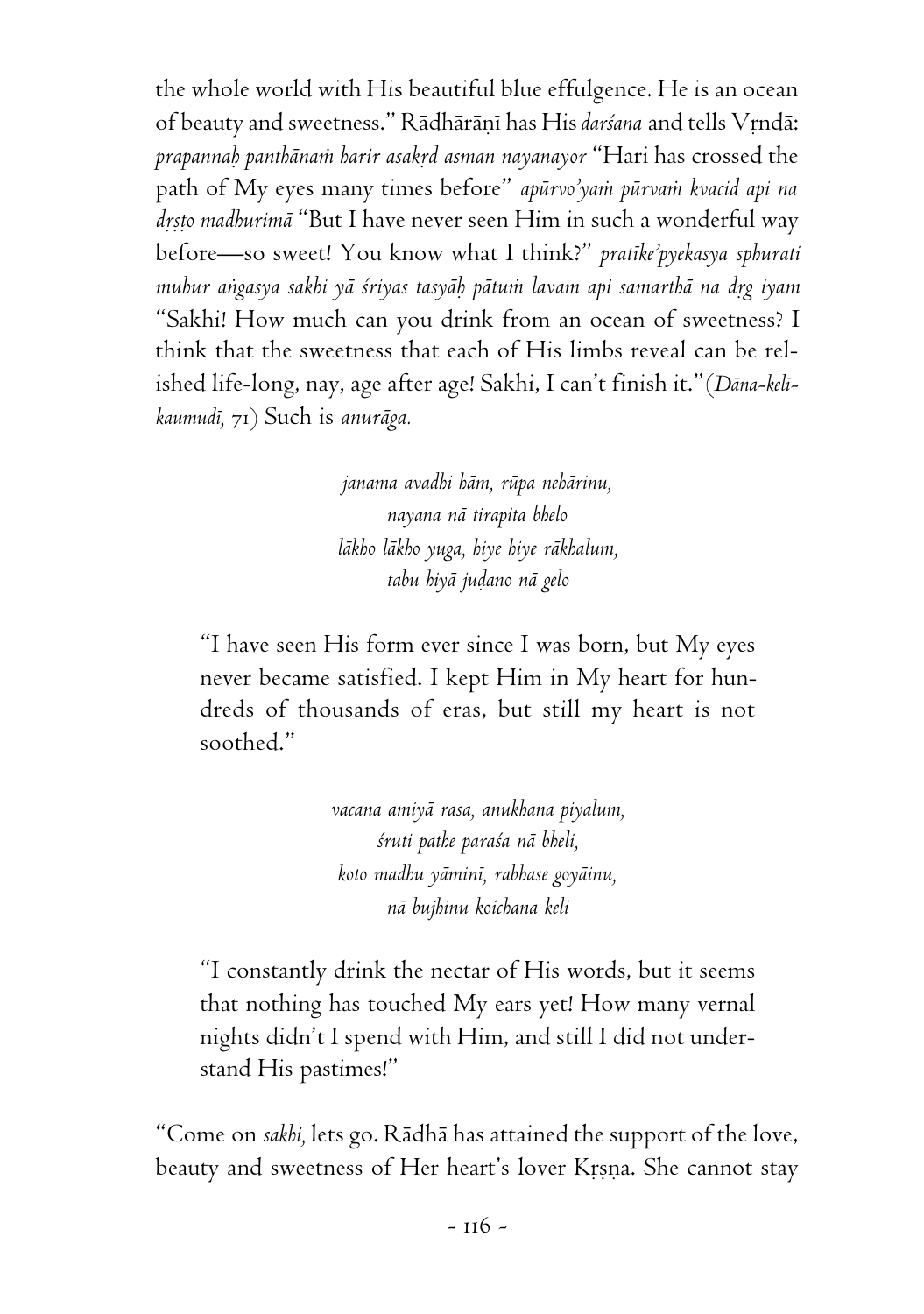behind anymore." After taking off Her ornaments She said: "*sakhi* I have pain in my feet. I cannot walk on." Lalitä said: "Sakhi, you can walk on with pain in your feet, but not with pain in your mind! Come on *sakhi,* we will go on." Slowly slowly they move on. Govinda has erected a toll booth. How sweet and beautiful is His dress – a flute in His hands, a smile on His mouth, and a glance in His eyes! How the *sakhés* relish the wonderful sweetness and beauty of this Däni-dress! They walk on –"Come, let's walk on; what business we have with Him?" But as they proceed Krsna stops them and says: "Hey, hey you cowherd girls! Where are you going? Wait! This is a toll booth! You must pay toll here!" The proud girls, however, sway their arms and walk on. "O cowherd girls! Don't you hear Me? Wait!" Lalitä says: "Sakhi, You have become tired. Let us rest here for a while." They put their goods down. "Never before in my life have I seen a toll booth in Govardhana." Subala then says: "You have not heard it? Well, just look now! Here is the toll booth!" Govinda says: "O pal! They have come to our toll booth for the very first time, and according to tradition we must give them a present. Why don't you give it? Oho, a *pän* is brought on a jewelled tray." (*Däna-kelé-kaumudé,* 105)

Subala offers the *pän:* "Take one, each of you! This is how we ask tax from those who come here for the first time." The *gopés* laugh at each other. They take no risk and whisper to each other. Viśakhā says: "Subala, do you know what they're saying? They're saying it is a drug that is meant to make us hand in all our goods." "Oh, just see, one does good and is treated badly in return. They violate the etiquette and refuse to pay. All right, they are our goods and it is our tax. Give paisa! You must pay tax. Ah rey, I forgot! First you must bow down to the ground to our prince. This prince is a tax collector. Obeisances are offered to the king of tax collectors." Viśākha says: "Subala, it's nothing for us to offer *praņāma* to him. You know why? He is a prince. We can offer one *dandavat* to Him, but today we will not do it." "Why?" Campakalatä says: "Because today we are under a vow. (*Däna-kelé-kaumudé,* 87) As long as we don't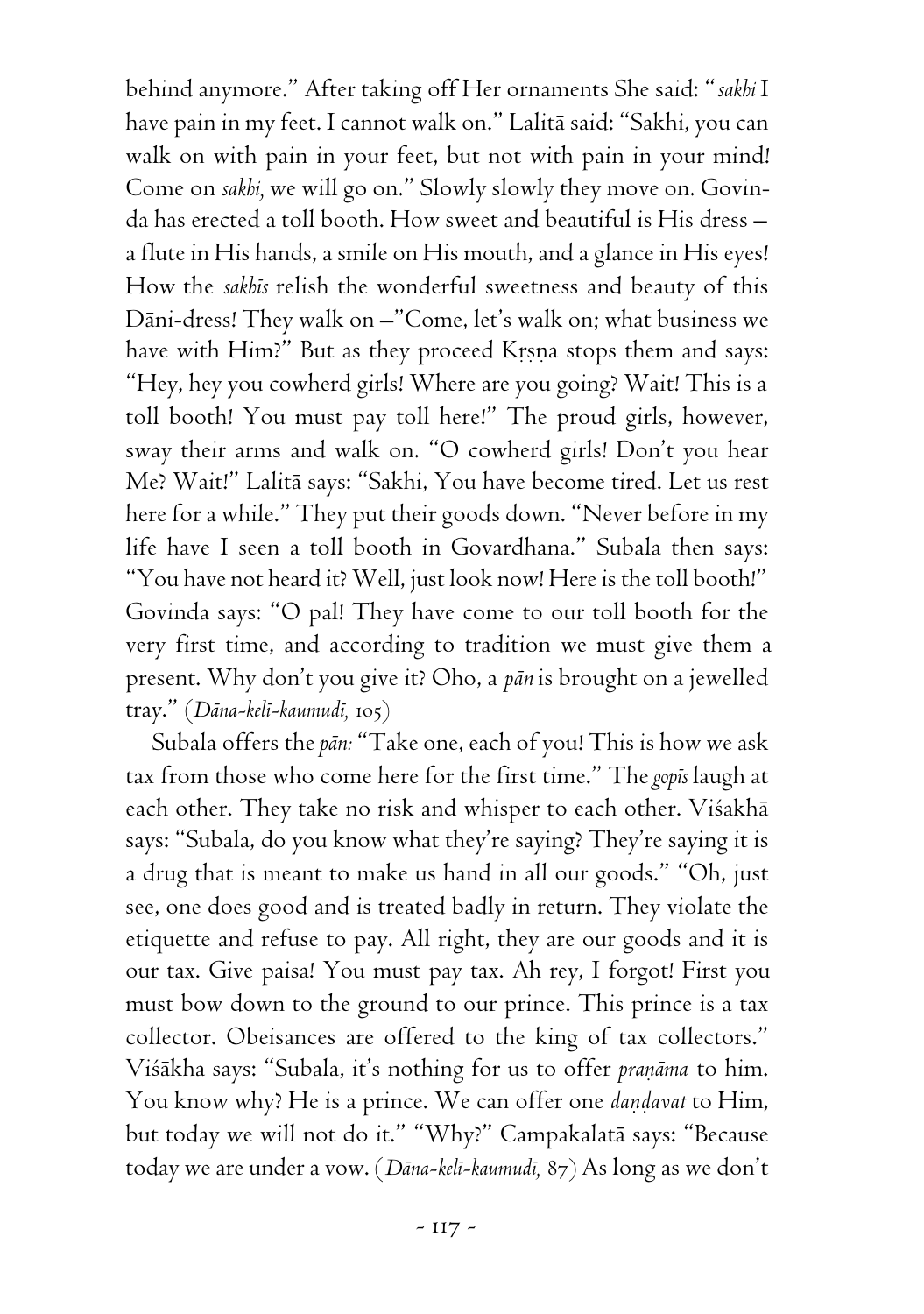arrive at Govinda Kunda we are forbidden to offer obeisances unto anyone. The only exception goes for *brāhmaņas.*" Madhumangala replies: *bhavatu* (let it be), Campakalatä. You've spoken well — they are all cowherds. Only I am the *brāhmana* around here, so offer your obeisances unto me. Offer food and donations." The *sakhés* then laugh and say: "Say, this is not a toll booth, this guy's a beggar, begging for *paisä*! Give him some *paisä* that he can buy some chickpeas in the bazar in Govardhana and he will be on his way, chewing and chewing."

What a wonderful joking *rasika* pastime. This gives the highest relish. Govinda says: "Madhumangala! You are ruining My taxation here! You're reducing our revenues, wherever you go you get us into trouble, so just shut up!" Govinda goes there; the pinnacle of beauty and sweetness goes up to Rādhārānī, who stands close to Her girlfriends. Rādhārāņī is *gāmbhīryavatī*, a grave girl. Standing before the *sakhés* She glances at Him in an amazing way. This glance is called *kila kincita dåñöi.* Here (in the *Viläpa Kusumäïjali* verse 73 under discussion) it is said *darpita bhrūkuṭi netra yugmam* (two eyes and eyebrows frowned out of pride). The *darpa* mentioned here has seven symptoms. garvābhilāṣa rudita smitāsūya bhaya krudham; sankarīkaranam harṣād *ucyate kila kincitam* (UN) "A mixture of pride, desire, weeping, smiling, envy, fear and anger arising from joy is called *kila kiïcita.*" In the auspicious invocation of his Dāna Keli Kaumudī, Śrīla Rūpa Gosvāmīpāda writes:

> *antaù smeratayojjvala jalakaëä vyäkérëa pakñmäìkura kiïcit päöalitäïcala rasikatotsiktä puraù kuïcati ruddhayaù pathi mädhavena madhura vyäbhugna tärottarä rädhäyäù kila kiïcita stavakiné dåñöiù çriyäà vaù kriyät*

"May the sight of Çré Rädhä's *kila kiïcita bhäva*, which is like a bouquet, bring good fortune to you! When Mädhava blocked Her way to the Dāna Ghātī, there was a bright smile in Her heart, and Her sweetly curved eyes grew bright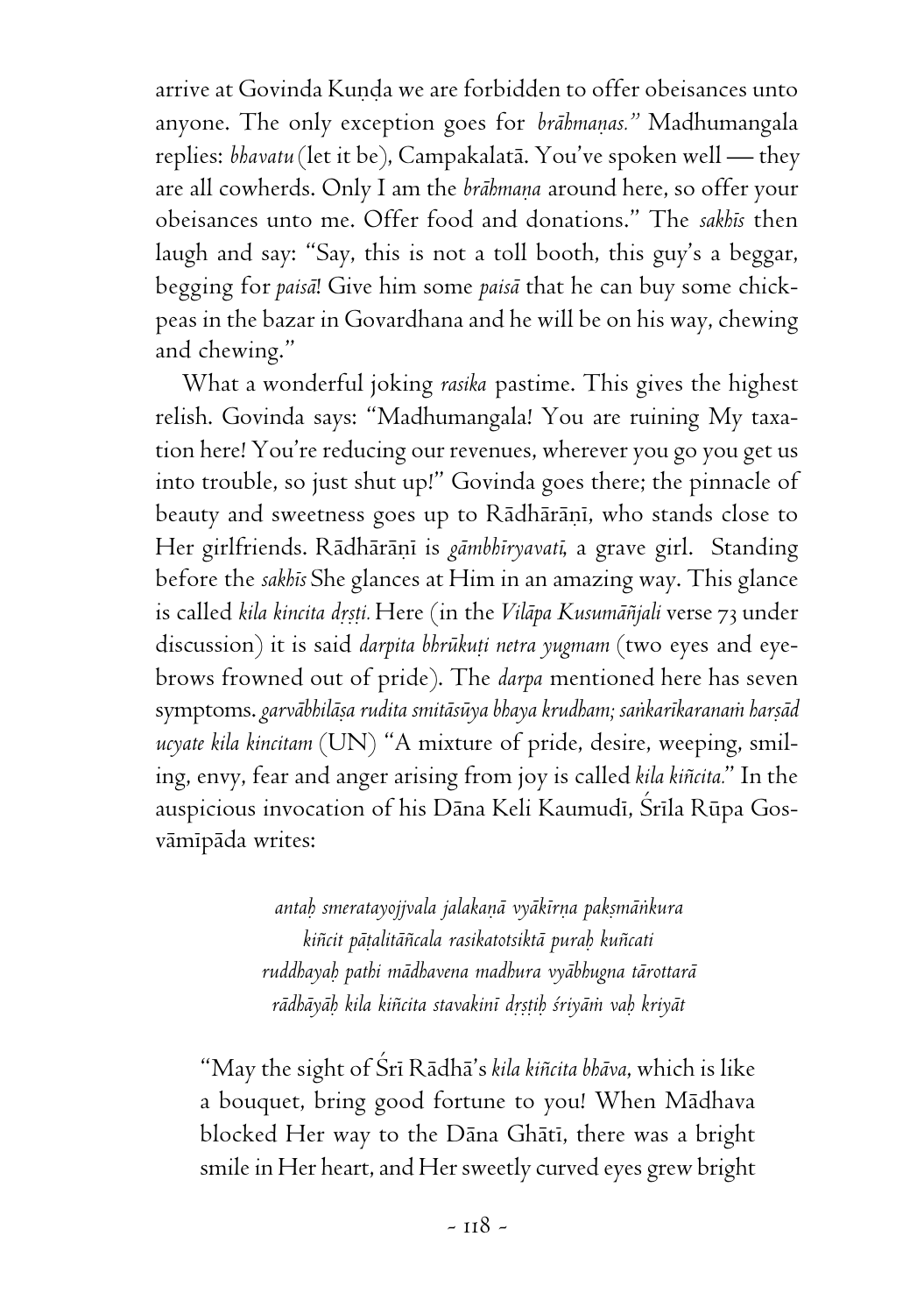and were filled with tears that were scattered over Her eyelashes. Her eyes grew slightly pinkish, being sprinkled by Krsna's cunning behaviour, but they shrank when Hari came before Her!"

How wonderful is this glance called kila kincita drstil ei bhāva yukta dekhi rādhāsya nayana; sangama hoite krsna sukh pāy koti guna (When Krsna sees Rädhä's face and eyes in this mood He feels millions of times more happiness than when He directly unites with Her – *Caitanya Caritāmrta*). Such is Her service. Rādhārānī's kila kincita drsti is the greatest ingredient of Her service to Krsna. It gives Him a greater relish than that of intercourse. What a wonderful relish of *rasa* Govinda gets. How sweet! Attracted to that sweetness He slowly approaches Her, telling Her:

> *kibä ihä äilä düra deçe? tomära sahaja rüpa, käma heri kände he, bhuvana bhülalo o nä veçe*

"Why have You come to this distant place? Seeing Your sweet form, Cupid weeps. It cannot be compared to anything anywhere! Thus the whole world is forgotten."

> *äiso boiso mora käche, tumi rudre méläo päche, ämi vasane koriye manda bäy*

*"*Come here, otherwise you will sit in the sun and Your tender body will melt like butter. I will fan You with My garment. Come here in the shadow with me."

Casting a glance at Her feet, He says:

*ei dukhani räìgä päy, tumi kemone häticho täy dekhiyä häliche mor gäy.*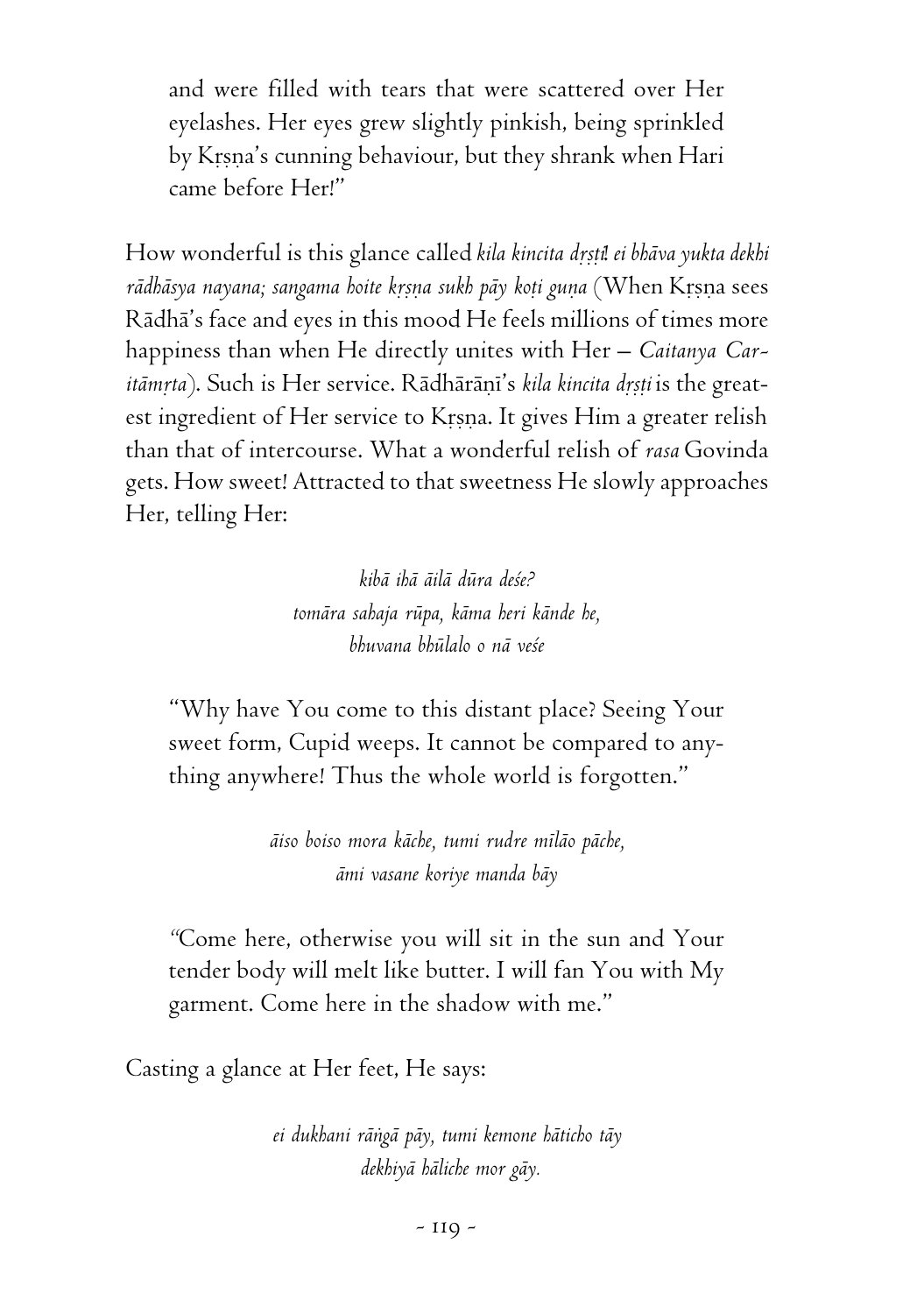"How have you come running here with these reddish feet, seeing it I am very upset. I never saw you, am not acquainted. We think that is very bad, how could Your relatives and superiors just send You here?"

> *kemon tomära gurujana, ki sädhe sadhilo dhana, kene dike päöhäilo tomä. tora nija pati ye, kemone vanchibe se, päöhäiyä cite diyä kñemä.*

"How could your superiors just send You here for trade? How will Your husband survive and find peace of mind?"

> *häsi häsi moòa mukh, vasane jhämpicho buk, dekhiyä hoilo boro duhki. jïäne däsete koy, pasäré ye jan hoy, rasäla vacane kore biki.*

"You smile and turn Your face away, covering Your chest with Your cloth, seeing this he becomes very unhappy. Jñāna dāsa says: You purchase the merchants with Your luscious words."

The *rasäla vacana* (luscious speech) is Rädhä's. First She says:

*nägara! ghanäiyä ghanäiyä aiso käche! sonära varaëa mora, dekhiyä hoile bhora, bharame paraça koro päche ämarä to kulavaté, tumi se räkhäla jäti,*  $ki$  kohite kibā koho vānī *vämanete cäìda yeno, dharite koroye mon, sei dekhi tomära kähiné saghane òhuläo mäthä, çuniyä nä çuno kothä, pasäri äsicho duöi bähu*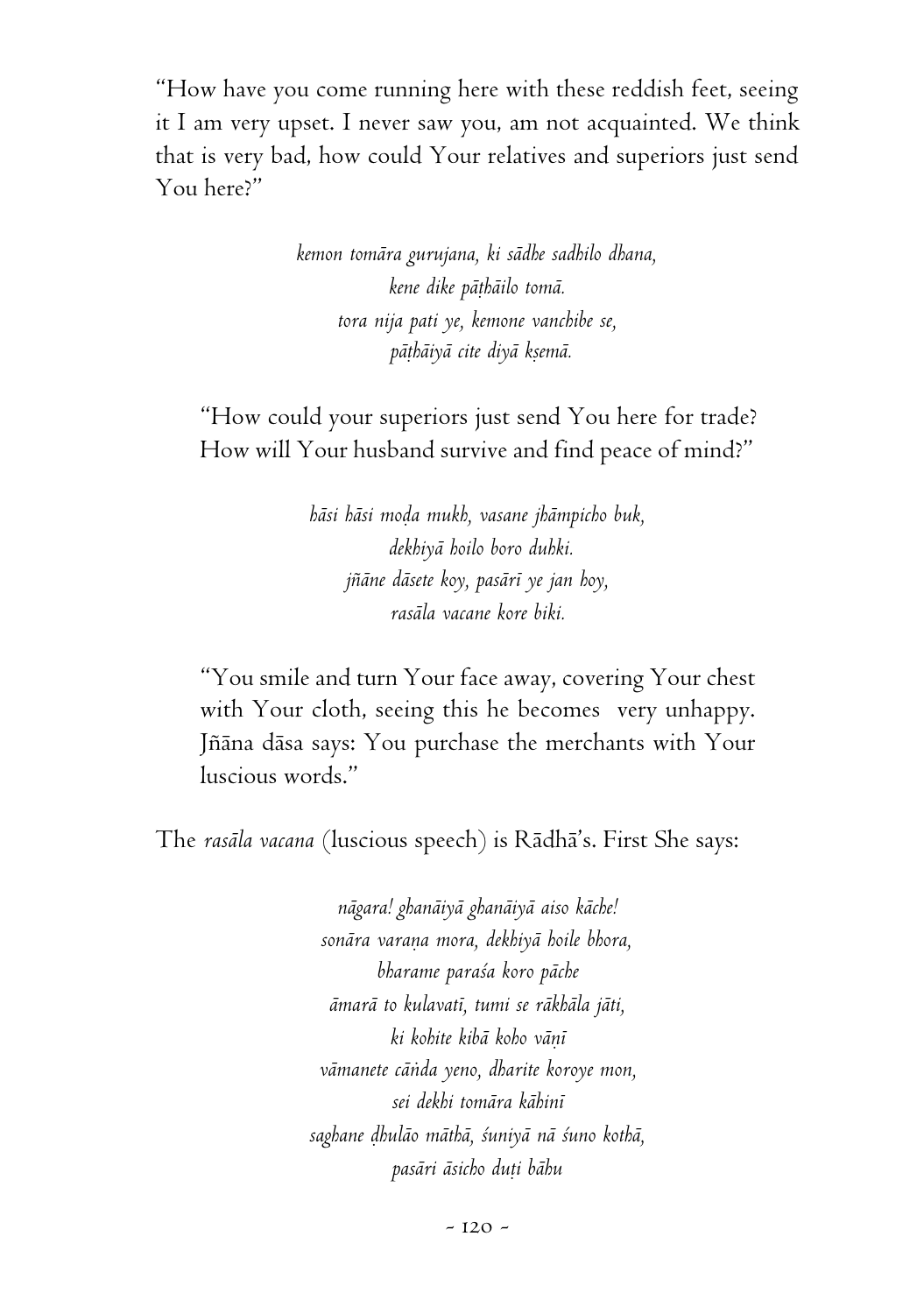*nä bujhiyä koro chala, päibä tära pratiphala, tokhon kathä nä çunibe kehu çuniyä kohoye däné, çuno çuno vinodiné, nä päribe ämäre vaïcita biki nä chäòibä tumi, ämi to pathera däné, nitai öhekibe mora häte*

"O hero! Come closer, come closer! You are absorbed in looking at My golden complexion, and out of illusion You will touch Me later also! We are married girls, and You are just a rude cowherder! When we hear Your babbling, it seems that You think You can catch the moon, although You're just like a dwarf! You wildly nod Your head, not hearing what we say, and You come to us with stretchedout arms. You don't understand that You will suffer the reactions to Your deeds, but then it will be too late. Nobody will listen to You then! When the Dānī (Krsna) heard all this, He said: "Listen, O Vinodini (Rädhä), You can't cheat Me! You always try to keep Your merchandise out of My hands, although I am the tax-collec-tor on this road!" You are passing by to sell things and here is the toll booth, the *adhikärés* (managers) are all here. In the middle is Lalitä, who says: "You are coming up to Rädhä to touch Her body, and You want to keep Her here for that purpose? I am Bhairavi, let me see if you dare to touch Her!"

> *ei mone vane, däni hoiyächo, chuite rädhära aìga räkhäla hoiyä, räja kumäré saìge, kisera rabhasa raìga*

"In this mind, in this forest You became the taxcollector just to touch Rädhä's body! You're quite bold to touch a princess (like Her), being a mere cowherder!"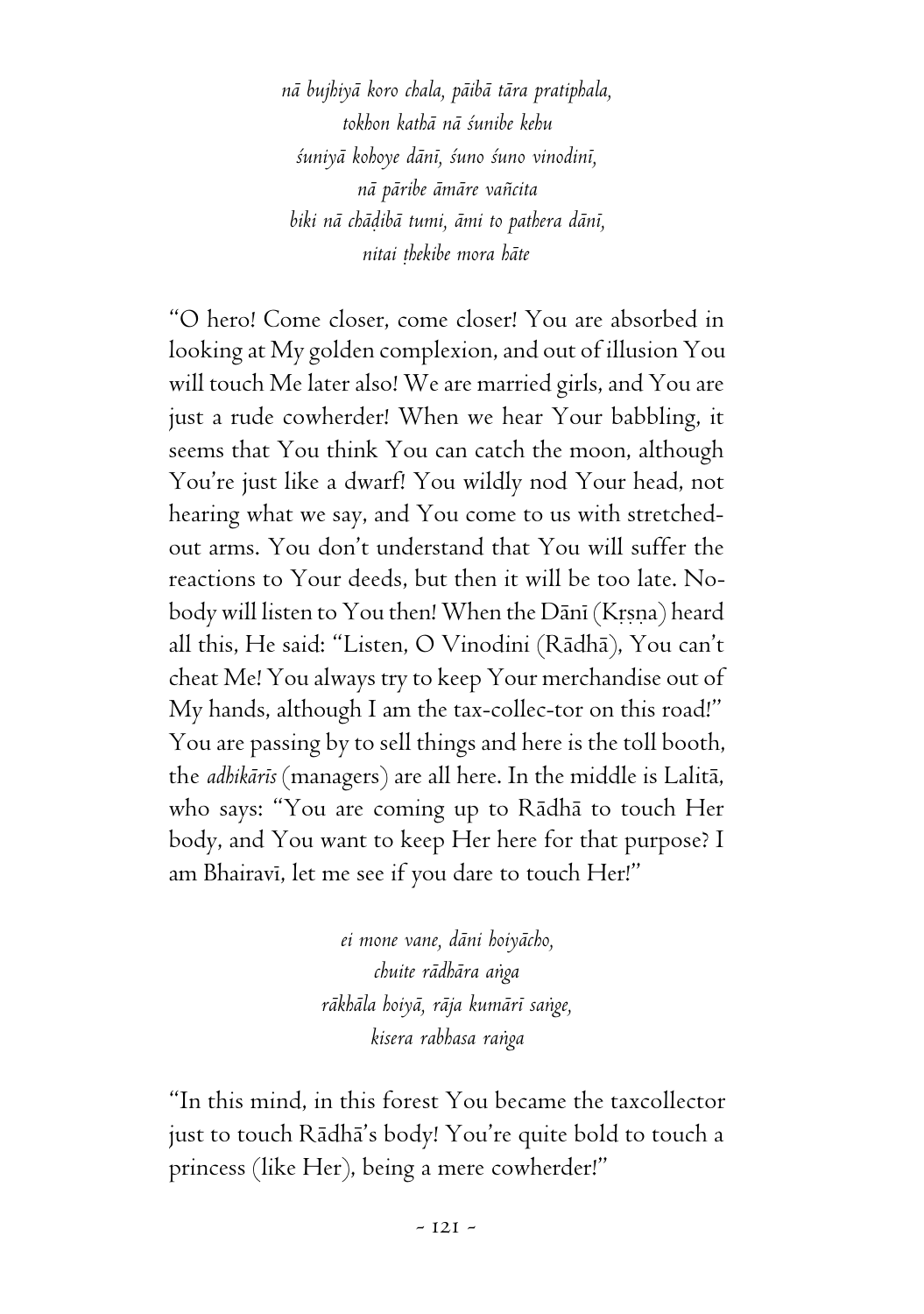What are you doing here? Get out!" "Accha? A cowherd girl is a princess and what am I then, the son of a beggar or so? I am a prince, Vrajendranandana, the prince of Braja, the proprietor of endless beauty and sweetness." Lalitä said: "Go away and don't talk to us. We know everything about Your form, attributes, activities and wealth. Get out!" Hence it is said: *narma lélä vidagdha çirasä mukuöena çré madhusüdanena.* Why Madhusüdana? *madhu südayati iti madhusüdana.* The commentators say that He who killed the Madhu-demon is Madhusüdana. The activities that people in the world perform will result in inauspiciousness. These activities will drag them all to hell. Hence they are called *madhu.* They are not doing *bhajana* or *harinäma.* Govinda is so kind to destroy the fruits of their activities, hence He is known as Madhusüdana. But where is the question here of Krsna either killing the Madhu demon or destroying the sinful activities of the conditioned souls? Here 'Madhusüdana' means that He pierces the lips of Rädhä and the Vrajasundaris to drink their honey. Hence He is most clever and most expert in relishing luscious pastimes.

Now He tries to extract some of this *narma rasa* (flavour of humour) from Lalitä. "Tell me what you know." "No I won't tell you; what's the use of telling you?" "Tell Me, whatever you know!" Lalitä says: "Don't get angry, whatever I say. If You are tolerant then whom should You be angry of? You are appearing like a blackbee; You are black like a bee. Other than the blackbee no one is as black as You are. In appearance you are like a blackbee and in quality You are the butter-thief. I heard that you are a thief; You cannot conceal it. You're a prince, not a king. You're herding the cows and where is Your royal throne, do You know? You reside under the branch of a tree and otherwise You're just wandering around. So why do You keep on stalking us and crying? What are You doing in our vicinity? Get out of here!"

> *chuo na chuo na niläj känäi ämarä porera näré,*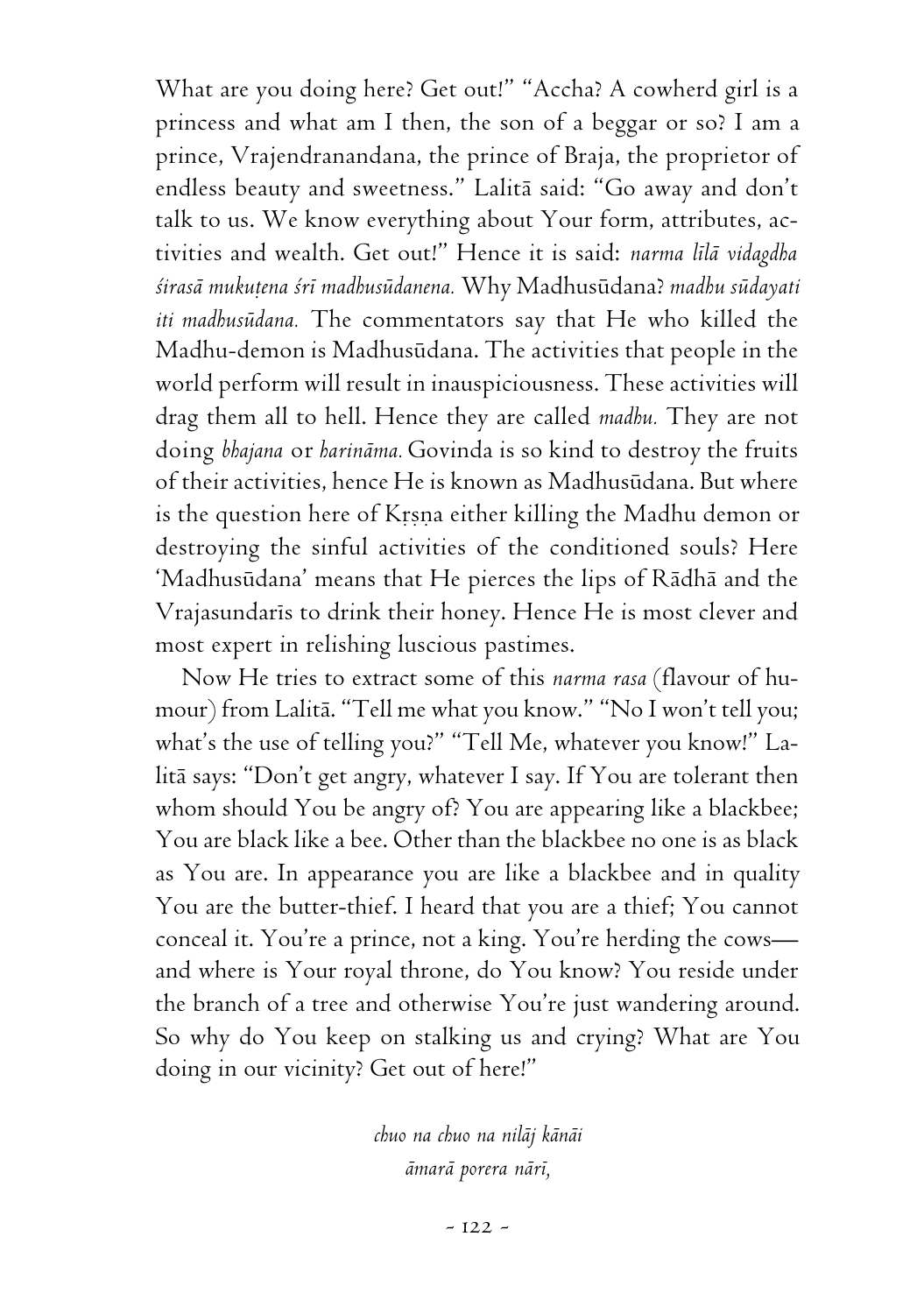*para puruñera, pabana paraçe, sacele sinäna kori govinda däsera, vacana mäno, nä koro emona òhaìga, yoi nägaré, o rase ägari, koroho tähära saìga*

*"*O shameless Känäi! Don't touch us, don't touch us, we are other men's wives! When even the breeze of another man touches us we take bath with our clothes on!" Govinda däsa says: Heed my words, don't act like that! Just unite with any heroine who may be an ocean of *rasa*!"

Go, get out, go and enjoy with Padmā, Śaibyā, or Candrāvalī, but don't stay here! Come on, come on *sakhés,* we're going! You, don't touch us, we are under a vow!" "Look, Lalite, I'm also under a vow!" "What vow are You following? After touching a person like You, one should take a bath. You are impure. What kind of a vow will You follow?" "Look, I am also under a vow: *abalä dvija vasana dänam mahävratam* "I am under the great vow of giving *dvija* vasana (clothes) to weak *brāhmaṇas*." Actually that is not the meaning. The inner meaning is  $abal\bar{a} =$  women,  $dvija =$  teeth (twice born, first in the toddler and then in the child) *vasana* = covering, or lips that cover the teeth. So: biting the lips of thousands of *abalä* or women. Lalitä: "Why perform such a vow? What will You accomplish with that?" Rādhārānī looks at Lalitā with askance glances. Krsna says:

> *kåñëa kuëòalinaç caëòi kåtaà ghaööanayänayä phutkåti kriyayäpyasya bhavitäsi vimohitä*

"O Candi (hottempered girl)! There's no need trying to chase away a black snake (*krsna kundali*)! When He simply hisses at You, You will be enchanted!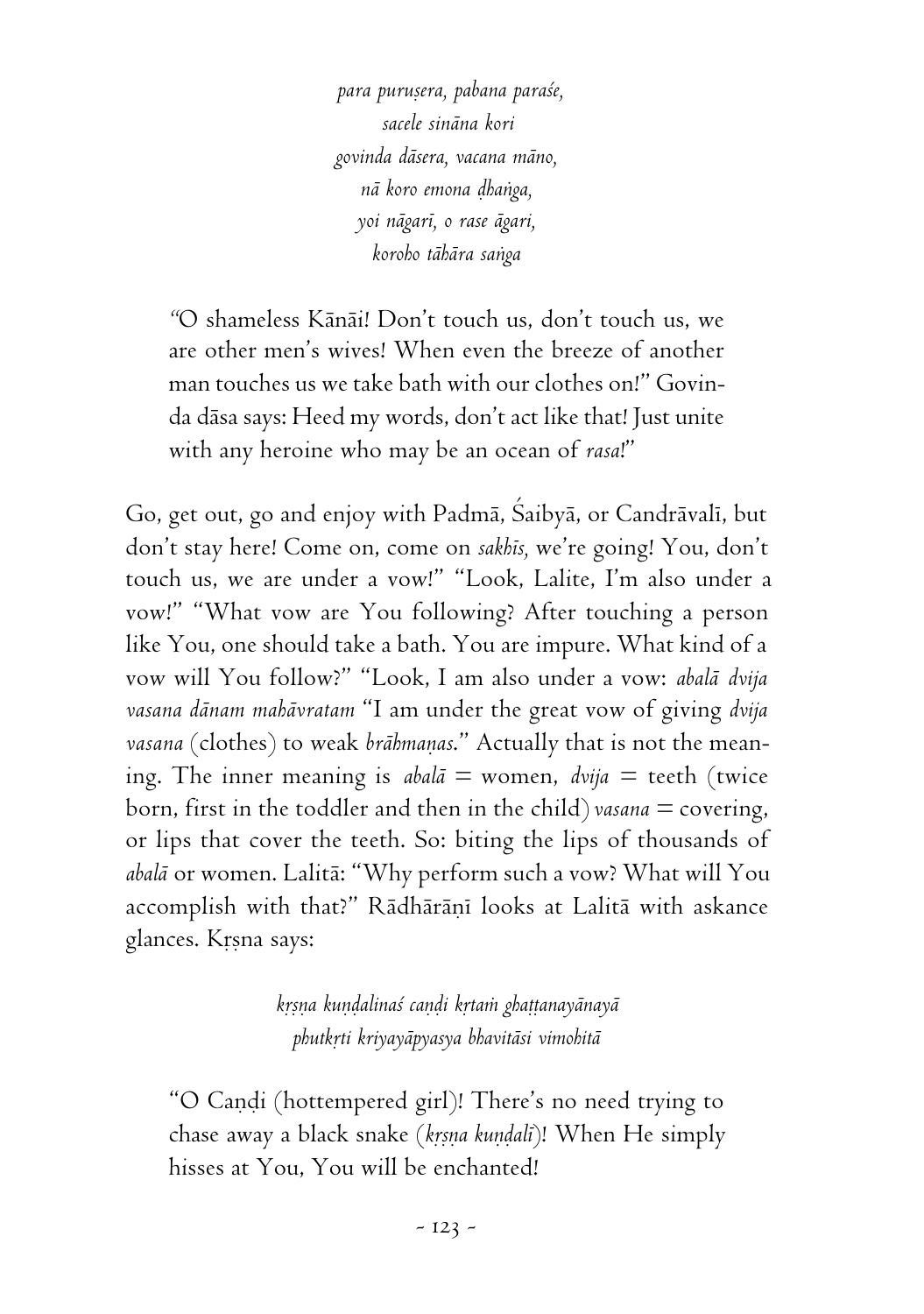The inner meaning being: When Krsna, who wears nice earrings (kundala), simply kisses You, You'll be enchanted." Just as Krsna becomes *narma lélä vidagdha çirasä*, expert in joking pastimes, so is Rādhārāņī. As Syāma, so Svāminī. So She replies:

> *dharñaëe nakula stréëäà bhujaìgeçaù kñamaù katham yad etä daçanair eña daçannäpnoti maìgalam*

"Oh rey! Where are mongoose-women! Let the snake remember that! The snake may be able to bite everyone else, but what about the mongoose? The snake will bite her, the mongoose woman will bite back and eat the snake up. Give some herb or medicine, the snake has gone. This is how we do it. When we suddenly see a snake in the forest, we immediately bite it and eat it. This is how we chase them all out. Give me this herb, we'll keep it in front of His eyes and He will go blind. Thus we can chase Him out. Hence, O snake, You should remember that we are mongoose women, if You come up to us to bite us we will do the same. *yad etā daśanair eșa* daśann āpnoti mangalam The pun, the relish of parihāsa rasa, is: dharṣaṇe*na kula stréëäà* Here the syllable *na* from *nakula* is added to *dharñaëe,* making it *dharsanena* The remaining *kula-strinām* becomes 'housewives'. So hey Bhujangeśa Krsna! How will You not be able to *dharsana* (rape) us? If You undertake this, we will retaliate!" In this way all these pastimes are filled with a wonderful *rasika* sweetness.

"Pay your tax! Pay Me with the price of youth!" The *sakhés* laugh and say: "Is there now even a tax on youth or what?" Kṛṣṇa: "Yes, at My toll booth such tax is paid."

Thus Krsna speaks about all kinds of wonderful rasika payments in the form of the different limbs of Rädhä and the *gopés*. Such is the wonderful taste of the Dāna pastime. Rādhārāņī says: "Sakhis, He is saying 'give, give, give!' What is there to give for us? [To Krsna:] What belongs to You anyway? You are destroying this forest of Mine? Don't You remember that I was crowned Queen of Våndävana eight years ago?(*Däna-kelé-kaumudé,* 317)" [The scriptures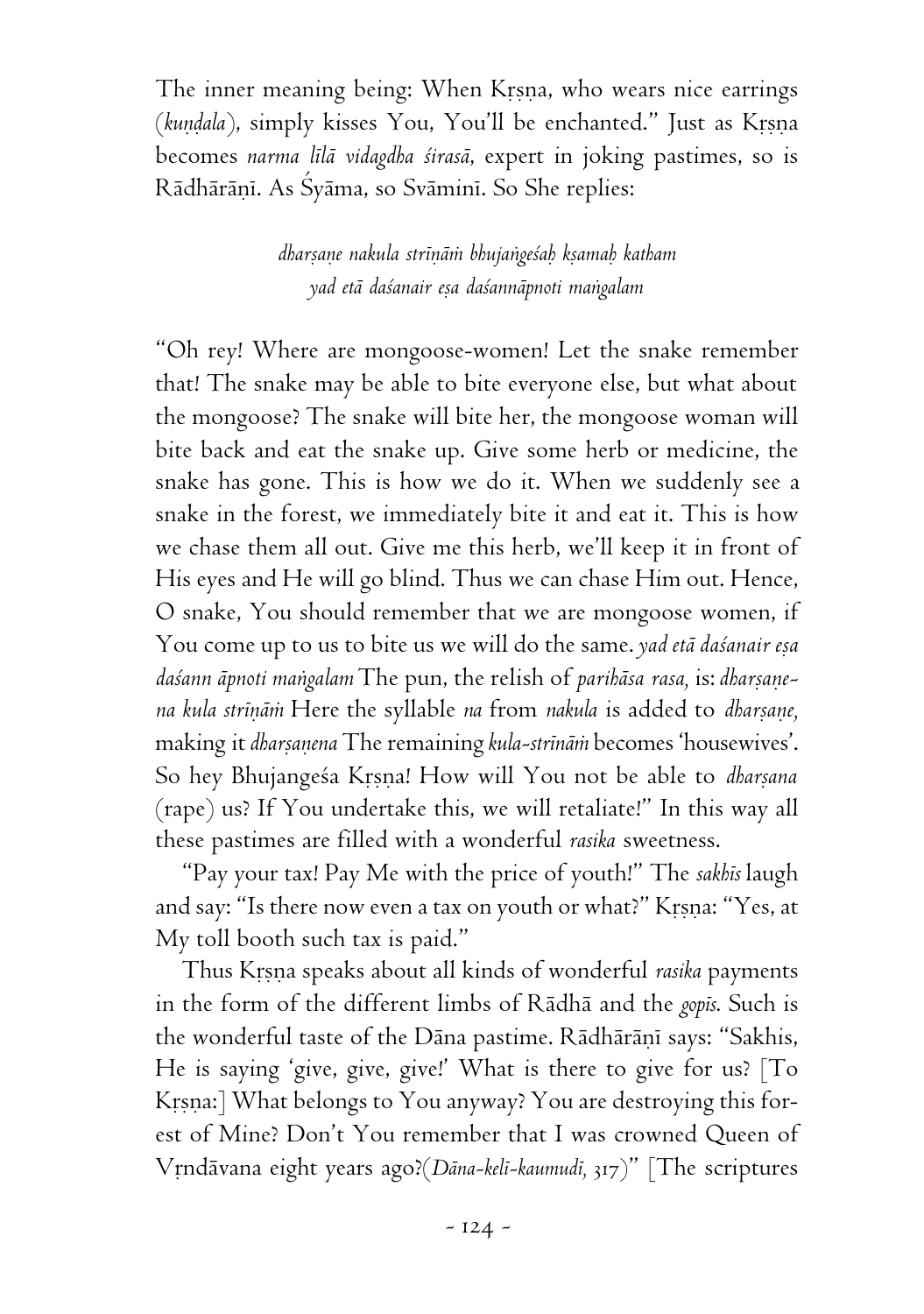say]: *rādhā vṛndāvane vane*, Rādhā is proclaimed as the Queen of Vrndävana. Now Rädhäräni has been the Queen of Vrndävana for eight years or so? Govinda performed His pastimes here (in Vraja) until He was eleven years old. After that He left for there (Mathurä).

### *ekädaça-samäs tatra güòhärciù sabalo'vasat:*

"Like a covered flame, Krsna remained there incognito with Balaräma for eleven years"

*(Çrémad-Bhägavatam,* 3.2.26*)*

Was Rādhārānī therefore crowned at the age of 3 years or so? The commentators say no. Well perhaps for 1 or 2 years, whatever, but remember that if an expert king is crowned we see that the throne is not given to him until he is qualified. \*

The *sakhis* don't want to hand over their goods. [Krsna says:] "Oh, you won't hand it over? Then let Me see how you will escape from Me. Hand it over, let's see what you have!" [*sakhés:*] "Just see what You've done- everything is spoiled. We will take it to such a pure and sacred sacrificial arena, but now You've touched it and everything is spoiled. When you touch us we must take a bath."

In this way He jokes so wonderfully with the *sakhés*. In the Däna*līlā* Śrī Śrī Rādhā Mādhava relish Each other's sweetness and beauty.

\* Of course Rādhārānī was not the Queen of Vrndāvana for 8 years, but according to commentator Viśvanātha Cakravartī such year counting does not work in the eternal unmanifest pastimes. Another suggestion by Sri Viśvanātha is that Śrī Rādhā makes the point that instead of the cowherd boys charging tax from the girls, it might as well be the other way round. Although She may have been crowned for just 2 or 3 years, Rädhä suggested they should pay tax for at least eight years. To this Vrndā suggested that Krsna might as well sell Himself to Rādhā as tax payment for herding innumerable cows for all these days.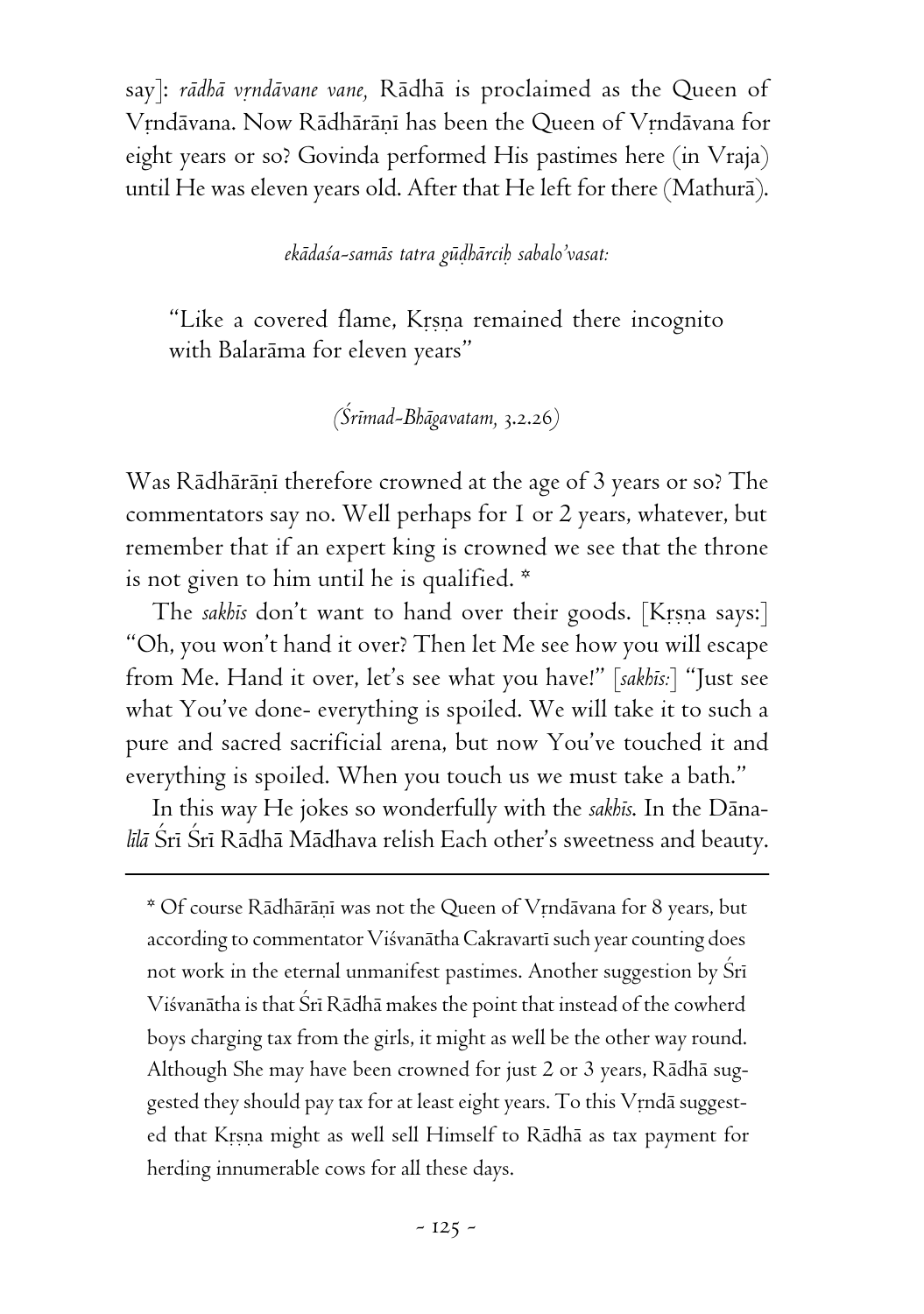And the *sakhés* and *manjarés* relish the sweetness of Their words and eye-gestures and the beauty of Their forms. This is the meditation and the idea. When our Govinda gave His *darsana* to Līlāsuka, He asked him: "What boon do you wish?" Līlāśuka replied:

> *yäni tac caritämåtäni rasanä lehyäni dhanyätmanäà ye vä çaiçava cäpala vyatikarä rädhävarodhonmukhäù yä vä bhävita veëu géta gatayo lélä mukhämbhoruhe dhärä vähikayä vahantu hådaye täny eva täny eva me*

> > *(Çré Kåñëa Karnämåta -* 106*)*

What boon do you wish? He says: yāni tac caritāmrtāni rasanā lehyāni dhanyātmanām "O Krsna! Let Your nectarean pastimes, that are relished by the tongues of the blessed souls, *ye vä çaiçava cäpala vyatikarä rädhävarodhonmukhäù –* such as Your naughty childhood games, Your blocking the way of Rädhä (as in the Däna-*lélä,* and the wonderful flavour of the sweetness of the *kila kincit bhäva*) and the emotional flute-songs that emanate from Your playful lotuslike mouth, which is so wonderfully sweet then, *dhārā vāhikayā vahantu hṛdaye* continuously be manifest in my heart." Doing such *lélä smarana*, carrying the aspiration of Govinda's vision, the *siddha purusas* attain loving attachment to the Lord's lotus feet, therefore how fortunate the *sädhakas* in this world are if they just want to do *bhajan*, how fortunate they are when they have attained the good fortune of *bhajan* in this world, to which the *siddhas* are so attached. They may say: "Lord, I want Your service – ways give me Your service." But they don't say that. They say: "I just want to hear about these pastimes always. When You block Rādhārāni's path, there is Your sweetness. When there is mutual *kila kincita rasa*. The fortune of relishing this sweet *rasa*."

In this way there are so many *rasika* discussions. Finally one *kinkaré* whispers in Rādhārāņī's ear: "sakhi Rādhe! He will not let You go. He is a prince after all, surrounded by all His assistants, therefore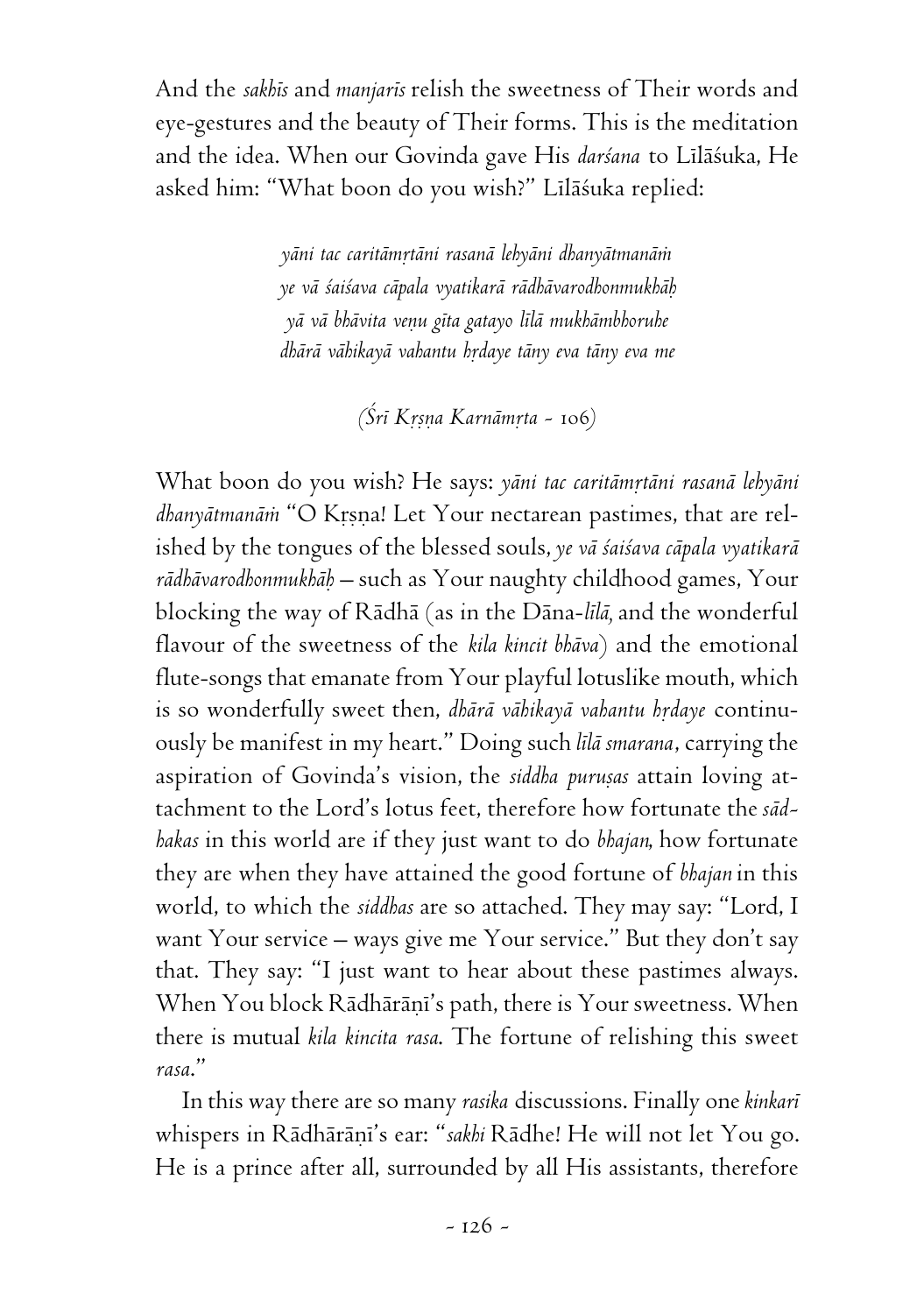come along and I will take You to a secret place." Tulasi took Rādhārāņī to a secret place. The *sakhīs* understood and left. With a blink of the eye the *kiìkaré* gave a hint to Govinda. The *sakhäs* also discretely left and Srī Srī Rādhā Mādhava performed Their wonderful amazing amorous pastimes in the *kunja*. The *kinkarés* relish the mellows of Rādhā and Krsna's meeting. Suddenly the vision ends and, deprived of its mellow, Srī Raghunātha dāsa Gosvāmī then prays: "Ha Rädhe! When will I relish the wonderful mellows of Your joking words during the Däna *lélä* You enjoy with Madhusüdana, the crown jewel of clever pranksters, and above all, when will my eyes relish the beauty of Your crooked eyebrows and Your two proud eyes?" Sripāda's heart flows along on a wave of prayer towards the kingdom of *lilā*. In each verse he relishes this. By Srīman Mahäprabhu's grace we will relish the next verse tomorrow.

> *Thus ends Çré Ananta das Mahantaji's päöha on the* 73*rd verse of Viläpa Kusumänjali at Rädhakuëòa on April* 8, 1999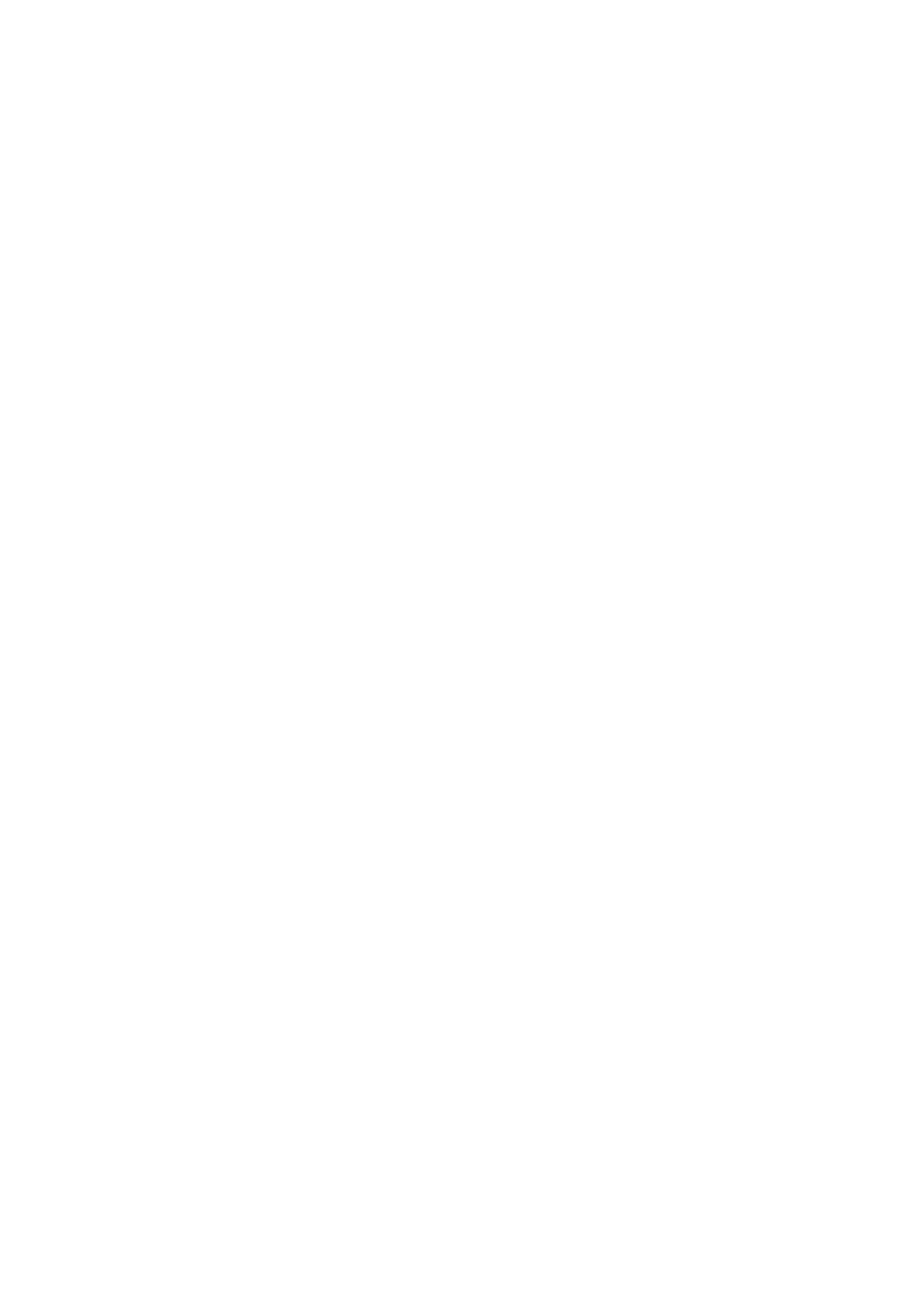#### verse 74

*tava tanuvara gandhäsaìgi vätena candrävali kara kåta mallé-keli-talpäc chalena madhura-mukhi mukundaà kuëòatére milantaà madhupam iva kadähaà vékñya darpaà kariñye*

*tava* - Your; *tanu* - body; *vara* - excellent; *gandha* - fragrance; *äsaìgi* touching; *vätena* - by the wind; *candrävali* - Candrävalé; *kara* - hand; *kåta* - made; *mallé* - jasmine; *keli* - play; *talpät* - from the bed; *chalena* - by trick; *madbura* - sweet; *mukhi* - face; *mukundam* - Mukunda; *kunda* - the lake; tire - on the shore; *milantaà* - meeting; *madhupam* - a bee; *iva* - just like; *kadä* - when; aham - I; viksya - see; darpam - proud; karisye - I will do.

O Madhura-mukhi (sweet-faced girl)! When the wind carries Your excellent bodily fragrance to Candrāvalī's handmade playbed, where Mukunda enjoys with her, Krsna finds a clever excuse to meet You on the shore of Your lake (Rādhākunda), like a bumblebee leaving an inferior flower. When will I proudly witness this?

In this 74<sup>th</sup> verse of his *Śrī-Śrī Vilāpa Kusumāñjali Stotra*, Śrīla Raghunätha däs Gosvämé, who is one of the six Gosvämé-äcäryas, who are the most intimate associates of  $\overline{S}$ ri Krsna Caitanya Mahaprabhu, the sanctifier of the Kali age, submits his heart's lamentation at the lotusfeet of his most beloved Sri Rādhārāni, saying:

> *tava tanuvara gandhäsaìgi vätena candrävali kara kåta malli keli talpäcchalena; madhuramukhi mukundaà kuëòatére milantaà madhupam iva kadähaà vékñya darpaà kariñye*

"O sweet faced Çré Rädhike! *tava tanuvara gandhäsaìgi vätena candrävali* kara krta malli kelitalpācchalena. Śrī Mukunda notices the exquisite fra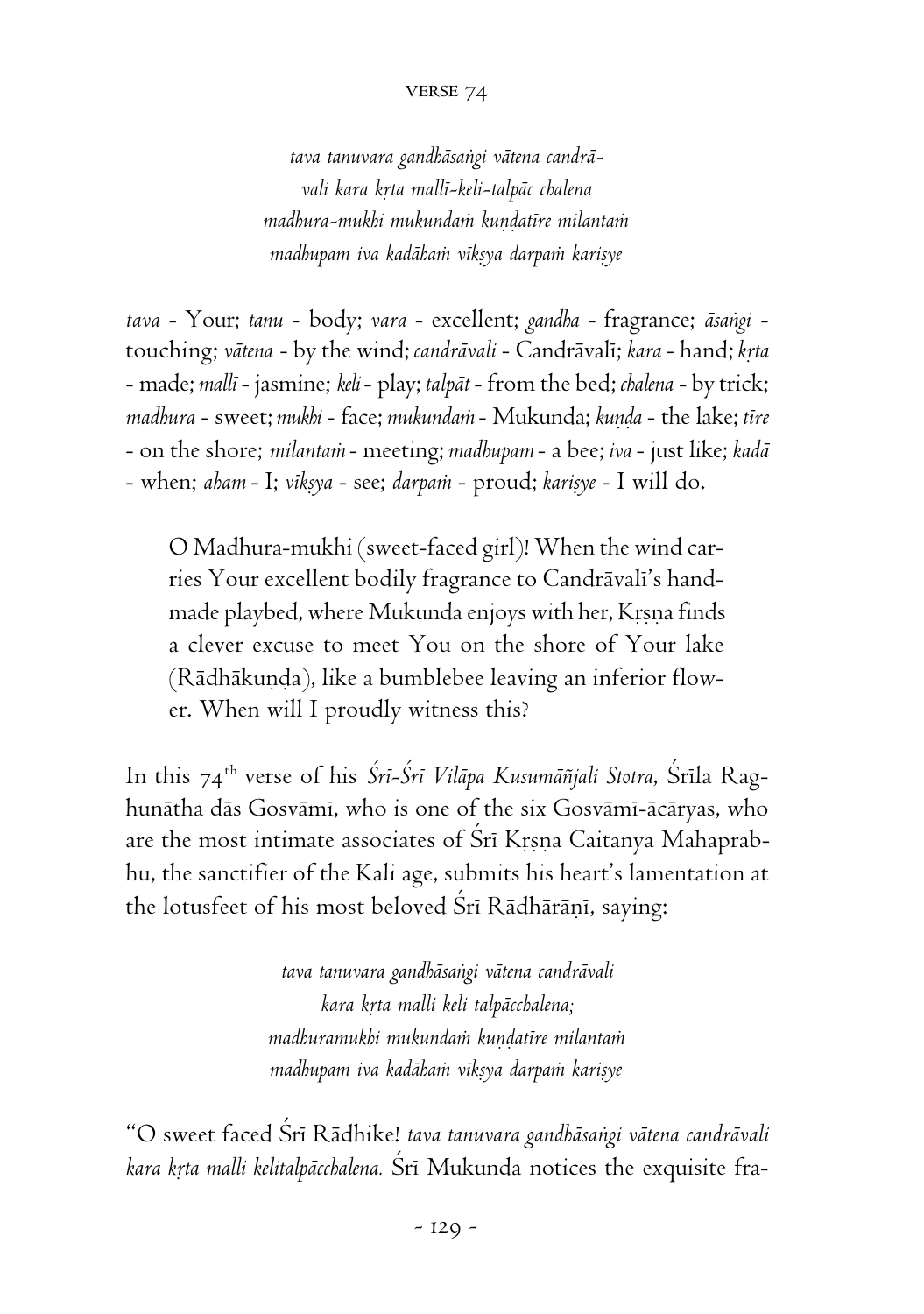grance that accompanies Your body, and that is carried by Your body through His nostrils. *candrāvali kara krta malli kelitalpāt*. Candrāvalī had made a play bed within her bower with Malli flowers and Mukunda honours it with a visit. Just then the fragrance of Your body enters into His nostrils. *chalena*, it is a pretext. And *madhupam iva kundatire milantam* (He meets You on the bank of Rādhākunda like a bee) Why like a bee? A bee drinks honey from one flower after the other, seeking the scent of lotusflowers. Then He gives up all other flowers and seeks this one lotus flower. Similarly Mukunda is giving up this Candrāvali to meet You on the bank of Your *kunda*. Then *aham* mukundann viksya kadā darpam karisye I will become very proud to see Mukunda seeking You out immediately upon smelling Your bodily fragrance. When will I be that fortunate?"

In the previous Vilāpa Srīpāda Raghunātha dāsa Gosvāmīcaraņa perceived the Däna-pastime at the base of Mount Govardhana. This wonderfully sweet pastime there is an enormous mutual relish of *parihäsa rasa*, the transcendental flavour of humour. Then the transcendental vision of this pastime subsides, and he weeps again, pleading to see this pastime again. In this way Īśvarī shows Herself once and then hides Herself. Thus Īśvarī plays hide-and-seek with Her dear maidservant. The ocean of *prema* is just like an ordinary ocean, that can bring the human body on the shore with a single wave, and with a reverse wave pulls it back into the water. Each wave pulls Srīpāda Raghunātha dāsa Gosvāmī's mind and consciousness to the shore through a transcendental vision, and he perceives transcendental pastimes, which he relishes as if they are directly perceived. Then again the transcendental vision subsides and this ocean of *prema* again pulls Śrīpāda Raghunātha dāsa Gosvāmī's heart back into the huge ocean of *viraha.* In this way a wonderful relish of meeting and separation goes on and on. When does he pray? When the vision subsides. Whatever pastime he perceives and whatever opportunity for service he gets, for that service he submits his prayers. Then, when the vision subsides, he resumes his *sädhaka-*condition. Therefore within each of his lamentations there is enormous ea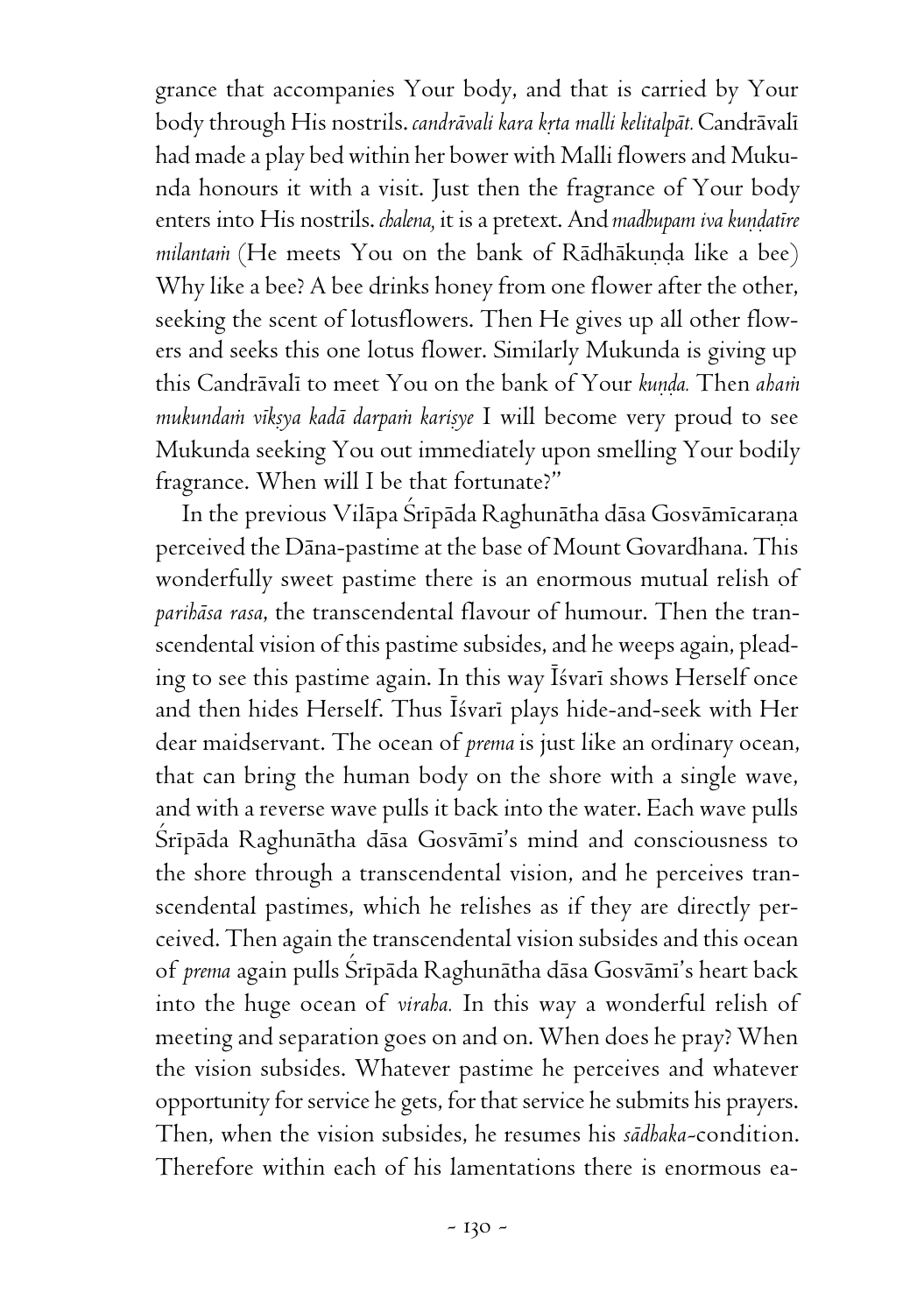gerness, anxiety, humility, and burning separation. On the strength of the great anxiety and eagerness in the heart of Gosvāmīpāda his prayers have become so sweet. Not only sweet to hear, the hard hearts of those who hear these very anxious and eager lamentations will melt and be purified. They will become interested in relishing the sweetness of the Lord. This is called the *phala çruti* or resultant benediction. There is a certain sequence in this. When these great and powerful words are heard they purify the heart. When the heart is somewhat purified, devotional happiness will become automatically manifest. The heart is then purified by the process of hearing and chanting. The more the heart is cleansed the more this increases. When these pastimes are manifest within the heart along with their transcendental mellows, a strong urge awakens within the heart of the practitioner.

Śrī Jīva Gosvāmī gives the example (in *Bhakti Sandarbha*) of lusty or greedy men. It is natural for them to love women and money. You love your wife and children, no one has to tell you that you need money, you are naturally after it. Similarly the devotion of the practitioner with items such as recollection and meditation, takes place naturally. When this is natural, then the heart also naturally melts. Gradually and slowly it will take the practitioner's heart to the stage of *rati.* The heart then has an enormous craving for relishing the sweetness of the Lord. Therefore the hearing and chanting of this topic is the most coveted subject for the practitioner. This *phalaçruti* is so wonderful, that the *mahäjanas* say: *rasika bhakata sange, rohibo piriti range, vrajapuri vasati koriyä* – "I will live in Vraja with great love, in the company of the *rasika* devotees." These luscious topics are relished in the company of the devotees and by living in Vraja. Śrīmad Rūpa Gosvāmīpāda has given the essential instruction –

> *tan näma rüpa caritädi sukértanänusmåtyoù krameëa rasanä manasé niyojya tiñöhan vraje tad anurägi janänugämé kälaà nayed akhilam ity upadeça säram*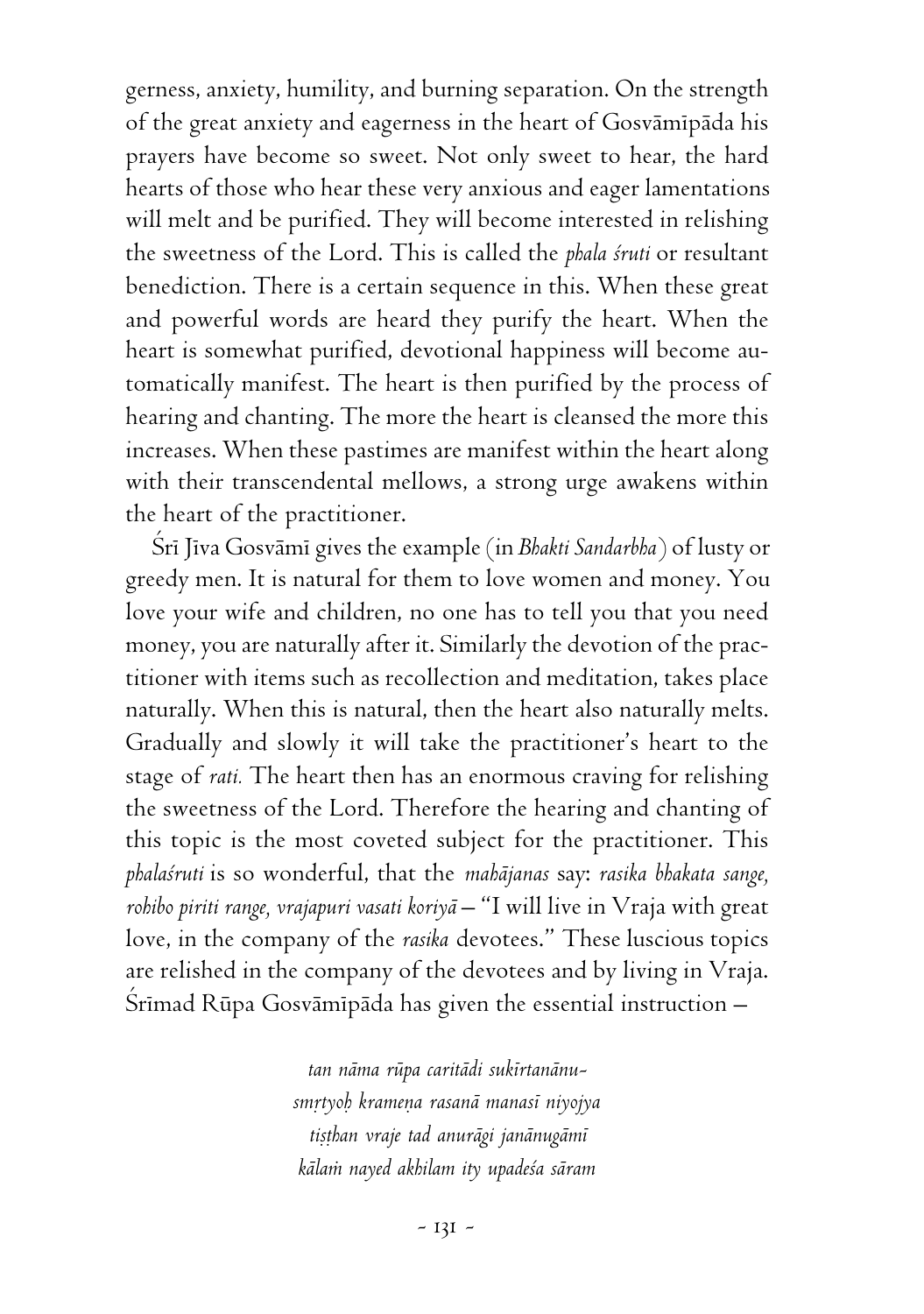"All one's time should be spend gradually engaging the tongue and the mind in nicely glorifying and recollecting the holy names, forms and attributes of Krsna, living in Vraja in submission to the people (devotees) who are attached to Him. This is the essential and final instruction from all Vaisnava scriptures."

# *(Upadeçämåta 8)*

Note that there is a difference between *kértana* and *sukértana.* Now what is *sukértana*? When there is taste available in *näma kértana*, and *näma kértana* is performed along with *lélä smaraëa,* then this is called *sukértana.* What happens after such *sukértana*? Constant recollection of transcendental pastimes and attributes. Hence the word *anusmrtya*. The tongue is engaged in the nice glorification of the holy name and the mind is engaged in constantly recollecting the pastimes of the Lord. If someone claims: "That is not possible. Is such constant chanting and recollection possible for people like us?" Hence he gives the solution by saying *tisthan vraje:* You should reside in Vraja. And *tat anurägé janänugämé kälaà nayed.* The people who live there are attached to Krsna, *svajātīya* (like-minded) and *svato vara* (more advanced than one self), in the company of such attracted people one must relish the flavours of these transcendental pastimes. One must follow in their footsteps. *tat anurägé janänugämé kälaà nayed:* In their company one must spend one's time. *ity akhila upadeça säram.* This is the essence of all devotional instructions. Therefore this subject is so relishable. Thus the Gosvamis say: "Who does not want this?"

Mahäprabhu, who is Govinda Himself, relished *rädhä bhäva.* When His famous discussion with Rämänanda Räya came to an end, Mahäprabhu took leave of him. Rämänanda humbly told Him: "Prabhu, what mercy You bestowed by giving Your *darçana*! Therefore by accepting a fallen man on Your own strenght You have made my mind more pure, from the day we met." Then the Lord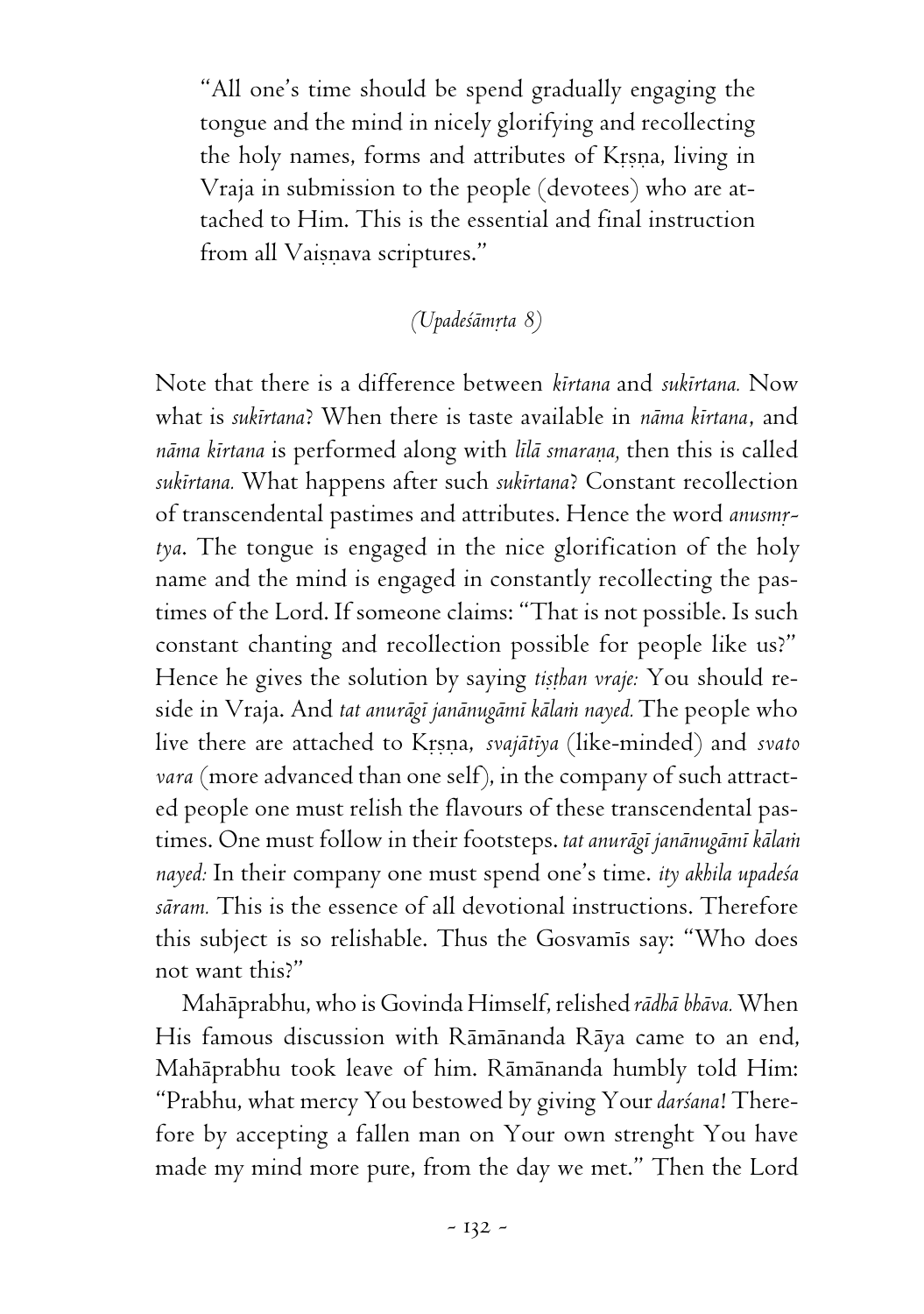raised His eyes and said: "Räma Räya, you want Me simply for the duration of My *darçana*, but I want you for the rest of My life. I will not leave you here."

> *tumi ämi néläcale rohibo ek sange; sukhe käöäibo käla kåñëa kothä range*

"You and I will stay together in Puri and we will blissfully spend our days speaking about Krsna."

Räma Räya revealed the truths of Rädhä on the order of the Lord, so King Pratäparudra said: "You are so fortunate to have received the Lord's grace, which I myself have not attained, so go and serve His lotusfeet without any worry." "I will lose income if I do so." "I will give you everything. You don't worry about money at all, go and serve the Lord's feet." At night as the whole world reclines, in the grave Gambhīrā the Lord's anguish of separation grows. In the day the Lord could direct His attention to other topics, but at night the anguish of separation would increase. Then Rämänanda's krsna kathā and Svarūpa's songs would carry the Lord through these nights of separation. So if even Mahäprabhu coveted this topic, then that is an example to everyone. These topics are to be discussed amongst *rasika* devotees, while living in Vraja. This is the most coveted topic. The Gosvāmis were extraordinary *rasikas*, that distributed the *rasa* they carried within their hearts. Therefore why would *rasika bhaktas* not attain this, and fail to advance? It must be relished in the company of advanced *rasika* devotees. They are extraordinary rasikas, that have descended along with Sriman Mahäprabhu to bless the world with this topic.

Weeping and weeping Sripada's heart is going to yet another sweet pastime-vision. Rädhä is going on *abhisära*. Rädhä had left for *abhisāra* before Krsna. The maidservant had taken her along on *abhisära* towards the trysting-bower. In this pastime it is a full moon night, in which the whole world is illuminated by moonlight. In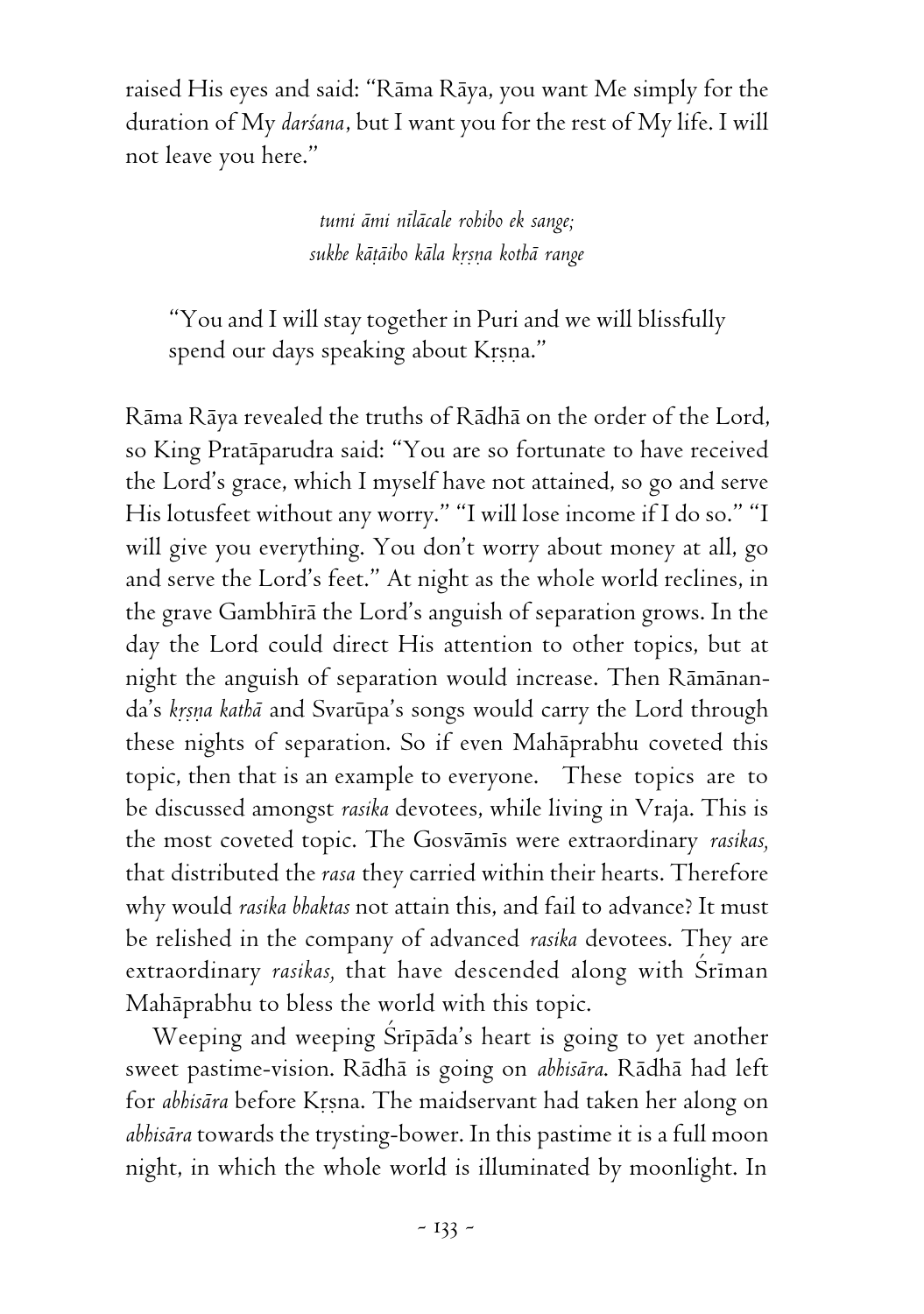this environment Çré Tulasé Maïjaré takes Rädhikä along on *abhisära* towards the trysting bower. The Mahäjanas sing:

> *ki kohobo rai ko hari anuräga? niravadhi mänasa manobhava jäga*

"What can I say about Rädhä's passionate attachment to Hari? Cupid (*manobhava*) constantly awakens within Her mind."

This *manobhava* is equal to Her *mädana mahä bhäva.* Through this madana rasa She experiences an amazing great hankering for Krsna. This is Her *manobhava* (transcendental lust) here.

> *sahaje rucira tanu säji koto bhäti; abhisaru çärada püëamika räti*

"Her naturally attractive body is made up in so many ways. Thus She goes out on the full moon night in autumn."

Behold Her make-up! Her body shimmers with light. How lustrous!

*dhavala vasana tanu - candana püra; aruëa adhare dharu viçada kapür*

"Her body is draped in white garments and anointed with sandalwood paste, showing Her luster all through Her dress. Her brightly red lips are anointed with camphor lipstick."

> *kairave jhämpalo karatala känti; malayaja candana balayako pänti*

"She takes a white lotus in the hand and anoints Her bangles with sandalpaste."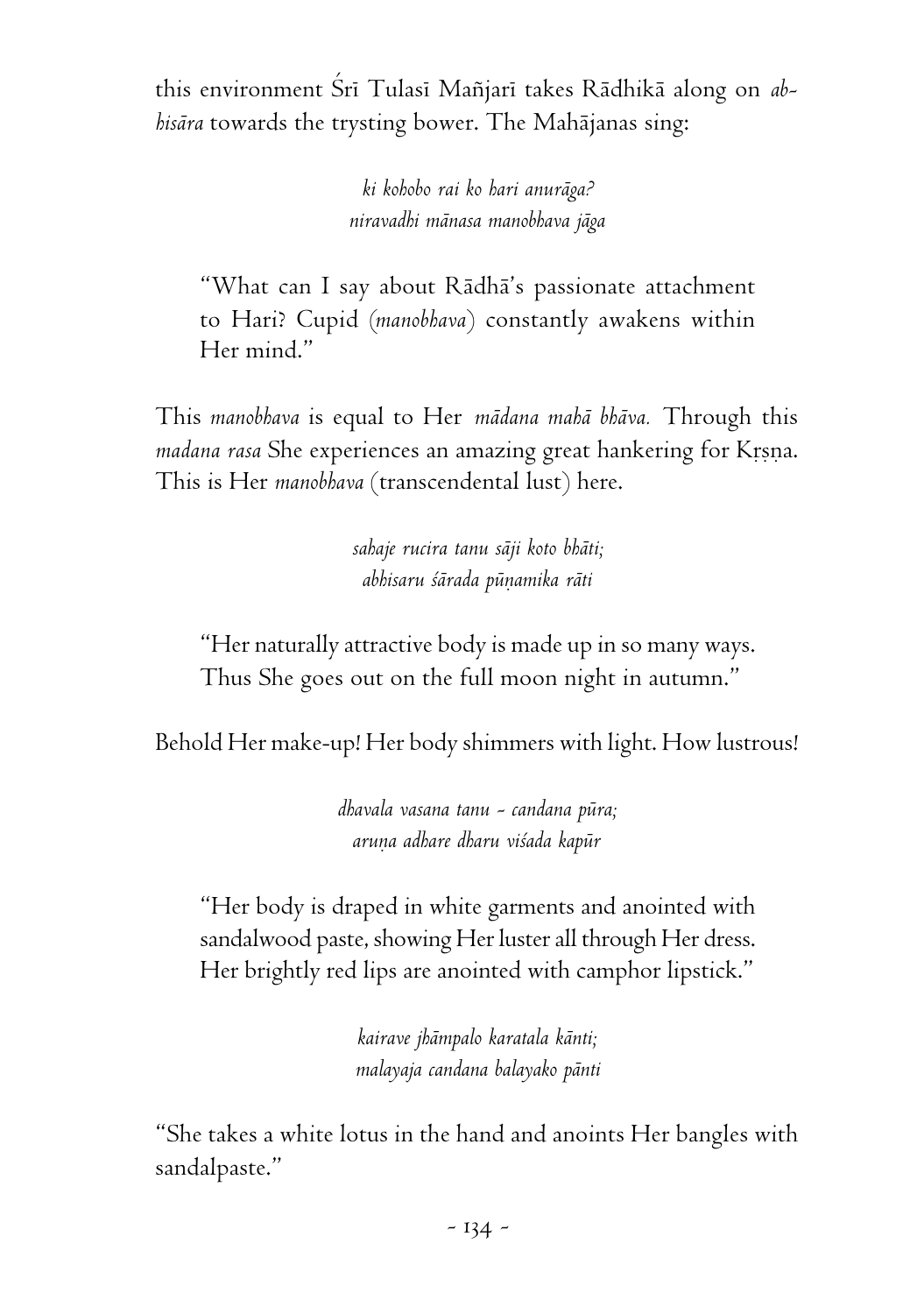## *kaëöhe vilambita motima hära*

"A necklace of pearls hangs around Her neck."

When Rādhārānī thus enters into the moonlit environment, the Mahäjanas say that it is as if She merges with –

> *cändaki kaumudé tanu nahe cén; yaichana kñéra néra nahe bhin*

"You can not notice Her body within the moonlight, just as one cannot notice water merging with milk."

So She is going on *abhisära* and arrives at the trysting bower, where She sees that Her hero has not yet come. First She was an *abhisärikä* and now She becomes a *väsaka sajjikä.* What means *väsaka sajjikä*? This is the condition of a woman who is waiting for her lover to come to the appointed place, while the appointed time has not yet expired. Then She has made herself up nicely and engages in decorating the bower.

> *sva väsaka vaçät känte sameñyati nijaà vapuù. ceñöä cäsyäù smara kréòä saìkalpo vartma vékñaëam; sakhé vinoda värtä ca muhur dütékñaëädayaù*

> > *(Ujjvala Nélamaëi)*

"How does she act? She is hoping to make love with her lover and looks out for him to come. She discusses delightful topics with her friends and constantly looks out for her girl-messengers, that will take him along."

And then, when the appointed time expires, she becomes utkanthitā. What are her activities? What does she do?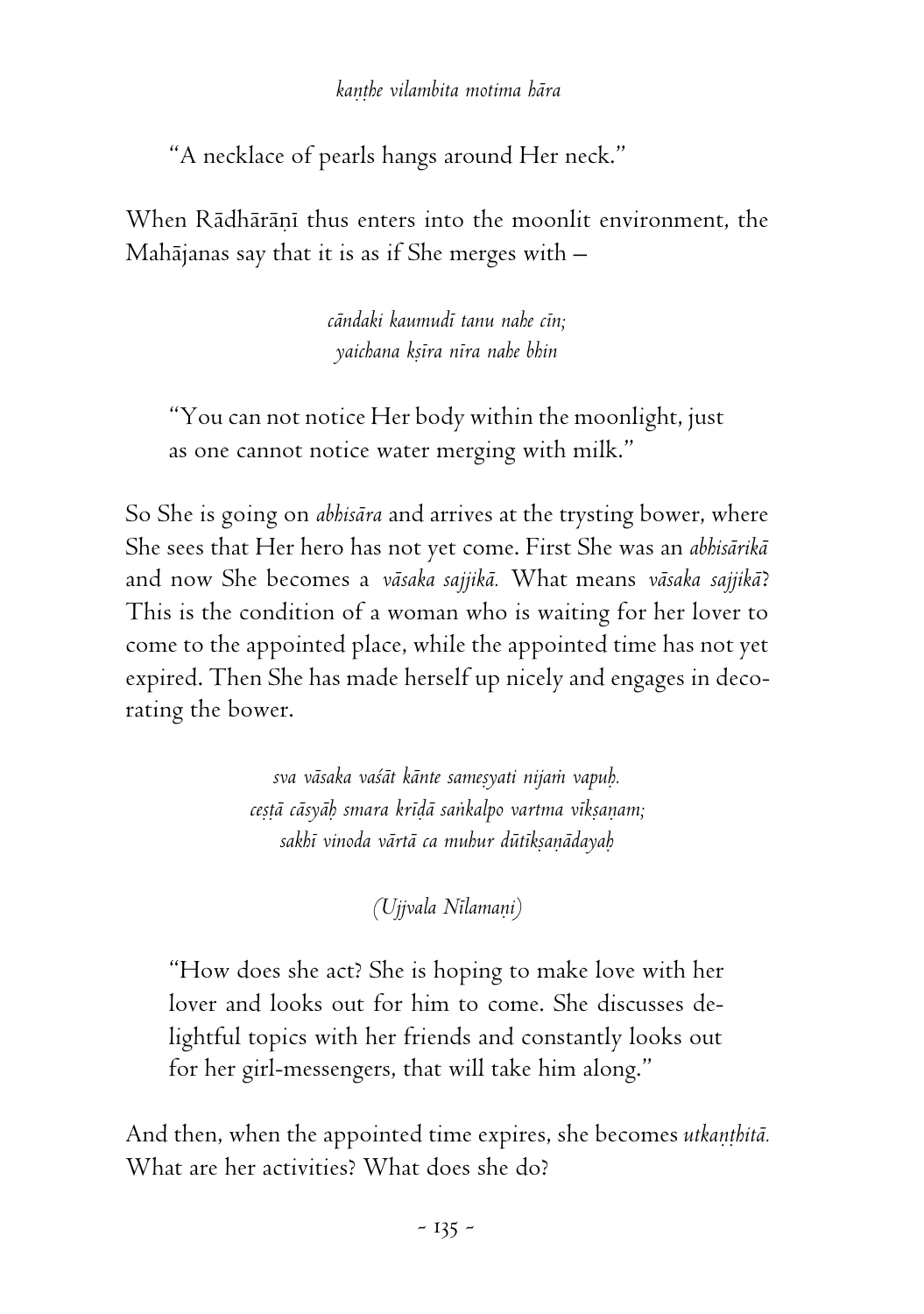*asyäs tu ceñöä håt täpo vepathur hetu tarkaëam*

"She feels heartache, shivers and wonders what went wrong. She begins to weep."

The *kinkaré* must render service in all these circumstances.

The *sädhaka* contemplates these pastimes and within these pastimes he contemplates all the services that must be rendered to Rādhārānī. He always has to stay with Her. In a transcendental vision he perceives these pastimes and renders service within them. In his *smarana* the *sādhaka* will attain these pastimes and think of himself always being by Her side. Never at any point does the *sädhaka* leave Rādhārānī's side in his *smarana*. This is service. Suffering the pangs of separation Rādhārāņī begins to weep.

> *andhare hoyä kore rajané kom soi, ämi sathe elo, belo bäsär ghara. kon kubatini mor sei ghara bhaìgiya dilo.*

"The night has turned dark, and I have gone out to meet My beloved. Alas! Which wicked girl has destroyed My lodging house (where I was supposed to meet My lover and enjoy with Him)?"

It has become dark. Who has brought me here?

*bandhura sankete äsi, ede smaraila go. sakala viphala gelo, nä jäni bandhure mor; kebä loiyä gelo go, ei bär säjilo jäni koi?*

"Everything is wasted, I don't know who took My lover away and where they have gone?"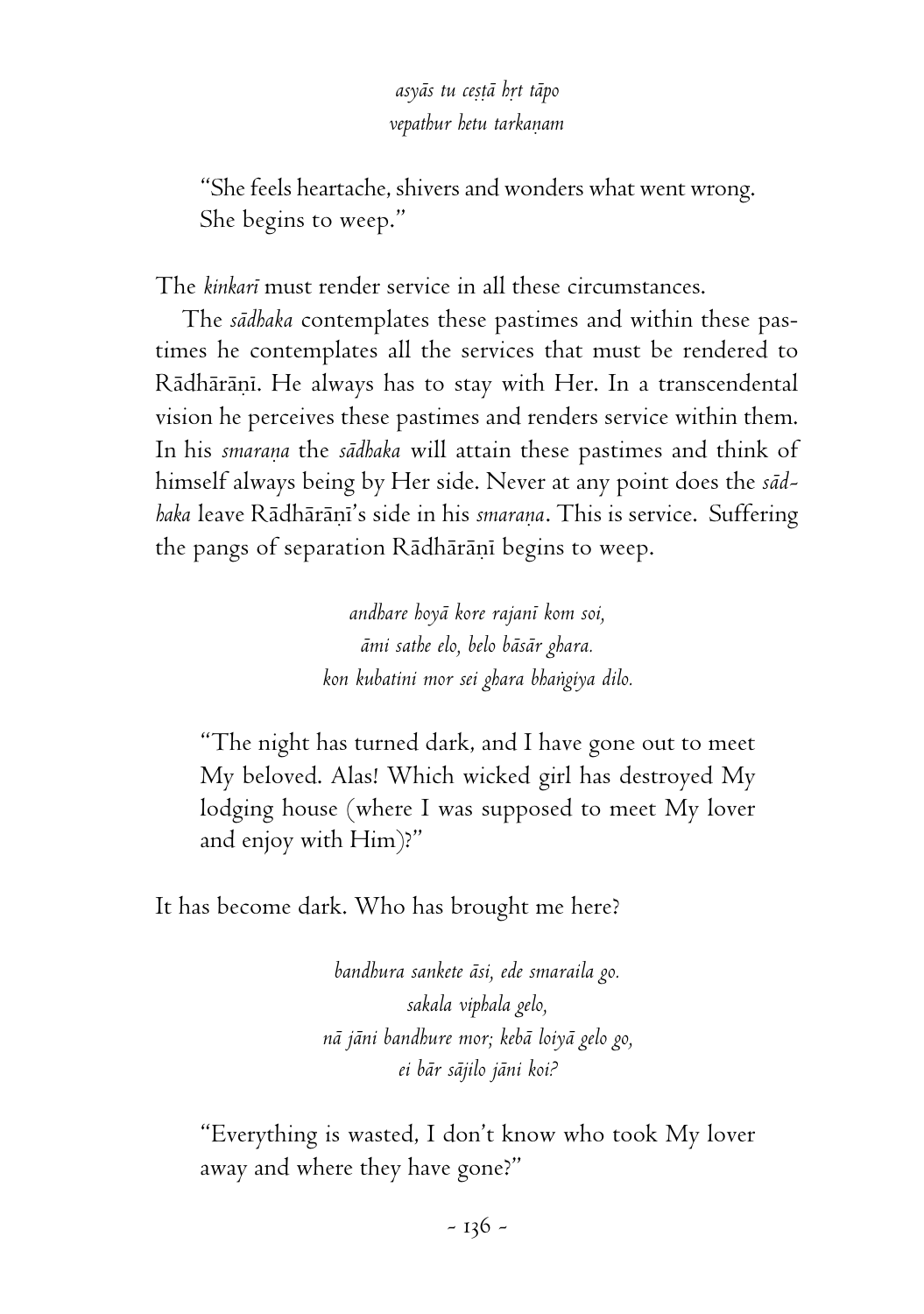In the sky the moon gives light, the cuckoos sing, this forest has agitated My heart. *mäthäy upore chänd, kirana ujal go, koti kokila käke mäti. ei heno rajané häno, kevali mahä boho, parän nä hoy tär säthi.* All these ingredients of service that She has arranged for, She does not like them anymore. *karpura tämbula tuyä, gokula puralo soi, täder diya vine kär mukhe dibo? e heno mälatér mälä, ethäi räkhilo go, kemoni rajané goäibo?.......*She stays inside the *kuïjä* while the *manjari* runs off to Våndävanä to seek out Krsna. Krsna had actually gone to seek out Rādhārāņī in Her *kuñja*, but on the way Padmā, Šaibyā and Candrāvali intercepted Him and brought Him to their *kuïja.* They hear that today He is going to meet Rādhā in Her kunja. Candrāvalī is hidden there, seeing whether Krsna stops or continues His journey. What is she saying?

> *tumi ei pathe niti koro gatäyati, äge nupurera dhvani çuni. rädhä sange väs, ämäre nairäça, ämi vänchi ekäkiné. bandhu he! äj chäriyä nähiko dibo. hiyära mäjhäre räkhibo tomäre sadäi dekhite päbo*

"You are always going down this path. We first hear the sound of Your anklebells. You are going to Rädhä and that brings me to despair. I am deprived of my enjoyments with You, remaining single. O lover! Today I will not leave you! I will keep You there where my heart is, so that I can always see You."

After that says to her *sakhés:*

*çuno sakhégaëa koriyä jatana, niye colo niketane äjukär nisi, rädhikä rüpasé, vanchuka nägara vine*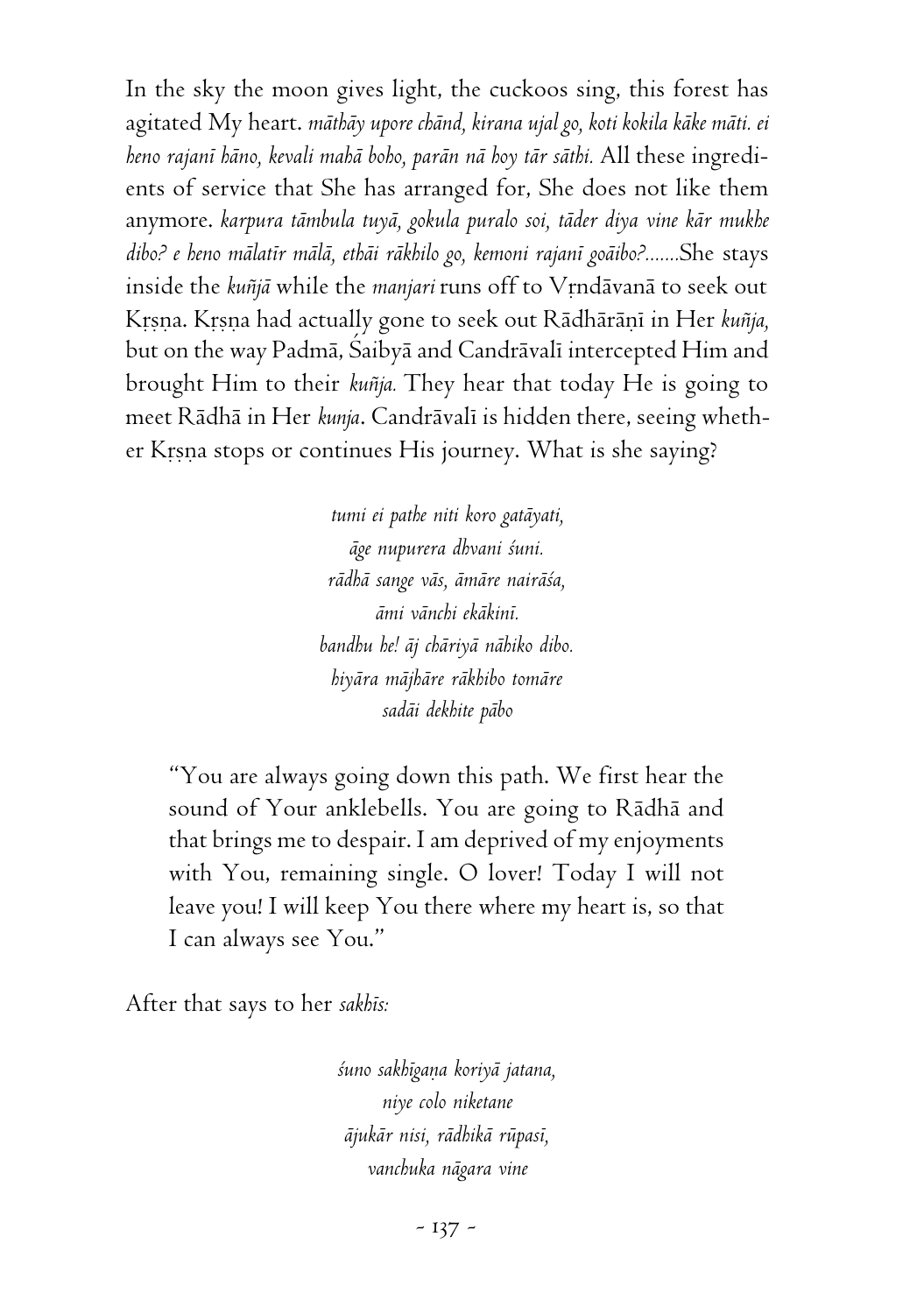*eteko çuniyä korete dhariyä, loiyä colilo väsa rädhä bhaye hari, kampe tharathari, bhone dvija candi das*

" 'Listen, O *sakhés*! Take Him along to my abode. Let beautiful Rädhikä spend this night without Her lover.' Saying this, she held Krsna by the hand and took Him to her (kuñja) abode. Dvija Candī Dāsa sings: 'Candrāvalī shivers of fear of Rädhä.' "

Candrāvalī took Krsna along and placed Him on the bed she styled herself according to her own feelings. Candrāvali then sits on her bed of jasmine flowers and has *rasika* talks with Krsna. Meanwhile Rādhārānī's scent begins to spread and is taken along by the wind. Vrndävana's natural elements can no longer tolerate the pangs of separation their goddess must tolerate. Everyone there is, after all, the servant of the pastimes— the moon, the wind, the sky, the trees and vines, the clouds in the sky. The entire natural environment there is spiritual, nothing is mundane. It is all to nourish the playful pastimes. For instance Srī Suka Muni says: *tadodurājah kakubhah* (*Çrémad-Bhägavatam*, 10.29.2)*.* The full moon rose. Wherever there is a *tadā* ("then", in the word *tadodu-rāja*, then the king of stars, the moon...) there is a *yadä* ("when"). Where is the *yadä*? *yadä rantum manäç cakre bhagavän* (When the Lord desired to enjoy....*Çrémad-Bhägavatam* 10.29.1). When Krsna desired to enjoy the Rāsa-dance, there was actually no full moon, but for the Räsa *lélä* the full moon rose – *ramänanäbhaà nava kuìkumänanam* (*Çrémad-Bhägavatam* 10.29.3) When He sees the full moon He remembers Rādhārāni's face. So He goes to Vamśīvat to play His flute. So it goes with the natural environment of Vrndävana.

Seeing Rādhārāņī weeping, the all-pervading wind of Vrndāvana, thinks to himself: "See if I can render some service to Isvari." So he carries Rādhārāņī's bodily fragrance and brings it into Candrāvalī's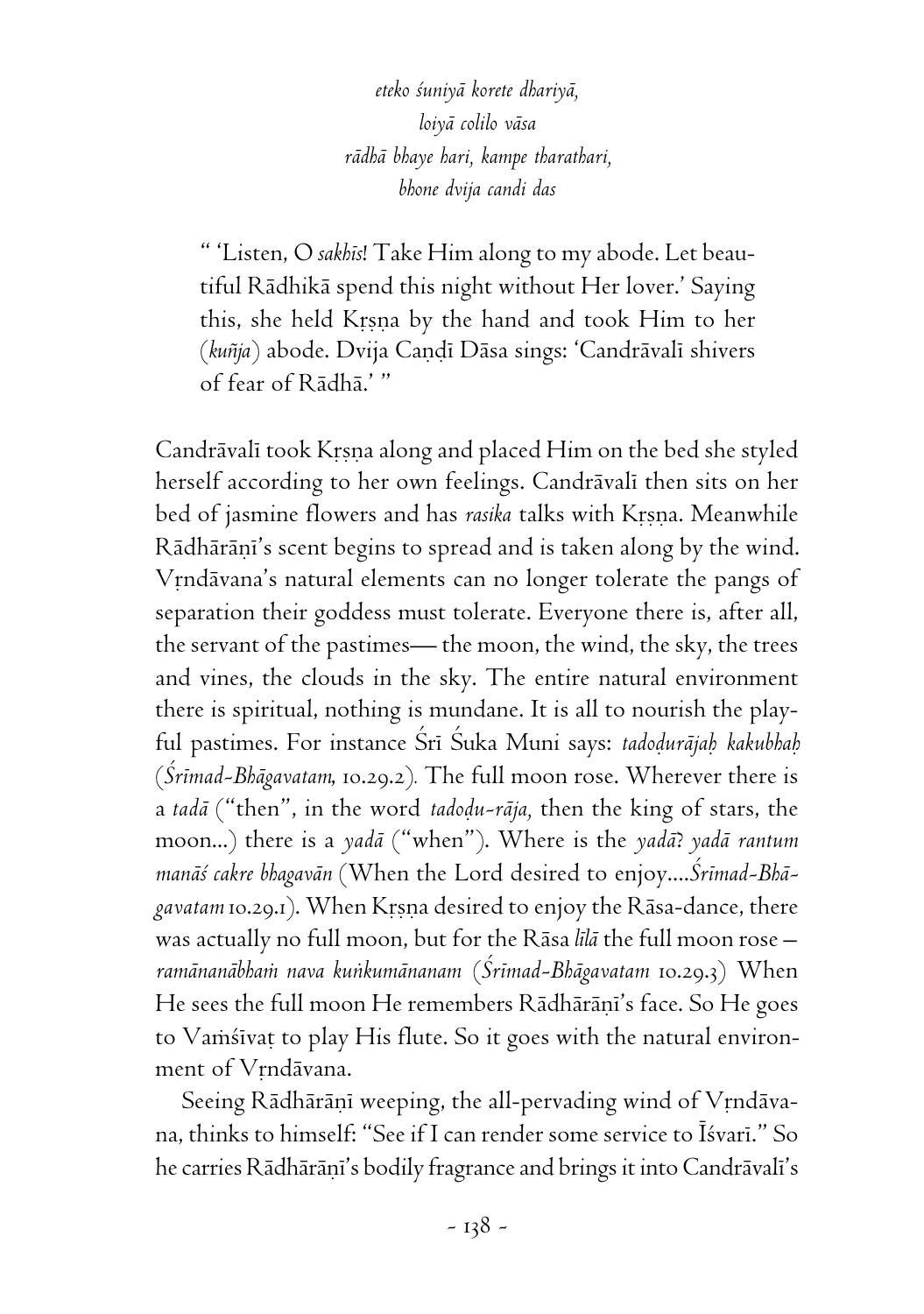*kuïja*. Hence it is said here: *tava tanuvara gandhäsangi bätena* "This bodily scent of Yours is *vara."* The word *vara* means the best, how is it the best? This is not a mundane scent from this world. Govinda's bodily scent maddens the world, but Her bodily scent maddens even Him. Therefore when the Gosvamis glorify the holy name of Rädhäräëé, they have named Her also *gandhonmädita mädhavä* "She who maddens Mädhava with Her bodily scent." (The Mahäjanas sing:) "Madana Mohana's *prasädé* scent is glorified by all the women of the world" Yet Rādhā's scent attracts Him." Krsna will catch this fragrance and fall at the feet of the maidservant, pleading: "Here is My Präneśvari, show me my Präneśvari." Thus He praises her. How does the petitioner act? *yogéndra durgama gatir* (*Rädhä Rasa Sudhänidhi* - 2). He is hard to attain or perceive by the greatest mystics and sages. Although they practise many penances for many ages to perceive a speck of His foot-dust, they cannot attain this Original Personality of Godhead, Vrajendranandana. Behold the cleverness of Rädhä! Her bodily fragrance makes Him mad. So as soon as even a whiff of this scent enters into His nostrils through the agency of Vrndāvana's wind, then *cchalena*, He immediately regains His composure and finds some clever excuse. Candrāvalī is naive, being a daksinā nāyikā (right-wing or submissive heroine). She will say: "Go now to Rādhākunda, and I will spend the whole night alone here." Would Rädhä say such a thing? She will instead get angry with Krsna— She is *vāmā* (a left-wing or independent heroine). But here Krsna deals with a *daksinā nāyikā*— "What happened? Oho. I goofed. Mother told Me to do something, and I forgot to do that as I came on My way here." (Candrāvalī:) "Oh, is that so? Allright go then, but come back quickly." (Krsna) "But if I go there I may be delayed." Then He goes off. He knows what job He's actually going to do. Therefore he does not wait for a reply. He makes His own excuses, *cchalena*. The *sakhés* and *maïjarés* are always involved.

For instance, Rüpa Gosvämépäda has written in his Utkalika Vallari: "One day Candrāvalī managed to intercept Krsna and Rūpa Mañjarī goes out to seek Him. When she comes to Sakhīsthali in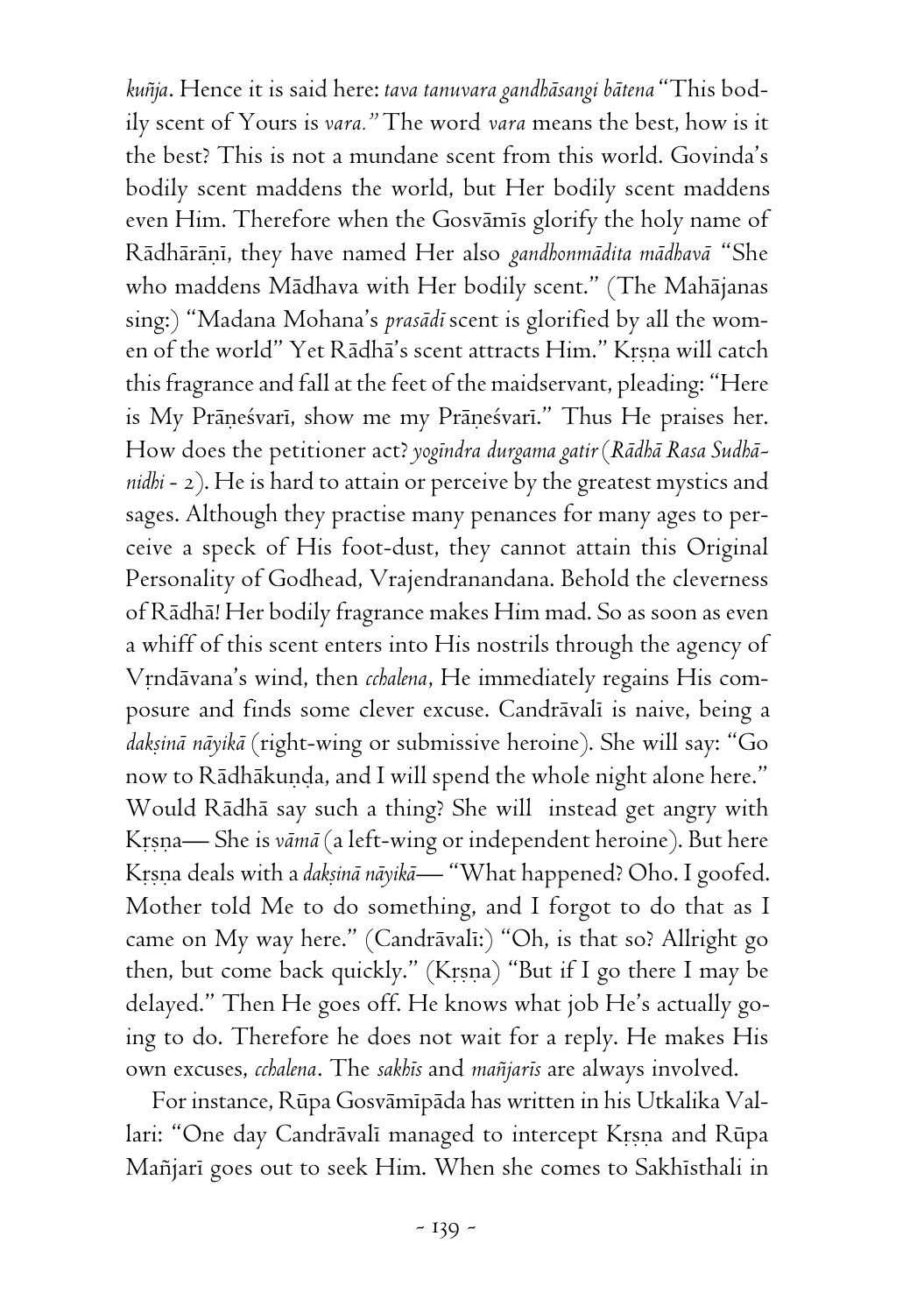her frantic search, she thinks: "Let me just see one time whether He is with Candrāvali or not." When she peeps through the holes of Candrāvali's kuñja she sees that Krsna is indeed seated there. She becomes completely flabbergasted: "Oho, how can I take Him away from here?" Then, by Rādhārāṇī's grace, she gets a brilliant idea. She storms into the *kuïja* and screams out: "Oh Govinda! Come, come, come quickly! A demon sent by Kamsa has gone off with one of Your favorite bulls." Although she is lying, here it is still *rasa.* Indeed, if she did not lie there would be no *rasa.* Govinda can understand that; "If Rädhä's *kinkaré* speaks of My favorite bull at night, then My dear Rādhārāņī must be swallowed by the demon of separation from Me." So as He hears this He gets up and says: "Dear one, you heard this? I have to go!", and Candrāvalī says: "Go, but come back quickly." So He goes off quickly with Rüpa Maïjari, who says: "Ooh, You're sitting here after going on *abhisāra* here? Come along, I will tell everything to Isvari! All the while Isvari is weeping so much for You, it has become so late. Where have you been?" Rüpa Maïjaré angrily scolds Him. How can He attain Çré Rädhikä's *kuïja* when Her maidservant is so angrily rebuking Him? So He falsely explains to the maidservant: "Candrä has taken Me to her *kuïja*. Then I suddenly caught the fragrance of Rādhārāņi's body, so I cheated her somehow by telling her some lies and I have come along with you." (Rūpa Mañjarī:) "Go. You won't be meeting Her. Go back to her (Candrāvalī). You said You have some work to do for Your mother, so do it. I cannot help You meet Her. Go. There will be no meeting." Krsna then begins to weep, being so eager to meet Rädhä. The *maïjarés* are only happy when the Yugala is happy, so Tulasi becomes softer and says: "You have to tell me one thing. Never do such a thing again." Krsna: "No. I promise you." (Śrī Rūpa Gosvāmī/Mañjarī says:) "When Mukunda promises this I help Him to meet Rädhä".

Gosvāmīpāda is relishing this pastime in the form of Tulasī Maïjaré. How do I see Mukunda at that time? *madhupam iva,* just like a honeybee. Just as a blackbee is drinking the honey from regular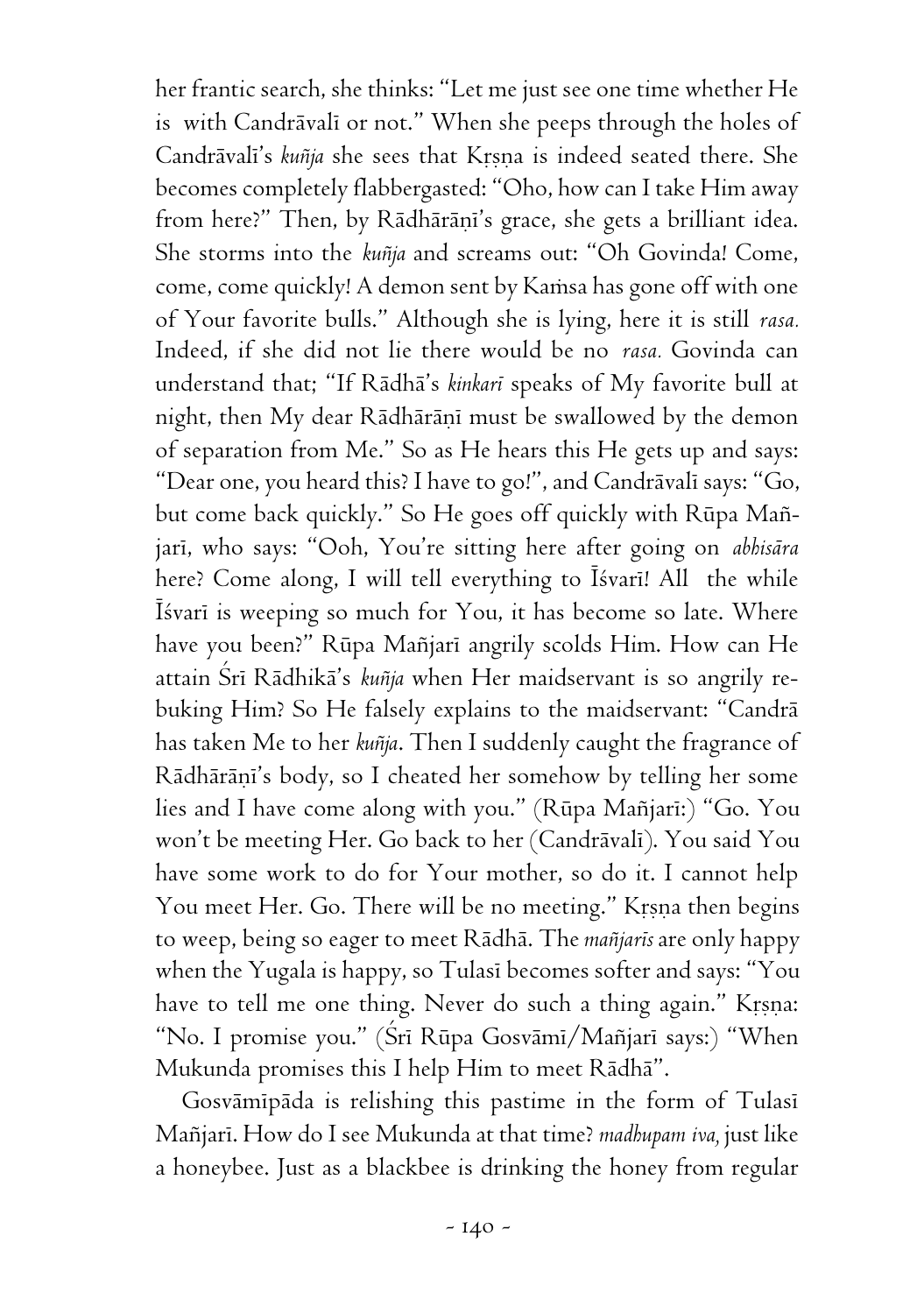flowers, and He catches the whiff of a fresh golden lotus flower – He will give up all the regular flowers to relish the honey from the golden lotus flower. Thus He is just like a honeybee, coming to the kuñja of Rādhārāņī. Tulasī says: "Seeing Madhusūdana in this way, O sweet faced Rādhārāņī, this hero is attracted to the scent of Your lotus like face. Therefore *kadāham vīksya darpam karisye*, when will I be filled with pride, thus witnessing Your hero?

What is this pride? Generally this means false pride or *ahaìkära.* But this is not the explanation of the *rasa śāstras*. Šrī Rūpa Gosvāmī says: garvam ācaksate darpam vihārotkarṣaka sūcakam – Pride of my Īśvarī's rise to prominence. When Krsna gives up His *vihāra* with Candrāvalī and rushes off to the bank of Rādhākunda to enjoy with my Īśvarī – then my pride will emerge. Çré Rupa Gosvämépäda said: "What to speak of Candrāvalī, (during the Rāsa dance in the Bhāgavata) Krsna gives up three billion *gopis* to be alone with Rādhārāņī, but I (the maidservant) am with you". *rāsārambhe parityajya gosthāmbujāksīvåndaà våndävana bhuvi rahaù keçavenopanéya* (*Utkalikä Vallari,* 42) Çré Rüpa Gosvāmī pāda prays to Rādhārānī – "O Īśvari! On the night of the Mahā Rāsa, when Krsna abandoned three billion Vraja-girls to take You along alone, even the *sakhés* were not there. But I am like Your shadow, and a shadow never leaves You. Similarly I will stay with You. tvām svādhīna priyatamapada prāpanenārcitāngīm, [Utkalikā Val*lari*, 42] You are in the mood of the *svādhīna bhartrkā*, the independent ladylove, He will have so many kinds of pastimes with You. *düre* drstvā: I will witness such pastimes of Yours from some distance, and *kadā arpayisyāmi darpam*. In the heart I will feel great pride that my Rādhārānī has thus subjugated Her hero. But the *madhura rasa* of Vraja has only given a semblance of an equal position to Candrāvalī, to nourish the transcendental flavours.

Then is Candrāvalī equal to Rādhārāņī? Śrī Viśvanātha Cakravartipada says: When Rādhā is compared to Sumeru, then that would be right. The other heroines could be nicely compared to to two or three mustard seeds, incomparible to Rädhä. If the other heroines were not there, Rädhä could never display Her moods of *väsa-*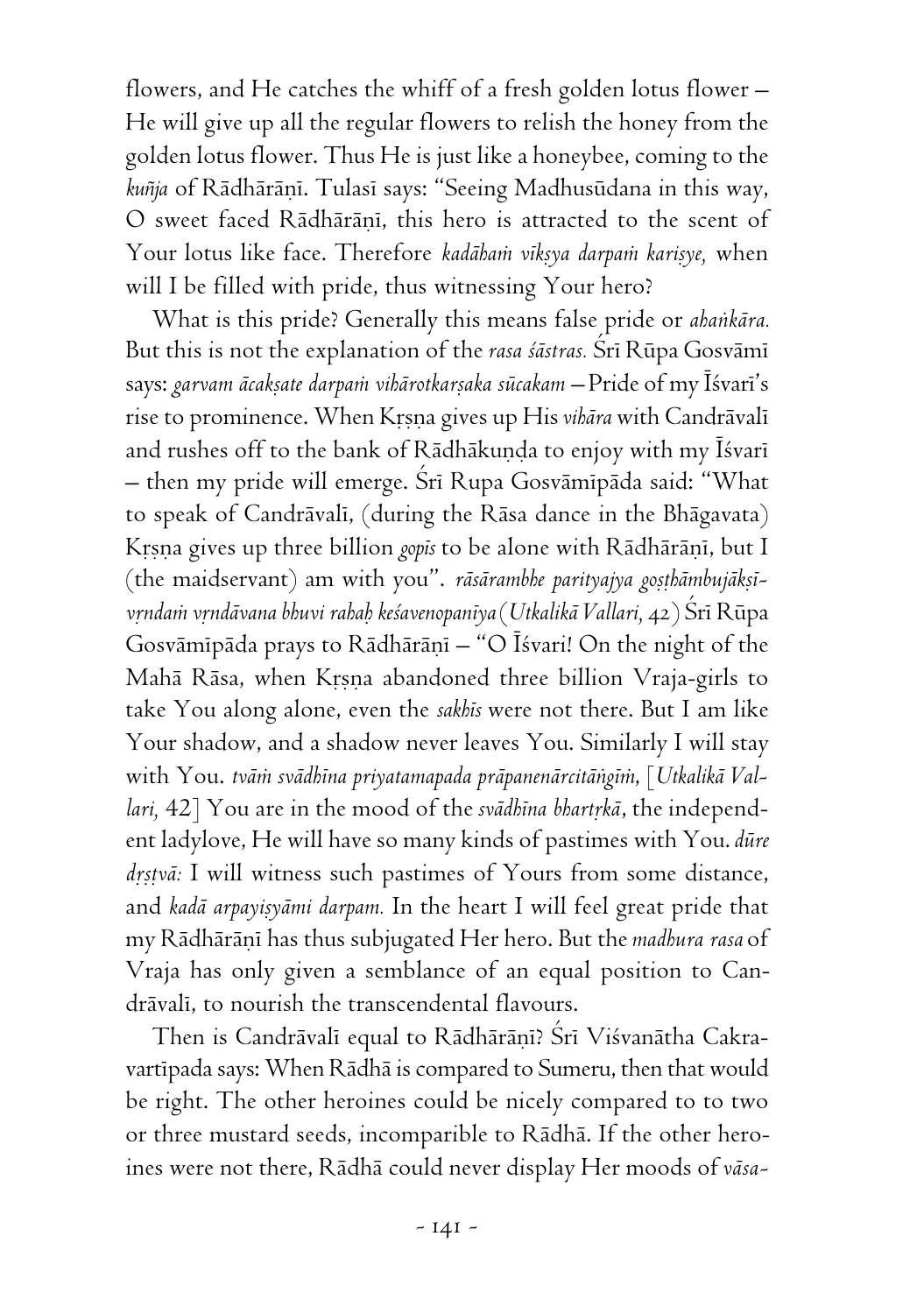*ka sajjikä, vipralabdhä, utkaëöhitä, mäna* or *kalahäntaritä.* There is no *rasa* if there is not some kind of feeling of equality. Vraja's *madhura rasa* provides this feeling of equality, and Rādhārāņī also thinks that 'Candrä is just like Me'. Then She will weep and lament to Her *präëa sakhé* that she has taken Her Präëanätha away. She will think it is Candrāvalī, and take her to be an enemy. *rasa* has created such self esteem within the *madhura rasa*. Similarly, Candrāvalī also thinks: 'Rädhä is just like me." And the *maïjarés'* pride always arises due to Rādhā's superiority in enjoyment (*vihārotkarse*).

The Gosvāmīs show this pride – *garvam ācaksate darpam vihārotkarsa sücaka* (*Ujjvala Nélamaëi,* hb 26) – Pride indicates the superiority of enjoyment. This pride is the same everywhere. Is this superior? Just like, for instance Çrémad Rüpa Gosvämé says (in *Vidagdha Mädhava,* Act vi): Padmā has made a garland for Candrāvalī, and has taken it along to get Krsna. When she gives it to Krsna, He says: "Padme! Just as you gave Me that garland, let Lalitä similarly give Me *dhätu räga* (mineral pigments)." "Oh, is that so? Shall I bring her a letter?" Then she thought to herself: "This letter will prove to Lalitä that Krsna has contacts with Rādhā's rival-party and that will make her sad!" So He writes a letter for Rādhā's abhisāra. *tvayā muktagirih pāņau mamätuccha pada sthitiù. nidhéyatäm adhéräkñi rägi dhätu paricchada* "O restless eyed one, are You waiting to have the *darsana* of the Yugala? I am giving you a solution. Do one thing. In this sentence there are the words *rägi dhätu paricchada*. Take the six syllables *giri* and *tuccha pada* off, and Rädhä remains, therefore *mama matu nidhéyatam* that sentence remains.

The unwitting Padmä goes to Lalitä and says: "Come, come here. See what is here. I have gone to Krsna" "Aha; *sakhi*, have your desires been fulfilled? No no that is not the point. I have come to bring Him a garland." "Where is He?" "He is now enjoying in Madhu(pa)vana." "O. I have given you a letter. Just as you have given a garland, similarly now bring some *dhätu*." "What letter is it? Let me see." Afterwards she could understand (the meaning of the letter was) Rädhä. Then she thought to herself: 'How stupid we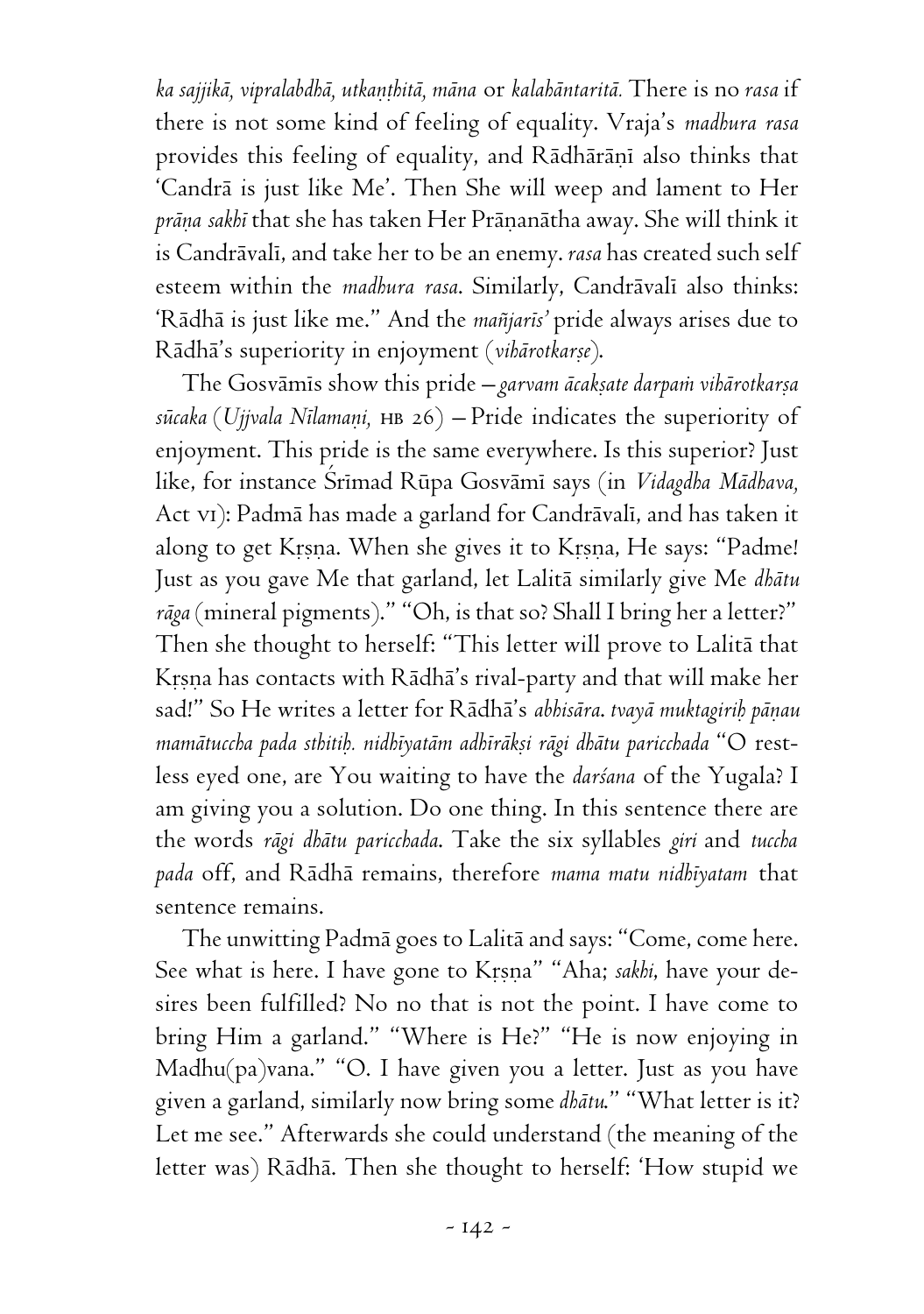are – Govinda is sending our enemies on *abhisära*, how clever He is. How we could not understand His cleverness?!"

There is another aspect to this subject: Padmä tells Lalitä: "*sakhi,* we always have to keep our sakhi Candrāvali alive with krsna kathā." Viçäkhä says: "*sakhi,* how fortunate you are. And how unfortunate we are! Why? Sakhi, where is such fortune for us? Why, what happened? You are doing *kértana* and peacefully sit down to listen to the same, but when our *sakhi* hears the name of Krsna she faints of separation. Padmä then challenges Viçäkhä: "Sakhi we have so much misery." Viçäkhä: "What kind of misery?" Padmä: "Sakhi, what can we do? Look, our *sakhé* is constantly being dressed and ornamented." That means that she is constantly united with Krsna, Her dress and ornaments are wrecked by Krsna each time and each time we must dress and ornament Her again. Then Viçäkhä says: "Sakhi, you have all kinds of problems, and we have only one." "What is that?" "One elephant that enjoys in the Kālindī is giving us trouble day and night." This means: you are *daksina* and naive and therefore easy to get, but our *sakhé* is hard to get. He does not get Her, therefore He is losing sleep*."* Lalitä says: "Viçäkhike! I have forgotten another very miserable thing." Viçäkhä says: "Yes, I remember. We constantly have to put lac on Rādhārāṇī's footsoles. After that She is constantly *mänini*, so Krsna sprinkles Her feet with His tears, so that the footlac melts off and we have to apply it again." Viçäkhä says: "Lalite, you don't know. Govinda's head is not beautiful with lac. Govinda's head looks beautiful with *öhäkuräl* (divine playfulness). This is called pride, garvam ācaksate darpam vihārotkarsa sūcakam (*Ujjvala Nélamaëi*) Wherever there is an indication of superiority in enjoyment, there will be pride. The heart will blossom, due to Rädhārāņi's superiority. So when Krsņa gives up everything and comes to Rādhārāņi's *kunja*, leaving Candravali's *kunja*. Now He is making jokes and speaks sweet words. The *kiìkaré*'s heart is filled with pride over Isvari's rise to prominence. The kinkari then takes Him to the kunja of Rādhārāņī, who is eager to meet Him. "Where have You gone?" "Shall I speak the truth?" "Yes, speak the truth." "Look,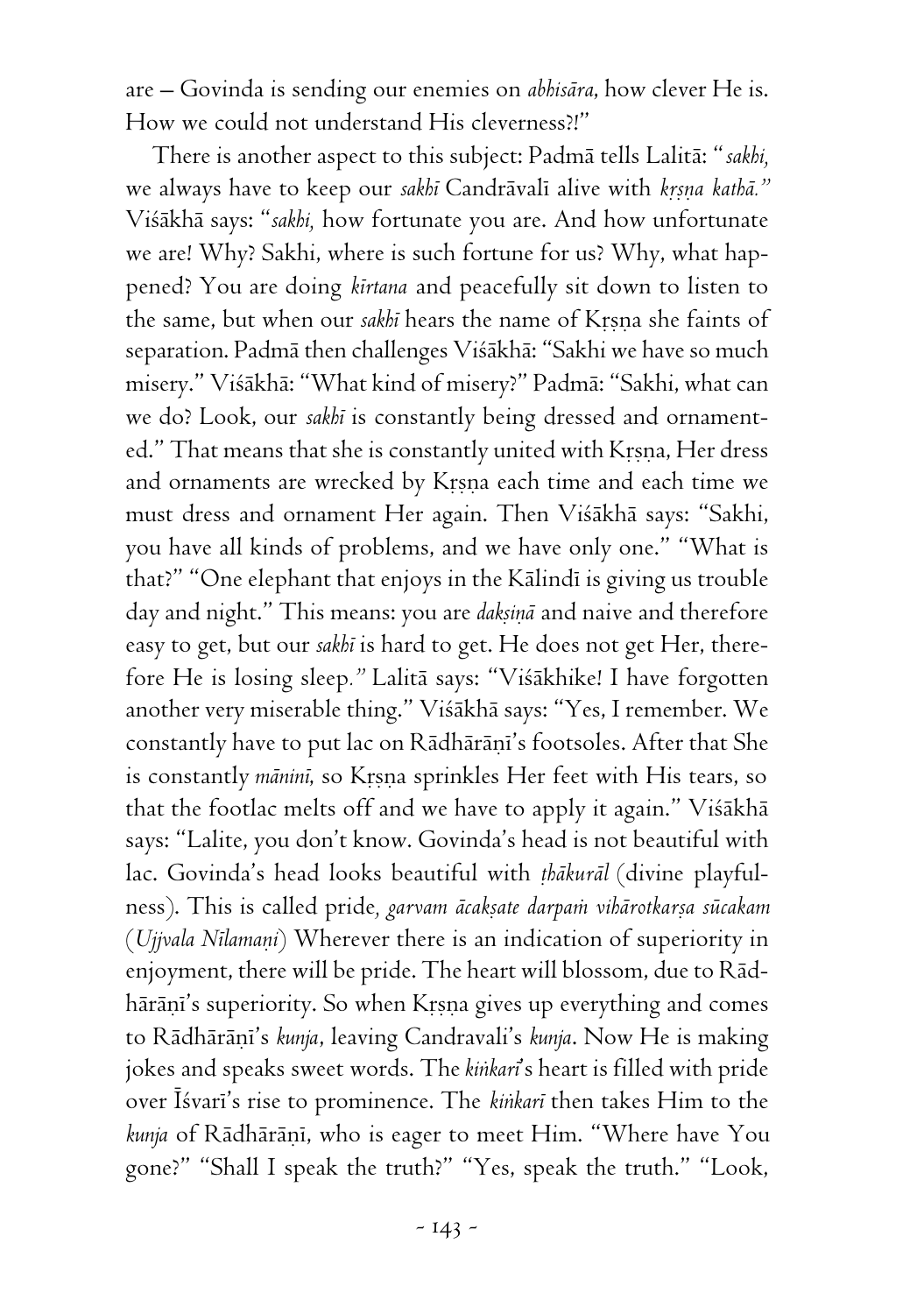Your hero, in condition of separation, had lost the way to Your *kunja* and was just wandering around. That is how I found Him." Aha, Éçvaré's mind melts. What a service the *kinkaré* renders! Then Śrī-Śrī Rādhā-Mādhava's sweet meeting takes place. Through the holes of the *kunja* Çréla Raghunätha däsa Gosvämé, as Tulasé Maïjari, witnesses the wonderful sweetness of this *kunja*-meeting. Then the transcendental vision vanishes and Srīpāda weeps and prays for another vision as this. We are thus relishing Śrīla Raghunātha dāsa Gosvämé's '*Viläpa Kusumäïjali*', which is one of the *stavas* in his Stavāvalī.

> *Thus ends Çré Ananta das Mahantaji's päöha on the* 74*th verse of Viläpa Kusumänjali at Rādhakunda on April 9, 1999*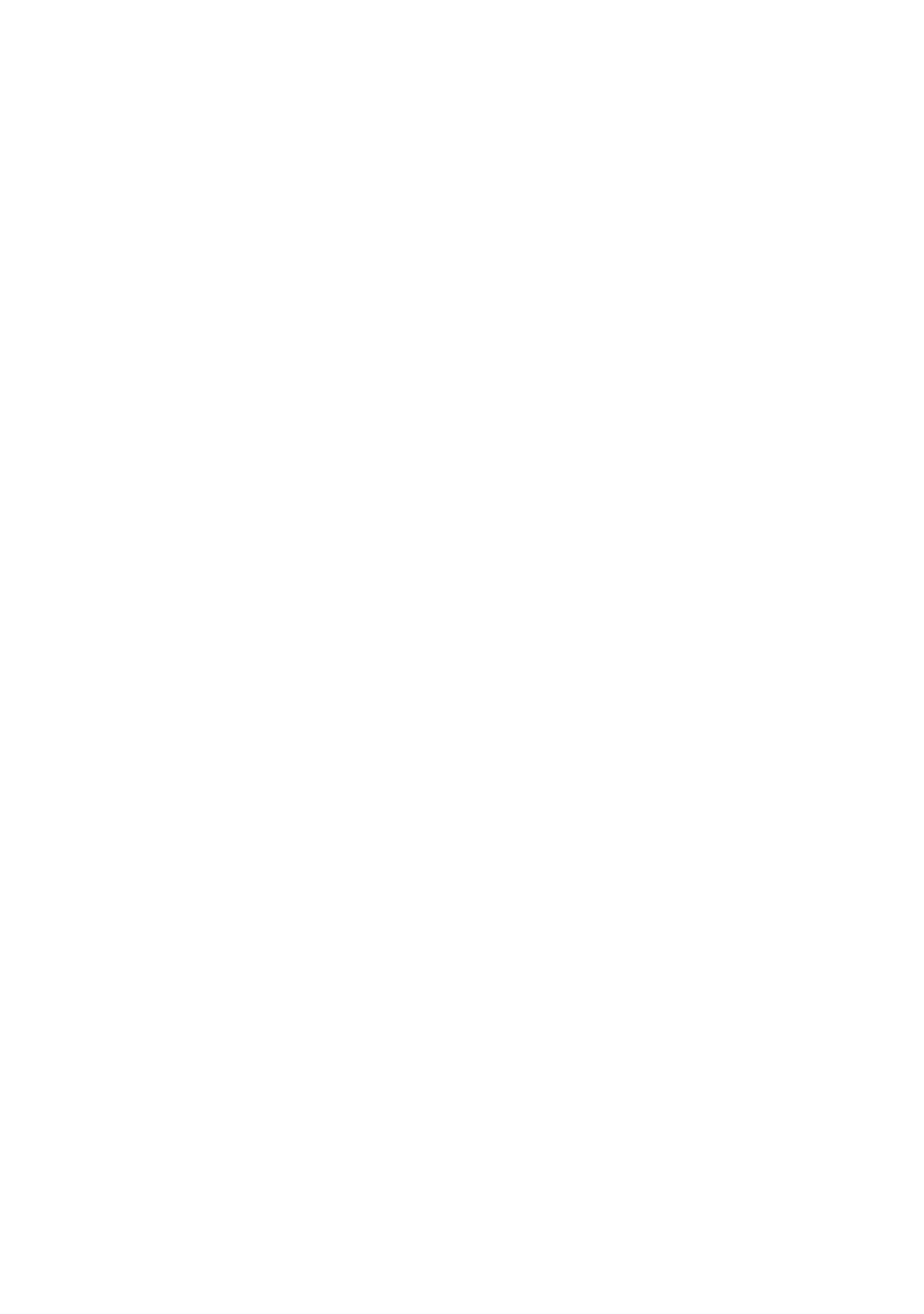## verse 75

*samantäd unmatta bhramara-kula jhaìkära nikarair lasat padma stomair api vihaga rävair api param* sakhivrndaih sviyaih sarasi madhure pr*ānapatinā kadä drakñyämas te çaçimukhi navaà keli nivaham*

*samantäd* - all around; *unmatta* - intoxicated; *bhramara* - bees; *kula* host; *jhaìkära* - buzzing; *nikaraiù* - with an abundance; *lasat* - beautiful; *padma* - lotus; *stomaiù* - with many; *api* - even; *vihaga* - birds; *rävaiù* - with chirping; *api* - even; *param* - greatly; *sakhé* - girlfriends; *svéyaiù*  with your own; *vrndaib* - with groups; sarasi - in the lake; *madhure* - in the sweet; *prāna-patinā* - with the Lord of Your heart; *kadā* - when; draksyāmā - we will see; te - Your; śaśimukhi - moonfaced girl; navam new; *keli* - play; *nivaham* - multitude

O Sasimukhi (moon-faced girl)! When will we witness Your ever-fresh water sports with the Lord of Your heart and Your friends all together in Your own sweet lake, which is filled with many lotus flowers and surrounded by singing birds and humming bees?

In this 75<sup>th</sup> verse of his *Vilāpa Kusumāñjali Stava*, Śrīla Raghunātha Däsa Gosvämé, who is one of the six Gosvämé-*äcäryas*, who are the most intimate associates of Śrī Caitanya Mahāprabhu, the sanctifier of the Kali age, submits this lamentation at the lotus feet of his most beloved Çré Rädhäräëé, saying: *samantäd unmatta bhramarakula jhaìkära nikarair lasat padma stomair api vihaga rävair api param sakhévåndaiù svéyaiù sarasi madhure präëapatinä kadä drakñyämas te çaçimukhi navaà keli nivaham - lasat padma stomaiù - "*O Çaçimukhi (moon-faced girl)! When will we witness Your ever-fresh water sports with the Lord of Your heart and Your friends all together in Your own sweet lake, which is filled with many lotus flowers and surrounded by singing birds and humming bees?" Swarms of intoxicated bees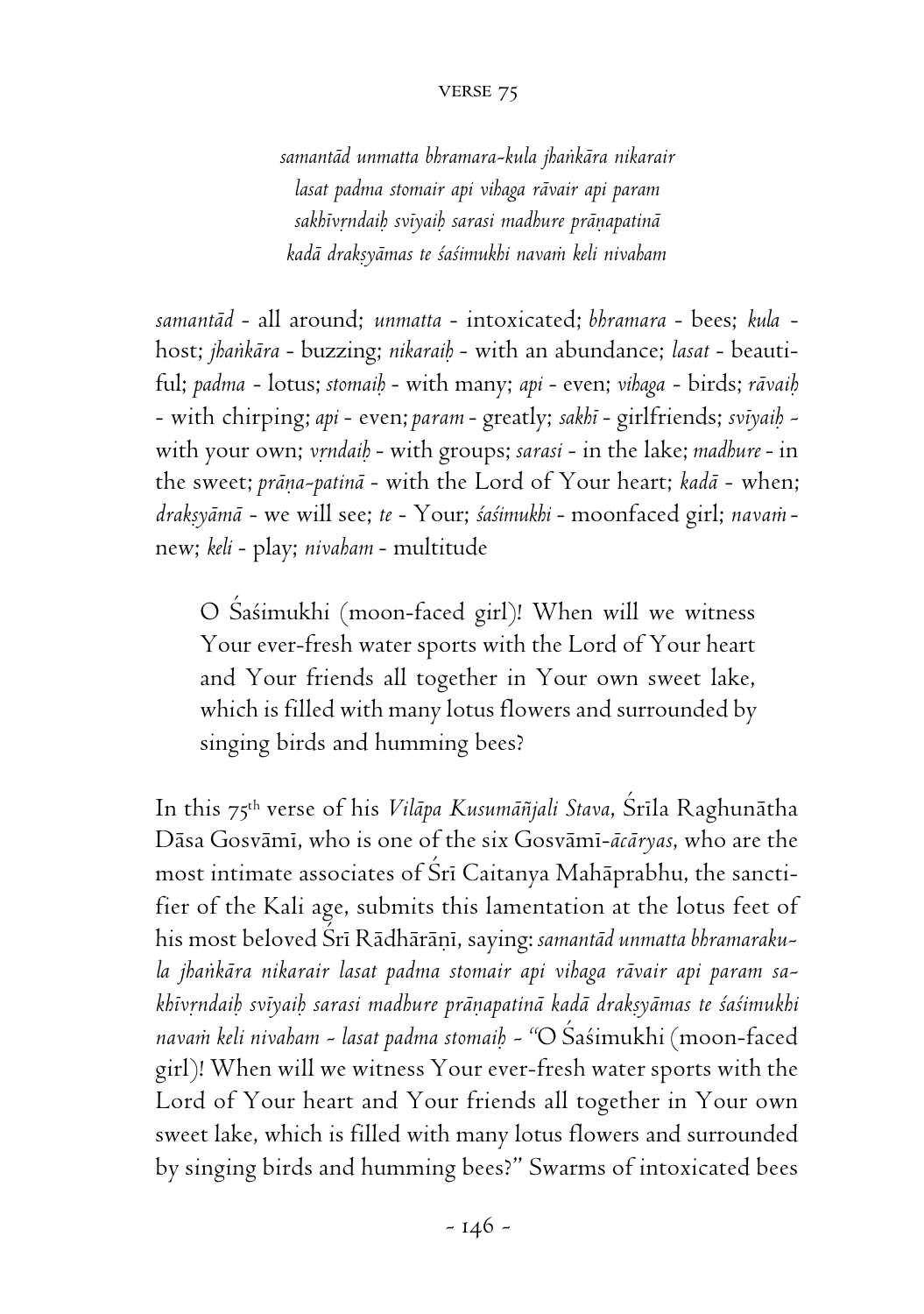are attracted to the forest of lotus flowers, flying around in all directions, humming. The bees hum and *vihaga rävair api,* the birds sing, in this sweet lake of Yours, Sri Rādhākunda – when can I thus witness Your water sports with Your sakhis and Your prāņa*pati* Govinda?"

In this verse Śrīpāda Gosvāmīcarana prays for the vision of the watersports of Rādhārāņī with Her sakhis and the Lord of Her life Śrī Śyāmasundara in Śrī Rādhākuṇḍa. He prays for the vision of this water play by saying *drakñäma*, which is in plural case. "When will we see?" Who (plural)? He can desire to see it alone also? No. Not alone. He will take us all along and show us all, hence *drakñäma.* This is why the Gosvämés descended from the (eternal) *kunja* with Mahäprabhu, in this Gaura *lélä*. Gaurahari has descended as a devotee, taking this huge storehouse of Rādhārāņi's feelings along:

> *apäraà kasyäpi praëayi jana-våndasya kutuké rasa stomaà håtvä madhuram upabhoktuà kam api yaù rucià svam ävavre dyutim iha tadéyäà prakaöayan sa devaç caitanyäkåtir atitaräà naù kåpayatu*

(Rüpa Gosvämé's 2 nd *Caitanyäñöakam,* 3)

"Being curious to relish all the limitless *rasa* of love of one of His beloveds (in Vraja, Śrī Rādhā) Krsņa stole Her lustre and covered His own (blackish) splendor with it, revealing this new golden lustre to everyone. Let this Lord Caitanya show us His great mercy!"

He (Krsna) still had three desires left after relishing the mellows of Rādhārāņī in Vrndāvana. *kaichana rādhā premā* (how is Rādhā's love)*, kaichana mora madhurimä* (how does She relish My sweetness), and *kaichana bhäve tiho bhor* (how is She absorbed in that feeling?)*.* What did He do to relish these three items? *rasa stomam brtvā*, He took away the huge storehouse of *rasa.* Not only did He take the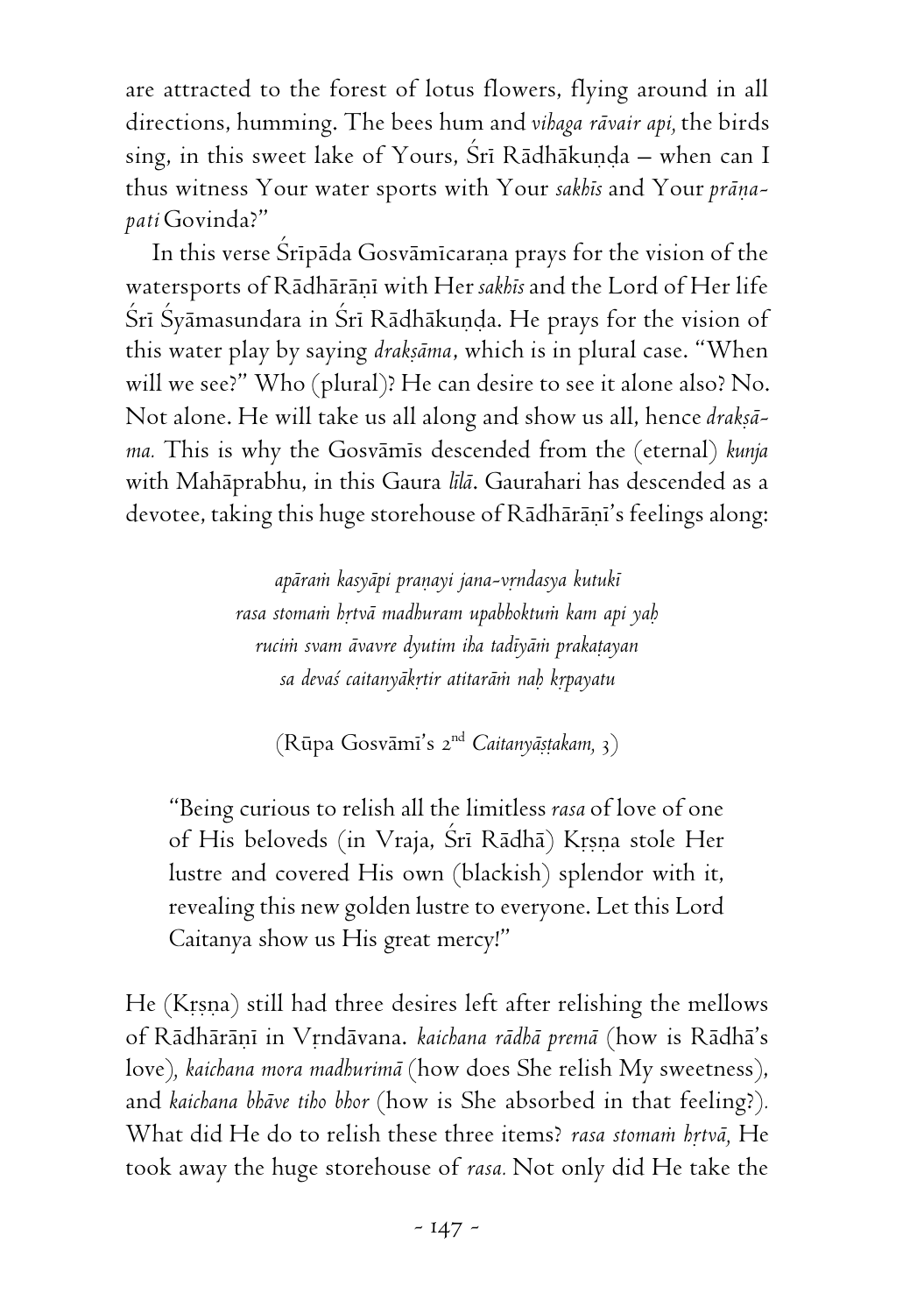storehouse of *rasa – rucià svam ävavre,* He covered over His own complexion, and *tadéyäà,* He covered over His own black complexion with the golden complexion of Rādhārāņī. Why did He do like that? To relish it Himself and to give it all the people of the world. He accepted the mood of a devotee and Her luster. *Mukhya kärya hoy rädhä-premera äsvädana; änuñaìge premamoy koilo tribhuvana* (Caitanya Caritāmrta, Madhya-līlā, 8.120): Mahāprabhu's main mission was to relish the mellows of Rädhä's love, and concomitantly He filled the world with *prema.* Hence Çré Rüpa Gosvämé prays: *naù krpayatu*, may He bestow His grace on us all. Not just *krpā*, but *atitaram,* great mercy. What is that great mercy? He has stolen the storehouse of *kunja rasa* and come here, relishing this storehouse of rasa in the form of Rādhā's manjarī. This is called atitaram nah krpa*yatu.* One may then ask: "Is this actually written anywhere?" Kavi Karnapura mentions it (in the final act of his *Caitanya Candrodaya Nāṭakam*, ed.), when Advaita Ācārya relished the profuse mellows of Vrndävana's pastimes. Śrīman Mahāprabhu told Him: *våndäraëyäntarasthaù sarasa vilasitenätmanäm ätmänam uccaiù:* "O *äcärya*! I'm always absorbed in My blissful luscious pastimes in Vrndävana", and: *vrndāranyaika niṣṭhān svaruci sama tanūn kārayiṣyāmi yusmān:* "I will give you bodies that are exclusively fixed in Vrndävana and that are endowed with a luster equal to Mine." *ityevās te'vaśistam "*This is My only remaining duty, and I will perform that. Some will be in *dasya rasa,* some in *sakhya rasa,* some in *vätsalya rasa*, some are associates in Vrndāvana, some are associates in Dvārakā, some are associates of the Rāma-avatāra, and others of Nrsimha - I will abandon none of them. I will take all of them to Śrī Vrndāvana and let them relish the great ecstatic mellows of Vraja." He uses the word *vrndāvanāsangina*, I will make you all attached to Vrndāvana. In particular He means the sweet and luscious mood of the *manjaré,* but says so in a hidden way.

(One may ask:) If there were no *manjari bhäva*, then what is the loss? Vrndāvana is already there, with its friendly and parental loves. What more need is there for this? (Answer:) If Mahäprabhu had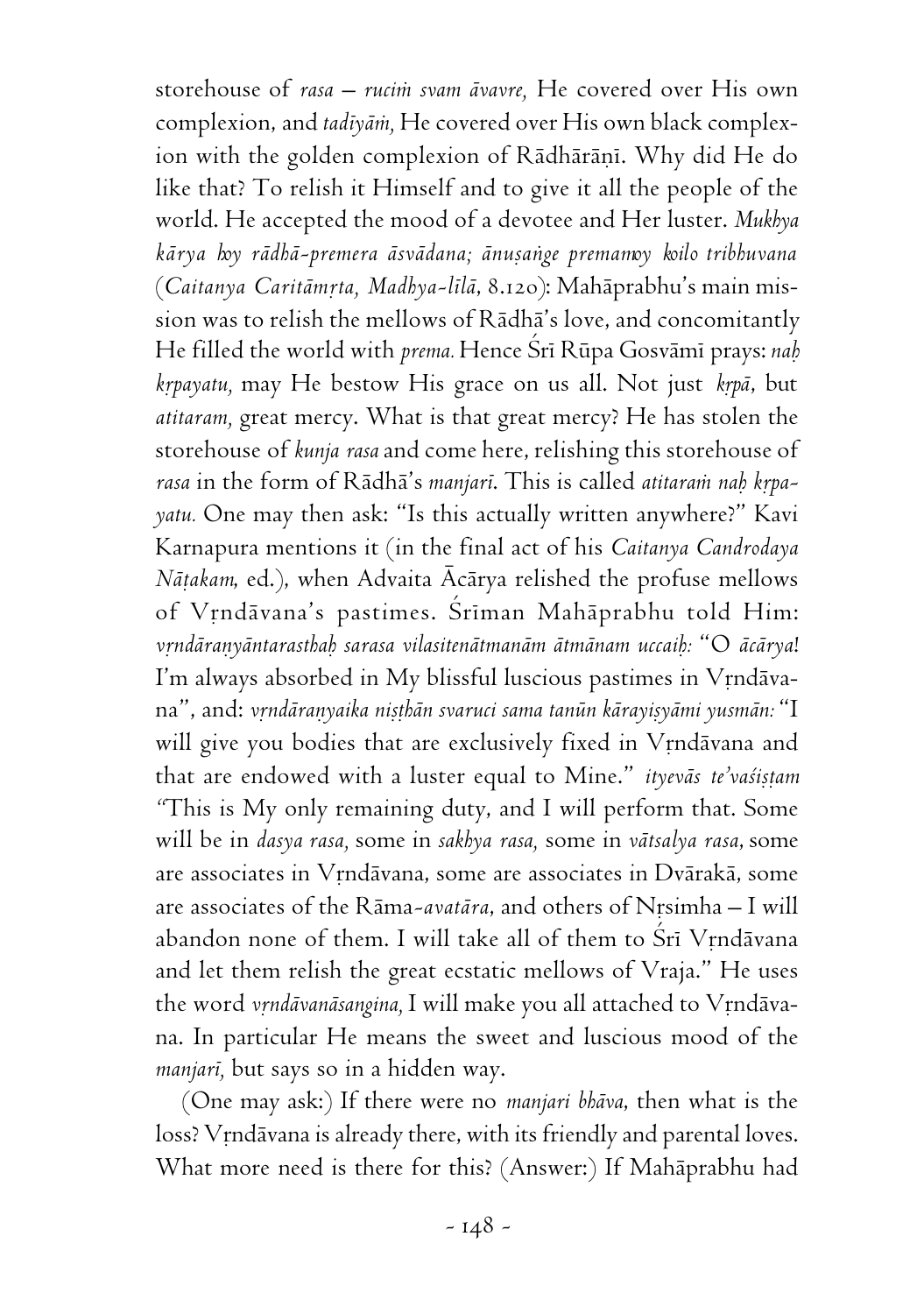not given *madhura bhäva*, but only *däsya, sakhya* and *vätsalya*, it would be incomplete. Therefore when He says vrndāvanāsanginā He means *maïjaré bhäva.* "I will grant you all attachment to this." Is there anything left then? Advaita Äcärya replied: "Prabho, *nijecchayä*" "As You wish. Take us wherever You want. However, Prabhu, I have one prayer and that is that this most astonishing Gaura*-lélä* that you made us relish will never be forgotten but will be eternally relished." Thākura Mahaśaya clearly said: *Hethā gauracandra pābo sethā rādhā-krsna* ("Here I will get Gauracandra, and there Rādhā-Krsna"). The *äcäryas* thus thought: "This is my aspiration." (Mahäprabhu said:) "Go, give all those who seek My shelter the mellows of Vrndävana and bless them by preaching *manjari bhäva*." This is why all the *äcäryas* give *maïjaré bhäva.* Here and there they spoke about *däsya, sakhya* and *vätsalya*. Let them do. They have written down their transcendental loving lamentations and since they accept everyone and anyone, we take shelter of their lotus feet. Srila Țhākura Mahāśaya said: *Vrajapura vanitära carana äçraya sära, koro mon ekänti koriyä: "*O mind, take exclusive shelter of the women of Vraja." As long as the *sädhaka* cannot bring his awareness of the *siddha svarupa* he has received from the Guru to himself, exclusive shelter is not possible.

Who are here exactly these women of Vraja? Thākura Mahāśaya makes that clear also: *çré rüpa maïjari sära, çré rati manjaré ära, labanga maïjaré manjuläli;* These are the six Gosvämés. *Çré rasa maïjaré sange, kasturikä ädi range, prema sevä kore kutühole.* ("I will eagerly and joyfully render service with Çré Rasa Manjaré, Kasturi Manjaré and others.") *E sabära anugä hoiyä, prema sevä nibo cäiyä, "*This service must be rendered in allegiance to them and on their orders." *Ingite bujhibo saba kāje. Rūpe gune òagamagi, sadä hobo anurägé, vasati koribo sakhé mäjhe.* "I will understand all my duties on their indications. (Since the *manjaré*-body consists of *anuräga.*) I will always be passionately attached and absorbed in their forms and attributes. Thus I will reside amongst the *sakhés*."

> *våndävane dui jana, catur dike sakhégaëa, somoy bujhibo rasa sukhe*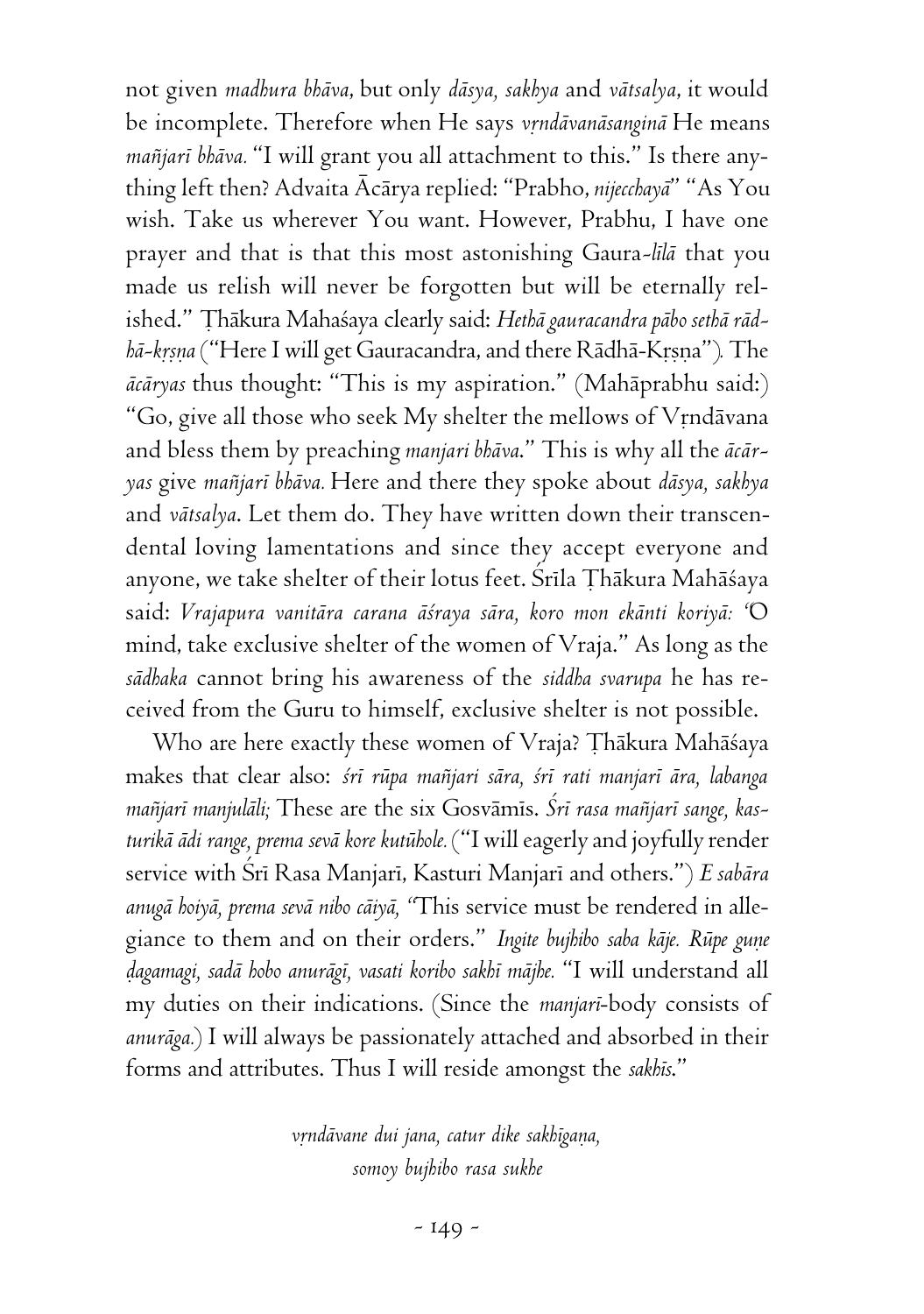*sakhéra ingita hobe, cämara òuläbo kobe, tämbüla yogäbo cändamukhe*

(*Prema-bhakti-candrikä,* 54)

"The two of Vrndävana (Rädhä-Krsna) are surrounded by Their girlfriends. Understanding the right time and receiving hints from the *sakhés* I will wave the fan and offer betel leaves to Their moonlike faces."

This is the beloved topic of the Gosvāmis. Hence it is said here: "When will I see Your wonderful water sports in Śrī Rādhākunda?" How is that Rādhākunda? He is describing the form of Rādhākunda, saying *madhure sarasi,* sweet lake. *Madhura* means astonishing, beautiful, but the *mahäjanas* say no, *madhura rasamaya*.

> *donhära ujjvala madhura ye rasa varna viparyay kori bhakte sukha dite rahasya sahite äche 'sara' näma dhori*

"The *ujjvala madhura rasa* (brilliant sweet mellows) of Rädhä and Krsna, when reversing the syllables (ra-sa into sa-ra) becomes *sara*, or lake. This secret gives joy to the devotees."

> *e käraëa bhakta 'sara' kori vyakta, se rase koriyä snäna kåñëera kåpäy rädhä sama prema läbha kore bhägyavän*

"For this reason the devotees reveal the word *sara* (lake), and then when they bathe in this *rasa (sara)* they will be so fortunate to attain a *prema* equal to that of Rädhä's, by Krsna's grace."

Is it actually possible to attain a *prema* equal to that of Rādhārāņī's? Her *prema* is unique in scale, no one else has it. Here *rädhä sama* does not mean in quantity, but in quality. It means that Sri Krsna will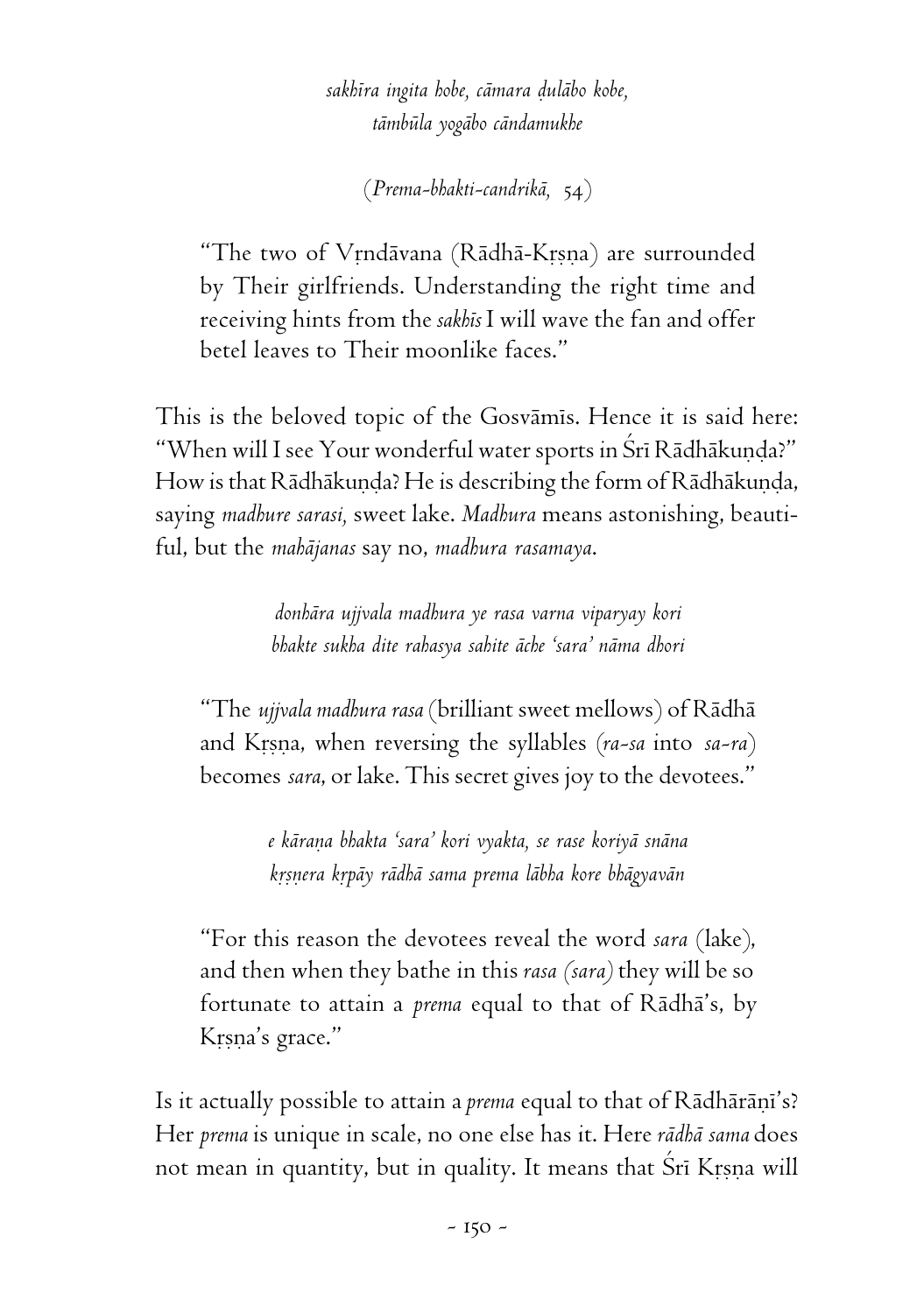give the bathers the *prema* of Rādhārāni's maidservants. In what are they less then? The equality is not in quantity but in relish.

> *rädhära svarüpa kåñëa prema kalpa latä; sakhégaëa hon tära pallava puspa pätä kåñëa lélämåte yadi latäke sincoy nija seka haite pallavädyer koöi sukha hoy*

(*Caitanya Caritämåta, Madhya-lélä,* 8.209-210)

"Rädhä's real, intrinsic form is that of a wish-yielding creeper of love for Krsna, while Her girlfriends are the sprouts, flowers and leaves of that creeper. When this vine is sprinkled with the nectar of Krsna's pastimes, this delights the leaves and flowers millions of times more than if they were themselves sprinkled."

Where is there any space left? Rādhārāņī already gives Him everything. She relishes it Herself, and the *sakhés* and *manjarés* that surrender to Her lotus feet relish everything. She is such an embodiment of compassion. Hence the *kunda*'s sweetness cannot possibly be disconnected from Rādhārāni's *rasa svarūpa*, and it is for this reason that Kavirāja Gosvāmī has said:

> *kuëòera mädhuré yeno rädhä madhurima kuëòera mahima yeno rädhära mahimä*

(*Caitanya Caritämåta, Madhya-lélä,* 18.11)

"The sweetness of the *kunda* is like the sweetness of Rādhā, and the glory of the *kunda* is like the glory of Rādhā."

By bathing in this kunda the love of Rādhārāņī is attained. Srīla Raghunātha dāsa Gosvāmī is Rādhākuņda's *mantra drasta rsi* (a sage who is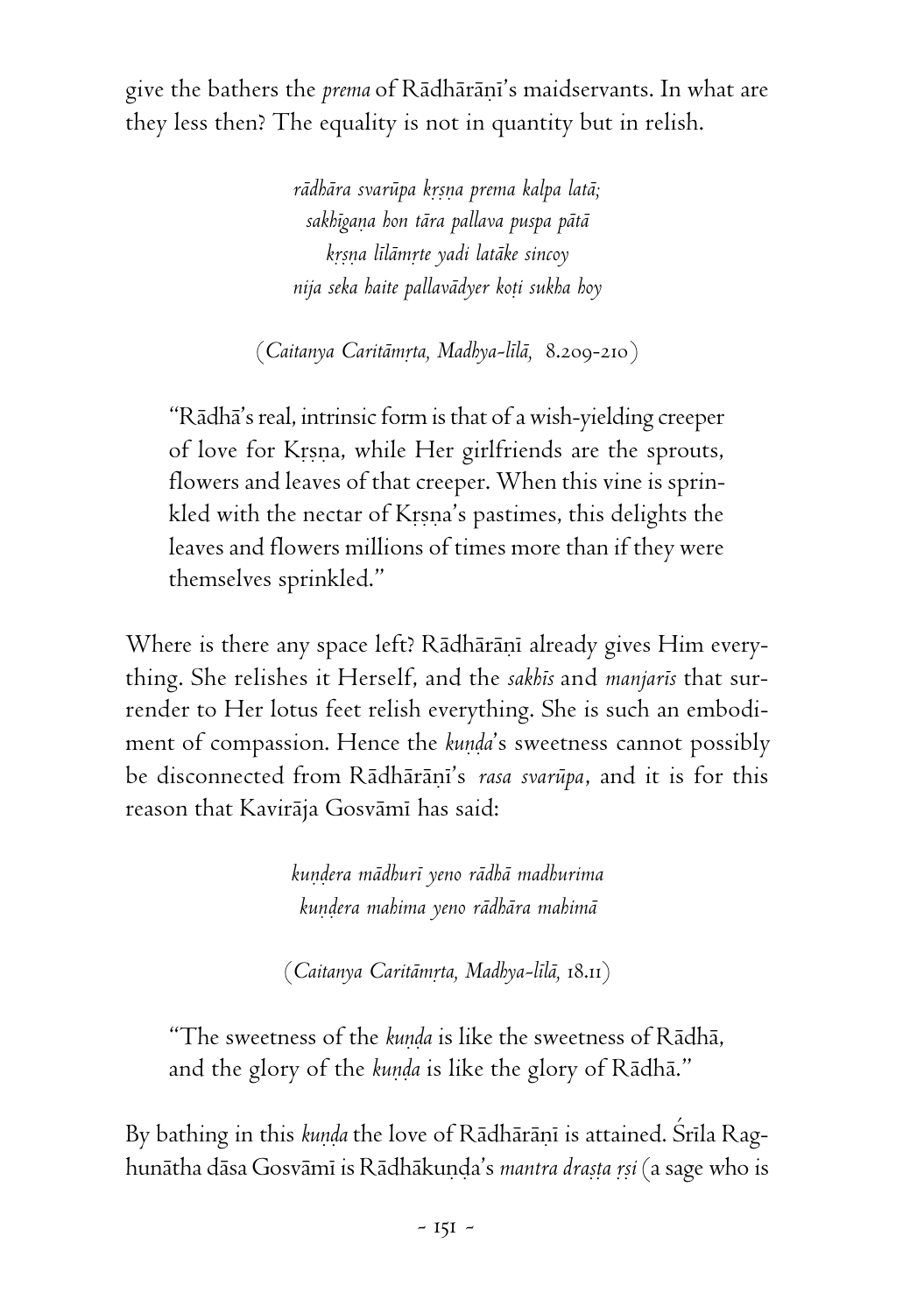a seer and thus authoritative). Just as the *åñis* attain *siddhi* by practising their individual *mantras* and thus get spontaneous revelations of their inner meanings, similarly Srila Raghunatha dāsa Gosvāmī is Rādhākuņda's mantra drasta. The glory of Rādhākuņda, the relish of Radhākuņḍa, the gift of Rādhākuņḍa, all is visible to him. Hence he writes in the *Rādhākundāstakam* (5): *api jana iha kaścid yasya sevā prasādaiḥ; praṇaya suralatä syät tasya goñöhendra sünoù*. What means *api jana*? It means any human being. If any human being renders any service to Rādhākunda, by bathing there, circumambulating it, offering prostrated obeisances, living there, the wish-yielding vine of his love for Sri Nandanandana will sprout concomitantly. It will grow by being sprinkled with Rādhākunda water – no, no! Rādhākunda will bestow the grace and he who sprinkles (the vine of love) will make it sprout; hence it is said *api jana iha*. Rādhākunda is as kind as Rādhārānī, planting the seed of love for Krsna in the ground of the heart of anyone who serves it. It sprouts at once as it is sprinkled and concomitantly fructifies. It has a *siddha béja* (perfect seed)*,* that becomes *siddha* (accomplished, grown up) through the use of many ingredients*.* You plant it in the earth and sprinkle it and it will sprout from the seed, you will see it grow, unfurl and fructify. Pick it, prepare it, offer it and eat it. *Siddha béja* (perfect seed) and *siddha sincana* (perfect sprinkling) concurrently. *Sapadi kila mad éçä däsya puñpa prasasya: sapadi* (simultaneously) the flower of the service of my Sväminé will blossom. The wish-yielding vine of love for Krsna will bear the flower of service to Rādhārāņi. This means a dual worship of Rādhā and Krsna.

*Tad api surabhi rädhäkuëòam eväçrayo me* "May that very *surabhi* or that self-glorious Rādhākunda be my only shelter." Such glory cannot be found anywhere. If Srī Rādhākunda is so kind to accept me then its shelter will be achieved. Hence he says: "Let Rādhākunda be my sole shelter" This is his prayer. Hence it is called *madhura sarasi*: its sweet glories are enormous. The same for its beauty and sweetness. About this Çréla Raghunätha däsa Gosvämé says: *lasat padma stomair api, "*where it is full of lotus flowers." On one side is a cluster of blue lotus flowers, on another side a cluster of golden lotus flow-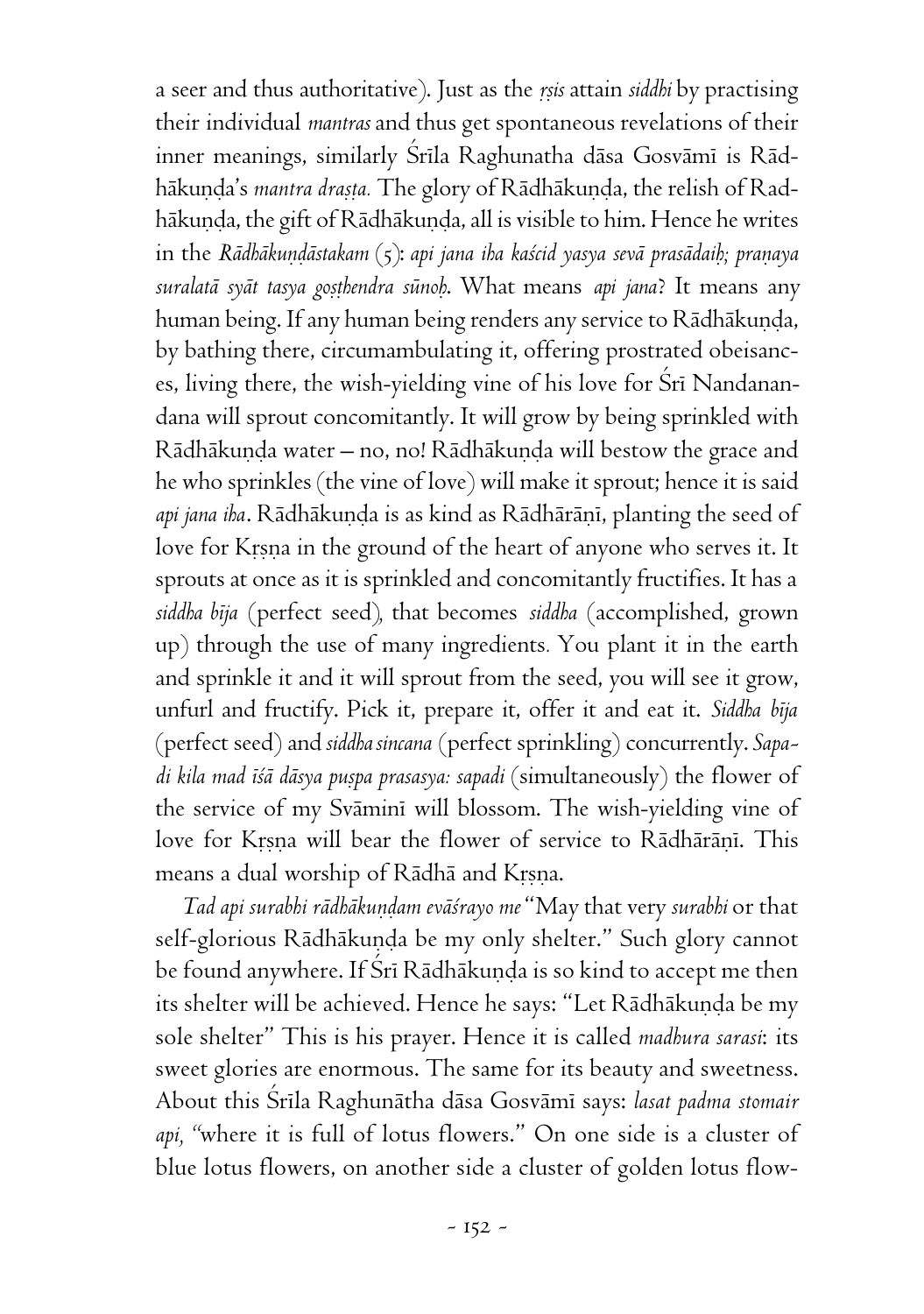ers, on another side a cluster of red lotus flowers and on another side a cluster of white lotus flowers. There are huge amounts of lotus flowers blooming there. And *samantäd unmatta bhramara kula jhankära nikaraiù,* in all directions the bumblebees are buzzing like mad, attracted to the scent of the lotus flowers, eager to relish their honey. And *vihaga rāvair api*, the *kunda* is not just resounding with buzzing bumblebees but also with chirping birds. But we cannot see any of this. We only see this empty lake. Aprākrta vastu nahe prākr*ta gocara:* It is a transcendental thing, not a sensual thing.

Our Gosvämés have seen it and described it. Nowadays scientists map the universe and use huge lenses for that. Similarly the Gosvämés use the spectacles of *prema* through which they can see the details of this place. Hence one day Rādhārāņī appeared in a *sphūrti* or transcendental vision and said: "Raghunätha, you only want My service. Why? I Myself am also a maidservant, of Govinda, so why don't you ask for Govinda's service? You only pray for My service, 'give me Your service, give me Your service'. Are you using your *buddhi* (intelligence, insight, wisdom)?" Śrī Raghunātha dāsa Gosvāmī replies: "Īśvari, here I have placed my *buddhi* (attention, conclusion):

> *yadä tava sarovaraà sarasa bhåìga saìghollasat saroruha kulojjvalaà madhura väri sampüritam*

> > *(Viläpa Kusumäïjali,* 15*)*

"When I saw Your lake, filled with sweet water, its buzzing bees and its abundance of lotus flowers."

Sphuțat sarasijāksi: He also perceives līlās, through which Rādhārāni's eyes have turned red. *He nayana yugma sākṣād vabhau:* He did not just say: "I have seen this", no, he said: "When this sweetness of Your lake was directly manifest before my eyes." That means that only if the kunda is kind enough to reveal its true form then one can see it. It is out of love for the devotee. *Tadaiva mama lälasäjani tavaiva däsye*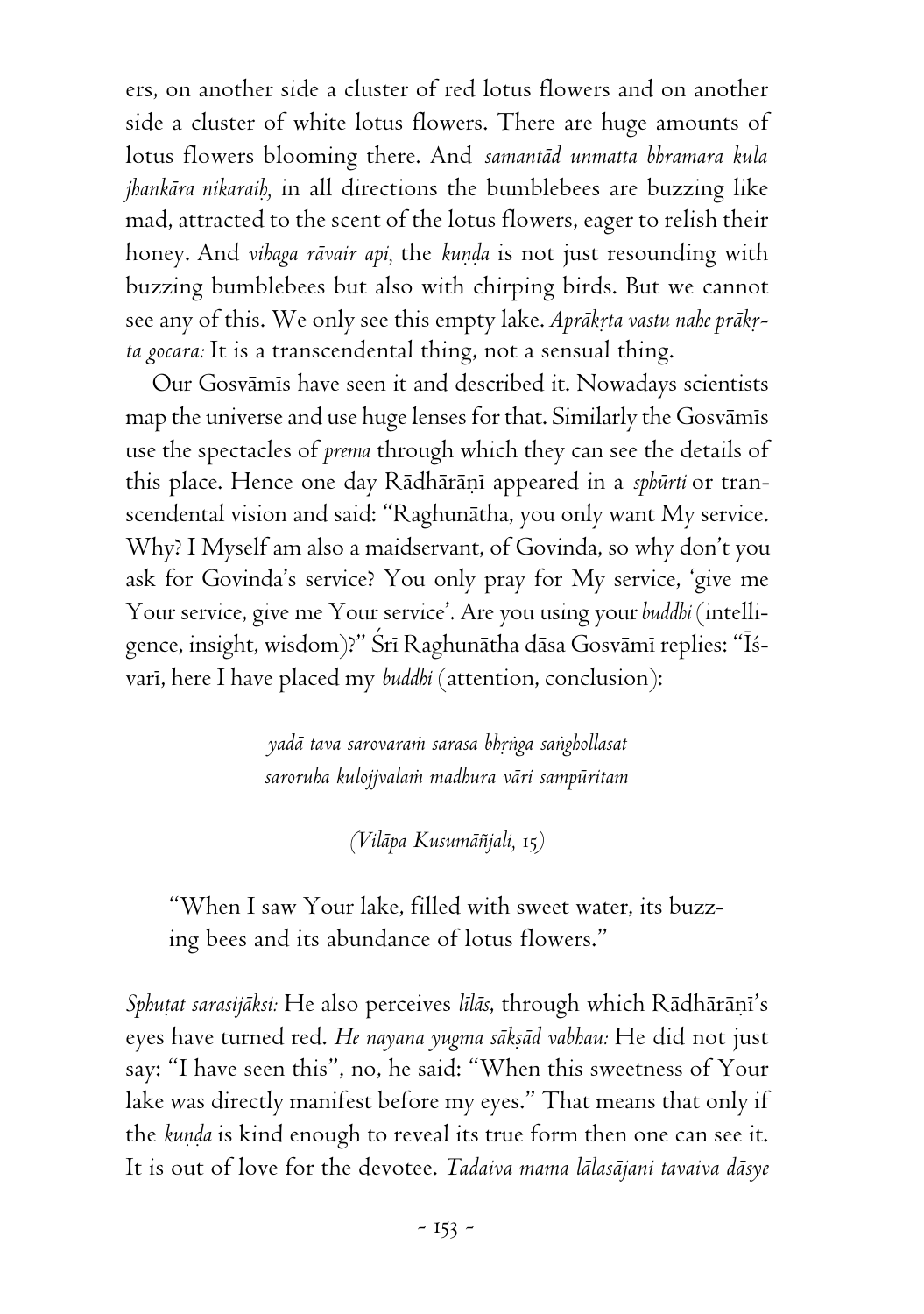rase: "From that day onwards. O Vrndävananesvari, the greed for Your devotional service has arisen." *Tomära däsya rasa vinu anya nahi cai, svapna-o more mone anya väïchä näi: "*I want nothing else but the flavours of Your devotional service, in my heart there is no other desire, not even in dreams." This is the result of beholding the sweetness of Your lake. The physical eyes do not show such transcendental things. Srila Jiva Gosvämi calls this *drśyamāna prakāśa*, this is what we can see when we get here. This has no connection with the revelation of the sandhini sakti (transcendental environment-potency). (The Upanisads ask themselves:) Sa bhagavah kasmin pratisthitā? "Where is this Bhagavan established?" Answer: *sve mahimni,* "In His own glory." That means in the vessel of His *sandhiné çakti*. If that vessel was not manifest, then how could sages covet to go to the spiritual world? Why would persons like Brahmä, the creator of the world, pray for becoming a speck of dust of the feet of any insignifant creature here, if the manifestation of the *sandhini çakti* of this eternal transcendental abode were not here? Hence Śrīpāda Kavirāja Gosvāmī-caraņa says:

> *sarvopari çré goloka vrajaloka dhäma, çvetadvépa çré gokula våndävana näma brahmände prakäśa tära krsnera icchäy*

(*Caitanya Caritämåta, Ädi-lélä,* 5.17 & 19)

"Above all there is Çré Goloka, Vrajaloka-dhäma also known as Śvetadvīpa, Śrī Gokula or Vrndāvana. By Krsna's wish this abode is manifest in the material universe."

*Ekai svarüpa tära nähi dui käy* "It is one abode, not two." It has no relation to the earth, although it is situated on earth. It has assumed a terrestrial form for our sake. Hence there are the *kunjas* of the eight *sakhés* on all sides, the Padma Mandir (lotus temple on the northern bank of Rādhākunda, ed.), and the *kuñjas* of Krsna's friends all around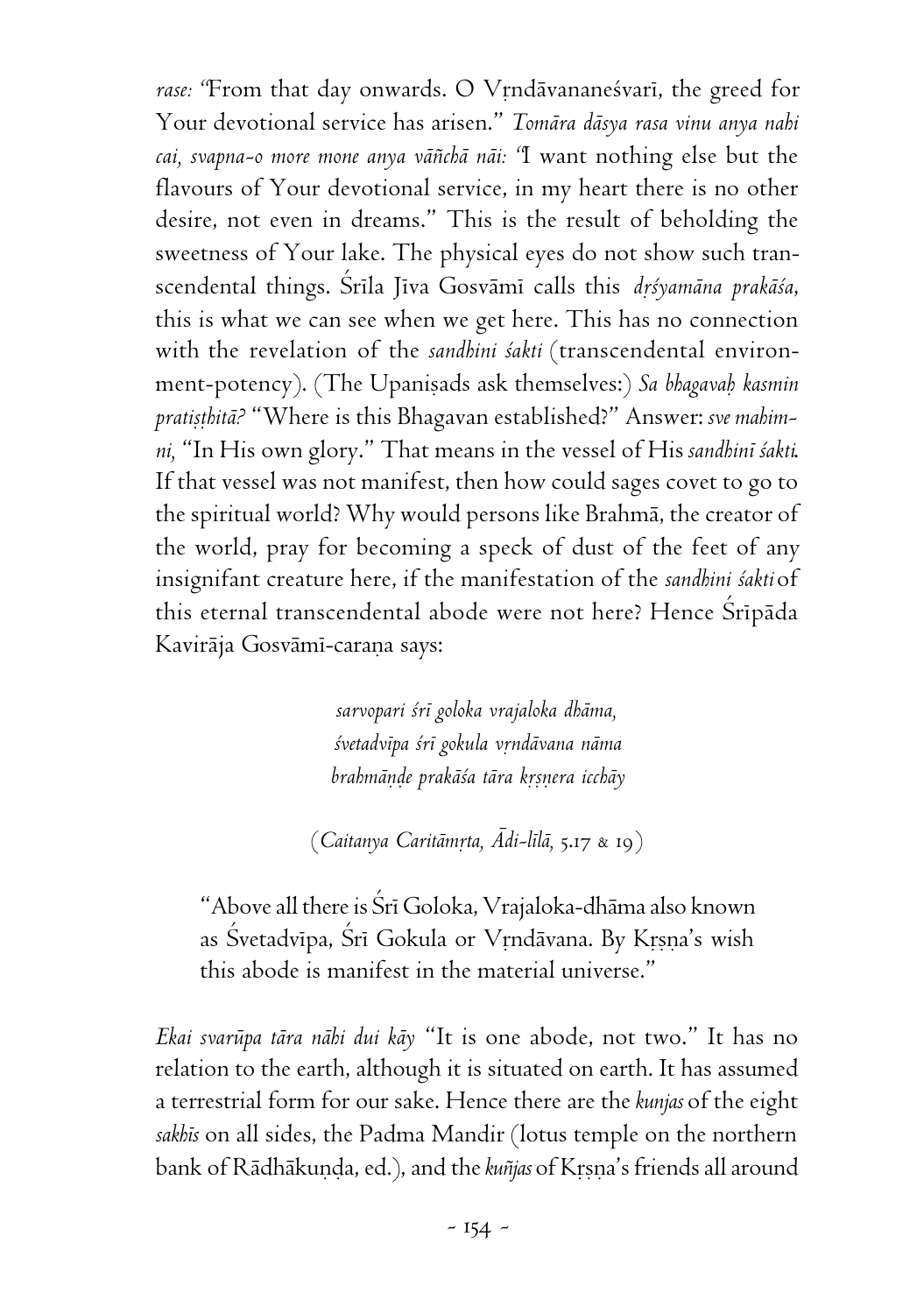Syāmakuṇḍa. What a wonderful beauty there is at Rādhākuṇḍa! Then there are lotus flowers all around, and in the middle of the *kunda* there is the extraordinary *kunja* of Ananga Manjari – all this beauty is visible. It will be visible when *anuräga* is filling the eyes. It is there.

Compare it with actors playing Rāma and Rāvaṇa, wearing masks. People know they are wearing masks; one actor is Räma for the public as long as he wears his mask, but when he drops his mask he is whoever he is. Similarly the Gosvamis say: "Don't believe what you see as you see it now. Remember that it is a mask – when the mask falls off you know what it is. Ordinary viewers only see the mask. How wonderful is Rādhārāņi's sweetness, and Śrī Gosvāmīpāda has *darçana* of this in the *sphurti* (transcendental vision)*.*

How do these water sports take place? He says *param* and *nava. Param* means the best and *nava* means ever-fresh. Playing all the time, Rādhā and Krsna come here and with Their girlfriends, *sakhīvrndaih svéyaiù –* how intimate this place is! When they play in the water of Yamunä after the Räsa-dance, then so many other *gopés* were there, not here. Here She is playing with Her own *sakhés – "*Come come O Pränanätha, let us play a little in the water!" Pränapatinā, with the Lord of Her heart. Why not with the Lord of Her body? The word *prāņapati* is used to show that His lotus feet are Her everything.

> *präëanätha! ki är bolibo ämi? jévane marane, janame janame, präëanätha hoio tumi.*

"O Lord of My life! What more can I say? In life or death, birth after birth, You are the Lord of My life! My body, My home, My wealth, it is Yours forever."

> *tomāra carane, āmāra parāne, bändhilo premera phäìsi, sab samarpiyä, ek mon hoyä niçcoy hoiläm däsé.*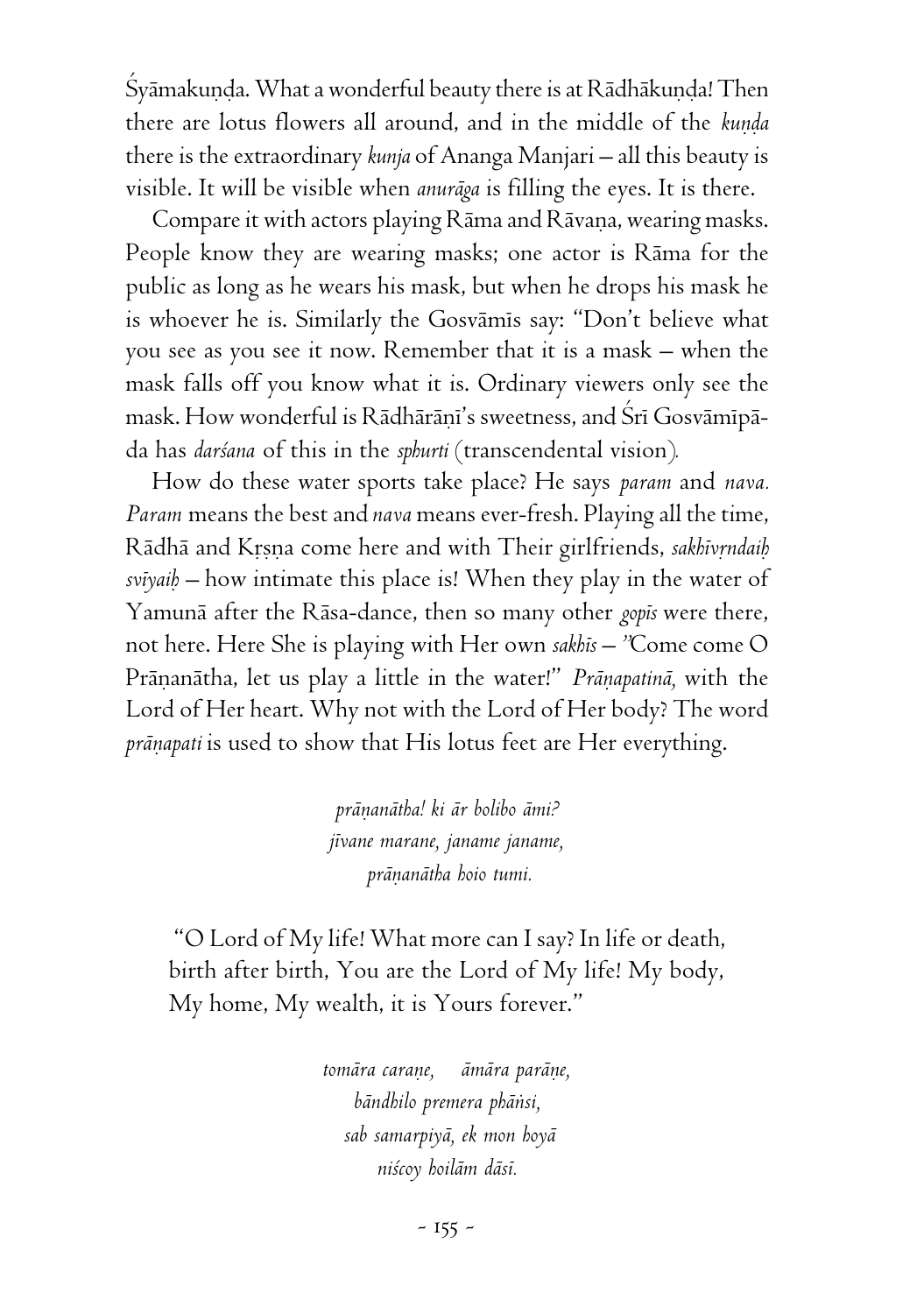"I have tied My life airs to Your lotus feet with the noose of love. I have offered My mind to You exclusively and become determined to be Your maidservant."

> *baìdhu! çiçukäla hoite, mäyera sohäge, sohäginé boòo ämi sakhé-gaëa mäne, jévana adhika, paräëa baìdhuyä tumi*

"O friend! From My childhood I have been My mother's dearmost beloved and I consider My girlfriends to be like My very life, but You are the friend of My life-airs."

These are Rādhārāṇi's words. Now She performs watersports with the Lord of Her heart. For these water sports the water at some places is ankle-deep, at some places knee-deep, at some places waistdeep, at some places up to the chest and at some places as deep as the entire body. The *sakhés* who go into the water are very scared and shy. The *kinkarés* render service and view, they do not personally participate in the water sports. Rādhārāņī and Her sakhis do participate. That means, (at first) not many of them. Many are just standing on the shore, scared. Krsna tells them: "Come, come into the water, but they bashfully stand there, so He sprinkles them with water, saying: "Come, come!" Kundalatā is there, Dhanisthā is there, Nāndīmukhī is there as the referees, judging whatever everyone is doing. What game will be played? *Accha,* let first Rädhä and Krsna's water-battle take place! One stake will be there – the stake of drinking the lip-nectar of the other. Whoever loses must give it to the winner. Now Govinda says: "All right, I agree. Rädhe! You also agree?" Rädhä says yes, but thinks to Herself: "Actually when I win I lose and when I lose I also lose. But now I made My decision, there's no way out anymore."

The *sakhis* dress Rādhārāņī especially for the water sports, with a thin white *säré*, instead of Her usual blue *säré*. Çyämasundara says: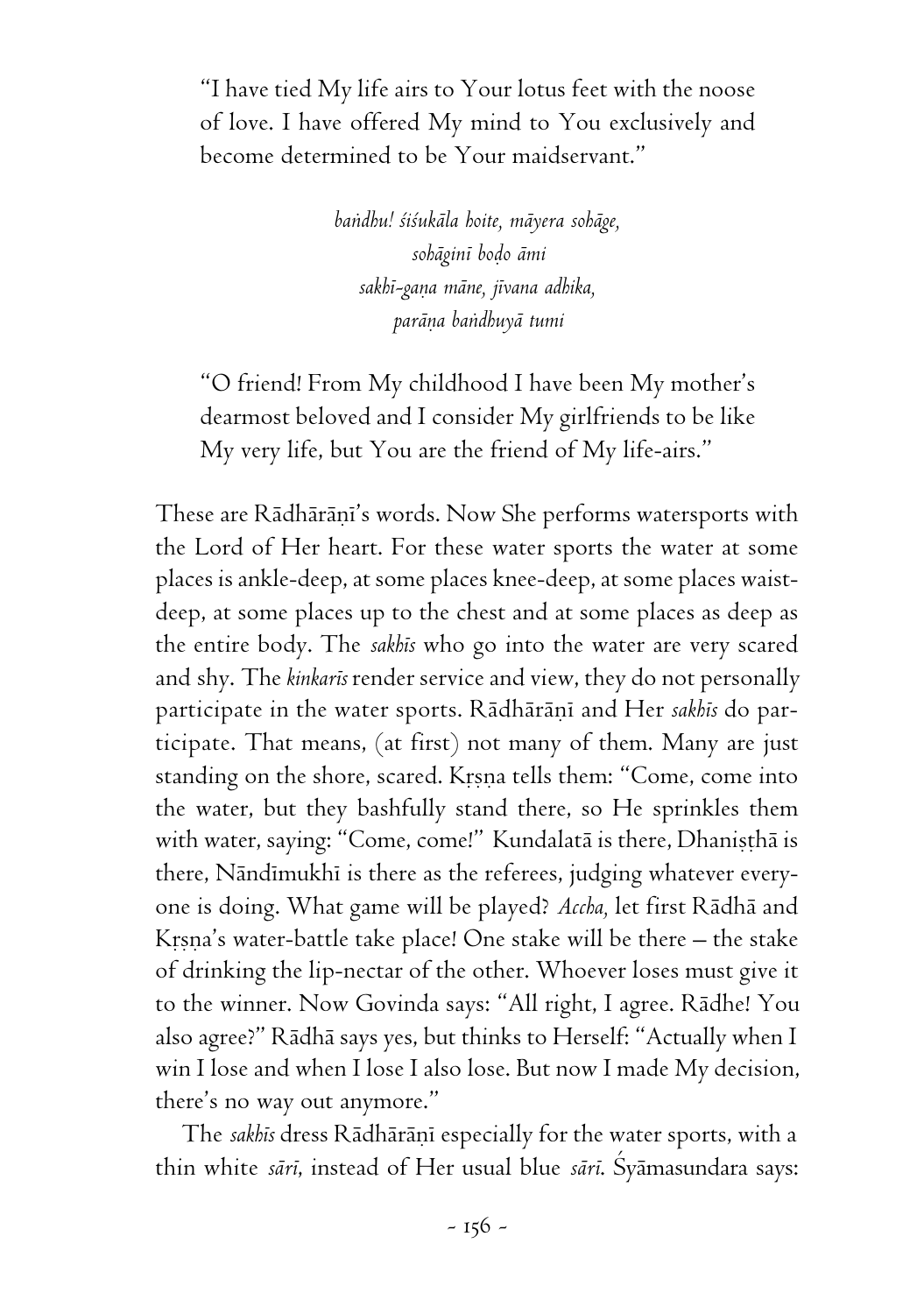"Rädhe, You first splash Me with water. Splash, splash!" How wonderfully Her bangles jingle! After all, She is nicely stirring up the water! "Splash!" Krsna says, and puffs up His chest, which is like a huge mirror of sapphires, to catch the blows. "Splash!" Rädhäräëé splashes some water, and the *sakhés* encourage Her. *Sakhé vinä ei léla pusti nähi hoy* – "Without the *sakhés* these pastimes cannot be nourished." (*Caitanya Caritāmrta, Madhya-līlā, 8.203*) "Go on! Splash more! Can't You handle Him or so?" Rādhārāņī splashes as She can. Šrī Kavi Karnapura says: "So much water!" *Saçlathi bhagavati vanamälä,* Krsna's garland of forest flowers has broken and fallen off. *Hāra yañöir apatat suviçälä* His large necklace has also broken and fallen off. Only one item did not admit defeat – *kaustubhah paribhavam sa visehe* The Kaustubha gem did not yield to defeat. No matter how much water Radhārānī splashed, it continued to shimmer. How much can a tender girl do? She tells Her *sakhés: "Sakhis*, I cannot go on anymore. Shall I go (yield) then?" "Yes, go now." *Preyasé vadana eva* saharșah, mañju vavarșa (With a joyful expression on His face Krsna showers His sweetheart's face with a wonderful torrent of water). Rādhārāni's beloved Lord of Her life showers Her on the eyes, on the breasts, anywhere on the body. He is an expert archer, but the sakhis don't understand that. *Preyasi vadana saharṣaḥ*: He showers His sweetheart's face with water, so it comes in Her eyes also. This expert hero pelts Her so expertly, aiming downwards (towards Her eyes). Can She shield Herself against that? When Rādhārāṇī showers Krsna then can He shield Himself? There is no shelter when You are in a *kunda*. So Krsna looks at Rādhā's face, and what does He see? Tears (*chokher jala* can also mean 'water in the eyes' in general). The sakhis say: "Hey! Don't splash Her in the eyes! Has our Isvari splashed You in the eyes or so? Why do You splash Her in the eyes? It will give Her trouble!" [Krsna replies:] "Look, if a hero is told during a battle not to shoot somebody down, will he listen? He won't." So He continues to bombard Her eyes with water.

What does Rādhārānī do? She stands and tolerates it. What else can She do? Dāsa Gosvāmīpāda sees that Her eyes have turned red.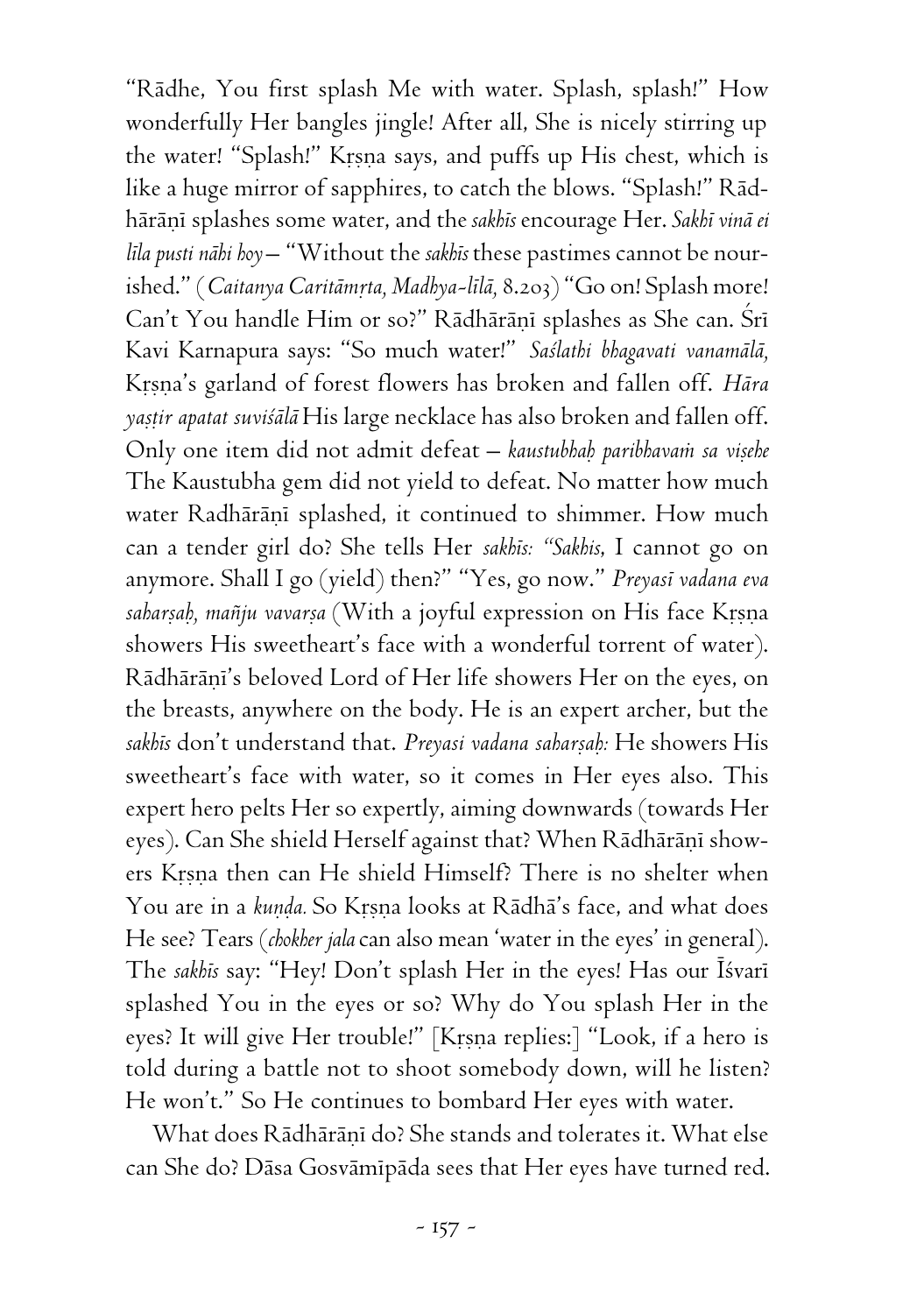She can also not refrain from looking at such a beautiful hero. Sometimes She covers Her eyes from the water that Krsna splashes, and sometimes She peeps if He is still pelting Her or not. And just as She peeps Krsna pelts Her. Who can tolerate that? Īśvarī becomes agitated and backs away. Krsna exclaims: "Here, I won! I won!" Chant: Śyāma Jaya!" But no one chants: "Śyāma has won!" If, on the other hand, Rādhārāņī had won, then all the kunda-creatures, even the birds, would have chanted 'Rädhe Jay Rädhe Jay!' "Now I have won, now everything is quiet, no one is praising My victory. Chant: "Syama jaya!" It does not come to anyone's mouth; they cannot say it. "Rādhe Jaya Rādhe Jaya!" [Krsna says to Rādhārānī:] "But I am the victorious hero, I will not let You go!" Now behold Rādhārānī's mood! Śyāma says: "Give me the wager!" She weeps and laughs at the same time - how sweet is Her mood! There is also disrespect – this is an amorous expression called *helä.* This mood is expressed through the eyes. How much Govinda relishes to see these eyes, even more than when He actually unites with Her. Now the *sakhés* are surrounding them, so there will be some shyness.

*Kinkaré* Tulasé witnesses these amazing water sports, hence she says: "Ah! param śreștham! These are the greatest!" She saw it before, and will see it again, so she says: *nava nava,* it is ever-fresh. This is a *çåìgära bhäva*, outwardly there is aversion, but inwardly there is desire. Her *bhäva* is in the eyes. Externally She says: "Don't touch Me!", but inwardly She asks: "Won't You touch Me?" The *sakhés* surround them on all sides, as Krsna says: "Give, give Me the wager!" But as She goes to pay the wager, She shyly turns Her face away from Krsna, who feels great bliss when beholding the beauty of Her cheeks. How beautiful is Her lotus-face, aha! Tulasī calls Her moon-faced girl; even the moon is defeated in beauty by this moon – how many hundreds of moods this face is revealing! The *sakhés* relish it, the *manjaris* relish it and so does Prāņapati Govinda. First He beholds the beauty of Her cheeks, then He goes up to Her to take the wager. After He took His wager, the *sakhis* tell Krsna: "Finished now – Look, we told You not to splash water into Her eyes.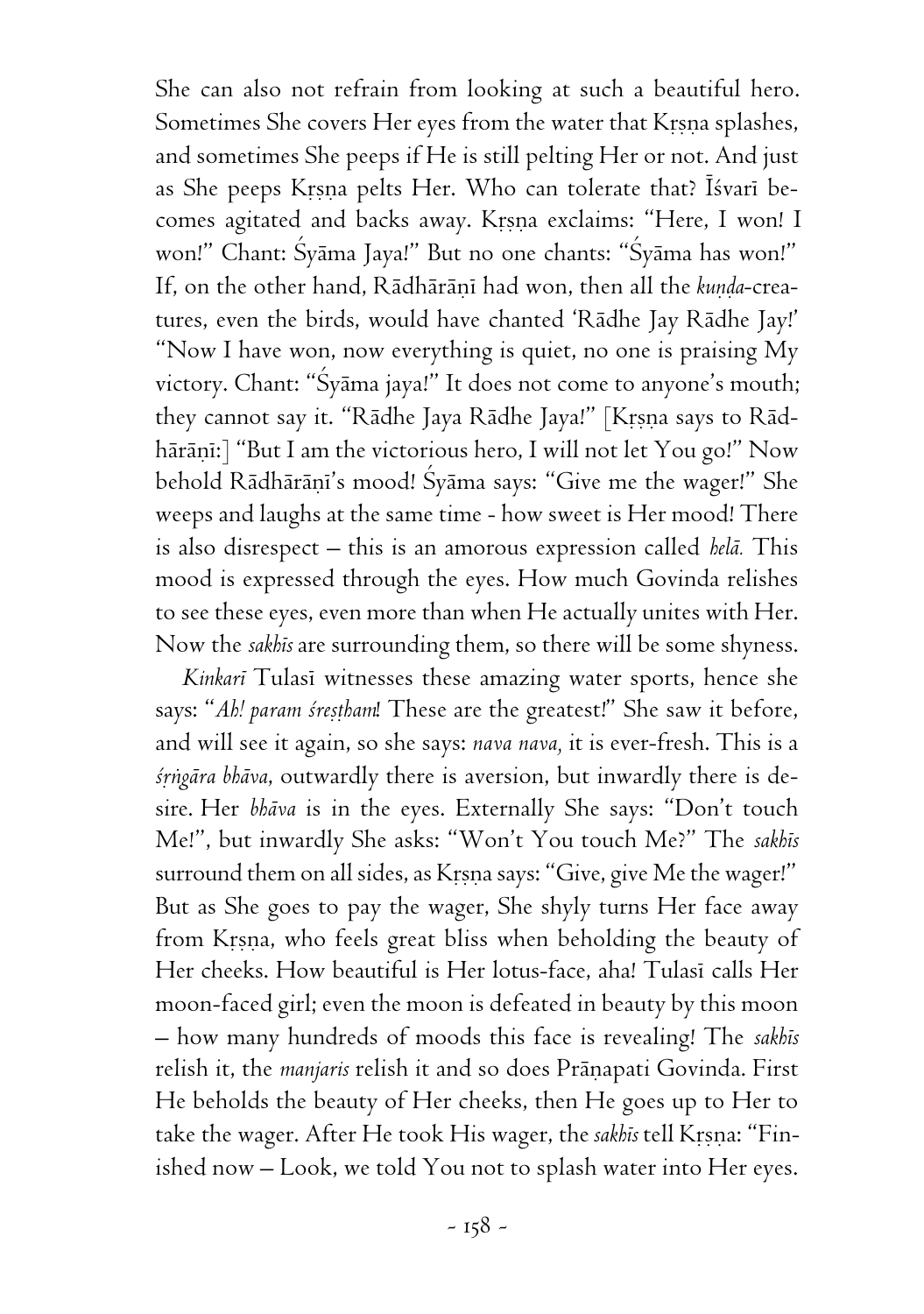But You splashed Her eyes with water anyway. She is a simple girl; She plays with everyone."

How does Govinda react? He forcibly charges, enters the cage of the lotus-like *gopés*' arrow-like glances and begins to drink their nectar. Then He takes off all their jewelled ornaments, that jingle as the doe-eyes *gopés* loudly cry. Some cry: "My necklace is gone!", another one exclaims "My medal is gone!", and another one says: "My waistbells are gone!", others cry of pain when their bangles and other ornaments are forcibly taken off. And how wonderful the sweetness of all those *sakhés* that flee in all directions! When their in-and out-going breath swells, their sweetness is revealed and the mellows of that sweetness are relished. This reveals *rüpa mädhuré*, or sweet beauty. After that (Rādhārānī says): "Wait wait! You want to play with water? Just wait! When they calm down they will all splash water on You!" So all the *sakhés* begin to splash Him with water. They all gang up on Govinda to splash Him. Govinda gets mad and says: "Rädhe! I am defeated, defeated, spare Me, spare Me - victory is Yours!" Then everyone chants 'Jaya Jaya!"

Gosvämīpāda says: "Rādhārāṇī smirks slightly and sweetly in such a way that when the loser sees that smile He goes up to Her to touch Her. Rādhārāņī dives away; where is She going? When everyone is making a tumult, the birds join in and bees are also buzzing. Tulasé watches. [*sakhés:*] "Now see what You've done! Where is our sakhî? Go and search for Her!" [Krsna:] "Allright wait, I'll bring Her out." He looks around but He cannot find Her anywhere. What has Rādhārānī done? She has gone to a cluster of golden lotus flowers, hiding in a place where Her golden lotus face merges with the golden lotus flowers present there. Krsna cannot find Her there, but as He searches He sees bees buzzing around somewhere in a swarm, because Her face smells better than millions of lotus flowers. They are flying around there, so there must be something there. As soon as He caught Her, He told Her: "Look, I told You I was going to catch You! But if I hide You won't be able to catch Me!" Rādhārāņī said: "Who said that? I will get You out – just hide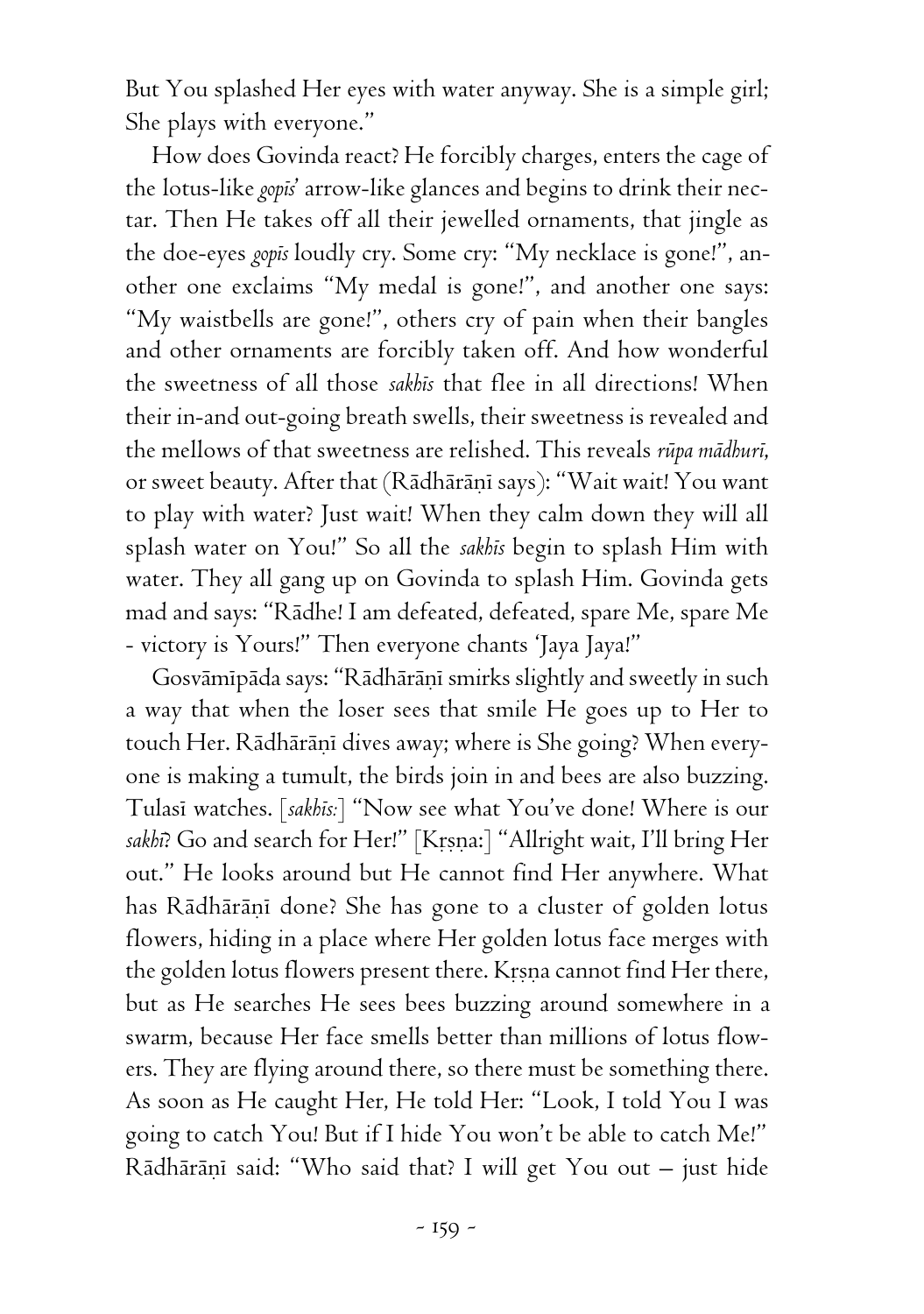Yourself!" [Kṛṣṇa:] "I will not hide Myself like You did. I will hide Myself like none of you could. You can even surround Me on all sides and I will hide Myself. Make three or four circles, with many *sakhés*. I will hide Myself in such a way that no one can find Me. Take a bet?O *sakhés!* Wait! Make one circle, two circles, three circles. All right?" In the middle are Rādhārāņī and Govinda. [Rādhārāņī says:] "There is not much room to move. He can of course dive away between your legs – so no one will give Him an escape route, huh?" (*sakhés:*) "No, I won't give Him." So they stand side-by-side as close to each other as they can. "Ready? One, two - three... Where has He gone, diving underwater?" Now Rādhārāņī will suffer. *"Sakhés,* tell Me, did You catch Him? He must be suffering! Fie! We just came here to play a simple game. Come here everyone!" All the sakhīs gather to join Rādhārānī, who asks them: "Tell Me, did anyone let Him escape? Alas! How unlucky I am! How did He escape? Search and find Him!" They search through Rādhākuņḍa, but cannot find Him. Meanwhile Krsna has hidden Himself in a cluster of blue lotus flowers since His face and entire body resemble blue lotus flowers. Rādhārānī sees a tree on the bank of the *kunda*, whose branches hang into the water of the *kunda*. On that branch there is a monkey staring in a particular way. "Just see! I caught You one time, now You should go and search Me out! It's a draw." Krsna cries out "*halā halā* Rādhe Rädhe! Save Me!" It's a draw. He can't say anything else.

Krsna then takes Rādhārāņi into the deep water and floats with Her there as She holds Him around the neck. Gosvāmīpāda, in his form of Tulasi Mañjari sees Krsna swimming and Rädhäräni, becoming afraid, catching hold of Him and swimming along with Him. *Tiho kåñëa kaëöha dhori, bhäse jaler upori, gajotkhäte jaiche kamalini* (*Caitanya Caritāmṛta, Antya-līlā, 18.89*) "Holding Krsna's neck, Rādhā floats upon the water like a lotus flower plucked by an elephant." How blissful is Rādhākunḍa then, carrying its own mistress on its surface along with Çyämasundara. Hence its waves are billowing. Thus it is said *madhure* sarasi, a wonderful water sport in the sweet lake of Rādhākuņda. Thus comes the end to these water sports, *jala yuddha, jala keli, jala bihär.*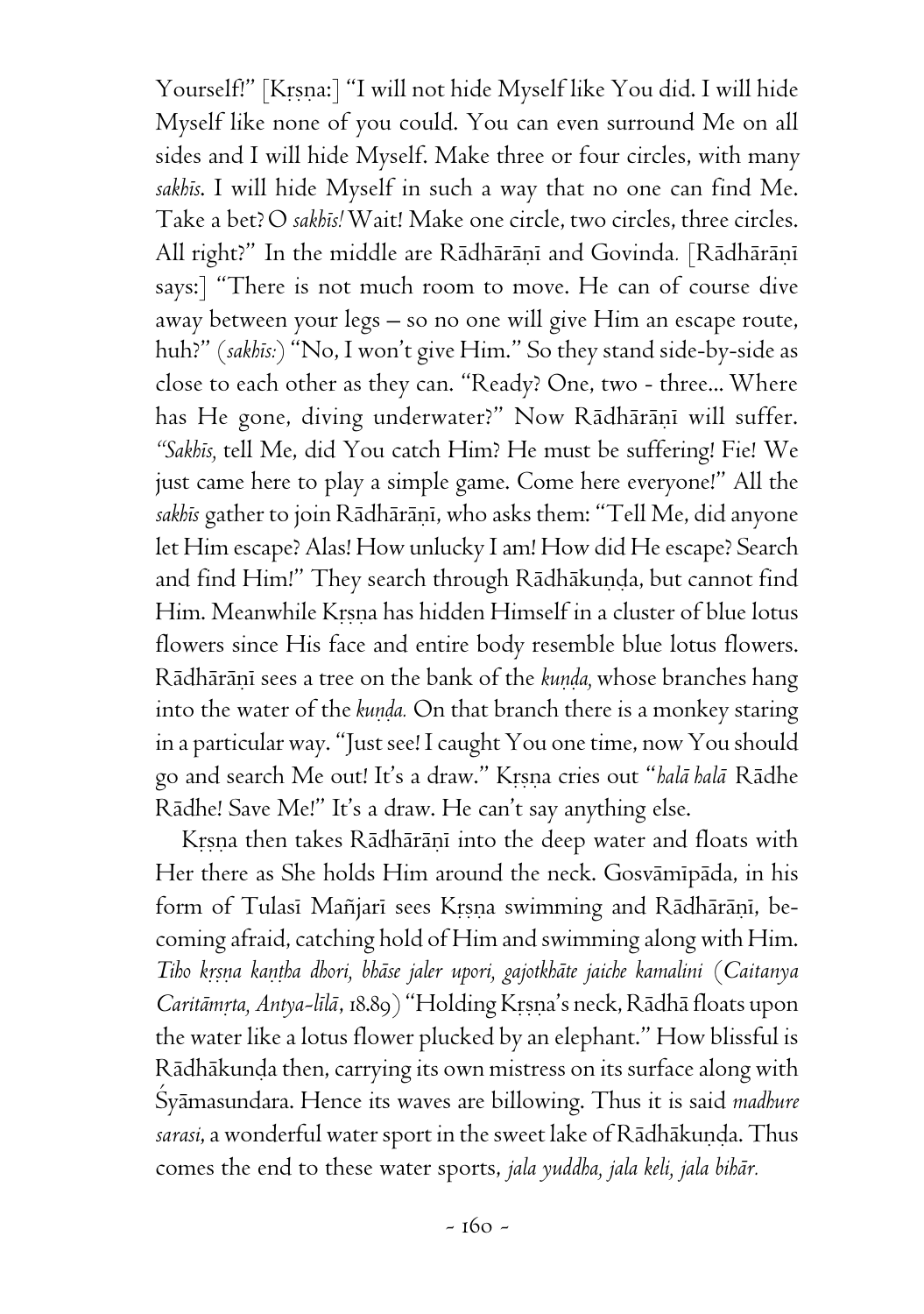After this everyone comes out of the water; the *maïjarés* dry off Śrī-Śrī Rādhā-Mādhava and Their sakhis and massage them with oil. Then they are bathed, dressed and ornamented. After this transcendental vision ceases Śrīla Raghunātha dāsa Gosvāmī will get a divine vision of Rādhārāņi's dressing and ornamentation in the next verse. We will discuss that tomorrow. Sripāda Gosvāmicaraņa's vision of the watersports ends here and he prays: "Alas! Isvari! Çaçimukhi! When will I be so fortunate to witness Your watersports with the Lord of Your Life along with the wonderful sweetness of the *kunda?*" Srī Gosvāmīpāda floats on the wave of prayer into the kingdom of pastimes. Tomorrow we will relish the next prayer. Today the discourse on Śrī Vilāpa Kusumanjali thus ends.

> *Thus ends Çré Ananta das Mahantaji's päöha on the* 75*th verse of Viläpa Kusumänjali at Rādhakunda on April 10, 1999*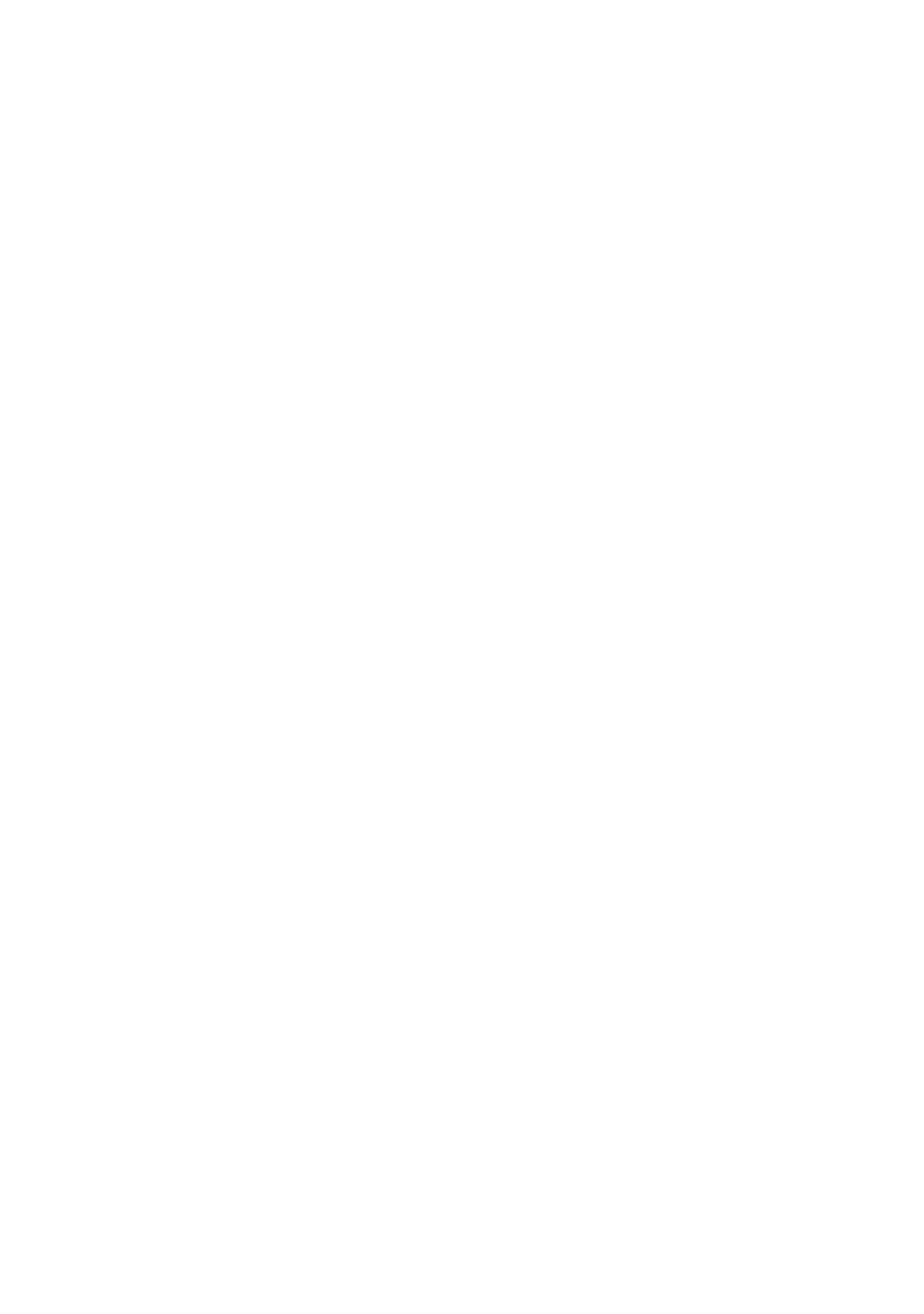## verse 76

*sarovara lasat taöe madhupa guïji kuïjäntare sphuöat kusuma saìkule vividha puñpa saìghair mudä ariñöajayinä kadä tava varoru bhüñävidhir vidhäsyata iha priyaà mama sukhäbdhim ätanvatä*

*sarovara* - lake; *lasat* - beautiful; *taöe* - on the bank; *madhupa* - bee; *guïji* - humming; *kuïja* - grove; *antare* - inside; *sphuöat* - blooming; *kusuma*  flower; sankule - multitude; vividha - various kinds; puspa - flowers; sanghaih - with a multitude; *mudā* - blissfully; arișta-jayinā - by the victor over Arista; *kadā* - when; *tava* - Your; *vara uru* - excellent thighs; *bhüñä* - ornaments; *vidhiù* - by means of; *vidhäsyata* - will be done; *iha* here; *priyaà* - beloved; *mama* - my; *sukha* - bliss; *abdhim* - ocean; *ätanvata* - expanding

O Varoru (nicely thighed girl)! When will the ocean of my bliss expand when I see You being decorated with flowers by joyful Krsna, the victor over Aristāsura, in a grove with many blooming flowers and humming bees on the beautiful bank of Your lake?

In this 76<sup>th</sup> verse of his *Śrī-Śrī Vilāpa Kusumāñjali Stotra*, Śrīla Raghunätha däsa Gosvämé, who is one of the six Gosvämé-*äcäryas*, who are the most intimate associates of  $\overline{S}$ ri Krsna Caitanya Mahäprabhu, the sanctifier of the Kali age, submits this lamentation at the lotus feet of his most beloved Śrī Rādhārānī, saying: sarovara lasat tate madhupa guñji kuñjāntare sphutat kusuma sankule vividha *puñpa saìghair mudä; ariñöajayinä kadä tava varoru bhüñävidhir vidhäsyata iha priyam mama sukhābdhim ātanvatā* – "O nicely thighed One! Śrī Rādhike! This lake of Yours, Śrī Śrī Rādhākunda, has a very beautiful shore. On that beautiful shore of Sri Rādhākunda are various blossoming flowers. In the *kunjas* on this shore are various flowers, surrounded by various humming bees. In such a *kunja* Ar-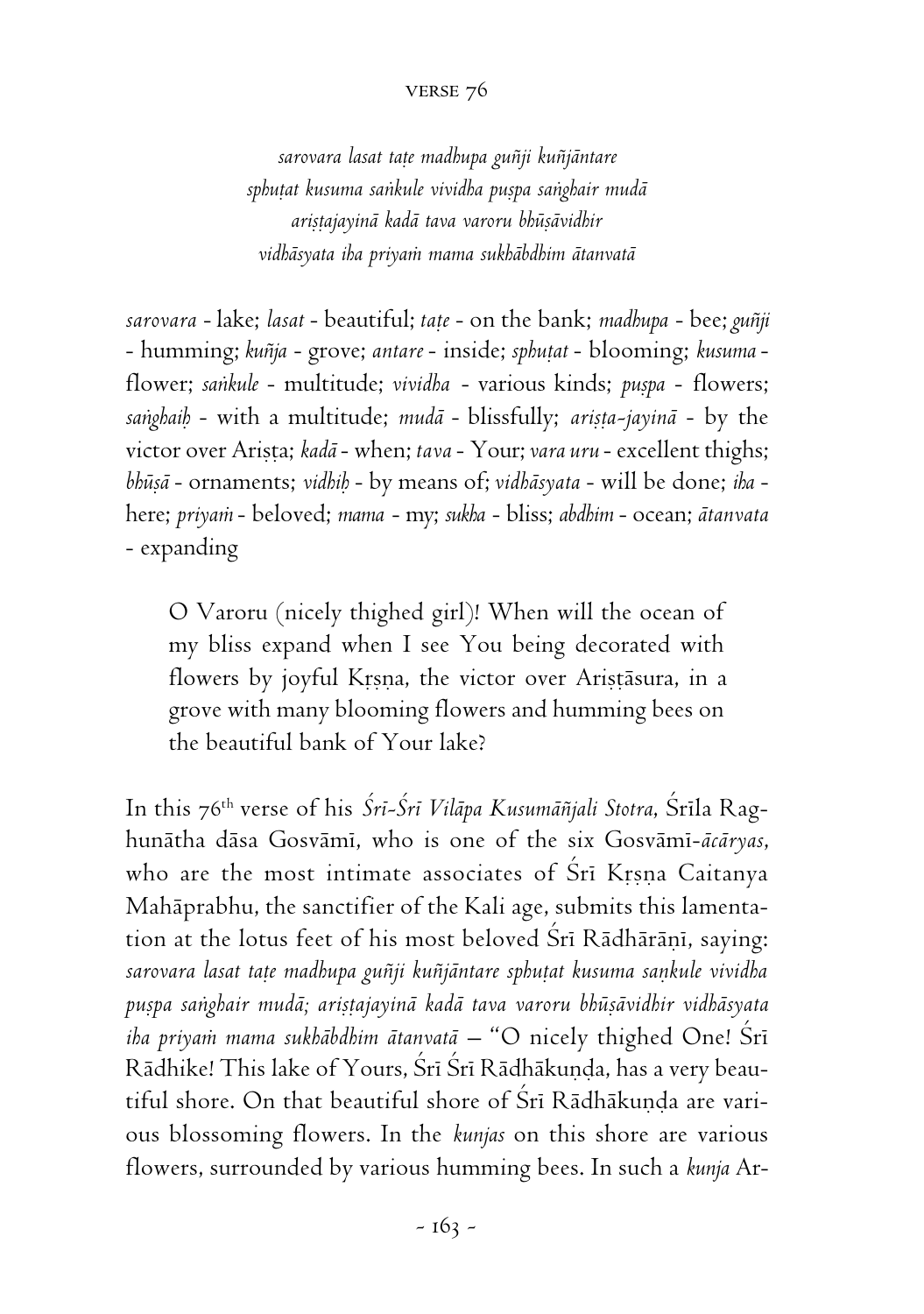ișțajayi, Śrī Śrī Śyāmasundara, the victor over Arișțāsura, will expand the ocean of my delight by adorning You in an amazing dress with various flowers. When will I be so fortunate to float on a wave of bliss by witnessing this?

Srīpāda Gosvāmīcaraņa had attained the divine vision of Srī-Śrī Rādhā-Krsna's water-sports in Śrī Rādhākunda, and after that vision subsided he loudly lamented and prayed at the feet of his beloved deity. Thus it continues sequentially. Even in his *sädhakäveça* (absorption in his external devotee-body) there is a deep resonance of his *svarüpäveça* (absorption in his internal spiritual body). He thinks of himself as one of Rādhārāņī's personal maidservants. He does not think: "I am Raghunātha dāsa Gosvāmī." One day he was absorbed in his *sädhakäveça* in a wonderful way, along with a resonance of his *svarüpäveça.* Such is the natural condition of someone serving Rādhārānī. This worship and this feeling is so sweet, it cannot be found anywhere in the world. His *svarüpäveça* is present within his *sädhakäveça.* At that time the *sädhaka* is wonderfully blooming (rejoicing, growing) in his *sädhana*. For instance Thākura Mahāśaya prayed:

> *hä hä prabhu koro kåpä karunär sägar; michä mäyä jäle tanu dohiche ämär*

"O Lord, ocean of mercy! My body is scorching in the false network of illusion!"

Which body is this? This is the *sädhaka* body – the *manjari* body cannot scorch in the net of *mäyä.* This body is not a mundane body, it is a body of love, but he says so out of humility. Then he says:

> *kobe heno daçä hobe sakhé saìga päbo våndävane phula gänthi dohäke poräbo sammukhe bosiyä kobe cämara òhuläbo aguru candana gandha doha ange dibo*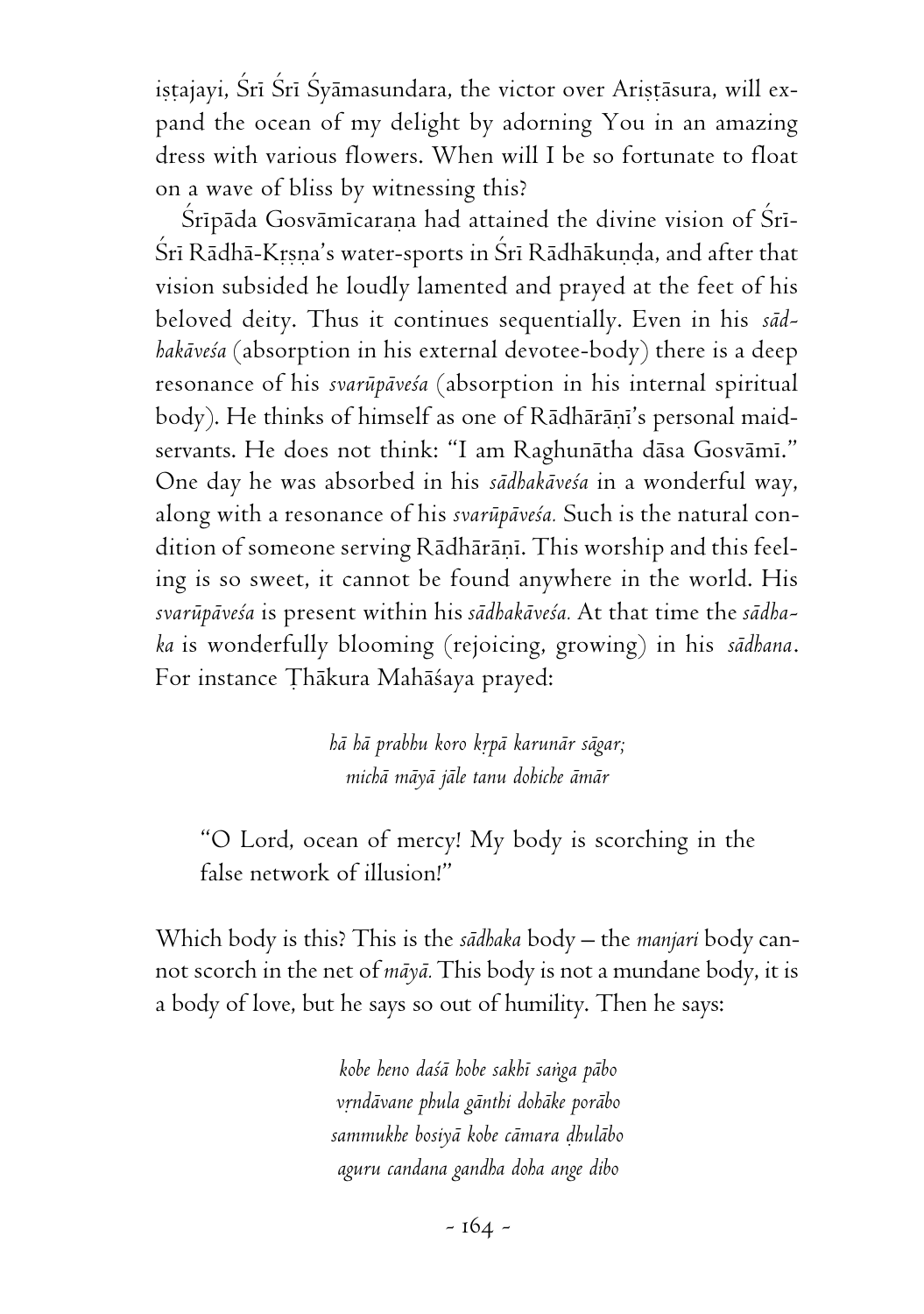"When will I attain such a condition that I can attain the company of the *sakhis* and pick flowers in Vrndävana to adorn Them (Rādhā-Krsna) with? When will I stand before Them and fan them with a whisk, or anoint Their bodies with fragrant *aguru* and *candana*?" Is this spoken in bodily consciousness? Still, he has commenced this prayer in bodily absorption. It shows that within this bodily consciousness is the resonance of his *svarüpäveça.*

> *sakhéra äjïäya kobe tämbüla jogäbo sindüra tilaka kobe doëhäke poräbo viläsa kautuka keli dekhibo nayane candramukha nirakhibo bosäye simhäsane*

"When will I, on the order of the *sakhés*, offer *pän* to Rädhä and Kåñëa, adorn Them with *tilaka* of *sindüra* and behold the fun of Their pastimes with my own eyes? When will I behold Their moon-like faces and seat Them on a lion-throne?"

All this takes place in *svarüpäveça.* In this way the mind naturally wants the service of Rädhä. Gosvämépäda's mind is not elsewhere. It is as if Rādhārānī sits within his mind. She always sits in his mind. In the Bhägavata it is seen that if the mind is pure it will not leave the lotus feet of Krsna. *Dhautātma purusah krsna pāda mūlam na muïcati; mukta sarva parikleçaù pänthaù sva çaraëaà yathä* (*Bhägavata*. 2.8.6) The Bhägavata gives this example: "That man whose mind has become immaculate, pure, that mind can never leave the lotus feet of Krsna." How does that take place? The Bhāgavata gives this example: *mukta sarva parikleśah pānthah sva śaraņam yathā* It is like a traveller who finally reaches his destination after a long and harrowing journey – when he reaches his destination he does not wish to leave his blissful abode anymore. Similarly when the conditioned souls who are exhausted from wandering through the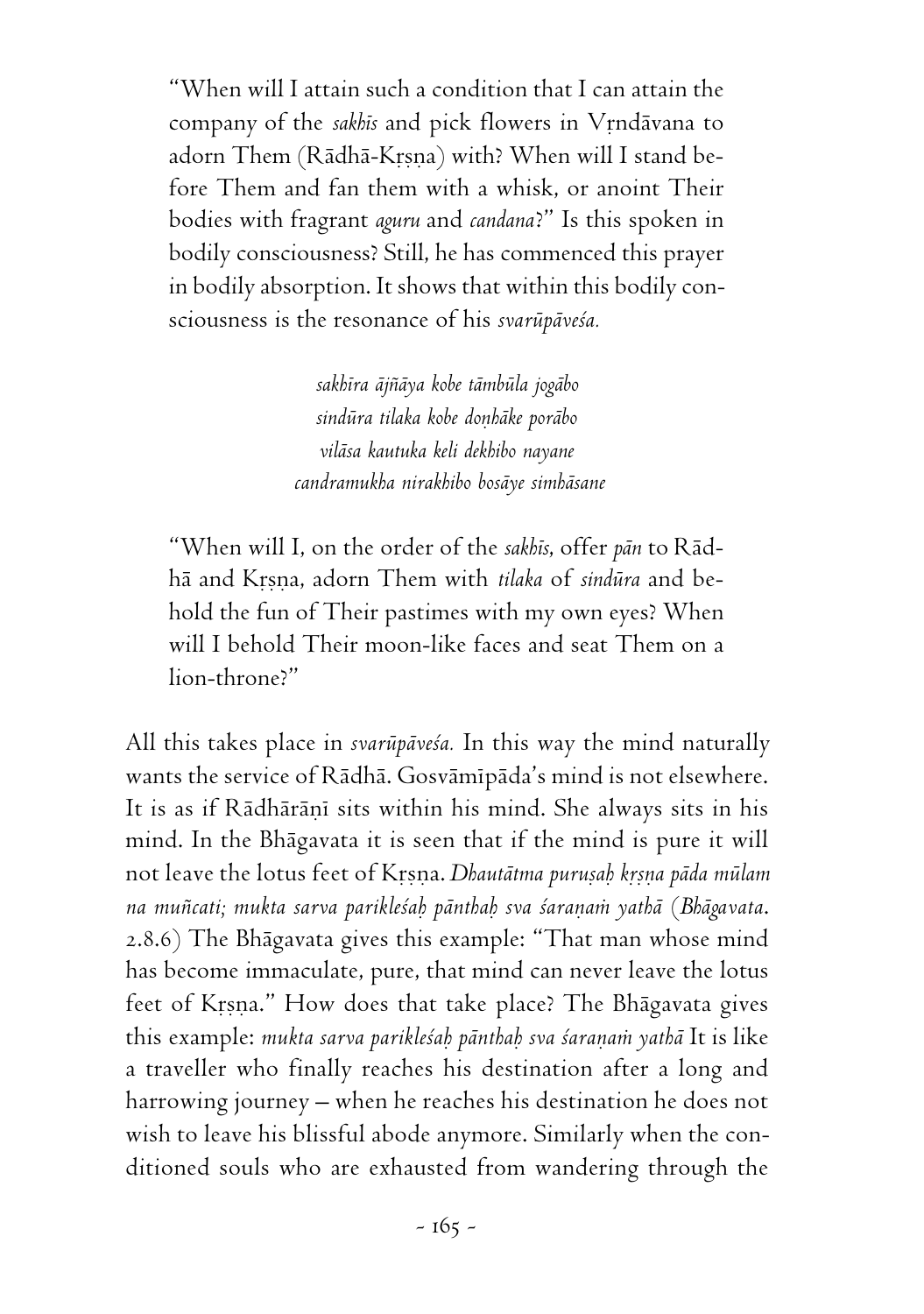desert of the material world, in 8,400,000 species of life, get even a little relish of or realisation about Govinda's lotus feet by the grace of Guru and Vaisnavas, then they will not leave the lotus feet of Govinda anymore. A beautiful example was given here. But apart from the question of leaving Govinda's lotus feet there is the question of madness. The shelter of Rādhārāņi's lotus feet maddens the heart. About that sweetness Gosvāmīpāda has said: *yan mädhuri divya sudhä rasäbdheù småteù kaëenäpyati lolitätmä* (*Vraja Viläsa Stava*, 3) "My heart has become very restless." Why? "The sweetness of Rādhārānī's lotus feet is like a boundless ocean. The memory of just a single drop of this sweetness has made my mind mad with greed." Now greed is one thing and fulfillment is another. All is attained in the service of Rädhä. The mind becomes centered around Rādhārānī's lotus feet in sādhaka daśā (the condition of a devotee in practise). Thus Srī Prabodhānanda Sarasvatīpāda has prayed:

> *rädhä näma sudhä rasa rasayituà jihväs tu me vihvala pädau tat padakäìkitäsu caratä våndäöavé véthiñu tat karmaiva karaù karotu hådayaà tasyäù padaà dhyäyataù*

> > (*Rädhä Rasa Sudhänidhi ,* 142)

"O my tongue! Always relish the mellows of Rädhä-näma, and become overwhelmed by this relish! O my feet! Wander around in this Vrndävana! And if you wander like that, then remember that here Rādhārānī enjoys! All these places are Her playgrounds, filled with Her footdust – *tat padäìkitäsu caratä –* let your mind be absorbed in looking at the wonderful marks on Rādhārāņi's footsoles while wandering around in Vrndävana. Päda tat padakānkitāsu caratā vrndāțavī – O my heart! Meditate on Her lotus feet, and *tat karmaiva karah karotu hrdayam* – O hands! Perform Her works!"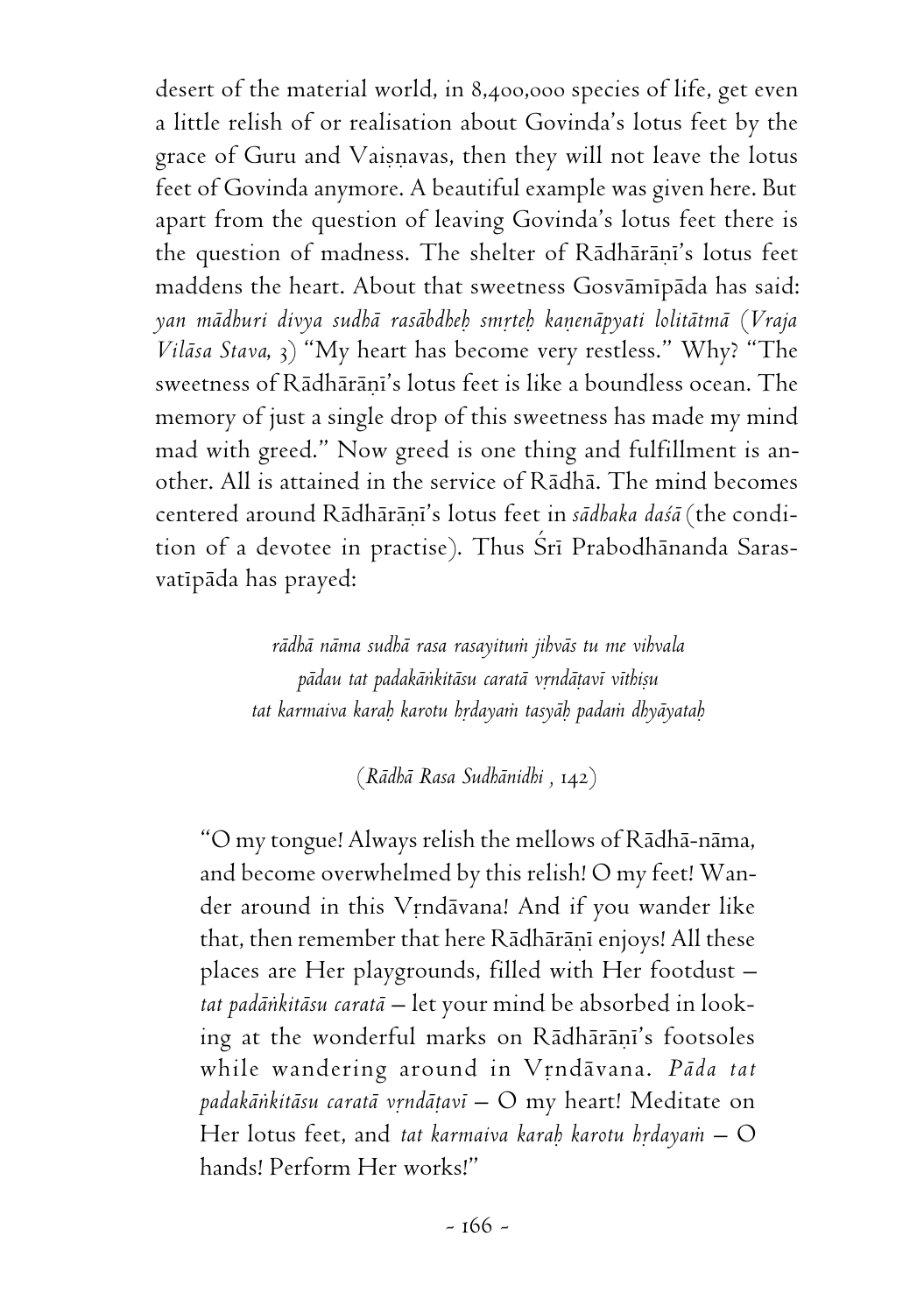So if you serve Her thus, are you then serving Govinda or not? Then he says: *Tad bhävotsavataù paraà bhavatu me tat präëanäthe ratiù "*Govinda is the Lord of Rädhä's heart, therefore if my heart and mind take exclusive shelter of Rädhä, then they are directly engaged in Govinda's service." That is the best service to Govinda's lotus feet, as is mentioned here, *param.* Why? A *bhävotsava* will come, not directly. May a festival of love for Govinda appear in my heart, through Rādhā's heart. This is *param śreștham* (the best). The word bhāvotsava means *manjaré bhäva.* They are direct embodiments of Çré Çré Rädhārāņi's feelings. With this aspiration the Gosvāmīs pray for this.

Śrīpāda Dāsa Gosvāmī is himself in the kingdom of *mahābhāva*; in this *kuïja* he is Tulasé Maïjaré. Therefore there is a wonderful relish in the constant succession of meeting and separation, which contrasts itself like darkness and light. Weeping and weeping he attains yet another transcendental vision (sphūrti). Rādhārānī has now bathed, the water sports are over, and now another bath is given. This is when the *kinkarés* come in to serve. As long as the water-sports continue they simply view, and when the water sports are over and Rädhä-Mädhava and Their girlfriends return to the shore, they massage them with oils and powder (*udvartana*), bathe them and dry their bodies off with fine towels. Then they squeeze the water out of their hair, dry their hair and dress them in pure clean clothes. After this Śrī-Śrī Rādhā-Mādhava enter into a *kuñja*, while the *sakhis* go elsewhere. Śrī-Śrī Rādhā-Mādhava enter the *kuñja* with Śrī Rūpa Mañjarī and Śrī Tulasī Mañjari. Śri Govinda will dress and ornament Śri Rādhā. The sakhis all know this, so they also don't go there. They remain in other *kuïjas.* The *kiìkarés* are there, entering the *kuïja* with them. There is a jewelled dais there where they seat Govinda with Rādhārānī. How astonishing is the beauty of that *kuñja*! Gosvāmīpāda says: "This is *lasat taṭe* – the shore of this lake is extremely beautiful, covered by trees and vines. How enchanting is its beauty with wish-yielding trees and vines. This *kuïja* is made in such a way that it is covered and shaded by wishyielding trees and vines, with loads and loads of blossoming flowers. Here it is said *sphutat kusuma sankule*, many blossoming flowers. The *kuñja*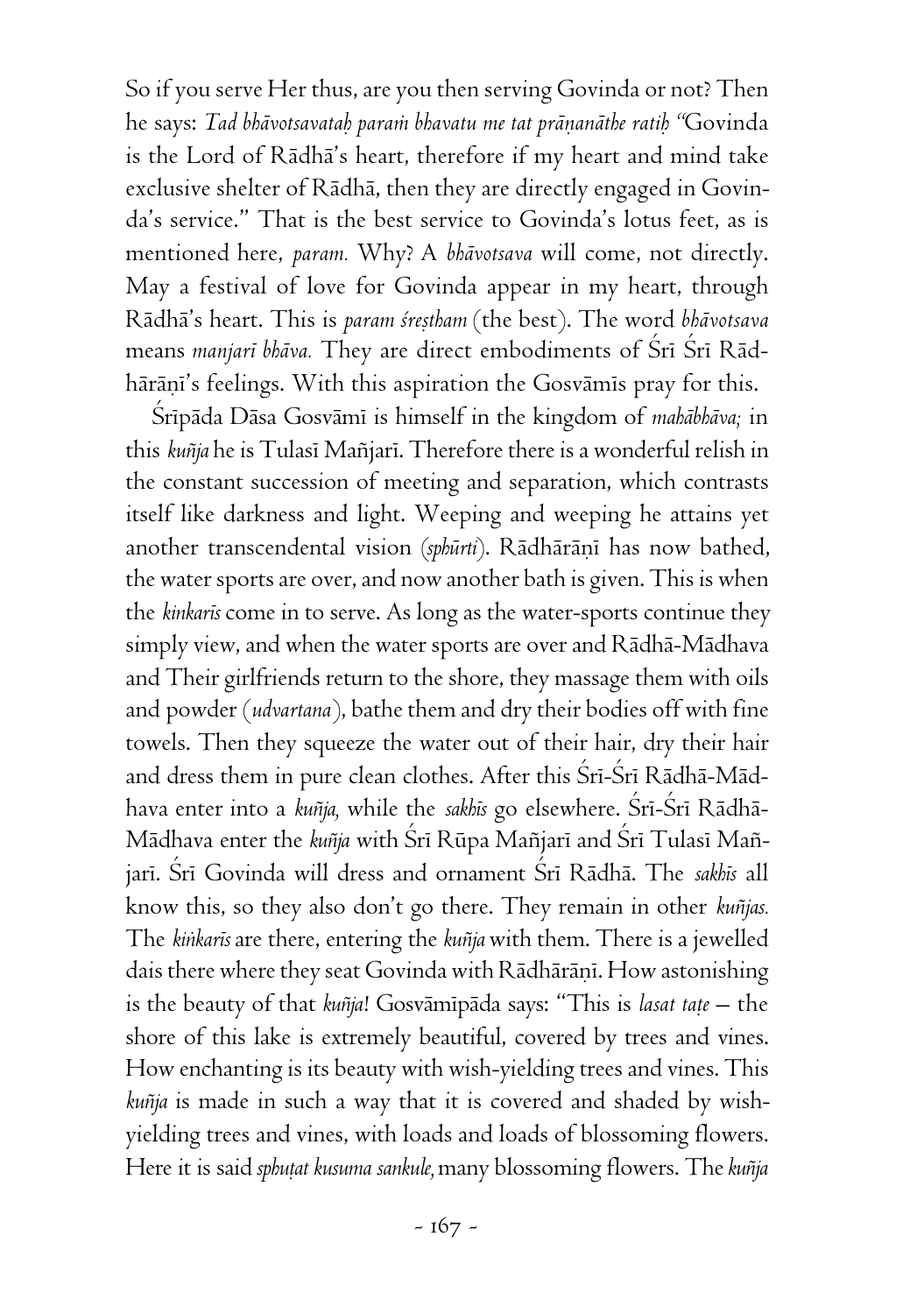is filled with the fragrance of lots and lots of Mälati, Mallikä and other flowers. Inside the *kuïja* the bees are humming, relishing the taste of flower after flower. Govinda seats Isvari and stands in front of Her. Rādhārāņī then tells everyone: "Who will dress Me today?" Sometimes the *sakhés* do it, sometimes the maidservants do it, and sometimes Krsna Himself is doing it. On Rādhārāṇī's request, Govinda says: "Then I will do it – order Me." Through Her order She gives Herself away – "Accha, then You do it." As soon as Rādhārāņī gives the word, the maidservants go out to pick flowers. They gather and bring the flowers for a floral dress and ornamentation. *Vividha puspa sanghaih* What bliss! They will adorn Rādhārāṇī!

We know that *rasa* is the worshipable and *bhäva* is the worshipper, but not here. Here *bhäva* is the worshipped and *rasa* the worshipper. When the devotee loves the Lord, the devotee serves the Lord, and when the Lord loves the devotee, then He will also serve the devotee. In the *Gitā* the Lord says: *ye yathā mām prapadyante tans tathaiva bhajämyaham* "In whatever way a surrendered soul worships Me, I will worship him similarly in return." What is this *bhajana?* The commentators says: *bhajana phalam dadāmi* - "I will give the fruits of *bhajana.*" He will fulfill the desires of the devotees according to their individual liking. That is His bhajana. But Vrndāvana is the kingdom of *rasa*. There His pals massage His feet and He does likewise. As His pals carry Him on their shoulders, so He does it with them. He eats the remnants of the fruits they have eaten. In this case it is precisely ye yathā mām prapadyante tams tathaiva bhajāmi. He accepts the bondage of His mother, thus fulfilling her desires. The Vraja*-gopikäs* are above them all. They cannot be compared with anyone. Krsna could not reciprocate with their bhajana:

> *kåñëera pratijïa ek äche pürva hoite ye yaiche bhaje kåñëa täte bhaje taiche kintu se pratijïa bhanga hoilo gopéra bhajane*

(*Caitanya Caritämåta, Ädi-lélä,* 4.177 & 179)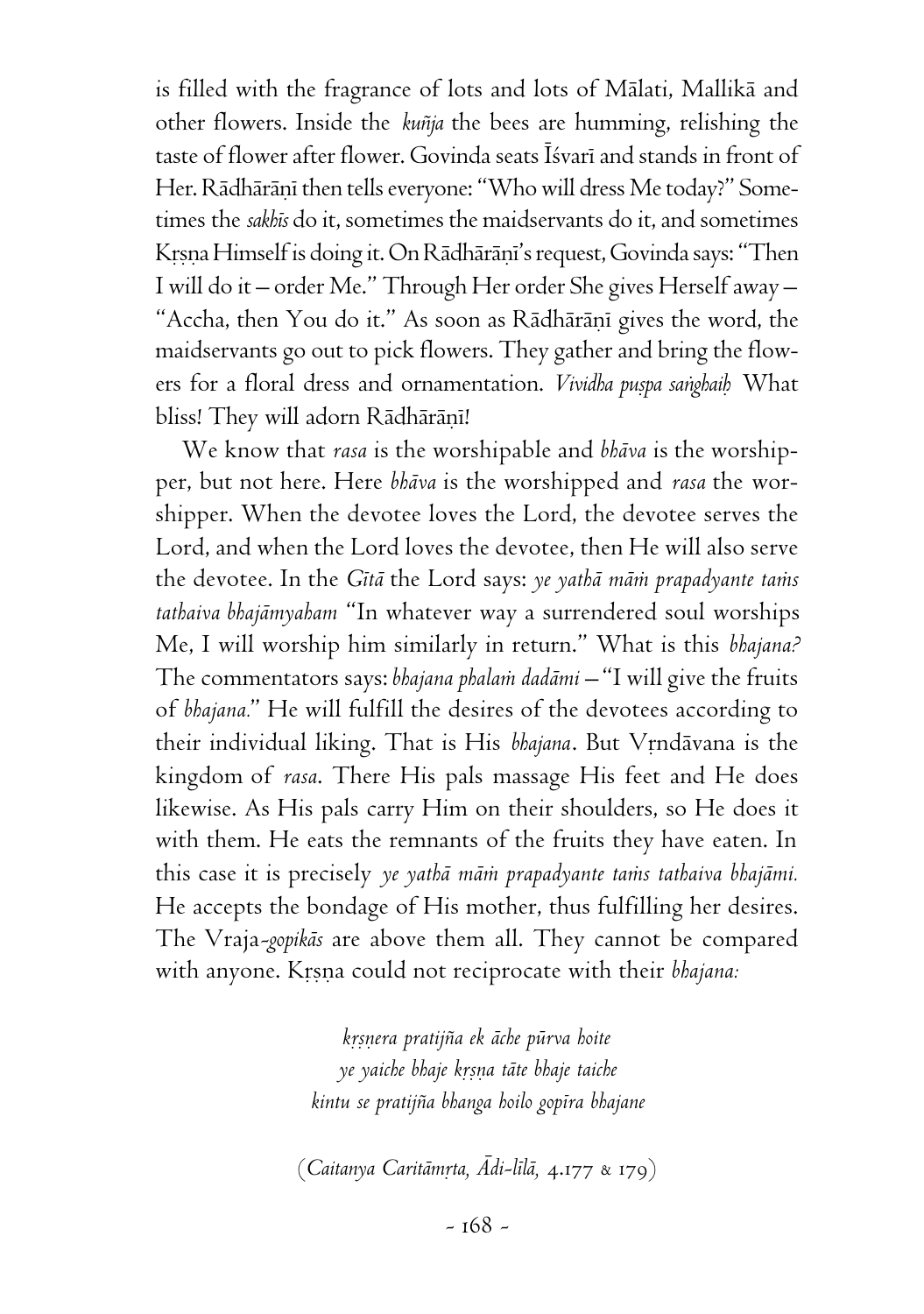"Previously Kåñëa had made a promise that He would worship His devotees in proportion to their worship of Him. However, the *gopés'* worship caused Him to break that promise."

*Tāhāte pramāņa krsnera śrī mukha vacane* – "That is proven by the words from Krsna's divine mouth." In the Rāsa-night He told the *gopis :* na pāraye'ham niravadya samyujyam sva sādhu krtya vibudhāyuṣāpi vaḥ (*Bhägavata* 10.32.22) "I don't have the power to fulfill My debt to You. If I would try to clear My debt to you for millions of ages, using the lifespan of a demigod like Brahmä, I would not make it. Do you know why? You are constantly engaged and in the process you have given up your ties with your husbands and relatives, which are like shackles that are hard to give up. I am not able to worship like that. And what if I worshipped you by giving up My mother, father and relatives, then would I be a renunciant like you? Never. These *pativratäs* (women dedicated to their husbands) gave up their husbands to worship Govinda, how can I do that? *Yä mäbhajan durjaya geha çåìkhaläù samvåçca tad vaù pratiyätu sädhunä. "*This is Your naturally perfect vow." Šrī Rādhārāṇī stands above all. Krsṇa personally worships Her.

Rädhä is now the worshipable one. She sits a little higher on the jewelled throne, while the worshipper  $(Krsna)$  sits in front of Her pedestal, personally fashioning floral ornaments for Her. He takes the measure, ornamenting Her by touching Her. Not only *çåìgära* (ornamentation), Kåñëa is *çåìgära rasa* Himself, offering Her *çåìgära* (ornamentation) with His *çåìgära rasa* (erotic mellow) touch. Unprecedented *çåìgära sevä*. The *kinkaré* floats in an ocean of bliss, saying: "When will the ocean of my transcendental bliss increase when You engage in the service of my Éçvaré by dressing Her?" *Iha* priyam mama sukhābdhim ātanvata arista-jayina - ātanvata means to expand. Their bliss is so great, what is this bliss like? What kind of bliss do they want? *Gopés* don't want their own happiness. The Gosvāmīs say: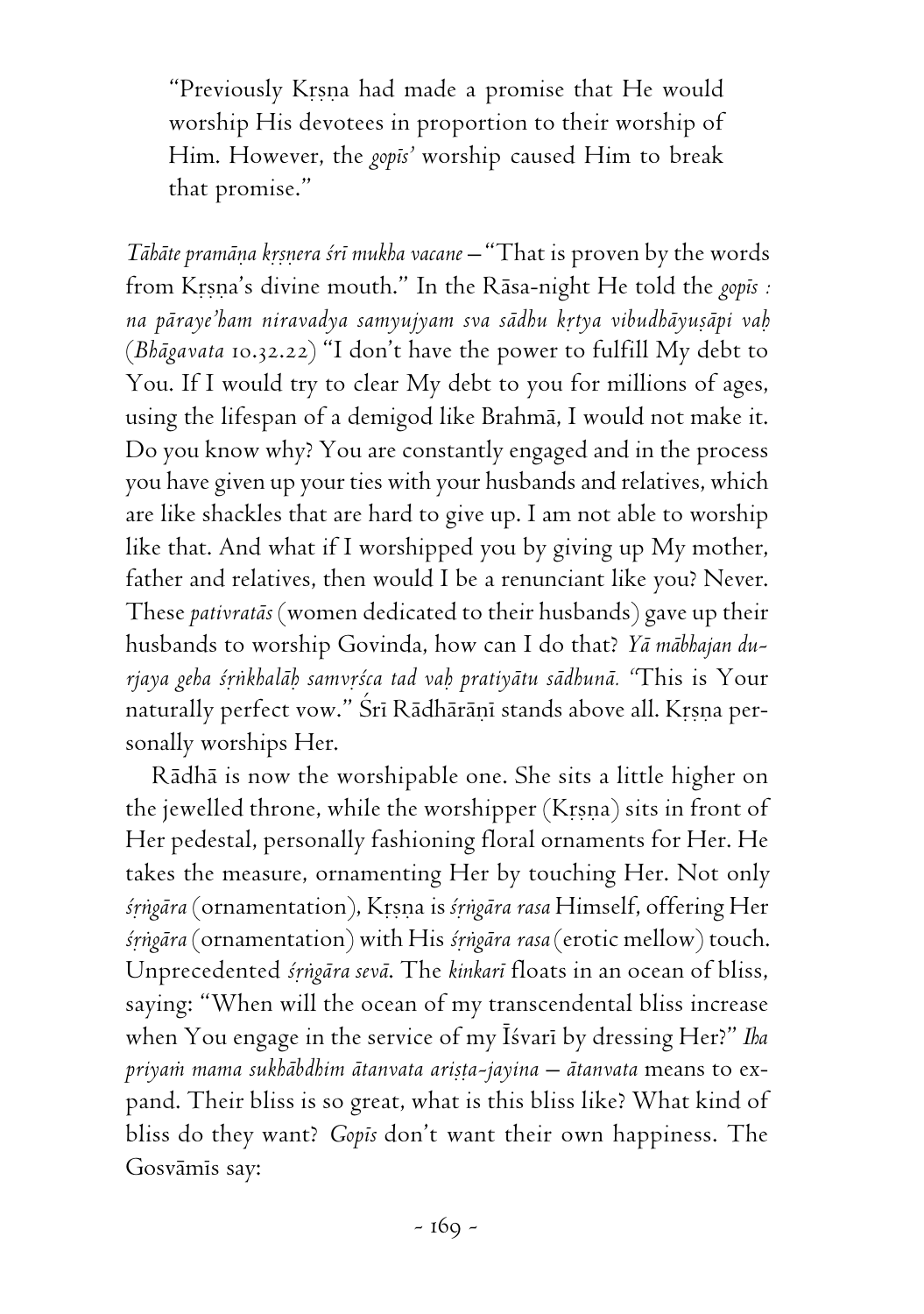*ätma sukha duùka gopéder nähiko vicära kåñëa sukha hetu ceñöa mano vyavahära kåñëa lägi är sab kori parityäga kåñëa sukha hetu kore çuddha anuräga*

(*Caitanya Caritämåta, Ädi-lélä,* 4.174-175)

"The *gopés* don't consider their own happiness or distress. Their thoughts and activities are all for Krsna's happiness. For Krsna's sake they give up everything else. Their pure attachment to Krsna is only for His happiness."

How are then the waves on the ocean of their ecstasy swelling? It is not that they don't get what they don't want. They don't want it; however, when they find that Krsna becomes happy from their service, they themselves become many times more happy within their hearts.

> *ämära darçane kåñëa päy eto sukha ei sukhe gopéra praphulla aìga mukha kåñëa çobhä dekhi gopé çobhä bärhe joto gopé çobhä dekhe kåñëa çobhä bärhe toto*

(*Caitanya Caritämåta, Ädi-lélä,* 4.191-192)

"Krsna is so happy to see me  $-$  this happiness causes the *gopés* bodies and faces to blossom. When the *gopés* see Kåñëa's beauty their beauty increases as much as Krsna's beauty increases when He sees the *gopés'* beauty."

Therefore there is great bliss, this is *ätanvata,* increasing. It is an expanding ocean of transcendental bliss. This is the *gopés'* bliss, and the *sakhés'* happiness takes place when they can unite Rädhä and Krsna. They do not desire their own happiness, they never desire their personal meeting with Krsna.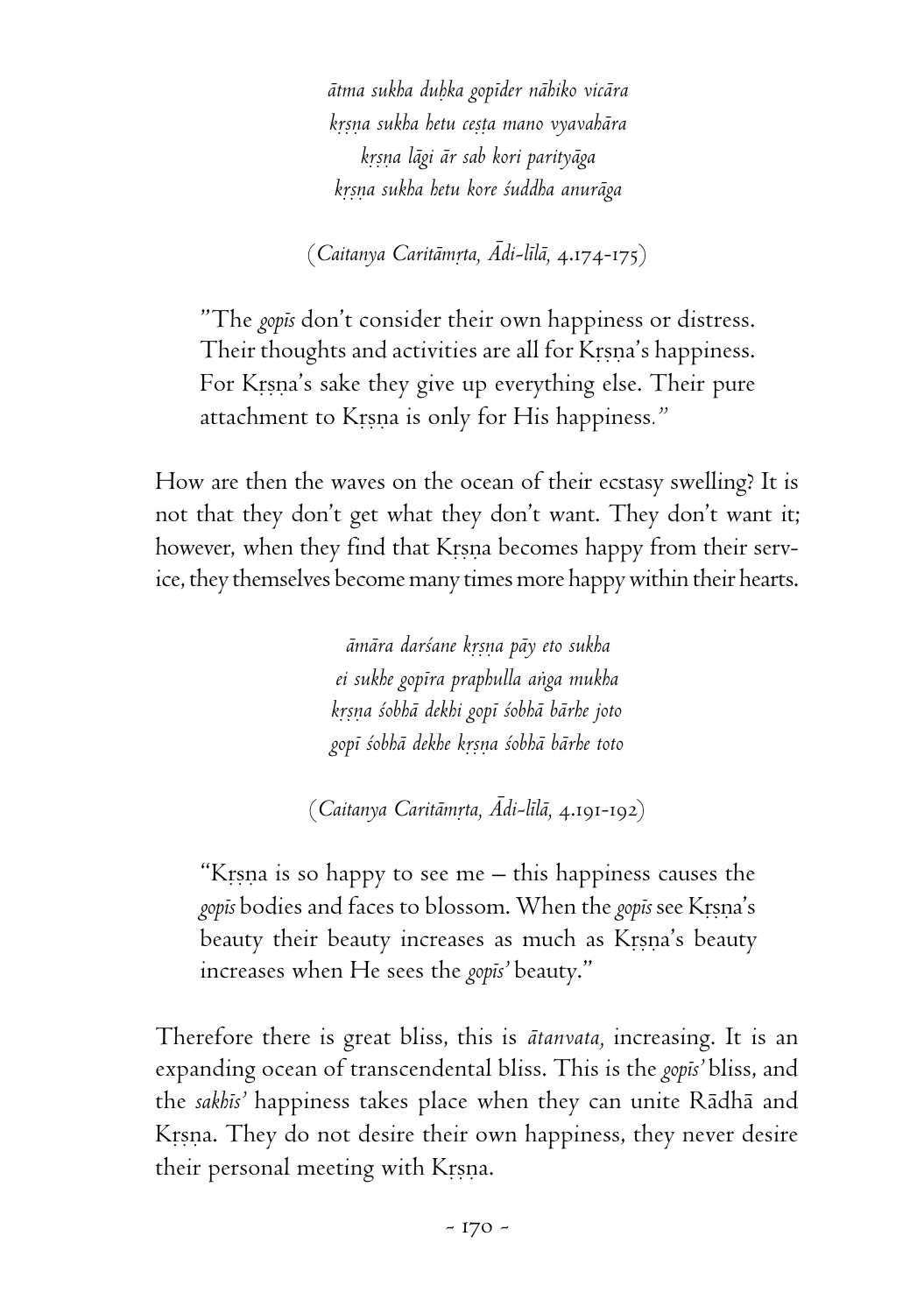*sakhéra svabhäva ekti akathya kathana nija saha kåñëa milanera nähi sakhér man rädhä saha çré kåñëera milana koräy ätma kåñëa sange hoite koöi sukh päya*

(*Caitanya Caritämåta, Madhya-lélä,* 8.207 & 213)

"The nature of the *sakhés* is indescribable; they do not care for their personal meeting with Krsna. They make Rädhä meet with Srī Krsna instead; they feel millions of times more happiness in that than when they personally meet with Him."

This is the nature of the *sakhés –* but what is the joy of the maidservants? The joy of the maidservants is: "When I can see the glory of my Īśvarī, then the ocean of my transcendental bliss will swell." The word *aristajayi* is mentioned – such a great hero! But even He cannot control Himself. When He measures the floral ornaments He touches Her limbs and trembles. It is the service of the embodiment of devotional love. Why the memory of Arișțāsura suddenly arises here? It is because the *kunda* appeared after the killing of the Arista-demon. *Varāha Purāna* describes it. When the *Varāha Purāna* describes the *parikramä* of Giriräja, it is written –

> *gaìgäyaç cottaraà gatvä deva-devasya cakriëaù ariñöena samaà yatra mahad yuddhaà pravartitam*

When Krsna was enjoying His pastimes here, the Arista-demon came. At that time north of the (Mānasa) Gangā there was no manifestation of Rādhākunda and Śyāmakunda. Just as all the eternal pastimes have a gradual unfolding (in the *prakața lilā*), so there is also an appearance pastime for the eternally manifest Sri Rādhākuņda. So there was a huge battle between Cakri (Krsna) and the demon Arista, who appeared in the form of a bull. So,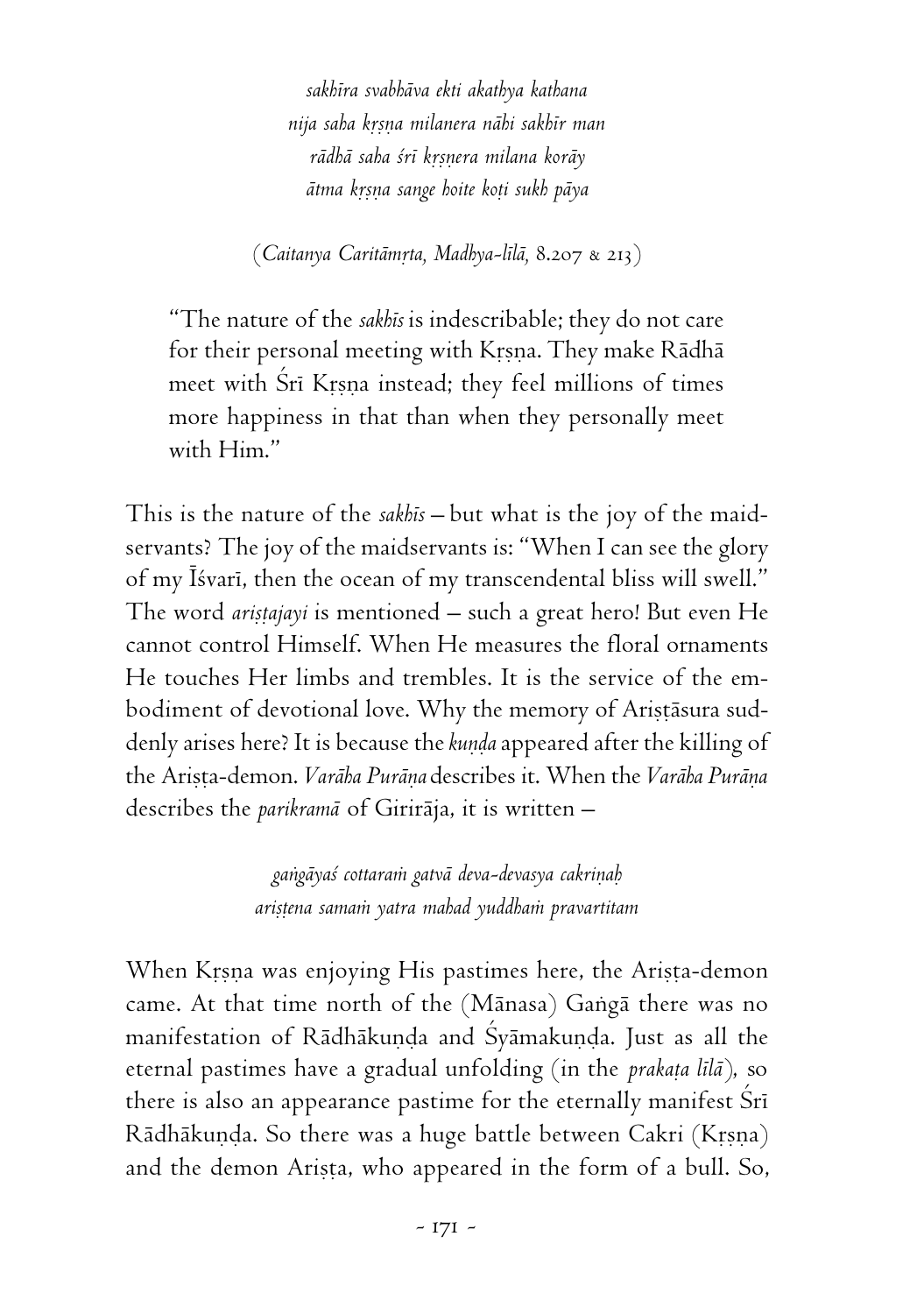<sub>g</sub>bātayitvā tatas tasminn ariṣṭaṁ vṛṣarūpiṇam He easily killed the demon Arișta here. Oho! Now I have killed a cow! Therefore *kopena* pārșņighātena mahyās tīrtham prakalpitam, He created a holy place. A sin was committed, a cow was killed, so He forcefully struck a hole in the ground with His left heel. He then brought the water of the Pätäla Gangä, and called all the other holy waters. Thus Govinda created a huge holy pond, bringing all the holy waters here. *Tatra rädhä samäślisya krsnam aklista kärinam* How happy Rädhārānī was when Krsna brought all the holy waters here for Her and Her sakhis! Rädhäräni then understood that Krsna was aklista *kāriņam*, He who can perform extraordinary duties. She then embraced Krsna and *sva nāmnā viditam kundam krtam tīrtham adūratah*, created a lake not far from His lake, west of it, and named it after Herself, Śrī-Śrī Rādhākunda – rādhākundam iti khyātam sarva pāpaharam śubham – the holy name of Rādhākunda is auspicious and destroys all sins. In his 20-verse commentary on this, Srī Visvanātha Cakravartipāda has described the appearance of Rādhākuņda and Śyāmakuņda using *paribāsa rasa*, the transcendental mellow of humour. Hence the demon Arista is remembered here. Another reason can be found within the *kuïja* – what a great hero He is! But here He is subdued.

Rādhārāņī sits down and places Her feet on the *pādapītha* (pedestal), while Krsna stands between Her knees and arranges Her dress with flowers. He constantly gives the touch of *rasa*, and Sri Rādhārāņī accepts it. He hangs thin garlands on Her, strung of flowers with an astonishing fragrance. Five-fold and seven-fold strings are used, only the knot has not yet been bound, so He shows Her: "Just see how the garland has become." Rādhārānī smiles somewhat, and says: "Very nice. All right, put it on." As He puts it on Rādhārāņī says: "On this side you must tie the knot!" Krṣṇa: "If I have to tie the knot here, then I have to keep My face here."

Sukhābdhim ātanvatā: How much bliss the maidservants feel! If Krsna puts His face there, then it is like *kuvalaya cānd milalo ek thām* (A meet-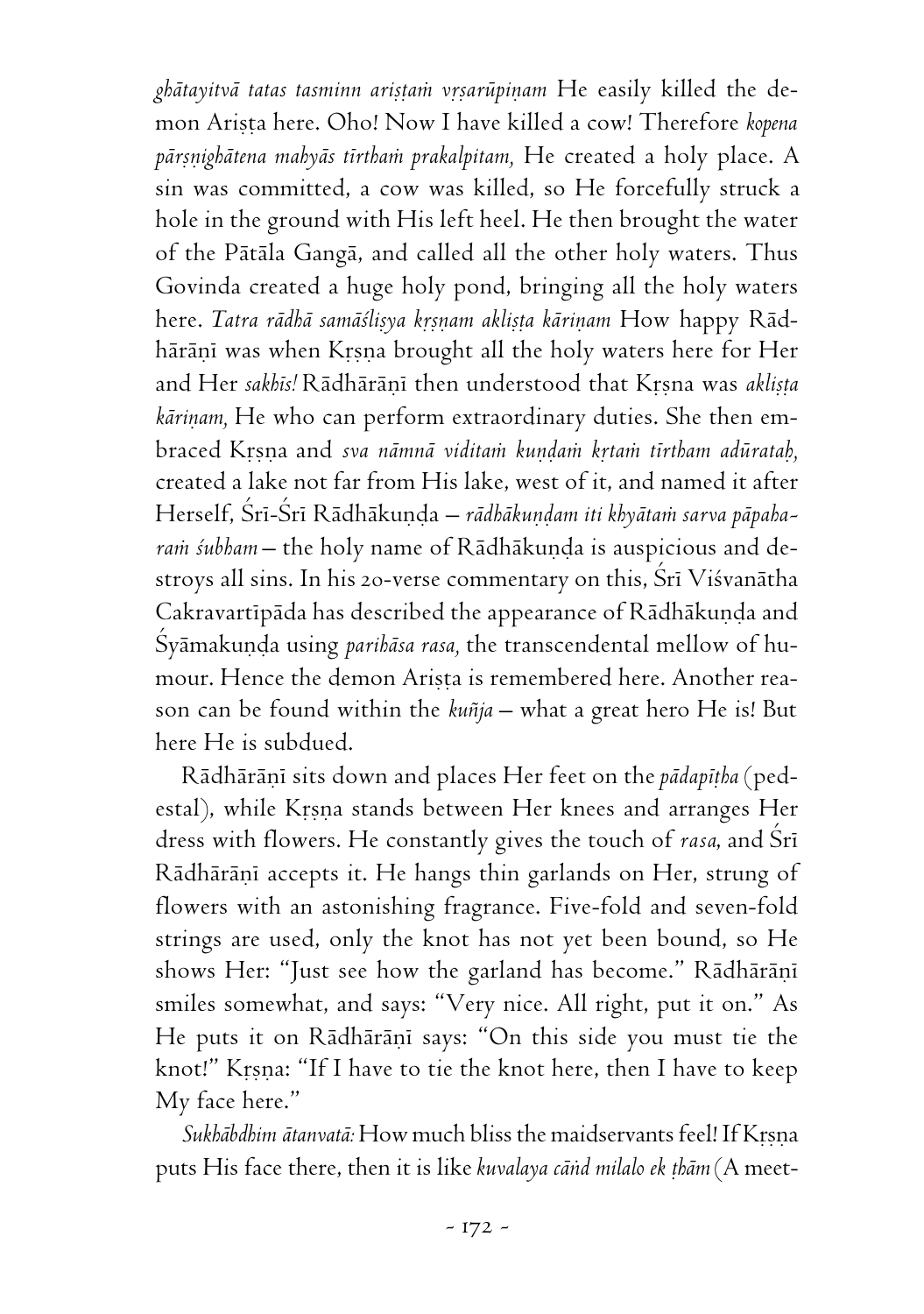ing of a blue lotus with the moon in one place). Where can you see that? In *parakéya bhäva*. Normally the moon and the lotus can not be seen together, this is extremely rare. But now the blue lotus (Krsna's face) is seen next to the moon (Rädhikä's face). There's no bounds to the bliss!

Rādhārāņī asks Tulasī: "Are you just standing there? Aren't you doing anything?" The maidservant says with a hint: "You have found an amazing dresser now. Do we have to render dressing service even now? Let the ocean of our bliss simply expand now." *Sukhäbdhim ätanvatä.* They do not love their own happiness. They are happy when they can accept the precious service of Rādhārāņī. When they serve Virahini Rādhārānī they will do so with the wonderful touch of this *rasa* – they will accept it. This is not for the *sakhés* but for the *kinkarés*. This is the great gift of Mahäprabhu – they will accept that service, standing there – *aha,* what service!

Now when Krsna ties the knot the blue lotus meets with the moon, so His hands tremble. One string has broken. "Just see what You've done – one string has broken!" "Wait." Seeing Krsna standing there in between Rādhārāņi's thighs, absorbed in stringing the garlands. Now it is fitting properly. Krsna is fully enjoying within Preyasī (Rādhā)'s shackles. Tulasī calls Her Varoru, She who has the greatest thighs. What wonderful service of Çyämasundara. When Rädhä smiles at Him like this He drops one knot. Where have Çyämasundara's heart and mind gone while relishing these mellows? Hence Her name is Rädhä.

> *kåñëa väïcha pürti rüpa kore ärädhane ataeva rädhikä näma puräëe väkhäne*

> (*Caitanya Caritāmrta, Ādi-līlā*, 4.87)

"She worships Krsna by fulfilling His desires, hence the Purāņas celebrate Her name as Rādhikā." There are so many kinds of worship, but there is no *rasika* worshipper like Her."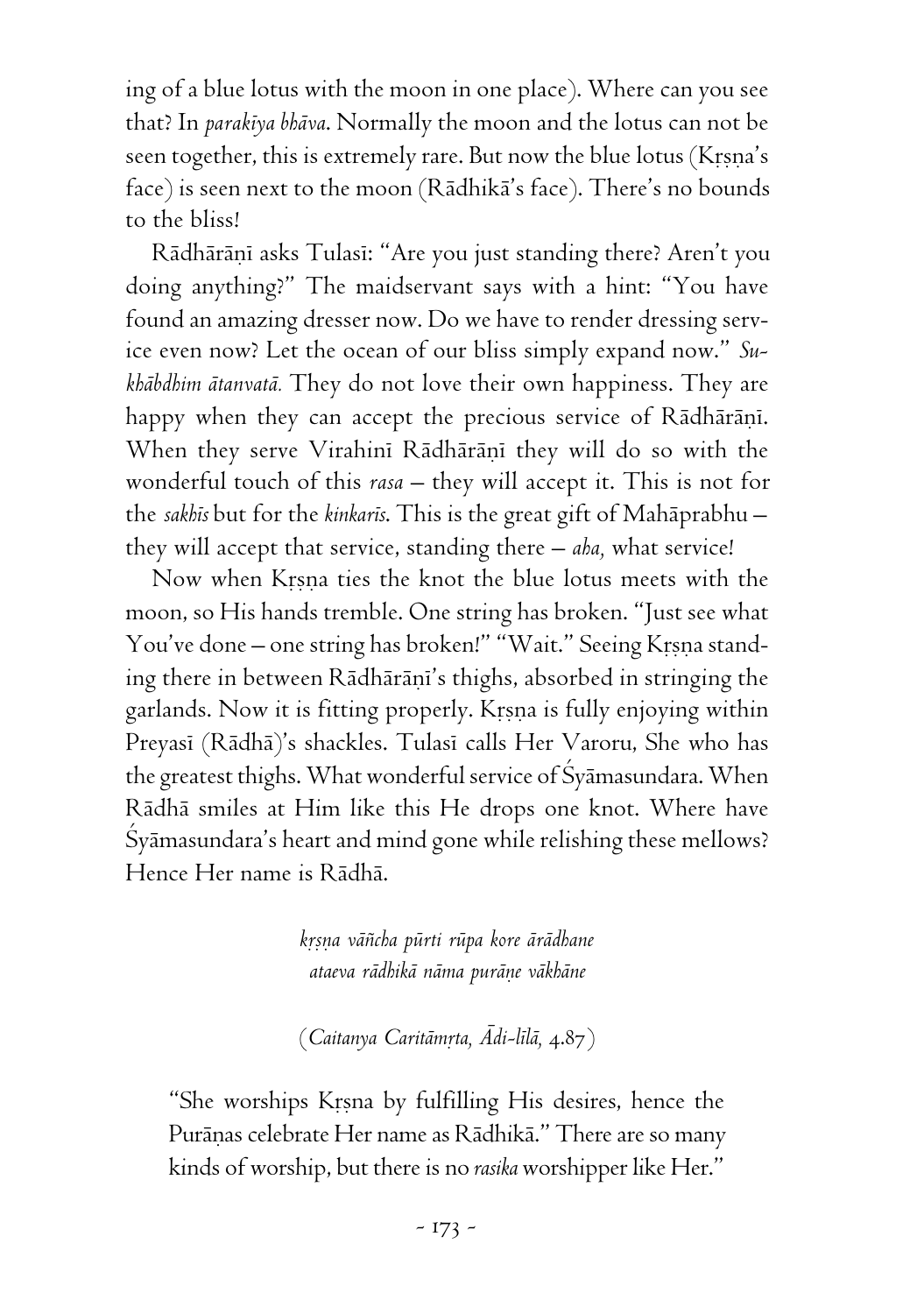When Krṣṇa ties the knot as He makes Her garland for Her chest, the garland broke. "Wait, I will put it on again." All the time Krsna stands there. Tulasi addresses Svämini as '*he varoru!'* Only He (Krsna) could decorate You like this. Therefore just wait; just let the ocean of our bliss expand now. How? *Iha mama priyam -* this service is dear to me. Why is this service so dear? This is the service of Rādhārānī, thus it is the service of *bhāva* itself. When it is the service of *bhāva*, when Krsna renders service to Rādhārāņī, then the *maïjarés* can't see any way of doing that service themselves. (When Krsna serves Rādhā, that shows the glory of Rādhā and Her *bhäva* to the utmost. The *maïjarés* thus aid in Rädhä's glorification by abstaining from assistance. ed.) Remember this. As Krsna decorates Rādhārāņī Her face begins to glow just like a golden lotus flower.

Then Tulasi thinks: "She is of such a golden complexion, that if I place a spot of musk there it will look just like a blackbee reclining on a golden lotus flower. That will look so beautiful." So she brings musk in a cup, but before she places the drop of musk Rādhārāņī looks up and smells the scent of musk. As soon as She smells the musk She remembers Çyäma's bodily fragrance. She looks all around – now how can Tulasi serve? She addresses Her: kadā te m<u>rg</u>a śāvākṣi cibuke mṛganābhinā; bindum ullāsayiṣyāmi mukundāmoda *mandire* ("O doe-eyed girl, when can I place a drop of musk on Your chin, that is the temple of bliss for Mukunda?" *Viläpa Kusumäïjali* 39) Tulasé says: "O look here, that is musk! Not Him – He for whom You are restlessly looking around, O doe-eyed one, has not come yet; this is musk." Can you imagine how She feels when She hears "He has not come"? The maidservant understands it all, so she says: "Well, He has not come, but He will have to come. Look, that spot of musk that I just placed on Your chin, You know what that is like? *Mukundämoda mandire –* this is Mukunda's temple of bliss! This I will serve."

Rādhārāni's service is not whimsical - it is service on order. *Mahābhäva* personified will accept it*.*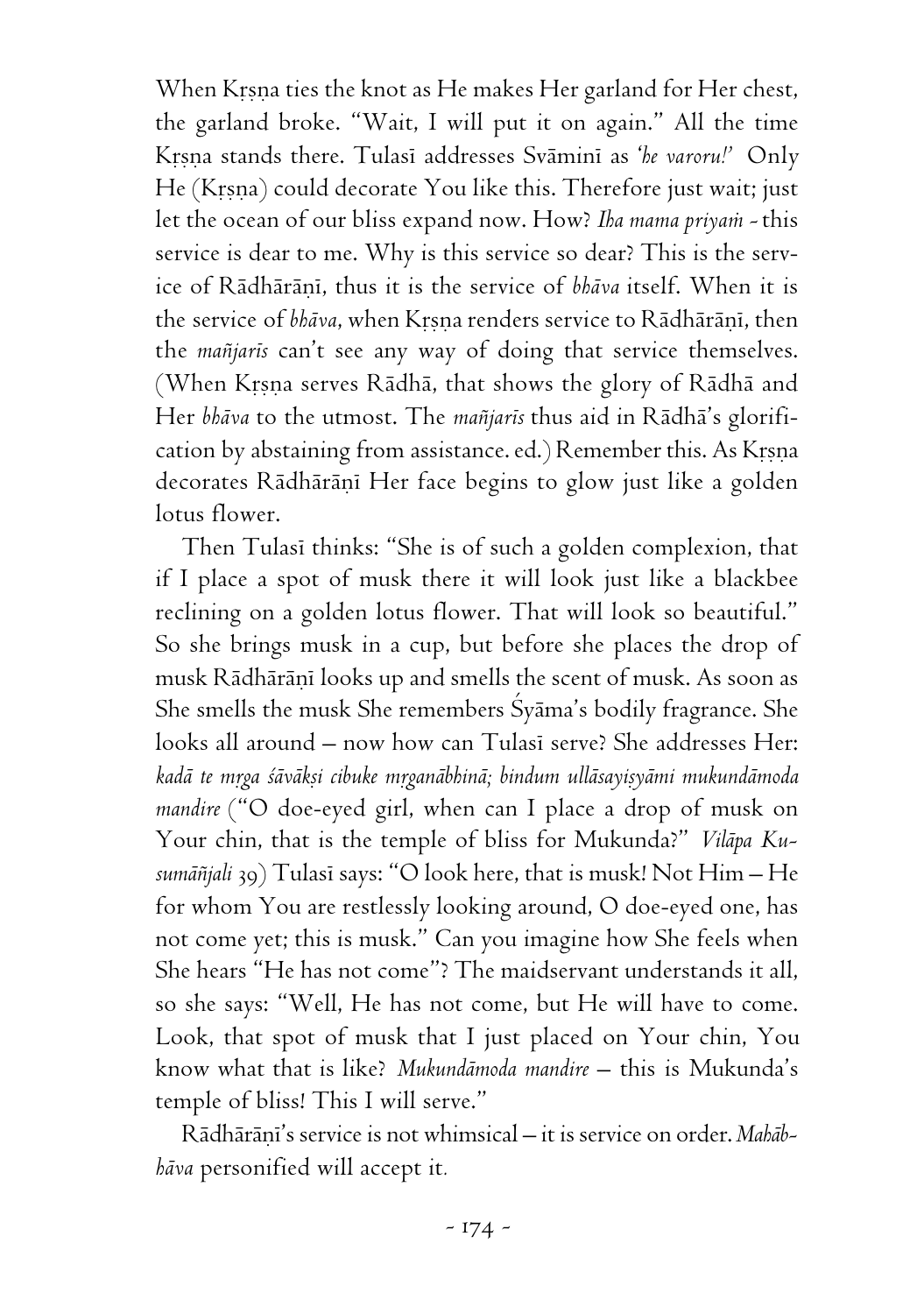*premera svarüpa deha prema vibhävita kåñëera preyasé çreñöhä jagate vidita*

(*Caitanya Caritämåta, Madhya-lélä,* 8.162)

"Her body is the innate form of *prema* and consists of nothing but *prema*; thus She is world famous as Krsna's dearmost beloved."

*Mahäbhävojjvala cintä-ratnodbhävita vigraham* (*Premämbhoja Marandäkhya Sta*varāja, Raghunātha Dāsa Gosvāmī). Mahābhāva cintāmaņi rādhāra svar- $\bar{u}$ pa (*Caitanya Caritāmrta, Madhya-līlā*, 8.164) – "Rādhā's body consists of the wish-yielding gem of *mahäbhäva.*" Therefore wherever is the summit of *bhäva* it is called *mahäbhäva.* Such a great ocean of *bhäva* is being preached here. Tulasé says: *"*Look here, this chin of Yours is the temple of bliss for Mukunda." She looks, what she wants to say? Why a temple of bliss? It is His abode, will He allow Himself to be evicted by an intruder? No, rather He will become jealous. He is black, the spot of musk is also black. He will throw that other black one out and occupy it with His own blackness. *Mukundāmoda mandire bindumullāsayişyāmi* – "Thus I will delight the temple of Mukunda's joy with a dot." Why should we dress You? We dress You when or because He has dishevelled Your dress. When will He dishevel Your dress, thus making our dressing-service useful? When He sees the temple (of Your chin) is open He wants to upset it. That's why He's going there. One black one  $(Syāma)$  will snatch away another black one (the dot), floating in an ocean of unprecedented bliss. He will give the colour of His lips – *utkhädirena nava candra viräjitena rägena te vara sudhädhara bimba yugme* "Look, I will place this *khadir-*lipstick on Your lips. Do You know what Your lips are like?" Rādhārāņī says: "Well, what are they like?" Tulasi: "Like solid nectar, Your lips are like nectar." Rādhārāņī says: "Nectar – lips are not liquid things, then why do you call them nectar?" Tulasi: "I called them solid nectar, superexcellent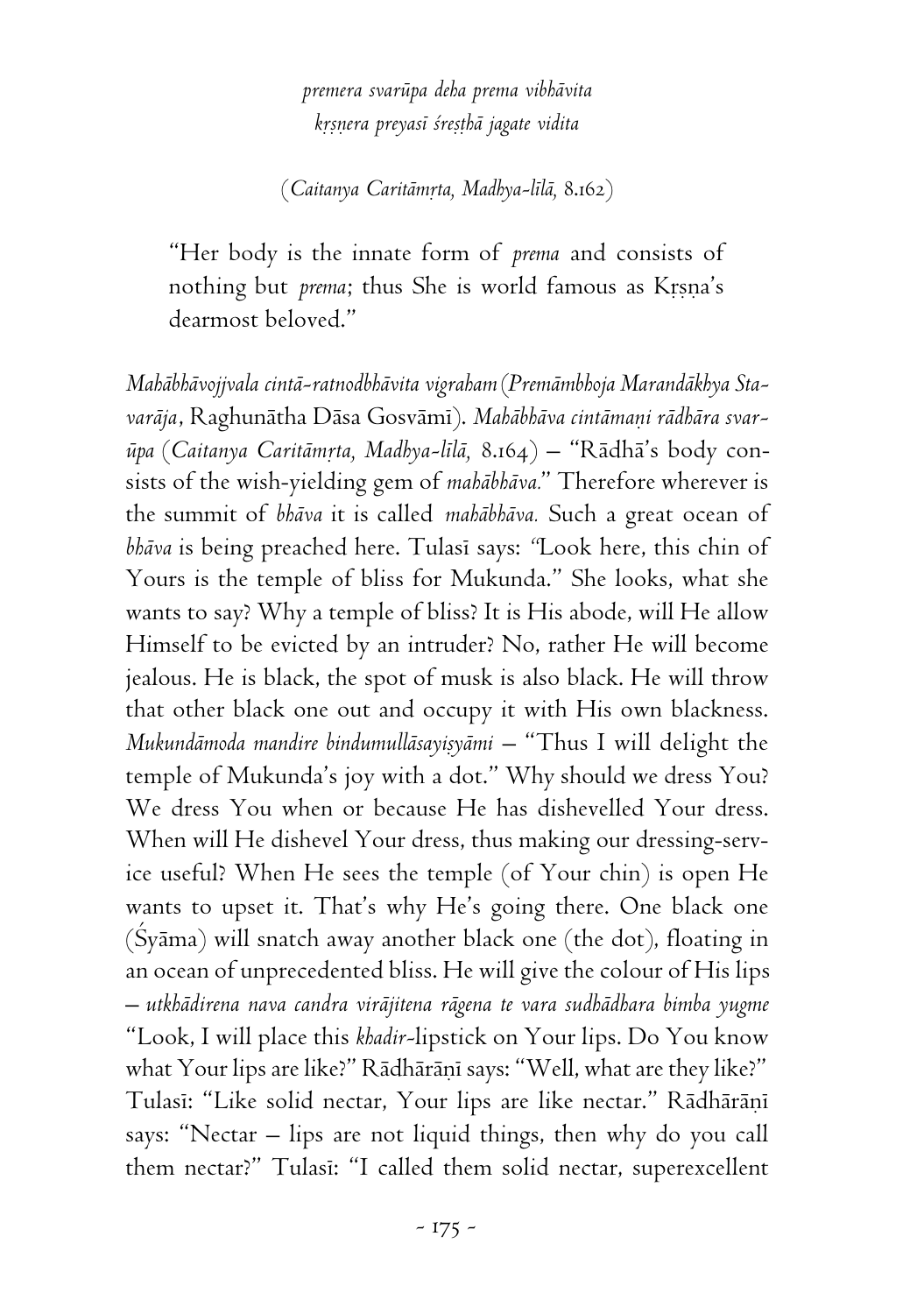nectar, this wonderful nectar I will color with this *khadir-*ointment." She puts it on. Rādhārāņī says: "Orey! I am saying: "These lips are already wonderfully colored, why put more color on them then?" Tulasi: "The color of Your lips is solid, it will not go off, and what I am placing is liquid, that will go off. That red color I am giving will look beautiful on a black place. *Damsam vidhāsyati hathāt kim u kåñëa kéraù* "You know what Your lips are like? They are like a couple of Bimba-cherries. A parrot will suddenly come and bite them. *Hathat* here means spontaneously, certainly, even if He is not told to. Rādhārāņī shakes Her head and protests: "No, no, no!", but now Her 'nos' are swallowed by 'yes'es. Hence it is said that surely a black parrot will bite these Bimba-lips.

When will we be that fortunate that we can see the dressing of Rādhārānī and taste the full savour of this service? All these services are learned and remembered. When the *kiìkaré* renders service like this she will remind Rādhārānī of all these pastimes. In this way She is comforted. She will put eyeliner on Her eyes and will explain it as follows: "Look at this eyeliner. Through it I will worship the deity of Your eyes." Speaking like this, she renders her service. Dresses and ornaments are dresses and ornaments, but these dresses and ornaments are oceans of *mahäbhäva.* When they are brought in such a condition She is really dressed and ornamented. When Tulasi puts the eyeliner on, she explains it as follows: "Just look at the deity of Your eyes. Isn't a deity to be worshipped? Do You know with what I will serve them? With *käjala* (eyeliner). Not *kājala*, but garala (poison). Poison that maddens the Krsna-elephant. When Rādhārāņī sees Krsņa moving along from Her moontower (candraśālikā), during the *uttara gostha* time (when Krsna returns from the meadows with His cows in the afternoon, ed.) He looks all around – 'Where is Rādhārāṇī?' and suddenly sees Her. First She doesn't see Him, then She sees Him. Just as He goes, He looks at Her. Their eyes meet and simultaneously Rādhārāņī pulls Her veil over Her head. She is shy. Then She slightly drops Her veil, thinking: "If I don't see Him even slightly I will be wholly deprived."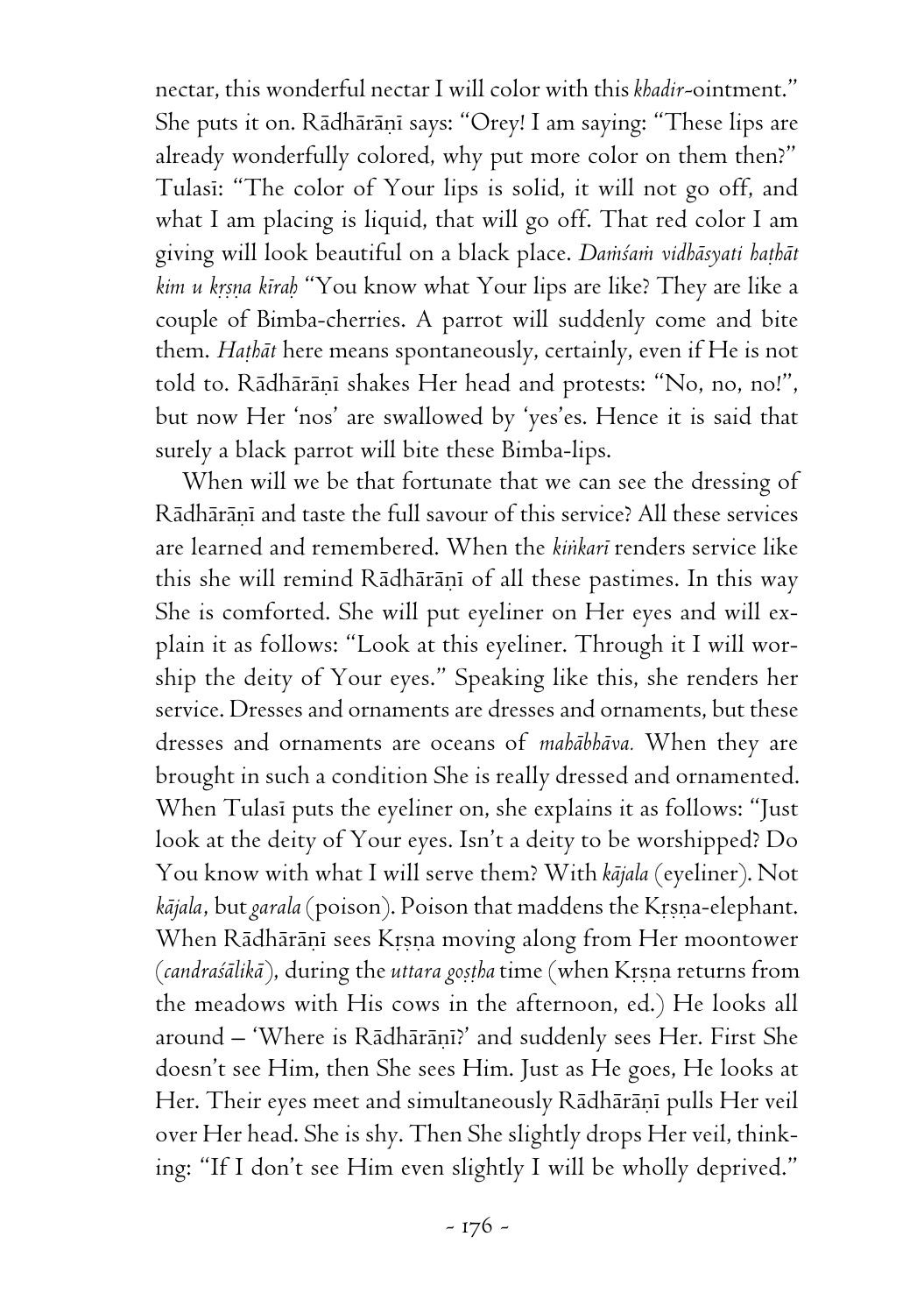However, Her *sakhés* and Her superiors are there, so She casts a brief glance. *Yat prānta deśa lava leśa vighūrnitena* The slightest sidelong glance from these eyes *baddhah kṣanāt bhavati kṛṣṇa-karīndra uccaih*, will tightly bind the Krsna elephant-king, and He won't be able to move anymore. Then she looks at Rādhārāņī's face once more tat khañjarīta-jayi netra-yugam kadāyam – Your eyes defeat the restlessness of the wagtail birds. I will place eyeliner on these two eyes. When will that good fortune be mine that I can serve You in this way. When He looks even a little then She is endowed with humility, joy and bashfulness. Therefore, how beautiful and charming are these glances! Çyämasundara relishes this beauty. Then the sakhās take Krsna along and the sakhīs take Rādhārānī, who suffers the pangs of separation from Krsna, along. The whole night They will relish the memory of this eye-meeting, as in *pürva räga* (first attraction). If They do not get this meeting They would suffer so much. Now They can meditate on this. Such an extraordinary ingredient of worship is Śrī Rādhā. "I will worship this deity with Your favorite ingredients- sampūjajisyati janas tava kajjalena: This is not *püjä*, this is *samyak,* complete worship. Whatever (make up) Rādhārāņī wears on Her face is receiving this samyak or complete worship from the *kiìkaré.* The service is not rendered with eyeliner, the remnants of this eyeliner-ingredient will stick to Govinda's lips. This gives Him the relish of Her sweetness. What an extraordinary service! Therefore we must render such service. Now we are rendering this service, *mama sukhäbdhim ätanvata* (let the ocean of my bliss expand, by witnessing Govinda's service of You), no service is as dear as this one. Now let the ocean of our bliss expand. When can we see Him rendering this service to You?"

After this the transcendental vision ends. Gosvāmīpāda sees Govinda personally dressing and ornamenting Rādhārāņī and prays for the vision of this service. Thus he has one vision after the other of such pastimes. Today is the *ädhiväsa* of Bäbä Mahäräja's *viraha utsava*, after *ärati*. Hence we have discussed *Viläpa Kusumaïjali* up to this point. Today is Caitra Sankranti. Tomorrow is the first of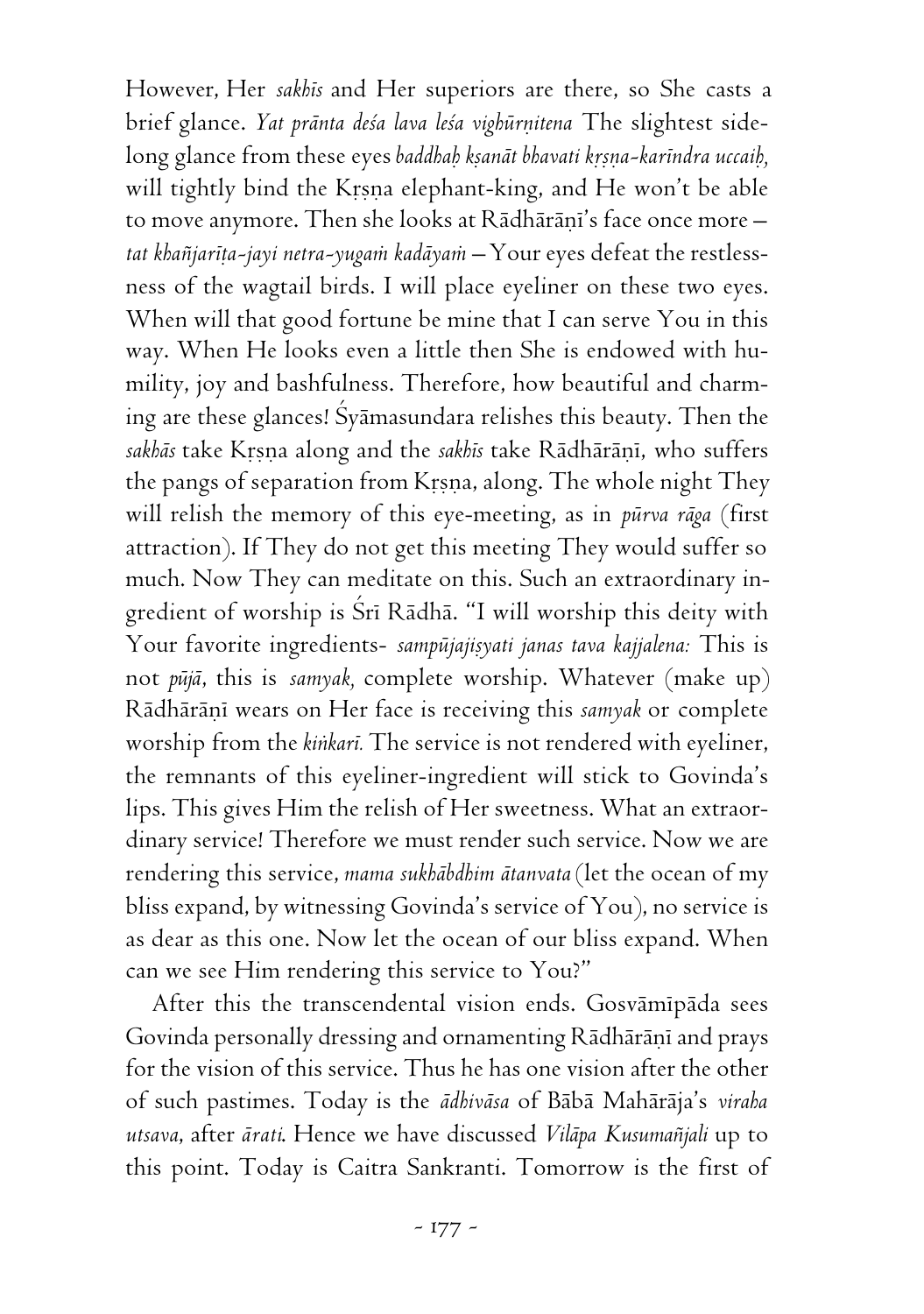Vaiçäkha, so tomorrow there will be *sankértana* here, and by the desire of some Vaiṣṇavas, since it is the first day of the (Bengali) year, after one hour of *kértana* this *Viläpa Kusumanjali*-relish will be continued, so tomorrow we will relish the explanation of the next verse. Today the *Viläpa Kusumäïjali* discussion is completed.

> *Thus ends Çré Ananta das Mahantaji's päöha on the* 76*th verse of Viläpa Kusumänjali at Rädhakuëòa on April* 11, 1999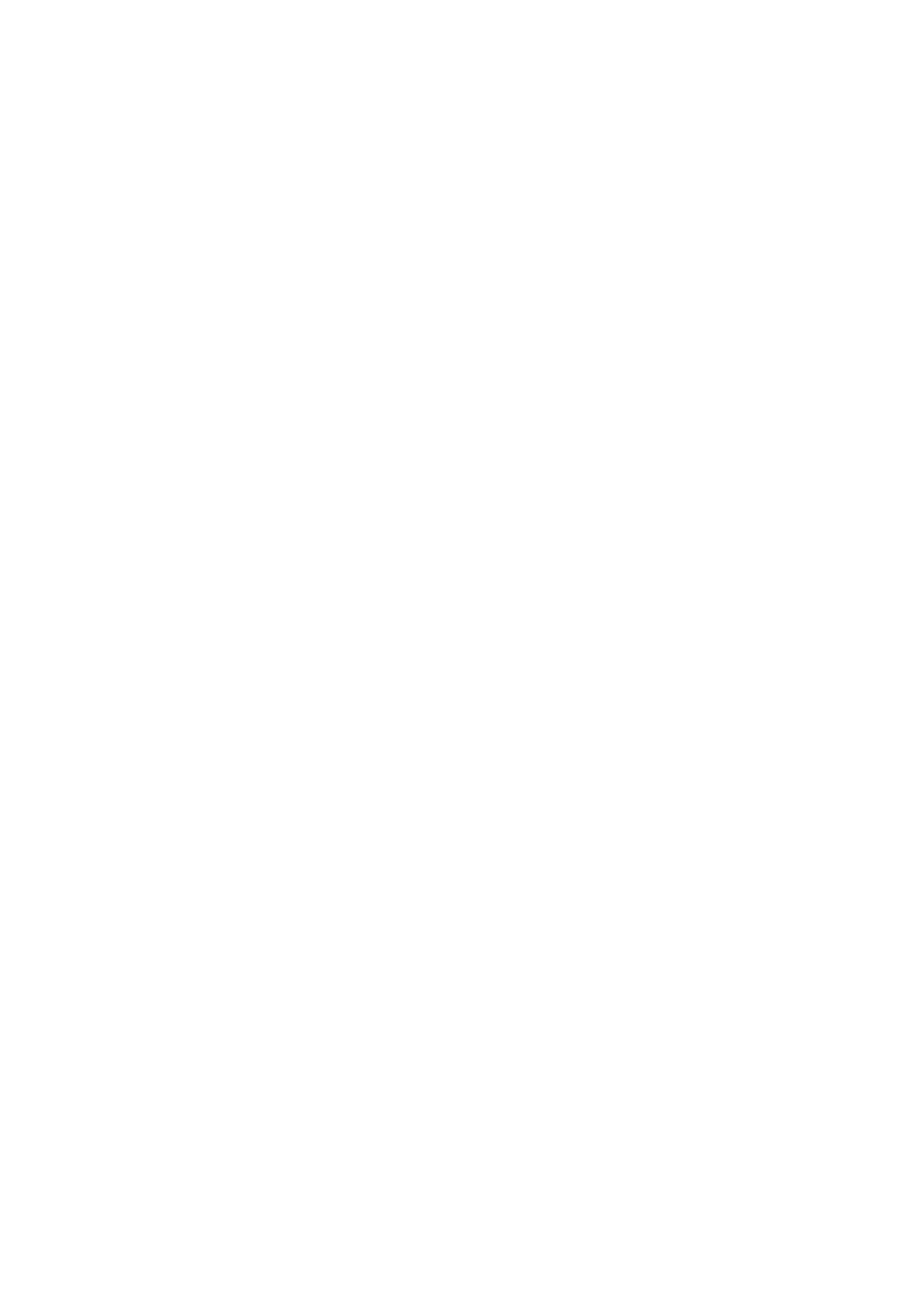## VERSE 77

sphūta svāntam kayācit sarabhasam acireņārpyamānair darodyan *nänä puñporu guïjä-phala nikara lasat keki-piïcha prapaïcaiù* sotkampam racyamānah krta ruci harinotphullam angam vahantyāh *sväminyäù keçapäçaù kim u mama nayanänandam uccair vidhätä*

*sphéta* - expanded; *sväntaà* - mind; *kayäcit* - by some (fem.); *sarabhasam* - joyfully; *acireëa* - swiftly; *arpyamäëaiù* - being offered; *dara* - slightly; *udyat* - blooming; *nänä* - various; *puñpa* - flowers; *uru* - great; *guïjä phala* - *guïjä*-beads; *nikara* - amount; *lasat* - beautiful; *keki* - peacock; *piïcha* feather; *prapañcaib* - with multitudes; *sa* - with; *utkampam* - shivering; racyamānab - created; krta - done; ruci - nicely; harinā - by Hari; utphul*lam* - with goosepimples; *aìgaà* - body; *vahantyäù* - carrying; *sväminyäù* - of my mistress; *keça* - hair; *päçaù* - braid; *kim u -* whether; *mama* - my; *nayana* - eyes; *änandam* - bliss; *uccaiù* - greatly; *vidhätä* - created.

Will the joy of my eyes increase when I see one maiden swiftly and happily bringing various blooming flowers, big *guïjä*-beads and peacockfeathers? While Hari makes the braid of my Sväminé with this He shivers and Her whole body blooms up with goosepimples!

In this 77<sup>th</sup> verse of his *Śrī-Śrī Vilāpa Kusumāñjali Stotra*, Śrīla Raghunätha däsa Gosvämé, who is one of the six Gosvämé-äcäryas, who are the most intimate associates of Sri Krsna Caitanya Mahaprabhu, the sanctifier of the Kali age, submits his heart's lamentation at the lotusfeet of his most beloved Srī Rādhārānī, saying:

> *sphéta sväntaà kayäcit sarabhasam acirenärpyamänair darodyan nänä puñporu guïjäphala nikara lasat keki piïcha prapaëcaiù*

By some (*kayäcit*) eager *manjaré. sphéta sväntam* means a *maïjaré* who is joyful at heart. *sarabhasam* means very quickly. *darodyat* means slightly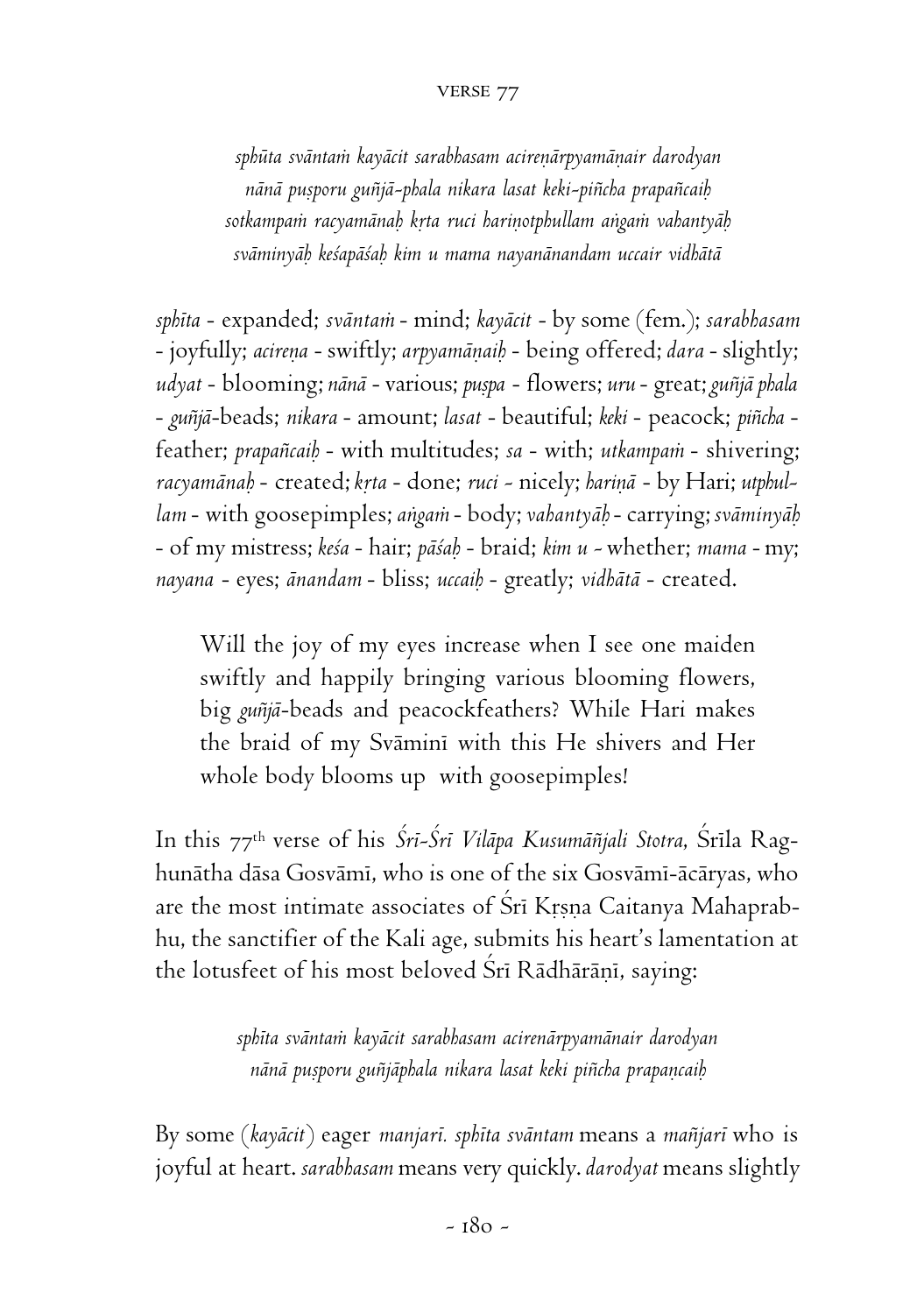blooming. Jäti, Yüthi and other flowers and *uru guïjä phala* which means 'large ripe *guïjä* beads'. *keki piïcha prapanca* means an abundance of peacock feathers. sotkampam racyamānab krta ruci hariņotphullam angam *vahantyäù* Çré Hari shivers of *sättvika* ecstasies when He winds Her braid. *tat käle phullam angam vahantyäù sväminyäù* "When She is touched by Šrī Hari's hand Svāminī Rādhārāṇī's body blooms, in other words She gets goosepimples all over Her body. When I see my Sväminé in this condition then *kim u mama uccaiù nayanänanda vidhätä,* will that bring great bliss to my eyes? When will I become that fortunate?"

In a transcendental vision Śrīpāda Gosvāmicaraņa sees Rādhārāņi's braided hair. In the previous verse Srī Govinda decorated Rādhārānī with floral ornaments. Seeing Govinda's expertise in dressing, Her maidservant floated in oceans of transcendental bliss. *sukhäbdhim ätanvatä.* There is no feeling and no language to describe the bliss of Rädhä's service – it is as boundless, deep and hard to cross as an ocean, and always filled with different waves. Sripāda Gosvāmicaraņa compares the bliss of Rādhā's service with an ocean. When Rādhā's maidservant views the superiority of her Svāminī, then her bliss is enormous, hard to comprehend and filled with various billowing waves. Her fish-like eyes blissfully swim on the various waves of the wonderful forms, attributes and pastimes of Rädhä-Mädhava. The Gosvämés do not want to reveal it in one way, but in many different ways. Śrīla Prabodhānanda Sarasvatīpāda said: "Rädhä's service is a deep ocean of nectar-*rasa.* This service of Rādhārāņi is as deep as an ocean, but then filled with the flavours of nectar." When nectar ever becomes *rasa*, then it gets more and more relishable. At the final stage it becomes *amrta* or nectar. When the relish of this nectar gives an astonishing full bliss, then it is called *rasa*. This service of Rādhārānī is filled with *rasa*.

This service of Rädhä is the great gift of Mahäprabhu. This is practised, relished and preached by the Gosvāmīs. They relished it and preached it as well. An ordinary human being can get some relish. One may take shelter of *rädhä däsya*, but where is the bliss? The heart may be polluted by sin or offence, and may not get any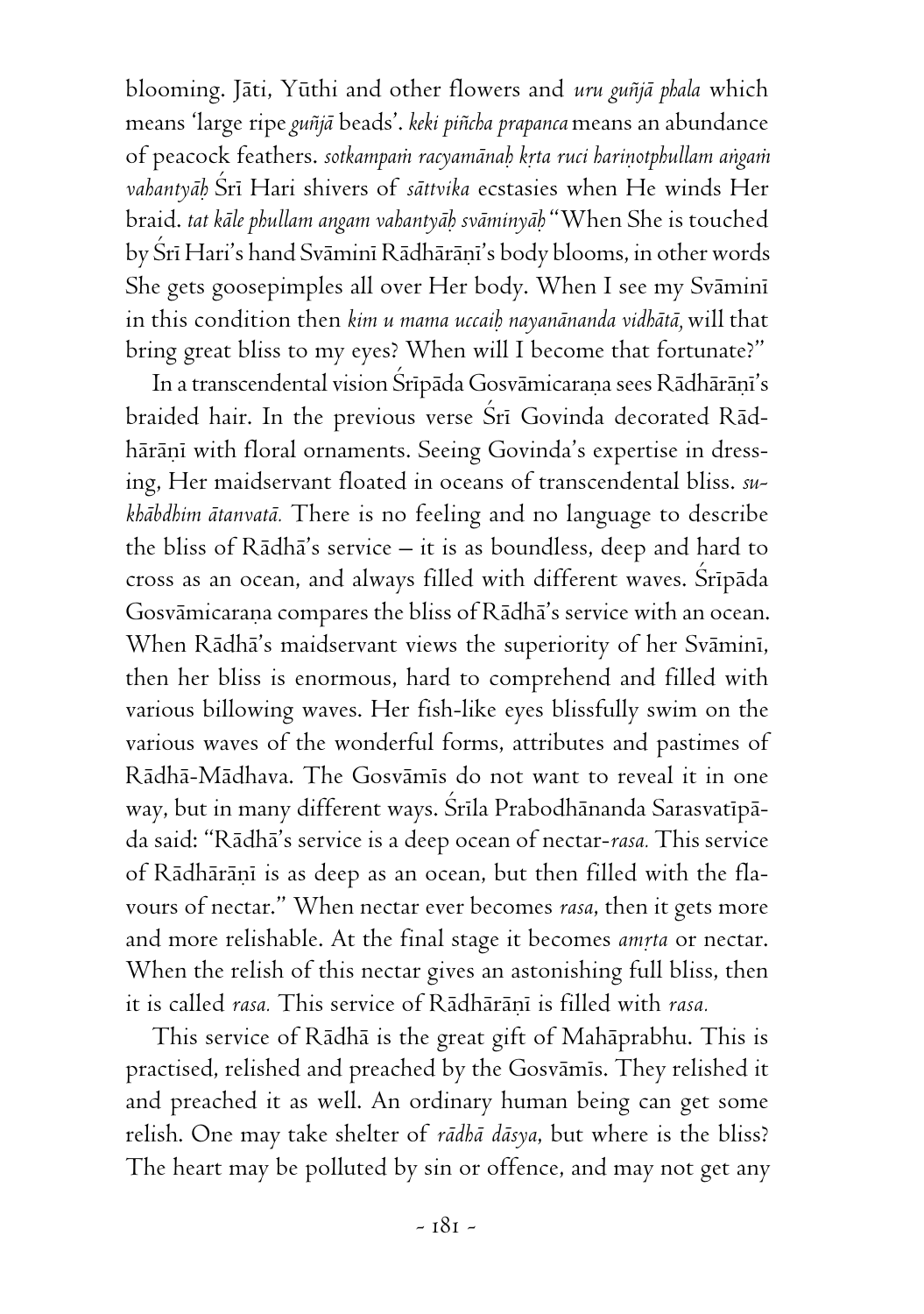experience due to its polluted state. Hence the Gosvāmis say: "First of all the *sädhaka* must learn to carry out his *bhajana* offenselessly, in the company of *sädhu* and *guru*, and under their merciful shelter relish will come. For the relish of Rādhārānī's service is natural. It will come slowly. When the heart is purified, then taste will come, attachment will come, and then *rati* will come. After *rati* is achieved *rasa* is experienced, and finally *rasa* is achieved 'face-to-face'. This is the philosophy of *bhakti rasa.* So here the Gosvämés consider *rasa*, but the first consideration is purification of the heart.

## *bhakti nirdhüta doñänäà prasannojjvala cetasäà çré bhägavata raktänäà rasikäsaìga raìginäà*

*bhakti nirdhüta doñänäà –* this is the purifying process of *sädhana,* namely hearing, chanting and associating with saints. These items purify the heart and the *sädhaka* must beware that they are carried out in an offenseless manner. As the heart gets purified, the heart will rejoice and be illuminated by the pure mode of goodness, pure existence. *çré bhägavata raktänäà rasikäsaìga raìginäm.* Attachment to the Bhägavata can mean two things: Attachment to a great saint or to the scripture *Çrémad Bhägavata*. *jévanébhüta govinda päda bhakti sukhäçriyäm:* Devotion to the feet of Govinda is a treasure of bliss, and this is the very life of a devotee. *premāntaranga bhūtāni krtyānyevānutisthatām* The confidential practise of *prema,* like our *maïjaré bhäva sädhanä,* is practised in the company of like-minded devotees only. These *rasika* topics should be heard. After that there is chanting, recollection and meditation. All these items of worship must be practised in the company of like-minded devotees. In this way the *sädhaka* will gradually ascend to the kingdom of relish, and when some relish is attained, then the own experience will attract one. This relish is so sweet that Mahäprabhu Himself relished the mood of the maidservants after relishing the *prema rasa* of Rādhārāņī. *āpani kore āsvādane*, *śikhāilo bhak*tagane. Did He teach the relish of Rādha's sweetness, or did He teach the mood of the *sakhés*? Such is *maïjaré bhäva.* Hence Kaviräja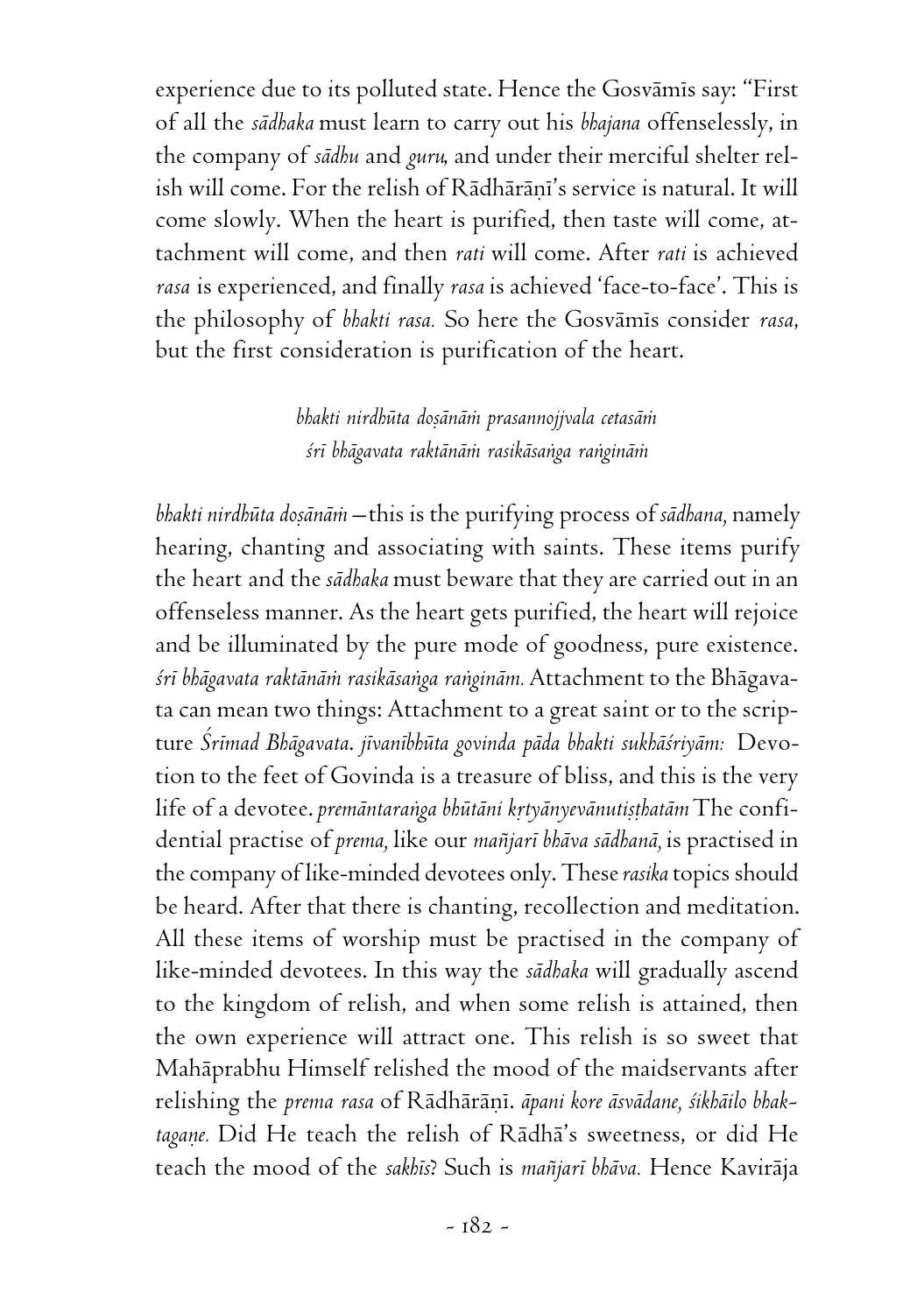Gosvāmī said: He relished it. *āpani kore āsvādane, śikhāilo bhaktagane*, pre*ma cintämaëir prabhu dhané* ("the Lord relished it Himself, and taught the devotees as well. He is the owner of the Cintamani-gem of *prema"*). If He will not give it, then who will? He has come to give us this. nāhi jāne sthānāsthāna, yāre tāre koilo dāna, mahāprabhu dānī śiromaņi ('Not considering right or wrong place He gave it to anyone and everyone. Mahäprabhu is the crown jewel of donors'). *aiche gupta bhäva sindhu, brahmä nä päy ek bindu, heno prema biläilo samsäre* ("Such an ocean of secret feelings, of which even Lord Brahmä cannot get a drop, such *prema* He distributed to the world"). How will those *sädhakas* from Mahaprabhu's era that cannot understand this, learn it? He relished it Himself, and the *äcäryas* taught it for Him.

In a transcendental vision Raghunātha, in the form of Tulasi Mañjarī, relished how Rādhārānī was dressed and ornamented with flowers. Now Śrī Śyāmasundara will do Her hair. Īśvarī sits down on a jewelled seat and Çyäma sits behind Her on His knees, while the maidservant hands Him a golden comb. First She is bathed, then the water is squeezed out of Her hair and it is dried with fragrant fumes. She has a huge tress of curly hair, that reaches down to Her knees. Krsna sits behind Her and does Her hair. How expertly He performs His service! Each hair is dearer to Him than His life millions of times over. After all, these are not just hairs. The *mahäjanas* say that when the feelings on Her mind are sprinkled with the liquid of Her *mädanäkhya mahäbhäva* they come out in the form of Her hair. They are black because of Her uninterrupted meditation on Krsna, who is also black, and they are crooked just as Krsna is crooked. This is the actual status of Rādhārānī's hair. This is why Govinda does Her hair. Each hair is just like His life. How wonderful is His expertise in this service! The maidservant watches how He serves. Rādhārāņī also looks. It is  $\hat{S}$ yāma's service. These hairs have taken shelter of Rādhārānī's lotus feet – anyone who takes shelter of these feet is blessed. The Mahājanas say: Who is the birth place of love for Śrī Krsna? *rādhikaika na cānya* Rādhārānī is *kā krsnasya pranaya janibhū śrī rādhikaika*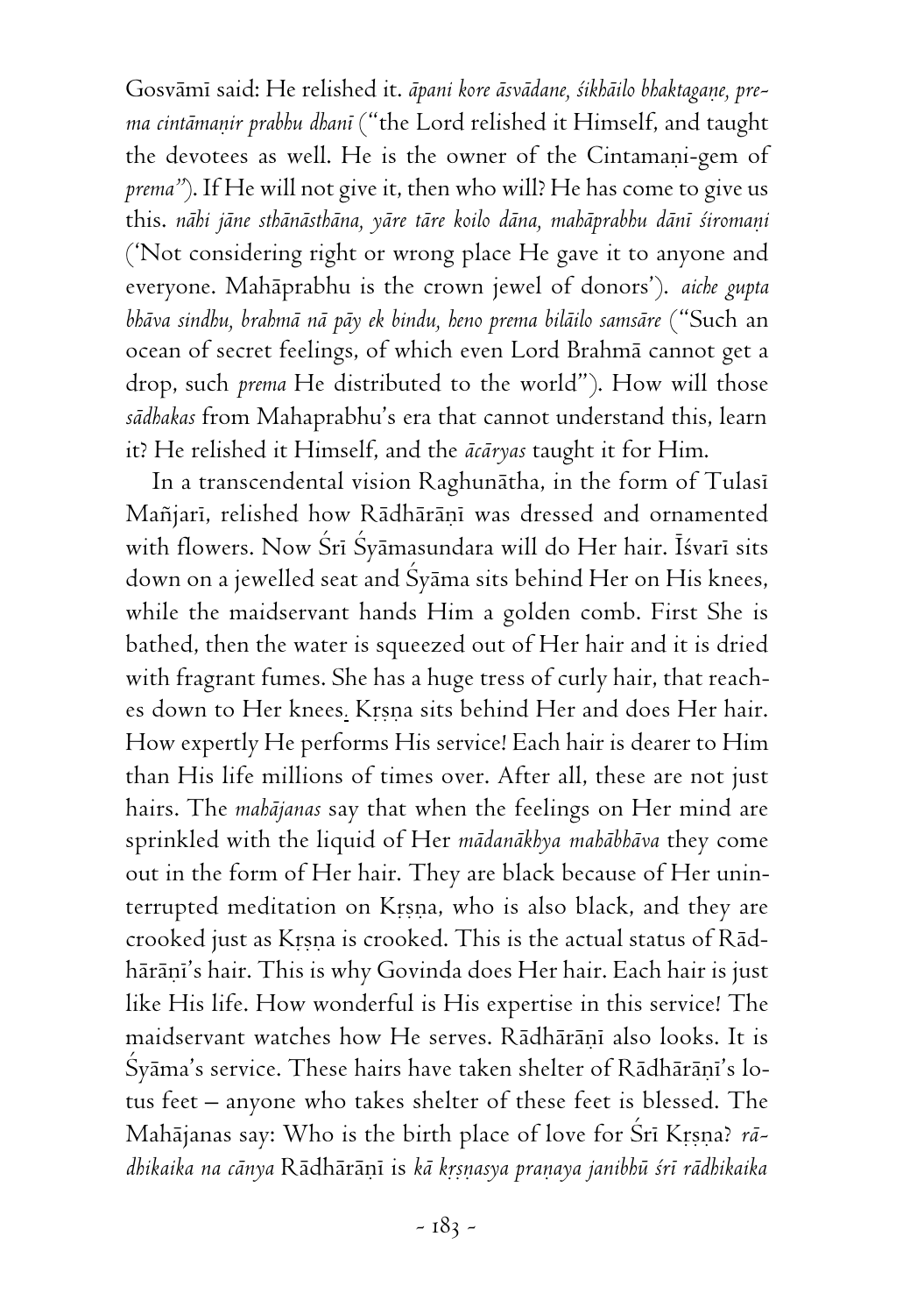na cānya. Who is the birth place of Krṣṇa's love? It is Śrī Rādhikā and no one else. Why?

> *jaihmyaà keçe dåçi taralatä niñöhuratvaà kuce'syä väïchä pürtyai prabhavati sadämuñya rädhaiva nänyä*

> > *(Govinda Lélämåta* 11.122*)*

Her hair is crooked, Her eyes are restless, and Her breasts are hard. Now if one has these three qualities (crookedness, restlessness and hardness) the Lord can not be worshipped. When there is crookedness, *bhajana* can not be done. Honesty must be there. With restlessness instead of steadiness there is no *bhajana* and the same goes for hardness instead of softness. But see, these three items did take shelter of Rādhārānī. Where is the crookedness? *jaihmyam keśe*, in Her hair. Where is the restlessness? *drśi taralatā*, in Her glances, and: *niṣṭhuratvam kuce'syä,* there is hardness in the breasts. These three attributes have become most dear to Krsna. This is the power of taking shelter of Rādhārāni's lotus feet. Therefore this is the *keśa samskāra* (hair-decoration) of Rādhārāņī, who gives boundless bliss to Krsna.

But there is one problem in this kesa samskāra: Rādhārāņī cannot see Krsna's face, nor can Krsna see Rādhārānī's face. How can They see? Her face is in front and His face is behind. Their hearts break when They cannot see Each other's faces. Still Krsna renders His service to Her. How They suffer when They don't see Each other's faces for one moment! How can Krsna then render this service? Śyāmasundara places a jewelled mirror in Rādhārānī's hand. "Look at Your face. See how I made up Your hair." She looks at the jewelled mirror. Rädhä's face blooms up and Krsna's face also blooms up. Rädhäräni looks and Krsna also looks. When Rädhä sees Krsna within the mirror She sees that His face merges with Hers. Then Krsna thinks: "Perhaps I hurt Her", and looks at Her face, asking Her: "Did it hurt?" Rādhārāņī smiles and says: "No, it didn't hurt. You can do My hair." Again He blissfully makes up Her hair.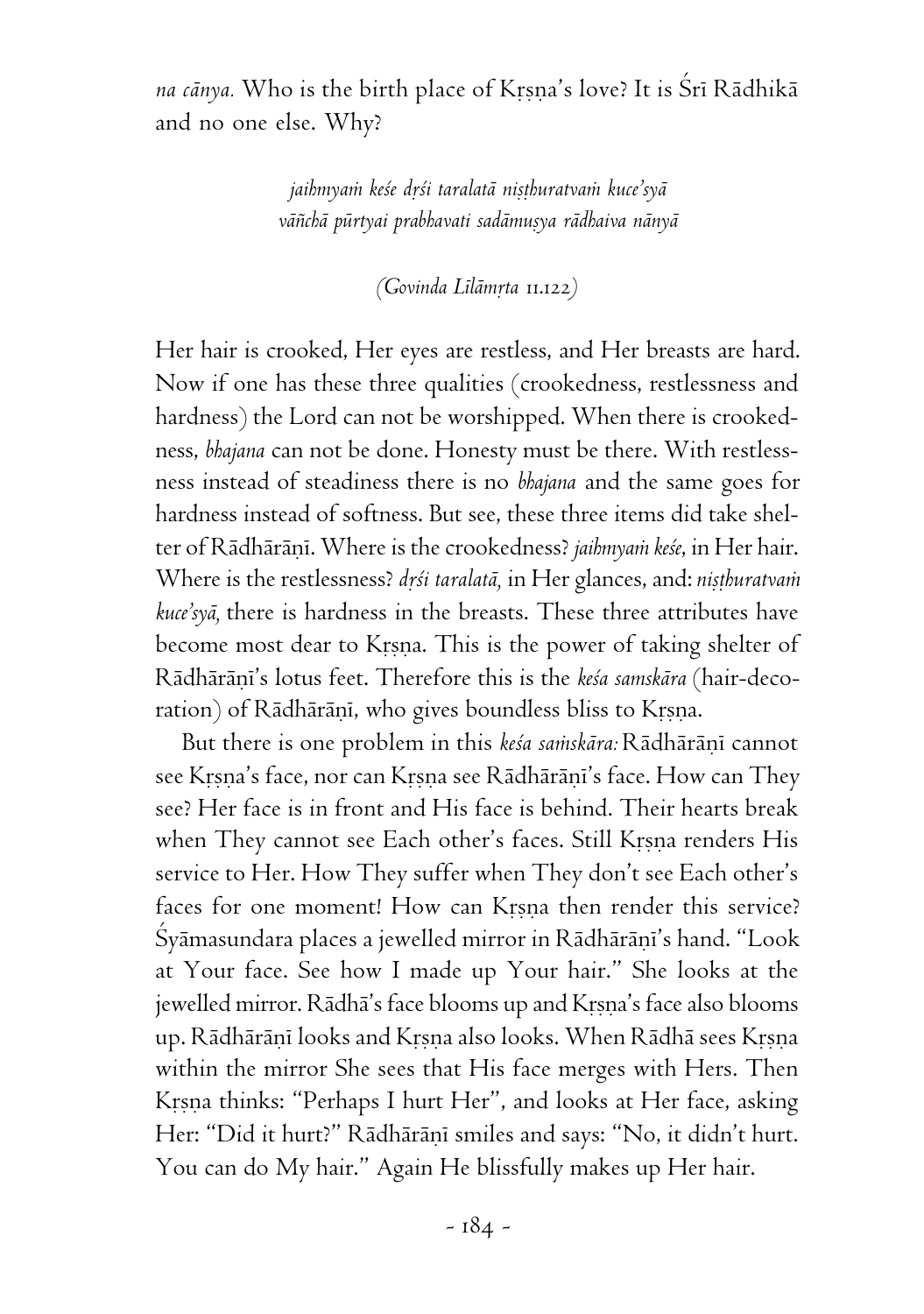# Śrī Rūpa Gosvāmīpāda once wrote:

*veëé vyäläìganä phanä – nava gorocanä gauréà pravarendévarämbaräm; maëi stavaka vidyoti veëé vyäläìganä phaëäm*

*(Cäöu Puñpäïjali,* 2*)*

"Your braid resembles the hood of a female snake and the jewels on it." Sanātana Gosvāmī, believing that Rādhārānī transcends all objects of comparison, wondered what the purpose of this verse could be. Sri Rūpa Gosvāmi's words describe the exact transcendental vision of Rādhārānī, still he worships She who is the vessel of nectar by comparing Her to a vessel of poison (a snake)? Rädhārāni's braided hair is a vessel of nectar, and now he says: *veni vyäläìganä phanä*? Çré Rüpa's descriptions are all perfect visions attained by Mahāprabhu's grace. Rādhārāņī therefore granted him a transcendental vision. One day (Sanätana) Gosvämépada saw that some Vraja-*gopis* were taking water from a well in front of his kutir. He saw them from behind. A black snake was slithering up the back of the oldest girl. "Oho!", he thought, "this snake will swallow this girl!" Then he cried out: "O Läli, Läli! A snake, a snake!" When he came running up to the girl he discovered that it was just her braid. Thus he felt very embarrassed. In surprise the girl looked at Sanätana Gosvämépada and said: "Bäbä kyä pägal ho geyä?" Bäbä has gone mad perhaps? When Sanätana Gosvämé pondered the event he could recognise the face of the girl. *"*This girl from Vraja I saw was not an ordinary girl. What an amazing event." Suddenly he realised it was Isvari. Scorching. His feelings of separation were scorching him. (Srī Rūpa Gosvāmī further describes Rādhārāņī in the rest of Cātu Puspāñjali  $-$ )

> *upamäna ghaöä mäna prahäri mukhamaëòaläm; navendu nindi bhälodyat kasturé tilaka çriyam.*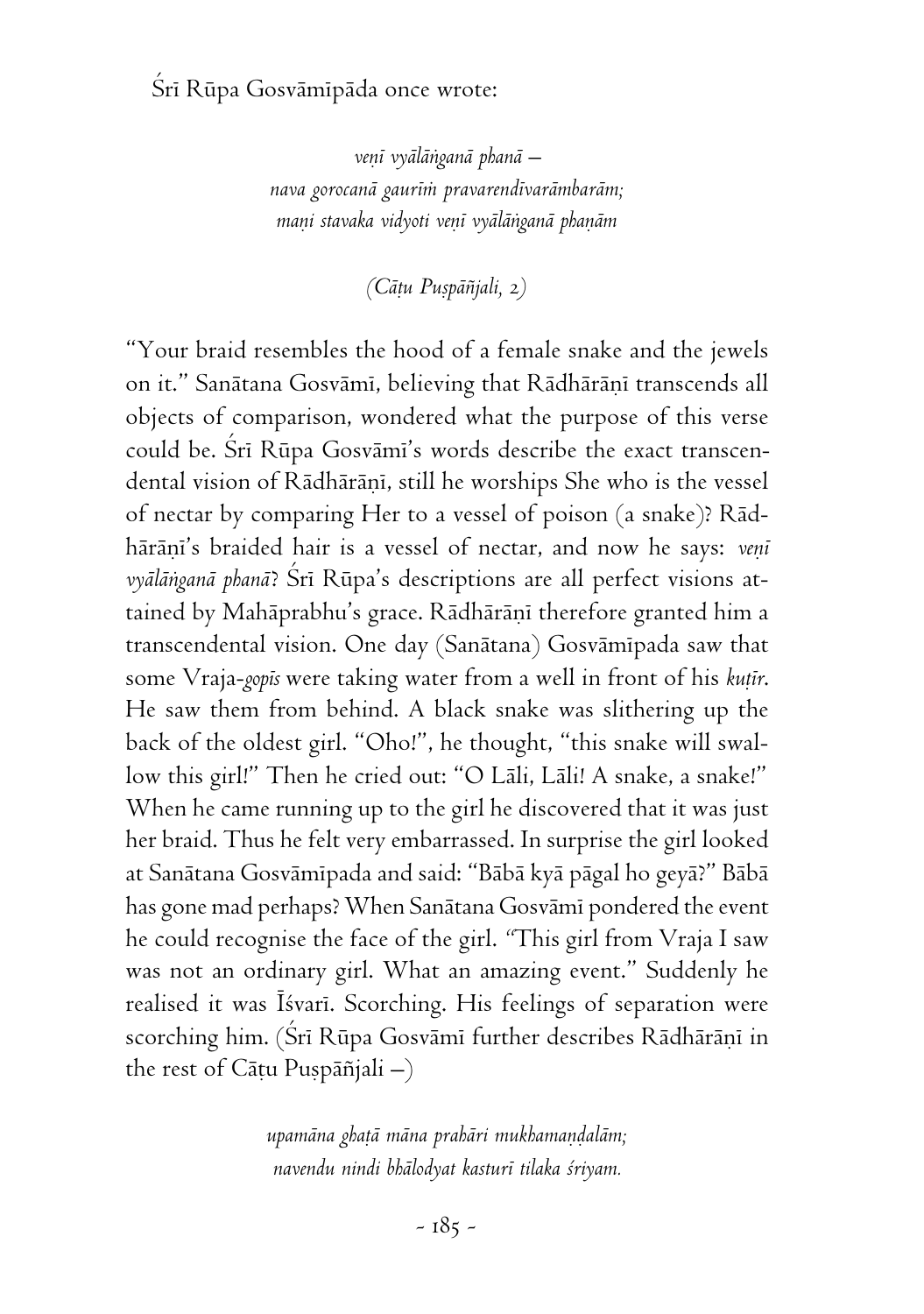bhrū jitānanga kodandām lola nilālakāvalīm; *kajjalojjvalatä räjac cakoré cäru locanäm tila puñpäbha näsägra viräjad vara mauktikäm adharoddhuta bandhükäà kundäli bandhura dvijäm saratna svarëa räjéva, karëikäkåta karëikäm kasturé bindu cibukäà ratna graiveyakojjvaläm divyäìgada pariñvaìga lasad bhuja måëälikäà baläri ratna balaya kalälambi kalävikäm ratnäìguréyakolläsi varäìguli karämbujäm manohara mahä hära vihäri kuca kuömaläm romäli bhujagé mürdhna ratnäbha taraläïcitäm bali trayé latäbaddha kñéëa bhaìgura madhyamäm maëi särasanädhära visphära çroëi rodhasam hema rambhä madärambha stambhanoru yugäkåtim jänu dyuti jita kñulla péta ratna samudgakäm çaran néraja néräjya maïjéra viraëat padäm räkendu koöi saundarya jaitra päda nakha dyutim añöäbhiù sättvikair bhävair äkulé kåta vigrahäm mukundäìga kåtäpaìgäm anaìgormi taraìgitäm*

"The orb of Your lovely face levels the pride of all possible objects of comparison, like the moon, lotus etc., and the musk *tilaka* anointing Your brow decries the charm of the crescent moon. Your curved eyebrows conquer Cupid's bow with wringlets of bluish-black hair above, and Your beautiful glistening eyes, anointed with black cosmetic kajjal, resemble the spritely Cakora-birds. A lovely pearl gracefully dangles from Your protruding, sesame-flower-like nose, Your lower lip is luscious like the Bandhüka flower and Your bright teeth resemble a row of white Kunda-flower buds. From Your eyes dangle pendants formed of the corola of the golden Rājīva-lotus, beset with costly gems; Your chin is anointed with a musk beauty spot and a jewelled Graiveya collier glistens on Your lovely neck. Your lotusstem-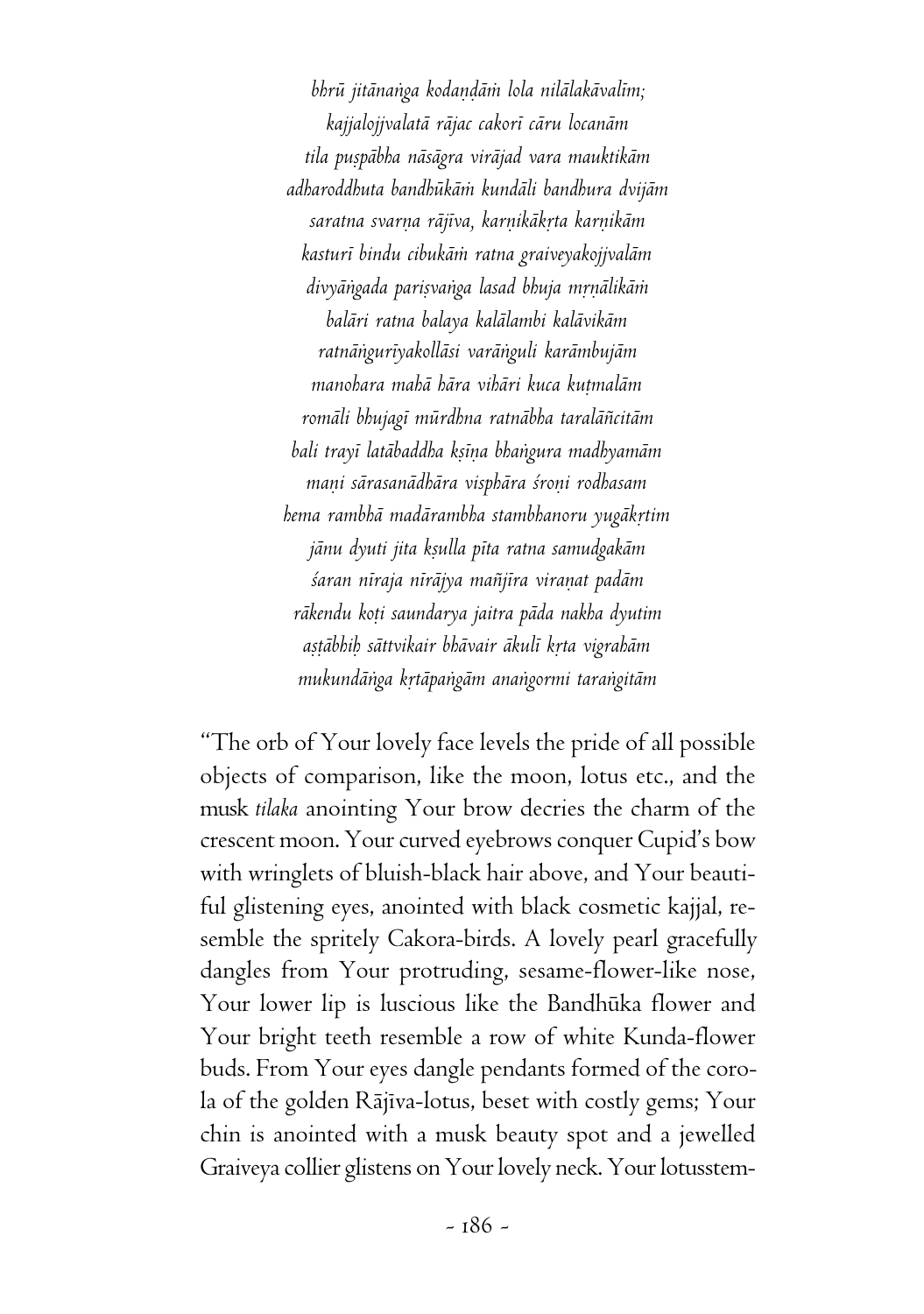like arms are adorned with brilliant armlets (on the upper portion) and (Your wrists) with sweetly jingling sapphirestudded bangles. The elegant fingers of Your lotus-hands are adorned with finger rings, inset with rare jewels, and You sport a lovely necklace upon Your bud-like breasts. The centre-jewel on the necklace that adorns Your breast resembles the gem-crested hood of a serpent; the said serpent represented by the fine line of hairs on Your torso (that arises from Your navel) and Your slender fragile belly (burdened above by Your full breasts) has three delicate lines that entwine like a creeping vine. Your broad hips are encircled with a tinkling zone, beset with precious gems, and the front portion of Your thighs levels the pride of the plantain trunks. Your lovely knees rebuke the charm of yellow jewel-caskets, and Your beautiful feet, adorned with tinkling anklets, are reverentially adored by the fresh autumn lotus. The pleasing lustre of a crore of full moons is dimmed by the brilliance of Your toe-nails, and becoming exceedingly restless, Your limbs exhibit various displays of beatitude, eight in number (such as trembling, paralysis, tears etc.) Glancing from the corner of Your eye at Mukunda's beautiful limbs, You are inundated by the surging waves of Cupid.

*(Cäöu Puñpäïjali –* 2-12*)*

This is the verbal form of Rādhārānī that he (Śrī Rūpa Gosvāmī) has written, starting with *venī vyālānganā phanā*. This is not just a verbal form-Rādhārāņī is directly present in it! What wonderful *rasa*!

Now Çré Çyämasundara makes up Her hair. This *mahä-bhäva* hair – such *änanda*! After combing Her hair He will wind it in a braid. But alas! He does not wind a braid, but places a crown instead – doesn't the crown belong to Krsna? Illusion (bewilderment) has entered (the pastimes). When He sees the picture of the braid's sweetness He gets a feeling of bewilderment within, reversal has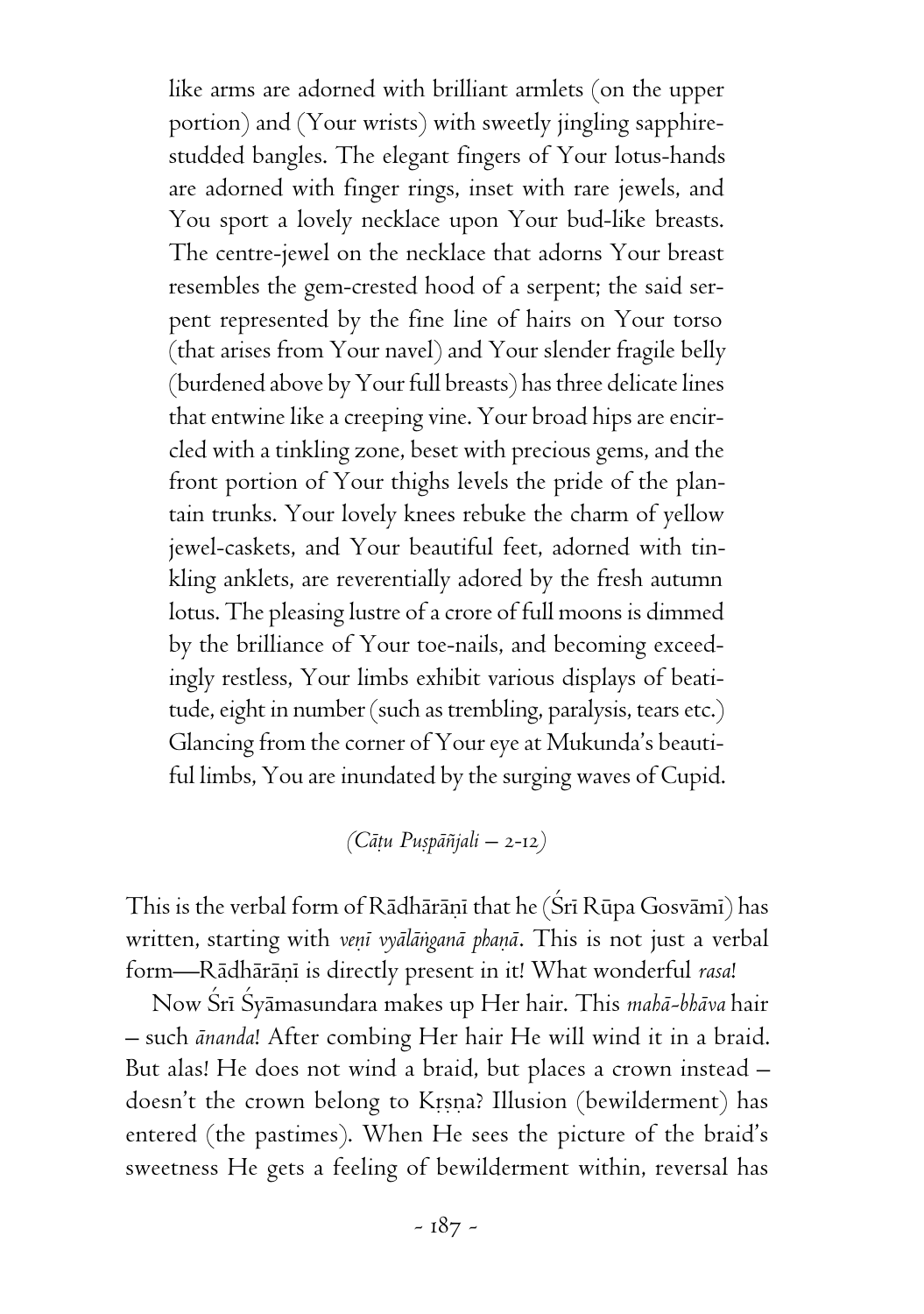come – This is called *prema viläsa vivarta,* because peacock feathers are mentioned in this verse. Are there normally any peacock feathers in Rādhārāņī's hair? Aren't they Krsņa's fixed apparel? Where will He place these peacock feathers in Her braid? Still peacock feathers are mentioned here. Hence it is called *prema viläsa vivarta*. There are three meanings to the word *vivarta*. The first is *paripäka* (maturing)*,* the second *bhränti* (delusion) and the third *vaiparétya* (reversal). These three meanings must be applied, it will not work if one of them is missing. This is because one is the cause and the other the symptom. This is the maturing or ripening of *prema.* As a culmination of constant relishing of *viläsa* one ultimately merges with it. When that absorbtion (merging) occurs, then *prema* becomes very deep within these amorous pastimes. When it becomes deep, then delusion has come. When delusion comes, then reversal comes. The male lover thinks himself the female lover, the female lover thinks herself the male lover. In the Rāsa-līlā Śrī Śukadeva also gave a hint: *täni cüòayata käntäà.* When all the *gopés* are searching for Rādhā and Krsņa, they are all saying: "Here They enjoyed", and "here They enjoyed". The *sakhés* see Rädhä.

The Gosvämés explain that the *sakhés* see Rädhä from the closest vantage point they reached. They see (assume) that He is doing and cleaning Rädhä's hair, so there Her hair has fallen. Here He extends Priyatamä Rädhä's hair. He sees it is allright. Govinda sits down and tells Rādhārāņī to sit down. Then He starts doing Her hair. In this way Their footprints are visible. Rädhä's footprints were visible and Krsna's footprints were similarly visible. "Here Krsna did Her hair!" After that they said: *tāni cudayatā kāntām*. Govinda placed a crown on His lover Rādhārāni's head. Here He thought of Himself as Rādhā and thought Rādhā to be Krsna. Therefore when Krsna dresses and ornaments Rādhārāṇī, then it is said that He puts a crown on Her. So when He starts to put a crown on Her hair, then one *kinkaré* is *sphéta sväntaà kayäcit,* blissful within the heart. What a wonderful *lélä*! This is the topmost *lélä,* which all the *sakhés* and *manjarés* wish to see and serve in. Hence *kayäcit sphéta sväntaà,* a *kinkaré* with big goosebumps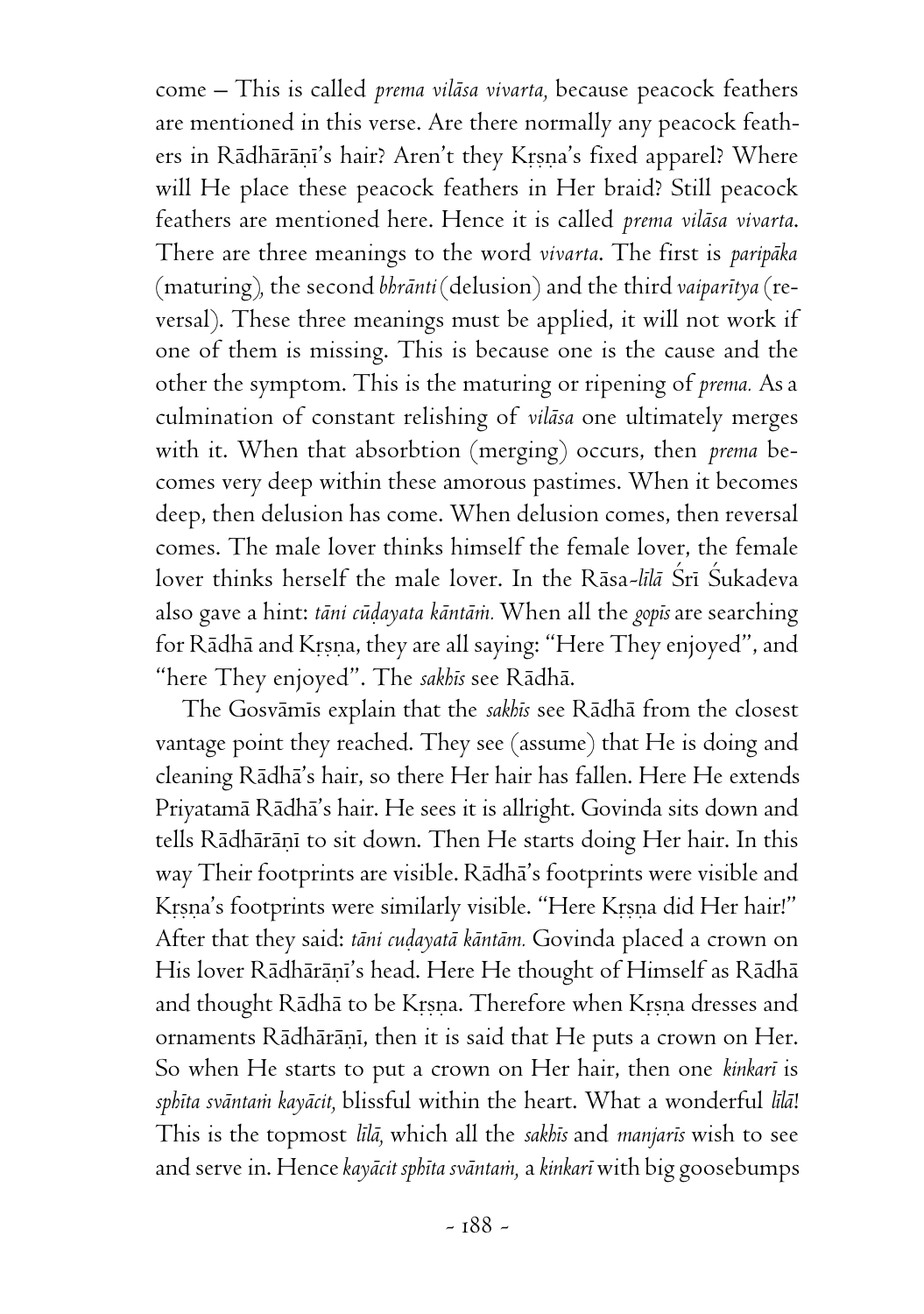of bliss on the skin *sarabhasam acirenārpyamāna* is sitting quietly while this pastime of Rädhä and Çyäma is going on. She sees that the crown is put on with the mirror. The *kinkaré* does not delay, and to nourish the pastime *sarabhasam,* quickly and joyfully brings ingredients like half blossoming Mallika flowers, *darodyat.*

The crown is bound on Rādhārānī's head, tied on the back. But during the binding of the crown there are half blooming jasmine flowers and so on. No Jäti, Yüthi or other flowers. *darodyat;* They bring ordinary flowers that spontaneously fall from the trees. It is Vrndävana, after all. There is no want of anything there. What more does she bring? Big *(uru) guïjä* beads, and *lasat keki pincha prapaïcaiù,* large, grown up peacock feathers. After all, when you make a crown like Kåñëa's you must tie peacock feathers on it also. *cüòä-öi* bāndhiya ucca, ke dilo mora puccha, are se ramanī mana lobha ["Who has given this *feather, making My crown so high? Aha! This is really coveted by the women!"].* In this way Krsna's crown is placed. "Who has placed this crown on Me, made of Mälati and Mallikä flowers?", etc.

Both (Rādhā and Krsna) are sotkampam racyamānam krta ruci, shivering from Each other's touch. Govinda shivers, being unsteady and the braid is being made, *racyamäna.* It is not said that He is making it. He is so bewildered by the beauty of the braid, it is as if it constantly expands itself. This loving braid He is decorating in such a way; in this way He is making the braid. Hence it is said here *racyamānab*, the braid is made by Krsna. Then there is the word *krta* ruci. What does that mean? krtena veștanena ruci manoharam yathāsyāt tathā Krsna makes the garland that was strung surround Rādhā's braid. Thus it becomes wonderfully captivating. This hair decoration is very astonishing. It is the decoration of *prema,* after all.

Here Rādhārānī is *utphullam angam vahantyā*, carrying a blossoming body. Her body is studded with goosebumps. Seeing the wonderful expertise in doing the hair, Srīpāda Raghunātha thus says svāminyāb, my mistress Srī Rādhārāņī. In this transcendental vision he experiences himself as a direct personal maidservant of Īśvarī and he perceives Çyäma's enthusiastic service. Just as in the previous verse Räd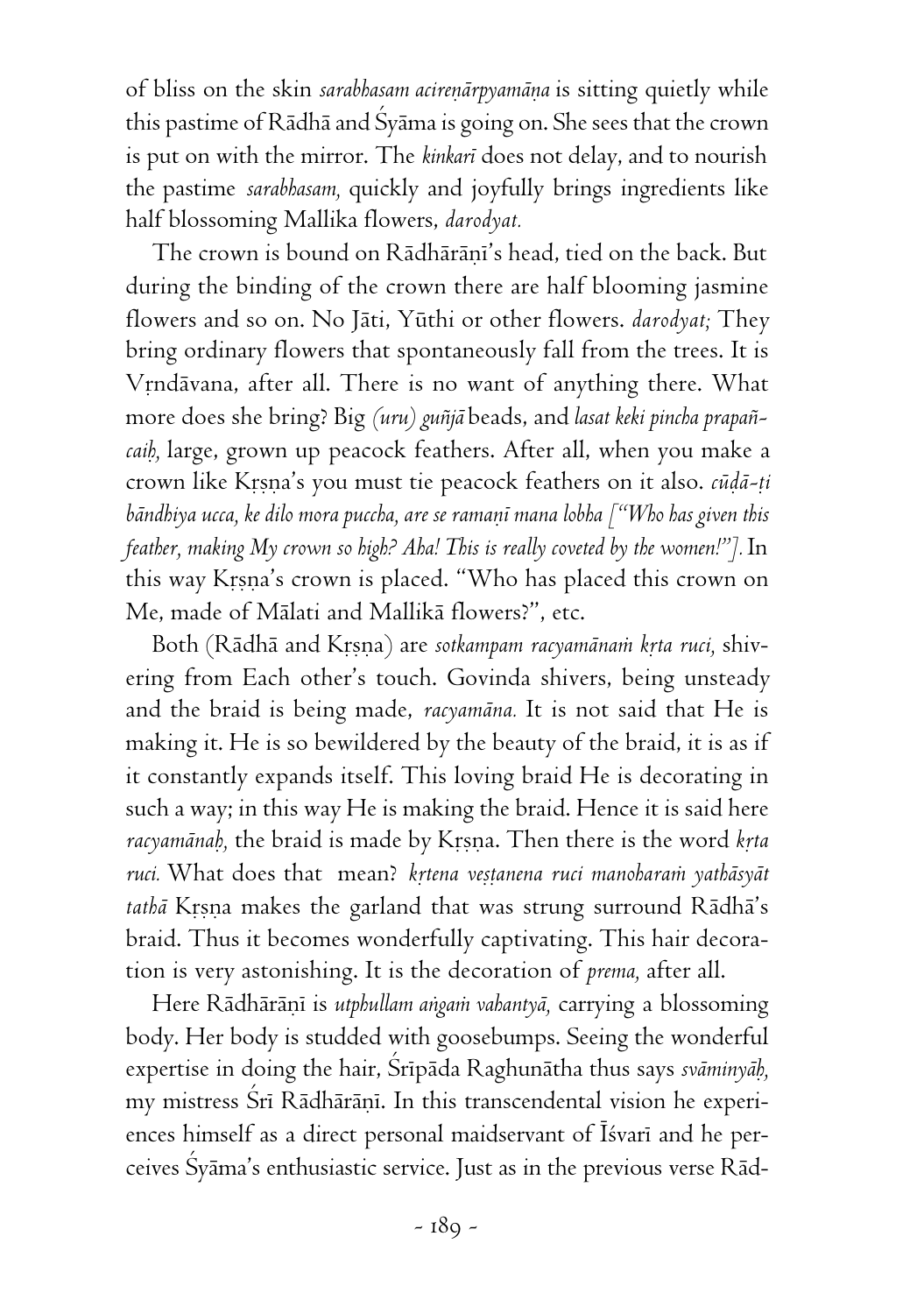hārāņī was decorated with flowers, she has kept this service within her heart and relishes the sweetness of each of these services. He mentioned in the previous verse that an ocean of bliss is billowing within his heart. Here he says: *nayanänandam uccair vidhätä,* this sweet and beautiful braid is made by Hari with reversed feelings, which is the summit of loving playfulness, and above that is the wonderful sweetness of the hairs themselves, *mama nayanänandam uccair vidhätä. vidhätä* means *vidhäsyati.* This braid is giving the greatest superexcellent bliss to my eyes. Whether it delights his mind or his eyes he cannot understand. The very embodiment of transcendental bliss and the very embodiment of *mahä bhäva* are there before him. What sweetness! Then there is the culmination of *prema viläsa vivarta.* Therefore this is the summit of what the living entity is able to reach in this kingdom of transcendental relish. *paräkäñöhä sä parägatiù* On the one hand Govinda is the boundless ocean of transcendental bliss. His wonderful sweetness resides in Vrndävana. Then again that ocean has billowing waves in the presence of Rādhārānī.

> *rädhä saìge yadä bhäti tadä madana mohanaù; anyathä viçva moho'pi svayaà madana mohitaù*

> > *(Govinda Lélämåta* 8.32*)*

"When Krsna is with Rādhā He is Madana Mohana, the enchanter of Cupid. However, when He is without Her, He is Himself bewildered by Cupid, even though He captivates the whole universe Himself."

> *coåi gopér manorathe, mana mathe mana mathe näma dhare madana mohan. jini panca çara darpa, svayam nava kandarpa, räsa kore loiyä gopégaëa*

*(Caitanya Caritämåta, Madhya-lélä,* 21.107*)*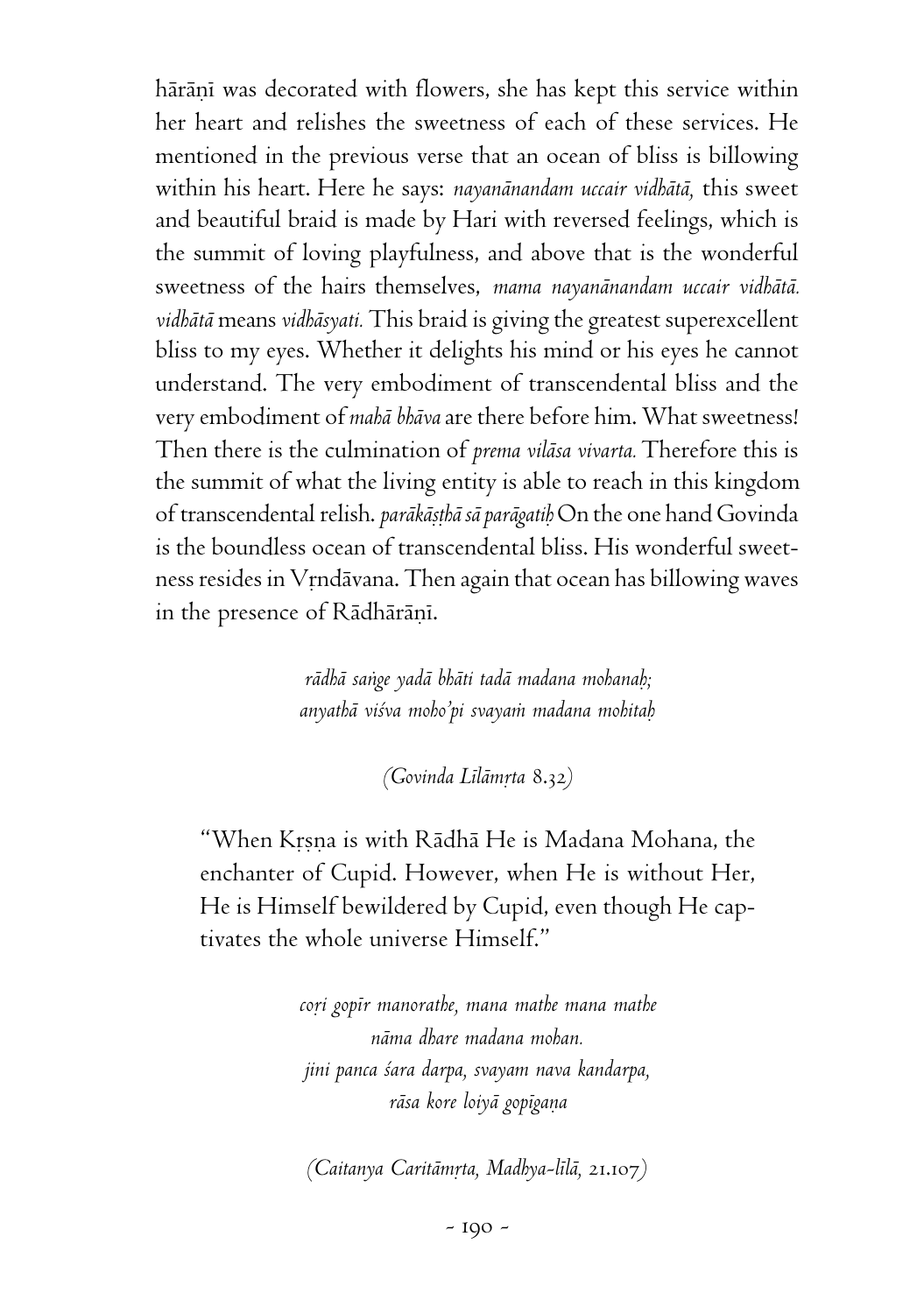"Mounting the chariots of the *gopés'* minds, He churns everyone's mind. Hence He is known as Madana Mohan. He defeats the pride of Cupid, who bears five arrows, and becomes Himself a young Cupid, taking the *gopés* along for the Räsa dance."

Amongst the *gopis* Srī Rādhā Thākurāņi is the greatest, in beauty, form, sweetness, everything.

> *yähara saundarya vanche satyabhämä; yähär öhäi kalä vidyä çikhe vrajarämä. yähär saubhägya vanche lakñmé pärvaté; yära pativratä dharma vänche arundhaté.* yāra sat guna ganer svayam krsna na pān pār; *tär guëa gaëibe kemon jéva chär?*

*(Caitanya Caritämåta, Madhya-lélä,* 8.183-185*)*

"How can an ordinary living entity count the glories of She Whose beauty is coveted by Satyabhämä, from whom all the Vraja-*gopés* learn all arts and sciences, whose fortune is coveted by Laksmi and Pärvati, whose chastity is coveted by Arundhati, and the host of whose virtuous attributes cannot be grasped even by Krsna Himself?"

How can an insignifant entity understand all this unless Rādhārānī bestows Her mercy on them? Nowadays Mahäprabhu is so kind to give this topic, which is hard to attain even by Brahmā. Srī Gosvämipäda beholds the wonderful sweetness and beauty of Rädhäräni. Govinda relishes this and so does the maidservant.

> *gauräìge mradimä smita madhurimä neträïcale dräghimä vakñoje garimä tathaiva tanimä madhye gatau mandimä*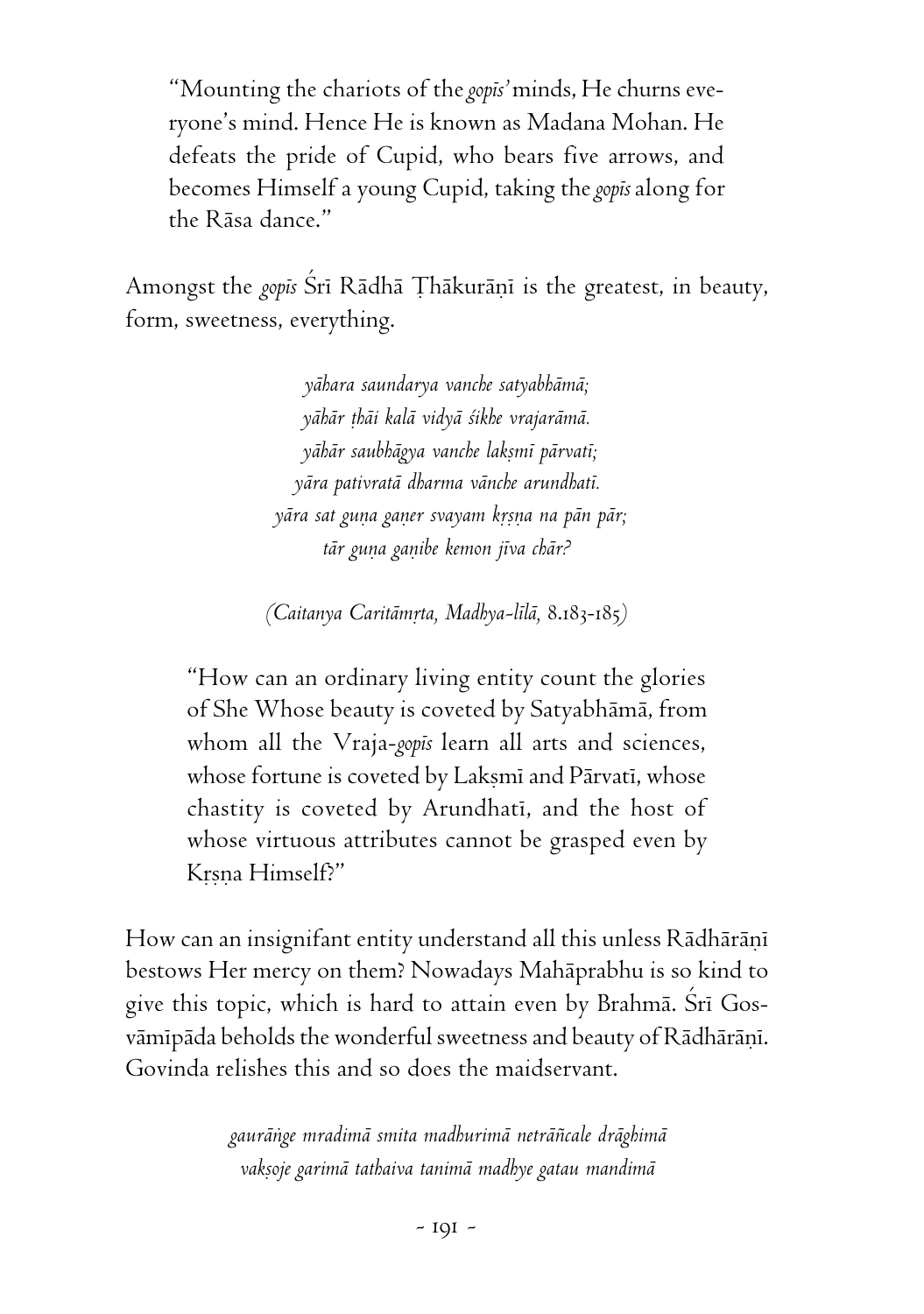*çroëyäà ca prathimä bhruvoù kuöilimä bimbädhare çoëimä çré rädhe hådi te rasena jaòimä dhyäne'stu me gocaraù*

*(Rädhä Rasa Sudhänidhi,* 75*)*

"O Srī Rādhe! May the softness of Your golden body, the sweetness of Your smile – *yaiche dadhi çikharita morica karpur; milita rasa mäläy* amrta madhura, [it is like adding black pepper, sugar and camphor to curd; this mix creates a cream with the sweet flavour of nectar] he is relishing the sweet *rasa* of Her smile, the wideness of Your eyes, the volume of Your breasts, the thinness of Your waist, the slowness of Your steps, the broadness of Your hips, the crookedness of Your eyebrows, the redness of Your cherry-lips and the numbness of Your *rasika* heart be manifest in my meditation."

This is direct vision and it is relished simultaneously. *gātre koti taòicchabi pravitatänandac chabi çré mukhe*. [Her body shines like millions of lightning strikes and Her face shows great joy – *Rädhä-rasa-sudhānidhi*, 99]. In this way Tulasī floats on a wonderful ocean of Rādhä's sweet form. Now we are ending the relish of these topics, let her relish the wonderful sweet mellows of Śrī-Śrī Rādhā-Śyāmasundara here. We need some time today for some retrospection on Šrī-Šrī Krsna dāsa Bābājī Mahārāja, in whose service and for whose *viraha-*festival we have studied the *siddhäntas* of *Viläpa Kusumäïjali until now*. We will now discuss in short his life story.

> *Thus ends Çré Ananta das Mahantaji's päöha on the* 77*th verse of Viläpa Kusumänjali at Rädhakuëòa on April* 12, 1999